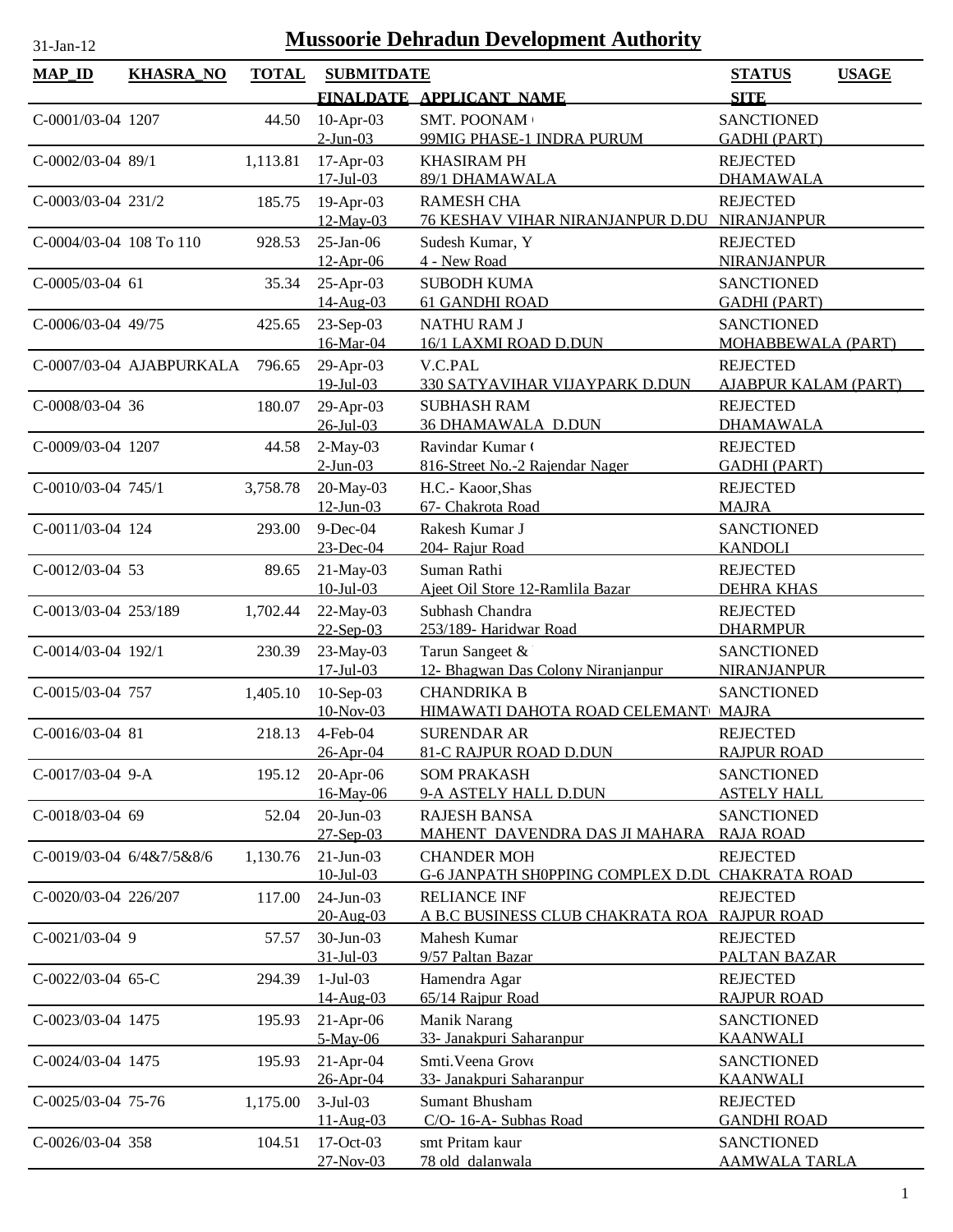| <b>MAP_ID</b>           | <b>KHASRA_NO</b>                    | <b>TOTAL</b> | <b>SUBMITDATE</b>             |                                             | <b>STATUS</b><br><b>USAGE</b>            |
|-------------------------|-------------------------------------|--------------|-------------------------------|---------------------------------------------|------------------------------------------|
|                         |                                     |              |                               | FINALDATE APPLICANT NAME                    | <b>SITE</b>                              |
| C-0027/03-04 139        |                                     | 663.05       | 16-Dec-03                     | <b>SECETEY S.C.</b>                         | <b>SANCTIONED</b>                        |
|                         |                                     |              | 26-Mar-04                     | S.C.O.H.B. DEFENCE COLONY                   | DEFENCE COLONY                           |
| $C-0028/03-04$ 12/9     |                                     | 51.85        | 23-Mar-04                     | <b>DARBAR SHRI (</b>                        | <b>SANCTIONED</b>                        |
|                         |                                     |              | 23-Mar-04                     | 12/9 RAMLILA BAZAR D.DUN.                   | <b>RAMLILA BAZAR</b>                     |
| $C-0029/03-04$ 1/3      |                                     | 74.32        | 19-Nov-03                     | <b>BADAR BINTE</b>                          | <b>SANCTIONED</b>                        |
|                         |                                     |              | $22-Apr-04$                   | 3/5- MUSLIM COLONY D.DUN.                   | <b>RAJA ROAD</b>                         |
| C-0030/03-04 164,168    |                                     | 1,551.17     | $8-Aug-03$                    | <b>RAKESH OBER</b>                          | <b>SANCTIONED</b>                        |
|                         |                                     |              | 28-Feb-04                     | 2-A- RACE COURSE D.DUN                      | <b>MOHABBEWALA (PART)</b>                |
| C-0031/03-04 46/35/35C  |                                     | 78.03        | 14-Aug-03                     | Hira Lal Sachdev                            | <b>SANCTIONED</b>                        |
|                         |                                     |              | $1-Sep-03$                    | 187/1- RAJPUR ROAD. D.DUN.                  | <b>CHANDER NAGAR</b>                     |
|                         | C-0032/03-04 39-NEW NO-38           | 88.34        | $18-Aug-03$                   | MOHAN LAL,                                  | <b>REJECTED</b>                          |
|                         |                                     |              | $3-Dec-03$                    | 98/5- DHAMAWALA D.DUN.                      | <b>DHAMAWALA</b>                         |
| C-0033/03-04 123/1      |                                     | 1,800.51     | 27-Aug-03                     | <b>BALBIR SINGH</b>                         | <b>SANCTIONED</b>                        |
|                         |                                     |              | $7-Nov-03$                    | 103-C RACE COURSE D.DUN.                    | <b>SHEVLA KHURD</b>                      |
| $C-0034/03-04$ 61       |                                     | 25.97        | 8-Jan-04                      | <b>SOBHODH KUM</b>                          | <b>SANCTIONED</b>                        |
|                         |                                     |              | 20-Apr-04                     | 61, GANDHI ROAD                             | <b>GANDHI ROAD</b>                       |
| C-0035/03-04 65A        |                                     | 230.47       | 24-Aug-04<br>26-Aug-04        | <b>AVDESH KUMA</b><br><b>19 RAJPUR ROAD</b> | <b>SANCTIONED</b><br><b>RAJ PUR ROAD</b> |
| C-0036/03-04 78         |                                     | 117.00       | $12$ -Sep-03                  | <b>ANJUL KUMAR</b>                          | <b>REJECTED</b>                          |
|                         |                                     |              | 12-Nov-03                     | <b>78 RAJPUR ROAD</b>                       | <b>RAJ PUR ROAD</b>                      |
| C-0037/03-04 7-B        |                                     | 185.87       | 16-Sep-03                     | <b>BHARTI CELL</b>                          | <b>REJECTED</b>                          |
|                         |                                     |              | 12-Nov-03                     | 93 RAJPUR ROAD                              | <b>MOHINI ROAD</b>                       |
| C-0038/03-04 72/47/2    |                                     | 105.78       | 23-Sep-03                     | <b>SMT. PURIMA S</b>                        | <b>SANCTIONED</b>                        |
|                         |                                     |              | $2$ -Oct-04                   | 294-LAKKH BAGH D.DUN.                       | <b>CHAKRATA ROAD</b>                     |
| C-0039/03-04 284        |                                     | 354.94       | 10-Feb-04                     | <b>B.S NEGI</b>                             | <b>REJECTED</b>                          |
|                         |                                     |              | 25-Feb-04                     | 1-1- SALAWAL HATHIBARKALA                   | <b>NATTHANPUR</b>                        |
| C-0040/03-04 199/1,2,3  |                                     | 1,539.12     | $6$ -Oct-03                   | <b>VIJAY KUMAR1</b>                         | <b>REJECTED</b>                          |
|                         |                                     |              | $4-Nov-03$                    | <b>3- FRIFILDS FH LINE</b>                  | <b>AJABPUR KALAM (PART)</b>              |
| C-0041/03-04 46/35/35-6 |                                     | 384.85       | $9$ -Oct-03                   | <b>JAGDISH CHAN</b>                         | <b>REJECTED</b>                          |
|                         |                                     |              | $1-Jan-04$                    | <b>65 GANDHI ROAD D.DUN</b>                 | <b>CHANDER NAGAR</b>                     |
| $C-0042/03-04$ 15/30    |                                     | 2,195.00     | 14-Oct-03                     | <b>NAVEEN AGGA</b>                          | <b>REJECTED</b>                          |
|                         |                                     |              | 29-Nov-05                     | 61/2- BALBIR ROAD                           | <b>RAJ PUR ROAD</b>                      |
| $C-0043/03-04$ 2,8,10   |                                     | 791.22       | $15$ -Oct-03                  | <b>CHANDER GUP</b>                          |                                          |
|                         |                                     |              |                               | <b>101- RAJPUR ROAD</b>                     | <b>MOHABBEWALA (PART)</b>                |
| $C-0.044/03-04$ 65/20   |                                     | 348.08       | $21-Oct-03$                   | <b>MALIYANI AG</b>                          | <b>SANCTIONED</b>                        |
|                         |                                     |              | 20-Jan-04                     | 65/20- RAJPUR ROAD                          | <b>RAJ PUR ROAD</b>                      |
| C-0045/03-04 38         |                                     | 100.00       | 24-Oct-03                     | <b>SUDHIR JAIN</b>                          | <b>REJECTED</b>                          |
|                         |                                     |              | 25-Feb-04                     | <b>38 DISPENSARY ROAD. D.DUN</b>            | DISPENSARY ROAD                          |
| C-0046/03-04 36         |                                     | 210.28       | $6-Nov-03$<br>$20$ -Jul- $04$ | <b>SUBHASH CHA</b><br>126- TYAGI ROAD       | <b>SANCTIONED</b><br><b>DHAMAWALA</b>    |
| $C-0047/03-04$ 43       |                                     | 139.16       | $13-Nov-03$                   | <b>SUBHASH CHA</b>                          | <b>REJECTED</b>                          |
|                         |                                     |              | 24-Jan-04                     | <b>43- GANDHI ROAD</b>                      | <b>GANDHI ROAD</b>                       |
| C-0048/03-04 5109       |                                     | 193.15       | $1-Dec-03$                    | <b>MUKUL AGGA</b>                           | <b>REJECTED</b>                          |
|                         |                                     |              | $2$ -Jan-04                   | <b>66- RAJPUR ROAD</b>                      | <b>RAJA ROAD</b>                         |
| C-0049/03-04 253/189    |                                     | 1,630.55     | $9-Dec-03$                    | <b>SUBHASH CHA</b>                          | <b>SANCTIONED</b>                        |
|                         |                                     |              | 26-Apr-05                     | <b>C-27- NEHARU COLONY</b>                  | <b>DHARMPUR</b>                          |
| $C-0050/03-04$ 64       |                                     | 56.96        | 16-Dec-03                     | <b>ANJUL KUMAR</b>                          | <b>REJECTED</b>                          |
|                         |                                     |              | 26-Feb-05                     | <b>56- RAJPUR ROAD</b>                      | <b>GANDHI ROAD</b>                       |
| $C-0051/03-04$ 1/B      |                                     | 104.73       | $24$ -Dec-03                  | <b>TEJENDER KUN</b>                         | <b>SANCTIONED</b>                        |
|                         |                                     |              | 20-Apr-04                     | 1/B DARSHANI GATE D.DUN.                    | <b>DARSHANI GATE</b>                     |
|                         | C-0052/03-04 4325TO440,467 1,833.84 |              | 20-Oct-04                     | <b>RAVI CHADDH</b>                          | <b>SANCTIONED</b>                        |
|                         |                                     |              | 30-Dec-04                     | <b>LANE NO-3- A-16 SHASTREE</b>             | <b>DEHRA KHAS</b>                        |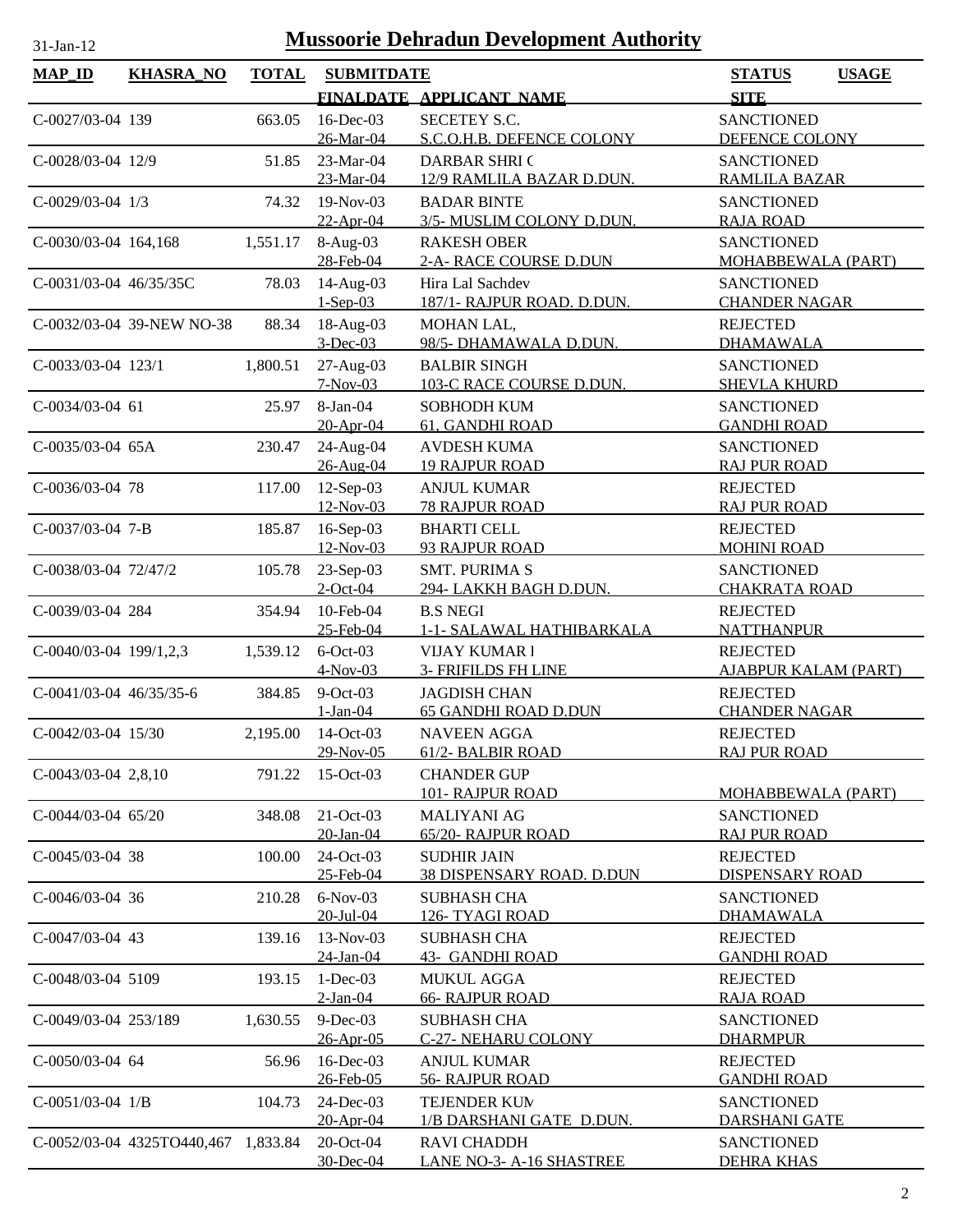| <b>MAP_ID</b>           | <b>KHASRA_NO</b>                        | <b>TOTAL</b> | <b>SUBMITDATE</b>        |                                                     | <b>STATUS</b><br><b>USAGE</b>               |
|-------------------------|-----------------------------------------|--------------|--------------------------|-----------------------------------------------------|---------------------------------------------|
|                         |                                         |              |                          | FINALDATE APPLICANT NAME                            | <b>SITE</b>                                 |
| C-0053/03-04 29         |                                         | 84.76        | $31$ -Dec-03             | <b>VIKRANT DIWA</b>                                 | <b>REJECTED</b>                             |
|                         |                                         |              | 19-Feb-04                | 29- ANEKANT PALACE                                  | <b>ANEKANT PALACE</b>                       |
| $C-0054/03-04$ 183      |                                         | 155.25       | $7-Jan-04$               | <b>RELIANCE INF</b>                                 | <b>REJECTED</b>                             |
|                         |                                         |              | 28-Feb-04                | 56 RAJPUR ROAD D.DUN.                               | <b>MOHKAMPUR KHURD</b>                      |
| C-0055/03-04 504        |                                         | 225.00       | $7-Jan-04$               | <b>RELIANCE COM</b>                                 | <b>REJECTED</b>                             |
|                         |                                         |              | 26-Mar-04                | 56 RAJPUR ROAD D.DUN.                               | <b>HARRAWALA</b>                            |
| $C-0056/03-04$ 41-D     |                                         | 150.00       | $7-Jan-04$               | <b>BHARTI CELL</b>                                  | <b>REJECTED</b>                             |
|                         |                                         |              | 28-Feb-04                | 53/11 RAJPUR ROAD D.DUN.                            | SEWAK ASHRAM ROAD                           |
| $C-0057/03-04$ 2,4,9,5, |                                         | 776.09       | $27-Jan-05$<br>15-Feb-05 | NEERU GOYAL<br>4/4- TEG BAHADUR ROAD                | <b>SANCTIONED</b><br><b>RAJ PUR ROAD</b>    |
| C-0058/03-04 8          |                                         | 2,315.50     | $14$ -Jan-04             | SAIF ULLA & A                                       | <b>SANCTIONED</b>                           |
|                         |                                         |              | 30-Apr-04                | <b>43- GANDHI ROAD</b>                              | MOHABBEWALA (PART)                          |
| C-0059/03-04 439/749    |                                         | 181.12       | $27$ -Apr-04             | <b>CHANDRA MO</b>                                   | <b>REJECTED</b>                             |
|                         |                                         |              | $11-Jun-04$              | R/0 1 RACE COURSE D.DUN                             | <b>RAJ PUR ROAD</b>                         |
| C-0060/03-04 29         |                                         | 78.96        | $19-Jan-04$              | <b>BHARTI CELL</b>                                  | <b>REJECTED</b>                             |
|                         |                                         |              | 23-Aug-04                | 93 RAJPUR ROAD                                      | <b>RAJ PUR ROAD</b>                         |
| $C-0061/03-04$ 8        |                                         | 18.25        | $20$ -Jan- $04$          | <b>SHATIS CHAND</b>                                 | <b>SANCTIONED</b>                           |
|                         |                                         |              | 23-Feb-04                | 56- NEHRU COLONY                                    | <b>RACE COURSE</b>                          |
| C-0062/03-04 73/1       |                                         | 63.00        | $27-Ian-04$              | PARDEEP AGA                                         | <b>SANCTIONED</b>                           |
|                         |                                         |              | $7 - Dec-04$             | 1/18- DERSHANI GATE                                 | <b>DHAMAWALA</b>                            |
| C-0063/03-04 89         |                                         | 236.26       | $20$ -Apr-06             | VINOD JINDAL                                        | <b>REJECTED</b>                             |
|                         |                                         |              | 26-Apr-06                | 15/18 ANAND CHOWK                                   | <b>DHAMAWALA</b>                            |
| $C-0064/03-04$ 143      |                                         | 155.25       | $3-Feb-04$               | <b>ANJUL KUMAR</b>                                  | <b>REJECTED</b>                             |
|                         |                                         | 378.13       | 28-Feb-04<br>5-Feb-04    | <b>56- RAJPUR ROAD</b><br><b>SATINDRA SIN</b>       | SUNDARWALA                                  |
| C-0065/03-04 196        |                                         |              | 27-Apr-04                | <b>119-D RACE CUURSE</b>                            | <b>REJECTED</b><br><b>NIRANJANPUR</b>       |
| C-0066/03-04 22         |                                         | 850.92       | 8-Jun-05                 | <b>SMT. PRAVEEN</b>                                 | <b>SANCTIONED</b>                           |
|                         |                                         |              | $16$ -Dec-05             | 22- MOHABEWALANEA COMMARCIAL                        | MOHABBEWALA (PART)                          |
| C-0067/03-04 237/1      |                                         | 1,669.01     | $21-Nov-05$              | <b>ABHILASH KU</b>                                  | <b>REJECTED</b>                             |
|                         |                                         |              | $17-Apr-06$              | 19/41 E.C. ROAD                                     | <b>HARRAWALA</b>                            |
| C-0068/03-04 229        |                                         | 188.23       | 10-Feb-04                | <b>VIJENDRA SINC</b>                                | <b>REJECTED</b>                             |
|                         |                                         |              | 26-Apr-04                | <b>10 OLD DURVEY ROAD</b>                           | <b>NARDEV SHASTRI MARG</b>                  |
| C-0069/03-04 52-A       |                                         | 498.50       | 21-Feb-04                | <b>KULDEEP SIN</b>                                  | <b>REJECTED</b>                             |
|                         |                                         |              | $2-Apr-04$               | 191- E.C. ROAD                                      | <b>DILARAM</b>                              |
| C-0070/03-04 38         |                                         | 292.00       | $4-Jan-07$               | <b>CHETANDAS</b>                                    | <b>SANCTIONED</b>                           |
|                         |                                         |              | 10-Jan-07                | <b>20-A NEW CANT ROAD</b>                           | <b>MAYUR VIHAR</b>                          |
| C-0071/03-04 4          |                                         | 950.68       | 22-Dec-05<br>3-Jan-06    | <b>ANIL KUAMR&amp;</b><br>4- DISPENSARY ROAD D.DUN. | <b>SANCTIONED</b><br><b>DISPENSARY ROAD</b> |
|                         | L-0092/03-04-28,31 k,32,33,41, 8,130.00 |              | 28-May-10                | <b>FRIEND HOUSI</b>                                 | <b>SANCTIONED</b><br>Home                   |
|                         |                                         |              | 22-Mar-11                | SCENT MAR COLLEGE16 E - EC ROAD                     | <b>GUJRADA MANSINGH</b>                     |
| L-0095/03-04 2633.25    |                                         | 2,633.25     | 20-Nov-03                | <b>SH. DEV DASS V</b>                               | <b>REJECTED</b>                             |
|                         |                                         |              |                          | <b>SEWALA KALAN D.DUN</b>                           |                                             |
|                         | L-0096/03-04 1259 TO 1269, 1 5,956.84   |              | $4-Oct-06$               | <b>SH. RAKESH B</b>                                 | <b>SANCTIONED</b>                           |
|                         |                                         |              | 12-Jan-07                | C/0 R.B. ENTERPRISES 7 SAHARANPUR I KAANWALI        |                                             |
|                         | L-0097/03-04 121 TO 126,128 2,600.00    |              | $4-Nov-03$               | <b>CHAIRMAN MA</b>                                  | <b>REJECTED</b>                             |
|                         |                                         |              |                          | <b>KARANPUR KAHAS</b>                               |                                             |
| L-0098/03-04 481        |                                         | 3,817.19     | 30-Nov-03                | <b>SH. PRAMOD S</b>                                 | <b>REJECTED</b>                             |
|                         |                                         |              |                          | <u>AJABPUR KALAN D.DUN</u>                          |                                             |
| L-0099/03-04 123,125    |                                         | 2,198.57     | $9$ -Dec-03              | <b>VASHALI LOK</b>                                  | <b>SANCTIONED</b>                           |
|                         |                                         |              |                          | PANDITHWARI D.DUN                                   |                                             |
|                         | L-0100/03-04 55,56,57,64,67,7 '4,779.16 |              | $10$ -Dec-03             | <b>AKETA VIHAR I</b><br><b>SHASTRADHARA D.DUN</b>   | <b>REJECTED</b>                             |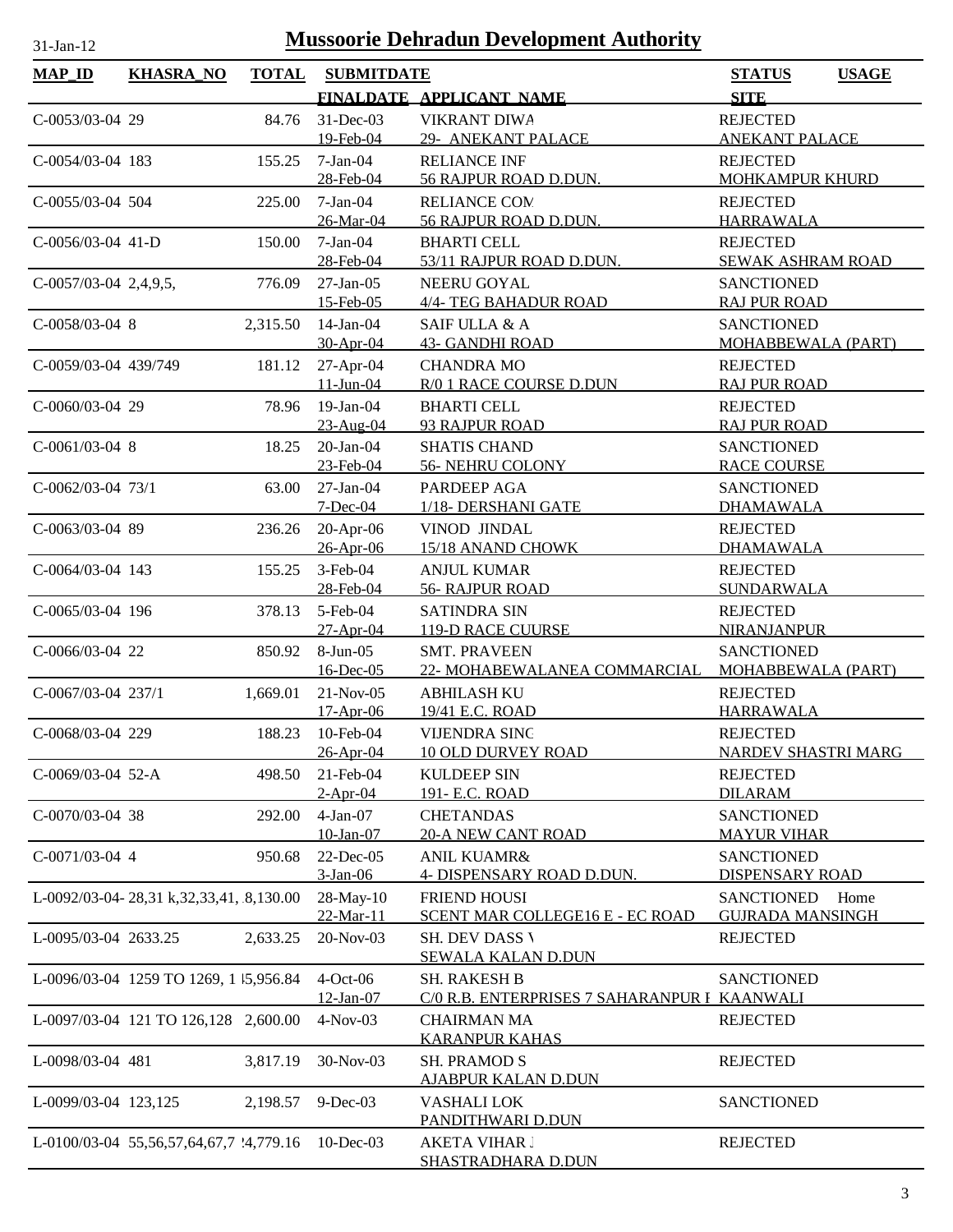| $MAP$ <sub>ID</sub>     | <b>KHASRA_NO</b>                      | <b>TOTAL</b> | <b>SUBMITDATE</b>              |                                                                   | <b>STATUS</b>                                    | <b>USAGE</b> |
|-------------------------|---------------------------------------|--------------|--------------------------------|-------------------------------------------------------------------|--------------------------------------------------|--------------|
|                         |                                       |              |                                | FINALDATE APPLICANT NAME                                          | <b>SITE</b>                                      |              |
| L-0101/03-04 441 TO 460 |                                       | '2,803.25    | 30-Dec-03                      | <b>SECRETARY K</b><br>D.DUN                                       | <b>SANCTIONED</b>                                |              |
|                         | L-0102/03-04 1563,1563,1563/ 3,993.00 |              | $13$ -Jan-04                   | <b>SANSKRITIK W</b><br><b>KANWALI D.DUN</b>                       | <b>SANCTIONED</b>                                |              |
| L-0103/03-04 31G,41K    |                                       | 1,083.07     | $21-Jan-04$                    | <b>DOON HILS KA</b><br><b>VILLAGE LADPUR</b>                      | <b>REJECTED</b>                                  |              |
| L-0104/03-04 57 TO 60   |                                       | 5,420.00     | 8-Jan-07<br>17-Mar-07          | <b>MAYA ENCLA</b><br>VILLAGE NIRANJANPUR D.DUN                    | <b>REJECTED</b><br><b>NIRANJANPUR</b>            |              |
| L-0104/03-04-57 TO 60   |                                       | 4,133.00     | 29-Aug-07<br>23-Nov-07         | <b>MAYA ENCLA</b><br>VILLAGE NIRANJANPUR D.DUN                    | <b>REJECTED</b><br>NIRANJANPUR                   | Home         |
| L-0104/03-04-57 TO 60   |                                       | 4,133.00     | 14-Dec-07<br>15-Feb-08         | <b>MAYA ENCLA</b><br><b>VILLAGE NIRANJANPUR D.DUN</b>             | <b>REJECTED</b><br><b>NIRANJANPUR</b>            | Home         |
| L-0104/03-04-57 TO 60   |                                       | 4,133.00     | 18-Feb-08<br>$21-Nov-08$       | <b>MAYA ENCLA</b><br>VILLAGE NIRANJANPUR D.DUN                    | <b>REJECTED</b><br>NIRANJANPUR                   | Home         |
| L-0104/03-04-57 TO 60   |                                       | 4,133.00     | $21-Nov-08$                    | <b>MAYA ENCLA</b><br>VILLAGE NIRANJANPUR D.DUN                    | <b>SANCTIONED</b><br>NIRANJANPUR                 | Home         |
| L-0105/03-04 1563       |                                       | 1,303.00     | 4-Feb-04                       | SH. V.C.BHATI<br><b>VILLAGE KANWALI</b>                           | <b>REJECTED</b>                                  |              |
| L-0106/03-04 259/1      |                                       | 3,197.00     | 27-Feb-04                      | <b>SH. RADHAY S</b><br><b>DANDA LAKHOND</b>                       | <b>REJECTED</b>                                  |              |
| L-0107/03-04 139        |                                       | 1,615.40     | 23-Feb-04                      | SH. MOHAN AH<br><b>SEWALA KHURD D.DUN</b>                         | <b>REJECTED</b>                                  |              |
| L-0108/03-04 190        |                                       | 4,448.80     | 12-Mar-04                      | SH. M.S.PARMA<br><b>MAJRA D.DUN</b>                               | <b>REJECTED</b>                                  |              |
| L-0109/03-04 950/986    |                                       | 26,337.50    | 9-Mar-04                       | SH. UMA KANT<br>SECRETARY KUSUM VIHAR D.DUN                       | <b>REJECTED</b>                                  |              |
| L-0110/03-04 124/2      |                                       | 3,122.16     | 10-Mar-04                      | <b>SMT. SUNITA G</b><br>PARK ROAD D.DUN                           | <b>REJECTED</b>                                  |              |
| L-0111/03-04 470/2      |                                       | 0.00         | 19-Apr-04                      | <b>SHANTI KUNJ</b><br><b>DAKH PATTI D.DUN</b>                     | <b>PENDING</b>                                   |              |
| R-0001/03-04 14-15      |                                       |              | 419.00 1-Apr-03<br>$19-Apr-03$ | <b>B.P.JAIN</b><br>100/1 G.BLOCK RACE COURSE                      | <b>SANCTIONED</b><br><b>RACE COURSE</b>          |              |
| R-0002/03-04 22         |                                       | 149.92       | $26$ -Jul-03<br>30-Aug-03      | <b>MOHAN SINGH</b><br>C/O NIRMATA HOTEL HIMPALACE BASI SHAH NAGAR | <b>SANCTIONED</b>                                |              |
| R-0003/03-04 277        |                                       | 222.66       | $1-Apr-03$<br>5-May-03         | KUSHLANAND  <br>NIRMATA ASSOCIATE                                 | <b>SANCTIONED</b><br><b>AJABPUR KALAM (PART)</b> |              |
| R-0004/03-04 22         |                                       | 295.56       | $1-Apr-03$<br>29-Apr-03        | <b>SHAL TANIYA I</b><br><b>162. OLD NEHRU COLONY</b>              | <b>REJECTED</b><br><b>AJABPUR KALAM (PART)</b>   |              |
| R-0005/03-04 419        |                                       | 349.84       | $1-Apr-03$<br>23-May-03        | <b>SMT. RAJENDR</b><br>C/O Mrs. AGGARWAL                          | <b>SANCTIONED</b><br>PATEL NAGAR                 |              |
| R-0006/03-04 64/1       |                                       | 171.94       | $1-Apr-03$<br>$11$ -Jun-03     | <b>RAM MILAN</b><br>66 PANDITWADI P.O. PREM NAGAR                 | <b>SANCTIONED</b><br>PANDITWADI MAFI             |              |
| R-0007/03-04 229/2      |                                       | 289.56       | $1-Apr-03$<br>29-Apr-03        | PREMLATA SI<br><b>SURVEY COLONY</b>                               | <b>REJECTED</b><br><b>NATTHANPUR</b>             |              |
| R-0008/03-04 517        |                                       | 173.24       | $1-Apr-03$<br>$21-May-03$      | <b>SMT. FURZAN</b><br>T-II-6 IG.N.FF COLONY P.O NEW FORES         | <b>SANCTIONED</b><br><b>KAANWALI</b>             |              |
| R-0009/03-04 157        |                                       | 196.62       | $1-Apr-03$<br>23-May-03        | PRITAM SINGH<br>176, LUNIA MOHALLA                                | <b>SANCTIONED</b><br><b>NIRANJANPUR</b>          |              |
| R-0010/03-04 462        |                                       | 209.64       | $2-Apr-03$<br>14-Aug-03        | <b>MADAN SINGH</b><br><b>21 ASHOK ENCLAVE</b>                     | <b>SANCTIONED</b><br><b>NIRANJANPUR</b>          |              |
| R-0011/03-04 715/306    |                                       | 203.58       | $2-Apr-03$<br>$6$ -May-03      | <b>ISHWER SINGH</b><br><b>GAON SALAWALA</b>                       | <b>REJECTED</b><br><b>NATTHANPUR</b>             |              |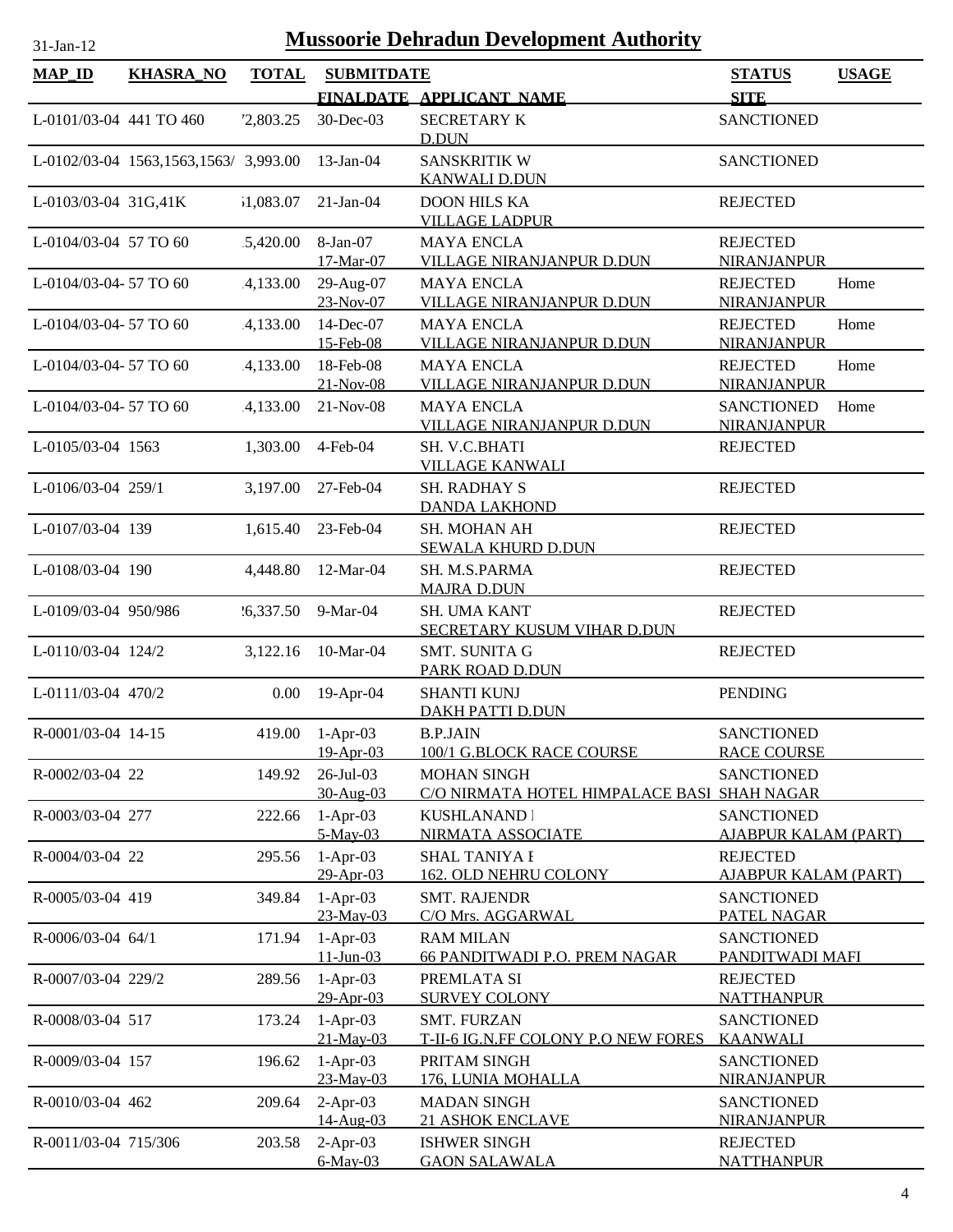| <b>MAP_ID</b>            | <b>KHASRA_NO</b> | <b>TOTAL</b> | <b>SUBMITDATE</b>         |                                                   | <b>STATUS</b><br><b>USAGE</b>               |
|--------------------------|------------------|--------------|---------------------------|---------------------------------------------------|---------------------------------------------|
|                          |                  |              |                           | FINALDATE APPLICANT NAME                          | <b>SITE</b>                                 |
| R-0012/03-04 395         |                  | 105.28       | $2-Apr-03$                | <b>HARISH OBERO</b>                               | <b>SANCTIONED</b>                           |
|                          |                  |              | $4$ -Jul-03               | 152/1/3 RAJPUR ROAD                               | <b>JAKHAN</b>                               |
| R-0013/03-04 96/1        |                  | 368.58       | $2-Apr-03$                | <b>SUKHADEV TH</b>                                | <b>SANCTIONED</b>                           |
|                          |                  |              | 5-May-03                  | <b>208 THAPA NIWAS</b>                            | <b>KOLAGARH (PART)</b>                      |
| R-0014/03-04 20          |                  | 248.71       | $2-Apr-03$<br>16-Apr-03   | <b>ATUL SINGH</b><br>38, STREET 5                 | <b>SANCTIONED</b><br><b>KOLAGARH (PART)</b> |
| R-0015/03-04 1174        |                  | 231.30       | $2-Apr-03$                | <b>NANDA BALL</b>                                 | <b>REJECTED</b>                             |
|                          |                  |              | 5-May-03                  | C/O M.B.SHARMA                                    | <b>AJABPUR KALAM (PART)</b>                 |
| R-0016/03-04 13          |                  | 298.64       | $4-Apr-03$                | <b>SMT. KAVITA S</b>                              | <b>REJECTED</b>                             |
|                          |                  |              | 19-Apr-03                 | <b>13EASTCANAL ROAD DEHRADUN</b>                  | E.C.ROAD                                    |
| R-0017/03-04 130/1       |                  | 166.97       | $15$ -Jan-04              | SMT. CHANDRA                                      | <b>SANCTIONED</b>                           |
|                          |                  |              | $1-Mar-04$                | B-18/8 ONGC COLONY KAULAGARH RO. KOLAGARH (PART)  |                                             |
| R-0018/03-04 19          |                  | 96.16        | $4-Apr-03$                | <b>VINOD KUMAR</b>                                | <b>SANCTIONED</b>                           |
|                          |                  |              | $14$ -Jul-03              | <b>19 MOTI BAZAR DEHRADUN</b>                     | <b>MOTI BAZAR</b>                           |
| R-0019/03-04 78          |                  | 221.10       | $4-Apr-03$<br>30-Apr-03   | <b>RAJESH UNIYA</b><br>PANDITWADI PREM NAGAR      | <b>SANCTIONED</b><br>PANDITWADI MAFI        |
| R-0020/03-04 24/1        |                  | 146.56       | $23$ -Jun-03              | <b>VIRENDRA SEN</b>                               | <b>SANCTIONED</b>                           |
|                          |                  |              | $20$ -Jun-03              | 178 MODEL COLONY ARAHGHAR                         | <u>AJABPUR KHURD</u>                        |
| R-0021/03-04 547         |                  | 129.63       | $13$ -Jun-03              | <b>HEMANT KUM</b>                                 | <b>SANCTIONED</b>                           |
|                          |                  |              | 13-Jun-03                 | 234 CHUKHUWALA DEHRADUN                           | <b>AJABPUR KHURD</b>                        |
| R-0022/03-04 705         |                  | 345.69       | $4-Apr-03$                | <b>RAJENDRA SIN</b>                               | <b>REJECTED</b>                             |
|                          |                  |              | $5-May-03$                | VIDHYA VIHAR-2 KARKGI ROAD                        | <b>DEHRA KHAS</b>                           |
| R-0023/03-04 613         |                  | 211.43       | 4-Apr-03<br>17-May-03     | <b>MOHER SINGH</b>                                | <b>REJECTED</b>                             |
| R-0024/03-04 680         |                  | 241.80       | 21-Nov-03                 | 38/3 BHANDARI BAGH DEHRADUN<br><b>BESAKH SING</b> | <b>DEHRA KHAS</b><br><b>REJECTED</b>        |
|                          |                  |              | $21-Nov-03$               | 38/3 BHANDARI BAGH DEHRADUN                       | <b>DEHRA KHAS</b>                           |
| $R - 0025/03 - 04$ 84(M) |                  | 211.43       | $4-Apr-03$                | MAJ. ABHIJIT S                                    | <b>SANCTIONED</b>                           |
|                          |                  |              | $22 - Jun - 03$           | DR. K.R.CHAKRAWATI PANDITWADI                     | PANDITWADI MAFI                             |
| R-0026/03-04 165/2       |                  | 178.67       | $4-Apr-03$                | <b>BHAGWAT PR</b>                                 | <b>SANCTIONED</b>                           |
|                          |                  |              | $4$ -Jun-03               | 7 SHIVLOK COLONY P.O.RAIPUR                       | <b>RAIPUR</b>                               |
| R-0027/03-04 38/64-1     |                  |              | 124.63 4-Apr-03           | <b>GULZAR AHME</b>                                | <b>SANCTIONED</b>                           |
| R-0028/03-04 420         |                  |              | $11 - Jun - 03$           | 71 BAAKRALWALA<br><b>PUSHKER SIN</b>              | <b>BAAKRALWALA</b>                          |
|                          |                  | 244.27       | $27-Aug-03$<br>$2-Sep-03$ | 75/1 D.L. ROAD DEHRADUN                           | <b>REJECTED</b><br><b>JOHDI</b>             |
| R-0029/03-04 76          |                  | 141.20       | $4-Apr-03$                | <b>RAHUL KHANN</b>                                | <b>REJECTED</b>                             |
|                          |                  |              | $2$ -Jun-03               | 7/2 NEW KANT ROAD                                 | <b>NEW CANT ROAD</b>                        |
| R-0030/03-04 424         |                  | 343.41       | $4-Apr-03$                | <b>ARUN BHAMBR</b>                                | <b>SANCTIONED</b>                           |
|                          |                  |              | $4$ -Jul-03               | 17-B STAR PAPER MILLS B.D.BAJORIA R DAK PATTI     |                                             |
| R-0031/03-04 141         |                  | 135.30       | $4-Apr-03$                | <b>MOHIT KAPOO</b>                                | <b>REJECTED</b>                             |
| R-0032/03-04 22          |                  | 125.61       | $9-May-03$<br>$4-Apr-03$  | 141/1 ADHOIWALA<br><b>SMT. VINITA B</b>           | SAHASTRADHARA ROAD<br><b>SANCTIONED</b>     |
|                          |                  |              | 29-May-03                 | 22 SARSWATI SONI MARG                             | <b>SARSWATI SONI MARG</b>                   |
| R-0033/03-04 513         |                  | 135.21       | $4-Apr-03$                | <b>MANJEET SIN</b>                                | <b>SANCTIONED</b>                           |
|                          |                  |              | 26-May-03                 | 12/46 ASHIRWAD ENCLAVE CHAKRAT                    | <b>KAANWALI</b>                             |
| R-0034/03-04 155         |                  | 341.26       | $4-Apr-03$                | <b>ARUN KUMAR I</b>                               | <b>SANCTIONED</b>                           |
|                          |                  |              | $9$ -Jul-03               | 252/3 DOBHALWALA DEHRADUN                         | <u>AJABPUR KALAM (PART)</u>                 |
| R-0035/03-04 14-B        |                  | 499.84       | 18-May-04                 | SMT. GUNWAN'                                      | <b>SANCTIONED</b>                           |
|                          |                  |              | $16$ -Jun-05              | <b>14-B KESHEV ROAD LAXMAN CHOWK</b>              | <b>LAXMAN CHOWK</b>                         |
| $R-0036/03-04$ 1008/1(M) |                  | 207.07       | $4-Apr-03$<br>26-May-03   | <b>SMT.PRITAM K</b><br>90-D RACE COURSE DEHRADUN  | <b>SANCTIONED</b><br><u>KAANWALI</u>        |
| R-0037/03-04 1008/1      |                  | 214.54       | $4-Apr-03$                | <b>S.SURENDRA SI</b>                              | <b>SANCTIONED</b>                           |
|                          |                  |              | 26-May-03                 | RACE COURSE DEHRADUN                              | <b>KAANWALI</b>                             |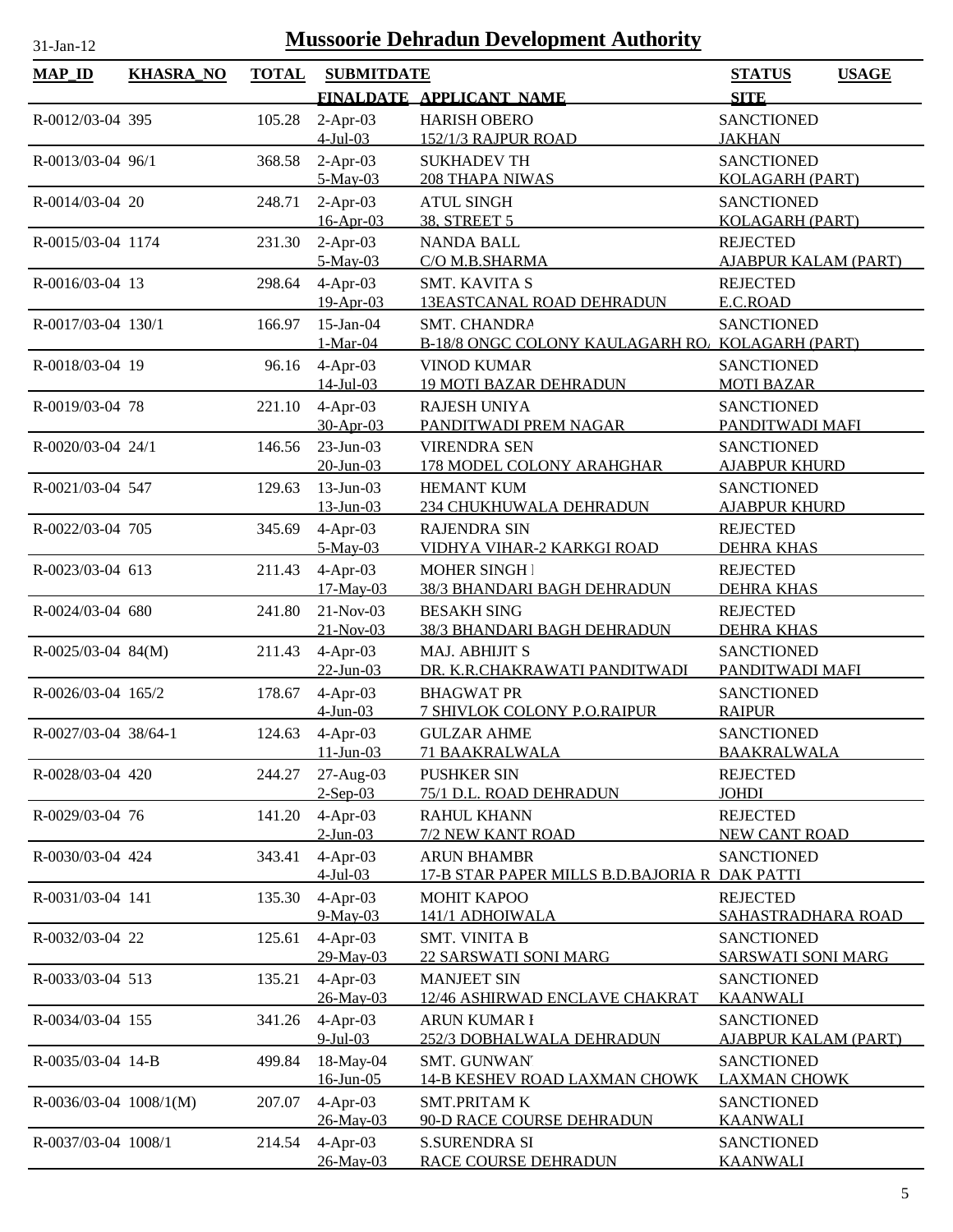| <b>MAP_ID</b>           | <b>KHASRA_NO</b> | <b>TOTAL</b> | <b>SUBMITDATE</b>         |                                                                   | <b>STATUS</b><br><b>USAGE</b>                    |
|-------------------------|------------------|--------------|---------------------------|-------------------------------------------------------------------|--------------------------------------------------|
|                         |                  |              |                           | FINALDATE APPLICANT NAME                                          | <b>SITE</b>                                      |
| R-0038/03-04 1184       |                  | 198.92       | $4-Apr-03$                | <b>MANJU BARTH</b>                                                | <b>SANCTIONED</b>                                |
|                         |                  |              | $17 - Jun - 03$           | B-41/2 MATA MANDIR AJABUR KHURD I                                 | <b>AJABPUR KHURD</b>                             |
| R-0039/03-04 63         |                  | 155.13       | $4-Apr-03$                | <b>MOHER SINGH</b>                                                | <b>SANCTIONED</b>                                |
|                         |                  |              | $22-Apr-03$               | <b>136 DEV SUMAN NAGAR BALLUPUR</b>                               | <b>KAANWALI</b>                                  |
| R-0040/03-04 1123       |                  | 119.04       | 5-Apr-03                  | K.P.SINGH                                                         | <b>SANCTIONED</b>                                |
|                         |                  |              | 7-May-03                  | 356/13 MOHIT NAGAR GMSROAD                                        | <b>GADHI (PART)</b>                              |
| $R-0041/03-04$ 6(F)     |                  | 190.13       | 17-Sep-03<br>23-Sep-03    | <b>SOM BAHADHU</b><br><b>GAON KANDOLI P.O. KANDOLI</b>            | <b>SANCTIONED</b><br><b>KANDOLI</b>              |
| R-0042/03-04 258/53     |                  | 135.68       | $5-Nov-03$                | <b>KALAM SINGH</b>                                                | <b>SANCTIONED</b>                                |
|                         |                  |              | 17-Dec-03                 | 258/53 RAJUR ROAD(SAKET COLONY)                                   | <b>RAJPUR</b>                                    |
| R-0043/03-04 397        |                  | 328.42       | $9$ -Oct-03               | <b>KAILASH CHAN</b>                                               | <b>SANCTIONED</b>                                |
|                         |                  |              | $3-Nov-27$                | D-7/6 STREET NO.3 BASANT VIHAR ENC KAANWALI                       |                                                  |
| R-0044/03-04 1194       |                  | 337.37       | $5-Apr-03$                | PREM KUMAR /                                                      | <b>SANCTIONED</b>                                |
|                         |                  |              | $12$ -May-03              | 56, MEEDO COMPLEX SAHARANUR ROA ENGG. ENCLAVE                     |                                                  |
| R-0045/03-04 335        |                  | 627.07       | 5-Apr-03                  | <b>DHARAM PAL S</b>                                               | <b>SANCTIONED</b>                                |
|                         |                  |              | 8-May-03                  | <b>D-10 RACE COURSE DEHRADUN</b>                                  | <b>BASANT VIHAR</b>                              |
| R-0046/03-04 572        |                  | 268.36       | $5-Apr-03$<br>12-May-03   | <b>SACHIDANAN</b><br>5/149 MATA MANDIR COLONY AJABPU              | <b>SANCTIONED</b><br><b>AJABPUR KALAM (PART)</b> |
| R-0047/03-04 113/2      |                  | 650.00       | $5-Apr-03$                | <b>NEIJ PAL SING</b>                                              | <b>SANCTIONED</b>                                |
|                         |                  |              | $14$ -Jul-03              | ARORA ASSOCIATE, A-6 JANPATH SHO                                  | <b>SEWALA KALAN</b>                              |
| R-0048/03-04 214/196    |                  | 46.75        | $5-Apr-03$                | <b>SMT. KIRAN W</b>                                               | <b>REJECTED</b>                                  |
|                         |                  |              | $17-Apr-03$               | <b>ARORA ASSOCIATE A-6 JANATH SHOP</b>                            | LUNIA MAHALLA                                    |
| R-0049/03-04 27         |                  | 343.35       | 5-Apr-03                  | <b>USHA MALHOT</b>                                                | <b>SANCTIONED</b>                                |
|                         |                  |              | $12$ -May-03              | 247, KISHAN NAGAR, CHAI BAAG                                      | <b>KISHANNAGAR</b>                               |
| R-0050/03-04 71/6       |                  | 785.90       | $11-Jul-05$               | SECY.A.G.SAB                                                      | <b>SANCTIONED</b>                                |
| R-0051/03-04 1497       |                  | 244.80       | $14$ -Jul-05<br>15-Nov-03 | 71/6, CHOW. BIHARI LAL MARG SUMAN DOBHALWALA<br><b>AWDESH KUM</b> | <b>SANCTIONED</b>                                |
|                         |                  |              | 24-Apr-04                 | 110 CRONA PURI                                                    | <b>KAANWALI</b>                                  |
| R-0052/03-04 727        |                  | 244.12       | $7-Apr-03$                | <b>ASHA THAPA</b>                                                 | <b>SANCTIONED</b>                                |
|                         |                  |              | $2$ -Jun-03               | W/O DEEAK THAPA BHARUWALLA GR                                     | <b>BHARWALA GRANT</b>                            |
| R-0053/03-04 42         |                  | 253.00       | $11-Aug-03$               | PAVITRA GRAW                                                      | <b>SANCTIONED</b>                                |
|                         |                  |              | 30-Oct-03                 | <b>11 CHANDER ROAD</b>                                            | <b>JAKHAN</b>                                    |
| $R-0054/03-04$ 3/A-13-A |                  | 140.04       | $7-Apr-03$                | <b>KULJEET KAU</b>                                                | <b>SANCTIONED</b>                                |
|                         |                  |              | 26-May-03                 | <b>24 DISPENSARY ROAD</b>                                         | <b>MOHINI ROAD</b>                               |
| R-0055/03-04 16         |                  | 334.45       | $7-Apr-03$<br>$3-Jun-03$  | PANKAJ URI<br>76/117 SAKET RAJPUR ROAD                            | <b>REJECTED</b><br>DALANWALA CHAK                |
| R-0056/03-04 118        |                  | 285.50       | $7-Apr-03$                | <b>A.SOLANKI</b>                                                  | <b>REJECTED</b>                                  |
|                         |                  |              | 19-May-03                 | P.NO.-6 P.N.B.COLONY PITHUWALA                                    | PITHUWALA                                        |
| R-0057/03-04 826        |                  | 299.00       | $7-Apr-03$                | <b>VIJAY KUMAR</b>                                                | <b>SANCTIONED</b>                                |
|                         |                  |              | 28-Apr-03                 | 142-2 DHARAMPUR                                                   | <b>AJABPUR KALAM (PART)</b>                      |
| R-0058/03-04 377/1      |                  | 195.09       | $7-Apr-03$                | <b>SURENDRA SI</b>                                                | <b>REJECTED</b>                                  |
|                         |                  |              | $25 - Jul - 03$           | H.NO.53 PHASE-2 SHAKTI VIHAR MAJR                                 | <b>MAJRA</b>                                     |
| R-0059/03-04 40         |                  | 304.53       | $7-Apr-03$<br>30-May-03   | <b>SANJEEV JAIN</b><br><b>40,CHAMAN VIHAR NIRANJAN PUR</b>        | <b>SANCTIONED</b><br><b>NIRANJANPUR</b>          |
| R-0060/03-04 19         |                  | 203.53       | $7-Apr-03$                | M.L.LAL                                                           | <b>REJECTED</b>                                  |
|                         |                  |              |                           | <b>51-13 RAIPUR</b>                                               | <b>RAIPUR</b>                                    |
| R-0061/03-04 88/1       |                  | 121.00       | $7-Apr-03$                | SMT. MAHESHA                                                      | <b>SANCTIONED</b>                                |
|                         |                  |              | 22-May-03                 | 88/1 BALLUPUR                                                     | <b>BALLUPUR</b>                                  |
| R-0062/03-04 93         |                  | 160.00       | 8-Apr-03                  | <b>SUDHIR NARUL</b>                                               | <b>SANCTIONED</b>                                |
|                         |                  |              | $9-May-03$                | 12/1 RAJENDRA NAGAR                                               | <u>KAANWALI</u>                                  |
| R-0063/03-04 705        |                  | 248.60       | $4-Jul-03$                | <b>SHIV SINGH NE</b>                                              | <b>REJECTED</b>                                  |
|                         |                  |              | $15 -$ Jul $-03$          | <b>35 VIDHYA VIHAR</b>                                            | <b>DEHRA KHAS</b>                                |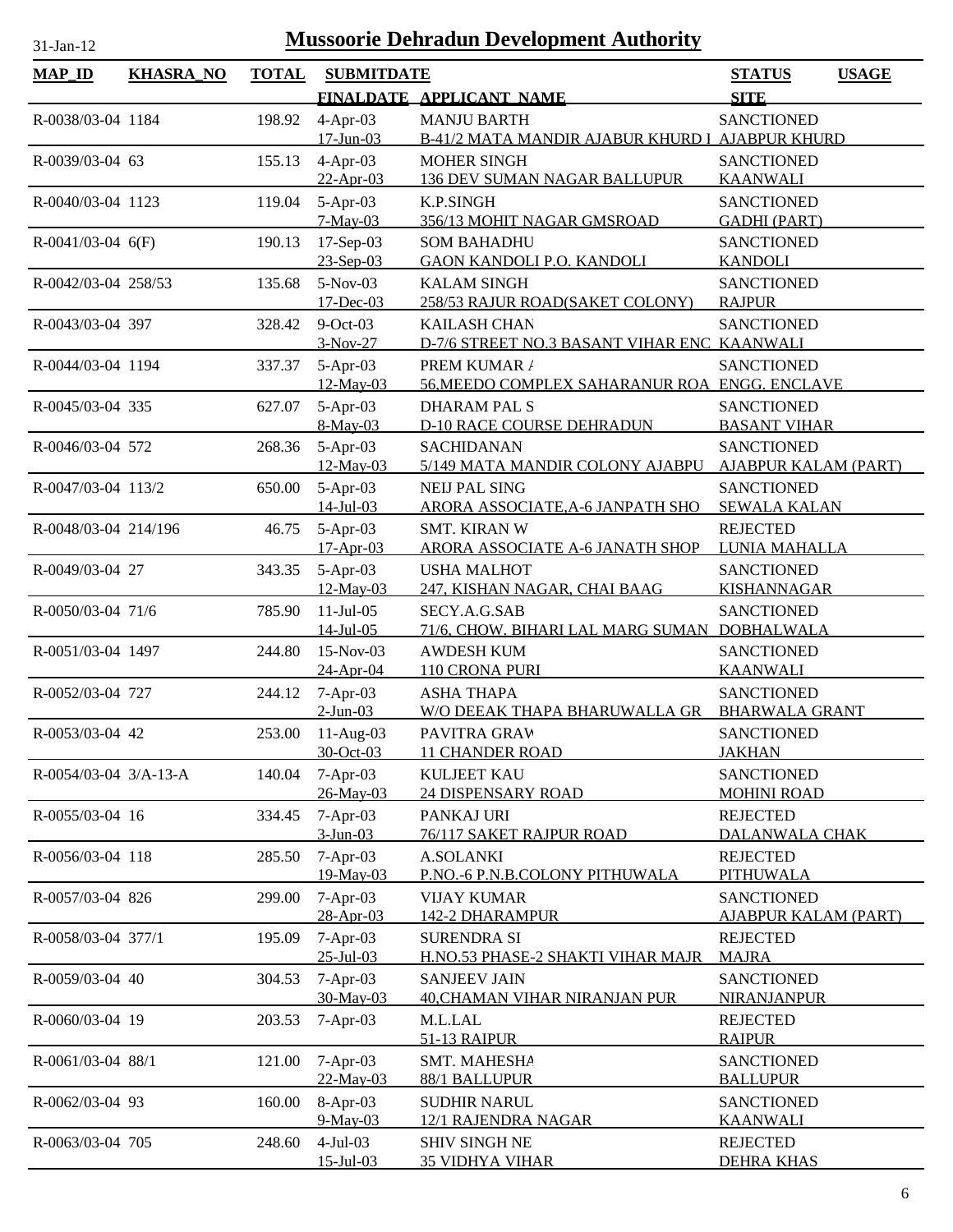| <b>MAP_ID</b>         | <b>KHASRA_NO</b> | <b>TOTAL</b> | <b>SUBMITDATE</b>        |                                                             | <b>STATUS</b><br><b>USAGE</b>                    |
|-----------------------|------------------|--------------|--------------------------|-------------------------------------------------------------|--------------------------------------------------|
|                       |                  |              |                          | FINALDATE APPLICANT NAME                                    | <b>SITE</b>                                      |
| R-0064/03-04 242,243  |                  | 177.18       | 8-Apr-03                 | <b>ALKA BANSAL</b>                                          | <b>REJECTED</b>                                  |
|                       |                  |              | 5-May-03                 | 56. MEEDO COMPLEX, SAHARANPUR RO KISHANNAGAR                |                                                  |
| R-0065/03-04 185/7    |                  | 17,031.00    | 8-Apr-03                 | <b>CARMANSCHO</b>                                           | <b>REJECTED</b>                                  |
|                       |                  |              | $12$ -Jun-03             | CARMAN SCHOOL SHYAMPUR, PREMN                               | <b>PREM NAGAR</b>                                |
| R-0066/03-04 125      |                  | 200.80       | $23$ -Jul-04             | ARJUN SINGH N                                               | <b>REJECTED</b>                                  |
|                       |                  |              | 11-Aug-04                | <b>KAULAGARH ROAD</b>                                       | <b>KOLAGARH (PART)</b>                           |
| R-0067/03-04 942      |                  | 199.44       | $11-Nov-03$              | <b>DINESH SINGH</b>                                         | <b>SANCTIONED</b>                                |
|                       |                  |              | 13-Nov-03                | 942 KAULAGARH ROAD                                          | <b>KOLAGARH (PART)</b>                           |
| R-0068/03-04 18       |                  | 224.45       | 8-Apr-03<br>28-Apr-03    | <b>ATUL GUPTA</b><br>18 H.I.G INDRAPURAM G.M.S.ROAD         | <b>SANCTIONED</b><br><b>INDRAPUR</b>             |
| R-0069/03-04 290      |                  | 81.00        | $8-Apr-03$               | SMT. SUSHILA I                                              | <b>REJECTED</b>                                  |
|                       |                  |              | 5-May-03                 | WEST CANAL ROAD, SEWLA KALAN                                | <b>SEWALA KALAN</b>                              |
| R-0070/03-04 11/1     |                  | 288.00       | 8-Apr-03                 | <b>HARMIT SINGH</b>                                         | <b>REJECTED</b>                                  |
|                       |                  |              | 26-May-03                | 11/1 GOVIND NAGAR, RACE COURSE                              | <b>RACE COURSE</b>                               |
| R-0071/03-04 396      |                  | 197.52       | 8-Apr-03                 | SMT. USHA KH                                                | <b>SANCTIONED</b>                                |
|                       |                  |              | $7-May-03$               | 2 LANE B STREET NO3, VASANT VIHAR   KAANWALI                |                                                  |
| R-0072/03-04 26       |                  | 69.72        | 21-Nov-03                | J.K.BAGGA                                                   | <b>SANCTIONED</b>                                |
|                       |                  |              | $12$ -Jan-04             | <b>26 PATEL NAGAR</b>                                       | PATEL NAGAR                                      |
| R-0073/03-04 690      |                  | 128.97       | $8-Apr-03$               | <b>RANJEET SING</b>                                         | <b>SANCTIONED</b>                                |
|                       |                  |              | $11 - Jun - 03$          | <b>GAON CHIDOWALI</b>                                       | <b>JAKHAN</b>                                    |
| R-0074/03-04 23       |                  | 77.97        | $17-Sep-03$<br>20-Oct-03 | <b>SMT. RACHAN</b>                                          | <b>SANCTIONED</b><br><b>DILARAM</b>              |
| R-0075/03-04 514      |                  | 185.68       | 8-Apr-03                 | <b>23 DILARAM BAZAR</b><br><b>SMT. LAJBIR K</b>             | <b>SANCTIONED</b>                                |
|                       |                  |              | 23-May-03                | 32 KASHMIRI COLONY, NIRANJANUR                              | <b>NIRANJANPUR</b>                               |
| R-0076/03-04 41/35    |                  | 136.10       | 8-Apr-03                 | <b>KHUB CHAND</b>                                           | <b>SANCTIONED</b>                                |
|                       |                  |              | $24$ -Jun-03             | <b>16 SURVEY COLONY</b>                                     | <b>MAAN SINGH WALA</b>                           |
| R-0077/03-04 192      |                  | 328.75       | 23-May-03                | O.P.DIKSHIT                                                 | <b>SANCTIONED</b>                                |
|                       |                  |              | $17$ -Jun-03             | PURANI KUSUM NERSARI, PANDIT WAD PANDITWADI MAFI            |                                                  |
| R-0078/03-04 262      |                  | 371.32       | $8-Apr-03$               | <b>MOHAN LAL</b>                                            | <b>REJECTED</b>                                  |
|                       |                  |              | $15$ -Jul-03             | <b>KARGI</b>                                                | <b>KARGI GRANT (PART)</b>                        |
| R-0079/03-04 674      |                  |              | 132.44 9-Apr-03          | Ch. Vijay Pal                                               | <b>REJECTED</b>                                  |
|                       |                  |              | $25 - Jun - 03$          | Thana Raipur                                                | <b>JAKHAN</b>                                    |
| R-0080/03-04 779      |                  | 200.85       | $9-Apr-03$<br>17-May-03  | <b>RAMAL SINGH</b><br><b>SUBHASH NAGAR</b>                  | <b>REJECTED</b><br><b>SUBHASH NAGAR</b>          |
| R-0081/03-04 235/281  |                  | 224.67       | $9-Apr-03$               | SMT. PHOOLWA                                                | <b>SANCTIONED</b>                                |
|                       |                  |              | $21 - Jul - 03$          | <b>E-115 NEHRU COLONY</b>                                   | <b>AJABPUR KHURD</b>                             |
| R-0081/03-04-235/281  |                  | 0.00         | 9-Feb-09                 | SMT. PHOOLWA                                                | <b>SANCTIONED</b><br>Home                        |
|                       |                  |              |                          | E-115 NEHRU COLONY                                          | <b>AJABPUR KHURD</b>                             |
| $R$ -0082/03-04 46(C) |                  | 187.12       | $9-Apr-03$               | <b>JITENDER CHAI</b>                                        | <b>SANCTIONED</b>                                |
|                       |                  |              | $2$ -Jun-03              | <b>JHANDA MOHALLA</b>                                       | <b>KOLAGARH (PART)</b>                           |
| R-0083/03-04 463      |                  | 188.71       | 9-Apr-03                 | <b>BRIJ BHUSHAN</b>                                         | <b>SANCTIONED</b>                                |
|                       |                  |              | $2-Sep-03$               | 200/1 D DHARAMPUR                                           | <b>NATTHANPUR</b>                                |
| R-0084/03-04 225      |                  | 82.03        | $9-Apr-03$               | <b>DHYAN SINGH</b>                                          | <b>SANCTIONED</b>                                |
|                       |                  |              | 19-May-03                | <u>LANE NO-1 VISHWA KARMA COLONY</u><br><b>GYAN SINGH N</b> | <b>VIDHWA KARMA</b>                              |
| R-0085/03-04 819      |                  | 258.02       | $9-Apr-03$<br>26-May-03  | 117 AJABPUR KALAN, SHIV MANDIR                              | <b>SANCTIONED</b><br><b>AJABPUR KALAM (PART)</b> |
| R-0086/03-04 541      |                  | 197.80       | $9-Apr-03$               | <b>JAI PRAKASH</b>                                          | <b>SANCTIONED</b>                                |
|                       |                  |              | 21-May-03                | 119 POLIC LINE                                              | <b>AJABPUR KALAM (PART)</b>                      |
| R-0087/03-04 376      |                  | 93.42        | $9-Apr-03$               | <b>SMT. SUJATA K</b>                                        | <b>REJECTED</b>                                  |
|                       |                  |              | 9-May-03                 | 5/8 CANAL ROAD KISHAN PUR                                   | <b>KISHANPUR</b>                                 |
| R-0088/03-04 264      |                  | 285.39       | $9-Apr-03$               | P.P.SINGH                                                   | <b>SANCTIONED</b>                                |
|                       |                  |              | $20$ -Jun-03             | 4 DEV LOK COLONY SIMLA ROAD MAJF SARSWATI SONI MARG         |                                                  |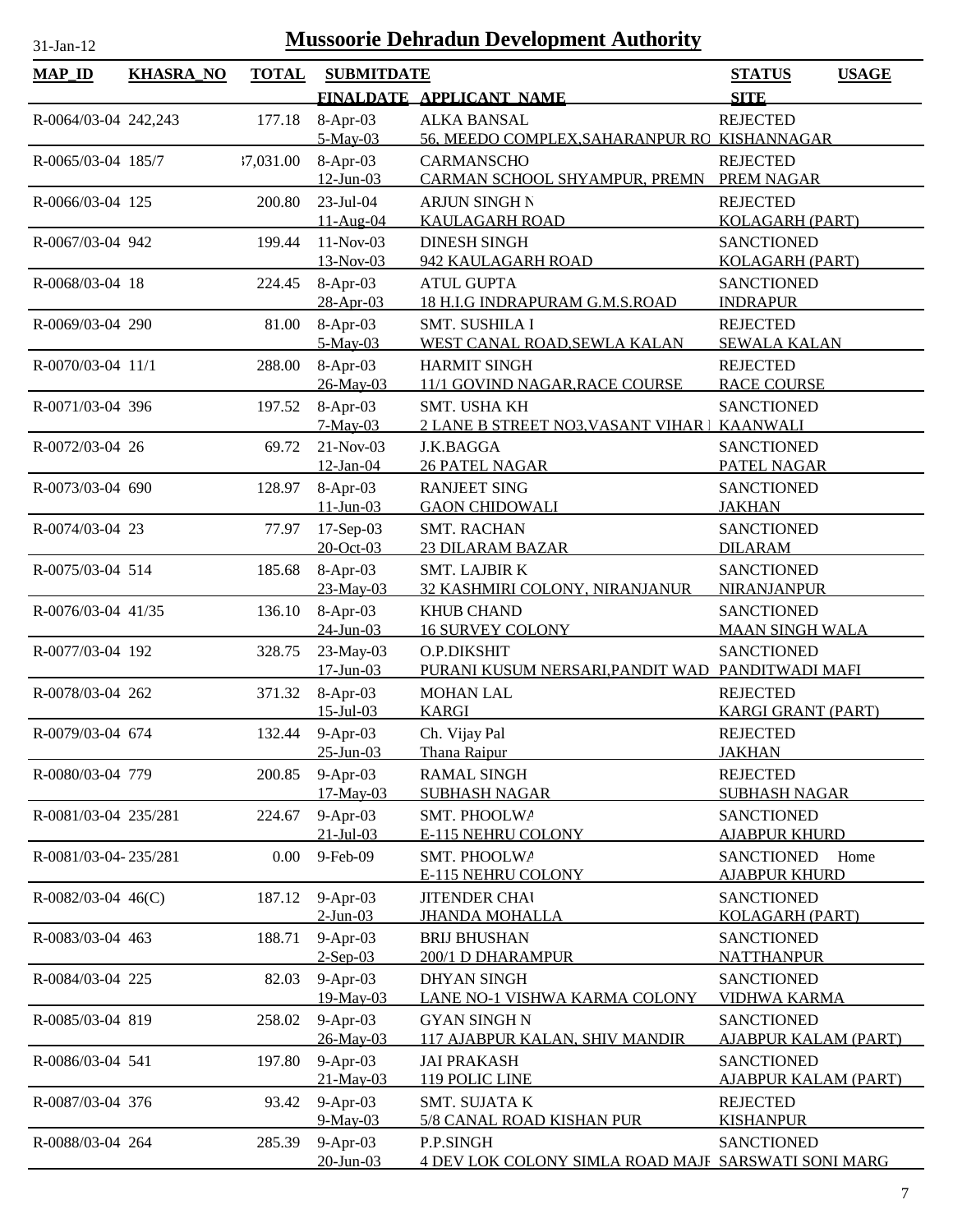| $MAP$ <sub>ID</sub><br><b>KHASRA_NO</b><br><b>TOTAL</b><br><b>SUBMITDATE</b><br><b>STATUS</b><br><b>SITE</b><br>FINALDATE APPLICANT NAME<br>19-Jun-03<br><b>RAZIA BEG</b><br><b>REJECTED</b><br>R-0089/03-04 444<br>205.59<br>12-Aug-03<br>60 GHOSI GALI<br>NIRANJANPUR<br>$9-Apr-03$<br><b>HUKUM SINGH</b><br><b>SANCTIONED</b><br>R-0090/03-04 273<br>350.90<br>8-May-03<br>153 ARAHGARH<br>DHARAMPUR DANDA<br>$9-Apr-03$<br>195.32<br><b>ARPAN DINKE</b><br><b>SANCTIONED</b><br>R-0091/03-04 30<br>20-May-03<br>30/9, B RAJPUR ROAD<br><b>RAJPUR</b><br>$9-Apr-03$<br>R-0092/03-04 154<br><b>UMRAO SINGH</b><br><b>REJECTED</b><br>241.50<br>13-May-03<br>14/58 SIMPLEX COLONY<br><b>NATTHANPUR</b> | <b>USAGE</b> |
|---------------------------------------------------------------------------------------------------------------------------------------------------------------------------------------------------------------------------------------------------------------------------------------------------------------------------------------------------------------------------------------------------------------------------------------------------------------------------------------------------------------------------------------------------------------------------------------------------------------------------------------------------------------------------------------------------------|--------------|
|                                                                                                                                                                                                                                                                                                                                                                                                                                                                                                                                                                                                                                                                                                         |              |
|                                                                                                                                                                                                                                                                                                                                                                                                                                                                                                                                                                                                                                                                                                         |              |
|                                                                                                                                                                                                                                                                                                                                                                                                                                                                                                                                                                                                                                                                                                         |              |
|                                                                                                                                                                                                                                                                                                                                                                                                                                                                                                                                                                                                                                                                                                         |              |
|                                                                                                                                                                                                                                                                                                                                                                                                                                                                                                                                                                                                                                                                                                         |              |
|                                                                                                                                                                                                                                                                                                                                                                                                                                                                                                                                                                                                                                                                                                         |              |
|                                                                                                                                                                                                                                                                                                                                                                                                                                                                                                                                                                                                                                                                                                         |              |
|                                                                                                                                                                                                                                                                                                                                                                                                                                                                                                                                                                                                                                                                                                         |              |
| $9-Apr-03$<br><b>RAM SINGH PA</b><br>R-0093/03-04 154<br>241.50<br><b>REJECTED</b><br>13-May-03<br>T.H.D.C NEW TIHRI<br><b>NATTHANPUR</b>                                                                                                                                                                                                                                                                                                                                                                                                                                                                                                                                                               |              |
| $9-Apr-03$<br>R-0094/03-04 153<br><b>R.S.PARMAR</b><br><b>REJECTED</b><br>241.50                                                                                                                                                                                                                                                                                                                                                                                                                                                                                                                                                                                                                        |              |
| 13-May-03<br>18/27 PURANA DARBAR THIRI GARHWA NATTHANPUR                                                                                                                                                                                                                                                                                                                                                                                                                                                                                                                                                                                                                                                |              |
| $9-Apr-03$<br><b>MOHAN SHYA</b><br><b>REJECTED</b><br>R-0095/03-04 188<br>353.52                                                                                                                                                                                                                                                                                                                                                                                                                                                                                                                                                                                                                        |              |
| 20-May-03<br>542 INDRA NAGAR KOTAWALI<br>G.M.S.ROAD                                                                                                                                                                                                                                                                                                                                                                                                                                                                                                                                                                                                                                                     |              |
| 9-Apr-03<br>R-0096/03-04 212<br>342.10<br><b>RISHI PAL SING</b><br><b>REJECTED</b><br>20-May-03<br>G.M.S.ROAD<br>3A INDRA PURAM MDDA COLONY                                                                                                                                                                                                                                                                                                                                                                                                                                                                                                                                                             |              |
| $10$ -Apr-03<br>R-0097/03-04 37/2<br><b>KAYUM BAKA</b><br><b>SANCTIONED</b><br>165.26                                                                                                                                                                                                                                                                                                                                                                                                                                                                                                                                                                                                                   |              |
| 13-May-03<br>87 NEAR MAJRA MOSOUE<br><b>MAJRA</b>                                                                                                                                                                                                                                                                                                                                                                                                                                                                                                                                                                                                                                                       |              |
| $10$ -Apr-03<br>PREM SINGH<br><b>SANCTIONED</b><br>R-0098/03-04 266<br>205.79<br>$17 - Jun - 03$<br>VILL. JOHDI<br><b>JOHDI</b>                                                                                                                                                                                                                                                                                                                                                                                                                                                                                                                                                                         |              |
| $10$ -Apr-03<br>103.59<br><b>RAM KRISHAN</b><br><b>REJECTED</b><br>R-0099/03-04 1018/127                                                                                                                                                                                                                                                                                                                                                                                                                                                                                                                                                                                                                |              |
| $12$ -Jun-03<br>20, MAJRA<br><b>SEWALA KALAN</b>                                                                                                                                                                                                                                                                                                                                                                                                                                                                                                                                                                                                                                                        |              |
| $10$ -Apr-03<br>104.55<br>SMT. SUMAN J<br><b>SANCTIONED</b><br>R-0100/03-04 146                                                                                                                                                                                                                                                                                                                                                                                                                                                                                                                                                                                                                         |              |
| 23-May-03<br>242 KHUDBUDHA MAHOLLA<br><b>AJABPUR KALAM (PART)</b>                                                                                                                                                                                                                                                                                                                                                                                                                                                                                                                                                                                                                                       |              |
| $3-Jul-03$<br>$R-0101/03-04$ 73(M)<br>87.83<br><b>SEEMA JINGH</b><br><b>REJECTED</b><br>$10 -$ Jul $-03$<br>PANDITWADI MAFI<br>69 PHASE-1 BASANT VIHAR                                                                                                                                                                                                                                                                                                                                                                                                                                                                                                                                                  |              |
| R-0102/03-04 1101<br>$10$ -Apr-03<br><b>SANCTIONED</b><br>230.88<br><b>SATISH RATUR</b>                                                                                                                                                                                                                                                                                                                                                                                                                                                                                                                                                                                                                 |              |
| 17-May-03<br><b>GAYATRI VIHAR AJABUR KHURD</b><br><b>AJABPUR KALAM (PART)</b>                                                                                                                                                                                                                                                                                                                                                                                                                                                                                                                                                                                                                           |              |
| $10$ -Apr-03<br><b>SMT. SAROJ J</b><br><b>SANCTIONED</b><br>R-0103/03-04 25<br>137.17                                                                                                                                                                                                                                                                                                                                                                                                                                                                                                                                                                                                                   |              |
| 28-May-03<br>25 GURU TEG BAHADHUR ROAD PHASE TEG BAHADHUR ROAD                                                                                                                                                                                                                                                                                                                                                                                                                                                                                                                                                                                                                                          |              |
| 357.88<br>24-May-03<br><b>SANCTIONED</b><br>R-0104/03-04 465/1<br><b>RAKESH KUMA</b><br>$20$ -Jun-03<br>26, TILAK ROAD<br><b>KAANWALI</b>                                                                                                                                                                                                                                                                                                                                                                                                                                                                                                                                                               |              |
| R-0105/03-04 391<br>$10$ -Apr-03<br>302.63<br><b>SMT. GEETA S</b><br><b>SANCTIONED</b>                                                                                                                                                                                                                                                                                                                                                                                                                                                                                                                                                                                                                  |              |
| $11 - Jun - 03$<br><b>114, PUSHP VIHAR DHARAMPUR</b><br><b>AJABPUR KALAM (PART)</b>                                                                                                                                                                                                                                                                                                                                                                                                                                                                                                                                                                                                                     |              |
| $10$ -Apr-03<br>R-0106/03-04 34<br>234.24<br><b>BEJENDRA SIN</b><br><b>SANCTIONED</b>                                                                                                                                                                                                                                                                                                                                                                                                                                                                                                                                                                                                                   |              |
| $21$ -Jun-03<br><b>140 RAJPUR ROAD</b><br><b>INDRAPUR</b>                                                                                                                                                                                                                                                                                                                                                                                                                                                                                                                                                                                                                                               |              |
| $10$ -Apr-03<br>668.88<br>S.P.SINGH<br><b>SANCTIONED</b><br>R-0107/03-04 309<br>12-May-03<br><b>BASANT VIHAR</b><br><b>T-9 YAMUNA COLONY</b>                                                                                                                                                                                                                                                                                                                                                                                                                                                                                                                                                            |              |
| $10$ -Apr-03<br>PANKAJ WALI<br>R-0108/03-04 220<br>188.20<br><b>REJECTED</b>                                                                                                                                                                                                                                                                                                                                                                                                                                                                                                                                                                                                                            |              |
| 26-May-03<br><b>GAON SEWLA KALAN</b><br><b>SEWALA KALAN</b>                                                                                                                                                                                                                                                                                                                                                                                                                                                                                                                                                                                                                                             |              |
| $10$ -Apr-03<br>120.31<br>R-0109/03-04 270<br><b>HARISH VARDH</b><br><b>SANCTIONED</b><br>$11 - Jun - 03$<br>R/O B.J.WEST 103 SHALIMAR BAGH<br><b>DAK PATTI</b>                                                                                                                                                                                                                                                                                                                                                                                                                                                                                                                                         |              |
| $10$ -Apr-03<br>R-0110/03-04 8<br>123.56<br><b>B.N.WADHWA</b><br><b>SANCTIONED</b>                                                                                                                                                                                                                                                                                                                                                                                                                                                                                                                                                                                                                      |              |
| 9-May-03<br>C-16 CHANDERLOK RAJPUR ROAD<br><b>SALAWALA DHORAN</b>                                                                                                                                                                                                                                                                                                                                                                                                                                                                                                                                                                                                                                       |              |
| $7-Aug-03$<br><b>RAMPAL SING</b><br><b>SANCTIONED</b><br>R-0111/03-04 721/997<br>200.74                                                                                                                                                                                                                                                                                                                                                                                                                                                                                                                                                                                                                 |              |
| 14-Oct-03<br><b>G-9 HATHIBARKALA, SATATE S.O.I</b><br><b>MAJRA</b>                                                                                                                                                                                                                                                                                                                                                                                                                                                                                                                                                                                                                                      |              |
| 28-Jul-03<br>T.R.VERMA<br>R-0112/03-04 517/5<br>319.90<br><b>SANCTIONED</b><br>$5-Nov-03$<br>55-F MAHARANI BAGH PHASE 2 PONE KAANWALI                                                                                                                                                                                                                                                                                                                                                                                                                                                                                                                                                                   |              |
| 16-Apr-03<br>R-0113/03-04 1023/210<br>260.10<br><b>BEENA RANA</b><br><b>REJECTED</b>                                                                                                                                                                                                                                                                                                                                                                                                                                                                                                                                                                                                                    |              |
| 25-Nov-03<br>33-D OFFICERS COLONY RACE COURSE NATTHANPUR                                                                                                                                                                                                                                                                                                                                                                                                                                                                                                                                                                                                                                                |              |
| 5-Feb-04<br>R-0114/03-04 139<br>265.32<br><b>RAJENDER PRA</b><br><b>SANCTIONED</b><br>$7-May-04$<br>C/O DIRECTORATE OF INDUSTRIES PAT BADRIPUR                                                                                                                                                                                                                                                                                                                                                                                                                                                                                                                                                          |              |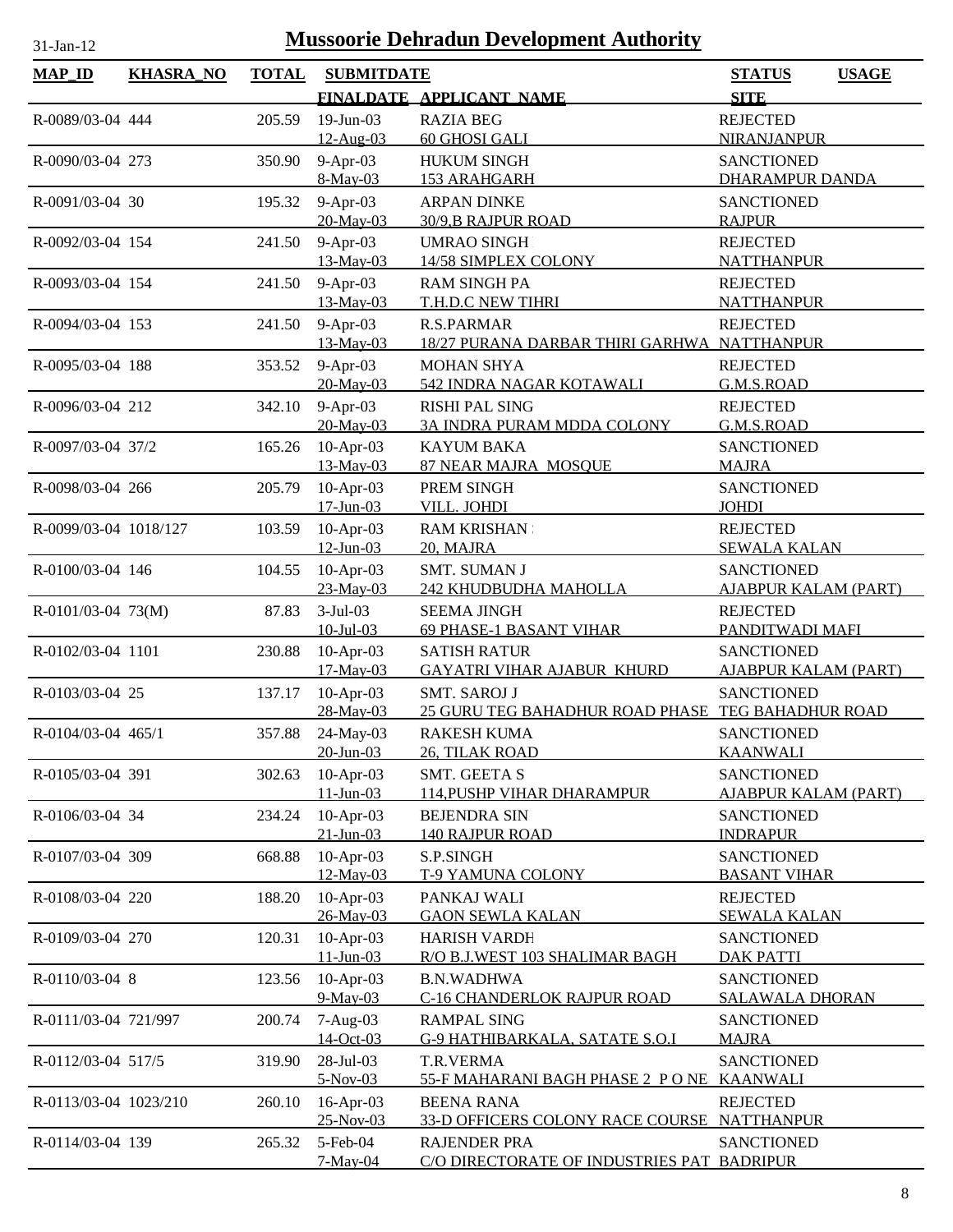| $MAP$ ID              | <b>KHASRA_NO</b> | <b>TOTAL</b> | <b>SUBMITDATE</b>               |                                                            | <b>USAGE</b><br><b>STATUS</b>           |
|-----------------------|------------------|--------------|---------------------------------|------------------------------------------------------------|-----------------------------------------|
|                       |                  |              |                                 | FINALDATE APPLICANT NAME                                   | <b>SITE</b>                             |
| R-0115/03-04 88M      |                  | 128.25       | $19$ -Jun-03                    | DARAMSINGH,                                                | <b>REJECTED</b>                         |
|                       |                  |              | $25 -$ Jul $-03$                | CHAKKI, TOLA NIRANJANPUR                                   | NIRANJANPUR                             |
| R-0116/03-04 254M     |                  | 167.08       | 16-Apr-03                       | <b>RAJESH KUMA</b>                                         | <b>SANCTIONED</b>                       |
|                       |                  |              | 7-May-04                        | <b>20 PATEL NAGER</b>                                      | <b>KAANWALI</b>                         |
| R-0117/03-04 254      |                  | 166.06       | 16-Apr-03                       | <b>RAJENDAR KUN</b>                                        | <b>SANCTIONED</b>                       |
|                       |                  |              | $7-May-04$                      | 111 DRON PURI G.M.S. ROAD                                  | <b>KAANWALI</b>                         |
| R-0118/03-04 56\1     |                  | 153.29       | $11-Apr-03$                     | <b>KARAN SINGH</b>                                         | <b>REJECTED</b>                         |
|                       |                  |              | 28-May-03                       | C\O UMES CHAND D. L. ROAD                                  | <b>ADOIWALA</b>                         |
| R-0119/03-04 34       |                  | 246.28       | $16$ -Apr-03<br>$11 - Jun - 03$ | <b>CHAKRADHAR</b><br>124-B/223 OLD DALANWALA               | <b>REJECTED</b><br><b>AAMWALA TARLA</b> |
| R-0120/03-04 P-17     |                  | 223.20       | 30-Aug-03                       | YAD RAM                                                    | <b>SANCTIONED</b>                       |
|                       |                  |              | 29-Sep-03                       | E-16-I.I.P COLONY MOHKAMPUR                                | <b>SHEVLA KHURD</b>                     |
| R-0121/03-04 1324     |                  | 241.20       | 16-Apr-03                       | <b>SWARNA DEVI</b>                                         | <b>SANCTIONED</b>                       |
|                       |                  |              | 26-May-03                       | 4/1PARK ROAD LAXMAN CHOWK                                  | <b>KAANWALI</b>                         |
| R-0122/03-04 P-17     |                  | 250.00       | 16-Apr-03                       | <b>ASHUTOSH MA</b>                                         | <b>SANCTIONED</b>                       |
|                       |                  |              | $4$ -Jul-03                     | 23/18 P.D. TANDON MARG LAXMAN CH( LAXMAN CHOWK             |                                         |
| R-0123/03-04 131/78   |                  | 186.42       | $16$ -Apr-03                    | <b>RAVI KUMAR</b>                                          | <b>REJECTED</b>                         |
|                       |                  |              | $2$ -Jun-03                     | 303-ALAKNANDA AARTMENT RAJUR R                             | <b>OTHERS</b>                           |
| R-0124/03-04 69       |                  | 114.76       | $16$ -Apr-03                    | <b>RAMSHAROOP</b>                                          | <b>REJECTED</b>                         |
|                       |                  |              | $7-Jul-03$                      | 69-HAKIKAT RAI NAGAR MANNUGANJ                             | <b>OTHERS</b>                           |
| R-0125/03-04 1157     |                  | 326.15       | 16-Apr-03<br>$5-May-03$         | <b>VIRANDAR SIN</b><br><b>TYEP-3-17 HATHIBARKALA STATE</b> | <b>SANCTIONED</b><br><b>KAANWALI</b>    |
| R-0126/03-04 P-78     |                  | 335.88       | 15-Oct-03                       | <b>SURENDER KU</b>                                         | <b>REJECTED</b>                         |
|                       |                  |              | 13-Jan-04                       | 120 KARANPUR D.DUN                                         | <b>OTHERS</b>                           |
| R-0127/03-04 24/1     |                  | 91.17        | $17-Apr-03$                     | <b>GURMEET SIN</b>                                         | <b>SANCTIONED</b>                       |
|                       |                  |              | $3$ -Jul-03                     | 24/1 BHANDARI BAGH D.DUN                                   | <b>OTHERS</b>                           |
| R-0128/03-04 200      |                  | 141.84       | 17-Apr-03                       | <b>REKHI RAM RA</b>                                        | <b>SANCTIONED</b>                       |
|                       |                  |              | $11 - Jun - 03$                 | 23/1 NIRANJANPUR MAJRA                                     | <b>KOLAGARH (PART)</b>                  |
| R-0129/03-04 279/271  |                  | 157.06       | $17-Apr-03$                     | <b>DIDAR SINGH</b>                                         | <b>SANCTIONED</b>                       |
|                       |                  |              | $2$ -Jun-03                     | 98 KHURBURA MOHALLA D.DUN                                  | <b>OTHERS</b>                           |
| R-0130/03-04 47/41    |                  |              | 353.02 4-Feb-04                 | <b>JASBIR SINGH C</b>                                      | <b>SANCTIONED</b>                       |
|                       |                  |              | 18-Mar-04                       | 111-D RACE COURSE D.DUN                                    | <b>RACE COURSE</b>                      |
| R-0131/03-04 262      |                  | 185.80       | $17-Apr-03$<br>23-May-03        | <b>ANIL KHULLA</b><br>C-14 KRISHAN VIHAR JAKHAN D.DUN      | <b>SANCTIONED</b><br><b>JAKHAN</b>      |
| R-0132/03-04 123/69   |                  | 268.10       | $6-Nov-03$                      | <b>MEHARBAN S</b>                                          | <b>SANCTIONED</b>                       |
|                       |                  |              | 29-Nov-03                       | 123/69 SHAH NIWAS ARYA NAGAR BLOC ARYA NAGAR               |                                         |
| R-0133/03-04 1513/B/4 |                  | 124.00       | 17-Apr-03                       | <b>VIJAY SHARM</b>                                         | <b>SANCTIONED</b>                       |
|                       |                  |              | 18-May-03                       | C/O M/S AGARWAL ASSOCIATE 38F/1 S KAANWALI                 |                                         |
| R-0134/03-04 880      |                  | 145.72       | 17-Apr-03                       | <b>VIRENDAR SIN</b>                                        | <b>REJECTED</b>                         |
|                       |                  |              | $14$ -Jul-03                    | <b>BANK COLONY AJABPUR KALA D.DUN</b>                      | <b>AJABPUR KALAM (PART)</b>             |
| R-0135/03-04 20       |                  | 312.26       | 17-Apr-03                       | <b>BHAGWATI PR</b>                                         | <b>SANCTIONED</b>                       |
|                       |                  |              | 21-May-03                       | 509/2 RAJENDRA NAGAR D.DUN                                 | <b>KOLAGARH (PART)</b>                  |
| R-0136/03-04 63       |                  | 126.70       | 17-Apr-03                       | <b>CHANDRABHA</b>                                          | <b>REJECTED</b>                         |
|                       |                  | 200.00       | $26$ -Jun-03<br>19-Apr-03       | 30/2 KRISHAN NAGER D.DUN<br><b>MAHESH CHA</b>              | <b>KAANWALI</b><br><b>SANCTIONED</b>    |
| R-0137/03-04 B-28/29  |                  |              | $20$ -Jun-03                    | <b>115 PUSHP VIHAR DHARMPUR</b>                            | <u>AJABPUR KALAM (PART)</u>             |
| R-0138/03-04 39/1     |                  | 291.74       | 28-May-03                       | <b>JAGDISH CHAN</b>                                        | <b>REJECTED</b>                         |
|                       |                  |              | 18-Sep-03                       | <b>LANE 3 AJABPUR KALAN</b>                                | <b>MAJRI NAFI</b>                       |
| R-0139/03-04 11       |                  | 416.87       | 19-Apr-03                       | <b>RAJESH KUMA</b>                                         | <b>SANCTIONED</b>                       |
|                       |                  |              | 12-May-03                       | 18 P.D.TONDON MARG LAXMAN CHOW SARASWATI SONI MARG         |                                         |
| R-0140/03-04 281/1/3  |                  | 150.55       | 19-Apr-03                       | PRAKASH DEV                                                | <b>SANCTIONED</b>                       |
|                       |                  |              | $4$ -Jul-03                     | VIJAY PARK EXTN STREET NO 14 D.DU KAANWALI                 |                                         |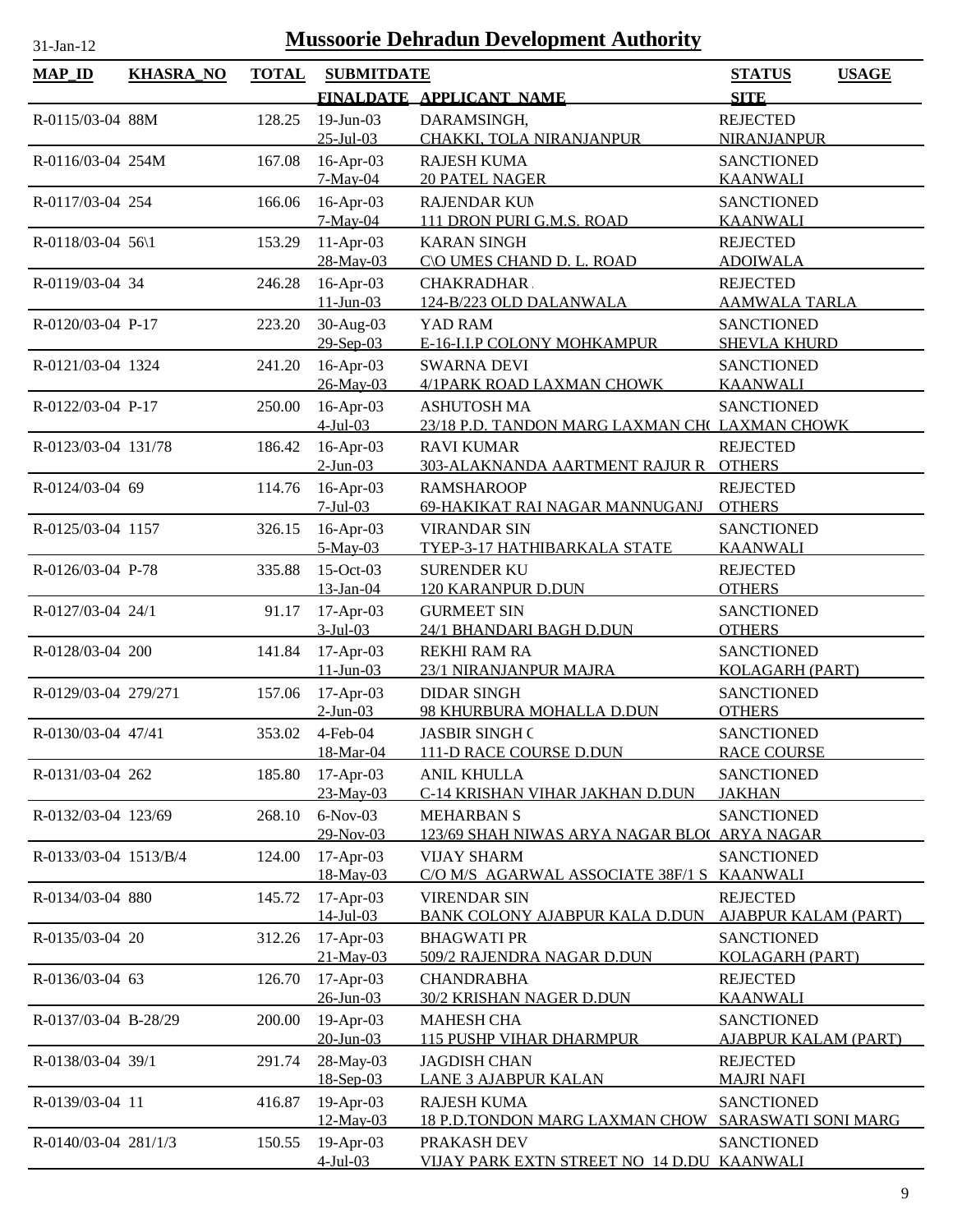| $MAP_ID$                | <b>KHASRA_NO</b> | <b>TOTAL</b> | <b>SUBMITDATE</b>                     |                                                                            | <b>STATUS</b><br><b>USAGE</b>                             |
|-------------------------|------------------|--------------|---------------------------------------|----------------------------------------------------------------------------|-----------------------------------------------------------|
|                         |                  |              |                                       | FINALDATE APPLICANT NAME                                                   | <b>SITE</b>                                               |
| R-0141/03-04 611        |                  | 169.14       | $19-Apr-03$                           | <b>CHANDA RAN</b>                                                          | <b>REJECTED</b>                                           |
|                         |                  |              | $3-Jun-03$                            | 7/1 SHIVAM VIHAR JAKHAN                                                    | <b>JAKHAN</b>                                             |
| R-0142/03-04 64         |                  | 148.24       | $19-Apr-03$<br>$30$ -Jun-03           | <b>MAHADEV PR</b><br>DURGA VIHAR 152/3/B RAJPUR ROAD                       | <b>SANCTIONED</b><br><b>JAKHAN</b>                        |
| R-0143/03-04 416/1      |                  | 184.84       | 29-Sep-03<br>15-Nov-03                | <b>KALIKA PRASA</b><br><b>125 RAJPUR ROAD</b>                              | <b>SANCTIONED</b><br><b>JAKHAN</b>                        |
| R-0144/03-04 349        |                  | 158.49       | 19-Apr-03<br>$6$ -May-03              | <b>LALAN KUMA</b><br>N.I.V.H 116 RAJPUR ROAD                               | <b>REJECTED</b><br><b>DHORAN KHAS</b>                     |
| R-0145/03-04 558        |                  | 167.22       | $19$ -Apr-03<br>12-May-03             | <b>RAJEEV AGARV</b><br>12/1 GREEN PARK BALLUPUR                            | <b>SANCTIONED</b><br><b>KAANWALI</b>                      |
| R-0146/03-04 52         |                  | 301.35       | $19-Apr-03$<br>12-May-03              | PREM PRAKES<br>O.NO.NB-1626 IDPL VIRBHADRA RISHI                           | <b>REJECTED</b><br><b>KARGI GRANT</b>                     |
| R-0147/03-04 811        |                  | 172.50       | 19-Apr-03<br>$3$ -Jul-03              | SHOBHA CHAU<br><b>6 EKTA ENCLAVE NATHANPUR D.DUN NATTHANPUR</b>            | <b>SANCTIONED</b>                                         |
| R-0148/03-04 172        |                  | 173.80       | 19-Apr-03<br>$6$ -Jul-03              | <b>DINESH PARSA</b><br>C/O B.S. BHANDRI 66 PANDITWARI D.DU PANDITWADI MAFI | <b>SANCTIONED</b>                                         |
| R-0149/03-04 622        |                  | 278.76       | $21-Apr-03$<br>5-May-03               | <b>HUMAK SINGH</b><br>56 MEEDO COMPLEX SHARNPUR ROAD                       | <b>REJECTED</b><br><b>OTHERS</b>                          |
| R-0150/03-04 157        |                  | 163.62       | 22-May-03<br>$3-Jun-03$               | <b>ALKA SINGH</b><br>186 EWS MDDA COLONY DALANWALA NIRANJANPUR             | <b>SANCTIONED</b>                                         |
| R-0151/03-04 16         |                  | 260.12       | $21-Apr-03$<br>$11$ -Jun-03           | <b>SHASHAK GAN</b><br><b>16 KAMLA NAGAR BALLUPUR ROAD</b>                  | <b>SANCTIONED</b><br><b>BALLUPUR</b>                      |
| R-0152/03-04 29         |                  | 358.66       | $4-Jul-03$<br>$1-Aug-03$              | <b>SHRIKANT MAI</b><br>S-17 IIP COLONY MOHKAMPUR D.DUN                     | <b>SANCTIONED</b><br><b>BADRIPUR</b>                      |
| R-0153/03-04 20/1/142   |                  | 65.16        | $21-Apr-03$<br>18-Aug-03              | HARISH CHAND<br><b>142 PATEL NAGAR</b>                                     | <b>SANCTIONED</b><br>PATEL NAGAR                          |
| R-0154/03-04 312        |                  | 195.82       | $21-Apr-03$<br>30-Jun-03              | <b>H.S.MAMIK</b><br>53/11-2 RAJPUR ROAD                                    | <b>REJECTED</b><br><b>ADOIWALA</b>                        |
| R-0155/03-04 423        |                  | 249.53       | $21-Apr-03$                           | NARENDRA KU                                                                | <b>SANCTIONED</b>                                         |
| R-0156/03-04 41         |                  |              | $4$ -Jul-03<br>644.32 21-Apr-03       | 167/3 D.L.ROAD<br><b>SANT KAUR</b>                                         | <b>ADOIWALA</b><br><b>SANCTIONED</b>                      |
| R-0157/03-04 721        |                  | 83.64        | 26-May-03<br>$21-Apr-03$              | <b>41 ANAND CHOWK D.DUN</b><br><b>GURDEEP KAU</b>                          | <b>OTHERS</b><br><b>REJECTED</b>                          |
| R-0158/03-04 96/1       |                  | 281.30       | 12-May-03<br>$21-Apr-03$              | <b>297 SUBHAS NAGAR</b><br><b>BALDEV THAP</b>                              | <b>MAJRA</b><br><b>SANCTIONED</b>                         |
| R-0159/03-04 2&253/1    |                  | 59.46        | 9-May-03<br>$21-Apr-03$               | <b>KAULAGARH D.DUN</b><br><b>VIJAY NEGI</b>                                | <b>KOLAGARH (PART)</b><br><b>REJECTED</b>                 |
| R-0160/03-04 52/120/121 |                  | 49.82        | 21-May-03<br>$21-Apr-03$              | <b>KANDOLI D.DUN</b><br><b>ASHA NARULA</b>                                 | <b>DANDA DHORAN</b><br><b>SANCTIONED</b>                  |
| R-0161/03-04 598        |                  | 212.16       | $21$ -Jun-03<br>26-May-03             | 52/120/121 BLOCK II KARANPUR BAZAR<br><b>GIRISH CHAND</b>                  | <b>OTHERS</b><br><b>SANCTIONED</b>                        |
| R-0162/03-04 82         |                  | 147.75       | $20$ -Jun-03<br>$22-Apr-03$           | <b>404 SUBHASH NAGAR D.DUN</b><br>Jeevnath                                 | <b>MAJRA</b><br><b>REJECTED</b>                           |
| R-0163/03-04 29         |                  | 211.76       | $21-May-03$<br>$5-Jul-03$             | Jeevnath c/o Suroj Sing119/26 bakralwala<br>surendra singh to              | <b>KARANPUR KHAS</b><br><b>SANCTIONED</b>                 |
| R-0164/03-04 204        |                  | 181.64       | $2-Aug-03$<br>22-Apr-03               | 29 Guru Road<br>sumit kumar jos                                            | PATEL NAGAR<br><b>SANCTIONED</b>                          |
| R-0165/03-04 158        |                  | 271.50       | 26-May-03<br>22-Apr-03                | Aryana Vihar<br>Hardev Pant                                                | <u>AJABPUR KALAM (PART)</u><br><b>REJECTED</b>            |
| R-0166/03-04 150        |                  | 233.50       | 5-May-03<br>22-Apr-03<br>$21$ -May-03 | T.S.D.C Thri<br>Rdamayan Sinhg<br>C. 213 Moaldhar New Tehri                | <b>NATTHANPUR</b><br><b>REJECTED</b><br><b>NATTHANPUR</b> |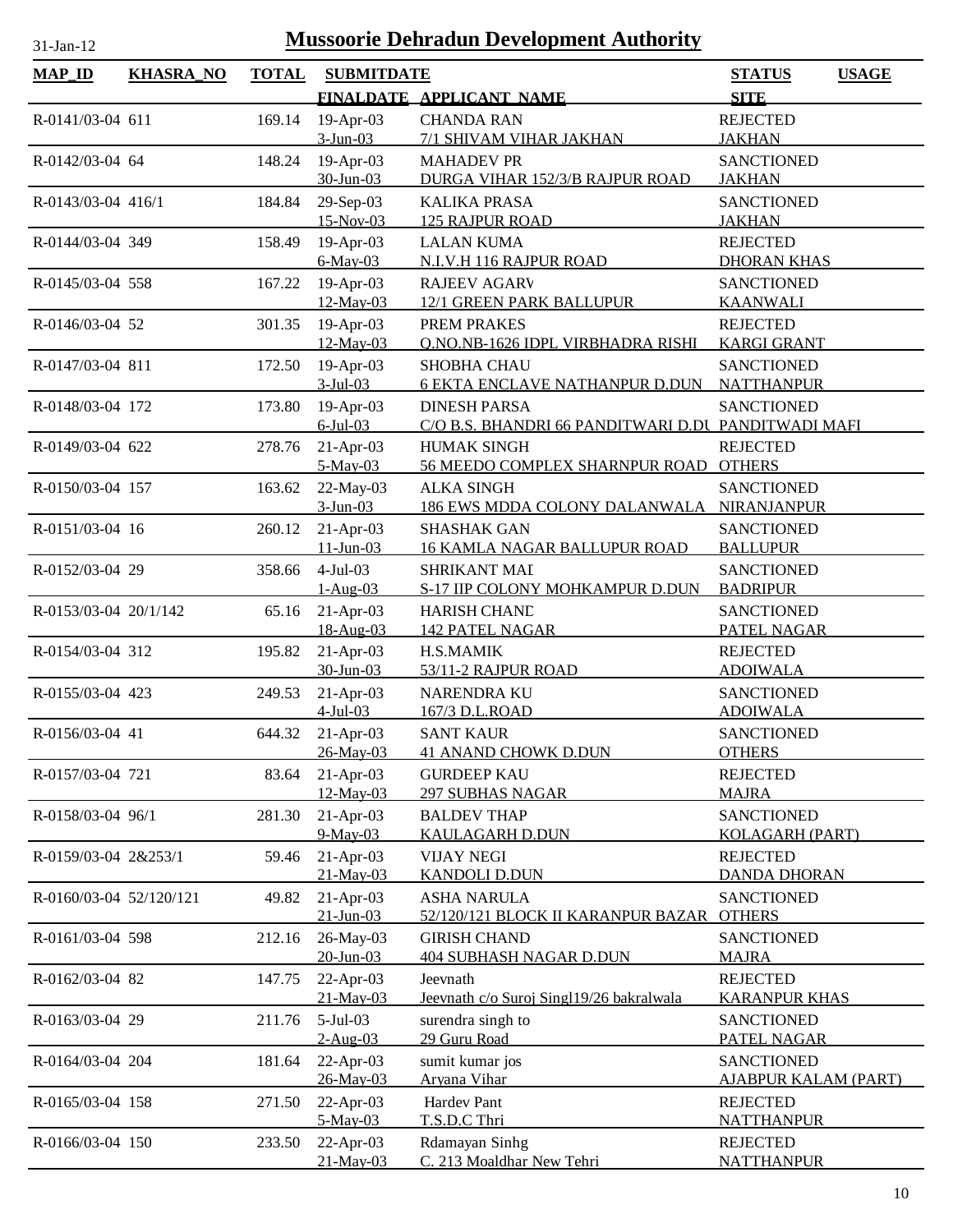| <b>Mussoorie Dehradun Development Authority</b><br>$31$ -Jan-12 |                  |              |                               |                                                                  |                                                  |  |
|-----------------------------------------------------------------|------------------|--------------|-------------------------------|------------------------------------------------------------------|--------------------------------------------------|--|
| <b>MAP_ID</b>                                                   | <b>KHASRA_NO</b> | <b>TOTAL</b> | <b>SUBMITDATE</b>             |                                                                  | <b>STATUS</b><br><b>USAGE</b>                    |  |
|                                                                 |                  |              |                               | FINALDATE APPLICANT NAME                                         | <b>SITE</b>                                      |  |
| R-0167/03-04 919                                                |                  | 243.98       | $11-Aug-03$<br>18-Aug-03      | ranjeet singh ghar<br>130 Parkahs Vihar Dharampur                | <b>REJECTED</b><br><b>AJABPUR KALAM (PART)</b>   |  |
| R-0168/03-04 157                                                |                  | 310.80       | 22-Apr-03<br>5-May-03         | Chat Singh Negi<br><b>Bharthipuram Tehri</b>                     | <b>REJECTED</b><br><b>NATTHANPUR</b>             |  |
| R-0169/03-04 154                                                |                  | 313.73       | $22-Apr-03$<br>21-May-03      | Sunil Khanduri<br>2/98 Bhagirathipuram Thehri                    | <b>REJECTED</b><br><b>NATTHANPUR</b>             |  |
| R-0170/03-04 674                                                |                  | 134.49       | 26-May-03<br>27-May-03        | Smt. Brijesh<br>Rajeshwar Nagar Sahastradhara Road               | <b>REJECTED</b><br><b>JAKHAN</b>                 |  |
| R-0171/03-04 256                                                |                  | 669.14       | 22-Apr-03<br>19-May-03        | N.P.Singh<br>Vasant Vihar Ph.2                                   | <b>SANCTIONED</b><br><b>BASANT VIHAR</b>         |  |
| R-0172/03-04 1528/2                                             |                  | 163.04       | 22-Apr-03<br>$26$ -Jun-03     | Mukesh Kumar G<br>C/O G.S. Bhargav 76/10 Saket Lane-1 Rajpu      | <b>SANCTIONED</b><br><b>KAANWALI</b>             |  |
| R-0173/03-04 23                                                 |                  | 186.44       | $23$ -Apr-03<br>$17$ -Jun-03  | Smt. Anita Singh<br>C/O Shri AJAY Singh 21/2D E.C. Road          | <b>SANCTIONED</b><br><b>OTHERS</b>               |  |
| R-0174/03-04 46                                                 |                  | 103.30       | $23$ -Apr-03<br>13-May-03     | Rajkumar<br>124/5 Rajender Nagar                                 | <b>SANCTIONED</b><br><b>KOLAGARH (PART)</b>      |  |
| R-0175/03-04 46/33                                              |                  | 103.30       | 23-Apr-03<br>13-May-03        | Smt. Sunita Kher<br>241- Andsri Marg                             | <b>SANCTIONED</b><br><b>KOLAGARH (PART)</b>      |  |
| R-0176/03-04 1203                                               |                  | 200.37       | 23-Apr-03<br>17-May-03        | Rjendra Parshad (<br>64/3- Bllupur Steet No.- 11 Kailash Puri    | <b>SANCTIONED</b><br><b>BALLUPUR</b>             |  |
| R-0177/03-04 84                                                 |                  | 180.15       | 23-Apr-03<br>$2$ -Jul-03      | Lajpat Rai<br>C/O Arora Associates A-6 Janpath Shopping (OTHERS  | <b>SANCTIONED</b>                                |  |
| R-0178/03-04 14/1                                               |                  | 617.10       | 23-Apr-03<br>30-Jun-03        | COL. Jayant Mi<br>14/1 - Balbir Road                             | <b>SANCTIONED</b><br><b>BALBIR ROAD</b>          |  |
| R-0178/03-04-14/1                                               |                  | 0.00         | $6$ -Jun $-08$                | COL. Jayant Mi<br>14/1 - Balbir Road                             | <b>SANCTIONED</b><br>Home<br><b>BALBIR ROAD</b>  |  |
| R-0178/03-04-14/1                                               |                  | 0.00         | 11-May-09                     | COL. Jayant Mi<br>14/1 - Balbir Road                             | <b>SANCTIONED</b><br>Home<br><b>BALBIR ROAD</b>  |  |
| R-0179/03-04 26/88                                              |                  | 219.84       | 30-Jun-03<br>$15 -$ Jul $-03$ | virendar kumar w<br>c/o B.S. Bhandari 66 Pandit Wari             | <b>SANCTIONED</b><br><b>CHANDRABANI GRANT</b>    |  |
| R-0180/03-04 248                                                |                  | 207.00       | 28-Oct-03<br>$2$ -Dec-03      | Sushila&Anita<br>Susheela Devi & Anita151/33 Raj[ur Road         | <b>SANCTIONED</b><br><b>JAKHAN</b>               |  |
| R-0181/03-04 913                                                |                  | 234.20       | $23$ -Jun-03<br>$5$ -Jul-03   | Rajesh Tapa<br>43/2, Vijay Colony New Cantt Road                 | <b>SANCTIONED</b><br><b>KOLAGARH (PART)</b>      |  |
| R-0182/03-04 565/2                                              |                  | 200.00       | $12$ -Jun-03<br>$5$ -Jul-03   | R. G. Ram<br>Lane No-10 Mohit Nagar                              | <b>SANCTIONED</b><br><b>KAANWALI</b>             |  |
| R-0183/03-04 83                                                 |                  | 262.44       | $2$ -Dec-03<br>10-Dec-03      | Satish Kumar Tor<br>Dy. Manager Corporate Administrater Tel B    | <b>SANCTIONED</b><br>NIRANJANPUR                 |  |
| R-0184/03-04 109/7                                              |                  | 195.28       | $16$ -Jun $-03$<br>26-Aug-03  | <b>SANKRI DEVI</b><br>109/7 Nalapani Road                        | <b>REJECTED</b><br><b>KARANPUR</b>               |  |
| R-0185/03-04 159                                                |                  | 133.67       | 24-Apr-03<br>24-May-03        | Baldev Ahuja<br>1- Chander Nagar Saharanpur                      | <b>SANCTIONED</b><br><b>JAKHAN</b>               |  |
| R-0186/03-04 F-24                                               |                  | 499.00       | 24-Apr-03<br>$25 - Jun - 03$  | Rajesh Nijhon, S<br>F - 24- Race Course                          | <b>SANCTIONED</b><br><b>RACE COURSE</b>          |  |
| R-0187/03-04 836                                                |                  | 178.28       | 24-Apr-03<br>23-May-03        | Puspa Rawat<br>C- 49 Navi Busti Race Course                      | <b>SANCTIONED</b><br><b>AJABPUR KALAM (PART)</b> |  |
| R-0188/03-04 494                                                |                  | 186.25       | 24-Apr-03<br>26-May-03        | Tara Devi<br>121- Aman Vihar                                     | <b>SANCTIONED</b><br>NIRANJANPUR                 |  |
| R-0189/03-04 12/10/1                                            |                  | 345.20       | 24-Apr-03<br>$12$ -Jun-03     | Ravi Maheshwari<br>Hardwar Road Opp. Roadwage Workshop           | <b>REJECTED</b><br><b>RACE COURSE</b>            |  |
| R-0190/03-04 1384                                               |                  | 356.00       | $25$ -Apr-03<br>23-May-03     | <b>RAVINDER RA</b><br>41/2 HAME KUNJ COLLONY BALLUPUR   KAANWALI | <b>SANCTIONED</b>                                |  |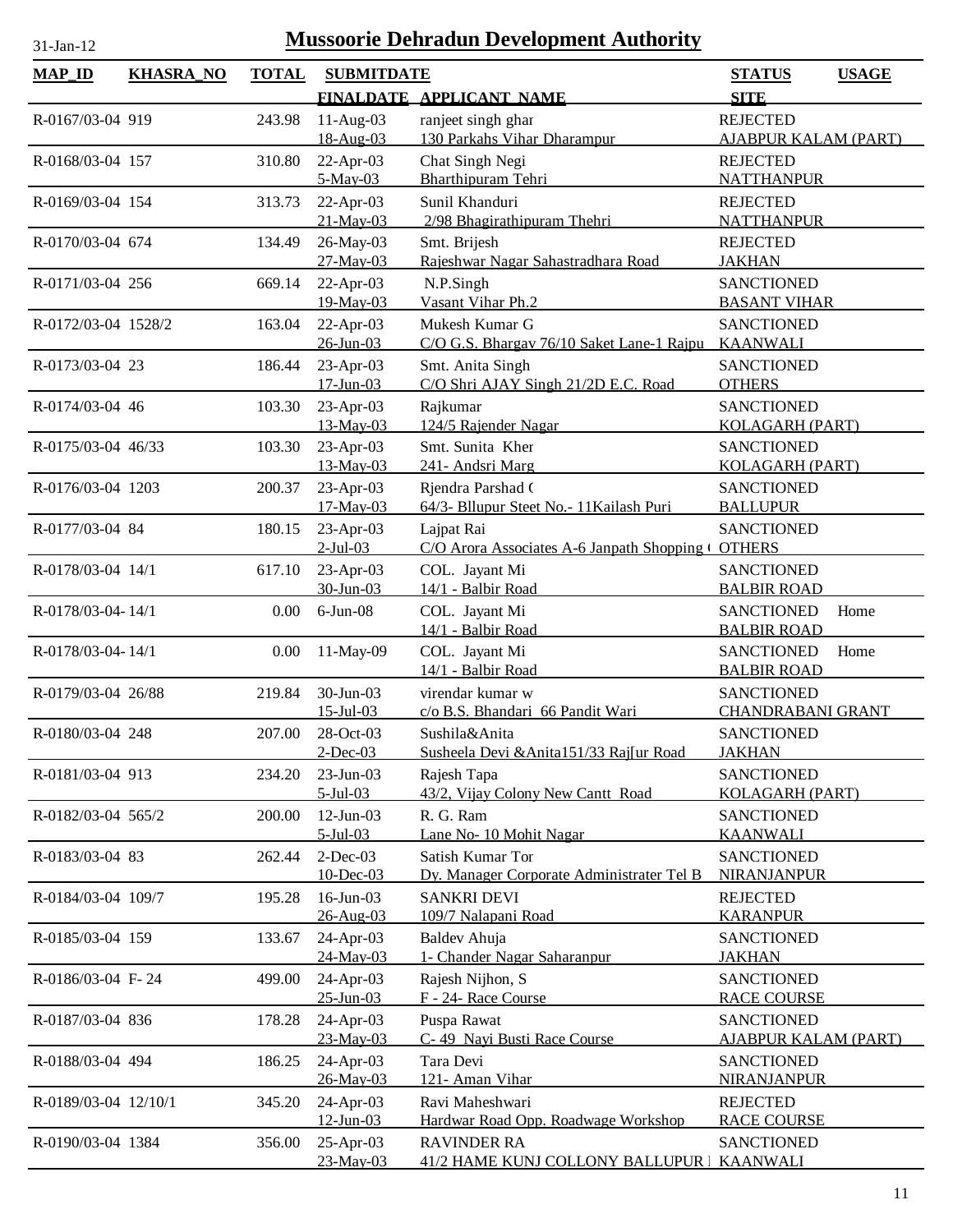| <b>MAP_ID</b>        | <b>KHASRA_NO</b> | <b>TOTAL</b> | <b>SUBMITDATE</b>            |                                                              | <b>STATUS</b><br><b>USAGE</b>         |
|----------------------|------------------|--------------|------------------------------|--------------------------------------------------------------|---------------------------------------|
|                      |                  |              |                              | FINALDATE APPLICANT NAME                                     | <b>SITE</b>                           |
| R-0191/03-04 572     |                  | 184.06       | 25-Apr-03                    | <b>ASHOK KUMA</b>                                            | <b>REJECTED</b>                       |
|                      |                  |              | 22-May-03                    | BELL ROAD SOCITY AREA CLEMENT T                              | BRAHURAWALA                           |
| R-0191/03-04-572     |                  | 184.06       | 18-Dec-07                    | <b>ASHOK KUMA</b>                                            | <b>REJECTED</b><br>Home               |
|                      |                  |              |                              | BELL ROAD SOCITY AREA CLEMENT T                              | <b>BRAHURAWALA</b>                    |
| R-0192/03-04 507     |                  | 213.00       | $17$ -Jul-03                 | <b>NARENDRA SI</b>                                           | <b>REJECTED</b>                       |
|                      |                  |              | 20-Oct-03                    | AJABPUR KALA CANAL ROAD D.DUN                                | <b>AJABPUR KALAM (PART)</b>           |
| R-0193/03-04 52      |                  | 790.14       | 25-Apr-03                    | <b>SAMPATI DEVI</b>                                          | <b>SANCTIONED</b>                     |
|                      |                  |              | $20$ -Jun-03                 | SHASTRI NAGER GALI NO.3 HARIDWA                              | <b>AJABPUR KALAM (PART)</b>           |
| R-0194/03-04 139     |                  | 95.87        | $14$ -Jul-05                 | <b>MOHD AFTAB</b>                                            | <b>REJECTED</b>                       |
|                      |                  |              | 26-Oct-05                    | 44/10 GANDHI ROAD D.DUN                                      | <b>SEWALA KALAN</b>                   |
| R-0195/03-04 826     |                  | 425.24       | $25$ -Apr-03                 | <b>PURUSHOTTA</b>                                            | <b>REJECTED</b>                       |
|                      |                  |              | 29-Jul-03                    | NEHRUGRAM NATHANPUR D.DUN                                    | <b>NATTHANPUR</b>                     |
| R-0196/03-04 187     |                  | 278.81       | 25-Apr-03                    | <b>VIJAY LAXMI N</b>                                         | <b>SANCTIONED</b>                     |
|                      |                  |              | $9$ -Jul-03                  | 118 OLD NEHRU COLONY D.DUN                                   | <b>NATTHANPUR</b>                     |
| R-0197/03-04 S-2-A/9 |                  | 212.36       | 25-Apr-03<br>$7 -$ Jul $-03$ | <b>CHANDAN SI</b><br>S-2-A/9 DEFENCE COLONY D.DUN            | <b>SANCTIONED</b><br>DEFENCE COLONY   |
|                      |                  |              |                              |                                                              |                                       |
| R-0198/03-04 14      |                  | 191.48       | 25-Apr-03<br>$3-Jun-03$      | <b>MANJUSHA R</b><br>53-RAJPUR ROAD                          | <b>REJECTED</b><br><b>BAAKRALWALA</b> |
| R-0199/03-04 620     |                  | 177.33       | $25$ -Apr-03                 | <b>MAHESH CHA</b>                                            | <b>REJECTED</b>                       |
|                      |                  |              | 22-May-03                    | B-9 YAMUNA COLONY D.DUN                                      | <b>DEHRA KHAS</b>                     |
| R-0200/03-04 818     |                  | 334.52       | 18-Jun-03                    | <b>SUNITA NAUTI</b>                                          | <b>SANCTIONED</b>                     |
|                      |                  |              | 28-Jun-03                    | 16/1 LUXMI ROAD DALANWALA D.DUN NATTHANPUR                   |                                       |
| R-0201/03-04 1249    |                  | 223.02       | 26-Apr-03                    | S.C. Jain                                                    | <b>REJECTED</b>                       |
|                      |                  |              | 22-May-03                    | C/.O.A rora Associat A-6 Janpath Complax B KAANWALI          |                                       |
| R-0202/03-04 160     |                  | 171.38       | 26-Jun-03                    | Brij Mohan Vedw                                              | <b>SANCTIONED</b>                     |
|                      |                  |              | $1-Aug-03$                   | C- 67 Hathibarcla Stat                                       | <b>RAIPUR</b>                         |
| R-0203/03-04 2       |                  | 112.49       | 26-Apr-03                    | Smt. Sunita Goya                                             | <b>REJECTED</b>                       |
|                      |                  |              | $21 - Jun - 03$              | 2- Railway Road                                              | 2- RAILWAY ROAD                       |
| R-0204/03-04 157     |                  | 250.85       | 26-Apr-03                    | Prem Singh Rawa                                              | <b>REJECTED</b>                       |
|                      |                  |              | $3-Jun-03$                   | T.H.D.C, New Tehri Tehri Garhwal                             | <b>NATTHANPUR</b>                     |
| R-0205/03-04 155     |                  | 229.00       | 26-Apr-03                    | Surendar Singh R                                             | <b>REJECTED</b>                       |
|                      |                  |              | $3-Jun-03$                   | T.H.D.C. New Tehri                                           | <b>NATTHANPUR</b>                     |
| R-0206/03-04 153     |                  | 232.80       | 26-Apr-03<br>28-May-03       | Yogash Shah<br>Chunaw Khat Village Budhogi Tehri Garhw       | <b>REJECTED</b><br><b>NATTHANPUR</b>  |
| R-0207/03-04 154     |                  | 214.50       | 26-Apr-03                    | A.P.S. Pundir                                                | <b>REJECTED</b>                       |
|                      |                  |              | $3-Jun-03$                   | Colage Road Chamba Thari Garhwal                             | <b>NATTHANPUR</b>                     |
| R-0208/03-04 154     |                  | 241.50       | 26-Apr-03                    | S.S.Negi                                                     | <b>REJECTED</b>                       |
|                      |                  |              | $3$ -Jun-03                  | 17/67 Bhagirathipuram Tehri Garhwal                          | <b>NATTHANPUR</b>                     |
| R-0209/03-04 221/1   |                  | 150.63       | $1-Jul-03$                   | Gajanendar Dutt J                                            | <b>REJECTED</b>                       |
|                      |                  |              | $25 - Jul - 03$              | C/O-27-Araghar Prem Complex                                  | <b>AJABPUR KHURD</b>                  |
| R-0210/03-04 91      |                  | 150.00       | 28-Apr-03                    | <b>RAJENDER SIN</b>                                          | <b>REJECTED</b>                       |
|                      |                  |              | $2$ -Jun-03                  | 12/1 SATYAN MOHALLA OLD RAJPUR L THANI GAON                  |                                       |
| R-0211/03-04 1142    |                  | 267.29       | 28-Apr-03                    | PRAKESH CHA                                                  | <b>SANCTIONED</b>                     |
|                      |                  |              | 21-May-03                    | P/III 46 YUMANA COLONY D.DUN                                 | <u>KAANWALI</u>                       |
| R-0212/03-04 47-II   |                  | 613.80       | $3-Jun-03$                   | A.K.KHANNA                                                   | <b>REJECTED</b>                       |
|                      |                  |              | $10$ -Jul-03                 | <b>47 VASANT VIHAR PHASE II D.DUN</b>                        | <b>BASANT VIHAR</b>                   |
| R-0213/03-04 146/113 |                  | 719.00       | 29-Dec-04                    | <b>JOG BAHADUR</b>                                           | <b>SANCTIONED</b>                     |
|                      |                  |              | 9-Feb-05                     | 146/113 RAVINDER NATH TAGORE MAR VIJAY COLONY                |                                       |
| R-0214/03-04 219/220 |                  | 231.69       | 28-Apr-03                    | <b>VIVEK SACHDE</b>                                          | <b>REJECTED</b>                       |
|                      |                  |              | $2$ -Jun-03                  | C/O VIRENDER SINGH 52 MOT BAZZER I JAKHAN                    |                                       |
| R-0215/03-04 550     |                  | 672.65       | 7-Nov-03<br>$2$ -Dec-03      | <b>GYAN CHAND</b><br>C/O VIRENDRA ASSOCIATE 52 MOTI BA MAJRA | <b>REJECTED</b>                       |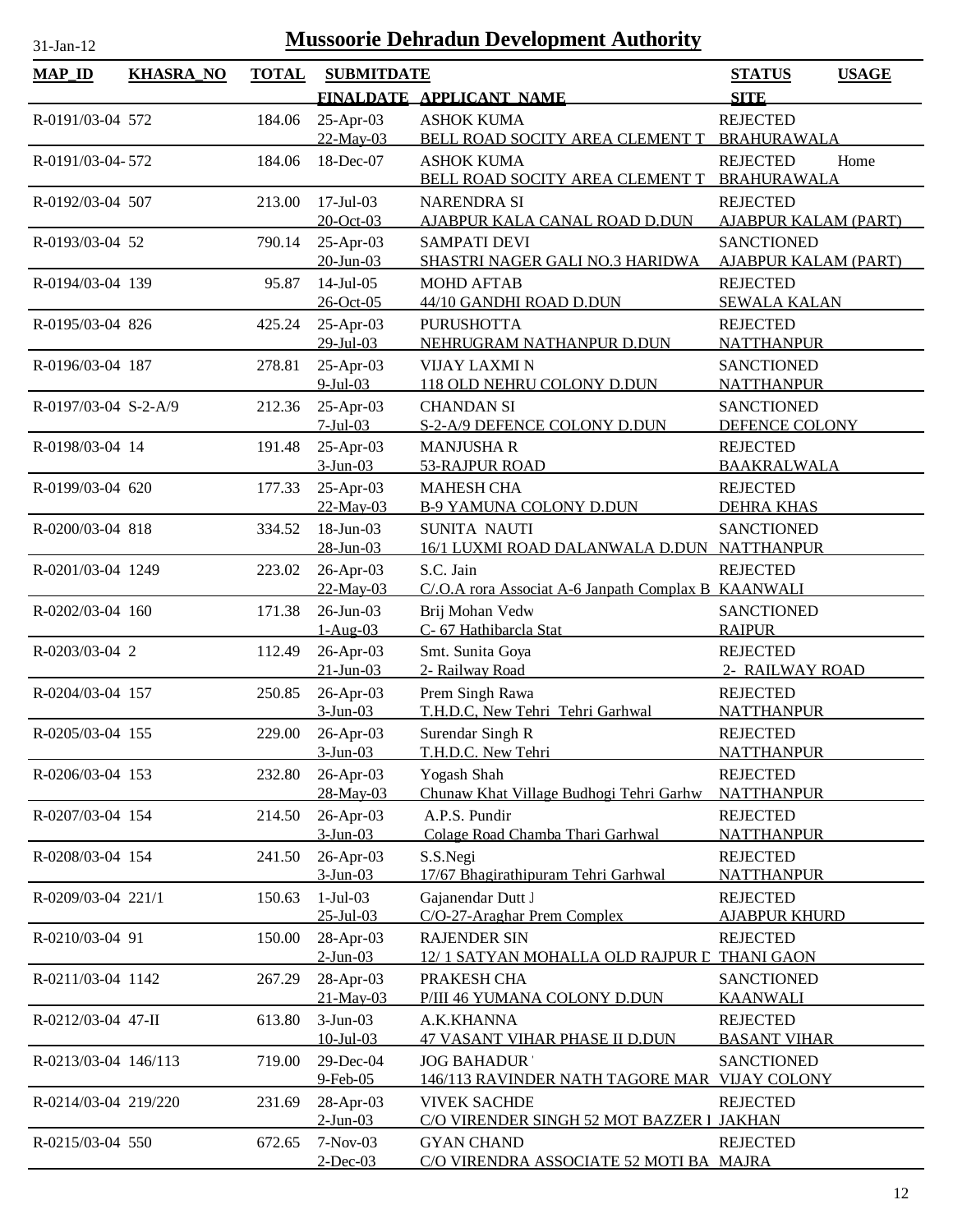| $MAP$ <sub>ID</sub>  | <b>KHASRA_NO</b>          | <b>TOTAL</b> | <b>SUBMITDATE</b>         |                                                          | <b>STATUS</b>                             | <b>USAGE</b> |
|----------------------|---------------------------|--------------|---------------------------|----------------------------------------------------------|-------------------------------------------|--------------|
|                      |                           |              |                           | FINALDATE APPLICANT NAME                                 | <b>SITE</b>                               |              |
| R-0216/03-04 270     |                           | 170.77       | 8-May-03                  | <b>KESHAV DUTT</b>                                       | <b>SANCTIONED</b>                         |              |
|                      |                           |              | 5-May-03                  | <b>44/3 VIVEK VIHAR</b>                                  | <b>KAANWALI</b>                           |              |
| R-0217/03-04 535     |                           | 195.33       | 10-Mar-04                 | <b>DINESH CHAND</b>                                      | <b>REJECTED</b>                           |              |
|                      |                           |              | 17-Mar-04                 | MILITARY HOSPITAL D.DUN                                  | <b>MAJRA</b>                              |              |
| R-0218/03-04 306     |                           | 237.27       | 28-Apr-03                 | <b>SURENDER SI</b>                                       | <b>REJECTED</b>                           |              |
|                      |                           |              | 30-Jun-03                 | 33/1 DOBHALWALA D.DUN                                    | <b>CHIDOWALI</b>                          |              |
| R-0219/03-04 893     |                           | 374.90       | 28-Apr-03                 | <b>VIKRAM SING</b>                                       | <b>REJECTED</b>                           |              |
|                      |                           |              | $3-Jun-03$                | H.NO.16 LANE NO.-2 OM VIHAR AJABPU                       | NATTHANPUR                                |              |
|                      | R-0220/03-04 659&660&661& | 349.63       | 28-Apr-03                 | <b>RUBY PETER</b>                                        | <b>REJECTED</b>                           |              |
|                      |                           |              | 21-May-03                 | 57 DOBHALWALA D.DUN                                      | <b>DAK PATTI</b>                          |              |
| R-0221/03-04 78      |                           | 143.62       | 29-Apr-03                 | <b>B.S.BISHT</b>                                         | <b>SANCTIONED</b>                         |              |
|                      |                           |              | $20$ -Jun-03              | 113-NAV VIHER COLONY D.DUN                               | CHUKKHUWALA                               |              |
| R-0222/03-04 279     |                           | 223.05       | $25$ -Jul-03              | <b>DHARAMPAL S</b>                                       | <b>SANCTIONED</b>                         |              |
|                      |                           |              | $7-Aug-03$                | SHATABDI ENCLAVE NEHRU GRAM RO BADRIPUR                  |                                           |              |
| R-0223/03-04 107/2   |                           | 75.65        | 29-Apr-03                 | <b>HARI RAM</b>                                          | <b>REJECTED</b>                           |              |
|                      |                           |              | $12$ -Jun-03              | 107/2&185-C KHURBURA MOHALLA                             | <b>KHURBURA MOHALLA</b>                   |              |
| R-0224/03-04 1082    |                           | 166.51       | $23$ -Jun-03              | <b>KHAJAN SING</b>                                       | <b>SANCTIONED</b>                         |              |
|                      |                           |              | $24$ -Jul-03              | <b>102 JANAKPURI SAHARANPUR</b>                          | <b>KAANWALI</b>                           |              |
| R-0225/03-04 695&696 |                           | 185.87       | 29-Apr-03                 | <b>SUNNY GUTPA</b>                                       | <b>SANCTIONED</b>                         |              |
|                      |                           |              | 20-May-03                 | LANE NO-12 TURNER ROAD CLEMENT 1                         | <b>BHARWALA GRANT</b>                     |              |
| R-0226/03-04 1294    |                           | 108.50       | $4$ -Dec-04               | <b>SANJAY KUMA</b>                                       | <b>REJECTED</b>                           |              |
|                      |                           |              | 12-May-05                 | <b>19 PANCHSHEEL PARK D.DUN</b>                          | <b>GADHI (PART)</b>                       |              |
| R-0227/03-04 1082    |                           | 228.93       | 29-Apr-03                 | <b>KANWALI</b>                                           | <b>SANCTIONED</b>                         |              |
|                      |                           |              | 17-May-03                 | 106 KANWALI                                              | <b>KAANWALI</b>                           |              |
| R-0228/03-04 271     |                           | 384.47       | 29-Apr-03                 | <b>VINOD DHYAN</b>                                       | <b>REJECTED</b>                           |              |
|                      |                           |              | 21-May-03                 | C/O D.K.DHYANI 162/204 CHUKUWALA I AAMWALA TARLA         |                                           |              |
| R-0229/03-04 274     |                           | 206.16       | 29-Apr-03                 | <b>UDAI SINGHR</b>                                       | <b>REJECTED</b>                           |              |
|                      |                           |              | 13-May-03                 | UPPER NATHANPUR NEHRUGRAM D.D                            | <b>NATTHANPUR</b>                         |              |
| R-0230/03-04 225     |                           | 283.71       | 29-Apr-03                 | <b>VIRENDRA PRA</b>                                      | <b>REJECTED</b>                           |              |
|                      |                           |              | 13-May-03                 | MUNANDER SEMWAL RACECOURSE K                             | <b>NATTHANPUR</b>                         |              |
| R-0231/03-04 986     |                           | 417.26       | $15$ -Jul-03              | <b>CHANDRAKAN</b>                                        | <b>SANCTIONED</b>                         |              |
|                      |                           |              | 20-Aug-03                 | 186 BALLIWALA KAWANLI ROAD D.DU KAANWALI                 |                                           |              |
| R-0232/03-04 7       |                           |              | $12$ -Jun-03              | <b>ANIL BHATIA</b>                                       | <b>SANCTIONED</b>                         |              |
|                      |                           | 171.70       | $5$ -Jul-03               | 14-OLD CONNAUGHT PLACE D.DUN                             | <b>CROSS ROAD</b>                         |              |
| R-0233/03-04 7       |                           | 155.70       | 29-Apr-03                 | <b>SEEMA BHATI</b>                                       | <b>REJECTED</b>                           |              |
|                      |                           |              | $17$ -Jun-03              | 14-CANNOUGHT PLACE D.DUN                                 | <b>CROSS ROAD</b>                         |              |
| R-0234/03-04 715     |                           | 407.00       | $11-Jun-03$               | <b>ARUN PAL</b>                                          | <b>SANCTIONED</b>                         |              |
|                      |                           |              | 20-Oct-03                 | <b>NATHANPUR GRAM D.DUN</b>                              | <b>NATTHANPUR</b>                         |              |
|                      | R-0235/03-04 449&4437&544 |              |                           | <b>DHARAMENDA</b>                                        | <b>REJECTED</b>                           |              |
|                      |                           | 331.10       | 29-Apr-03<br>$3-Jun-03$   | C/O MR DOBHAL GOVINDNAGER SAHA: DHORAN KHAS              |                                           |              |
| R-0236/03-04 1579    |                           | 256.44       | 29-Apr-03                 | <b>RASHMI AGAR</b>                                       | <b>SANCTIONED</b>                         |              |
|                      |                           |              | $11 - Jun - 03$           | MRS RASHMI AGARWAL 56-MEEDO CO                           | <b>KAANWALI</b>                           |              |
|                      |                           |              |                           |                                                          |                                           |              |
| R-0237/03-04 22      |                           | 428.50       | 29-Apr-03<br>$17$ -Jun-03 | <b>UMED LAL BA</b><br>28/2 LAXMI ROAD                    | <b>SANCTIONED</b><br><b>KISHANPUR</b>     |              |
|                      |                           |              |                           |                                                          |                                           |              |
| R-0238/03-04 58/44   |                           | 85.07        | $4-Jun-04$<br>$4$ -Oct-04 | <b>VIKRAM PAL S</b><br>167/1 RACE COURSE NEAR POLICE LIN | <b>SANCTIONED</b><br><b>KARANPUR KHAS</b> |              |
|                      |                           |              |                           |                                                          |                                           |              |
| R-0239/03-04 267     |                           | 208.65       | 25-Jun-03                 | NITYANAND J                                              | <b>SANCTIONED</b>                         |              |
|                      |                           |              | 18-Aug-03                 | <u>377 CHANDRASINGH GARHWALI-MA</u>                      | <b>AJABPUR KALAM (PART)</b>               |              |
| R-0239/03-04-267     |                           | 0.00         | $3-Jun-08$                | NITYANAND J                                              | <b>SANCTIONED</b>                         | Home         |
|                      |                           |              |                           | 377 CHANDRASINGH GARHWALI-MA AJABPUR KALAM (PART)        |                                           |              |
| R-0239/03-04-267     |                           | 0.00         | $5-Aug-10$                | NITYANAND J                                              | <b>SANCTIONED</b>                         | Home         |
|                      |                           |              | $6$ -Aug- $10$            | 377 CHANDRASINGH GARHWALI-MA AJABPUR KALAM (PART)        |                                           |              |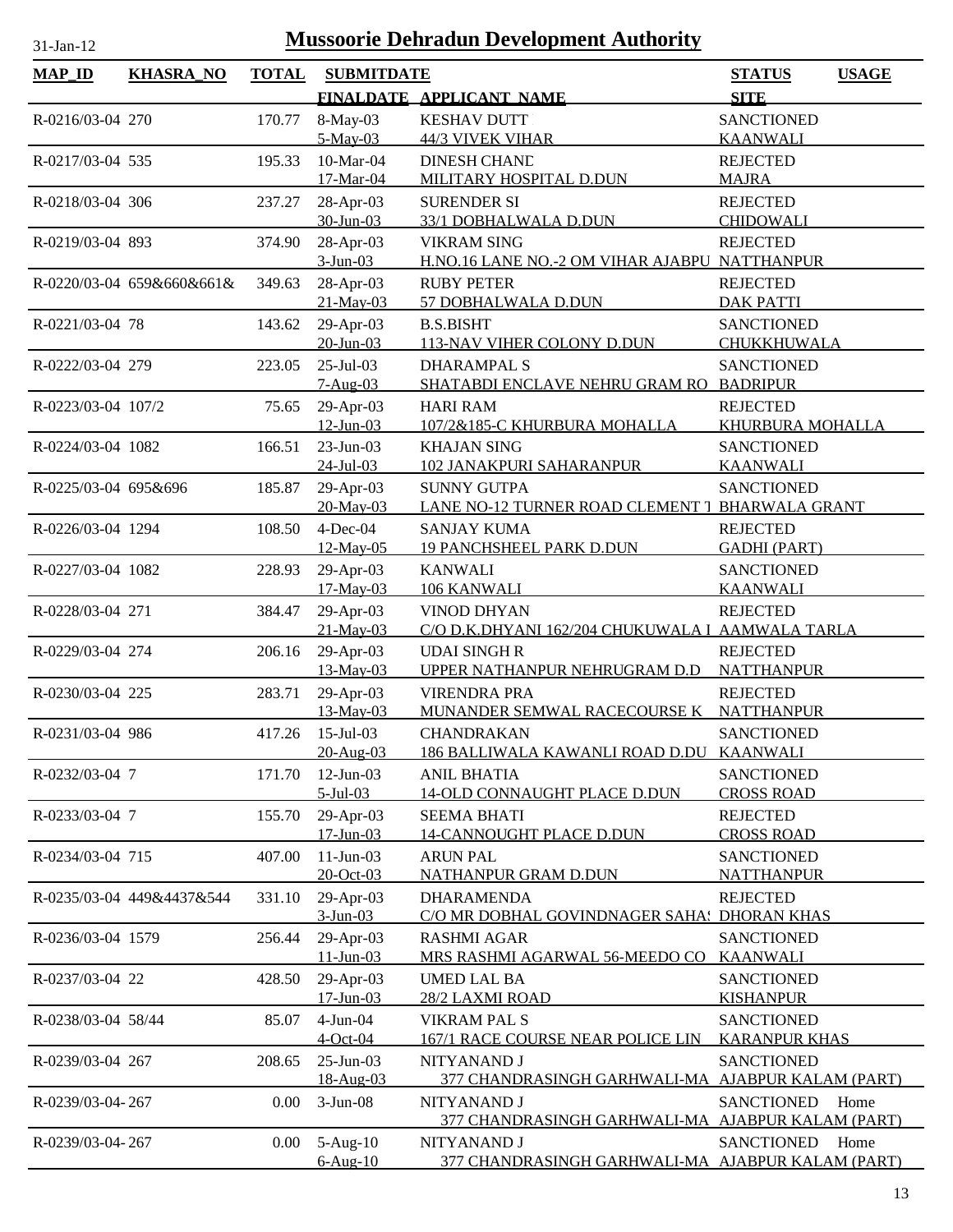| <b>TOTAL</b><br><b>MAP_ID</b><br><b>KHASRA_NO</b><br><b>SUBMITDATE</b><br><b>STATUS</b><br><b>USAGE</b><br><b>SITE</b><br>FINALDATE APPLICANT NAME<br>30-Apr-03<br><b>RAJENDER SIN</b><br><b>REJECTED</b><br>R-0240/03-04 203<br>238.50<br>22-May-03<br>MAJRIMAFI I.I.P D.DUN<br><b>AJABPUR KALAM (PART)</b><br>30-Apr-03<br><b>SUBHASH CHA</b><br><b>REJECTED</b><br>R-0241/03-04 9/4/6<br>124.40<br>$24$ -Jun-03<br>4/6 E.C.ROAD<br>E.C.ROAD<br>30-Apr-03<br>R-0242/03-04 369/1<br>159.26<br><b>NAVEEN SING</b><br><b>SANCTIONED</b><br>12-May-03<br>C/O O.P.VERMA H.NO.-5 LANE-A STREI KAANWALI<br>$3-Jul-03$<br><b>SANCTIONED</b><br>R-0243/03-04 336<br>157.21<br><b>BASANTI BISH</b><br>20-Oct-03<br>ADHOIWALA RAIPUR ROAD D.DUN<br><b>ADOIWALA</b><br>30-Apr-03<br><b>RAVIRAJ ANAN</b><br><b>SANCTIONED</b><br>R-0244/03-04 24&25<br>299.46<br>$2$ -Jul-03<br>178 DOON VIHER JAKHAN<br><b>KISHANPUR</b><br>30-Apr-03<br>128.20<br>SANJEEV KUM/<br><b>REJECTED</b><br>R-0245/03-04 1563/2/3<br>$12$ -Jun-03<br><b>GANGA MEDICAL AGENCY 86 TILAK R</b><br><b>KAANWALI</b><br>$12$ -Jun-03<br><b>VINOD KUMAR</b><br>R-0246/03-04 48 49 50 52<br>1,927.09<br><b>REJECTED</b><br>28-Jul-03<br>22/2 DHAKPATTI RAJPUR ROAD D.DUN<br><b>KUTHAL GAON</b><br>228.00<br>19-Jun-03<br>R-0247/03-04 8<br><b>RAM RATAN</b><br><b>SANCTIONED</b><br>28-Jun-03<br>8 SHIDDARTH VIHER NEAR KANDOLI R. KANDOLI<br>R-0248/03-04 68/19<br>30-Apr-03<br><b>JAIPAL SINGH</b><br><b>REJECTED</b><br>729.58<br>21-May-03<br>C/0 G.S. DEORI SANJAY MARKET KISHA SUDDUWALA<br>30-Apr-03<br><b>RAM CHANDR</b><br>R-0249/03-04 1047<br><b>REJECTED</b><br>317.40<br>$3-Jun-03$<br><b>NATHANPUR D.DUN</b><br><b>NATTHANPUR</b><br>$4-Jul-03$<br>R-0250/03-04 51<br>170.00<br>P.A.Layal<br><b>REJECTED</b><br>117-Dobhal Wala<br>$1-Aug-03$<br><b>DOBHALWALA</b><br>$2-May-03$<br>Suner Singh Raw<br><b>SANCTIONED</b><br>R-0251/03-04 504<br>239.22<br>$20$ -Jun-03<br>15-First F;oor Uttranchal Complex<br><b>AJABPUR KHURD</b><br>$2-May-03$<br><b>Bhsagat Singh P</b><br><b>SANCTIONED</b><br>R-0252/03-04 213<br>204.41<br>26-May-03<br>Nehru Collony<br><b>AJABPUR KHURD</b><br>$2-May-03$<br><b>SANCTIONED</b><br>R-0253/03-04 7<br>Ajay Gupta<br>262.72<br>50-Knawali Road<br>$14$ -Jul-03<br><b>LAXMAN CHOWK</b><br>$18$ -Jun-03<br>Uma Shankar G<br>210.22<br><b>SANCTIONED</b><br>R-0254/03-04 70<br>$4$ -Jul-03<br>Kuthal Gate Raipur Road<br><b>JAKHAN</b><br>R-0255/03-04 918<br>117.10<br>$2-May-03$<br>Beera Bist<br><b>SANCTIONED</b><br>26-May-03<br>Saket Colony Ajabpur Kalan<br><b>AJABPUR KALAM (PART)</b><br>R-0256/03-04 21<br>$2-May-03$<br><b>SANCTIONED</b><br>270.83<br>S.P. Matta<br>$17 - Jun - 03$<br>21/55-E.C.Road<br>E.C.ROAD<br>22-Aug-03<br>Krishna Gandhi<br><b>SANCTIONED</b><br>R-0257/03-04 25<br>330.00<br>25/108 Ansarui Marg<br>$27-$ Sep $-03$<br><b>ANSARI MARG</b><br>29-Sep-03<br>R-0258/03-04 3/2<br>Deep chand<br><b>SANCTIONED</b><br>221.19<br>28-Jan-04<br>3/2 Bhandari Bagh-2<br>BHANDARIWALA<br>$2-May-03$<br>160.60<br>Tejpal<br><b>SANCTIONED</b><br>R-0259/03-04 86<br>Shivaji Marg Kanwayi<br>26-May-03<br><b>KAANWALI</b><br>25-Apr-07<br><b>Basudev Chandra</b><br><b>SANCTIONED</b><br>R-0260/03-04 542<br>97.92<br>29-May-07<br>Subhsh Nagar Near Gupta Store<br><b>BHARUWALA GRANT</b><br>$3-May-03$<br>Tota KrishnNathr<br>R-0261/03-04 1193<br><b>SANCTIONED</b><br>209.07<br>23-May-03<br>35-Ramvihar Ballupur<br><b>GADHI (PART)</b><br>Suresh Nakra<br><b>SANCTIONED</b><br>R-0262/03-04 1179/2<br>$3-May-03$<br>186.68<br>139- Ramvihar<br>$11 - Jun - 03$<br><b>GADHI (PART)</b><br>277.30<br>$3-May-03$<br>Ajay Valia<br><b>REJECTED</b><br>R-0263/03-04 448, 449<br>$3-Jun-03$<br>Badripur Jogiwala<br><b>BADRIPUR</b><br>$3-May-03$<br>Shashi Saklani<br><b>REJECTED</b><br>R-0264/03-04 434<br>189.74<br>13-May-03<br>F-22- Shivlok Colony Raipur Road<br><b>ADOIWALA</b><br>$3-May-03$<br><b>SANCTIONED</b><br>R-0265/03-04 262<br>299.89<br>Rajkumari<br>$30$ -Jun-03<br>Flat No.5 Himatlal avas Lalbahadur shastri I<br><b>MAJRI NAFI</b> |  |  |  |  |
|------------------------------------------------------------------------------------------------------------------------------------------------------------------------------------------------------------------------------------------------------------------------------------------------------------------------------------------------------------------------------------------------------------------------------------------------------------------------------------------------------------------------------------------------------------------------------------------------------------------------------------------------------------------------------------------------------------------------------------------------------------------------------------------------------------------------------------------------------------------------------------------------------------------------------------------------------------------------------------------------------------------------------------------------------------------------------------------------------------------------------------------------------------------------------------------------------------------------------------------------------------------------------------------------------------------------------------------------------------------------------------------------------------------------------------------------------------------------------------------------------------------------------------------------------------------------------------------------------------------------------------------------------------------------------------------------------------------------------------------------------------------------------------------------------------------------------------------------------------------------------------------------------------------------------------------------------------------------------------------------------------------------------------------------------------------------------------------------------------------------------------------------------------------------------------------------------------------------------------------------------------------------------------------------------------------------------------------------------------------------------------------------------------------------------------------------------------------------------------------------------------------------------------------------------------------------------------------------------------------------------------------------------------------------------------------------------------------------------------------------------------------------------------------------------------------------------------------------------------------------------------------------------------------------------------------------------------------------------------------------------------------------------------------------------------------------------------------------------------------------------------------------------------------------------------------------------------------------------------------------------------------------------------------------------------------------------------------------------------------------------------------------------------------------------------------------------------------------------------------------------------------------------------------------------------------------------------------------------------------------------------------------------------------------------------------------------------------------------------------------------------------------------------------------------------------------------------------------------------------------------------------------------------------------------------------------------------------------------------------------------------------------------------------------------------------------------------------------|--|--|--|--|
|                                                                                                                                                                                                                                                                                                                                                                                                                                                                                                                                                                                                                                                                                                                                                                                                                                                                                                                                                                                                                                                                                                                                                                                                                                                                                                                                                                                                                                                                                                                                                                                                                                                                                                                                                                                                                                                                                                                                                                                                                                                                                                                                                                                                                                                                                                                                                                                                                                                                                                                                                                                                                                                                                                                                                                                                                                                                                                                                                                                                                                                                                                                                                                                                                                                                                                                                                                                                                                                                                                                                                                                                                                                                                                                                                                                                                                                                                                                                                                                                                                                                                                |  |  |  |  |
|                                                                                                                                                                                                                                                                                                                                                                                                                                                                                                                                                                                                                                                                                                                                                                                                                                                                                                                                                                                                                                                                                                                                                                                                                                                                                                                                                                                                                                                                                                                                                                                                                                                                                                                                                                                                                                                                                                                                                                                                                                                                                                                                                                                                                                                                                                                                                                                                                                                                                                                                                                                                                                                                                                                                                                                                                                                                                                                                                                                                                                                                                                                                                                                                                                                                                                                                                                                                                                                                                                                                                                                                                                                                                                                                                                                                                                                                                                                                                                                                                                                                                                |  |  |  |  |
|                                                                                                                                                                                                                                                                                                                                                                                                                                                                                                                                                                                                                                                                                                                                                                                                                                                                                                                                                                                                                                                                                                                                                                                                                                                                                                                                                                                                                                                                                                                                                                                                                                                                                                                                                                                                                                                                                                                                                                                                                                                                                                                                                                                                                                                                                                                                                                                                                                                                                                                                                                                                                                                                                                                                                                                                                                                                                                                                                                                                                                                                                                                                                                                                                                                                                                                                                                                                                                                                                                                                                                                                                                                                                                                                                                                                                                                                                                                                                                                                                                                                                                |  |  |  |  |
|                                                                                                                                                                                                                                                                                                                                                                                                                                                                                                                                                                                                                                                                                                                                                                                                                                                                                                                                                                                                                                                                                                                                                                                                                                                                                                                                                                                                                                                                                                                                                                                                                                                                                                                                                                                                                                                                                                                                                                                                                                                                                                                                                                                                                                                                                                                                                                                                                                                                                                                                                                                                                                                                                                                                                                                                                                                                                                                                                                                                                                                                                                                                                                                                                                                                                                                                                                                                                                                                                                                                                                                                                                                                                                                                                                                                                                                                                                                                                                                                                                                                                                |  |  |  |  |
|                                                                                                                                                                                                                                                                                                                                                                                                                                                                                                                                                                                                                                                                                                                                                                                                                                                                                                                                                                                                                                                                                                                                                                                                                                                                                                                                                                                                                                                                                                                                                                                                                                                                                                                                                                                                                                                                                                                                                                                                                                                                                                                                                                                                                                                                                                                                                                                                                                                                                                                                                                                                                                                                                                                                                                                                                                                                                                                                                                                                                                                                                                                                                                                                                                                                                                                                                                                                                                                                                                                                                                                                                                                                                                                                                                                                                                                                                                                                                                                                                                                                                                |  |  |  |  |
|                                                                                                                                                                                                                                                                                                                                                                                                                                                                                                                                                                                                                                                                                                                                                                                                                                                                                                                                                                                                                                                                                                                                                                                                                                                                                                                                                                                                                                                                                                                                                                                                                                                                                                                                                                                                                                                                                                                                                                                                                                                                                                                                                                                                                                                                                                                                                                                                                                                                                                                                                                                                                                                                                                                                                                                                                                                                                                                                                                                                                                                                                                                                                                                                                                                                                                                                                                                                                                                                                                                                                                                                                                                                                                                                                                                                                                                                                                                                                                                                                                                                                                |  |  |  |  |
|                                                                                                                                                                                                                                                                                                                                                                                                                                                                                                                                                                                                                                                                                                                                                                                                                                                                                                                                                                                                                                                                                                                                                                                                                                                                                                                                                                                                                                                                                                                                                                                                                                                                                                                                                                                                                                                                                                                                                                                                                                                                                                                                                                                                                                                                                                                                                                                                                                                                                                                                                                                                                                                                                                                                                                                                                                                                                                                                                                                                                                                                                                                                                                                                                                                                                                                                                                                                                                                                                                                                                                                                                                                                                                                                                                                                                                                                                                                                                                                                                                                                                                |  |  |  |  |
|                                                                                                                                                                                                                                                                                                                                                                                                                                                                                                                                                                                                                                                                                                                                                                                                                                                                                                                                                                                                                                                                                                                                                                                                                                                                                                                                                                                                                                                                                                                                                                                                                                                                                                                                                                                                                                                                                                                                                                                                                                                                                                                                                                                                                                                                                                                                                                                                                                                                                                                                                                                                                                                                                                                                                                                                                                                                                                                                                                                                                                                                                                                                                                                                                                                                                                                                                                                                                                                                                                                                                                                                                                                                                                                                                                                                                                                                                                                                                                                                                                                                                                |  |  |  |  |
|                                                                                                                                                                                                                                                                                                                                                                                                                                                                                                                                                                                                                                                                                                                                                                                                                                                                                                                                                                                                                                                                                                                                                                                                                                                                                                                                                                                                                                                                                                                                                                                                                                                                                                                                                                                                                                                                                                                                                                                                                                                                                                                                                                                                                                                                                                                                                                                                                                                                                                                                                                                                                                                                                                                                                                                                                                                                                                                                                                                                                                                                                                                                                                                                                                                                                                                                                                                                                                                                                                                                                                                                                                                                                                                                                                                                                                                                                                                                                                                                                                                                                                |  |  |  |  |
|                                                                                                                                                                                                                                                                                                                                                                                                                                                                                                                                                                                                                                                                                                                                                                                                                                                                                                                                                                                                                                                                                                                                                                                                                                                                                                                                                                                                                                                                                                                                                                                                                                                                                                                                                                                                                                                                                                                                                                                                                                                                                                                                                                                                                                                                                                                                                                                                                                                                                                                                                                                                                                                                                                                                                                                                                                                                                                                                                                                                                                                                                                                                                                                                                                                                                                                                                                                                                                                                                                                                                                                                                                                                                                                                                                                                                                                                                                                                                                                                                                                                                                |  |  |  |  |
|                                                                                                                                                                                                                                                                                                                                                                                                                                                                                                                                                                                                                                                                                                                                                                                                                                                                                                                                                                                                                                                                                                                                                                                                                                                                                                                                                                                                                                                                                                                                                                                                                                                                                                                                                                                                                                                                                                                                                                                                                                                                                                                                                                                                                                                                                                                                                                                                                                                                                                                                                                                                                                                                                                                                                                                                                                                                                                                                                                                                                                                                                                                                                                                                                                                                                                                                                                                                                                                                                                                                                                                                                                                                                                                                                                                                                                                                                                                                                                                                                                                                                                |  |  |  |  |
|                                                                                                                                                                                                                                                                                                                                                                                                                                                                                                                                                                                                                                                                                                                                                                                                                                                                                                                                                                                                                                                                                                                                                                                                                                                                                                                                                                                                                                                                                                                                                                                                                                                                                                                                                                                                                                                                                                                                                                                                                                                                                                                                                                                                                                                                                                                                                                                                                                                                                                                                                                                                                                                                                                                                                                                                                                                                                                                                                                                                                                                                                                                                                                                                                                                                                                                                                                                                                                                                                                                                                                                                                                                                                                                                                                                                                                                                                                                                                                                                                                                                                                |  |  |  |  |
|                                                                                                                                                                                                                                                                                                                                                                                                                                                                                                                                                                                                                                                                                                                                                                                                                                                                                                                                                                                                                                                                                                                                                                                                                                                                                                                                                                                                                                                                                                                                                                                                                                                                                                                                                                                                                                                                                                                                                                                                                                                                                                                                                                                                                                                                                                                                                                                                                                                                                                                                                                                                                                                                                                                                                                                                                                                                                                                                                                                                                                                                                                                                                                                                                                                                                                                                                                                                                                                                                                                                                                                                                                                                                                                                                                                                                                                                                                                                                                                                                                                                                                |  |  |  |  |
|                                                                                                                                                                                                                                                                                                                                                                                                                                                                                                                                                                                                                                                                                                                                                                                                                                                                                                                                                                                                                                                                                                                                                                                                                                                                                                                                                                                                                                                                                                                                                                                                                                                                                                                                                                                                                                                                                                                                                                                                                                                                                                                                                                                                                                                                                                                                                                                                                                                                                                                                                                                                                                                                                                                                                                                                                                                                                                                                                                                                                                                                                                                                                                                                                                                                                                                                                                                                                                                                                                                                                                                                                                                                                                                                                                                                                                                                                                                                                                                                                                                                                                |  |  |  |  |
|                                                                                                                                                                                                                                                                                                                                                                                                                                                                                                                                                                                                                                                                                                                                                                                                                                                                                                                                                                                                                                                                                                                                                                                                                                                                                                                                                                                                                                                                                                                                                                                                                                                                                                                                                                                                                                                                                                                                                                                                                                                                                                                                                                                                                                                                                                                                                                                                                                                                                                                                                                                                                                                                                                                                                                                                                                                                                                                                                                                                                                                                                                                                                                                                                                                                                                                                                                                                                                                                                                                                                                                                                                                                                                                                                                                                                                                                                                                                                                                                                                                                                                |  |  |  |  |
|                                                                                                                                                                                                                                                                                                                                                                                                                                                                                                                                                                                                                                                                                                                                                                                                                                                                                                                                                                                                                                                                                                                                                                                                                                                                                                                                                                                                                                                                                                                                                                                                                                                                                                                                                                                                                                                                                                                                                                                                                                                                                                                                                                                                                                                                                                                                                                                                                                                                                                                                                                                                                                                                                                                                                                                                                                                                                                                                                                                                                                                                                                                                                                                                                                                                                                                                                                                                                                                                                                                                                                                                                                                                                                                                                                                                                                                                                                                                                                                                                                                                                                |  |  |  |  |
|                                                                                                                                                                                                                                                                                                                                                                                                                                                                                                                                                                                                                                                                                                                                                                                                                                                                                                                                                                                                                                                                                                                                                                                                                                                                                                                                                                                                                                                                                                                                                                                                                                                                                                                                                                                                                                                                                                                                                                                                                                                                                                                                                                                                                                                                                                                                                                                                                                                                                                                                                                                                                                                                                                                                                                                                                                                                                                                                                                                                                                                                                                                                                                                                                                                                                                                                                                                                                                                                                                                                                                                                                                                                                                                                                                                                                                                                                                                                                                                                                                                                                                |  |  |  |  |
|                                                                                                                                                                                                                                                                                                                                                                                                                                                                                                                                                                                                                                                                                                                                                                                                                                                                                                                                                                                                                                                                                                                                                                                                                                                                                                                                                                                                                                                                                                                                                                                                                                                                                                                                                                                                                                                                                                                                                                                                                                                                                                                                                                                                                                                                                                                                                                                                                                                                                                                                                                                                                                                                                                                                                                                                                                                                                                                                                                                                                                                                                                                                                                                                                                                                                                                                                                                                                                                                                                                                                                                                                                                                                                                                                                                                                                                                                                                                                                                                                                                                                                |  |  |  |  |
|                                                                                                                                                                                                                                                                                                                                                                                                                                                                                                                                                                                                                                                                                                                                                                                                                                                                                                                                                                                                                                                                                                                                                                                                                                                                                                                                                                                                                                                                                                                                                                                                                                                                                                                                                                                                                                                                                                                                                                                                                                                                                                                                                                                                                                                                                                                                                                                                                                                                                                                                                                                                                                                                                                                                                                                                                                                                                                                                                                                                                                                                                                                                                                                                                                                                                                                                                                                                                                                                                                                                                                                                                                                                                                                                                                                                                                                                                                                                                                                                                                                                                                |  |  |  |  |
|                                                                                                                                                                                                                                                                                                                                                                                                                                                                                                                                                                                                                                                                                                                                                                                                                                                                                                                                                                                                                                                                                                                                                                                                                                                                                                                                                                                                                                                                                                                                                                                                                                                                                                                                                                                                                                                                                                                                                                                                                                                                                                                                                                                                                                                                                                                                                                                                                                                                                                                                                                                                                                                                                                                                                                                                                                                                                                                                                                                                                                                                                                                                                                                                                                                                                                                                                                                                                                                                                                                                                                                                                                                                                                                                                                                                                                                                                                                                                                                                                                                                                                |  |  |  |  |
|                                                                                                                                                                                                                                                                                                                                                                                                                                                                                                                                                                                                                                                                                                                                                                                                                                                                                                                                                                                                                                                                                                                                                                                                                                                                                                                                                                                                                                                                                                                                                                                                                                                                                                                                                                                                                                                                                                                                                                                                                                                                                                                                                                                                                                                                                                                                                                                                                                                                                                                                                                                                                                                                                                                                                                                                                                                                                                                                                                                                                                                                                                                                                                                                                                                                                                                                                                                                                                                                                                                                                                                                                                                                                                                                                                                                                                                                                                                                                                                                                                                                                                |  |  |  |  |
|                                                                                                                                                                                                                                                                                                                                                                                                                                                                                                                                                                                                                                                                                                                                                                                                                                                                                                                                                                                                                                                                                                                                                                                                                                                                                                                                                                                                                                                                                                                                                                                                                                                                                                                                                                                                                                                                                                                                                                                                                                                                                                                                                                                                                                                                                                                                                                                                                                                                                                                                                                                                                                                                                                                                                                                                                                                                                                                                                                                                                                                                                                                                                                                                                                                                                                                                                                                                                                                                                                                                                                                                                                                                                                                                                                                                                                                                                                                                                                                                                                                                                                |  |  |  |  |
|                                                                                                                                                                                                                                                                                                                                                                                                                                                                                                                                                                                                                                                                                                                                                                                                                                                                                                                                                                                                                                                                                                                                                                                                                                                                                                                                                                                                                                                                                                                                                                                                                                                                                                                                                                                                                                                                                                                                                                                                                                                                                                                                                                                                                                                                                                                                                                                                                                                                                                                                                                                                                                                                                                                                                                                                                                                                                                                                                                                                                                                                                                                                                                                                                                                                                                                                                                                                                                                                                                                                                                                                                                                                                                                                                                                                                                                                                                                                                                                                                                                                                                |  |  |  |  |
|                                                                                                                                                                                                                                                                                                                                                                                                                                                                                                                                                                                                                                                                                                                                                                                                                                                                                                                                                                                                                                                                                                                                                                                                                                                                                                                                                                                                                                                                                                                                                                                                                                                                                                                                                                                                                                                                                                                                                                                                                                                                                                                                                                                                                                                                                                                                                                                                                                                                                                                                                                                                                                                                                                                                                                                                                                                                                                                                                                                                                                                                                                                                                                                                                                                                                                                                                                                                                                                                                                                                                                                                                                                                                                                                                                                                                                                                                                                                                                                                                                                                                                |  |  |  |  |
|                                                                                                                                                                                                                                                                                                                                                                                                                                                                                                                                                                                                                                                                                                                                                                                                                                                                                                                                                                                                                                                                                                                                                                                                                                                                                                                                                                                                                                                                                                                                                                                                                                                                                                                                                                                                                                                                                                                                                                                                                                                                                                                                                                                                                                                                                                                                                                                                                                                                                                                                                                                                                                                                                                                                                                                                                                                                                                                                                                                                                                                                                                                                                                                                                                                                                                                                                                                                                                                                                                                                                                                                                                                                                                                                                                                                                                                                                                                                                                                                                                                                                                |  |  |  |  |
|                                                                                                                                                                                                                                                                                                                                                                                                                                                                                                                                                                                                                                                                                                                                                                                                                                                                                                                                                                                                                                                                                                                                                                                                                                                                                                                                                                                                                                                                                                                                                                                                                                                                                                                                                                                                                                                                                                                                                                                                                                                                                                                                                                                                                                                                                                                                                                                                                                                                                                                                                                                                                                                                                                                                                                                                                                                                                                                                                                                                                                                                                                                                                                                                                                                                                                                                                                                                                                                                                                                                                                                                                                                                                                                                                                                                                                                                                                                                                                                                                                                                                                |  |  |  |  |
|                                                                                                                                                                                                                                                                                                                                                                                                                                                                                                                                                                                                                                                                                                                                                                                                                                                                                                                                                                                                                                                                                                                                                                                                                                                                                                                                                                                                                                                                                                                                                                                                                                                                                                                                                                                                                                                                                                                                                                                                                                                                                                                                                                                                                                                                                                                                                                                                                                                                                                                                                                                                                                                                                                                                                                                                                                                                                                                                                                                                                                                                                                                                                                                                                                                                                                                                                                                                                                                                                                                                                                                                                                                                                                                                                                                                                                                                                                                                                                                                                                                                                                |  |  |  |  |
|                                                                                                                                                                                                                                                                                                                                                                                                                                                                                                                                                                                                                                                                                                                                                                                                                                                                                                                                                                                                                                                                                                                                                                                                                                                                                                                                                                                                                                                                                                                                                                                                                                                                                                                                                                                                                                                                                                                                                                                                                                                                                                                                                                                                                                                                                                                                                                                                                                                                                                                                                                                                                                                                                                                                                                                                                                                                                                                                                                                                                                                                                                                                                                                                                                                                                                                                                                                                                                                                                                                                                                                                                                                                                                                                                                                                                                                                                                                                                                                                                                                                                                |  |  |  |  |
|                                                                                                                                                                                                                                                                                                                                                                                                                                                                                                                                                                                                                                                                                                                                                                                                                                                                                                                                                                                                                                                                                                                                                                                                                                                                                                                                                                                                                                                                                                                                                                                                                                                                                                                                                                                                                                                                                                                                                                                                                                                                                                                                                                                                                                                                                                                                                                                                                                                                                                                                                                                                                                                                                                                                                                                                                                                                                                                                                                                                                                                                                                                                                                                                                                                                                                                                                                                                                                                                                                                                                                                                                                                                                                                                                                                                                                                                                                                                                                                                                                                                                                |  |  |  |  |
|                                                                                                                                                                                                                                                                                                                                                                                                                                                                                                                                                                                                                                                                                                                                                                                                                                                                                                                                                                                                                                                                                                                                                                                                                                                                                                                                                                                                                                                                                                                                                                                                                                                                                                                                                                                                                                                                                                                                                                                                                                                                                                                                                                                                                                                                                                                                                                                                                                                                                                                                                                                                                                                                                                                                                                                                                                                                                                                                                                                                                                                                                                                                                                                                                                                                                                                                                                                                                                                                                                                                                                                                                                                                                                                                                                                                                                                                                                                                                                                                                                                                                                |  |  |  |  |
|                                                                                                                                                                                                                                                                                                                                                                                                                                                                                                                                                                                                                                                                                                                                                                                                                                                                                                                                                                                                                                                                                                                                                                                                                                                                                                                                                                                                                                                                                                                                                                                                                                                                                                                                                                                                                                                                                                                                                                                                                                                                                                                                                                                                                                                                                                                                                                                                                                                                                                                                                                                                                                                                                                                                                                                                                                                                                                                                                                                                                                                                                                                                                                                                                                                                                                                                                                                                                                                                                                                                                                                                                                                                                                                                                                                                                                                                                                                                                                                                                                                                                                |  |  |  |  |
|                                                                                                                                                                                                                                                                                                                                                                                                                                                                                                                                                                                                                                                                                                                                                                                                                                                                                                                                                                                                                                                                                                                                                                                                                                                                                                                                                                                                                                                                                                                                                                                                                                                                                                                                                                                                                                                                                                                                                                                                                                                                                                                                                                                                                                                                                                                                                                                                                                                                                                                                                                                                                                                                                                                                                                                                                                                                                                                                                                                                                                                                                                                                                                                                                                                                                                                                                                                                                                                                                                                                                                                                                                                                                                                                                                                                                                                                                                                                                                                                                                                                                                |  |  |  |  |
|                                                                                                                                                                                                                                                                                                                                                                                                                                                                                                                                                                                                                                                                                                                                                                                                                                                                                                                                                                                                                                                                                                                                                                                                                                                                                                                                                                                                                                                                                                                                                                                                                                                                                                                                                                                                                                                                                                                                                                                                                                                                                                                                                                                                                                                                                                                                                                                                                                                                                                                                                                                                                                                                                                                                                                                                                                                                                                                                                                                                                                                                                                                                                                                                                                                                                                                                                                                                                                                                                                                                                                                                                                                                                                                                                                                                                                                                                                                                                                                                                                                                                                |  |  |  |  |
|                                                                                                                                                                                                                                                                                                                                                                                                                                                                                                                                                                                                                                                                                                                                                                                                                                                                                                                                                                                                                                                                                                                                                                                                                                                                                                                                                                                                                                                                                                                                                                                                                                                                                                                                                                                                                                                                                                                                                                                                                                                                                                                                                                                                                                                                                                                                                                                                                                                                                                                                                                                                                                                                                                                                                                                                                                                                                                                                                                                                                                                                                                                                                                                                                                                                                                                                                                                                                                                                                                                                                                                                                                                                                                                                                                                                                                                                                                                                                                                                                                                                                                |  |  |  |  |
|                                                                                                                                                                                                                                                                                                                                                                                                                                                                                                                                                                                                                                                                                                                                                                                                                                                                                                                                                                                                                                                                                                                                                                                                                                                                                                                                                                                                                                                                                                                                                                                                                                                                                                                                                                                                                                                                                                                                                                                                                                                                                                                                                                                                                                                                                                                                                                                                                                                                                                                                                                                                                                                                                                                                                                                                                                                                                                                                                                                                                                                                                                                                                                                                                                                                                                                                                                                                                                                                                                                                                                                                                                                                                                                                                                                                                                                                                                                                                                                                                                                                                                |  |  |  |  |
|                                                                                                                                                                                                                                                                                                                                                                                                                                                                                                                                                                                                                                                                                                                                                                                                                                                                                                                                                                                                                                                                                                                                                                                                                                                                                                                                                                                                                                                                                                                                                                                                                                                                                                                                                                                                                                                                                                                                                                                                                                                                                                                                                                                                                                                                                                                                                                                                                                                                                                                                                                                                                                                                                                                                                                                                                                                                                                                                                                                                                                                                                                                                                                                                                                                                                                                                                                                                                                                                                                                                                                                                                                                                                                                                                                                                                                                                                                                                                                                                                                                                                                |  |  |  |  |
|                                                                                                                                                                                                                                                                                                                                                                                                                                                                                                                                                                                                                                                                                                                                                                                                                                                                                                                                                                                                                                                                                                                                                                                                                                                                                                                                                                                                                                                                                                                                                                                                                                                                                                                                                                                                                                                                                                                                                                                                                                                                                                                                                                                                                                                                                                                                                                                                                                                                                                                                                                                                                                                                                                                                                                                                                                                                                                                                                                                                                                                                                                                                                                                                                                                                                                                                                                                                                                                                                                                                                                                                                                                                                                                                                                                                                                                                                                                                                                                                                                                                                                |  |  |  |  |
|                                                                                                                                                                                                                                                                                                                                                                                                                                                                                                                                                                                                                                                                                                                                                                                                                                                                                                                                                                                                                                                                                                                                                                                                                                                                                                                                                                                                                                                                                                                                                                                                                                                                                                                                                                                                                                                                                                                                                                                                                                                                                                                                                                                                                                                                                                                                                                                                                                                                                                                                                                                                                                                                                                                                                                                                                                                                                                                                                                                                                                                                                                                                                                                                                                                                                                                                                                                                                                                                                                                                                                                                                                                                                                                                                                                                                                                                                                                                                                                                                                                                                                |  |  |  |  |
|                                                                                                                                                                                                                                                                                                                                                                                                                                                                                                                                                                                                                                                                                                                                                                                                                                                                                                                                                                                                                                                                                                                                                                                                                                                                                                                                                                                                                                                                                                                                                                                                                                                                                                                                                                                                                                                                                                                                                                                                                                                                                                                                                                                                                                                                                                                                                                                                                                                                                                                                                                                                                                                                                                                                                                                                                                                                                                                                                                                                                                                                                                                                                                                                                                                                                                                                                                                                                                                                                                                                                                                                                                                                                                                                                                                                                                                                                                                                                                                                                                                                                                |  |  |  |  |
|                                                                                                                                                                                                                                                                                                                                                                                                                                                                                                                                                                                                                                                                                                                                                                                                                                                                                                                                                                                                                                                                                                                                                                                                                                                                                                                                                                                                                                                                                                                                                                                                                                                                                                                                                                                                                                                                                                                                                                                                                                                                                                                                                                                                                                                                                                                                                                                                                                                                                                                                                                                                                                                                                                                                                                                                                                                                                                                                                                                                                                                                                                                                                                                                                                                                                                                                                                                                                                                                                                                                                                                                                                                                                                                                                                                                                                                                                                                                                                                                                                                                                                |  |  |  |  |
|                                                                                                                                                                                                                                                                                                                                                                                                                                                                                                                                                                                                                                                                                                                                                                                                                                                                                                                                                                                                                                                                                                                                                                                                                                                                                                                                                                                                                                                                                                                                                                                                                                                                                                                                                                                                                                                                                                                                                                                                                                                                                                                                                                                                                                                                                                                                                                                                                                                                                                                                                                                                                                                                                                                                                                                                                                                                                                                                                                                                                                                                                                                                                                                                                                                                                                                                                                                                                                                                                                                                                                                                                                                                                                                                                                                                                                                                                                                                                                                                                                                                                                |  |  |  |  |
|                                                                                                                                                                                                                                                                                                                                                                                                                                                                                                                                                                                                                                                                                                                                                                                                                                                                                                                                                                                                                                                                                                                                                                                                                                                                                                                                                                                                                                                                                                                                                                                                                                                                                                                                                                                                                                                                                                                                                                                                                                                                                                                                                                                                                                                                                                                                                                                                                                                                                                                                                                                                                                                                                                                                                                                                                                                                                                                                                                                                                                                                                                                                                                                                                                                                                                                                                                                                                                                                                                                                                                                                                                                                                                                                                                                                                                                                                                                                                                                                                                                                                                |  |  |  |  |
|                                                                                                                                                                                                                                                                                                                                                                                                                                                                                                                                                                                                                                                                                                                                                                                                                                                                                                                                                                                                                                                                                                                                                                                                                                                                                                                                                                                                                                                                                                                                                                                                                                                                                                                                                                                                                                                                                                                                                                                                                                                                                                                                                                                                                                                                                                                                                                                                                                                                                                                                                                                                                                                                                                                                                                                                                                                                                                                                                                                                                                                                                                                                                                                                                                                                                                                                                                                                                                                                                                                                                                                                                                                                                                                                                                                                                                                                                                                                                                                                                                                                                                |  |  |  |  |
|                                                                                                                                                                                                                                                                                                                                                                                                                                                                                                                                                                                                                                                                                                                                                                                                                                                                                                                                                                                                                                                                                                                                                                                                                                                                                                                                                                                                                                                                                                                                                                                                                                                                                                                                                                                                                                                                                                                                                                                                                                                                                                                                                                                                                                                                                                                                                                                                                                                                                                                                                                                                                                                                                                                                                                                                                                                                                                                                                                                                                                                                                                                                                                                                                                                                                                                                                                                                                                                                                                                                                                                                                                                                                                                                                                                                                                                                                                                                                                                                                                                                                                |  |  |  |  |
|                                                                                                                                                                                                                                                                                                                                                                                                                                                                                                                                                                                                                                                                                                                                                                                                                                                                                                                                                                                                                                                                                                                                                                                                                                                                                                                                                                                                                                                                                                                                                                                                                                                                                                                                                                                                                                                                                                                                                                                                                                                                                                                                                                                                                                                                                                                                                                                                                                                                                                                                                                                                                                                                                                                                                                                                                                                                                                                                                                                                                                                                                                                                                                                                                                                                                                                                                                                                                                                                                                                                                                                                                                                                                                                                                                                                                                                                                                                                                                                                                                                                                                |  |  |  |  |
|                                                                                                                                                                                                                                                                                                                                                                                                                                                                                                                                                                                                                                                                                                                                                                                                                                                                                                                                                                                                                                                                                                                                                                                                                                                                                                                                                                                                                                                                                                                                                                                                                                                                                                                                                                                                                                                                                                                                                                                                                                                                                                                                                                                                                                                                                                                                                                                                                                                                                                                                                                                                                                                                                                                                                                                                                                                                                                                                                                                                                                                                                                                                                                                                                                                                                                                                                                                                                                                                                                                                                                                                                                                                                                                                                                                                                                                                                                                                                                                                                                                                                                |  |  |  |  |
|                                                                                                                                                                                                                                                                                                                                                                                                                                                                                                                                                                                                                                                                                                                                                                                                                                                                                                                                                                                                                                                                                                                                                                                                                                                                                                                                                                                                                                                                                                                                                                                                                                                                                                                                                                                                                                                                                                                                                                                                                                                                                                                                                                                                                                                                                                                                                                                                                                                                                                                                                                                                                                                                                                                                                                                                                                                                                                                                                                                                                                                                                                                                                                                                                                                                                                                                                                                                                                                                                                                                                                                                                                                                                                                                                                                                                                                                                                                                                                                                                                                                                                |  |  |  |  |
|                                                                                                                                                                                                                                                                                                                                                                                                                                                                                                                                                                                                                                                                                                                                                                                                                                                                                                                                                                                                                                                                                                                                                                                                                                                                                                                                                                                                                                                                                                                                                                                                                                                                                                                                                                                                                                                                                                                                                                                                                                                                                                                                                                                                                                                                                                                                                                                                                                                                                                                                                                                                                                                                                                                                                                                                                                                                                                                                                                                                                                                                                                                                                                                                                                                                                                                                                                                                                                                                                                                                                                                                                                                                                                                                                                                                                                                                                                                                                                                                                                                                                                |  |  |  |  |
|                                                                                                                                                                                                                                                                                                                                                                                                                                                                                                                                                                                                                                                                                                                                                                                                                                                                                                                                                                                                                                                                                                                                                                                                                                                                                                                                                                                                                                                                                                                                                                                                                                                                                                                                                                                                                                                                                                                                                                                                                                                                                                                                                                                                                                                                                                                                                                                                                                                                                                                                                                                                                                                                                                                                                                                                                                                                                                                                                                                                                                                                                                                                                                                                                                                                                                                                                                                                                                                                                                                                                                                                                                                                                                                                                                                                                                                                                                                                                                                                                                                                                                |  |  |  |  |
|                                                                                                                                                                                                                                                                                                                                                                                                                                                                                                                                                                                                                                                                                                                                                                                                                                                                                                                                                                                                                                                                                                                                                                                                                                                                                                                                                                                                                                                                                                                                                                                                                                                                                                                                                                                                                                                                                                                                                                                                                                                                                                                                                                                                                                                                                                                                                                                                                                                                                                                                                                                                                                                                                                                                                                                                                                                                                                                                                                                                                                                                                                                                                                                                                                                                                                                                                                                                                                                                                                                                                                                                                                                                                                                                                                                                                                                                                                                                                                                                                                                                                                |  |  |  |  |
|                                                                                                                                                                                                                                                                                                                                                                                                                                                                                                                                                                                                                                                                                                                                                                                                                                                                                                                                                                                                                                                                                                                                                                                                                                                                                                                                                                                                                                                                                                                                                                                                                                                                                                                                                                                                                                                                                                                                                                                                                                                                                                                                                                                                                                                                                                                                                                                                                                                                                                                                                                                                                                                                                                                                                                                                                                                                                                                                                                                                                                                                                                                                                                                                                                                                                                                                                                                                                                                                                                                                                                                                                                                                                                                                                                                                                                                                                                                                                                                                                                                                                                |  |  |  |  |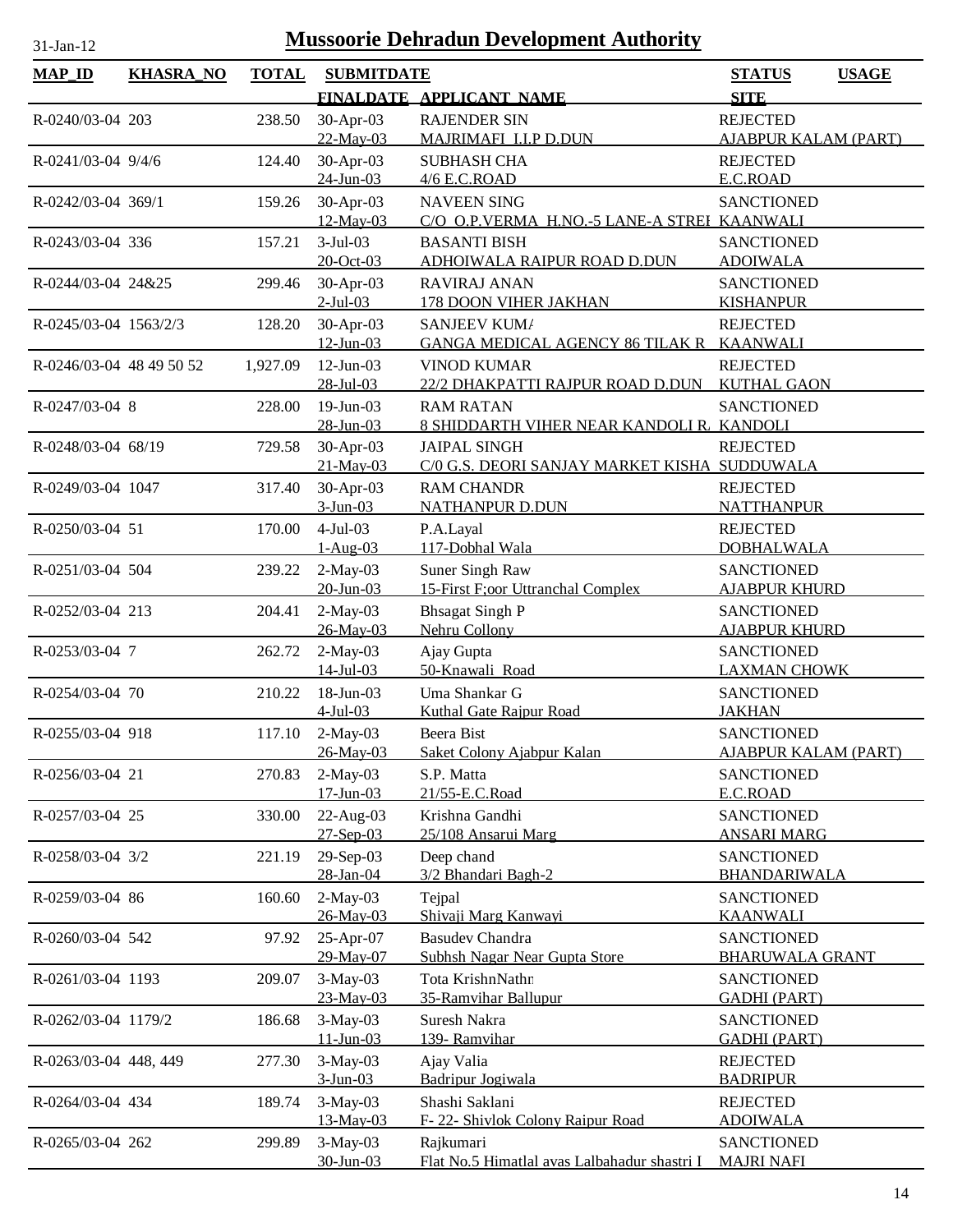| 1-Jan-1 |  |
|---------|--|

| <b>MAP ID</b>         | <b>KHASRA_NO</b> | <b>TOTAL</b> | <b>SUBMITDATE</b>                       |                                                                               | <b>USAGE</b><br><b>STATUS</b>                          |
|-----------------------|------------------|--------------|-----------------------------------------|-------------------------------------------------------------------------------|--------------------------------------------------------|
|                       |                  |              |                                         | FINALDATE APPLICANT NAME                                                      | <b>SITE</b>                                            |
| R-0266/03-04 107      |                  | 127.93       | 5-May-03<br>28-May-03                   | Sardar Avtar sin<br>C-11- Neharu Colony                                       | <b>SANCTIONED</b><br><b>MOHINI ROAD</b>                |
| R-0267/03-04 302      |                  | 385.33       | 18-Jun-03                               | <b>Kusum Semwal</b>                                                           | <b>SANCTIONED</b>                                      |
| R-0268/03-04 115      |                  | 155.65       | $10$ -Jun-03<br>5-May-03                | C/O- Murti Unival Upper Nathanpur<br><b>Ashok Manchand</b>                    | <b>NATTHANPUR</b><br><b>SANCTIONED</b>                 |
|                       |                  |              | $20$ -Jun-03                            | 69/1New No-115-Govind Nagar Race Course                                       | <b>RACE COURSE</b>                                     |
| R-0269/03-04 334/276  |                  | 78.58        | 5-May-03<br>$20$ -Jun-03                | Prashant Bajaj& I<br>334/276- Race Course                                     | <b>SANCTIONED</b><br><b>RACE COURSE</b>                |
| R-0270/03-04 267      |                  | 212.50       | 5-May-03<br>$21$ -Jun-03                | Anand Singh<br><b>BNJARAWALA</b>                                              | <b>REJECTED</b><br><b>AJABPUR KALAM (PART)</b>         |
| R-0271/03-04 19&22    |                  | 890.12       | 5-May-03<br>$23$ -May-03                | Saroj Bist<br>9A- Old Survey Road                                             | <b>SANCTIONED</b><br><b>JAKHAN</b>                     |
| R-0272/03-04 207/142  |                  | 339.33       | 6-May-03<br>$11$ -Jun-03                | Mohani Anand<br>1/4- Nashvilla Road                                           | <b>SANCTIONED</b><br><b>KALI DAS ROAD</b>              |
| R-0273/03-04 960      |                  | 177.02       | $6$ -May-03<br>$22-May-03$              | Hardev Singh & V<br>38F/1- Saharanpur Chok                                    | <b>REJECTED</b><br><b>KAANWALI</b>                     |
| R-0274/03-04 83       |                  | 195.60       | 6-May-03<br>22-May-03                   | Gopal Joshi<br>4/1-Park Road Laxman Chok                                      | <b>SANCTIONED</b><br><b>NIRANJANPUR</b>                |
| R-0275/03-04 202      |                  | 391.23       | 6-May-03<br>$21-Jun-03$                 | Sh Yaseen Ali<br>Village Maowala Maafi, Kendriya Doon                         | <b>REJECTED</b><br><b>MAOWALA MAAFI</b>                |
| R-0276/03-04 38       |                  | 168.00       | 6-May-03<br>$5-Jul-03$                  | rajendra kumar<br><b>38 - E MALVIAYA ROAD</b>                                 | <b>SANCTIONED</b><br><b>MALVIAYA ROAD</b>              |
| R-0277/03-04 1390     |                  | 338.68       | 6-May-03<br>$2$ -Jun-03                 | <b>B.S.VERMA</b><br>5/1 SANCHAR VIHER INDERA NAGER D.                         | <b>SANCTIONED</b><br><b>KAANWALI</b>                   |
| R-0277/03-04-1390     |                  | 0.00         | 6-May-08                                | <b>B.S.VERMA</b><br>5/1 SANCHAR VIHER INDERA NAGER D.                         | <b>SANCTIONED</b><br>Home<br><b>KAANWALI</b>           |
| R-0278/03-04 1022     |                  | 499.76       | 6-May-03<br>$3-Jun-03$                  | <b>MAHENDRA S</b><br>208 INDRA NAGER D.DUN                                    | <b>SANCTIONED</b><br><b>AJABPUR KALAM (PART)</b>       |
| R-0279/03-04 1392     |                  | 331.43       | 6-May-03<br>$2$ -Jun-03                 | <b>BALRAJ</b><br>212/1 ARYA NAGER II D.DUN                                    | <b>SANCTIONED</b><br><b>KAANWALI</b>                   |
| R-0280/03-04 39       |                  | 418.21       | 6-May-03<br>$24$ -Jun-03                | PREM BAWEJA<br><b>662 INDRA NAGER D.DUN</b>                                   | <b>SANCTIONED</b><br><u>JAKHAN</u>                     |
| R-0281/03-04 130      |                  | 137.20       | $6$ -May-03<br>18-Jun-03                | <b>KRISHAN GOPA</b><br>P II/124 YAMUNA COLONY                                 | <b>REJECTED</b><br><b>KAANWALI</b>                     |
| R-0282/03-04 449      |                  | 152.74       | 10-Mar-04<br>27-Apr-04                  | <b>GIRISH GUPTA</b><br>52 MOTI BAZZER                                         | <b>SANCTIONED</b><br><b>JAKHAN</b>                     |
| R-0283/03-04 610      |                  | 230.57       | $11-Jun-03$<br>$22$ -Jul-03             | <b>GOVIND SINGH</b><br>G-51 DAK TAR COLONY CHUKKHWAL                          | <b>SANCTIONED</b><br>DANIYON-KA-DANDA                  |
| R-0284/03-04 583      |                  | 335.92       | $6$ -May-03<br>$20$ -Jun-03             | <b>BALAM SINGH</b><br><b>AJAB PUR KHURD</b>                                   | <b>SANCTIONED</b><br><u>AJABPUR KHURD</u>              |
| R-0285/03-04 95/5     |                  | 98.11        | $12$ -Apr-04<br>24-Apr-04               | NEERAJ KANN<br>C/O DOON SCHOOL                                                | <b>SANCTIONED</b><br><u>VIJAY PARK EXTN.</u>           |
| $R-0286/03-04$ 160(M) |                  | 238.78       | $25$ -Jun-03<br>28-Aug-03               | <b>NARENDRA RA</b><br><b>90 UPPER RAJEEV NAGAR</b>                            | <b>SANCTIONED</b><br><b>AJABPUR KALAM (PART)</b>       |
| $R-0286/03-04-160(M)$ |                  | 0.00         | 29-Dec-08                               | <b>NARENDRA RA</b><br><b>90 UPPER RAJEEV NAGAR</b>                            | <b>SANCTIONED</b><br>Home                              |
| R-0287/03-04 456/458  |                  | 1,387.51     | 6-May-03                                | Smt Rashmi Rani                                                               | <u>AJABPUR KALAM (PART)</u><br><b>SANCTIONED</b>       |
| R-0288/03-04 234      |                  | 195.24       | $4$ -Jul-03<br>14-Aug-03<br>$4$ -Dec-04 | Badriur, Dehradun<br><b>RAMSWARUP G</b><br>2/1 VISHNU ROAD D.B.S. COLLEGE CHO | <b>BADRIPUR</b><br><b>SANCTIONED</b>                   |
| R-0289/03-04 90/1     |                  | 440.00       | 7-May-03<br>$3$ -Jun-03                 | PHOOLWATI<br>HARRAWALA D.DUN                                                  | <b>ADOIWALA</b><br><b>REJECTED</b><br><b>HARRAWALA</b> |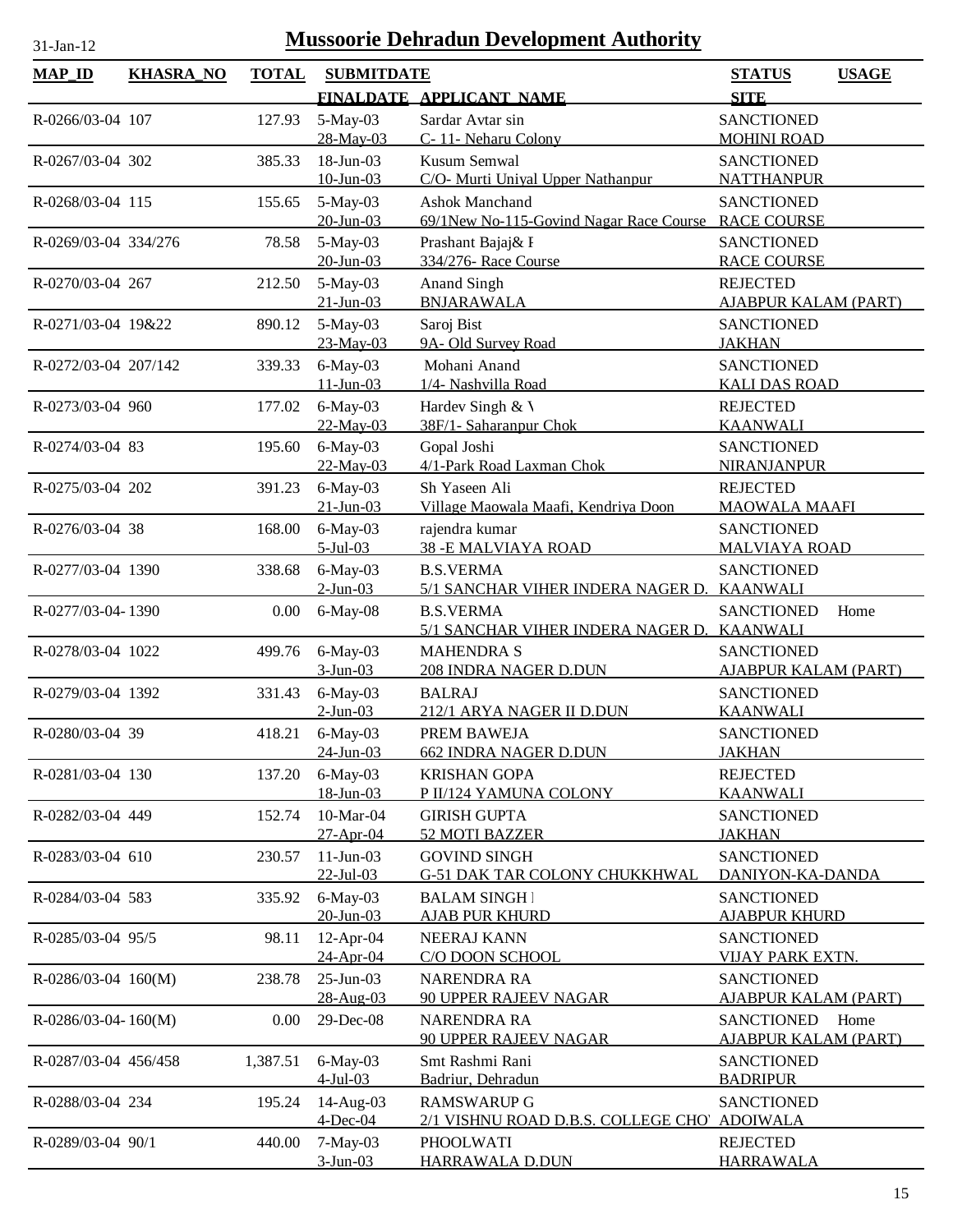| <b>MAP_ID</b>         | <b>KHASRA_NO</b> | <b>TOTAL</b> | <b>SUBMITDATE</b>         |                                                          | <b>STATUS</b>                            | <b>USAGE</b> |
|-----------------------|------------------|--------------|---------------------------|----------------------------------------------------------|------------------------------------------|--------------|
|                       |                  |              |                           | FINALDATE APPLICANT NAME                                 | <b>SITE</b>                              |              |
| R-0290/03-04 246      |                  | 100.25       | 24-Jun-03                 | <b>ANIL KUMAR</b>                                        | <b>SANCTIONED</b>                        |              |
|                       |                  |              | $9$ -Jul-03               | <u>AJABPUR KALA D.DUN</u>                                | <b>NATTHANPUR</b>                        |              |
| R-0290/03-04-246      |                  | 0.00         | $10$ -Jun- $08$           | <b>ANIL KUMAR</b>                                        | <b>SANCTIONED</b>                        | Home         |
|                       |                  |              | 7-Jul-09                  | <b>AJABPUR KALA D.DUN</b>                                | <b>NATTHANPUR</b>                        |              |
| R-0290/03-04-246      |                  | 0.00         |                           | <b>ANIL KUMAR</b><br><b>AJABPUR KALA D.DUN</b>           | <b>SANCTIONED</b><br><b>NATTHANPUR</b>   | Home         |
| R-0290/03-04-246      |                  | $0.00\,$     | $2-Jul-10$                | <b>ANIL KUMAR</b>                                        | <b>SANCTIONED</b>                        | Home         |
|                       |                  |              | $2$ -Jul- $10$            | <b>AJABPUR KALA D.DUN</b>                                | <b>NATTHANPUR</b>                        |              |
| R-0291/03-04 377      |                  | 182.54       | $7-May-03$                | <b>VINAY KUMAR</b>                                       | <b>SANCTIONED</b>                        |              |
|                       |                  |              | 28-May-03                 | NEAR P.&S.BANK I.I.P KAULAGARH D.                        | <b>KOLAGARH (PART)</b>                   |              |
| R-0292/03-04 12       |                  | 197.96       | 10-Mar-04<br>17-Mar-04    | PRAMOD KUM<br><b>THANA-GARHI CANTT D.DUN</b>             | <b>REJECTED</b><br><b>SHAH NAGAR</b>     |              |
| R-0293/03-04 1996     |                  | 186.60       | 7-May-03                  | <b>VIJAY KUKERT</b>                                      | <b>REJECTED</b>                          |              |
|                       |                  |              | 28-May-03                 | R/O 172 HARIDWAR ROAD D.DUN                              | <b>RAIPUR</b>                            |              |
| R-0294/03-04 225      |                  | 247.32       | 28-May-03                 | Munnider Dutt                                            | <b>SANCTIONED</b>                        |              |
|                       |                  |              | $2$ -Jul-03               | 37/2 Race Course Colony                                  | <b>NATHANPUR</b>                         |              |
| R-0295/03-04 42       |                  | 181.26       | 30-Jun-03                 | Smt. Shanti Devi                                         | <b>SANCTIONED</b>                        |              |
|                       |                  |              | $15 -$ Jul $-03$          | Shivam Vihar Kargi Road D.Dun                            | <b>KARGI GRANT</b>                       |              |
| R-0296/03-04 127      |                  | 149.87       | 8-May-03<br>$5-Jul-03$    | Sanjay Goyal & A<br>32/1-Street No.-4 Bhandari Bagh      | <b>SANCTIONED</b><br><b>SEWALA KALAN</b> |              |
| R-0297/03-04 263      |                  | 164.28       | $8-May-03$                | Arshad Ali Khan                                          | <b>SANCTIONED</b>                        |              |
|                       |                  |              | $21 - Jul - 03$           | B-37/2-O.N.G.C. Colony D.Dun                             | <b>JAKHAN</b>                            |              |
| R-0298/03-04 20       |                  | 365.79       | 8-May-03                  | kamna Devi                                               | <b>REJECTED</b>                          |              |
|                       |                  |              | 18-Jun-03                 | 25/2 Tilak Road D.Dun                                    | RAJENDAR NAGAR                           |              |
| R-0299/03-04 177      |                  | 919.46       | 8-May-03                  | MAJ. S.S. Gusai                                          | <b>SANCTIONED</b>                        |              |
|                       |                  |              | $30$ -Jun-03              | 56-Meedo Complex Sharunpur Road                          | DEFENCE COLONY                           |              |
| R-0300/03-04 39/1     |                  | 255.20       | $25$ -Jun-03<br>23-Mar-04 | Satish Chandra B<br>76-Aryanager D.Dun                   | <b>REJECTED</b><br><b>MAJRI NAFI</b>     |              |
| R-0301/03-04 274      |                  | 259.24       | 8-May-03                  | CAP. Anup VYA                                            | <b>SANCTIONED</b>                        |              |
|                       |                  |              | $11 - Jun - 03$           | 45- Arvind Marg D.Dun                                    | <b>SHEVLA KALAM</b>                      |              |
| R-0302/03-04 377/1    |                  | 177.70       | $8-May-03$                | <b>URMILA DEVI</b>                                       | <b>SANCTIONED</b>                        |              |
|                       |                  |              | $20$ -Jun-03              | <b>8 MALIYA MOHALLA</b>                                  | <b>MAJRA</b>                             |              |
| R-0303/03-04 8/2      |                  | 118.13       | $7-Aug-03$<br>27-Sep-03   | <b>SUSHIL KUMA</b><br><b>MALVIYA ROAD D.DUN</b>          | <b>SANCTIONED</b><br><b>LAXMAN CHOWK</b> |              |
| R-0304/03-04 267      |                  | 212.50       | 8-May-03                  | <b>AJAY SHAH</b>                                         | <b>REJECTED</b>                          |              |
|                       |                  |              | $21$ -Jun-03              | 91/3C DHARAMPUR                                          | <u>AJABPUR KALAM (PART)</u>              |              |
| R-0305/03-04 33       |                  | 66.50        | 8-May-03                  | SHUBHAS CHA                                              | <b>REJECTED</b>                          |              |
|                       |                  |              | 8-Jul-03                  | <b>65 TILAK ROAD</b>                                     | <b>TILAK ROAD</b>                        |              |
| R-0306/03-04 139      |                  | 247.39       | $9$ -May-03               | Jagdish Chander J                                        | <b>REJECTED</b>                          |              |
| R-0307/03-04 126      |                  | 460.00       | $21$ -Jun-03<br>25-Aug-03 | 9- Mahvir Enclave Mazra<br>SMT. Vidyanti                 | <b>PITHUWALA</b><br><b>SANCTIONED</b>    |              |
|                       |                  |              | 19-Sep-03                 | 126- Gobind Nagar Race Course D.Dun                      | <b>RACE COURSE</b>                       |              |
| R-0308/03-04 180/3    |                  | 237.52       | $9$ -May-03               | Shishpal Singh                                           | <b>SANCTIONED</b>                        |              |
|                       |                  |              | 8-Jul-03                  | Gandhi Gram Kanwali                                      | <b>KAANWALI</b>                          |              |
| R-0309/03-04 518      |                  | 298.00       | $9$ -May-03               | Parmod Kumar K                                           | <b>SANCTIONED</b>                        |              |
|                       |                  |              | $11$ -Jun-03              | 56-Meedo Complex Shaharunpur Road                        | <b>KAANWALI</b>                          |              |
| R-0310/03-04 282, 283 |                  | 167.38       | $9$ -May-03<br>$1-Jul-03$ | <b>Berna</b> Deat<br>C/O Lajrus Mhalekhakar Office Majra | <b>SANCTIONED</b><br><b>SEWALA KALAN</b> |              |
| R-0311/03-04 7/1      |                  | 376.00       | 29-Jul-03                 | Budhi Ballabh N                                          | <b>SANCTIONED</b>                        |              |
|                       |                  |              | 11-Aug-03                 | 41/18- Dharmpur D.Dun                                    | <b>MAJRI NAFI</b>                        |              |
| R-0312/03-04 129      |                  | 196.56       | $9-May-03$                | Sulekh Chandra F                                         | <b>SANCTIONED</b>                        |              |
|                       |                  |              | $11$ -Jun-03              | H.No.- 07-Shimla Road Majra Ashwani Enc                  | <b>SEWALA KALAN</b>                      |              |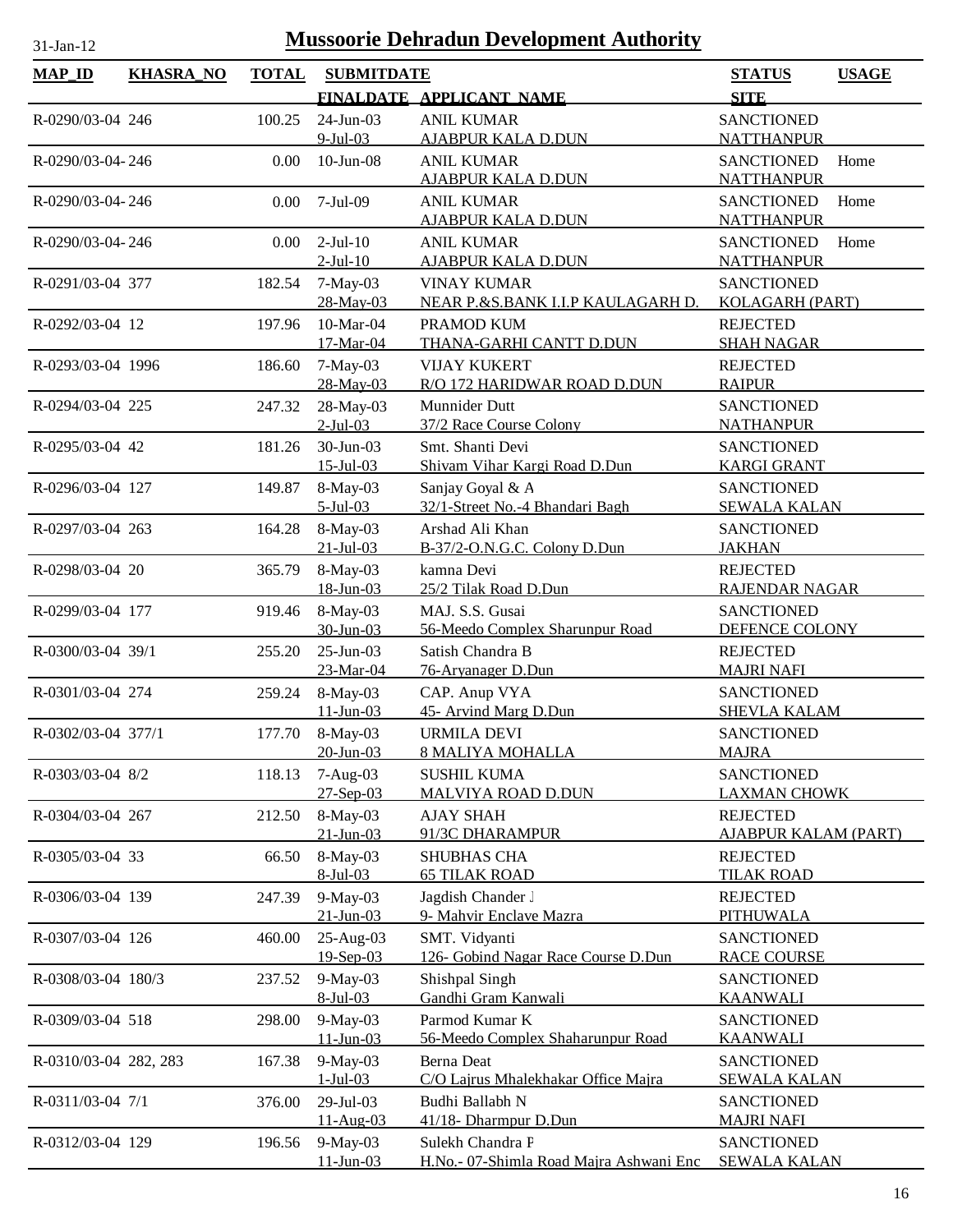| <b>MAP_ID</b>        | <b>KHASRA_NO</b> | <b>TOTAL</b> | <b>SUBMITDATE</b>            |                                                          | <b>STATUS</b>                            | <b>USAGE</b> |
|----------------------|------------------|--------------|------------------------------|----------------------------------------------------------|------------------------------------------|--------------|
|                      |                  |              |                              | FINALDATE APPLICANT NAME                                 | <b>SITE</b>                              |              |
| R-0312/03-04-129     |                  | 0.00         | 8-May-08                     | Sulekh Chandra F                                         | <b>SANCTIONED</b>                        | Home         |
|                      |                  |              |                              | H.No.- 07-Shimla Road Majra Ashwani Enc                  | <b>SEWALA KALAN</b>                      |              |
| R-0313/03-04 255     |                  | 156.97       | 28-Aug-03                    | Jagpal Singh                                             | <b>SANCTIONED</b>                        |              |
|                      |                  |              | $20$ -Oct-03                 | 19/1-B-1 Bhandari Bagh D.Dun                             | <b>LAKHI BAGH</b>                        |              |
| R-0314/03-04 12      |                  | 288.01       | $7-Jul-03$                   | SMT. Rohini Kh                                           | <b>REJECTED</b>                          |              |
|                      |                  |              | $4-Aug-03$                   | 16-A- Subhash Road D.Dun                                 | E.C.ROAD                                 |              |
| R-0315/03-04 111/8   |                  | 372.23       | 9-May-03                     | Datta Ram Bahug                                          | <b>REJECTED</b>                          |              |
|                      |                  |              | $21 - Jun - 03$              | 827-Siermor Marag Kaulagarh Road                         | <b>MAJRI NAFI</b>                        |              |
| R-0316/03-04 613     |                  | 223.05       | $3-Sep-03$                   | Birendra Singh R                                         | <b>SANCTIONED</b>                        |              |
| R-0317/03-04 493     |                  |              | $1 - Dec-03$                 | 45/5D-Bidyavihar Kargi Road                              | <b>DEHRA KHAS</b><br><b>SANCTIONED</b>   |              |
|                      |                  | 211.43       | $9$ -May-03<br>$17$ -Jun-03  | <b>Balwant Singh</b><br>C/O-4- New Road                  | <b>NATHANPUR</b>                         |              |
| R-0318/03-04 230     |                  | 222.54       | 9-May-03                     | S.D.Saini                                                | <b>SANCTIONED</b>                        |              |
|                      |                  |              | $11-Jun-03$                  | 9-W- Ord. Fy. Estate Raipur                              | <b>JAKHAN</b>                            |              |
| R-0319/03-04 41      |                  | 392.22       | 25-Nov-03                    | Anjali Rai                                               | <b>REJECTED</b>                          |              |
|                      |                  |              | 13-Jan-04                    | 14/1 Subhash Road                                        | <b>SUBHASH ROAD</b>                      |              |
| R-0320/03-04 318,319 |                  | 4,739.97     | 9-May-03                     | Smt. Indira Rawa                                         | <b>REJECTED</b>                          |              |
|                      |                  |              | $11-Aug-03$                  | 78-A- M.D.D.A. Colony Dalanwala                          | <b>HARRAWALA</b>                         |              |
| R-0321/03-04 245     |                  | 398.74       | $9$ -May-03                  | Amit Varama & F                                          | <b>REJECTED</b>                          |              |
|                      |                  |              | $10$ -Jul-03                 | Nathanpur D.Sun                                          | <b>NATHANPUR</b>                         |              |
| R-0322/03-04 34      |                  | 61.98        | 12-May-03<br>22-May-03       | Smt. Aslami<br>34- Bibdal Rpad Khurbura Mohalla          | <b>SANCTIONED</b><br>KHURBURA MOHALLA    |              |
| R-0323/03-04 156     |                  | 174.74       | 12-May-03                    | S.K. Gupta & Sm                                          | <b>SANCTIONED</b>                        |              |
|                      |                  |              | $5-Jul-03$                   | 1/156Khurbura                                            | KHURBURA MOHALLA                         |              |
| R-0324/03-04 363     |                  | 188.20       | 8-Jul-03                     | <b>Bhajan Singh</b>                                      | <b>SANCTIONED</b>                        |              |
|                      |                  |              | $11-Aug-03$                  | Banjarawala Ajabpur Khurd                                | <b>AJABPUR KHURD</b>                     |              |
| R-0325/03-04 1098/2  |                  | 171.84       | $5-Jul-03$                   | KaramSingh                                               | <b>SANCTIONED</b>                        |              |
|                      |                  |              | $4-Aug-03$                   | 30- Mlviya Road                                          | <b>KAANWALI</b>                          |              |
| R-0326/03-04 357     |                  | 125.46       | $7-Jul-03$                   | Sushila DEVI                                             | <b>REJECTED</b>                          |              |
|                      |                  |              | $6-Aug-03$                   | Banjarawala                                              | <b>AJABPUR KHURD</b>                     |              |
| R-0327/03-04 186-187 |                  | 239.67       | 12-May-03                    | Dhiramanna                                               | <b>REJECTED</b>                          |              |
|                      |                  |              | 16-Sep-03                    | 42- OLD Dalanwala                                        | <b>RAIPUR</b>                            |              |
| R-0328/03-04 42      |                  | 406.45       | 12-May-03<br>$5$ -Jul-03     | Sunil Bhalla<br>Jakhan                                   | <b>SANCTIONED</b><br><b>JAKHAN</b>       |              |
| R-0329/03-04 800     |                  | 264.78       | 12-May-03                    | Vinod Kumar                                              | <b>SANCTIONED</b>                        |              |
|                      |                  |              | 20-Aug-03                    | 145-Subadhnagar                                          | <b>SUBHASH NAGAR</b>                     |              |
| R-0330/03-04 1502    |                  | 141.81       | $3-Dec-03$                   | Paramjit KAUR                                            | <b>SANCTIONED</b>                        |              |
|                      |                  |              | 12-Jan-04                    | 827/4-Jaswant NAGAR D.Dun                                | <b>KAANWALI</b>                          |              |
| R-0330/03-04-1502    |                  | 0.00         | $7-Jan-09$                   | Paramjit KAUR                                            | <b>SANCTIONED</b>                        | Home         |
|                      |                  |              |                              | 827/4-Jaswant NAGAR D.Dun                                | <b>KAANWALI</b>                          |              |
| R-0331/03-04 2/1     |                  | 176.05       | $11-Jul-03$                  | ManoJ Kumar &.                                           | <b>REJECTED</b>                          |              |
|                      |                  |              | $17 -$ Jul $-03$             | Jakhan                                                   | <b>JAKHAN</b>                            |              |
| R-0332/03-04 450     |                  | 163.88       | 13-May-03<br>$17 - Jun - 03$ | Vimla Bisht<br>C/O- Jagdish Lal Sewlakalan Chandarvani R | <b>SANCTIONED</b><br><b>SEWALA KALAN</b> |              |
| R-0333/03-04 73      |                  | 371.00       | 13-May-03                    | Jugmohan Singh 1                                         | <b>SANCTIONED</b>                        |              |
|                      |                  |              | $1-Nov-03$                   | C/O-38/3- BhandariBage D.Dun                             | <b>DEHRA KHAS</b>                        |              |
| R-0334/03-04 207     |                  | 268.54       | 13-May-03                    | Khushal Singh B                                          | <b>REJECTED</b>                          |              |
|                      |                  |              | 28-May-03                    | H.No- 14- Type III Police Lines Race Course   NATHANPUR  |                                          |              |
| R-0335/03-04 240     |                  | 355.06       | 13-May-03                    | S.Inderpal Singh.                                        | <b>SANCTIONED</b>                        |              |
|                      |                  |              | $21 - Jun - 03$              | C/O--A- Janpath Shopping Com. Bindal BRI                 | <b>KISHANPUR</b>                         |              |
| R-0336/03-04 34/35   |                  | 66.38        | 22-Aug-03                    | Manmohan Sin                                             | <b>REJECTED</b>                          |              |
|                      |                  |              | $22$ -Jan-04                 | A-6- Janpath Shoing ComplexBindal Bridge I DHAMAWALA     |                                          |              |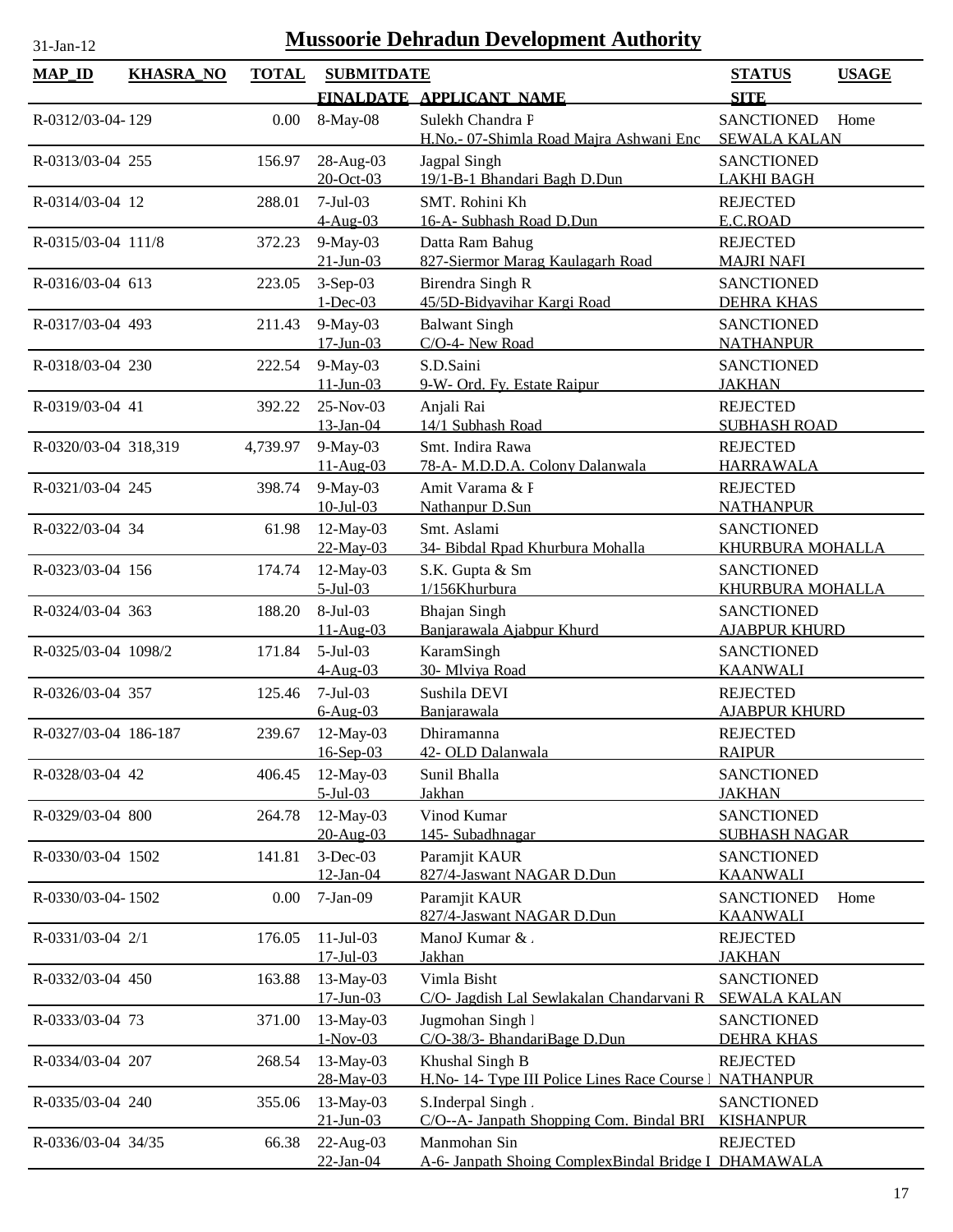| и |  |
|---|--|
|   |  |

| <b>MAP_ID</b>            | <b>KHASRA_NO</b> | <b>TOTAL</b> | <b>SUBMITDATE</b>            |                                                      | <b>USAGE</b><br><b>STATUS</b>             |
|--------------------------|------------------|--------------|------------------------------|------------------------------------------------------|-------------------------------------------|
|                          |                  |              |                              | FINALDATE APPLICANT NAME                             | <b>SITE</b>                               |
| R-0337/03-04 65/1        |                  | 148.60       | 13-May-03                    | Smt.-Ayesha T.A                                      | <b>SANCTIONED</b>                         |
|                          |                  |              | $17$ -Jun-03                 | C/O-Dinesh Agarwal 167/1Race Course D.Du BALBIR ROAD |                                           |
| R-0338/03-04 1571        |                  | 190.65       | 13-May-03                    | Naresh Kumar                                         | <b>REJECTED</b>                           |
|                          |                  |              | 18-Jun-03                    | Haripur Kanwali                                      | <b>KAANWALI</b>                           |
| R-0339/03-04 109/2       |                  | 238.39       | 13-May-03                    | Smt. Meena Negi                                      | <b>SANCTIONED</b>                         |
|                          |                  |              | 20-May-03                    | Upper Adhoiwala Road                                 | <b>ADOIWALA</b>                           |
| R-0340/03-04 599         |                  | 188.00       | 13-May-03                    | Girish Chander D                                     | <b>SANCTIONED</b>                         |
|                          |                  |              | $20$ -Jun-03                 | 163, Lane No.c-23 Turner Road                        | <b>SUBHASH NAGAR</b>                      |
| R-0341/03-04 735/2       |                  | 177.27       | $11$ -Jul-03                 | Puranma Gautam                                       | <b>SANCTIONED</b>                         |
|                          |                  |              | 28-Aug-03                    | D-6- Nivh 116- Rajpur Road                           | <b>JAKHAN</b>                             |
| R-0342/03-04 378         |                  | 915.89       | $5-Jul-03$<br>$4-Aug-03$     | Smt. Shobha Dew<br>2/1- Pritam Road D.Dun            | <b>SANCTIONED</b><br><b>DHARMPUR</b>      |
|                          |                  |              |                              |                                                      |                                           |
| R-0343/03-04 358         |                  | 235.24       | 14-May-03<br>$1-Jul-03$      | Satya Pal Singh<br>9/1- Nalapani Road Chug Colony    | <b>SANCTIONED</b><br><b>AAMWALA TARLA</b> |
| R-0344/03-04 627         |                  | 327.00       | $14$ -Jul-03                 | Narendar Singh                                       | <b>SANCTIONED</b>                         |
|                          |                  |              | $21-Oct-03$                  | C/O-Gokal Singh Dhampur Danda D.Dun                  | <b>DHARAMPUR DANDA</b>                    |
| R-0345/03-04 88,89       |                  | 365.86       | 14-May-03                    | Jagmohan Bali                                        | <b>SANCTIONED</b>                         |
|                          |                  |              | $10$ -Jun-03                 | C/O Madhu Rni 4/1 Park Road                          | <b>KARANPUR KHAS</b>                      |
| $R - 0346/03 - 04$ 374/1 |                  | 111.75       | 14-May-03                    | Shishupal Singh                                      | <b>REJECTED</b>                           |
|                          |                  |              | 28-May-03                    | Aamwala Tarla                                        | <b>AAMWALA</b>                            |
| R-0347/03-04 358         |                  | 138.94       | 14-May-03                    | Madan Lal                                            | <b>SANCTIONED</b>                         |
|                          |                  |              | $5-Jul-03$                   | 3/7- New Cant Road Hathi Barakala                    | <b>RAIPUR</b>                             |
| R-0348/03-04 325         |                  | 278.35       | 26-Sep-03                    | Smt. Sumudra D                                       | <b>SANCTIONED</b>                         |
|                          |                  |              | 24-Apr-04                    | 50/3-Khurbuar Mohala                                 | KHURBURA MOHALLA                          |
| R-0349/03-04 102         |                  | 346.60       | 14-May-03                    | Smt. Amarjeet K                                      | <b>SANCTIONED</b>                         |
|                          |                  |              | $4$ -Jul-03                  | 102- Race Course                                     | <b>RACE COURSE</b>                        |
| R-0350/03-04 1/149       |                  | 124.72       | 17-May-03<br>8-Jul-03        | Govind Singh Ch<br>34- Bindal Marg Khurbura D.Dun    | <b>REJECTED</b>                           |
|                          |                  |              |                              | Hari Dutt Pant                                       | KHURBURA MOHALLA                          |
| R-0351/03-04 1/2         |                  | 97.82        | 17-May-03<br>$12$ -Jun-03    | 99- Araghar D. Dun                                   | <b>REJECTED</b><br><b>DHARMPUR</b>        |
| R-0352/03-04 51/2        |                  | 74.69        | $5-Aug-05$                   | Sushri Madhu Jy                                      | <b>SANCTIONED</b>                         |
|                          |                  |              | $9-Aug-05$                   | 51-B- Raipur Road                                    | <b>RAJPUR ROAD</b>                        |
| R-0353/03-04 76/131      |                  | 403.81       | 17-May-03                    | O.P. Kulshrestha                                     | <b>SANCTIONED</b>                         |
|                          |                  |              | $2$ -Jul-03                  | 76/131- Saket Ripur Road                             | <b>RAJPUR ROAD</b>                        |
| R-0354/03-04 283         |                  | 192.72       | 19-May-03                    | Smt. Seema Sha                                       | <b>SANCTIONED</b>                         |
|                          |                  |              | $11 - Jun - 03$              | 2- Ballupur Road D.Dun                               | <b>SEWALA KALAN</b>                       |
| R-0355/03-04 599         |                  | 183.39       | 19-May-03                    | Jagdish Kumar                                        | <b>SANCTIONED</b>                         |
|                          |                  |              | $17 - Jun - 03$              | C/O- 4- New Road D.Dun                               | <b>JAKHAN</b>                             |
| R-0356/03-04 115         |                  | 444.30       | 19-May-03                    | Kamal Kumar S                                        | <b>SANCTIONED</b>                         |
|                          |                  |              | $11$ -Jun-03                 | Johri Rajpur Road D.Dun                              | <b>JOHDI</b>                              |
| R-0357/03-04 88,89       |                  | 221.97       | 19-May-03                    | Dheeraj Aggarwa                                      | <b>SANCTIONED</b>                         |
|                          |                  |              | $21 - Jun - 03$              | 18- Laxmi Road                                       | <b>KARANPUR KHAS</b>                      |
| R-0358/03-04 88, 89      |                  | 186.34       | 19-May-03                    | Baldev Raj Arora                                     | <b>SANCTIONED</b>                         |
|                          |                  |              | $17$ -Jun-03                 | C/O -4- New Road D, Dun<br>Ram Khilari               | <b>KARANPUR KHAS</b>                      |
| R-0359/03-04 142/263     |                  | 162.07       | 19-May-03<br>$11 - Jun - 03$ | C/O-4- New Road D, Dun                               | <b>REJECTED</b><br><b>RAJPUR ROAD</b>     |
| R-0360/03-04 23/21       |                  | 312.45       | 19-May-03                    | Sudhir Kumar Gu                                      | <b>SANCTIONED</b>                         |
|                          |                  |              | $11-Aug-03$                  | 23- Rajpur Road D.Dun                                | <b>OLD SURVEY ROAD</b>                    |
| R-0361/03-04 177         |                  | 253.04       | 19-May-03                    | Mannoj Bhatnag                                       | <b>REJECTED</b>                           |
|                          |                  |              | $17$ -Jun-03                 | 50/3-Canal Road Kishanpur                            | <b>KISHANPUR</b>                          |
| R-0362/03-04 775         |                  | 418.06       | $13$ -Jul-04                 | Sunderlal                                            | <b>REJECTED</b>                           |
|                          |                  |              | 20-Aug-04                    | 775- Rjinder Nagar St. No.-4-                        | <b>RAJENDAR NAGAR</b>                     |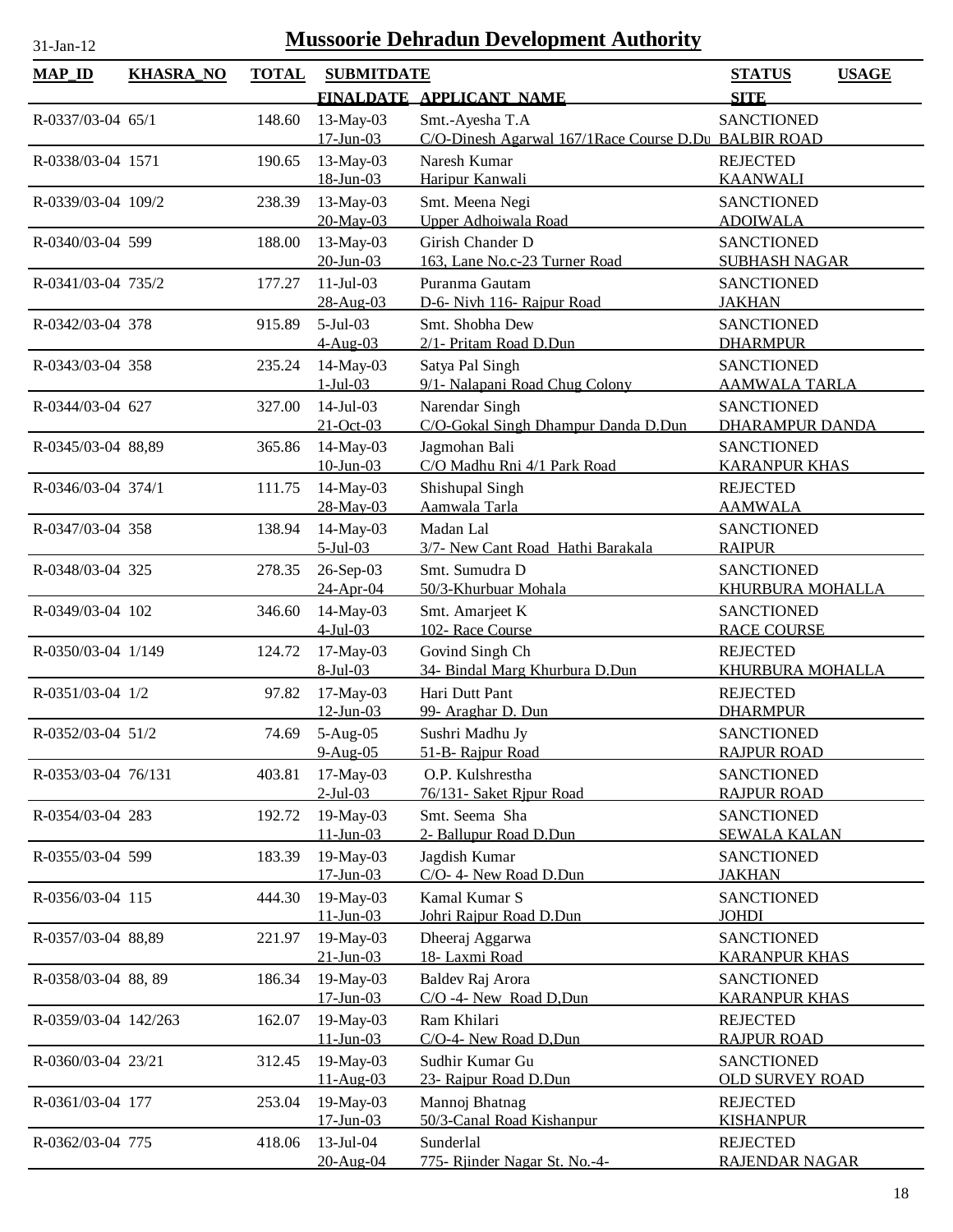| <b>Mussoorie Dehradun Development Authority</b><br>31-Jan-12 |                  |              |                               |                                                                          |                                            |  |  |
|--------------------------------------------------------------|------------------|--------------|-------------------------------|--------------------------------------------------------------------------|--------------------------------------------|--|--|
| <b>MAP_ID</b>                                                | <b>KHASRA_NO</b> | <b>TOTAL</b> | <b>SUBMITDATE</b>             |                                                                          | <b>STATUS</b><br><b>USAGE</b>              |  |  |
|                                                              |                  |              |                               | FINALDATE APPLICANT NAME                                                 | <b>SITE</b>                                |  |  |
| R-0363/03-04 216                                             |                  | 211.41       | $21 - Jun - 03$<br>18-Aug-03  | TajSingh Rawat<br>C/O- B.S. Rawat Bank Colony Ajabur kalan AJABPUR KHURD | <b>SANCTIONED</b>                          |  |  |
| R-0364/03-04 117                                             |                  | 351.56       | 19-May-03<br>$2$ -Jun-03      | Smt. Asha Davi P<br>A-33-S-2-Def. Colony                                 | <b>REJECTED</b><br><b>BADRIPUR</b>         |  |  |
|                                                              |                  |              |                               |                                                                          |                                            |  |  |
| R-0365/03-04 117                                             |                  | 333.15       | 19-May-03<br>$2$ -Jun-03      | Rawadhar Bhatt<br>A-33-S-2-Def.Colony                                    | <b>REJECTED</b><br><b>BADRIPUR</b>         |  |  |
| R-0366/03-04 66                                              |                  | 282.62       | $11-Jul-03$<br>$2-Sep-03$     | Mukesh kumar S<br>15- Hemkunj Colony Lane-1 Vijay Park                   | <b>SANCTIONED</b><br>NIRANJANPUR           |  |  |
| R-0367/03-04 629                                             |                  | 164.61       | 19-May-03<br>9-Jul-03         | Hem Raj Singh<br>69- Klidash Road                                        | <b>REJECTED</b><br><b>HATHIBARKALA</b>     |  |  |
| R-0368/03-04 169                                             |                  | 246.54       | 19-May-03<br>31-Jul-03        | Sushil Kumar So<br>485/2 Vijay park EXT.                                 | <b>REJECTED</b><br><b>VIJAY PARK EXTN.</b> |  |  |
|                                                              |                  |              |                               |                                                                          |                                            |  |  |
| R-0369/03-04 130                                             |                  | 228.17       | 19-May-03<br>$17 - Jun - 03$  | Irshad Khan&See<br>61-A-Taguar Colony                                    | <b>REJECTED</b><br><b>KAANWALI</b>         |  |  |
| R-0370/03-04 411                                             |                  | 191.68       | $18-Sep-03$<br>$3-Nov-03$     | Raj Manocha<br>15- Hemkunj Colony                                        | <b>SANCTIONED</b><br><b>KAANWALI</b>       |  |  |
| R-0371/03-04 40                                              |                  | 243.73       | 19-May-03                     | Asha Bisht                                                               | <b>SANCTIONED</b>                          |  |  |
|                                                              |                  |              | $21$ -Jun-03                  | 6- Karanur                                                               | <b>KARANPUR</b>                            |  |  |
| R-0372/03-04 106                                             |                  | 411.60       | 19-May-03                     | Jeetandar singh                                                          | <b>REJECTED</b>                            |  |  |
|                                                              |                  |              | $8-Aug-03$                    | 5-A- Rishanna Road                                                       | DEFENCE COLONY                             |  |  |
| R-0373/03-04 308                                             |                  | 174.33       | $1-Aug-03$<br>18-Oct-03       | KuldevSingh<br>Mohabewala D.Dun                                          | <b>SANCTIONED</b><br>MOHABBEWALA (PART)    |  |  |
| R-0374/03-04 167                                             |                  | 237.47       | 19-May-03<br>$21 - Jun - 03$  | Anil Juyal<br>E.W.S.- 107 m.d.d.a colony Dalanwala                       | <b>REJECTED</b><br><b>BADRIPUR</b>         |  |  |
| R-0375/03-04 614                                             |                  | 210.71       | 19-May-03<br>$17 - Jun-03$    | Rajeev Babbar<br>53/13- Rajpur Road                                      | <b>SANCTIONED</b><br><b>JAKHAN</b>         |  |  |
| R-0376/03-04 75/2                                            |                  | 190.75       | 13-Oct-03                     | <b>HARI GOVIND S</b>                                                     | <b>SANCTIONED</b>                          |  |  |
|                                                              |                  |              | 18-Nov-03                     | <b>KANDOLI D.DUN</b>                                                     | <b>KANDOLI</b>                             |  |  |
| R-0377/03-04 1032                                            |                  | 196.95       | 20-May-03                     | Satendra Singh &                                                         | <b>REJECTED</b>                            |  |  |
|                                                              |                  |              | $3-Jun-03$                    | H.- No-17-St. No.-2 Saket Colony Ajabur                                  | <b>NATTHANPUR</b>                          |  |  |
| R-0378/03-04 116/2                                           |                  | 109.86       | $20-Aug-03$<br>24-Sep-03      | Umati Begum<br>73/1- Race Corse D.Dun                                    | <b>SANCTIONED</b><br><b>DHARMPUR</b>       |  |  |
| R-0379/03-04 721                                             |                  | 192.38       | 9-Sep-03                      | Neelam Panchal                                                           | <b>SANCTIONED</b>                          |  |  |
|                                                              |                  |              | 14-Oct-03                     | B.-4-II- Officers Filed Hostel Race Course                               | <b>SUBHASH NAGAR</b>                       |  |  |
| R-0380/03-04 247                                             |                  | 401.48       | 23-Jun-03<br>$21 -$ Jul $-03$ | <b>Ganesh Dutt Nau</b><br>227- Basant Vihar                              | <b>SANCTIONED</b><br><b>SEWALA KALAN</b>   |  |  |
| R-0381/03-04 67/2                                            |                  | 145.22       | $6-Sep-04$<br>19-Oct-04       | Sunil Kumar&An<br>53/11 Rajpur Road                                      | <b>SANCTIONED</b><br><b>BHANDARI BAGH</b>  |  |  |
| R-0382/03-04 210                                             |                  | 136.57       | 20-May-03                     | Mohan Yadav                                                              | <b>SANCTIONED</b>                          |  |  |
| R-0383/03-04 1513                                            |                  | 102.80       | 26-Aug-03<br>20-Sep-03        | 233-Karanur<br>Jagtar Singh                                              | <b>ADOIWALA</b><br><b>SANCTIONED</b>       |  |  |
|                                                              |                  |              | $27 - Sep-03$                 | 134- Khurbura D.Dun                                                      | <b>KAANWALI</b>                            |  |  |
| R-0384/03-04 438/1                                           |                  | 188.75       | 20-May-03<br>$20 - Jun - 03$  | Madan Lal<br>116-Kamala Niwas Balluur                                    | <b>SANCTIONED</b><br><b>NIRANJANPUR</b>    |  |  |
| R-0385/03-04 245                                             |                  | 218.28       | 20-May-03                     | Jai Singh Saini                                                          | <b>SANCTIONED</b>                          |  |  |
| R-0386/03-04 279                                             |                  | 234.20       | $2$ -Jul-03<br>21-May-03      | 157- Lakkh Bag<br><b>Bhagirath Parsad</b>                                | <b>SEWALA KALAN</b><br><b>SANCTIONED</b>   |  |  |
|                                                              |                  |              | $10 -$ Jul $-03$              | A-56-Neharu Colony                                                       | <b>AJABPUR KALAM (PART)</b>                |  |  |
| R-0387/03-04 587                                             |                  | 221.84       | $23$ -Jan-04<br>23-Mar-04     | <b>Bhupal Rai</b><br>123-Sociaty Area Clemantown                         | <b>SANCTIONED</b><br><b>BHARWALA GRANT</b> |  |  |
| R-0388/03-04 240                                             |                  | 376.25       | 21-May-03                     | Mangal Dass Ar                                                           | <b>REJECTED</b>                            |  |  |
|                                                              |                  |              | $2-Aug-03$                    | A-6- Janatu Sho. Com.Bimdal Bridge                                       | <b>JAKHAN</b>                              |  |  |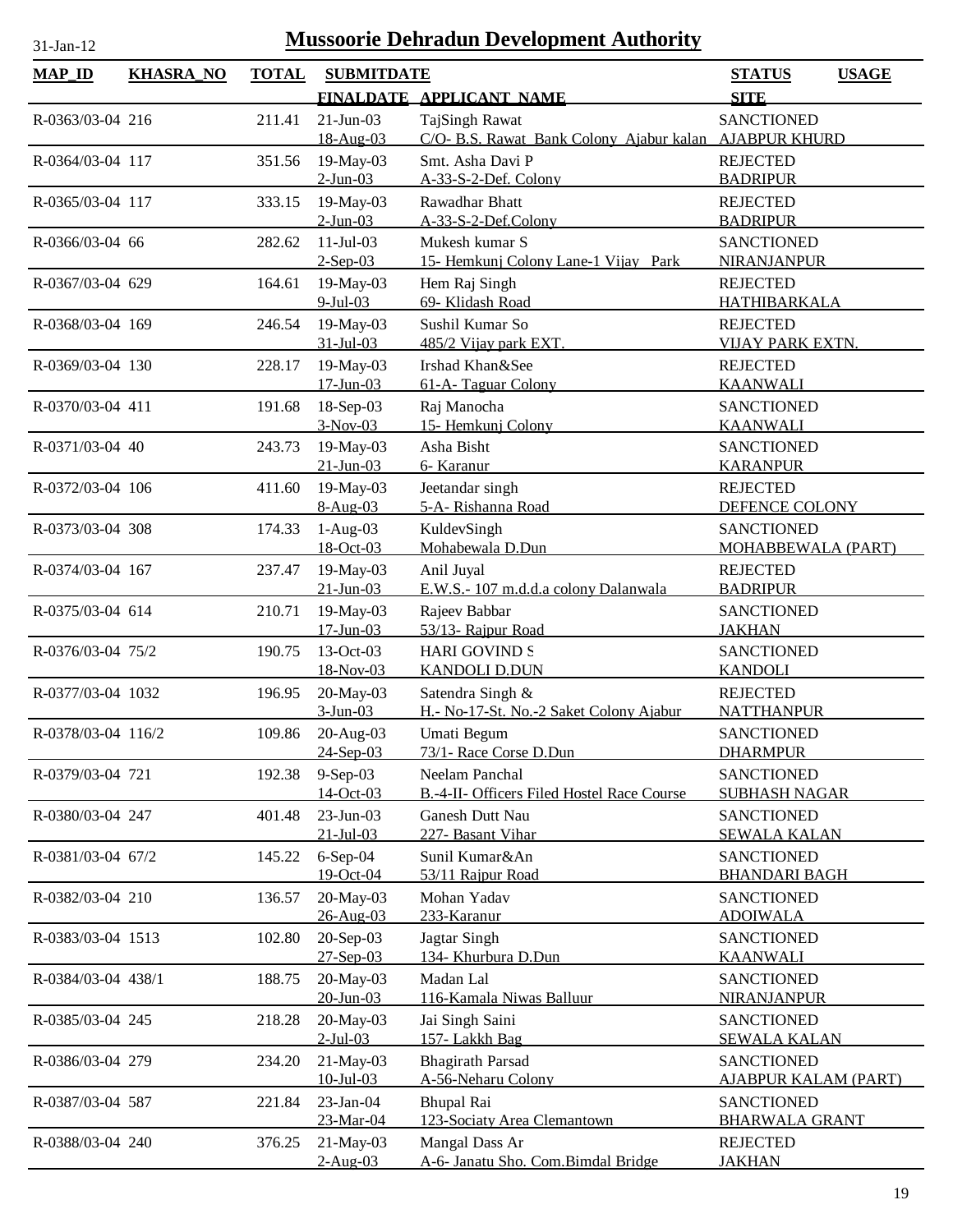| <b>MAP_ID</b>              | <b>KHASRA_NO</b> | <b>TOTAL</b> | <b>SUBMITDATE</b>        |                                                    | <b>STATUS</b><br><b>USAGE</b>                    |
|----------------------------|------------------|--------------|--------------------------|----------------------------------------------------|--------------------------------------------------|
|                            |                  |              |                          | FINALDATE APPLICANT NAME                           | <b>SITE</b>                                      |
| R-0389/03-04 18            |                  | 153.58       | $6-Aug-03$               | Surandera Singh 1                                  | <b>SANCTIONED</b>                                |
|                            |                  |              | $3-Oct-03$               | Shishu pal Negi Defence Colony Road                | <b>SHAH NAGAR</b>                                |
| R-0390/03-04 32            |                  | 487.12       | 21-May-03                | Navish Lal Garg                                    | <b>SANCTIONED</b>                                |
|                            |                  |              | $20 - Jun - 03$          | 333- V.S.N.L.Nehru Colony                          | <b>MAJRA</b>                                     |
| R-0391/03-04 808/1         |                  | 113.32       | 21-May-03                | Smt. Rajo Devi                                     | <b>SANCTIONED</b>                                |
|                            |                  |              | 20-Jun-03                | 38-F/1-Sahranpur Road                              | <b>MAJRA</b>                                     |
| R-0392/03-04 369/1         |                  | 148.86       | 21-May-03                | Suresh Chandar!                                    | <b>SANCTIONED</b>                                |
|                            |                  |              | $20$ -Jun-03             | StreetNo.-3 Lane-c-H.nO.-4- Vasnt Vihar            | <b>KAANWALI</b>                                  |
| R-0393/03-04 35            |                  | 182.33       | 22-Oct-03                | Ranjeet Roy                                        | <b>SANCTIONED</b>                                |
|                            |                  |              | 10-Nov-03                | A-68/2- New Area C.F.D. Raipur D.Dun               | <b>NATHANPUR</b>                                 |
| R-0394/03-04 881           |                  | 213.11       | 21-May-03                | B.p. Nauni                                         | <b>SANCTIONED</b>                                |
|                            |                  |              | $25 - Jun - 03$          | 358/9-ChanderNagar                                 | <b>DEHRA KHAS</b>                                |
| R-0395/03-04 356           |                  | 213.75       | 26-Aug-03<br>$15-Sep-03$ | Gruraj Suri<br>160- Lakhi Bagh                     | <b>SANCTIONED</b><br><b>SEWALA KALAN</b>         |
| R-0396/03-04 239           |                  |              | 21-May-03                | Shobha Sharama                                     | <b>SANCTIONED</b>                                |
|                            |                  | 153.51       | $11 - Jun - 03$          | 8- Sainik Basti                                    | <b>KAULAGARH</b>                                 |
| R-0397/03-04 303           |                  | 173.70       | $2-Jun-05$               | Smt. Ntshi Sood                                    | <b>SANCTIONED</b>                                |
|                            |                  |              | $2$ -Jun-05              | 99- Rishi Nagar                                    | <b>AAMWALA TARLA</b>                             |
| R-0398/03-04 15/27         |                  | 123.31       | 22-May-03                | Ram Lal                                            | <b>SANCTIONED</b>                                |
|                            |                  |              | $21 - Jun - 03$          | 15/27-Old Dalan Wala                               | <b>OLD DALANWALA</b>                             |
| R-0399/03-04 925           |                  | 409.32       | $11-Jun-04$              | Dev Narayan                                        | <b>SANCTIONED</b>                                |
|                            |                  |              | $11 - Jun - 04$          | Nathanpur Jogiwala p.o. NeharuGram D.Dun NATHANPUR |                                                  |
| R-0400/03-04 9/8           |                  | 163.34       | 18-Jul-03                | <b>JANKI DEVI</b>                                  | <b>SANCTIONED</b>                                |
|                            |                  |              | 18-Sep-03                | 27 ARHA GHAR                                       | <b>AJABPUR KALAM (PART)</b>                      |
| R-0401/03-04 678           |                  | 1,408.78     | 22-May-03                | Ran Bahadur Rai                                    | <b>SANCTIONED</b>                                |
|                            |                  |              | 20-Sep-03                | Rai Cottage H.No-212-Ogal Majra                    | <b>MAJRA</b>                                     |
| R-0402/03-04 358           |                  | 187.56       | 22-May-03                | Mahendra Shar                                      | <b>SANCTIONED</b>                                |
|                            |                  |              | $25 - Jun - 03$          | Tarla Adhoiewala                                   | <u>AAMWALA TARLA</u>                             |
| R-0403/03-04 87/1          |                  | 203.53       | 22-May-03                | Vijay Singh pund                                   | <b>SANCTIONED</b>                                |
|                            |                  |              | $21 - Jul - 03$          | SarswatiVihar C-Blook Ajabpur Khurd                | <b>AJABPUR KHURD</b>                             |
| R-0404/03-04 8.9           |                  | 3,126.97     | 30-Jun-03                | B.S.N.L.-pATEL                                     | <b>REJECTED</b>                                  |
|                            |                  |              | 1-Feb-06                 | O/O-G.M.T.D.-patel Nagar                           | <b>SHAH NAGAR</b>                                |
| R-0405/03-04 11            |                  | 209.15       | $8-Jul-03$               | Smt. Shashi Sin<br>52-Motti Bazar                  | <b>SANCTIONED</b>                                |
|                            |                  |              | $19$ -Jul-03             |                                                    | <b>KARANPUR</b>                                  |
| R-0406/03-04 917           |                  | 347.14       | 17-May-05<br>16-May-05   | Suresh Chandar<br>5- Suman Nagar                   | <b>SANCTIONED</b><br><u>AJABPUR KALAM (PART)</u> |
| R-0407/03-04 1168/1        |                  | 197.75       | 22-May-03                | <b>Ballu Singh Tyag</b>                            | <b>SANCTIONED</b>                                |
|                            |                  |              | $11 - Jun - 03$          | C.T.-72 Yamuna Colony                              | <b>KAANWALI</b>                                  |
| R-0408/03-04 1168/2        |                  | 197.45       | 22-May-03                | Shiv Chand Chau                                    | <b>SANCTIONED</b>                                |
|                            |                  |              | $11 - Jun - 03$          | C-11- Yamuna Colony                                | <b>KAANWALI</b>                                  |
| R-0409/03-04 668           |                  | 188.10       | 16-Oct-03                | C.p. Singhal                                       | <b>SANCTIONED</b>                                |
|                            |                  |              | 30-Oct-03                | S-33- Survey State                                 | <b>HATHIBARKALA</b>                              |
| R-0410/03-04 262           |                  | 312.00       | 22-May-03                | SAarvgya Nand V                                    | <b>SANCTIONED</b>                                |
|                            |                  |              | $15$ -Jul-03             | Vivek Vihar-2                                      | <b>KAANWALI</b>                                  |
| R-0411/03-04 1240          |                  | 349.06       | 22-May-03                | Ram Chandar Si                                     | <b>REJECTED</b>                                  |
|                            |                  |              | $23 - Jun - 03$          | 163-b- Neharu Colony                               | <b>NATHANPUR</b>                                 |
| R-0412/03-04 487           |                  | 192.50       | 18-Jun-03                | Surendra Singh N                                   | <b>REJECTED</b>                                  |
|                            |                  |              | 12-Nov-03                | C/O- J.S.Aswal 54-Jogiwala D.Dun                   | <b>NATHANPUR</b>                                 |
| R-0413/03-04 20            |                  | 326.10       | 23-May-03                | Debabrata Ray                                      | <b>SANCTIONED</b>                                |
|                            |                  |              | 28-Jul-03                | ED-Head Kdnie O.N.G.C. Road D.Dun                  | <b>KAULAGARH</b>                                 |
| R-0414/03-04 45.46.47.etc. |                  | 31,016.67    | 23-May-03                | I.M.S.Society                                      | <b>SANCTIONED</b>                                |
|                            |                  |              | 31-Jul-04                | Amit Aggarwal 21-New Cantt. Road D.Dun             | <b>MACCAWALA</b>                                 |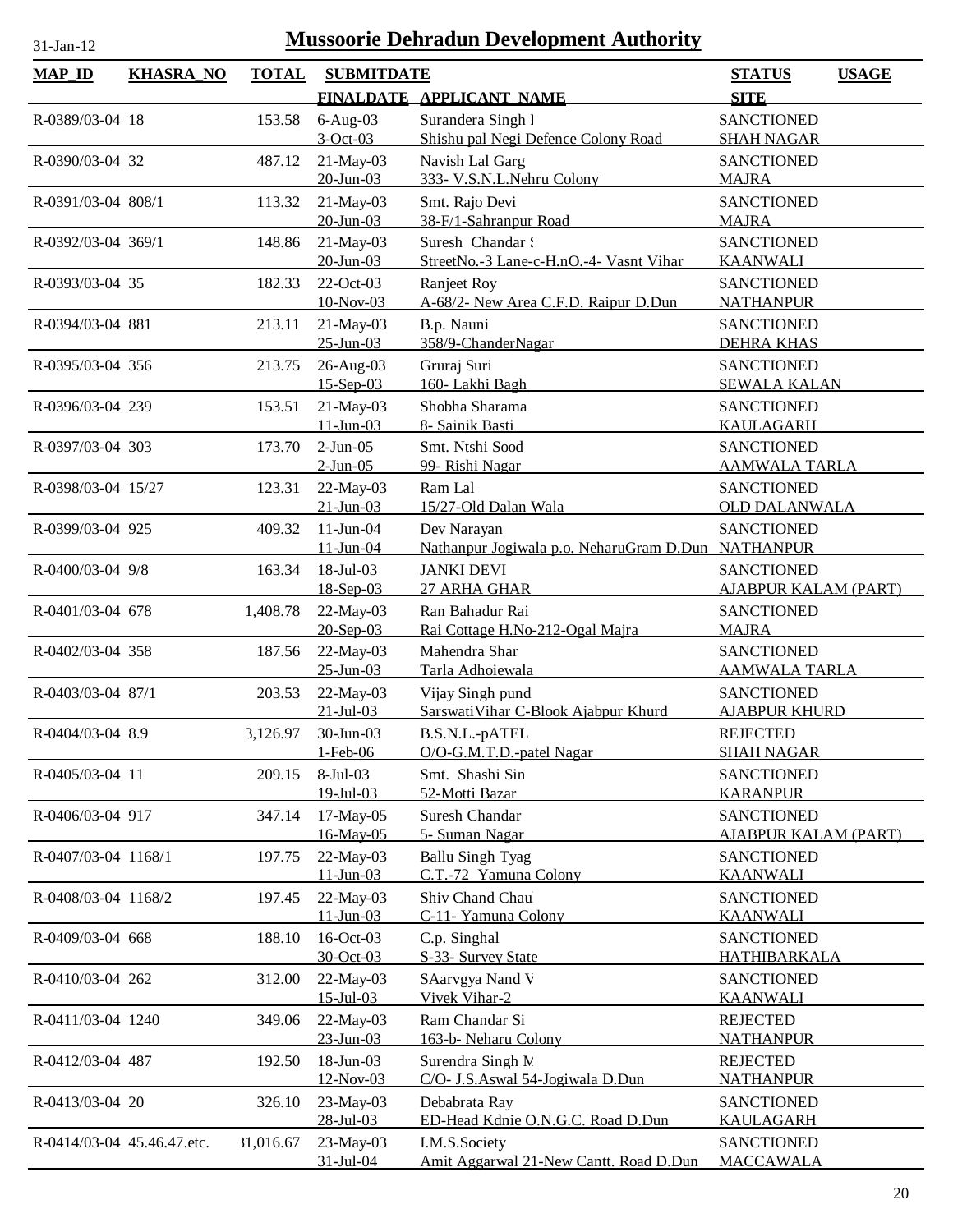| <b>MAP_ID</b>            | <b>KHASRA_NO</b> | <b>TOTAL</b> | <b>SUBMITDATE</b>            | FINALDATE APPLICANT NAME                          | <b>STATUS</b><br><b>SITE</b>                | <b>USAGE</b> |
|--------------------------|------------------|--------------|------------------------------|---------------------------------------------------|---------------------------------------------|--------------|
|                          |                  |              |                              |                                                   |                                             |              |
| R-0415/03-04 55/1        |                  | 223.53       | 23-May-03<br>$25 - Jul - 03$ | S.D.A.S. Chawala<br>Deeplok L.No.-2-Ballpur Road  | <b>SANCTIONED</b><br><b>KAANWALI</b>        |              |
| R-0416/03-04 55          |                  | 152.42       | $4-Jul-03$                   | Jai parkash Bangy<br>74/3-Shalawala D.Dun         | CHUKKHUWALA                                 |              |
| R-0417/03-04 503.508.509 |                  | 5,885.77     | 30-Aug-03                    | M/S.- Kenwood p                                   | <b>REJECTED</b>                             |              |
|                          |                  |              | 20-Oct-03                    | 145-Model Colony Araghar                          | <b>KARGI GRANT</b>                          |              |
| R-0418/03-04 170         |                  | 740.00       | 23-May-03<br>$14$ -Jul-03    | Ashok Kumar Ag<br>1- park Road                    | <b>REJECTED</b><br><b>MALSI</b>             |              |
|                          |                  |              |                              |                                                   |                                             |              |
| R-0419/03-04 418/2       |                  | 126.67       | 23-May-03<br>$24$ -Jun-03    | Rajenwar Singh<br>Adhoiwala D.Dun                 | <b>SANCTIONED</b><br><b>ADOIWALA</b>        |              |
| R-0420/03-04 408/474     |                  | 273.61       | 23-May-03                    | Naresh Solankey                                   | <b>SANCTIONED</b>                           |              |
|                          |                  |              | $25 - Jun - 03$              | 3- New Cantt Road                                 | <b>SEWALA KALAN</b>                         |              |
| R-0421/03-04 808         |                  | 248.79       | 20-Sep-03                    | Rajendar SINGH                                    | <b>SANCTIONED</b>                           |              |
|                          |                  |              | $6$ -Oct-03                  | STREET NO.-1- Acta Enclav C/O- B.S. Raw NATHANPUR |                                             |              |
| R-0422/03-04 265         |                  | 145.28       | 24-May-03<br>$9$ -Jul-03     | parteek juial<br>18-H- Mohni Road                 | <b>SANCTIONED</b><br><b>JAKHAN</b>          |              |
| R-0423/03-04 92          |                  | 247.21       | $15$ -Jan-04                 | Kamal Kumar                                       | <b>REJECTED</b>                             |              |
|                          |                  |              | 12-Apr-04                    | I.I.p. Mohkampur                                  | <b>MOHKAMPUR KHURD</b>                      |              |
| R-0424/03-04 46          |                  | 234.11       | 24-May-03                    | Smt. Krishna Gu                                   |                                             |              |
|                          |                  |              |                              | Arora Associate                                   | <b>KISHANNAGAR</b>                          |              |
| R-0425/03-04 11          |                  | 212.11       | 24-May-03<br>$11 - Jun - 03$ | Jagdish Chander<br>Aora Associate                 | <b>SANCTIONED</b><br><b>KAULAGARH</b>       |              |
| R-0426/03-04 69/1        |                  | 364.15       | 24-May-03                    | Ajay UNIYAL                                       | <b>SANCTIONED</b>                           |              |
|                          |                  |              | 18-Jul-03                    | B-3-sTREET nO-6 Shaseri Nager                     | <b>AJABPUR KALAM (PART)</b>                 |              |
| R-0427/03-04 194         |                  | 117.64       | $3-Nov-03$                   | Shyam Kishor Te                                   | <b>SANCTIONED</b>                           |              |
|                          |                  |              | $3$ -Dec-03                  | 194- Karnpur                                      | <b>KARANPUR</b>                             |              |
| R-0428/03-04 1513        |                  | 149.74       | 20-Sep-03                    | parwati devi                                      | <b>SANCTIONED</b>                           |              |
|                          |                  |              | 15-Oct-03                    | 134 kurbura mohalla                               | <b>KAANWALI</b>                             |              |
| R-0429/03-04 50/2        |                  | 315.25       | 28-Jul-03<br>28-Aug-03       | <b>KAMLA DEVI</b><br>50/2 DOBHALWALA D.DUN        | <b>REJECTED</b><br><b>DOBHALWALA</b>        |              |
| R-0430/03-04 1542        |                  | 930.00       | 20-Sep-03                    | VANDANA NA                                        | <b>SANCTIONED</b>                           |              |
|                          |                  |              | $21-Sep-03$                  | 84 KANWALI ROAD                                   | <b>KAANWALI</b>                             |              |
| R-0431/03-04 348         |                  | 997.56       | 26-May-03                    | <b>FAKEER CHAN</b>                                | <b>REJECTED</b>                             |              |
|                          |                  |              | $12 - Jun - 03$              | <b>BANJERA WALA D.DUN</b>                         | <b>BANJAREWALA MAFI</b>                     |              |
| R-0432/03-04 59&60       |                  | 172.81       | $13$ -Aug-03                 | <b>DINESH MOHA</b>                                | <b>REJECTED</b>                             |              |
|                          |                  |              | $4$ -Dec-03                  | <b>SHASTRI NAGER D.DUN</b>                        | <b>AJABPUR KALAM (PART)</b>                 |              |
| R-0433/03-04 8           |                  | 122.76       | 25-Sep-03<br>10-Nov-03       | <b>NEENA SEHGA</b><br><b>8 OLD SURVEY ROAD</b>    | <b>SANCTIONED</b><br><b>OLD SURVEY ROAD</b> |              |
| R-0434/03-04 717&718     |                  | 301.12       | $19$ -Jul-03                 | <b>JAGMOHAN SI</b>                                | <b>SANCTIONED</b>                           |              |
|                          |                  |              | 14-Oct-03                    | BINDAN LAL ARCADIA GRANT D.DUN                    | <b>MAJRA</b>                                |              |
| R-0435/03-04 178         |                  | 332.00       | 30-Aug-03                    | pURAN BAHADI                                      | <b>SANCTIONED</b>                           |              |
|                          |                  |              | 12-Oct-03                    | MOHABBEWALA D.DUN                                 | <b>MOHABBEWALA (PART)</b>                   |              |
| R-0436/03-04 266/1       |                  | 153.30       | 26-May-03<br>$17$ -Jun-03    | S.S.RANA                                          | <b>SANCTIONED</b>                           |              |
| R-0437/03-04 194         |                  | 200.68       | 26-May-03                    | <b>266/1 VIJAY COLONY</b><br><b>MANOJ KUMA</b>    | <b>VIJAY COLONY</b><br><b>REJECTED</b>      |              |
|                          |                  |              | 19-Jun-03                    | 70/3 BALLUpUR D.DUN                               | CHUKKHUWALA                                 |              |
| R-0438/03-04 938         |                  | 257.09       | 26-May-03                    | <b>SATESHWAR R</b>                                | <b>REJECTED</b>                             |              |
|                          |                  |              | $14$ -Jul-03                 |                                                   | <b>NATHANPUR</b>                            |              |
| R-0439/03-04 305         |                  | 376.25       | 26-May-03                    | <b>MANISH NEGI</b>                                | <b>REJECTED</b>                             |              |
|                          |                  |              | $27 - Nov - 03$              | NEGI GENERAL STORE NEHRU GRAM R NATHANPUR         |                                             |              |
| R-0440/03-04 171/1       |                  | 371.42       | 26-May-03<br>18-Dec-03       | pRAKESH CHA<br><b>NATHANpUR D.DUN</b>             | <b>REJECTED</b><br><b>NATHANPUR</b>         |              |
|                          |                  |              |                              |                                                   |                                             |              |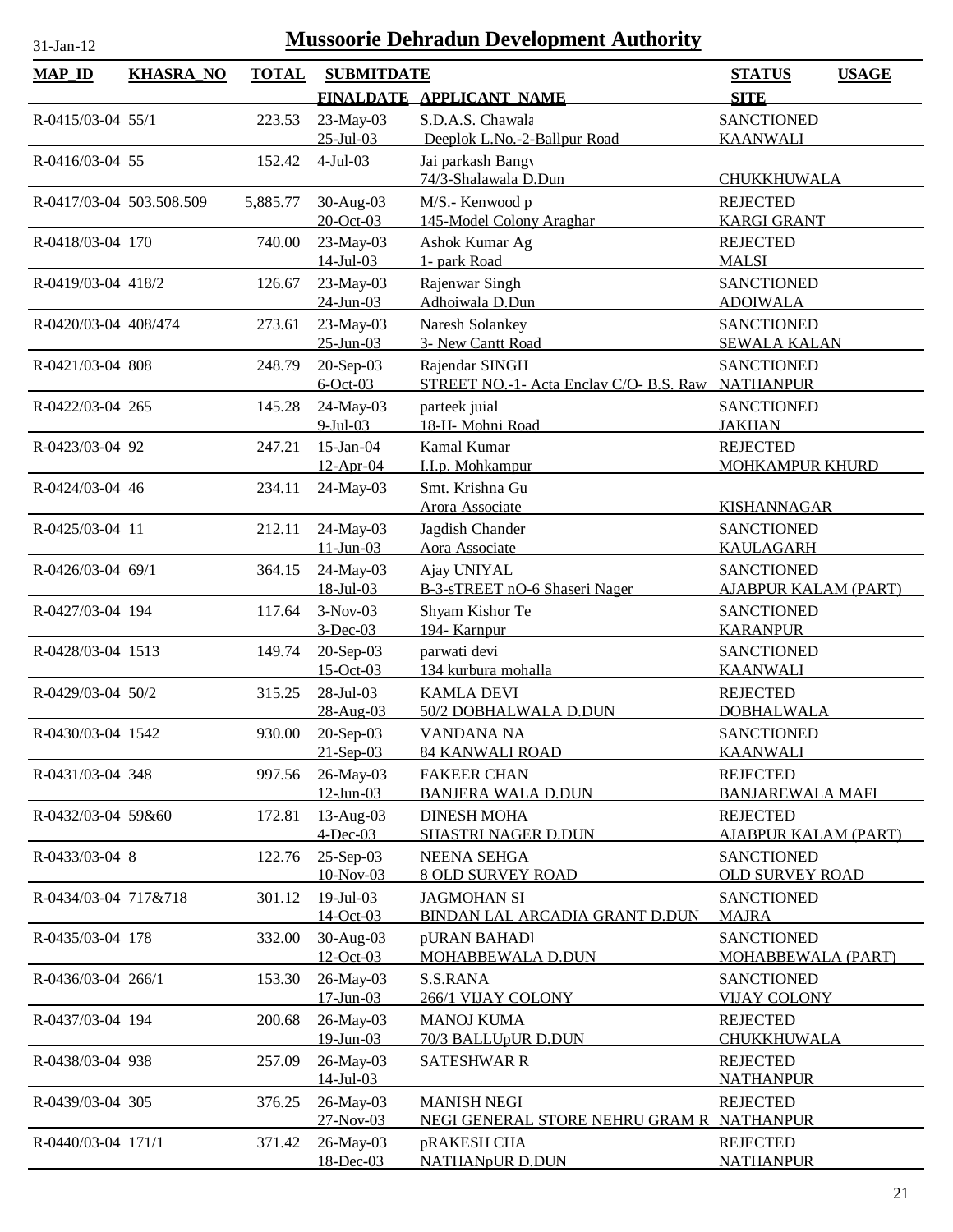| <b>MAP_ID</b>          | <b>KHASRA_NO</b> | <b>TOTAL</b> | <b>SUBMITDATE</b>            |                                                                 | <b>STATUS</b><br><b>USAGE</b>                    |
|------------------------|------------------|--------------|------------------------------|-----------------------------------------------------------------|--------------------------------------------------|
|                        |                  |              |                              | FINALDATE APPLICANT NAME                                        | <b>SITE</b>                                      |
| R-0441/03-04 1563      |                  | 167.28       | 26-May-03<br>8-Jul-03        | <b>ATAR SINGH V</b><br>77 GOVIND GARH DDUN                      | <b>REJECTED</b><br><b>KAANWALI</b>               |
| R-0442/03-04 1123      |                  | 105.67       | 26-May-03<br>$17 - Jun - 03$ | <b>DANIEAL&amp;TER</b><br>515 RAJENDER NAGER                    | <b>SANCTIONED</b><br><b>GADHI (PART)</b>         |
| R-0443/03-04 134       |                  | 261.64       | $3-Dec-03$<br>$3-Feb-04$     | <b>DHARMENDRA</b><br><b>17 RACE COURSE</b>                      | <b>REJECTED</b><br><b>SHEVLA KHURD</b>           |
| R-0444/03-04 17/4      |                  | 222.29       | 27-May-03<br>$17 - Jun - 03$ | <b>MOHANI JUY</b><br>17/4 NEW ROAD                              | <b>SANCTIONED</b><br><b>NEW ROAD</b>             |
| R-0445/03-04 420       |                  | 199.34       | 27-May-03<br>$17 - Jun - 03$ | OM pRAKESH N<br><b>pRAGATI VIHER ADHOIWALA D.DUN</b>            | <b>SANCTIONED</b><br><b>ADOIWALA</b>             |
| R-0446/03-04 1488      |                  | 202.00       | 27-May-03<br>11-Aug-03       | J.N.SINGH.RAW<br>17/2 NEW SURVEY ROAD                           | <b>SANCTIONED</b><br><b>KAANWALI</b>             |
| R-0447/03-04 868       |                  | 278.81       | 27-May-03<br>$21 - Jul - 03$ | <b>FIYUNLI DEVI</b><br><b>16 RAM VIHER</b>                      | <b>SANCTIONED</b><br><u>AJABPUR KALAM (PART)</u> |
| R-0448/03-04 691       |                  | 100.34       | $26$ -Jul-03<br>$21-Au$ g-03 | <b>HARI KRISHAN</b><br>317 SUBHASH NAGER D.DUN                  | <b>REJECTED</b><br><b>BHARUWALA GRANT</b>        |
| R-0449/03-04 30        |                  | 345.29       | 27-May-03<br>$9$ -Jul-03     | <b>KRISHAN KUM/</b><br>C/O DUGAL ROAD MANSINGHWALA RO D.L.ROAD  | <b>SANCTIONED</b>                                |
| R-0450/03-04 220/260   |                  | 249.00       | 27-May-03<br>$2-Sep-03$      | <b>ASHOK KUMA</b><br>220 D.L.ROAD                               | <b>SANCTIONED</b><br>D.L.ROAD                    |
| R-0451/03-04 8         |                  | 357.81       | 28-Aug-03<br>$6$ -Oct-03     | <b>INDERpAL KAU</b><br><b>B-16 CHANDERLOK COLONY</b>            | <b>SANCTIONED</b><br><b>SALAWALA DHORAN</b>      |
| R-0452/03-04 9         |                  | 206.30       | $3-Nov-03$<br>$4-Nov-03$     | SUNIL SRI pAN<br>SECTION OFFICER UTTERANCHAL SE                 | <b>SANCTIONED</b><br><b>MAJRI NAFI</b>           |
| R-0453/03-04 S-4-C-200 |                  | 663.57       | 27-May-03<br>$9$ -Jul-03     | I.p.S.RAWAT<br>94/3 BEACHER ROAD D.DUN                          | <b>SANCTIONED</b><br>DEFENCE COLONY              |
| R-0454/03-04 493       |                  | 169.51       | 27-May-03<br>30-Jul-03       | HARSH pATI K<br>K-6 TYpE-III SANCHAR VIHER INDERA N NIRANJANPUR | <b>SANCTIONED</b>                                |
| R-0455/03-04 77        |                  | 198.94       | $11-Sep-03$<br>$16$ -Sep-03  | <b>AMAR SINGH</b><br><b>77 NEW CANT ROAD</b>                    | <b>SANCTIONED</b><br><b>NEW CANT ROAD</b>        |
| R-0456/03-04 547/2     |                  | 188.50       | $25$ -Jun-03<br>$3$ -Jul-03  | pRADEEp KUM/<br><b>BALAWALA D.DUN</b>                           | <b>SANCTIONED</b><br><b>BALAWALA</b>             |
| R-0457/03-04 1012      |                  | 283.34       | 28-May-03<br>29-Jul-03       | <b>DIWEN SINGH</b><br>MEENA BHANDRI SHASTRI NAGER HA            | <b>REJECTED</b><br><b>NATHANPUR</b>              |
| R-0458/03-04 334       |                  | 432.50       | 28-May-03<br>$12$ -Jun-03    | JAGDISH pRAS<br>220 pRAGATI VIHER D.DUN                         | <b>REJECTED</b><br><b>MATHUROWALA (PART)</b>     |
| R-0459/03-04 30        |                  | 90.15        | 22-Jul-03<br>$22$ -Jul-03    | <b>NAUSHAD AHM</b><br>79 DHAMAWALA D.DUN                        | <b>SANCTIONED</b><br><b>RAJPUR ROAD</b>          |
| R-0460/03-04 1235      |                  | 220.88       | 28-May-03<br>$12$ -Jun-03    | <b>JASBIR SINGH</b><br><b>B.S.RANA KApOOR MARKET ADHOIWAL</b>   | <b>REJECTED</b><br><b>AJABPUR KALAM (PART)</b>   |
| R-0461/03-04 49        |                  | 112.67       | 28-May-03<br>28-Jun-03       | <b>KULDEEp CHA</b><br>p&GS DEpTT. C/0 L.I.C.OF INDIA NEW C      | <b>REJECTED</b><br><b>SALAWALA DHORAN</b>        |
| R-0462/03-04 36        |                  | 272.67       | 28-May-03<br>$17 - Jun - 03$ | <b>SHIV KUMAR G</b><br><b>36 MEHANT ROAD</b>                    | <b>SANCTIONED</b><br><u>LAXMAN CHOWK</u>         |
| R-0463/03-04 22/3      |                  | 128.90       | 28-May-03<br>30-Jun-03       | <b>SHASHI SRIVA</b><br>94/4 TEG BAHADUR ROAD                    | <b>REJECTED</b><br><b>AJABPUR KALAM (PART)</b>   |
| R-0464/03-04 124/2     |                  | 149.15       | 28-May-03<br>30-Jun-03       | <b>LAJWANTI RAW</b><br>C/O 27 ARAGHAR D.DUN                     | <b>REJECTED</b><br><b>KARANPUR KHAS</b>          |
| R-0465/03-04 171       |                  | 197.74       | 28-May-03<br>$30$ -Jun-03    | <b>BHAGWAT</b> pR<br>C/O 27 ARAGHAR D.DUN                       | <b>REJECTED</b><br><b>CHIDOWALI</b>              |
| R-0466/03-04 32        |                  | 149.81       | 28-May-03<br>30-Aug-03       | ARVIND pOKH<br><b>311 SARTHI VIHER</b>                          | <b>REJECTED</b><br><b>SHAH NAGAR</b>             |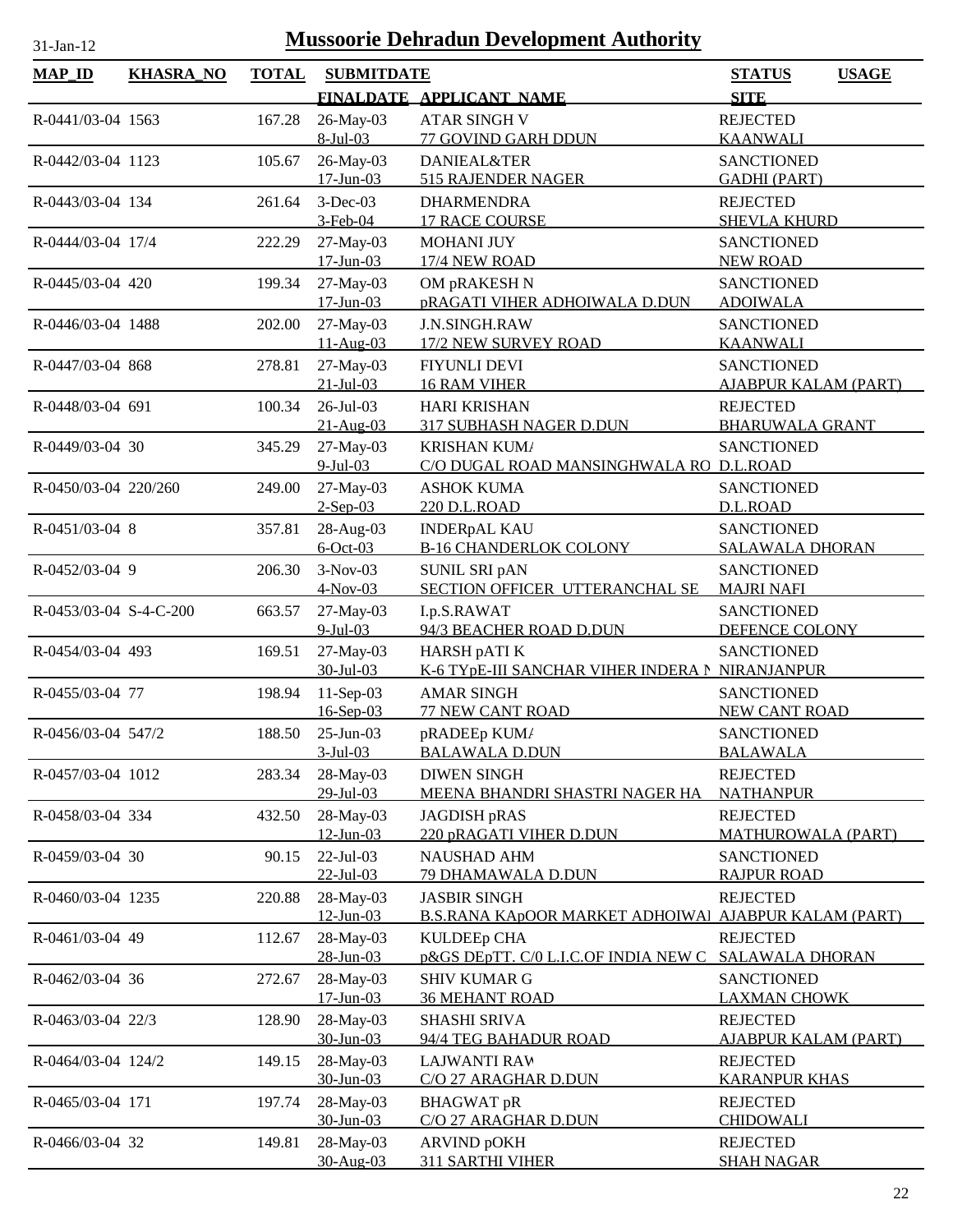| <b>MAP_ID</b>      | <b>KHASRA_NO</b> | <b>TOTAL</b> | <b>SUBMITDATE</b>            |                                                                     | <b>STATUS</b><br><b>USAGE</b>                |
|--------------------|------------------|--------------|------------------------------|---------------------------------------------------------------------|----------------------------------------------|
|                    |                  |              |                              | FINALDATE APPLICANT NAME                                            | <b>SITE</b>                                  |
| R-0467/03-04 24    |                  | 174.42       | $2-Aug-03$                   | <b>SUNDER LAL</b>                                                   | <b>SANCTIONED</b>                            |
|                    |                  |              | $20$ -Sep-03                 | <b>BALAWALA D.DUN</b>                                               | <b>SHAH NAGAR</b>                            |
| R-0468/03-04 232/1 |                  | 225.74       | 28-May-03<br>$16$ -Jul-03    | pARMOD KUMA<br>C/O VERMA OUATTER ADHOIWALA D.                       | <b>SANCTIONED</b><br><b>ADOIWALA</b>         |
| R-0468/03-04-232/1 |                  | 0.00         | $17$ -Jul-08<br>18-Jul-08    | pARMOD KUMA<br>C/O VERMA QUATTER ADHOIWALA D.                       | <b>SANCTIONED</b><br>Home<br><b>ADOIWALA</b> |
| R-0469/03-04 743   |                  | 353.27       | 29-May-03                    | <b>TIRATH RAM&amp;I</b>                                             | <b>SANCTIONED</b>                            |
|                    |                  |              | $20 - Jun - 03$              | GURU NANAKROAD SHUBASHNAGER D BHARUWALA GRANT                       |                                              |
| R-0470/03-04 428   |                  | 119.74       | 29-May-03<br>$7-Jul-03$      | <b>HIMA JOSHI</b><br>C/O C.S.TIWARI H.N.95 LANE N.O.14 VI           | <b>SANCTIONED</b><br><b>SEWALA KALAN</b>     |
| R-0471/03-04 633   |                  | 187.08       | $4-Jul-03$                   | <b>T.J.SIMON</b>                                                    | <b>REJECTED</b>                              |
|                    |                  |              | 14-Aug-03                    | 82/1 SALAWALA ASHOK VIHER D.DUN                                     | <b>KALI DAS ROAD</b>                         |
| R-0472/03-04 358   |                  | 242.43       | 29-May-03                    | VIpIN BIHARIL/                                                      | <b>SANCTIONED</b>                            |
|                    |                  |              | $15 -$ Jul $-03$             | 6 TApOWAN ENCLAVE D.DUN                                             | <b>AAMWALA</b>                               |
| R-0473/03-04 372   |                  | 439.03       | 29-May-03<br>$1-Jul-03$      | <b>SUBHASH CHA</b><br>C/0 HOTEL HIM pLACE HARIDWAR ROA              | <b>SANCTIONED</b><br><b>KAANWALI</b>         |
| R-0474/03-04 871   |                  | 196.11       | 29-May-03                    | pRAYAG DUTT                                                         | <b>SANCTIONED</b>                            |
|                    |                  |              | 30-Jun-03                    | SHASTRINAGER HARIDWAR ROAD                                          | <b>NATHANPUR</b>                             |
| R-0475/03-04 254   |                  | 365.99       | 27-Aug-03                    | <b>GANESH SING</b>                                                  | <b>SANCTIONED</b>                            |
|                    |                  |              | $6$ -Oct-03                  | <b>DHARMpUR DANDA</b>                                               | <b>NATHANPUR</b>                             |
| R-0476/03-04 312   |                  | 290.70       | 29-May-03<br>$24$ -Jun-03    | <b>KIRpAL SINGH</b><br>SANTHI VIHER RAIpUR ROAD D.DUN               | <b>REJECTED</b><br><b>ADOIWALA</b>           |
| R-0477/03-04 962   |                  | 86.66        | 29-May-03                    | <b>RAGUBIR KAU</b>                                                  | <b>SANCTIONED</b>                            |
|                    |                  |              | 18-Sep-03                    | 67/3 TYAGI ROAD                                                     | <b>DEHRA KHAS</b>                            |
| R-0478/03-04 839   |                  | 157.99       | 30-Jan-04                    | KISHORI LAL p                                                       | <b>SANCTIONED</b>                            |
|                    |                  |              | 23-Feb-04                    | 90-E AEHIR MANDI HATHIBARKALA D.                                    | <b>ADOIWALA</b>                              |
| R-0479/03-04 129   |                  | 334.57       | 30-May-03<br>20-Aug-03       | <b>RAJESH KUMA</b><br>107 RAJpUR ROAD                               | <b>SANCTIONED</b><br><b>SHEVLA KHURD</b>     |
| R-0480/03-04 451   |                  | 57.06        | 14-Aug-03                    | Vinay Kumar Jo                                                      | <b>SANCTIONED</b>                            |
|                    |                  |              | $21-Nov-03$                  | 5/A Indira puram                                                    | <b>KAANWALI</b>                              |
| R-0481/03-04 9&10  |                  | 262.73       | 21-May-04                    | J.B.JOSHI                                                           | <b>SANCTIONED</b>                            |
|                    |                  |              | 17-Jul-04                    | <b>CHAK SHAH NAGER</b>                                              | <b>CHAKSHAH NAGAR</b>                        |
| R-0482/03-04 10/3  |                  | 203.45       | 15-Oct-03<br>$6-Nov-03$      | <b>SURENDER pA</b><br><b>MAJRI MAFI I.I.p D.DUN</b>                 | <b>SANCTIONED</b><br><b>MAJRI NAFI</b>       |
| R-0483/03-04 572   |                  | 173.28       | 30-May-03                    | JAYANTI pRAS                                                        | <b>REJECTED</b>                              |
|                    |                  |              | $17 - Jun - 03$              | 66 pANDITWARI D.DUN                                                 | <b>DHARAMPUR DANDA</b>                       |
| R-0484/03-04 1024  |                  | 204.41       | 30-May-03                    | <b>KAMLESHWAR</b>                                                   | <b>REJECTED</b>                              |
| R-0485/03-04 651   |                  | 208.34       | $23 - Jun - 03$<br>30-May-03 | pUSHp KUNJ LANE NO 8 AJABpUR KHUR AJABPUR KALAM (PART)<br>S.N.JUYAL | <b>REJECTED</b>                              |
|                    |                  |              | $16$ -Jul-03                 | 67 ADHOIWALA D.DUN                                                  | <b>MAJRA</b>                                 |
| R-0486/03-04 224   |                  | 116.86       | 30-May-03                    | <b>DALJEET SING</b>                                                 | <b>REJECTED</b>                              |
|                    |                  |              | 26-Sep-03                    | <b>261/2 RACE COURSE D.DUN</b>                                      | <u>KAANWALI</u>                              |
| R-0487/03-04 224   |                  | 124.76       | 30-May-03<br>26-Sep-03       | <b>RAJENDRA SIN</b><br>13/38 DANDI pUR MOHALLA D.DUN                | <b>REJECTED</b><br><b>KAANWALI</b>           |
| R-0488/03-04 151   |                  | 157.33       | 30-May-03                    | pRADEEp KUM/                                                        | <b>SANCTIONED</b>                            |
|                    |                  |              | $14$ -Jul-03                 | <b>146 NESHVILLA ROAD D.DUN</b>                                     | <b>ADOIWALA</b>                              |
| R-0489/03-04 802   |                  | 185.29       | 30-May-03<br>$20$ -Jun-03    | R.S.SAXENA&S<br>T.7.KV. COLONY BIRpUR D.DUN                         | <b>REJECTED</b><br><b>SEWALA KALAN</b>       |
| R-0490/03-04 100   |                  | 347.45       | 30-May-03                    | <b>ARUN pRAKAS</b>                                                  | <b>SANCTIONED</b>                            |
|                    |                  |              | $20$ -Jun-03                 | <u>ARUN pRAKASH EX.ENGG. HYDIL.DEp</u>                              | <b>KAANWALI</b>                              |
| R-0491/03-04 803   |                  | 206.70       | 18-Jul-03                    | <b>RAVINDARI DA</b>                                                 | <b>SANCTIONED</b>                            |
|                    |                  |              | $17-Sep-03$                  | <b>43 pANTH ROAD SUBHASH ROAD</b>                                   | <b>MAJRA</b>                                 |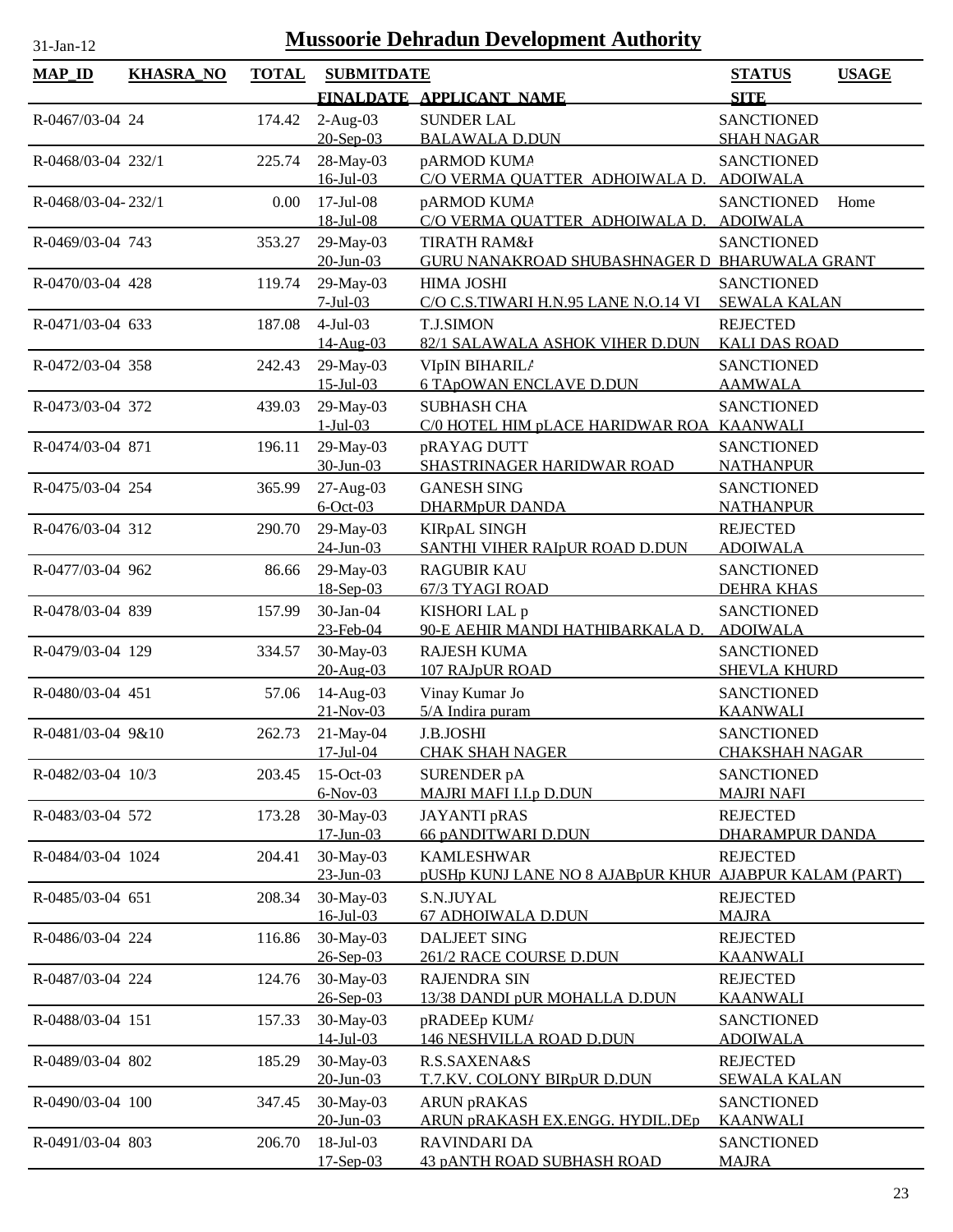| <b>MAP_ID</b>            | <b>KHASRA_NO</b>          | <b>TOTAL</b> | <b>SUBMITDATE</b>             |                                                                  | <b>STATUS</b>                        | <b>USAGE</b> |
|--------------------------|---------------------------|--------------|-------------------------------|------------------------------------------------------------------|--------------------------------------|--------------|
|                          |                           |              |                               | FINALDATE APPLICANT NAME                                         | <b>SITE</b>                          |              |
| R-0492/03-04 99          |                           | 74.34        | 30-May-03                     | <b>BHARTI CELL</b>                                               | <b>REJECTED</b>                      |              |
|                          |                           |              | $5$ -Jul-03                   | 93 RAJpUR ROAD                                                   | PALTAN BAZAR                         |              |
| R-0493/03-04 16/1        |                           | 150.00       | 30-May-03                     | <b>BHARTI CELL</b>                                               | <b>REJECTED</b>                      |              |
|                          |                           |              | 28-Jun-04                     | 93 RAJpUR ROAD                                                   | <b>ARYA NAGAR</b>                    |              |
| R-0494/03-04 618         |                           | 177.18       | 31-May-03                     | <b>RAM SINGH</b>                                                 | <b>REJECTED</b>                      |              |
|                          |                           |              | $17$ -Jun-03                  | <b>41 INDERSHNAGER KANWALI</b>                                   | <b>DEHRA KHAS</b>                    |              |
| R-0495/03-04 29          |                           | 448.22       | 8-Aug-03                      | <b>HIMANSHU GO</b>                                               | <b>SANCTIONED</b>                    |              |
|                          |                           |              | 23-Sep-03                     | <b>455-B KHURBURA MOHALLA D.DUN</b>                              | <b>SUBHASH ROAD</b>                  |              |
| R-0496/03-04 1345        |                           | 983.51       | 31-May-03<br>$10 -$ Jul $-03$ | <b>CHANDI pRAS</b><br><b>HARI pUR KANWALI</b>                    | <b>REJECTED</b><br><b>KAANWALI</b>   |              |
| R-0497/03-04 538         |                           | 142.19       | 31-May-03                     | pUSHpA RANI                                                      | <b>REJECTED</b>                      |              |
|                          |                           |              | 20-Aug-03                     | 212 RAJpUR ROAD                                                  | <b>DAK PATTI</b>                     |              |
| R-0498/03-04 538         |                           | 175.66       | 12-May-05                     | <b>KIRAN DEVI</b>                                                | <b>SANCTIONED</b>                    |              |
|                          |                           |              | $12$ -Sep-05                  | 212 RAJpUR ROAD                                                  | <b>DAK PATTI</b>                     |              |
| R-0499/03-04 1211        |                           | 333.00       | $11-Aug-03$                   | <b>SUNIL KUMAR</b>                                               | <b>SANCTIONED</b>                    |              |
|                          |                           |              | $22-Sep-03$                   | 1-D/1 pRAKASH NAGER IDHGAH                                       | <b>KAANWALI</b>                      |              |
| R-0500/03-04 33          |                           | 101.30       | $16$ -Jul-03                  | <b>MOHAN LAL</b>                                                 | <b>SANCTIONED</b>                    |              |
|                          |                           |              | 26-Sep-03                     | <b>33 SHARANpUR ROAD</b>                                         | <b>EAST PATEL NAGER</b>              |              |
| R-0501/03-04 203         |                           | 249.86       | $2-Aug-03$                    | <b>SUMMIT KAL</b>                                                | <b>SANCTIONED</b>                    |              |
|                          |                           |              | $16$ -Sep-03                  | C/0 HOTEL SAURAB 1 RAJA ROAD                                     | <b>RAJPUR ROAD</b>                   |              |
| R-0502/03-04 1348        |                           | 183.71       | $2-Jun-03$                    | <b>GOpAL CHHETF</b>                                              | <b>SANCTIONED</b>                    |              |
|                          |                           |              | $5$ -Jul-03                   | D-2 TYpEIII SANCHAR VIHAR INDIRA C                               | <b>KAANWALI</b>                      |              |
| R-0503/03-04 8           |                           | 111.48       | $11-Sep-03$<br>14-Oct-03      | <b>BAIJU THApA</b><br>34 BALLUpUR MANDIRWALI GALI D.DU KAULAGARH | <b>REJECTED</b>                      |              |
|                          | R-0504/03-04 552&553&554& | 193.47       | 13-Aug-03                     | <b>SUDHA DHAYN</b>                                               | <b>SANCTIONED</b>                    |              |
|                          |                           |              | 30-Sep-03                     | R.C.KALA TYpEII/7 p.W.D NEAR BANN BHARUWALA GRANT                |                                      |              |
| R-0505/03-04 708/1       |                           | 406.00       | $2-Jun-03$                    | krishan kumar                                                    | <b>REJECTED</b>                      |              |
|                          |                           |              | $17 - Jun - 03$               | balawala d.dun                                                   | <b>BALAWALA</b>                      |              |
| R-0506/03-04 3           |                           | 37.71        | $2-Jun-03$                    | <b>AMARULLAH</b>                                                 | <b>REJECTED</b>                      |              |
|                          |                           |              | $10$ -Jul-03                  | 58/3 D.A.V. COLLAGE ROAD                                         | D.A.V. COLLAGE ROAD                  |              |
| R-0507/03-04 103         |                           | 589.30       | $2-Jun-03$                    | SHASHI SINGH <sub>1</sub>                                        | <b>REJECTED</b>                      |              |
|                          |                           |              | $21 - Jun - 03$               | MAJRI MAFI I.I.pD.DUN.                                           | <b>MAJRI NAFI</b>                    |              |
| R-0508/03-04 10/3        |                           | 156.33       | $19$ -Jul-03                  | <b>RAMESH CHA</b>                                                | <b>SANCTIONED</b>                    |              |
|                          |                           |              | 11-Aug-03                     | MAJRI MAFI I.I.p. MOKHAMpUR D.DUN                                | <b>MAJRI NAFI</b>                    |              |
| R-0509/03-04 78          |                           | 164.37       | $2-Jun-03$                    | pREM SAROOp l                                                    | <b>SANCTIONED</b>                    |              |
|                          |                           |              | $20$ -Jun-03                  | A-4/3 O.N.G.C COLLONY SOUTH SIDE                                 | PANDITWADI MAFI                      |              |
| R-0510/03-04 128         |                           | 210.69       | $2-Jun-03$<br>14-Jul-03       | <b>CECIL RAJAN W</b><br>C/0 B.S. BHANDRI 66 pANDITWARI D.DU      | <b>SANCTIONED</b><br>PANDITWADI MAFI |              |
| R-0511/03-04 30          |                           |              | $2-Jun-03$                    | <b>MEETA RASTO</b>                                               | <b>SANCTIONED</b>                    |              |
|                          |                           | 191.00       | $1-Aug-03$                    | <b>54 DHARSHANI GATE</b>                                         | <b>RAJPUR ROAD</b>                   |              |
| R-0512/03-04 9           |                           | 135.43       | $2-Jun-03$                    | <b>DESIGN TEC B</b>                                              | <b>SANCTIONED</b>                    |              |
|                          |                           |              | $25 - Jul - 03$               | 53 TYAGI ROAD                                                    | <b>CIRCULAR ROAD</b>                 |              |
| R-0513/03-04 648/1       |                           | 149.57       | $2-Jun-03$                    | pRADEEp SING                                                     | <b>REJECTED</b>                      |              |
|                          |                           |              | 4-Aug-03                      | <b>INDUS CORPORATION INDER BAWA MA</b>                           | <b>JAKHAN</b>                        |              |
| R-0514/03-04 425/517/2/1 |                           | 313.24       | $3-Jun-03$                    | Ram Chander S                                                    | <b>REJECTED</b>                      |              |
|                          |                           |              | $17$ -Jun-03                  | Luawar Nathanpur D.Dun                                           | <b>NATHANPUR</b>                     |              |
| R-0515/03-04 461         |                           | 125.89       | $3-Jun-03$                    | <b>lbinder</b> Ksur                                              | <b>SANCTIONED</b>                    |              |
|                          |                           |              | $20$ -Jun-03                  | 75-Kasmiri Colony Indra Gandhi Marg Nira                         | NIRANJANPUR                          |              |
| R-0515/03-04-461         |                           | 0.00         | $3-Jun-08$                    | Ibinder Ksur<br>75-Kasmiri Colony Indra Gandhi Marg Nira         | <b>SANCTIONED</b><br>NIRANJANPUR     | Home         |
| R-0516/03-04 1102&1103   |                           | 339.60       | $3-Jun-03$                    | Smt.- Manju Bha                                                  | <b>SANCTIONED</b>                    |              |
|                          |                           |              | $21 - Jul - 03$               | 27- Araghar D, Dun                                               | <b>AJABPUR KALAM (PART)</b>          |              |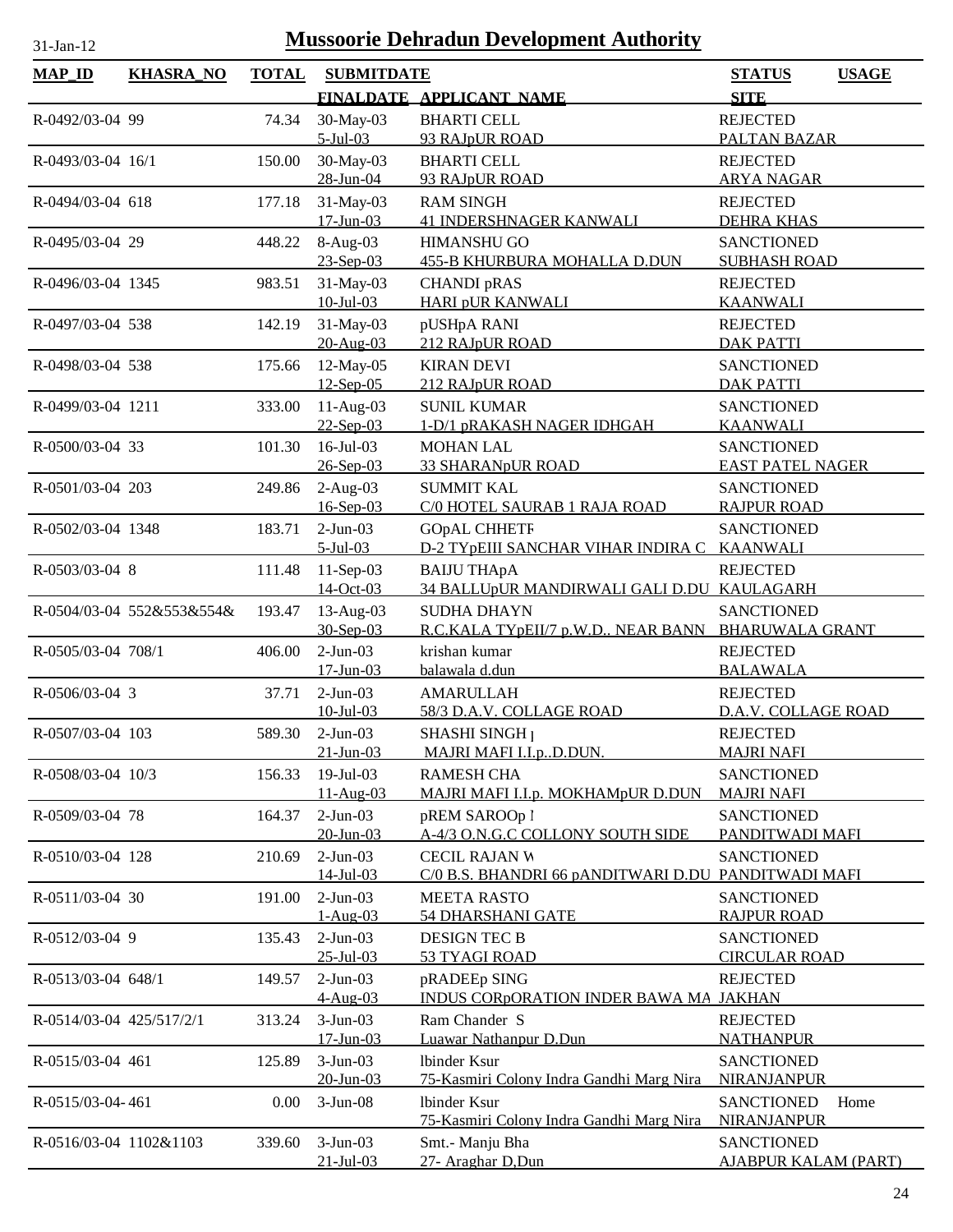| <b>MAP_ID</b>         | <b>KHASRA_NO</b> | <b>TOTAL</b> | <b>SUBMITDATE</b>          | FINALDATE APPLICANT NAME                                   | <b>STATUS</b><br><b>USAGE</b><br><b>SITE</b> |
|-----------------------|------------------|--------------|----------------------------|------------------------------------------------------------|----------------------------------------------|
| R-0517/03-04 742/743  |                  | 347.39       | $17-Sep-03$                | <b>BsnkeLal Aswal</b>                                      | <b>SANCTIONED</b>                            |
|                       |                  |              | 12-Nov-03                  | S.S. Shah Bank Colony Ajabpur kala                         | <b>AJABPUR KALAM (PART)</b>                  |
| R-0518/03-04 629      |                  | 164.61       | $3-Jun-03$                 | Hem Raj Sani                                               | <b>SANCTIONED</b>                            |
|                       |                  |              | $11-Sep-03$                | 69- Kali Das Road D. Dun                                   | <b>KALI DAS ROAD</b>                         |
| R-0519/03-04 519      |                  | 163.61       | $4-Aug-03$                 | Smt,- Kanta Rawa                                           | <b>SANCTIONED</b>                            |
|                       |                  |              | $15 - Sep-03$              | C/O-Hira Lal Teeku Kashmiri Colony D.Du                    | NIRANJANPUR                                  |
| R-0520/03-04 3815     |                  | 373.70       | 10-Feb-04                  | Urbidutt Gairola                                           | <b>SANCTIONED</b>                            |
|                       |                  |              | 31-Mar-04                  | C/O-Jagdish Bhatt -74/11- Ashok Vihar Sal                  | <b>NATHANPUR</b>                             |
| R-0521/03-04 754      |                  | 290.42       | $7-Oct-03$<br>11-Nov-03    | Ashok Lakhera<br>Village Kanwali                           | <b>SANCTIONED</b><br><b>BASANT VIHAR</b>     |
| R-0522/03-04 844      |                  | 193.68       | $13$ -Aug-03               | Jitendra Singh                                             | <b>SANCTIONED</b>                            |
|                       |                  |              | $26 - Sep-03$              | Natthanpur Upper Nehru Gran                                | <b>NATHANPUR</b>                             |
| R-0523/03-04 366      |                  | 283.82       | $3-Jun-03$                 | parasani Davi                                              | <b>REJECTED</b>                              |
|                       |                  |              | $21$ -Jun-03               | 4- pragatti Vihar Dharampur                                | <b>AJABPUR KHURD</b>                         |
| R-0524/03-04 98/18    |                  | 350.95       | $11-Jul-03$                | Sanjay Goyal                                               | <b>SANCTIONED</b>                            |
|                       |                  |              | $6$ -Oct-03                | 98/18- pragati Vihar                                       | <b>DHARMPUR</b>                              |
| R-0525/03-04 20/1     |                  | 206.62       | $3-Jun-03$                 | Hari Bilash Verm                                           | <b>SANCTIONED</b>                            |
|                       |                  |              | $10$ -Jul-03               | B-16/1-O.N.G.C. Colony                                     | KAULAGARH                                    |
| R-0526/03-04 111      |                  | 207.56       | $4-Jun-03$<br>$17$ -Jun-03 | Vinod Kumar Gu<br>200- Lunia Mohalla                       | <b>SANCTIONED</b><br><b>INDER ROAD</b>       |
| R-0527/03-04 9-B,     |                  | 169.90       | $1-Sep-03$                 | Smt.- Neelam Gu                                            | <b>SANCTIONED</b>                            |
|                       |                  |              | $22-Sep-03$                | 7-A -Rest Camp Fase II Tyagi Road                          | <b>RAJPUR ROAD</b>                           |
| R-0528/03-04 20m.     |                  | 183.83       | $4-Jun-03$                 | Smt. prakash                                               | <b>SANCTIONED</b>                            |
|                       |                  |              | $17 - Jun - 03$            | 159- Karanpur Block-I                                      | RAJENDAR NAGAR                               |
| R-0529/03-04 142      |                  | 319.66       | 10-Feb-04                  | Anusuya parshad                                            | <b>REJECTED</b>                              |
|                       |                  |              | 12-Apr-04                  | C/O- Rajendar Singh Bist 14- Mata Mandir F MOHKAMPUR KHURD |                                              |
| R-0530/03-04 C-7      |                  | 208.61       | $4-Jun-03$                 | Janardhan prasa                                            | <b>REJECTED</b>                              |
|                       |                  |              | 30-Jun-03                  | Saraswati Vihar Fase II Adhoi Wala                         | <b>SARASWATI VIHAR</b>                       |
| R-0531/03-04 339      |                  | 184.94       | $5-Jun-03$                 | Ravindra Chadar                                            | <b>REJECTED</b>                              |
|                       |                  |              | $21$ -Jun-03               | 144- H.I.G. Indrapuram                                     | <b>SEWALA KALAN</b>                          |
| R-0532/03-04 486      |                  | 169.42       | $5-Jun-03$<br>$2$ -Jul-03  | Sunita Upadhyay<br>Staff Q. pump House Indra Colony        | <b>SANCTIONED</b><br>NIRANJANPUR             |
| R-0533/03-04 18       |                  | 211.71       | $9-Jul-03$                 | Suresh Singh Raw                                           | <b>SANCTIONED</b>                            |
|                       |                  |              | $11-Aug-03$                | G-29 Neharu Colony                                         | <b>SHAH NAGAR</b>                            |
| R-0534/03-04 9        |                  | 226.82       | $5-Jun-03$                 | pritam Ram                                                 | <b>SANCTIONED</b>                            |
|                       |                  |              | $21$ -Jun-03               | 75- Dhamawala                                              | <b>AJABPUR KALAM (PART)</b>                  |
| R-0535/03-04 714/2    |                  | 242.82       | 26-Aug-03                  | Chanda Rawat                                               | <b>SANCTIONED</b>                            |
|                       |                  |              | $3-Nov-03$                 | 144- Lunia Mohalla                                         | <b>DEHRA KHAS</b>                            |
| R-0536/03-04 80       |                  | 235.25       | $21-Jul-03$                | Surject Singh                                              | <b>SANCTIONED</b>                            |
|                       |                  |              | $22-Sep-03$                | 58/8- Canal Road                                           | <b>DHAKPATTI</b>                             |
| R-0537/03-04 278      |                  | 167.28       | $5-Jun-03$<br>24-Jul-03    | Sajjan Kumar<br>Niranjanpur                                | <b>SANCTIONED</b><br><b>NIRANJANPUR</b>      |
| R-0538/03-04 1513/B/4 |                  | 124.00       | $5-Jun-03$                 | Shail Sharama                                              | <b>SANCTIONED</b>                            |
|                       |                  |              | $25 - Jun - 04$            | 4/1- park Raoad                                            | <b>KAANWALI</b>                              |
| R-0539/03-04 108/3    |                  | 138.91       | 27-Mar-04                  | Lal Chand                                                  | <b>SANCTIONED</b>                            |
|                       |                  |              | 28-Jul-04                  | 233- Karanpur                                              | <b>ADOIWALA</b>                              |
| R-0540/03-04 587      |                  | 157.63       | 30-Jul-03                  | Uma Sharama                                                | <b>REJECTED</b>                              |
|                       |                  |              | $7-Nov-03$                 | Bell Road Mohabbewala                                      | <b>MOHABBEWALA (PART)</b>                    |
| R-0541/03-04 100      |                  | 250.00       | $6-Apr-04$                 | Shishirkant Saxe                                           | <b>SANCTIONED</b>                            |
|                       |                  |              | 13-May-04                  | 359- Rajendar Nagar Stree No.-11                           | <b>KAANWALI</b>                              |
| R-0542/03-04 12/6     |                  | 233.38       | $17$ -Jul-03<br>15-Nov-03  | Vinod Bohra<br>Satpal Singh                                | <b>SANCTIONED</b><br><b>JAKHAN</b>           |
|                       |                  |              |                            |                                                            |                                              |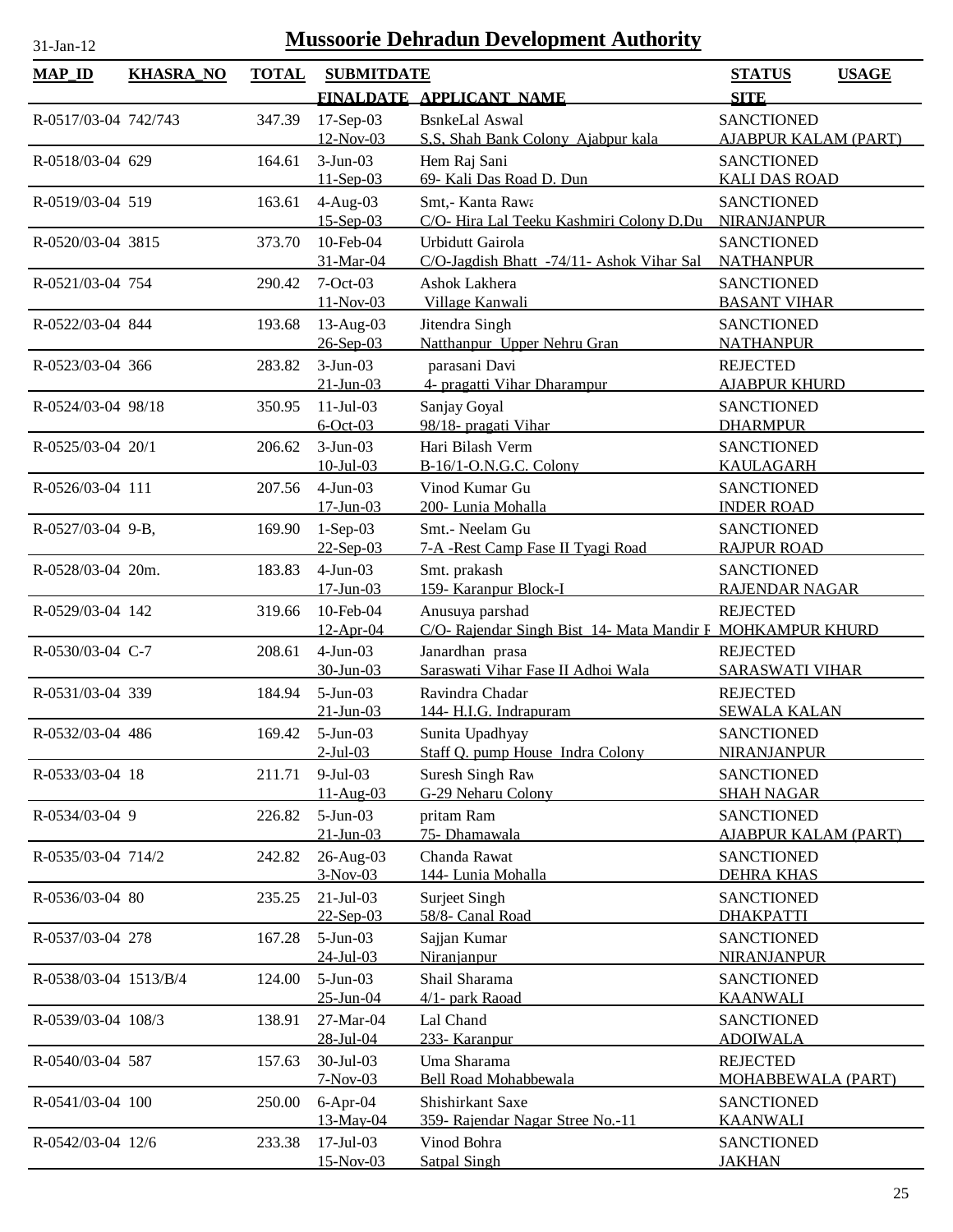| <b>MAP_ID</b>        | <b>KHASRA_NO</b>         | <b>TOTAL</b> | <b>SUBMITDATE</b>                 |                                                               | <b>STATUS</b><br><b>USAGE</b>                    |
|----------------------|--------------------------|--------------|-----------------------------------|---------------------------------------------------------------|--------------------------------------------------|
|                      |                          |              |                                   | FINALDATE APPLICANT NAME                                      | <b>SITE</b>                                      |
| R-0543/03-04 12/6    |                          | 224.05       | $17$ -Jul-03<br>10-Nov-03         | pramod Bohra<br>Satpal Singh 35- Gandhi Road                  | <b>SANCTIONED</b><br><b>JAKHAN</b>               |
| R-0544/03-04 313     |                          | 191.99       | $5-Jun-03$                        | Smt.- Kaushal<br>C/O-Murari Lal Vill.-Balawala                | <b>REJECTED</b>                                  |
|                      |                          |              | $17$ -Jun-03                      |                                                               | <b>MIAWALA</b>                                   |
| R-0545/03-04 114     |                          | 136.42       | $5-Jun-03$<br>$29$ -Jul-03        | M.S. Bhasin<br>114- Guru Road                                 | <b>SANCTIONED</b><br><b>GURU ROAD</b>            |
| R-0546/03-04 599     |                          | 430.50       | 16-Sep-03<br>20-Oct-03            | Smt.- Krishna D<br>29- Tyagi Road                             | <b>REJECTED</b><br><b>REST CAMP</b>              |
| R-0547/03-04 505&506 |                          | 376.29       | $6$ -Jun $-03$<br>$17$ -Jun-03    | prem singh rawat<br>Chak T unwala                             | <b>REJECTED</b><br><b>TUNWALA</b>                |
| R-0548/03-04 548     |                          | 216.73       | $6$ -Jun $-03$<br>$30$ -Jul-03    | Gauri Dutt<br>Ajabpur Khurd                                   | <b>SANCTIONED</b><br><b>AJABPUR KHURD</b>        |
| R-0549/03-04 202     |                          | 138.40       | $6$ -Jun $-03$<br>30-Jul-03       | Likhvar Singh Bh<br>Ajabpur Khurd                             | <b>SANCTIONED</b><br><b>AJABPUR KHURD</b>        |
| R-0550/03-04 514     |                          | 172.79       | $6$ -Jun $-03$                    | Smt - Ravinder K                                              | <b>SANCTIONED</b>                                |
| R-0551/03-04 681     |                          | 340.68       | $2-Au$ g-03<br>29-Jul-03          | 6- Ashok Vihar Niranjanpur<br>BishahewarSingh                 | <b>NIRANJANPUR</b><br><b>REJECTED</b>            |
|                      |                          |              | $20 - Oct - 03$                   | 3/2 Vijay Colony Cant Road                                    | <b>DEHRA KHAS</b>                                |
| R-0552/03-04 356     |                          | 125.03       | $6$ -Jun-03<br>$21$ -Jun-03       | Anuj Batra & As<br>411- Shanti Vihar Govind Gard              | <b>REJECTED</b><br><b>SEWALA KALAN</b>           |
| R-0553/03-04 17/14   |                          | 158.02       | $6$ -Jun $-03$<br>$2$ -Jul-03     | Smt. Madhu Naw<br>17/14- Bangali Laibrary Road                | <b>SANCTIONED</b><br><b>KARANPUR</b>             |
| R-0554/03-04 282     |                          | 166.00       | $6$ -Jun $-03$<br>$14$ -Jul-03    | Anad Singh Rana<br>213- Shalawala                             | <b>REJECTED</b><br><b>AAMWALA TARLA</b>          |
| R-0555/03-04 122     |                          | 300.00       | $4-Aug-03$<br>14-Aug-03           | Hosiyar Singh<br>S-2 A/43 Defence Colony                      | <b>SANCTIONED</b><br><b>SHAH NAGAR</b>           |
| R-0556/03-04 219     |                          | 267.35       | $6$ -Jun $-03$<br>$15$ -Jul $-03$ | Anuj Singhal<br>199- Rajpur Road                              | <b>REJECTED</b><br><b>AARAGARH</b>               |
| R-0557/03-04 165/2   |                          | 335.41       | $6$ -Jun $-03$<br>$21$ -Jun-05    | Jaidev Singh                                                  | <b>SANCTIONED</b><br><b>AJABPUR KALAM (PART)</b> |
| R-0558/03-04 898     |                          | 94.39        | $15$ -Jul-03                      | Ajabpur kala<br>Smt. Ramadevi p                               | <b>REJECTED</b>                                  |
| R-0559/03-04 40      |                          | 194.23       | $24$ -Jul-03<br>$6$ -Jun $-03$    | 268- Indira Nager<br>Dhananjay Singh                          | <b>KAANWALI</b><br><b>SANCTIONED</b>             |
| R-0560/03-04 278&279 |                          | 988.23       | $30 - Jul - 03$<br>$6$ -Jun $-03$ | Majra mafi Archaidia Grant<br><b>VIRENDRA KAL</b>             | <b>KARGI GRANT</b><br><b>SANCTIONED</b>          |
|                      |                          |              | $24$ -Jun-03                      | <b>75 RAJPUR ROAD</b>                                         | <b>DHAKPATTI</b>                                 |
|                      | R-0561/03-04 Chukkhuwala | 129.48       | 27-Oct-04<br>10-Dec-04            | Inderjeet Singh<br>85- Mitrlock Colony                        | <b>SANCTIONED</b><br>CHUKKHUWALA                 |
| R-0562/03-04 58      |                          | 124.90       | $7-Jun-03$<br>$10$ -Jul-03        | Ved prakash<br>No-1-Turner Road                               | <b>REJECTED</b><br><b>SHEVLA KHURD</b>           |
| R-0563/03-04 280     |                          | 207.07       | $7-Jun-03$<br>$23 - Jun - 03$     | Govind Ram Cha<br>C/O - Astha Asociates Mohakampur            | <b>REJECTED</b><br><b>HARRAWALA</b>              |
| R-0564/03-04 365     |                          | 159.99       | $7-Jun-03$                        | Harbindar Singh                                               | <b>SANCTIONED</b>                                |
|                      |                          |              | $17 -$ Jul $-03$<br>29-Mar-05     | 55-A - Dovalwala                                              | <b>HATHIBARKALA</b>                              |
| R-0565/03-04 385     |                          | 321.95       | $22 - Jun - 05$                   | Kiran Negi<br>21/29-E.C.Road                                  | <b>SANCTIONED</b><br><b>BALBIR ROAD</b>          |
| R-0566/03-04 1217    |                          | 300.55       | $7-Jun-03$<br>$4$ -Jul $-03$      | R.A.Bahadur<br>316/A-Indira Vihar Lane No-9                   | <b>SANCTIONED</b><br>RAJENDAR NAGAR              |
| R-0567/03-04 154     |                          | 189.86       | $9$ -Jun $-03$<br>19-Sep-03       | <b>AMRITA GURU</b><br>SUBHASH NAGAR NEAR GUPTA STORE          | <b>SANCTIONED</b><br><b>MAJRA</b>                |
| R-0568/03-04 399     |                          | 286.39       | $9-Jun-03$<br>19-Jul-03           | <b>RAKESH GUPT</b><br>V.S.RANA NEAR SHENSHAI ASHRAM OL JAKHAN | <b>SANCTIONED</b>                                |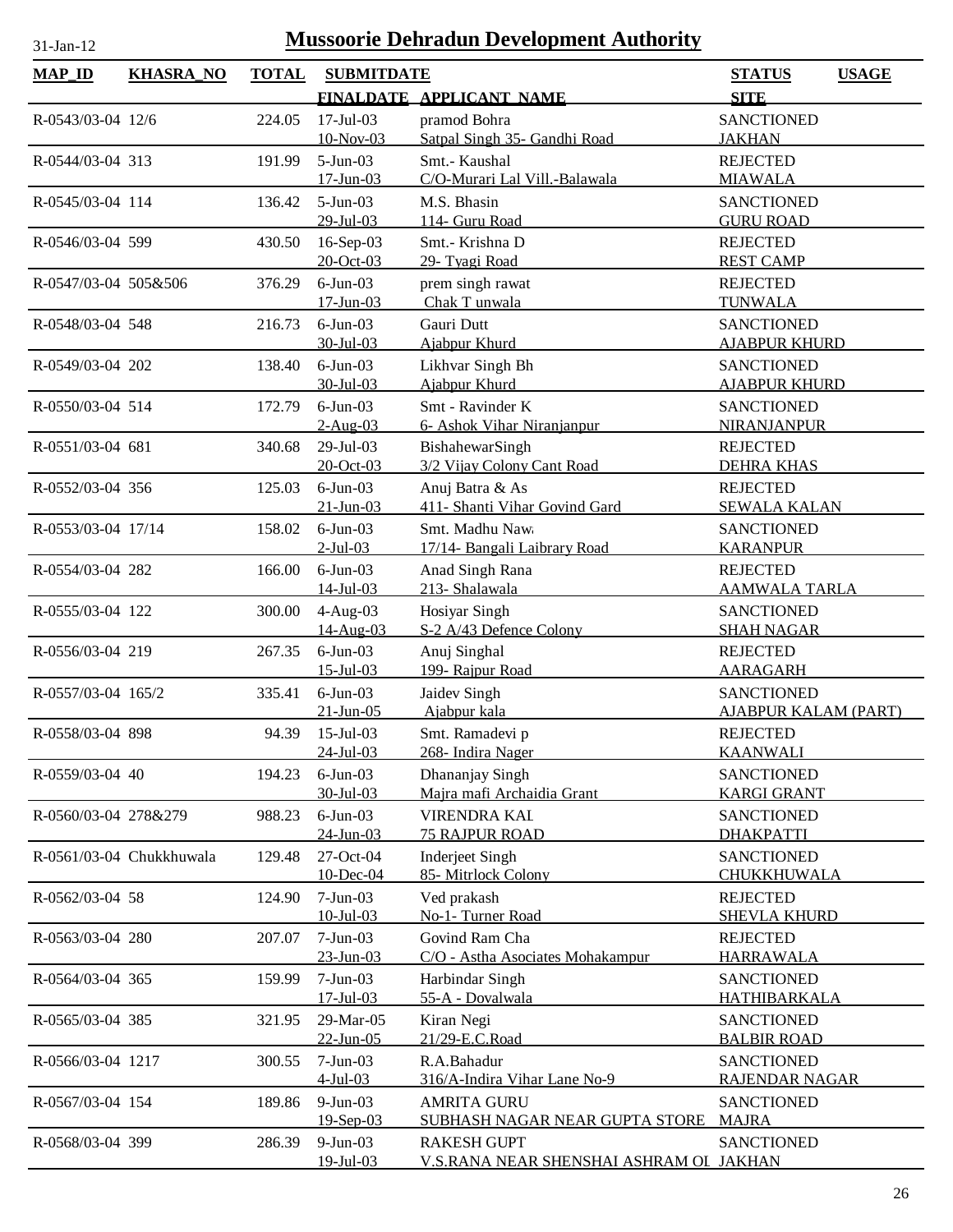| $MAP$ ID             | <b>KHASRA_NO</b> | <b>TOTAL</b> | <b>SUBMITDATE</b>                  |                                                      | <b>STATUS</b><br><b>USAGE</b>             |
|----------------------|------------------|--------------|------------------------------------|------------------------------------------------------|-------------------------------------------|
|                      |                  |              |                                    | FINALDATE APPLICANT NAME                             | <b>SITE</b>                               |
| R-0569/03-04 135     |                  | 380.00       | $23$ -Jul-03                       | <b>HARISH CHAN</b>                                   | <b>SANCTIONED</b>                         |
|                      |                  |              | 29-Aug-03                          | <b>83 RACE COURSE D.DUN</b>                          | <b>RACE COURSE</b>                        |
| R-0570/03-04 587     |                  | 171.03       | $9-Jun-03$                         | <b>SHAKUNTALA I</b>                                  | <b>REJECTED</b>                           |
|                      |                  |              | $10 -$ Jul $-03$                   | SOCIETY AREA SHUBASH NAGAR CLEA BHARWALA GRANT       |                                           |
| R-0571/03-04 61/11   |                  | 237.92       | 26-Dec-03                          | <b>LALIT MOHAN</b>                                   | <b>REJECTED</b>                           |
|                      |                  |              | 30-Dec-03                          | 61/3 BHANDRI BAGH                                    | <b>BHANDARI BAGH</b>                      |
| R-0572/03-04 158     |                  | 181.74       | $9-Jun-03$                         | <b>VIRENDRA SIN</b>                                  | <b>SANCTIONED</b>                         |
|                      |                  |              | $10 -$ Jul $-03$                   | 66 PANDITWARI D.DUN.                                 | PANDITWADI MAFI                           |
| R-0573/03-04 743     |                  | 101.17       | $9-Jun-03$                         | <b>DHAN PRASHA</b>                                   | <b>REJECTED</b>                           |
|                      |                  |              | $23 - Jun - 03$                    | <b>65 SHANGAM VIHAR</b>                              | <b>KAANWALI</b>                           |
| R-0574/03-04 43      |                  | 167.18       | $9-Jun-03$<br>$26$ -Jun-03         | <b>SUBHASH CHA</b><br>174 NEHRU COLONY D.DUN         | <b>REJECTED</b><br><b>MAJRI NAFI</b>      |
| R-0575/03-04 56      |                  | 217.37       | $9-Jun-03$                         | <b>RAMESH KUM</b>                                    | <b>REJECTED</b>                           |
|                      |                  |              | $2$ -Jul-03                        | 56 D.L.ROAD                                          | D.L.ROAD                                  |
| R-0576/03-04 14/1&7  |                  | 210.75       | $25$ -Apr-05                       | <b>TASHI LHAMO</b>                                   | <b>REJECTED</b>                           |
|                      |                  |              | 10-May-05                          | <b>GUJRARA MANSINGH D.DUN</b>                        | <b>GUJRADA MANSINGH</b>                   |
| R-0577/03-04 102     |                  | 171.99       | $9-Jun-03$                         | <b>MADAN SARA</b>                                    | <b>SANCTIONED</b>                         |
|                      |                  |              | 30-Aug-03                          | KOND PATTI SARJULA NEW THEHRI G                      | <b>AJABPUR KALAM (PART)</b>               |
| R-0578/03-04 315&310 |                  | 217.50       | 10-Sep-03                          | <b>ARUN SINGH B</b>                                  | <b>SANCTIONED</b>                         |
|                      |                  |              | 14-Oct-03                          | C/0 BANK COLONY DANDI MOTHRAWA BAAMANWALA            |                                           |
| R-0579/03-04 547/2   |                  | 355.48       | $9-Jun-03$                         | <b>RAMESH CHA</b>                                    | <b>REJECTED</b>                           |
|                      |                  |              | $10 -$ Jul $-03$                   | <b>GRAM BALAWALA D.DUN</b>                           | <b>BALAWALA</b>                           |
| R-0580/03-04 18      |                  | 284.29       | 20-Oct-03                          | MURLI CHAND                                          | <b>SANCTIONED</b>                         |
|                      |                  |              | 24-Oct-03                          | <b>NATHANPUR D.DUN</b>                               | <b>NATHANPUR</b>                          |
| R-0581/03-04 1552/2  |                  | 178.13       | $9-Jun-03$                         | <b>USHA ARORA</b>                                    | <b>SANCTIONED</b>                         |
|                      |                  |              | 16-Aug-03                          | <b>19 RAJA ROAD</b>                                  | <b>KAANWALI</b>                           |
| R-0582/03-04 17      |                  | 408.00       | $10$ -Jun- $03$<br>$23 - Jun - 03$ | <b>DEVENDER SI</b><br><b>17 RACE COURSE</b>          | <b>REJECTED</b><br><b>RACE COURSE</b>     |
| R-0583/03-04 20      |                  | 228.70       | $10$ -Jun-03                       | <b>KULJIT KAUR</b>                                   | <b>SANCTIONED</b>                         |
|                      |                  |              | $15$ -Jul-03                       | 24 DISPENSERY ROAD D.DUN                             | <b>NEW ROAD</b>                           |
| R-0584/03-04 326/1   |                  | 185.81       | $11-Jun-03$                        | <b>BINDU TAYAL</b>                                   | <b>SANCTIONED</b>                         |
|                      |                  |              | $21 - Jul - 03$                    | <b>C-8 GREEN PARK D.DUN</b>                          | <b>KAANWALI</b>                           |
| R-0585/03-04 597     |                  | 700.50       | $11-Jun-03$                        | <b>DHARAM SIN</b>                                    | <b>REJECTED</b>                           |
|                      |                  |              | 26-Jun-03                          | <b>BADRIESH COLONY D.DUN.</b>                        | DHARAMPUR DANDA                           |
| R-0586/03-04 253&424 |                  | 215.61       | $20$ -Jul- $06$                    | PURSHOTTAM I                                         | <b>SANCTIONED</b>                         |
|                      |                  |              | $5-Oct-06$                         | <b>A-3 DOON ENCLAVE MAJRA</b>                        | <b>SEWALA KALAN</b>                       |
| R-0587/03-04 351     |                  | 211.96       | $11-Jun-03$                        | <b>HEMA PUROHI</b>                                   | <b>REJECTED</b>                           |
|                      |                  |              | $29$ -Jul-03                       | <b>BANGA KHALA TUN WALA D.DUN</b>                    | <b>NATHANPUR</b>                          |
| R-0588/03-04 87      |                  | 207.53       | $11-Jun-03$                        | PARWATI DEVI                                         | <b>SANCTIONED</b>                         |
|                      |                  |              | $11 - \text{Jul} - 03$             | 87 D.L.ROAD.                                         | D.L.ROAD                                  |
| R-0589/03-04 130/1   |                  | 174.55       | $11-Jun-03$                        | VACHASPATI B                                         | <b>SANCTIONED</b>                         |
|                      |                  |              | $11-Aug-03$                        | BANGAKHALA RANJHAWALA D.DUN                          | <b>CHAKTUNWALA</b>                        |
| R-0590/03-04 42/3    |                  | 488.41       | $11-Jun-03$<br>16-Aug-03           | <b>JITENDER BAN!</b><br><b>26 MALVIYA ROAD D.DUN</b> | <b>SANCTIONED</b><br><b>MALVIAYA ROAD</b> |
| R-0591/03-04 146&147 |                  | 362.31       | $12$ -Jun-03                       | <b>DEEWAN SIN</b>                                    | <b>REJECTED</b>                           |
|                      |                  |              | $20$ -Jun-03                       | C/O MAMCHAND VERMA SEWLA KALA                        | <b>SEWALA KALAN</b>                       |
| R-0592/03-04 651     |                  | 191.37       | $12$ -Jun-03                       | SANJEEV KUM/                                         | <b>SANCTIONED</b>                         |
|                      |                  |              | 20-Jun-03                          | <b>1 TURNER ROAD D.DUN</b>                           | <b>MAJRA</b>                              |
| R-0593/03-04 17      |                  | 168.61       | $12$ -Jun-03                       | <b>RAVI KUMAR M</b>                                  | <b>SANCTIONED</b>                         |
|                      |                  |              | $25 - Jul - 03$                    | 51 RAJPUR ROAD D.DUN                                 | <b>KALI DAS ROAD</b>                      |
| R-0594/03-04 24&29   |                  | 195.83       | $12$ -Jun-03                       | <b>GURUCHARAN</b>                                    | <b>SANCTIONED</b>                         |
|                      |                  |              | 20-Aug-03                          | <b>90-D RACE COURSE</b>                              | PRITAM ROAD                               |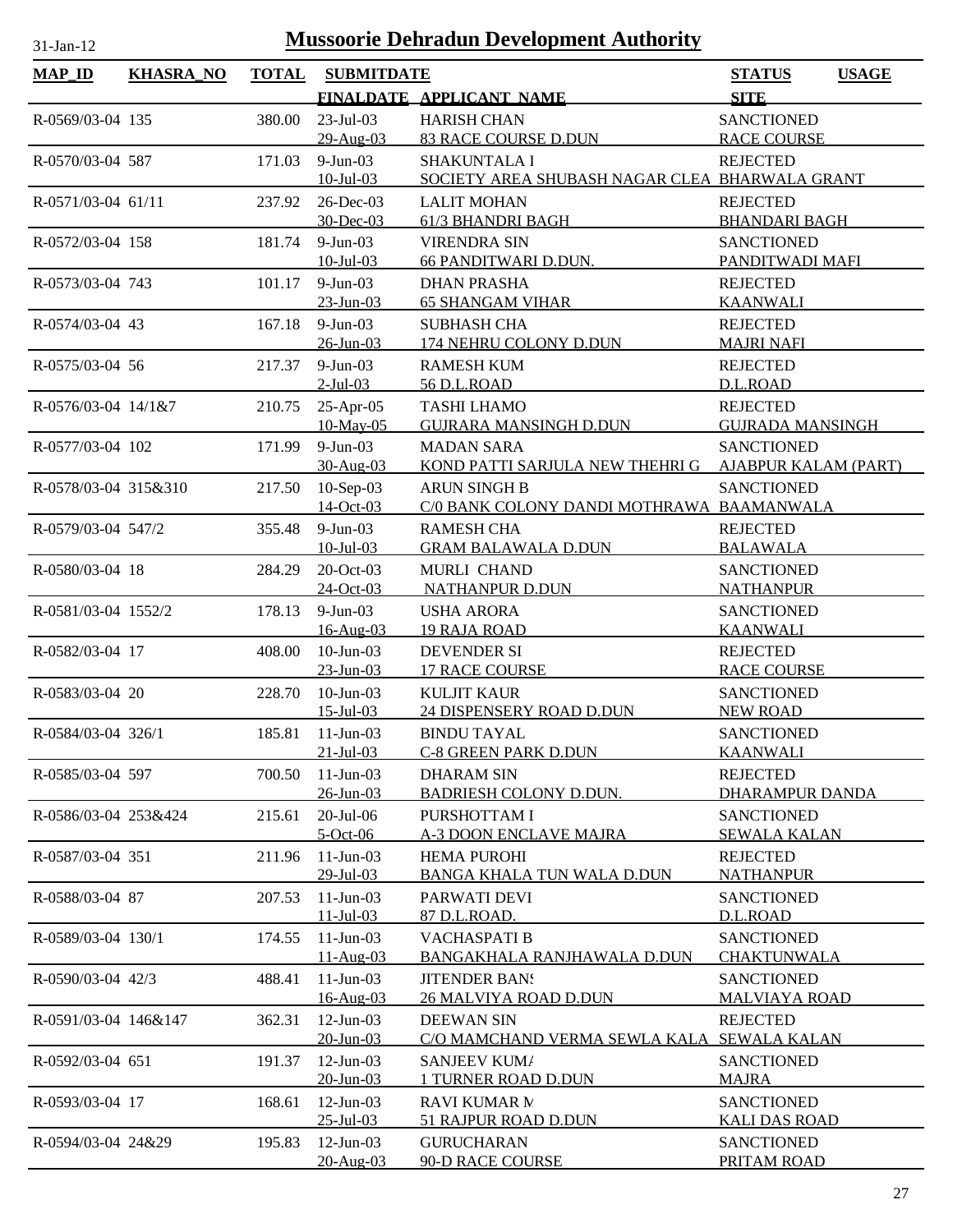| <b>MAP_ID</b>        | <b>KHASRA_NO</b>                     | <b>TOTAL</b> | <b>SUBMITDATE</b>               |                                                                 | <b>STATUS</b>                                    | <b>USAGE</b> |
|----------------------|--------------------------------------|--------------|---------------------------------|-----------------------------------------------------------------|--------------------------------------------------|--------------|
|                      |                                      |              |                                 | FINALDATE APPLICANT NAME                                        | <b>SITE</b>                                      |              |
| R-0595/03-04 534     |                                      | 482.84       | $7-Aug-03$<br>$15$ -Oct-03      | <b>DEEPAK AROR</b><br><b>15-A INDER ROAD</b>                    | <b>REJECTED</b><br><b>JHAJRA</b>                 |              |
| R-0596/03-04 483     |                                      | 545.04       | $7-Aug-03$<br>$22$ -Jan-04      | <b>ANN MARY SC</b><br>ANN MARY SCHOOL G.M.S. ROAD D.D           | <b>SANCTIONED</b><br><b>JHAJRA</b>               |              |
| R-0597/03-04 130     |                                      | 768.93       | $12$ -Jun-03<br>20-Jun-03       | LT. GEN. H.B.K<br>41 ASHWINI ENCLAVE SHIMLA ROAD D SEWALA KALAN | <b>SANCTIONED</b>                                |              |
| R-0598/03-04 534     |                                      | 308.00       | $3-Nov-03$<br>3-Mar-04          | Roshan Lal Naut<br>Vill. Niranjanpur (Bamanwala                 | <b>SANCTIONED</b><br><b>NIRANJANPUR</b>          |              |
| R-0599/03-04 1/2     |                                      | 379.82       | $13$ -Jun-03<br>$16$ -Jul-03    | Kunwar Kraanti<br>1- Chhibbar Marg                              | <b>SANCTIONED</b><br>D.L.ROAD                    |              |
| R-0599/03-04-1/2     |                                      | 0.00         | $11-Jul-08$<br>$17$ -Jul-08     | Kunwar Kraanti<br>1- Chhibbar Marg                              | <b>SANCTIONED</b><br>D.L.ROAD                    | Home         |
| R-0599/03-04-1/2     |                                      | 354.17       | 26-Jun-09                       | Kunwar Kraanti<br>1- Chhibbar Marg                              | <b>SANCTIONED</b><br>D.L.ROAD                    | Home         |
| R-0600/03-04 74      |                                      | 133.83       | 13-Jun-03<br>22-Sep-03          | Anil ale<br>Panditwadi                                          | <b>REJECTED</b><br>PANDITWADI MAFI               |              |
| R-0601/03-04 816     |                                      | 215.35       | $4-Mar-04$<br>9-Mar-04          | Satendar khtri<br>144- Ussa Com. G.M.S. Road                    | <b>SANCTIONED</b><br><b>NATHANPUR</b>            |              |
| R-0602/03-04 2       |                                      | 165.60       | $13$ -Jun-03<br>$2$ -Jul-03     | <b>ANJU GOAL</b><br>4/1- Park Road                              | <b>SANCTIONED</b><br><b>GURU ROAD</b>            |              |
| R-0603/03-04 256     |                                      | 146.35       | $13$ -Jun-03<br>$9$ -Jul-03     | <b>SUJATA KUMA</b><br>5/8 KISHANPUR CANAL ROAD                  | <b>SANCTIONED</b><br><b>JAKHAN</b>               |              |
| R-0604/03-04 538     |                                      | 146.18       | $13$ -Jun-03<br>20-Aug-03       | <b>VIDHU KUMAR</b><br>5/2/1 PLEASENT VALLY D.DUN                | <b>REJECTED</b><br><b>DAK PATTI</b>              |              |
|                      | R-0605/03-04 1409&1412 E TC:5,207.60 |              | $13$ -Jun-03<br>$15 - Jul - 03$ | <b>ACADEMY OF N</b><br>A.K. SHRIVASTAWA DIRECTER I.M.S. D       | <b>REJECTED</b><br>NANDA KI CHOWKI               |              |
| R-0606/03-04 893     |                                      | 259.95       | $13$ -Jun-03<br>$22$ -Jul-03    | <b>RAJENDRA SIN</b><br><b>NATHANPUR D.DUN</b>                   | <b>SANCTIONED</b><br><b>NATHANPUR</b>            |              |
| R-0607/03-04 101/63  |                                      | 101.74       | $13$ -Jun-03<br>$16$ -Jul $-03$ | <b>VIJAY SINGHP</b><br><b>6 DANDI PUR D.DUN</b>                 | <b>REJECTED</b><br><b>ANSARI MARG</b>            |              |
| R-0608/03-04 409&410 |                                      | 300.00       | $13$ -Jun-03<br>$4$ -Jul-03     | <b>UPPAL TOWER</b><br><b>B-10 KALESH COLONY NEW DEHLI</b>       | <b>SANCTIONED</b><br><b>DHORAN KHAS</b>          |              |
| R-0609/03-04 407&408 |                                      | 300.00       | $13$ -Jun-03<br>$4-Jul-03$      | <b>UPPAL TOWER</b><br><b>B-33 KALESH COLONY D.DUN.</b>          | <b>SANCTIONED</b><br><b>DHORAN KHAS</b>          |              |
| R-0610/03-04 406&407 |                                      | 300.00       | $13$ -Jun-03<br>$4$ -Jul-03     | <b>UPPAL TOWER</b><br><b>B-33 KALESH COLONY NEW DEHLI</b>       | <b>SANCTIONED</b><br><b>DHORAN KHAS</b>          |              |
| R-0611/03-04 407&408 |                                      | 300.00       | $13$ -Jun-03<br>$4$ -Jul-03     | <b>UPPAL TOWER</b><br><b>B-33 KALESH COLONY NEW DEHLI</b>       | <b>SANCTIONED</b><br><b>DHORAN KHAS</b>          |              |
| R-0612/03-04 409&410 |                                      | 300.00       | 13-Jun-03<br>$4$ -Jul-03        | <b>UPPAL TOWER</b><br><b>B-33 KALESH COLONY NEW DEHLI</b>       | <b>SANCTIONED</b><br><b>DHORAN KHAS</b>          |              |
| R-0613/03-04 406     |                                      | 300.00       | $13$ -Jun-03<br>$4-Jul-03$      | <b>UPPAL TOWER</b><br><b>B-33 KAILESH COLONY NEW DEHLI</b>      | <b>SANCTIONED</b><br><b>DHORAN KHAS</b>          |              |
| R-0614/03-04 558     |                                      | 130.06       | $16$ -Jun-03<br>$1-Jul-03$      | Rajeev Agarwal<br>12/1-Gireen Park BaluPur                      | <b>SANCTIONED</b><br><b>KAANWALI</b>             |              |
| R-0615/03-04 429/2   |                                      | 220.25       | $16$ -Jun-03<br>30-Jun-03       | Smt. RenukaPand<br>199/1-RajPur Road                            | <b>SANCTIONED</b><br><b>DAK PATTI</b>            |              |
| R-0616/03-04 429/2   |                                      | 229.53       | 16-Jun-03<br>8-Jul-03           | Smt. Kishori Pan<br>99/1- RajPur Road                           | <b>SANCTIONED</b><br><b>DAK PATTI</b>            |              |
| R-0617/03-04 679     |                                      | 241.63       | 16-Jun-03<br>22-Jul-03          | Vinod Kumar Ka<br>42/2 Bhandari Bag                             | <b>REJECTED</b><br><b>DEHRA KHAS</b>             |              |
| R-0618/03-04 543     |                                      | 146.03       | 16-Jun-03<br>$3$ -Jul-03        | Vasudev Dabral<br>8/188- Mata Mandir                            | <b>SANCTIONED</b><br><b>AJABPUR KALAM (PART)</b> |              |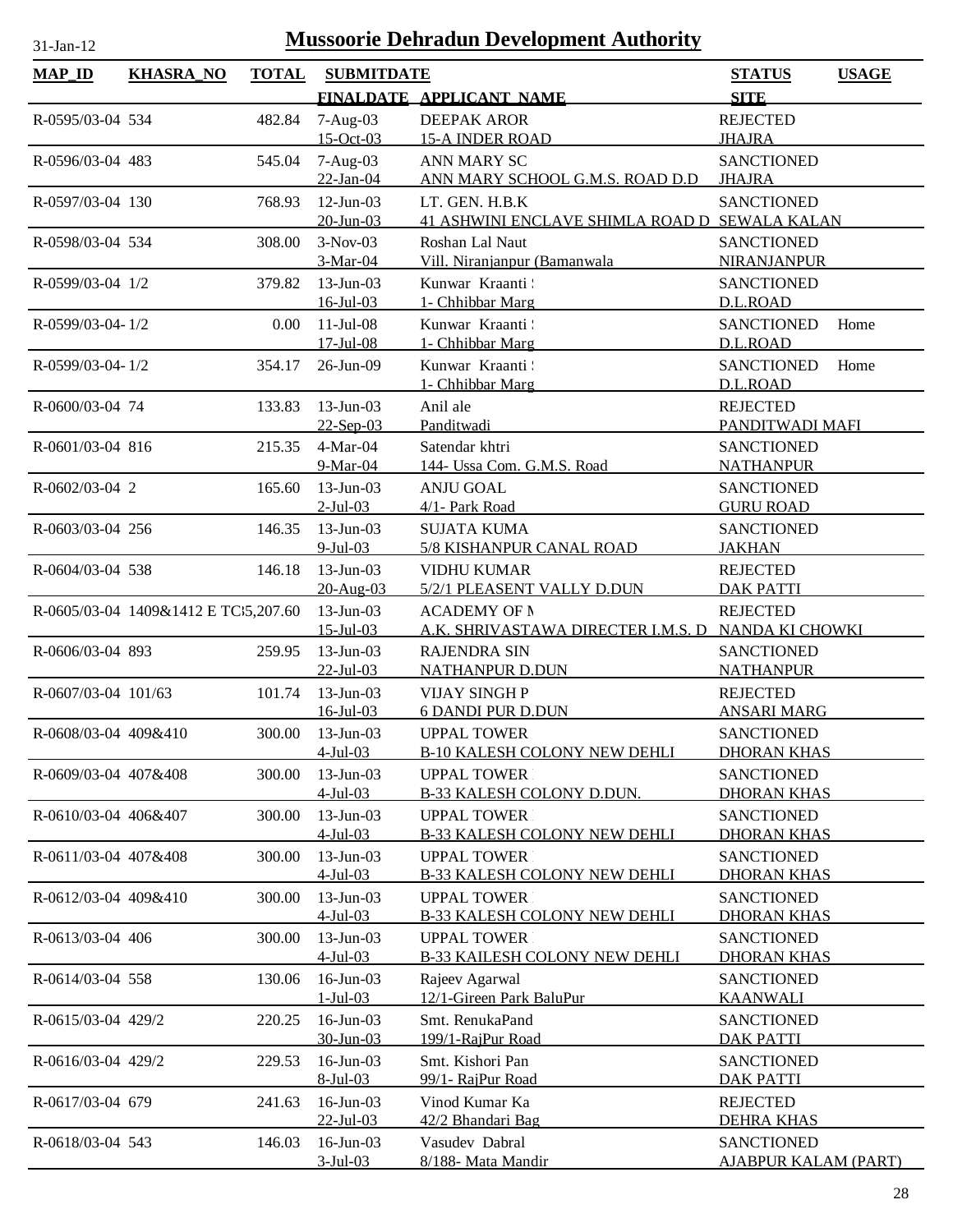| <b>MAP_ID</b>          | <b>KHASRA_NO</b> | <b>TOTAL</b> | <b>SUBMITDATE</b>               |                                                              | <b>STATUS</b><br><b>USAGE</b>                  |
|------------------------|------------------|--------------|---------------------------------|--------------------------------------------------------------|------------------------------------------------|
|                        |                  |              |                                 | FINALDATE APPLICANT NAME                                     | <b>SITE</b>                                    |
| R-0619/03-04 749       |                  | 188.00       | $16$ -Jun-03                    | Jai Parkash Amol                                             | <b>REJECTED</b>                                |
|                        |                  |              | $1-Jul-03$                      | 60/20 New Basti Guru Road                                    | <b>DEHRA KHAS</b>                              |
| R-0620/03-04 207       |                  | 287.85       | 16-Jun-03                       | Ramesh Chand N                                               | <b>SANCTIONED</b>                              |
|                        |                  |              | 22-Jan-04                       | 895- Indira Nager                                            | <b>HARBANSWALA (PART)</b>                      |
| R-0621/03-04 575       |                  | 297.40       | $16$ -Jun-03                    | Radhey Shyam S                                               | <b>SANCTIONED</b>                              |
|                        |                  |              | $24$ -Jul-03                    | 76-Lane No.8- Mohit Nager                                    | <b>KAANWALI</b>                                |
| R-0622/03-04 6         |                  | 117.00       | 16-Jun-03                       | <b>RELIANCE INF</b>                                          | <b>REJECTED</b>                                |
|                        |                  |              | $25 - Jul - 03$                 | <u>A.B.C. BUSSINES CLUB TAGORE VILLA I</u>                   | <b>SHEVLA KHURD</b>                            |
| R-0623/03-04 52&43&44  |                  | 112.00       | $16$ -Jun-03                    | <b>RELIANCE INF</b>                                          | <b>REJECTED</b>                                |
|                        |                  |              | $25 - Jul - 03$                 | A.B.C. BUSSINES CLUB TAGORVILLA D.                           | PANDITWADI MAFI                                |
| R-0624/03-04 37        |                  | 369.66       | $16$ -Jun-03<br>$24$ -Jun-03    | <b>JASWINDER KA</b><br>62 NATIONAL ROAD D.DUN                | <b>SANCTIONED</b><br><b>NATIONAL ROAD</b>      |
| R-0625/03-04 1193&1194 |                  | 209.10       | $16$ -Jun-03                    | <b>AKSHATI PRA</b>                                           | <b>SANCTIONED</b>                              |
|                        |                  |              | $24$ -Jun-03                    | <b>62 RAM VIHER D.DUN</b>                                    | <b>GADHI (PART)</b>                            |
| R-0626/03-04 92        |                  | 142.13       | $16$ -Jun-03                    | <b>SUNDER LAL N</b>                                          | <b>SANCTIONED</b>                              |
|                        |                  |              | $24$ -Jun-03                    | <b>66 CHUKKWALA D.DUN</b>                                    | <b>KAANWALI</b>                                |
| R-0627/03-04 49        |                  | 100.37       | 16-Jun-03                       | <b>NEELAM BHUT</b>                                           | <b>SANCTIONED</b>                              |
|                        |                  |              | $3$ -Jul-03                     | 110 KHURBURA MOHALLA D.DUN                                   | <b>NIRANJANPUR</b>                             |
| R-0628/03-04 128-C     |                  | 146.35       | 26-Apr-06                       | <b>BHUPINDER K</b>                                           | <b>REJECTED</b>                                |
|                        |                  |              | 5-May-06                        | 128-C RACE COURSE                                            | <b>RACE COURSE</b>                             |
| R-0629/03-04 349       |                  | 173.51       | $16$ -Jun-03                    | <b>EELA DEVI RA</b>                                          | <b>REJECTED</b>                                |
|                        |                  |              | 28-Jun-03                       | VIVEKANAND GRAM PHASE-11 LOWER                               | <b>NATHANPUR</b>                               |
| R-0630/03-04 184       |                  | 1,605.06     | 16-Jun-03                       | <b>H.K.NARAIN</b>                                            | <b>REJECTED</b>                                |
|                        |                  |              | $29$ -Jul-03                    | <b>184 RAJPUR ROAD</b>                                       | <b>RAJPUR ROAD</b>                             |
| R-0631/03-04 8         |                  | 178.59       | $17$ -Jun-03                    | Msdohammad S                                                 | <b>SANCTIONED</b>                              |
|                        |                  |              | $4-Aug-03$                      | C/0 Hotal Classic Raj Pur Road                               | <b>SALAWALA DHORAN</b>                         |
| R-0632/03-04 519       |                  | 151.61       | $17$ -Jun-03<br>$15 - Jul - 03$ | <b>ASHITA CHADA</b><br><b>18 DEEPLOK COLONY BALLUPUR ROA</b> | <b>SANCTIONED</b><br><b>KAANWALI</b>           |
| R-0633/03-04 94/77     |                  |              |                                 |                                                              | <b>SANCTIONED</b>                              |
|                        |                  | 284.74       | $6-Sep-03$<br>20-Oct-03         | <b>BUDHI BALLAB</b><br>94/77 DHARAMPUR D.DUN                 | <b>DHARMPUR</b>                                |
| R-0634/03-04 35/19     |                  | 163.50       | $13-Aug-03$                     | PRADEEP KUM                                                  | <b>SANCTIONED</b>                              |
|                        |                  |              | 18-Sep-03                       | 35/19 CHANDER ROAD DALANWALA D. CHANDER ROAD                 |                                                |
| R-0635/03-04 1         |                  | 348.50       | $17-Jun-03$                     | <b>SHARDA GUPT</b>                                           | <b>SANCTIONED</b>                              |
|                        |                  |              | $17 -$ Jul $-03$                | 205 SOUTH BANESTHALI BALLUPUR MA KAULAGARH                   |                                                |
| R-0636/03-04 615       |                  | 163.28       | $17$ -Jun-03                    | <b>RAJENDRA KUN</b>                                          | <b>REJECTED</b>                                |
|                        |                  |              | $16$ -Jul-03                    | BELL ROAD CLEMENT TOWN D.DUN                                 | <b>BHARUWALA GRANT</b>                         |
| R-0637/03-04 211/174   |                  | 195.12       | $17-Jun-03$                     | MOHAN LAL J                                                  | <b>SANCTIONED</b>                              |
|                        |                  |              | $14$ -Jul-03                    | 211/174 CHUKKHUWALA D.DUN                                    | CHUKKHUWALA                                    |
| R-0638/03-04 249       |                  | 153.25       | 21-Oct-03                       | <b>ASHISH GUPTA</b>                                          | <b>SANCTIONED</b>                              |
|                        |                  |              | $1-Nov-03$                      | <b>128 NESHVILLA ROAD D.DUN</b>                              | <b>NESHVILLA ROAD</b>                          |
| R-0639/03-04 62/1      |                  | 755.58       | 17-Jun-03                       | <b>SHAMIM KHAN</b>                                           | <b>SANCTIONED</b>                              |
|                        |                  |              | $22$ -Jul-03                    | 1 NADI RISPANA D.DUN                                         | NADI RISPANA ROAD                              |
| R-0640/03-04 65        |                  | 195.00       | 5-Nov-03                        | <b>RAJENDRA SIN</b>                                          | <b>SANCTIONED</b>                              |
|                        |                  |              | 12-Jan-04<br>$17$ -Jun-03       | <b>65 AKASH DEEP COLONY D.DUN.</b>                           | <b>KAANWALI</b>                                |
| R-0641/03-04 69/1      |                  | 127.32       | 30-Aug-03                       | <b>SUNITA BISHT</b><br>ASHIYANA ASSOCIATE HARIDWAR RO        | <b>REJECTED</b><br><b>AJABPUR KALAM (PART)</b> |
| R-0642/03-04 546       |                  | 247.21       | 18-Jun-03                       | <b>SATISH CHAND</b>                                          | <b>SANCTIONED</b>                              |
|                        |                  |              | $15$ -Jul-03                    | 2/70- Ajabpur Kalan                                          | <b>AJABPUR KALAM (PART)</b>                    |
| R-0643/03-04 5 To 9    |                  | 486.17       | 18-Jun-03                       | Smt. Asha Sapro                                              | <b>SANCTIONED</b>                              |
|                        |                  |              | $1-Aug-03$                      | 189/325 Rajpur Road                                          | <b>KHERI MANSINGH</b>                          |
| R-0644/03-04 1192      |                  | 197.95       | 18-Jun-03                       | Janadhan Parsha                                              | <b>SANCTIONED</b>                              |
|                        |                  |              | $4$ -Jul-03                     | 23- Ram VIhar Ballupur                                       | <b>GADHI (PART)</b>                            |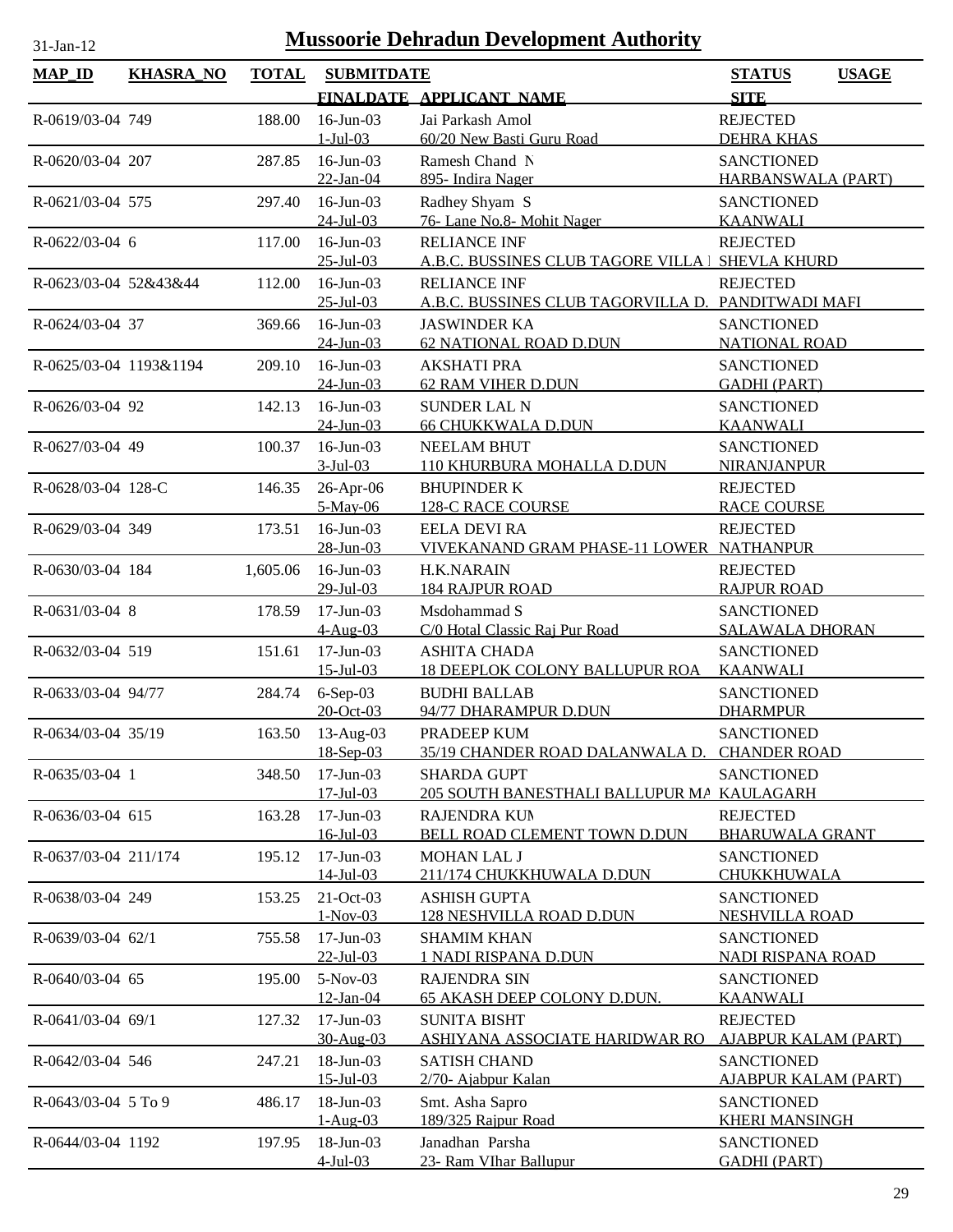| <b>MAP_ID</b>             | <b>KHASRA_NO</b> | <b>TOTAL</b> | <b>SUBMITDATE</b>           |                                                             | <b>STATUS</b><br><b>USAGE</b>                    |
|---------------------------|------------------|--------------|-----------------------------|-------------------------------------------------------------|--------------------------------------------------|
|                           |                  |              |                             | FINALDATE APPLICANT NAME                                    | <b>SITE</b>                                      |
| R-0645/03-04 128          |                  | 297.28       | 18-Jun-03                   | <b>B.S.Rawat</b>                                            | <b>REJECTED</b>                                  |
|                           |                  |              | $31 - Jul - 03$             | 63- Hari Vihar Vijay Park                                   | <b>KAANWALI</b>                                  |
| R-0646/03-04 1563/2/3     |                  | 231.86       | 18-Jun-03                   | Narendar Bhatia                                             | <b>REJECTED</b>                                  |
|                           |                  |              | $5$ -Jul-03                 | 65- Deep Look                                               | <b>KAANWALI</b>                                  |
| R-0647/03-04 339          |                  | 225.72       | 26-Apr-04                   | Jai Bhagwan Mog                                             | <b>SANCTIONED</b>                                |
|                           |                  |              | $27-Apr-04$                 | Indraprasth Inclave Shima Road                              | <b>SEWALA KALAN</b>                              |
| R-0648/03-04 477          |                  | 318.72       | 19-Jun-03                   | <b>Trilok Singh</b>                                         | <b>REJECTED</b>                                  |
|                           |                  |              | $16$ -Jul-03                | A - PTR Trilok Singh PARA Holdigh Wing(A KARGI GRANT (PART) |                                                  |
| R-0649/03-04 596          |                  | 246.62       | $1-Dec-03$                  | Smt. Sarojani Se                                            | <b>SANCTIONED</b>                                |
|                           |                  |              | $4$ -Dec-03                 | Ganesh Vihar Block - C - Ajabpur KhurD                      | <b>AJABPUR KHURD</b>                             |
| R-0650/03-04 241/1        |                  | 139.20       | 19-Jun-03                   | Shanti Devi                                                 | <b>SANCTIONED</b>                                |
|                           |                  |              | 13-Nov-03                   | 241/1 Chukhwala                                             | CHUKKHUWALA                                      |
| R-0651/03-04 146          |                  | 175.47       | 19-Jun-03                   | Devi Chand                                                  | <b>REJECTED</b>                                  |
|                           |                  |              | $4-Aug-03$                  | Harrawala                                                   | <b>HARRAWALA</b>                                 |
| R-0652/03-04 295          |                  | 325.80       | $19$ -Jun-03                | <b>RAVINDER SI</b>                                          | <b>SANCTIONED</b>                                |
|                           |                  |              | $5$ -Jul-03                 | 13 DURGA VIHAR BALLUPUR CHOWK D KAANWALI                    |                                                  |
| R-0653/03-04 84           |                  | 241.68       | $19-Jun-03$                 | A.K.RAZDAN                                                  | <b>SANCTIONED</b>                                |
|                           |                  |              | $17 -$ Jul $-03$            | 56 MEEDO COMPLEX SHARAPUR ROAD                              | PANDITWADI MAFI                                  |
| R-0654/03-04 282          |                  | 297.40       | 18-Sep-03<br>30-Oct-03      | <b>RAJENDRA PRA</b>                                         | <b>SANCTIONED</b>                                |
|                           |                  |              |                             | 56 MEEDO COMPLEX D.DUN.                                     | <b>PITHUWALA</b>                                 |
| R-0655/03-04 4            |                  | 249.80       | 19-Jun-03<br>28-Aug-03      | RITU GUPTA&R<br>4/1 PARK ROAD D.DUN                         | <b>SANCTIONED</b><br><b>OLD SURVEY ROAD</b>      |
| R-0656/03-04 43           |                  | 177.37       | 20-Jun-03                   | <b>MANOJ RATH</b>                                           | <b>SANCTIONED</b>                                |
|                           |                  |              | $4-Aug-03$                  | 31-D BALBIR ROAD .D.DUN.                                    | <b>MAJRA</b>                                     |
| R-0657/03-04 172          |                  | 97.85        | 20-Jun-03                   | <b>KHEMANAND U</b>                                          | <b>REJECTED</b>                                  |
|                           |                  |              | $10$ -Jul-03                | 44 SUMAN NAGAR DHARAMPUR D.DUN AJABPUR KALAM (PART)         |                                                  |
| R-0658/03-04 41           |                  | 67.73        | $20$ -Jun-03                | <b>SUREKHA</b>                                              | <b>REJECTED</b>                                  |
|                           |                  |              | $24$ -Jul-03                | <b>41 MALYAN MOHALLA D.DUN</b>                              | <b>MALYAN MOHALLA</b>                            |
| R-0659/03-04 16/3         |                  | 144.30       | 20-Jun-03                   | PRAVEEN KUM                                                 | <b>SANCTIONED</b>                                |
|                           |                  |              | $4$ -Jul-03                 | 16/3 E.C. ROAD D.DUN.                                       | E.C.ROAD                                         |
| $R - 0660/03 - 0480&83&6$ |                  | 594.28       | 20-Jun-03                   | <b>SURESH CHAN</b>                                          | <b>SANCTIONED</b>                                |
|                           |                  |              | 28-Aug-03                   | <b>16 ARATH BAZAR .D.DUN</b>                                | <b>KARANPUR KHAS</b>                             |
| R-0661/03-04 240          |                  | 360.00       | 15-May-04                   | <b>MOHAN SINGH</b>                                          | <b>REJECTED</b>                                  |
|                           |                  |              | 28-May-04                   | 385/5 SEWALA KALAN D.DUN                                    | <b>JAKHAN</b>                                    |
| R-0662/03-04 475          |                  | 208.27       | $20$ -Jun-03                | <b>MAHENDRAP</b>                                            | <b>SANCTIONED</b>                                |
|                           |                  |              | $4$ -Jul-03                 | 31 SHIV VIHAR MAHARANI BAGH D.DUI KAANWALI                  |                                                  |
| R-0663/03-04 20&153/98    |                  | 167.29       | $6-Apr-05$                  | <b>HARISH KUMA</b>                                          | <b>SANCTIONED</b>                                |
|                           |                  |              | $12-Apr-05$                 | 11-A E.C.ROAD D.DUN                                         | <b>KALI DAS ROAD</b>                             |
| R-0664/03-04 207          |                  | 450.55       | $23$ -Jul-03                | <b>UMMED SINGH</b>                                          | <b>REJECTED</b>                                  |
|                           |                  |              | 20-Oct-03                   | NEHRU GRAM ROAD D.DUN                                       | <b>BADRIPUR</b>                                  |
| R-0665/03-04 604&601      |                  | 871.74       | 18-Oct-03                   | <b>FOOLMATI RA</b>                                          | <b>SANCTIONED</b>                                |
|                           |                  |              | 20-Jan-04                   | 206 BELL ROAD D.DUN.                                        | <b>BHARUWALA GRANT</b>                           |
| R-0666/03-04 358          |                  | 242.36       | $21-Jun-03$                 | DEVENDRA KO                                                 | <b>SANCTIONED</b>                                |
|                           |                  |              | 28-Aug-03                   | <b>DHARAMPUR D.DUN</b>                                      | <u>AAMWALA TARLA</u>                             |
| R-0667/03-04 47           |                  | 241.50       | $21-Jun-03$<br>$10$ -Jul-03 | S.D.ASWAL<br>LANE-NO.3 H.NO.26 SASHTRINAGAR D               | <b>SANCTIONED</b><br><b>AJABPUR KALAM (PART)</b> |
|                           |                  |              |                             | <b>NANDRAM SI</b>                                           |                                                  |
| R-0668/03-04 1564         |                  | 236.00       | $21-Jun-03$<br>$15$ -Jul-03 | 106 H.I.G. INDRA PURAM D.DUN                                | <b>SANCTIONED</b><br><b>KAANWALI</b>             |
| R-0669/03-04 10&18        |                  | 211.43       | $21-Jun-03$                 | PARWATI DEVI                                                | <b>SANCTIONED</b>                                |
|                           |                  |              | 18-Jul-03                   | 33/3/24 PRITAM ROAD .DUN                                    | <b>CHAK AJABPUR KHURD</b>                        |
| R-0670/03-04 682          |                  | 202.00       | 30-Aug-03                   | <b>BESESHWARI D</b>                                         | <b>REJECTED</b>                                  |
|                           |                  |              | 29-Nov-03                   | L-34/B RAILWAY COLONY D.DUN                                 | <b>DEHRA KHAS</b>                                |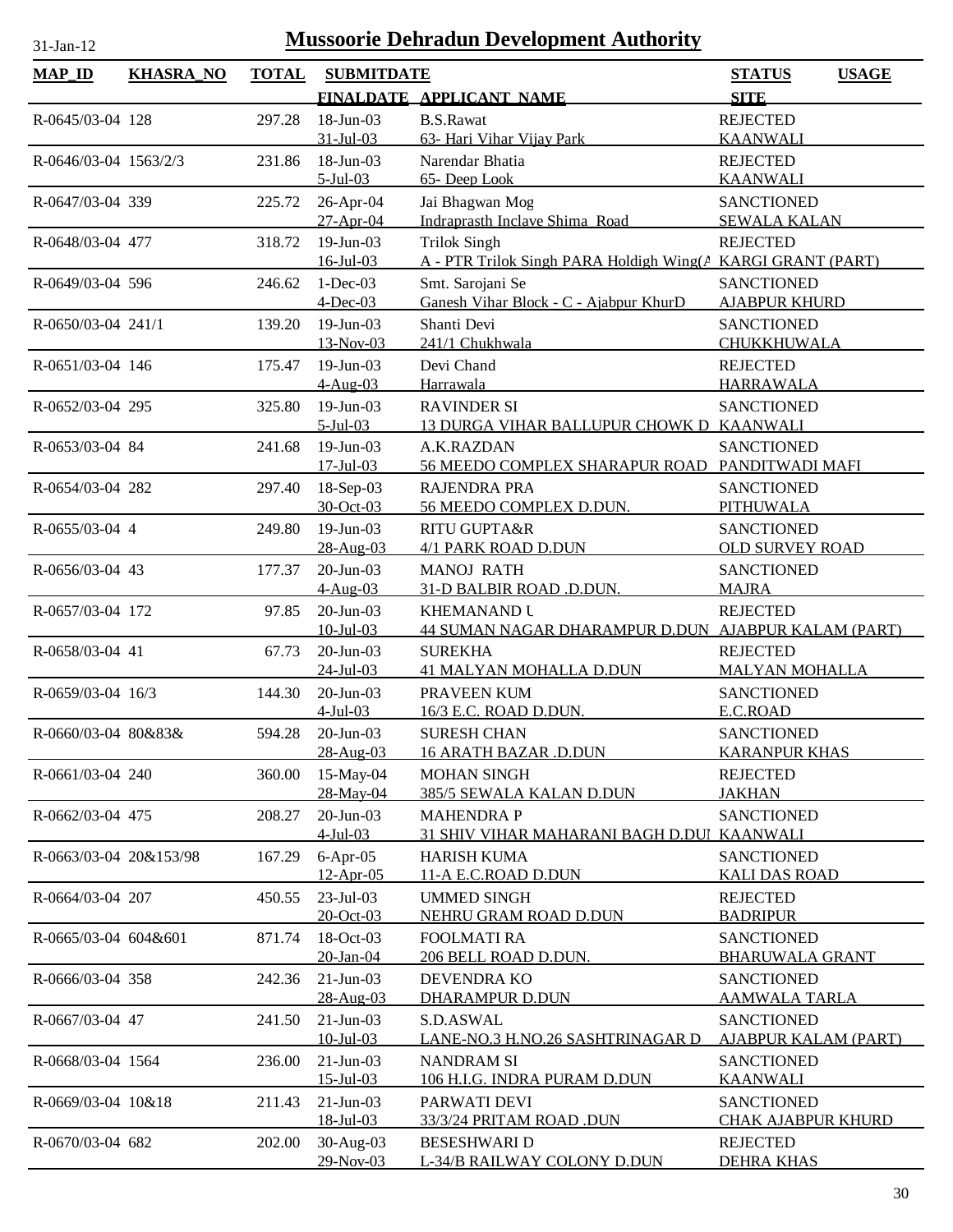| <b>MAP_ID</b>        | <b>KHASRA_NO</b> | <b>TOTAL</b> | <b>SUBMITDATE</b>            |                                                                  | <b>STATUS</b><br><b>USAGE</b>          |
|----------------------|------------------|--------------|------------------------------|------------------------------------------------------------------|----------------------------------------|
|                      |                  |              |                              | FINALDATE APPLICANT NAME                                         | <b>SITE</b>                            |
| R-0671/03-04 125     |                  | 175.26       | 5-May-07                     | E.B.THAPA                                                        | <b>SANCTIONED</b>                      |
|                      |                  |              | $7-Jun-07$                   | <b>763 SANGAM VIHAR D.DUN</b>                                    | <b>KAULAGARH</b>                       |
| R-0672/03-04 55/1    |                  | 163.04       | 23-Jun-03                    | PREMLATA GU                                                      | <b>SANCTIONED</b>                      |
|                      |                  |              | $5$ -Jul-03                  | <b>420 DAKHRA BAZAR D.DUN</b>                                    | <b>KAANWALI</b>                        |
| R-0673/03-04 604     |                  | 152.21       | 23-Jun-03                    | <b>SANJAY SINGH</b>                                              | <b>REJECTED</b>                        |
|                      |                  |              | $10$ -Jul-03                 | 55 DHARAMPUR D.DUN.                                              | <b>AJABPUR KHURD</b>                   |
| R-0674/03-04 203     |                  | 174.24       | $23$ -Jun-03                 | <b>KRISHANA KUN</b>                                              | <b>REJECTED</b>                        |
|                      |                  |              | $25$ -Jul-03                 | RAILWAY EXCHANGE D.DUN                                           | <b>AJABPUR KHURD</b>                   |
| R-0675/03-04 689     |                  | 217.04       | $23$ -Jun-03                 | <b>LAKHI RAM CH</b>                                              | <b>REJECTED</b>                        |
|                      |                  |              | $10$ -Jul-03                 | <b>4 NEW ROAD D.DUN</b>                                          | <b>KAANWALI</b>                        |
| R-0676/03-04 7       |                  | 268.31       | $23$ -Jun-03<br>11-Aug-03    | PRADEEP KUM<br>85/111 SHANTI VIHAR GOVIND GARH D                 | <b>REJECTED</b><br><b>GADHI (PART)</b> |
| R-0677/03-04 3       |                  | 243.86       | 23-Jun-03                    | <b>VIJAY SHUKLA</b>                                              | <b>SANCTIONED</b>                      |
|                      |                  |              | $7-Aug-03$                   | <b>3 KALIDAS ROAD D.DUN</b>                                      | <b>KALI DAS ROAD</b>                   |
| R-0678/03-04 66      |                  | 100.00       | $17-Nov-03$                  | <b>RAM RATAN</b>                                                 | <b>REJECTED</b>                        |
|                      |                  |              | $2$ -Dec-03                  | <b>66 PATHRI BAGH D.DUN</b>                                      | <b>PATHRIBAGH</b>                      |
| R-0679/03-04 376     |                  | 102.32       | $23$ -Jun-03                 | <b>ANIL KUMAR</b>                                                | <b>REJECTED</b>                        |
|                      |                  |              | $14$ -Jul-03                 | I-225-227 NEHRU NAGAR D.DUN                                      | <b>AAMWALA TARLA</b>                   |
| R-0680/03-04 376&197 |                  | 147.39       | $23$ -Jun-03                 | <b>SUJATA KUMA</b>                                               | <b>SANCTIONED</b>                      |
|                      |                  |              | $19$ -Jul-03                 | 5/8 CANAL ROAD KISHANPUR D.DUN                                   | <b>KISHANPUR</b>                       |
| R-0681/03-04 51      |                  | 459.00       | $23$ -Jun-03                 | <b>MANGAT SOO</b>                                                | <b>REJECTED</b>                        |
|                      |                  |              | $14$ -Jul-03                 | 76/118 SAKET RAJPUR ROAD D.DUN.                                  | <b>SEWALA KALAN</b>                    |
| R-0682/03-04 51      |                  | 753.12       | 7-Mar-05                     | <b>AJIT KUMAR J</b>                                              | <b>REJECTED</b>                        |
|                      |                  |              | $7-Mar-05$                   | 76/118 SAKET RAJPUR ROAD D.DUN.                                  | <b>SEWALA KALAN</b>                    |
| R-0683/03-04 193     |                  | 189.00       | 24-Jun-03                    | NIRANJAN MAN                                                     | <b>SANCTIONED</b>                      |
|                      |                  |              | $7-Jul-03$                   | C-12 KEWAL VIHAR D.DUN                                           | <b>ADOIWALA</b>                        |
| R-0684/03-04 538     |                  | 142.19       | 24-Jun-03                    | <b>ATTAR SINGH</b><br>212 RAJPUR ROAD D.DUN                      | <b>REJECTED</b><br><b>DAK PATTI</b>    |
|                      |                  |              | $29$ -Jul-03                 |                                                                  |                                        |
| R-0685/03-04 1047    |                  | 254.69       | $24$ -Jun-03<br>$29$ -Jul-03 | <b>BHAWAN SIN</b><br>C/0 M.S.PAL NEAR SHIV MANDIR NEHR NATHANPUR | <b>REJECTED</b>                        |
| R-0686/03-04 576     |                  | 175.77       | $24$ -Jun-03                 | <b>ASHOK KUMA</b>                                                | <b>REJECTED</b>                        |
|                      |                  |              | $5$ -Jul $-03$               | BEDRISH COLONY NEHRU GRAM D.DU DHARAMPUR DANDA                   |                                        |
| R-0687/03-04 121     |                  | 267.53       | $24$ -Jun-03                 | <b>SHIV SINGH RA</b>                                             | <b>REJECTED</b>                        |
|                      |                  |              | $10$ -Jul-03                 | 58 UPPER RAJEEV NAGAR D.DUN.                                     | <b>SEWALA KALAN</b>                    |
| R-0688/03-04 333     |                  | 201.40       | $24$ -Jun-03                 | <b>SHIV PRASHAD</b>                                              | <b>SANCTIONED</b>                      |
|                      |                  |              | 29-Aug-03                    | AJABPUR KHURD D.DUN.                                             | <b>AJABPUR KHURD</b>                   |
| R-0689/03-04 17/14   |                  | 145.99       | $24$ -Jun-03                 | KULBHUSHAN I                                                     | <b>SANCTIONED</b>                      |
|                      |                  |              | $2-Jul-03$                   | 8 DANGWAL MARG D. DUN.                                           | DANG WAL MARG                          |
| R-0689/03-04-17/14   |                  | 0.00         | 19-Jun-08                    | <b>KULBHUSHAN I</b>                                              | <b>SANCTIONED</b><br>Home              |
|                      |                  |              |                              | 8 DANGWAL MARG D. DUN.                                           | <b>DANG WAL MARG</b>                   |
| R-0689/03-04-17/14   |                  | 0.00         | 30-Jun-09                    | KULBHUSHAN I                                                     | <b>SANCTIONED</b><br>Home              |
|                      |                  |              |                              | 8 DANGWAL MARG D. DUN.                                           | <b>DANG WAL MARG</b>                   |
| R-0690/03-04 183     |                  | 195.20       | 24-Jun-03                    | <b>UMAKANT MI</b>                                                | <b>REJECTED</b>                        |
|                      |                  |              | 22-Aug-03                    | <u>183 KHURBURA MOHALLA D.DUN</u>                                | <u>KHURBURA MOHALLA</u>                |
| R-0691/03-04 1343    |                  | 293.78       | $24$ -Jun-03<br>$11-Au$ g-03 | <b>DEVENDRA PR</b><br>PREMPUR MAFI KAULAGARH D.DUN.              | <b>REJECTED</b><br>PREMPUR MAFI (PART) |
| R-0692/03-04 1046    |                  | 208.40       | 24-Jun-03                    | <b>JAIVEER SING</b>                                              | <b>REJECTED</b>                        |
|                      |                  |              | 19-Jul-03                    | 20 E.C.ROAD D.DUN.                                               | <b>NATHANPUR</b>                       |
| R-0693/03-04 1087    |                  | 279.86       | $24$ -Jun-03                 | <b>SATYA PRASHA</b>                                              | <b>REJECTED</b>                        |
|                      |                  |              | 4-Aug-03                     | RAKSHA VIHAR SHASTRADHARA CRO                                    | <b>NATHANPUR</b>                       |
| R-0694/03-04 361/325 |                  | 105.96       | $24$ -Jun-03                 | <b>RAJNESH</b>                                                   | <b>SANCTIONED</b>                      |
|                      |                  |              | $15 - Jul - 03$              | 361/325 DHARAMPUR D.DUN.                                         | <b>DHARMPUR</b>                        |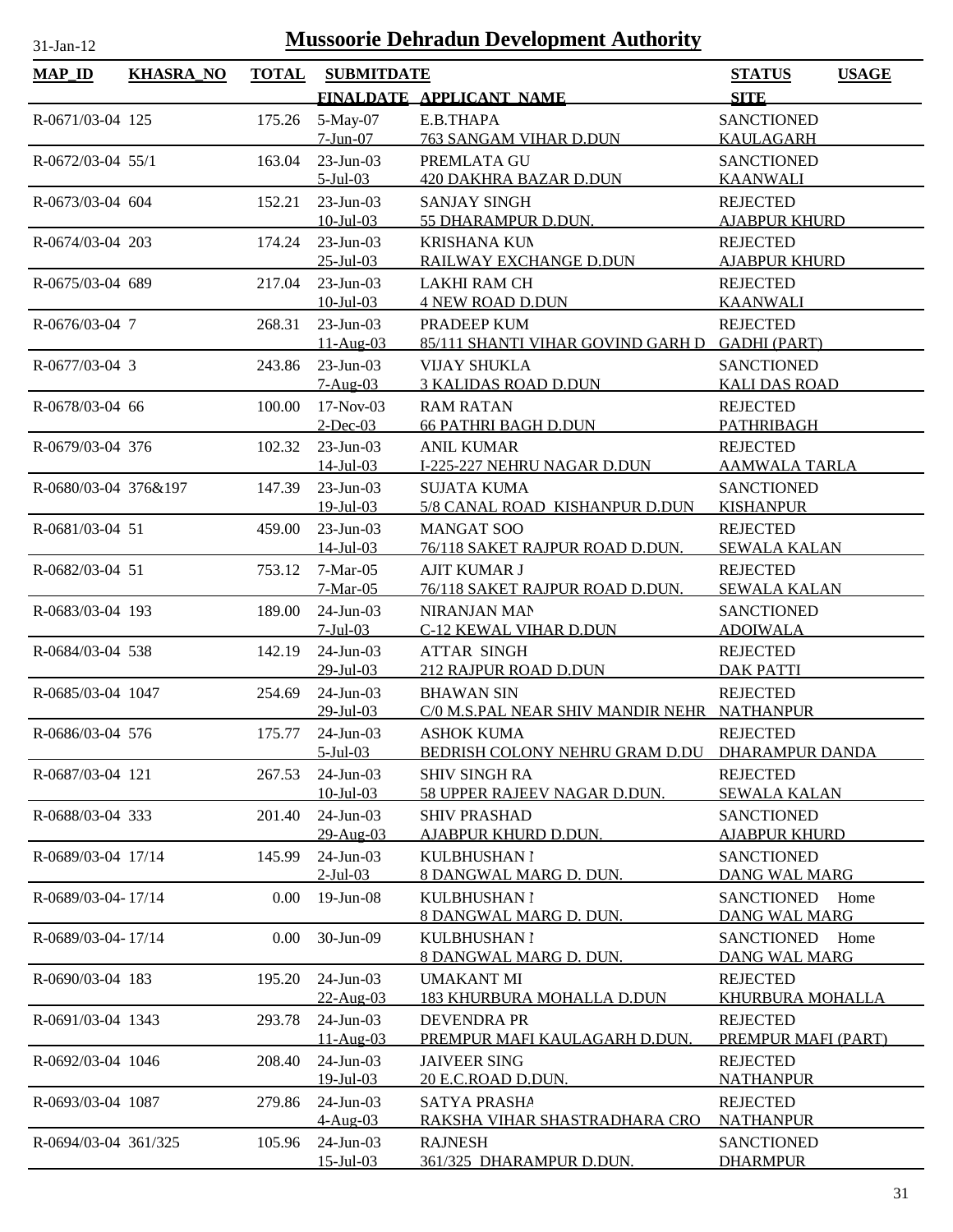| <b>MAP_ID</b>        | <b>KHASRA_NO</b> | <b>TOTAL</b> | <b>SUBMITDATE</b>                |                                                                      | <b>STATUS</b>                                    | <b>USAGE</b> |
|----------------------|------------------|--------------|----------------------------------|----------------------------------------------------------------------|--------------------------------------------------|--------------|
|                      |                  |              |                                  | FINALDATE APPLICANT NAME                                             | <b>SITE</b>                                      |              |
| R-0694/03-04-361/325 |                  | 0.00         | $17$ -Jun-08                     | <b>RAJNESH</b><br>361/325_DHARAMPUR D.DUN.                           | <b>SANCTIONED</b><br><b>DHARMPUR</b>             | Home         |
| R-0695/03-04 326/1   |                  | 299.00       | 24-Jun-03<br>16-Sep-03           | <b>ANUJ JAIN</b><br>A-6 JANPATH SHOPPING COMPLEX D.DI KAANWALI       | <b>SANCTIONED</b>                                |              |
| R-0696/03-04 1249    |                  | 111.52       | 24-Jun-03<br>$3-Jul-03$          | <b>SHALLU</b><br>A-6 JANPATH SHOPPING COMPLEX D.DI KAANWALI          | <b>SANCTIONED</b>                                |              |
| R-0697/03-04 71/37   |                  | 310.00       | 25-Jun-03<br>$4-Jul-03$          | Dr. K.P. Joshi $&$ l<br>71/37 Neshvilla Road                         | <b>SANCTIONED</b><br>NESHVILLA ROAD              |              |
| R-0698/03-04 1161    |                  | 153.00       | 20-Aug-03<br>16-Sep-03           | Yashpal Singh<br>C/O N.S. Routhan 8- Kali Mandir Enclave G. KAANWALI | <b>SANCTIONED</b>                                |              |
| R-0698/03-04-1161    |                  | 0.00         | 9-Mar-09                         | Yashpal Singh<br>C/O N.S. Routhan 8- Kali Mandir Enclave G. KAANWALI | <b>SANCTIONED</b>                                | Home         |
| R-0699/03-04 153     |                  | 177.94       | 25-Jun-03<br>$21 - Aug-03$       | Dr. Sushma Joshi<br>71/37- Neshvilla Road                            | <b>SANCTIONED</b><br><b>NESHVILLA ROAD</b>       |              |
| R-0700/03-04 340     |                  | 224.40       | 13-Aug-03<br>16-Sep-03           | Ashwani Kumar (<br>C/O-Arora Associate                               | <b>SANCTIONED</b><br>NIRANJANPUR                 |              |
| R-0701/03-04 12m     |                  | 139.94       | $25$ -Jun-03<br>$17 -$ Jul $-03$ | Rajeev Kapoor<br>14/1- Khurbura Mohalla                              | <b>SANCTIONED</b><br><b>BALLUPUR</b>             |              |
| R-0702/03-04 27      |                  | 150.03       | $25-Sep-03$<br>20-Sep-03         | Smt.-Meena Basr<br>27- Mitralok Colony                               | <b>SANCTIONED</b><br><b>MITRALOK COLONY</b>      |              |
| R-0703/03-04 107     |                  | 227.69       | 30-Jul-03<br>18-Sep-03           | Sushri-Supriya<br>125/6 Rajendra Nager                               | <b>SANCTIONED</b><br><b>MAJRA</b>                |              |
| R-0704/03-04 486     |                  | 95.32        | 26-Jul-03<br>$16 - Sep-03$       | Smt.- Bala Devi<br>17/19- Chamanpuri Patel Nager                     | <b>SANCTIONED</b><br>NIRANJANPUR                 |              |
| R-0704/03-04-486     |                  | 0.00         | 4-Sep-08                         | Smt.- Bala Devi<br>17/19- Chamanpuri Patel Nager                     | <b>SANCTIONED</b><br><b>NIRANJANPUR</b>          | Home         |
| R-0705/03-04 912     |                  | 358.06       | 25-Jun-03<br>29-Jul-03           | Narendra Lal Sin<br>C/O- C.S. Bhagti Jayoti Vihar Ajabpur Danda      | <b>REJECTED</b><br><b>NATHANPUR</b>              |              |
| R-0706/03-04 50-1/47 |                  | 143.54       | 30-Oct-03<br>$12$ -Jan-04        | <b>MAYANK AGA</b><br>7- New Cant Road                                | <b>SANCTIONED</b><br><b>NEW CANT ROAD</b>        |              |
| R-0707/03-04 279     |                  | 189.00       | $25$ -Jun-03<br>24-Jul-03        | Lalita Parshad<br>AjabPur Kala                                       | <b>SANCTIONED</b><br><b>AJABPUR KALAM (PART)</b> |              |
| R-0708/03-04 113/2   |                  | 166.33       | $25 - Jun - 03$<br>4-Aug-03      | Davendra Mohan<br>113/2 - Sewla Kalan                                | <b>SANCTIONED</b><br><b>SEWALA KALAN</b>         |              |
| R-0709/03-04 602     |                  | 92.78        | 20-Sep-03<br>25-Sep-03           | Smt. Raj Bala<br>Ruchi Pur Niranjanpur                               | <b>SANCTIONED</b><br>NIRANJANPUR                 |              |
| R-0710/03-04 66      |                  | 240.00       | $25$ -Jun-03<br>$6-Aug-03$       | <b>B.N. GODIYAL</b><br><b>102 UPPER RAJEEV NAGAR</b>                 | <b>SANCTIONED</b><br>DALANWALA CHAK              |              |
| R-0711/03-04 161-B   |                  | 678.64       | $4-Sep-03$<br>$22$ -Sep-03       | Pawan Jain & Sa<br>5-A Race Course                                   | <b>SANCTIONED</b><br><b>JAKHAN</b>               |              |
| R-0712/03-04 501     |                  | 179.50       | 26-Jun-03<br>8-Jul-03            | Smt. Bimal Bham<br>148- A New Canat Place                            | <b>SANCTIONED</b><br><b>JAKHAN</b>               |              |
| R-0713/03-04 1006    |                  | 337.82       | 26-Jun-03<br>29-Jul-03           | Surendra Dutt Bh<br>Nager Panchayat Doiwala                          | <b>REJECTED</b><br><b>NATHANPUR</b>              |              |
| R-0714/03-04 173     |                  | 143.43       | 26-Jun-03<br>$5$ -Jul-03         | Girish Chandar N<br>5- S- 2- Rajeev Nager Nehru Gram                 | <b>REJECTED</b><br><b>AJABPUR KALAM (PART)</b>   |              |
| R-0715/03-04 9/1     |                  | 165.83       | 26-Jun-03<br>$2-Sep-03$          | Miss-Krishna A<br>9/1- Bengali Librae Road                           | <b>SANCTIONED</b><br><b>KARANPUR</b>             |              |
| R-0715/03-04-9/1     |                  | 0.00         | 28-Jul-08                        | Miss-Krishna A<br>9/1- Bengali Librae Road                           | <b>SANCTIONED</b><br><b>KARANPUR</b>             | Home         |
| R-0716/03-04 218     |                  | 197.22       | 26-Jun-03<br>$25 - Jul - 03$     | MOHANLAL N<br>82 DANGWAL ROAD D.DUN.                                 | <b>REJECTED</b><br><b>AJABPUR KALAM (PART)</b>   |              |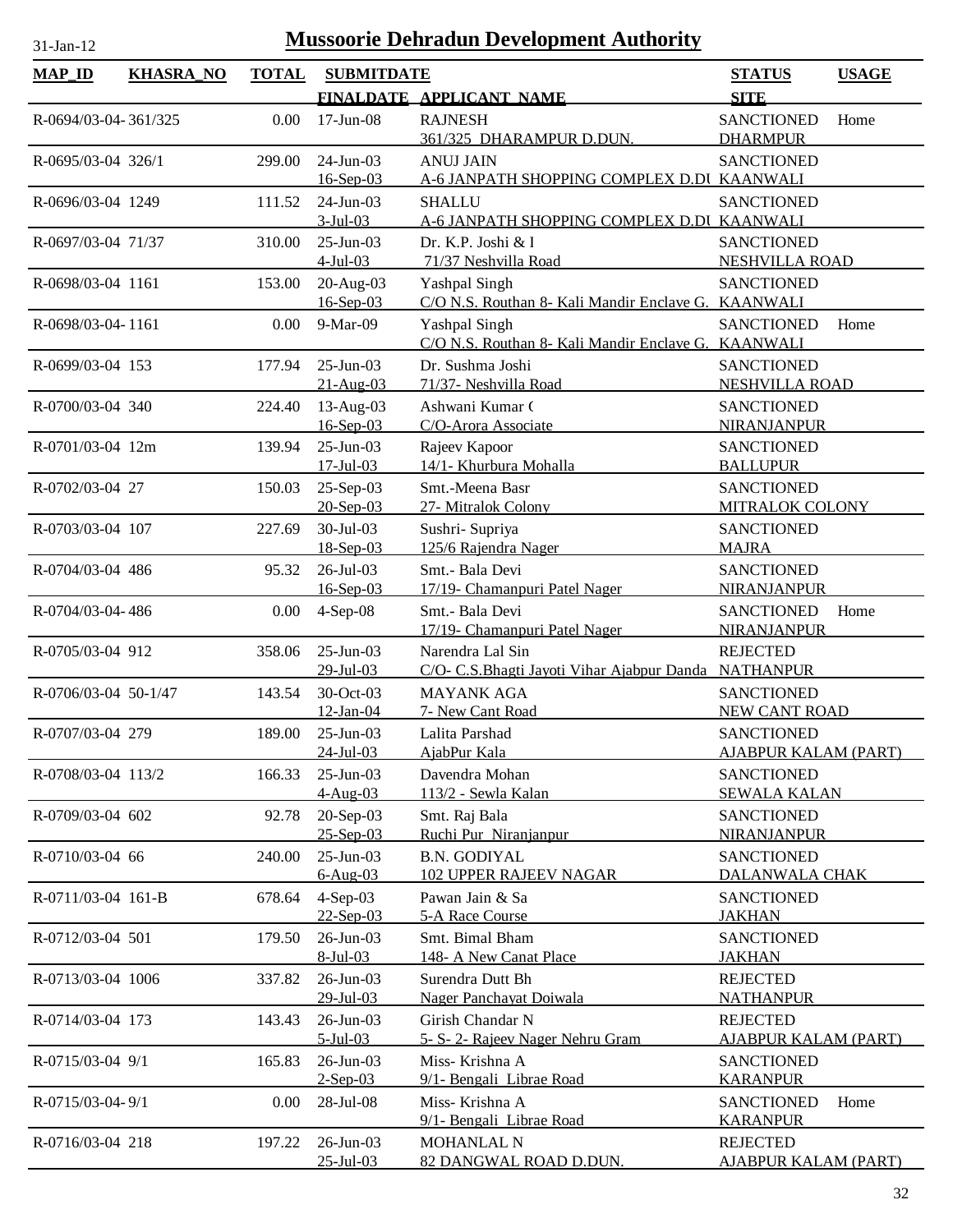| <b>SITE</b><br>FINALDATE APPLICANT NAME<br>242.90<br>26-Jun-03<br><b>BHARAT RAJ</b><br><b>SANCTIONED</b><br>R-0717/03-04 140/1<br>$22$ -Jul-03<br><b>KANDOLI</b><br>103/7 D.L.ROAD.D.DUN<br>26-Jun-03<br>217.50<br><b>BHAGWAN SI</b><br><b>REJECTED</b><br>R-0718/03-04 1056<br>$5$ -Jul-03<br>243 KARANPUR D.DUN.<br><b>NATHANPUR</b><br>$26$ -Jul-03<br>PREETI KATHA<br><b>REJECTED</b><br>R-0719/03-04 273<br>350.54<br>10-Dec-03<br>NATHANPUR D.DUN<br><b>NATHANPUR</b><br>26-Jun-03<br>R-0720/03-04 1/4<br>302.28<br>OM PRAKASH V<br><b>SANCTIONED</b><br>$20 - Jul - 03$<br>4/1 PARK ROAD D.DUN<br><b>LAXMAN CHOWK</b><br>26-Jun-03<br><b>SANCTIONED</b><br><b>SURAJ PRAKAS</b><br>R-0721/03-04 472<br>323.29<br>$20$ -Jul-03<br>472 KHURBURA MOHALLA D.DUN.<br>KHURBURA MOHALLA<br>$20$ -Aug-03<br><b>AVTAR SINGH</b><br><b>SANCTIONED</b><br>R-0722/03-04 125<br>164.59<br>$6$ -Oct-03<br><b>43 DILA RAM BAZAR D.DUN.</b><br>CHAKSALIYAWALA<br>26-Jun-03<br>R-0723/03-04 455&456&457<br>2,809.30<br>NIRMAL SHAR<br><b>REJECTED</b><br>$3-Sep-03$<br>325/7/2 PATEL NAGAR D.DUN<br><b>KARGI GRANT (PART)</b><br>26-Jun-03<br><b>SANCTIONED</b><br>R-0724/03-04 121<br>355.47<br><b>NOOR JEHAN</b><br>30-Sep-03<br>1-TURNER ROAD D.DUN<br><b>SHEVLA KHURD</b><br>26-Jun-03<br>R-0725/03-04 325/3<br>271.50<br><b>SUKHVINDER S</b><br><b>SANCTIONED</b><br>$22-Sep-03$<br>325/3 PATEL NAGAR D.DUN<br>PATEL NAGAR<br>26-Jun-03<br><b>SANCTIONED</b><br>R-0726/03-04 8/10<br>R.K.JATLI<br>222.96<br>8/10 BALLUPUR D.DUN.<br><b>GADHI (PART)</b><br>$2-Aug-03$<br>26-Jun-03<br>R-0727/03-04 92<br>343.39<br><b>SWARAN SIN</b><br><b>SANCTIONED</b><br>$15$ -Jul-03<br>92 PRAKASH VIHAR D.DUN<br><b>DHARMPUR</b><br>26-Jun-03<br><b>SUNIL GAUR</b><br>R-0728/03-04 638<br>279.12<br><b>REJECTED</b><br>30-Aug-03<br>102 NEEL KANT COMPLEX RAJPUR ROA BADRIPUR<br>$2-Aug-03$<br>Surendra Singh C<br>R-0729/03-04 354/209<br>82.13<br><b>SANCTIONED</b><br>20-Aug-03<br>354- Kishan Nager<br><b>KISHANNAGAR</b><br>26-Aug-03<br>Smt. Shehla Saif<br>R-0730/03-04 8<br>1,149.67<br><b>REJECTED</b><br>$26 - Sep-03$<br>43- Gandh Road<br>MOHABBEWALA (PART)<br>$27$ -Jun-03<br>Inder Lal<br>R-0731/03-04 960<br>257.89<br><b>SANCTIONED</b><br>23- Taygi Road<br>$22$ -Jul-03<br><b>DEHRA KHAS</b><br>27-Oct-04<br>Capt. Tara SING<br><b>SANCTIONED</b><br>R-0732/03-04 S-4- B-134<br>418.21<br>DEFENCE COLONY<br>10-Dec-04<br>S-4-B-134- Defence Colony<br>R-0733/03-04 675<br><b>REJECTED</b><br>122.85<br>$27$ -Jun-03<br>Raj Kumar Sharm<br>$25 - Jul - 03$<br>54/11- Rajpur Road<br><b>MAJRA</b><br>Smt.- Brijesh De<br>$27 - Jun-03$<br><b>REJECTED</b><br>R-0734/03-04 675<br>126.78<br>Gupta Road Subhash Nager<br><b>MAJRA</b><br>$8-Aug-03$<br>R-0735/03-04 20<br>27-Jun-03<br>Neeraj Sharma<br><b>REJECTED</b><br>290.88<br>$8-Aug-03$<br>20- Tyagi Road<br><b>TYAGI ROAD</b><br>1,984.11<br>20-Sep-03<br>Smt. Madhu Chat<br><b>SANCTIONED</b><br>R-0736/03-04 606<br>$6$ -Oct-03<br>216- Bell Road<br><b>BHARUWALA GRANT</b><br>$1-Oct-03$<br>Ranvir Singh & C<br>334.80<br><b>REJECTED</b><br>R-0737/03-04 C-149<br>$2$ -Dec-03<br>C-149- Race Course<br><b>RACE COURSE</b><br>R-0738/03-04 13/16<br>319.41<br>$1-Oct-03$<br><b>MADHU SHAR</b><br><b>SANCTIONED</b><br>25-Oct-03<br><b>14 PARK ROAD D.DUN</b><br><b>LAXMAN CHOWK</b><br>27-Jun-03<br>Shr. Gyan Praksh<br><b>REJECTED</b><br>R-0739/03-04 47&48<br>427.61<br>28-Jul-03<br>C/O Mohad Iilyas Hotel Classhic Rajpur Roa<br><b>BHAGWANTPUR</b><br>27-Jun-03<br><b>Bhagwat Parshad</b><br>R-0740/03-04 2<br><b>REJECTED</b><br>209.57<br>$1-Aug-03$<br>B-11/13 Type II O.F.D. Raipur Road<br><b>DANDA DHORAN</b><br>R-0741/03-04 7/1<br>27-Jun-03<br>Raj Kumar Arora<br>192.50<br><b>SANCTIONED</b><br>21-Aug-03<br>105- Chander Nager<br><b>DEHRA KHAS</b><br>Prem Singh Bisht<br><b>REJECTED</b><br>R-0742/03-04 93/1<br>$27-Jun-03$<br>254.64<br>Upper Adhoiwala<br>23-Sep-03<br><b>ADOIWALA</b> | $MAP$ <sub>ID</sub> | <b>KHASRA_NO</b> | <b>TOTAL</b> | <b>SUBMITDATE</b> | <b>STATUS</b><br><b>USAGE</b> |
|-------------------------------------------------------------------------------------------------------------------------------------------------------------------------------------------------------------------------------------------------------------------------------------------------------------------------------------------------------------------------------------------------------------------------------------------------------------------------------------------------------------------------------------------------------------------------------------------------------------------------------------------------------------------------------------------------------------------------------------------------------------------------------------------------------------------------------------------------------------------------------------------------------------------------------------------------------------------------------------------------------------------------------------------------------------------------------------------------------------------------------------------------------------------------------------------------------------------------------------------------------------------------------------------------------------------------------------------------------------------------------------------------------------------------------------------------------------------------------------------------------------------------------------------------------------------------------------------------------------------------------------------------------------------------------------------------------------------------------------------------------------------------------------------------------------------------------------------------------------------------------------------------------------------------------------------------------------------------------------------------------------------------------------------------------------------------------------------------------------------------------------------------------------------------------------------------------------------------------------------------------------------------------------------------------------------------------------------------------------------------------------------------------------------------------------------------------------------------------------------------------------------------------------------------------------------------------------------------------------------------------------------------------------------------------------------------------------------------------------------------------------------------------------------------------------------------------------------------------------------------------------------------------------------------------------------------------------------------------------------------------------------------------------------------------------------------------------------------------------------------------------------------------------------------------------------------------------------------------------------------------------------------------------------------------------------------------------------------------------------------------------------------------------------------------------------------------------------------------------------------------------------------------------------------------------------------------------------------------------------------------------------------------------------------------------------------------------------------------------------------------------------------------------------------------------------------------------------------------------------------------------------------------------------------------------------------------------------------|---------------------|------------------|--------------|-------------------|-------------------------------|
|                                                                                                                                                                                                                                                                                                                                                                                                                                                                                                                                                                                                                                                                                                                                                                                                                                                                                                                                                                                                                                                                                                                                                                                                                                                                                                                                                                                                                                                                                                                                                                                                                                                                                                                                                                                                                                                                                                                                                                                                                                                                                                                                                                                                                                                                                                                                                                                                                                                                                                                                                                                                                                                                                                                                                                                                                                                                                                                                                                                                                                                                                                                                                                                                                                                                                                                                                                                                                                                                                                                                                                                                                                                                                                                                                                                                                                                                                                                                                                         |                     |                  |              |                   |                               |
|                                                                                                                                                                                                                                                                                                                                                                                                                                                                                                                                                                                                                                                                                                                                                                                                                                                                                                                                                                                                                                                                                                                                                                                                                                                                                                                                                                                                                                                                                                                                                                                                                                                                                                                                                                                                                                                                                                                                                                                                                                                                                                                                                                                                                                                                                                                                                                                                                                                                                                                                                                                                                                                                                                                                                                                                                                                                                                                                                                                                                                                                                                                                                                                                                                                                                                                                                                                                                                                                                                                                                                                                                                                                                                                                                                                                                                                                                                                                                                         |                     |                  |              |                   |                               |
|                                                                                                                                                                                                                                                                                                                                                                                                                                                                                                                                                                                                                                                                                                                                                                                                                                                                                                                                                                                                                                                                                                                                                                                                                                                                                                                                                                                                                                                                                                                                                                                                                                                                                                                                                                                                                                                                                                                                                                                                                                                                                                                                                                                                                                                                                                                                                                                                                                                                                                                                                                                                                                                                                                                                                                                                                                                                                                                                                                                                                                                                                                                                                                                                                                                                                                                                                                                                                                                                                                                                                                                                                                                                                                                                                                                                                                                                                                                                                                         |                     |                  |              |                   |                               |
|                                                                                                                                                                                                                                                                                                                                                                                                                                                                                                                                                                                                                                                                                                                                                                                                                                                                                                                                                                                                                                                                                                                                                                                                                                                                                                                                                                                                                                                                                                                                                                                                                                                                                                                                                                                                                                                                                                                                                                                                                                                                                                                                                                                                                                                                                                                                                                                                                                                                                                                                                                                                                                                                                                                                                                                                                                                                                                                                                                                                                                                                                                                                                                                                                                                                                                                                                                                                                                                                                                                                                                                                                                                                                                                                                                                                                                                                                                                                                                         |                     |                  |              |                   |                               |
|                                                                                                                                                                                                                                                                                                                                                                                                                                                                                                                                                                                                                                                                                                                                                                                                                                                                                                                                                                                                                                                                                                                                                                                                                                                                                                                                                                                                                                                                                                                                                                                                                                                                                                                                                                                                                                                                                                                                                                                                                                                                                                                                                                                                                                                                                                                                                                                                                                                                                                                                                                                                                                                                                                                                                                                                                                                                                                                                                                                                                                                                                                                                                                                                                                                                                                                                                                                                                                                                                                                                                                                                                                                                                                                                                                                                                                                                                                                                                                         |                     |                  |              |                   |                               |
|                                                                                                                                                                                                                                                                                                                                                                                                                                                                                                                                                                                                                                                                                                                                                                                                                                                                                                                                                                                                                                                                                                                                                                                                                                                                                                                                                                                                                                                                                                                                                                                                                                                                                                                                                                                                                                                                                                                                                                                                                                                                                                                                                                                                                                                                                                                                                                                                                                                                                                                                                                                                                                                                                                                                                                                                                                                                                                                                                                                                                                                                                                                                                                                                                                                                                                                                                                                                                                                                                                                                                                                                                                                                                                                                                                                                                                                                                                                                                                         |                     |                  |              |                   |                               |
|                                                                                                                                                                                                                                                                                                                                                                                                                                                                                                                                                                                                                                                                                                                                                                                                                                                                                                                                                                                                                                                                                                                                                                                                                                                                                                                                                                                                                                                                                                                                                                                                                                                                                                                                                                                                                                                                                                                                                                                                                                                                                                                                                                                                                                                                                                                                                                                                                                                                                                                                                                                                                                                                                                                                                                                                                                                                                                                                                                                                                                                                                                                                                                                                                                                                                                                                                                                                                                                                                                                                                                                                                                                                                                                                                                                                                                                                                                                                                                         |                     |                  |              |                   |                               |
|                                                                                                                                                                                                                                                                                                                                                                                                                                                                                                                                                                                                                                                                                                                                                                                                                                                                                                                                                                                                                                                                                                                                                                                                                                                                                                                                                                                                                                                                                                                                                                                                                                                                                                                                                                                                                                                                                                                                                                                                                                                                                                                                                                                                                                                                                                                                                                                                                                                                                                                                                                                                                                                                                                                                                                                                                                                                                                                                                                                                                                                                                                                                                                                                                                                                                                                                                                                                                                                                                                                                                                                                                                                                                                                                                                                                                                                                                                                                                                         |                     |                  |              |                   |                               |
|                                                                                                                                                                                                                                                                                                                                                                                                                                                                                                                                                                                                                                                                                                                                                                                                                                                                                                                                                                                                                                                                                                                                                                                                                                                                                                                                                                                                                                                                                                                                                                                                                                                                                                                                                                                                                                                                                                                                                                                                                                                                                                                                                                                                                                                                                                                                                                                                                                                                                                                                                                                                                                                                                                                                                                                                                                                                                                                                                                                                                                                                                                                                                                                                                                                                                                                                                                                                                                                                                                                                                                                                                                                                                                                                                                                                                                                                                                                                                                         |                     |                  |              |                   |                               |
|                                                                                                                                                                                                                                                                                                                                                                                                                                                                                                                                                                                                                                                                                                                                                                                                                                                                                                                                                                                                                                                                                                                                                                                                                                                                                                                                                                                                                                                                                                                                                                                                                                                                                                                                                                                                                                                                                                                                                                                                                                                                                                                                                                                                                                                                                                                                                                                                                                                                                                                                                                                                                                                                                                                                                                                                                                                                                                                                                                                                                                                                                                                                                                                                                                                                                                                                                                                                                                                                                                                                                                                                                                                                                                                                                                                                                                                                                                                                                                         |                     |                  |              |                   |                               |
|                                                                                                                                                                                                                                                                                                                                                                                                                                                                                                                                                                                                                                                                                                                                                                                                                                                                                                                                                                                                                                                                                                                                                                                                                                                                                                                                                                                                                                                                                                                                                                                                                                                                                                                                                                                                                                                                                                                                                                                                                                                                                                                                                                                                                                                                                                                                                                                                                                                                                                                                                                                                                                                                                                                                                                                                                                                                                                                                                                                                                                                                                                                                                                                                                                                                                                                                                                                                                                                                                                                                                                                                                                                                                                                                                                                                                                                                                                                                                                         |                     |                  |              |                   |                               |
|                                                                                                                                                                                                                                                                                                                                                                                                                                                                                                                                                                                                                                                                                                                                                                                                                                                                                                                                                                                                                                                                                                                                                                                                                                                                                                                                                                                                                                                                                                                                                                                                                                                                                                                                                                                                                                                                                                                                                                                                                                                                                                                                                                                                                                                                                                                                                                                                                                                                                                                                                                                                                                                                                                                                                                                                                                                                                                                                                                                                                                                                                                                                                                                                                                                                                                                                                                                                                                                                                                                                                                                                                                                                                                                                                                                                                                                                                                                                                                         |                     |                  |              |                   |                               |
|                                                                                                                                                                                                                                                                                                                                                                                                                                                                                                                                                                                                                                                                                                                                                                                                                                                                                                                                                                                                                                                                                                                                                                                                                                                                                                                                                                                                                                                                                                                                                                                                                                                                                                                                                                                                                                                                                                                                                                                                                                                                                                                                                                                                                                                                                                                                                                                                                                                                                                                                                                                                                                                                                                                                                                                                                                                                                                                                                                                                                                                                                                                                                                                                                                                                                                                                                                                                                                                                                                                                                                                                                                                                                                                                                                                                                                                                                                                                                                         |                     |                  |              |                   |                               |
|                                                                                                                                                                                                                                                                                                                                                                                                                                                                                                                                                                                                                                                                                                                                                                                                                                                                                                                                                                                                                                                                                                                                                                                                                                                                                                                                                                                                                                                                                                                                                                                                                                                                                                                                                                                                                                                                                                                                                                                                                                                                                                                                                                                                                                                                                                                                                                                                                                                                                                                                                                                                                                                                                                                                                                                                                                                                                                                                                                                                                                                                                                                                                                                                                                                                                                                                                                                                                                                                                                                                                                                                                                                                                                                                                                                                                                                                                                                                                                         |                     |                  |              |                   |                               |
|                                                                                                                                                                                                                                                                                                                                                                                                                                                                                                                                                                                                                                                                                                                                                                                                                                                                                                                                                                                                                                                                                                                                                                                                                                                                                                                                                                                                                                                                                                                                                                                                                                                                                                                                                                                                                                                                                                                                                                                                                                                                                                                                                                                                                                                                                                                                                                                                                                                                                                                                                                                                                                                                                                                                                                                                                                                                                                                                                                                                                                                                                                                                                                                                                                                                                                                                                                                                                                                                                                                                                                                                                                                                                                                                                                                                                                                                                                                                                                         |                     |                  |              |                   |                               |
|                                                                                                                                                                                                                                                                                                                                                                                                                                                                                                                                                                                                                                                                                                                                                                                                                                                                                                                                                                                                                                                                                                                                                                                                                                                                                                                                                                                                                                                                                                                                                                                                                                                                                                                                                                                                                                                                                                                                                                                                                                                                                                                                                                                                                                                                                                                                                                                                                                                                                                                                                                                                                                                                                                                                                                                                                                                                                                                                                                                                                                                                                                                                                                                                                                                                                                                                                                                                                                                                                                                                                                                                                                                                                                                                                                                                                                                                                                                                                                         |                     |                  |              |                   |                               |
|                                                                                                                                                                                                                                                                                                                                                                                                                                                                                                                                                                                                                                                                                                                                                                                                                                                                                                                                                                                                                                                                                                                                                                                                                                                                                                                                                                                                                                                                                                                                                                                                                                                                                                                                                                                                                                                                                                                                                                                                                                                                                                                                                                                                                                                                                                                                                                                                                                                                                                                                                                                                                                                                                                                                                                                                                                                                                                                                                                                                                                                                                                                                                                                                                                                                                                                                                                                                                                                                                                                                                                                                                                                                                                                                                                                                                                                                                                                                                                         |                     |                  |              |                   |                               |
|                                                                                                                                                                                                                                                                                                                                                                                                                                                                                                                                                                                                                                                                                                                                                                                                                                                                                                                                                                                                                                                                                                                                                                                                                                                                                                                                                                                                                                                                                                                                                                                                                                                                                                                                                                                                                                                                                                                                                                                                                                                                                                                                                                                                                                                                                                                                                                                                                                                                                                                                                                                                                                                                                                                                                                                                                                                                                                                                                                                                                                                                                                                                                                                                                                                                                                                                                                                                                                                                                                                                                                                                                                                                                                                                                                                                                                                                                                                                                                         |                     |                  |              |                   |                               |
|                                                                                                                                                                                                                                                                                                                                                                                                                                                                                                                                                                                                                                                                                                                                                                                                                                                                                                                                                                                                                                                                                                                                                                                                                                                                                                                                                                                                                                                                                                                                                                                                                                                                                                                                                                                                                                                                                                                                                                                                                                                                                                                                                                                                                                                                                                                                                                                                                                                                                                                                                                                                                                                                                                                                                                                                                                                                                                                                                                                                                                                                                                                                                                                                                                                                                                                                                                                                                                                                                                                                                                                                                                                                                                                                                                                                                                                                                                                                                                         |                     |                  |              |                   |                               |
|                                                                                                                                                                                                                                                                                                                                                                                                                                                                                                                                                                                                                                                                                                                                                                                                                                                                                                                                                                                                                                                                                                                                                                                                                                                                                                                                                                                                                                                                                                                                                                                                                                                                                                                                                                                                                                                                                                                                                                                                                                                                                                                                                                                                                                                                                                                                                                                                                                                                                                                                                                                                                                                                                                                                                                                                                                                                                                                                                                                                                                                                                                                                                                                                                                                                                                                                                                                                                                                                                                                                                                                                                                                                                                                                                                                                                                                                                                                                                                         |                     |                  |              |                   |                               |
|                                                                                                                                                                                                                                                                                                                                                                                                                                                                                                                                                                                                                                                                                                                                                                                                                                                                                                                                                                                                                                                                                                                                                                                                                                                                                                                                                                                                                                                                                                                                                                                                                                                                                                                                                                                                                                                                                                                                                                                                                                                                                                                                                                                                                                                                                                                                                                                                                                                                                                                                                                                                                                                                                                                                                                                                                                                                                                                                                                                                                                                                                                                                                                                                                                                                                                                                                                                                                                                                                                                                                                                                                                                                                                                                                                                                                                                                                                                                                                         |                     |                  |              |                   |                               |
|                                                                                                                                                                                                                                                                                                                                                                                                                                                                                                                                                                                                                                                                                                                                                                                                                                                                                                                                                                                                                                                                                                                                                                                                                                                                                                                                                                                                                                                                                                                                                                                                                                                                                                                                                                                                                                                                                                                                                                                                                                                                                                                                                                                                                                                                                                                                                                                                                                                                                                                                                                                                                                                                                                                                                                                                                                                                                                                                                                                                                                                                                                                                                                                                                                                                                                                                                                                                                                                                                                                                                                                                                                                                                                                                                                                                                                                                                                                                                                         |                     |                  |              |                   |                               |
|                                                                                                                                                                                                                                                                                                                                                                                                                                                                                                                                                                                                                                                                                                                                                                                                                                                                                                                                                                                                                                                                                                                                                                                                                                                                                                                                                                                                                                                                                                                                                                                                                                                                                                                                                                                                                                                                                                                                                                                                                                                                                                                                                                                                                                                                                                                                                                                                                                                                                                                                                                                                                                                                                                                                                                                                                                                                                                                                                                                                                                                                                                                                                                                                                                                                                                                                                                                                                                                                                                                                                                                                                                                                                                                                                                                                                                                                                                                                                                         |                     |                  |              |                   |                               |
|                                                                                                                                                                                                                                                                                                                                                                                                                                                                                                                                                                                                                                                                                                                                                                                                                                                                                                                                                                                                                                                                                                                                                                                                                                                                                                                                                                                                                                                                                                                                                                                                                                                                                                                                                                                                                                                                                                                                                                                                                                                                                                                                                                                                                                                                                                                                                                                                                                                                                                                                                                                                                                                                                                                                                                                                                                                                                                                                                                                                                                                                                                                                                                                                                                                                                                                                                                                                                                                                                                                                                                                                                                                                                                                                                                                                                                                                                                                                                                         |                     |                  |              |                   |                               |
|                                                                                                                                                                                                                                                                                                                                                                                                                                                                                                                                                                                                                                                                                                                                                                                                                                                                                                                                                                                                                                                                                                                                                                                                                                                                                                                                                                                                                                                                                                                                                                                                                                                                                                                                                                                                                                                                                                                                                                                                                                                                                                                                                                                                                                                                                                                                                                                                                                                                                                                                                                                                                                                                                                                                                                                                                                                                                                                                                                                                                                                                                                                                                                                                                                                                                                                                                                                                                                                                                                                                                                                                                                                                                                                                                                                                                                                                                                                                                                         |                     |                  |              |                   |                               |
|                                                                                                                                                                                                                                                                                                                                                                                                                                                                                                                                                                                                                                                                                                                                                                                                                                                                                                                                                                                                                                                                                                                                                                                                                                                                                                                                                                                                                                                                                                                                                                                                                                                                                                                                                                                                                                                                                                                                                                                                                                                                                                                                                                                                                                                                                                                                                                                                                                                                                                                                                                                                                                                                                                                                                                                                                                                                                                                                                                                                                                                                                                                                                                                                                                                                                                                                                                                                                                                                                                                                                                                                                                                                                                                                                                                                                                                                                                                                                                         |                     |                  |              |                   |                               |
|                                                                                                                                                                                                                                                                                                                                                                                                                                                                                                                                                                                                                                                                                                                                                                                                                                                                                                                                                                                                                                                                                                                                                                                                                                                                                                                                                                                                                                                                                                                                                                                                                                                                                                                                                                                                                                                                                                                                                                                                                                                                                                                                                                                                                                                                                                                                                                                                                                                                                                                                                                                                                                                                                                                                                                                                                                                                                                                                                                                                                                                                                                                                                                                                                                                                                                                                                                                                                                                                                                                                                                                                                                                                                                                                                                                                                                                                                                                                                                         |                     |                  |              |                   |                               |
|                                                                                                                                                                                                                                                                                                                                                                                                                                                                                                                                                                                                                                                                                                                                                                                                                                                                                                                                                                                                                                                                                                                                                                                                                                                                                                                                                                                                                                                                                                                                                                                                                                                                                                                                                                                                                                                                                                                                                                                                                                                                                                                                                                                                                                                                                                                                                                                                                                                                                                                                                                                                                                                                                                                                                                                                                                                                                                                                                                                                                                                                                                                                                                                                                                                                                                                                                                                                                                                                                                                                                                                                                                                                                                                                                                                                                                                                                                                                                                         |                     |                  |              |                   |                               |
|                                                                                                                                                                                                                                                                                                                                                                                                                                                                                                                                                                                                                                                                                                                                                                                                                                                                                                                                                                                                                                                                                                                                                                                                                                                                                                                                                                                                                                                                                                                                                                                                                                                                                                                                                                                                                                                                                                                                                                                                                                                                                                                                                                                                                                                                                                                                                                                                                                                                                                                                                                                                                                                                                                                                                                                                                                                                                                                                                                                                                                                                                                                                                                                                                                                                                                                                                                                                                                                                                                                                                                                                                                                                                                                                                                                                                                                                                                                                                                         |                     |                  |              |                   |                               |
|                                                                                                                                                                                                                                                                                                                                                                                                                                                                                                                                                                                                                                                                                                                                                                                                                                                                                                                                                                                                                                                                                                                                                                                                                                                                                                                                                                                                                                                                                                                                                                                                                                                                                                                                                                                                                                                                                                                                                                                                                                                                                                                                                                                                                                                                                                                                                                                                                                                                                                                                                                                                                                                                                                                                                                                                                                                                                                                                                                                                                                                                                                                                                                                                                                                                                                                                                                                                                                                                                                                                                                                                                                                                                                                                                                                                                                                                                                                                                                         |                     |                  |              |                   |                               |
|                                                                                                                                                                                                                                                                                                                                                                                                                                                                                                                                                                                                                                                                                                                                                                                                                                                                                                                                                                                                                                                                                                                                                                                                                                                                                                                                                                                                                                                                                                                                                                                                                                                                                                                                                                                                                                                                                                                                                                                                                                                                                                                                                                                                                                                                                                                                                                                                                                                                                                                                                                                                                                                                                                                                                                                                                                                                                                                                                                                                                                                                                                                                                                                                                                                                                                                                                                                                                                                                                                                                                                                                                                                                                                                                                                                                                                                                                                                                                                         |                     |                  |              |                   |                               |
|                                                                                                                                                                                                                                                                                                                                                                                                                                                                                                                                                                                                                                                                                                                                                                                                                                                                                                                                                                                                                                                                                                                                                                                                                                                                                                                                                                                                                                                                                                                                                                                                                                                                                                                                                                                                                                                                                                                                                                                                                                                                                                                                                                                                                                                                                                                                                                                                                                                                                                                                                                                                                                                                                                                                                                                                                                                                                                                                                                                                                                                                                                                                                                                                                                                                                                                                                                                                                                                                                                                                                                                                                                                                                                                                                                                                                                                                                                                                                                         |                     |                  |              |                   |                               |
|                                                                                                                                                                                                                                                                                                                                                                                                                                                                                                                                                                                                                                                                                                                                                                                                                                                                                                                                                                                                                                                                                                                                                                                                                                                                                                                                                                                                                                                                                                                                                                                                                                                                                                                                                                                                                                                                                                                                                                                                                                                                                                                                                                                                                                                                                                                                                                                                                                                                                                                                                                                                                                                                                                                                                                                                                                                                                                                                                                                                                                                                                                                                                                                                                                                                                                                                                                                                                                                                                                                                                                                                                                                                                                                                                                                                                                                                                                                                                                         |                     |                  |              |                   |                               |
|                                                                                                                                                                                                                                                                                                                                                                                                                                                                                                                                                                                                                                                                                                                                                                                                                                                                                                                                                                                                                                                                                                                                                                                                                                                                                                                                                                                                                                                                                                                                                                                                                                                                                                                                                                                                                                                                                                                                                                                                                                                                                                                                                                                                                                                                                                                                                                                                                                                                                                                                                                                                                                                                                                                                                                                                                                                                                                                                                                                                                                                                                                                                                                                                                                                                                                                                                                                                                                                                                                                                                                                                                                                                                                                                                                                                                                                                                                                                                                         |                     |                  |              |                   |                               |
|                                                                                                                                                                                                                                                                                                                                                                                                                                                                                                                                                                                                                                                                                                                                                                                                                                                                                                                                                                                                                                                                                                                                                                                                                                                                                                                                                                                                                                                                                                                                                                                                                                                                                                                                                                                                                                                                                                                                                                                                                                                                                                                                                                                                                                                                                                                                                                                                                                                                                                                                                                                                                                                                                                                                                                                                                                                                                                                                                                                                                                                                                                                                                                                                                                                                                                                                                                                                                                                                                                                                                                                                                                                                                                                                                                                                                                                                                                                                                                         |                     |                  |              |                   |                               |
|                                                                                                                                                                                                                                                                                                                                                                                                                                                                                                                                                                                                                                                                                                                                                                                                                                                                                                                                                                                                                                                                                                                                                                                                                                                                                                                                                                                                                                                                                                                                                                                                                                                                                                                                                                                                                                                                                                                                                                                                                                                                                                                                                                                                                                                                                                                                                                                                                                                                                                                                                                                                                                                                                                                                                                                                                                                                                                                                                                                                                                                                                                                                                                                                                                                                                                                                                                                                                                                                                                                                                                                                                                                                                                                                                                                                                                                                                                                                                                         |                     |                  |              |                   |                               |
|                                                                                                                                                                                                                                                                                                                                                                                                                                                                                                                                                                                                                                                                                                                                                                                                                                                                                                                                                                                                                                                                                                                                                                                                                                                                                                                                                                                                                                                                                                                                                                                                                                                                                                                                                                                                                                                                                                                                                                                                                                                                                                                                                                                                                                                                                                                                                                                                                                                                                                                                                                                                                                                                                                                                                                                                                                                                                                                                                                                                                                                                                                                                                                                                                                                                                                                                                                                                                                                                                                                                                                                                                                                                                                                                                                                                                                                                                                                                                                         |                     |                  |              |                   |                               |
|                                                                                                                                                                                                                                                                                                                                                                                                                                                                                                                                                                                                                                                                                                                                                                                                                                                                                                                                                                                                                                                                                                                                                                                                                                                                                                                                                                                                                                                                                                                                                                                                                                                                                                                                                                                                                                                                                                                                                                                                                                                                                                                                                                                                                                                                                                                                                                                                                                                                                                                                                                                                                                                                                                                                                                                                                                                                                                                                                                                                                                                                                                                                                                                                                                                                                                                                                                                                                                                                                                                                                                                                                                                                                                                                                                                                                                                                                                                                                                         |                     |                  |              |                   |                               |
|                                                                                                                                                                                                                                                                                                                                                                                                                                                                                                                                                                                                                                                                                                                                                                                                                                                                                                                                                                                                                                                                                                                                                                                                                                                                                                                                                                                                                                                                                                                                                                                                                                                                                                                                                                                                                                                                                                                                                                                                                                                                                                                                                                                                                                                                                                                                                                                                                                                                                                                                                                                                                                                                                                                                                                                                                                                                                                                                                                                                                                                                                                                                                                                                                                                                                                                                                                                                                                                                                                                                                                                                                                                                                                                                                                                                                                                                                                                                                                         |                     |                  |              |                   |                               |
|                                                                                                                                                                                                                                                                                                                                                                                                                                                                                                                                                                                                                                                                                                                                                                                                                                                                                                                                                                                                                                                                                                                                                                                                                                                                                                                                                                                                                                                                                                                                                                                                                                                                                                                                                                                                                                                                                                                                                                                                                                                                                                                                                                                                                                                                                                                                                                                                                                                                                                                                                                                                                                                                                                                                                                                                                                                                                                                                                                                                                                                                                                                                                                                                                                                                                                                                                                                                                                                                                                                                                                                                                                                                                                                                                                                                                                                                                                                                                                         |                     |                  |              |                   |                               |
|                                                                                                                                                                                                                                                                                                                                                                                                                                                                                                                                                                                                                                                                                                                                                                                                                                                                                                                                                                                                                                                                                                                                                                                                                                                                                                                                                                                                                                                                                                                                                                                                                                                                                                                                                                                                                                                                                                                                                                                                                                                                                                                                                                                                                                                                                                                                                                                                                                                                                                                                                                                                                                                                                                                                                                                                                                                                                                                                                                                                                                                                                                                                                                                                                                                                                                                                                                                                                                                                                                                                                                                                                                                                                                                                                                                                                                                                                                                                                                         |                     |                  |              |                   |                               |
|                                                                                                                                                                                                                                                                                                                                                                                                                                                                                                                                                                                                                                                                                                                                                                                                                                                                                                                                                                                                                                                                                                                                                                                                                                                                                                                                                                                                                                                                                                                                                                                                                                                                                                                                                                                                                                                                                                                                                                                                                                                                                                                                                                                                                                                                                                                                                                                                                                                                                                                                                                                                                                                                                                                                                                                                                                                                                                                                                                                                                                                                                                                                                                                                                                                                                                                                                                                                                                                                                                                                                                                                                                                                                                                                                                                                                                                                                                                                                                         |                     |                  |              |                   |                               |
|                                                                                                                                                                                                                                                                                                                                                                                                                                                                                                                                                                                                                                                                                                                                                                                                                                                                                                                                                                                                                                                                                                                                                                                                                                                                                                                                                                                                                                                                                                                                                                                                                                                                                                                                                                                                                                                                                                                                                                                                                                                                                                                                                                                                                                                                                                                                                                                                                                                                                                                                                                                                                                                                                                                                                                                                                                                                                                                                                                                                                                                                                                                                                                                                                                                                                                                                                                                                                                                                                                                                                                                                                                                                                                                                                                                                                                                                                                                                                                         |                     |                  |              |                   |                               |
|                                                                                                                                                                                                                                                                                                                                                                                                                                                                                                                                                                                                                                                                                                                                                                                                                                                                                                                                                                                                                                                                                                                                                                                                                                                                                                                                                                                                                                                                                                                                                                                                                                                                                                                                                                                                                                                                                                                                                                                                                                                                                                                                                                                                                                                                                                                                                                                                                                                                                                                                                                                                                                                                                                                                                                                                                                                                                                                                                                                                                                                                                                                                                                                                                                                                                                                                                                                                                                                                                                                                                                                                                                                                                                                                                                                                                                                                                                                                                                         |                     |                  |              |                   |                               |
|                                                                                                                                                                                                                                                                                                                                                                                                                                                                                                                                                                                                                                                                                                                                                                                                                                                                                                                                                                                                                                                                                                                                                                                                                                                                                                                                                                                                                                                                                                                                                                                                                                                                                                                                                                                                                                                                                                                                                                                                                                                                                                                                                                                                                                                                                                                                                                                                                                                                                                                                                                                                                                                                                                                                                                                                                                                                                                                                                                                                                                                                                                                                                                                                                                                                                                                                                                                                                                                                                                                                                                                                                                                                                                                                                                                                                                                                                                                                                                         |                     |                  |              |                   |                               |
|                                                                                                                                                                                                                                                                                                                                                                                                                                                                                                                                                                                                                                                                                                                                                                                                                                                                                                                                                                                                                                                                                                                                                                                                                                                                                                                                                                                                                                                                                                                                                                                                                                                                                                                                                                                                                                                                                                                                                                                                                                                                                                                                                                                                                                                                                                                                                                                                                                                                                                                                                                                                                                                                                                                                                                                                                                                                                                                                                                                                                                                                                                                                                                                                                                                                                                                                                                                                                                                                                                                                                                                                                                                                                                                                                                                                                                                                                                                                                                         |                     |                  |              |                   |                               |
|                                                                                                                                                                                                                                                                                                                                                                                                                                                                                                                                                                                                                                                                                                                                                                                                                                                                                                                                                                                                                                                                                                                                                                                                                                                                                                                                                                                                                                                                                                                                                                                                                                                                                                                                                                                                                                                                                                                                                                                                                                                                                                                                                                                                                                                                                                                                                                                                                                                                                                                                                                                                                                                                                                                                                                                                                                                                                                                                                                                                                                                                                                                                                                                                                                                                                                                                                                                                                                                                                                                                                                                                                                                                                                                                                                                                                                                                                                                                                                         |                     |                  |              |                   |                               |
|                                                                                                                                                                                                                                                                                                                                                                                                                                                                                                                                                                                                                                                                                                                                                                                                                                                                                                                                                                                                                                                                                                                                                                                                                                                                                                                                                                                                                                                                                                                                                                                                                                                                                                                                                                                                                                                                                                                                                                                                                                                                                                                                                                                                                                                                                                                                                                                                                                                                                                                                                                                                                                                                                                                                                                                                                                                                                                                                                                                                                                                                                                                                                                                                                                                                                                                                                                                                                                                                                                                                                                                                                                                                                                                                                                                                                                                                                                                                                                         |                     |                  |              |                   |                               |
|                                                                                                                                                                                                                                                                                                                                                                                                                                                                                                                                                                                                                                                                                                                                                                                                                                                                                                                                                                                                                                                                                                                                                                                                                                                                                                                                                                                                                                                                                                                                                                                                                                                                                                                                                                                                                                                                                                                                                                                                                                                                                                                                                                                                                                                                                                                                                                                                                                                                                                                                                                                                                                                                                                                                                                                                                                                                                                                                                                                                                                                                                                                                                                                                                                                                                                                                                                                                                                                                                                                                                                                                                                                                                                                                                                                                                                                                                                                                                                         |                     |                  |              |                   |                               |
|                                                                                                                                                                                                                                                                                                                                                                                                                                                                                                                                                                                                                                                                                                                                                                                                                                                                                                                                                                                                                                                                                                                                                                                                                                                                                                                                                                                                                                                                                                                                                                                                                                                                                                                                                                                                                                                                                                                                                                                                                                                                                                                                                                                                                                                                                                                                                                                                                                                                                                                                                                                                                                                                                                                                                                                                                                                                                                                                                                                                                                                                                                                                                                                                                                                                                                                                                                                                                                                                                                                                                                                                                                                                                                                                                                                                                                                                                                                                                                         |                     |                  |              |                   |                               |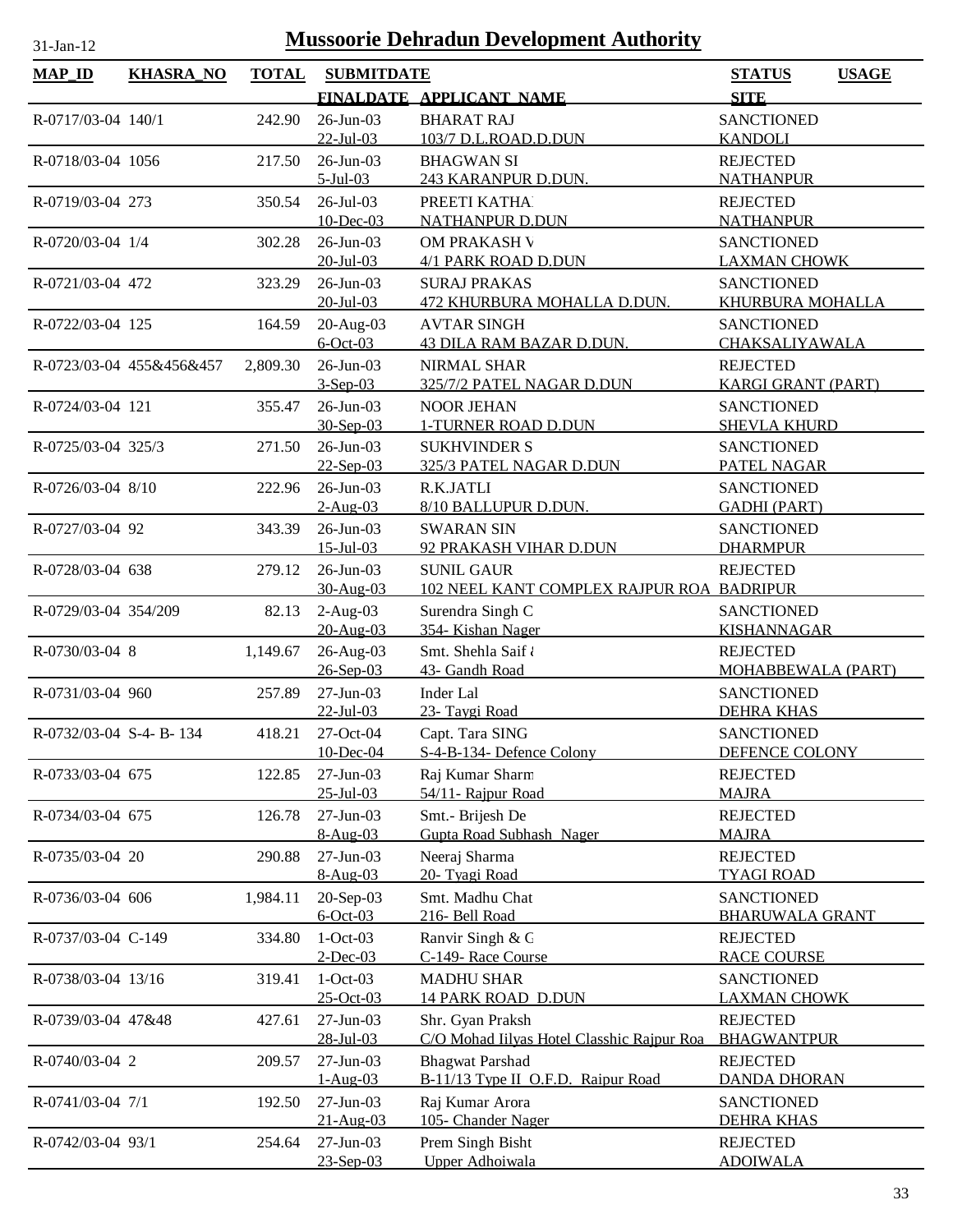| <b>MAP_ID</b>          | <b>KHASRA_NO</b> | <b>TOTAL</b> | <b>SUBMITDATE</b>            |                                                            | <b>STATUS</b><br><b>USAGE</b>                       |
|------------------------|------------------|--------------|------------------------------|------------------------------------------------------------|-----------------------------------------------------|
|                        |                  |              |                              | FINALDATE APPLICANT NAME                                   | <b>SITE</b>                                         |
| R-0743/03-04 863       |                  | 153.17       | 16-Sep-03<br>14-Nov-03       | <b>LILA SINGH NE</b><br>16-A- Subhash Road                 | <b>SANCTIONED</b><br><b>AJABPUR KALAM (PART)</b>    |
| R-0744/03-04 21/2      |                  | 692.93       | 28-Jun-03<br>$4-Aug-03$      | Sanjay Sahani<br>21/2- E.C.Road                            | <b>SANCTIONED</b><br>E.C.ROAD                       |
| R-0745/03-04 609       |                  | 89.67        | 28-Jun-03<br>$1-Aug-03$      | Banwari Lal Rat<br>Village & P.O. Sirai Tehri Garwhal      | <b>SANCTIONED</b><br><b>AJABPUR KALAM (PART)</b>    |
| R-0746/03-04 366       |                  | 285.34       | $1-Aug-03$<br>$15 - Sep-03$  | Sanjay Nautiyal &<br>5/23-A - Hydle Colony Tegbahadur Road | <b>SANCTIONED</b><br><b>AJABPUR KHURD</b>           |
| R-0747/03-04 662       |                  | 125.00       | 28-Jun-03<br>$1-Aug-03$      | Smt, Kusum<br>Near - Green Villa Subhash Nagar             | <b>SANCTIONED</b><br><b>BHARUWALA GRANT</b>         |
| R-0748/03-04 210       |                  | 273.46       | 30-Jun-03<br>13-Aug-03       | Jaspal Singh Bhar<br>Police Kautwali Pauri Garwhal         | <b>SANCTIONED</b><br><b>MOHKAMPUR KALAM</b>         |
| R-0748/03-04-210       |                  | 0.00         | $22$ -Jul-08                 | Jaspal Singh Bhar<br>Police Kautwali Pauri Garwhal         | <b>SANCTIONED</b><br>Home<br><b>MOHKAMPUR KALAM</b> |
| R-0748/03-04-210       |                  | 0.00         | 17-Jul-09                    | Jaspal Singh Bhar<br>Police Kautwali Pauri Garwhal         | <b>SANCTIONED</b><br>Home<br><b>MOHKAMPUR KALAM</b> |
| R-0749/03-04 250       |                  | 298.66       | $30$ -Jun-03<br>$30$ -Jul-03 | Vinay Nand Bour<br>15- Araghar D.Dun                       | <b>SANCTIONED</b><br><b>SEWALA KALAN</b>            |
| R-0750/03-04 1203      |                  | 166.21       | 30-Jun-03<br>20-Oct-03       | Chandar Singh<br>64/1-Inder Vihar Kaulaghar Road           | <b>SANCTIONED</b><br><b>GADHI (PART)</b>            |
| R-0751/03-04 77        |                  | 102.69       | 30-Jun-03<br>30-Oct-03       | Arjun Singh Lam<br>202/1- Chaudhri Biharilal Marg          | <b>SANCTIONED</b><br><b>NESHVILLA ROAD</b>          |
| R-0752/03-04 837       |                  | 215.42       | 30-Jun-03<br>30-Jul-03       | Smt.Jagdamba D<br>C/O- Chandan Singh Suman Nagar           | <b>SANCTIONED</b><br><b>AJABPUR KALAM (PART)</b>    |
| R-0753/03-04 84        |                  | 250.93       | 30-Jun-03<br>24-Jul-03       | Mahendar Singh!<br>C/O- R.R.L.Mehta Utsav Vihar Kanwali    | <b>SANCTIONED</b><br>PANDITWADI MAFI                |
| R-0754/03-04 60        |                  | 140.61       | 30-Jun-03<br>24-Jul-03       | Anant Kumar Gu<br>113- Guru Road                           | <b>SANCTIONED</b><br><b>LAXMAN CHOWK</b>            |
| R-0755/03-04 20/1      |                  | 223.05       | 30-Jun-03<br>$15$ -Dec-03    | Digambar Dutt B<br>123/3-2 - Street No-4- Rajendra Nagar   | <b>SANCTIONED</b><br><b>KAULAGARH</b>               |
| R-0756/03-04 203       |                  | 191.38       | $21-Aug-03$<br>29-Oct-03     | Smt. Purnima R<br>Nathanpur                                | <b>SANCTIONED</b><br><b>NATHANPUR</b>               |
| R-0757/03-04 538       |                  | 141.02       | 30-Jun-03<br>29-Jul-03       | Gulshan Kumar<br>5/8-Prem Nagar                            | <b>REJECTED</b><br><b>DAK PATTI</b>                 |
| R-0758/03-04 538       |                  | 138.25       | 30-Jun-03<br>$4-Aug-03$      | Col. G,S,Dhanju<br>180/4- Polo View I.M.A.                 | <b>REJECTED</b><br><b>DAK PATTI</b>                 |
| R-0759/03-04 558       |                  | 191.46       | $2$ -Dec-03<br>$6$ -Dec-03   | sMT. Saroj Sawhı<br>57- Kanwali Road                       | <b>SANCTIONED</b><br><b>MAJRA</b>                   |
| R-0760/03-04 636       |                  | 175.05       | 30-Jun-03<br>$14$ -Jul-03    | Dilvar Singh Neg<br>7/4 New Cant Chirbag                   | <b>REJECTED</b><br><b>MIAWALA</b>                   |
| R-0761/03-04 37/1      |                  | 136.39       | 30-Jun-03<br>14-Aug-03       | Jodha Singh Gurn<br>24-A- Naya Gnaw AnarwalaRoad           | <b>REJECTED</b><br><b>HATHIBARKALA</b>              |
| R-0762/03-04 434/5     |                  | 192.17       | 8-Oct-03<br>$17-Nov-03$      | Smt. Sunita Juyal<br>19-Sri Davsuman Nagar Ballupur Road   | <b>SANCTIONED</b><br><b>ADOIWALA</b>                |
| R-0763/03-04 S-4-B/223 |                  | 418.11       | 30-Jun-03<br>$19 - Jul - 03$ | Ramesh Chandra<br>S-2-A/61 Defece Colony                   | <b>SANCTIONED</b><br>DEFENCE COLONY                 |
| R-0764/03-04 16/11     |                  | 162.17       | $6$ -Feb-04<br>$5-Apr-04$    | <b>Balbir Singh</b><br>19/10-Wing No-3- Prem Nagar         | <b>SANCTIONED</b><br><b>KAULAGARH</b>               |
| R-0765/03-04 339       |                  | 252.86       | $1-Jul-03$<br>$22$ -Jul-03   | Chandan Singh R<br>28- Akta Vihar Hathibarkhala            | <b>REJECTED</b><br><b>DHORAN KHAS</b>               |
| R-0766/03-04 190 m     |                  | 125.46       | $1-Jul-03$<br>28-Aug-03      | Nagender Singh E<br>F-12- Shiv Lok Colony Raipur Roiad     | <b>SANCTIONED</b><br><b>CHAK RAIPUR</b>             |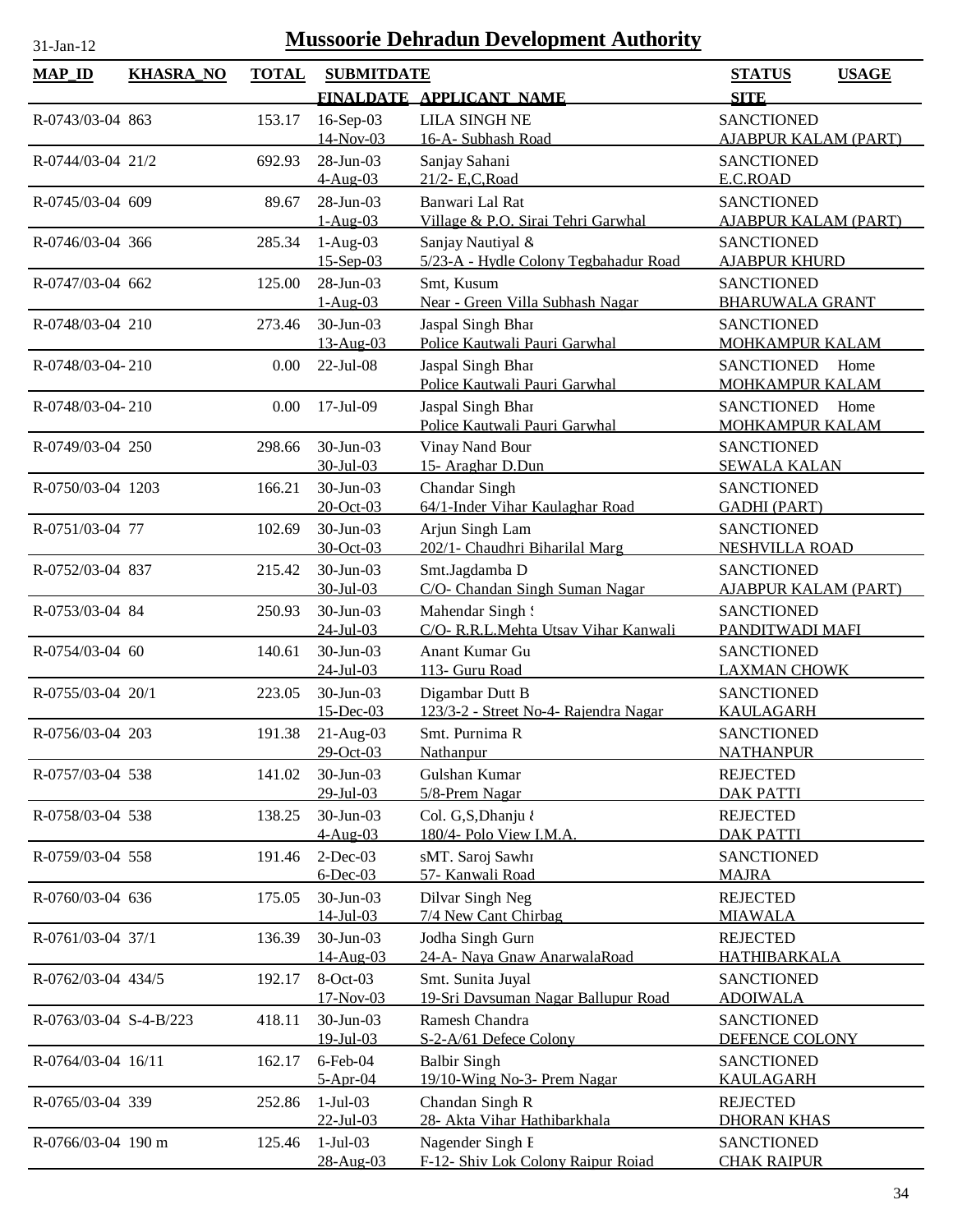| <b>MAP_ID</b>        | <b>KHASRA_NO</b> | <b>TOTAL</b> | <b>SUBMITDATE</b>         |                                                                 | <b>STATUS</b>                         | <b>USAGE</b> |
|----------------------|------------------|--------------|---------------------------|-----------------------------------------------------------------|---------------------------------------|--------------|
|                      |                  |              |                           | FINALDATE APPLICANT NAME                                        | <b>SITE</b>                           |              |
| R-0767/03-04 39/25/1 |                  | 405.46       | $1-Jul-03$                | Pyare Lal                                                       | <b>SANCTIONED</b>                     |              |
|                      |                  |              | $4-Aug-03$                | 39/25/1-Body Guard Canal Road                                   | <b>BODY GUARD CANAL ROA</b>           |              |
| R-0768/03-04 81/1    |                  | 188.19       | $1-Jul-03$                | Dines Singh                                                     | <b>REJECTED</b>                       |              |
|                      |                  |              | $22$ -Jul-03              | 53/11-2 Rajpur Road                                             | <b>HARIPUR</b>                        |              |
| R-0769/03-04 17      |                  | 356.39       | 30-Jul-03                 | Rakesh Batta                                                    | <b>REJECTED</b>                       |              |
|                      |                  |              | $3-Jan-05$                | 7- Saharupur Road                                               | <b>CHANDER ROAD</b>                   |              |
| R-0770/03-04 494     |                  | 194.25       | $1-Jul-03$                | S. Kuldeep Singh                                                | <b>SANCTIONED</b>                     |              |
|                      |                  |              | $7-Aug-03$                | 38-F/1- Saharunpur Chouk                                        | <b>NIRANJANPUR</b>                    |              |
| R-0771/03-04 584     |                  | 174.41       | $17-Sep-03$               | Roshan Lal                                                      | <b>SANCTIONED</b>                     |              |
|                      |                  |              | $3$ -Dec-03               | <b>Upper Rajeev Nagar</b>                                       | DHARAMPUR DANDA                       |              |
| R-0772/03-04 385     |                  | 191.00       | $1-Jul-03$<br>19-Jul-03   | S.Harbhajan Sin<br>8- KaliMandir Enclave                        | <b>SANCTIONED</b><br><b>DHARMPUR</b>  |              |
| R-0773/03-04 D-112   |                  | 351.30       | $1-Jul-03$                | H.S. Cohli                                                      | <b>REJECTED</b>                       |              |
|                      |                  |              | $20$ -Oct-03              | D-112 - Race Cours                                              | <b>RACE COURSE</b>                    |              |
| R-0774/03-04 252     |                  | 125.61       | $1-Jul-03$                | Subremani Sethi                                                 | <b>SANCTIONED</b>                     |              |
|                      |                  |              | $22$ -Jul-03              | 7- Anand Vihar                                                  | <b>JAKHAN</b>                         |              |
| R-0775/03-04 154     |                  | 338.57       | $1-Jul-03$                | Virendar Singh R                                                | <b>REJECTED</b>                       |              |
|                      |                  |              | $14$ -Jul-03              | Mokampur P.O.- I.I.P                                            | <b>AJABPUR KALAM (PART)</b>           |              |
| R-0776/03-04 79      |                  | 182.15       | $2-Jul-03$                | Rishi Pal                                                       | <b>SANCTIONED</b>                     |              |
|                      |                  |              | 25-Aug-03                 | 79- Gurudwara Road Nai Basti                                    | <b>GURU ROAD</b>                      |              |
| R-0777/03-04 20/15   |                  | 128.67       | $2-Jul-03$                | Navneet Agarwal                                                 | <b>SANCTIONED</b>                     |              |
|                      |                  |              | $4-Aug-03$                | C/O-4- New Road                                                 | <b>CROSS ROAD</b>                     |              |
| R-0778/03-04 701     |                  | 126.51       | 28-Feb-04                 | Ram PAarkadh M                                                  | <b>REJECTED</b>                       |              |
|                      |                  |              | 24-Mar-04                 | 18/1- Canal Road                                                | <b>JAKHAN</b>                         |              |
| R-0779/03-04 1157    |                  | 348.49       | $2-Jul-03$                | Hansa Dutt Sati                                                 | <b>REJECTED</b>                       |              |
|                      |                  |              | $4-Aug-03$                | C/O-T.P. Nanwal Lowar Nathanpur                                 | <b>NATHANPUR</b>                      |              |
| R-0780/03-04 352     |                  | 599.33       | $2-Jul-03$<br>$17-Sep-03$ | Tej Pal Singh Cht<br>352m - Dharampur                           | <b>REJECTED</b><br><b>DHARMPUR</b>    |              |
|                      |                  |              | $2-Jul-03$                |                                                                 | <b>REJECTED</b>                       |              |
| R-0781/03-04 1142    |                  | 120.63       | $4-Aug-03$                | Siv Singh<br>120- Hariwar Road                                  | <b>NATHANPUR</b>                      |              |
| R-0782/03-04 329     |                  | 97.40        | $2-Jul-03$                | Raghvendra Pra                                                  | <b>REJECTED</b>                       |              |
|                      |                  |              | 20-Aug-03                 | 8- Nalapani Road                                                | <b>OLD DALANWALA</b>                  |              |
| R-0783/03-04 625/2   |                  | 167.28       | $6$ -Jan- $04$            | Ganesh Dutt                                                     | <b>SANCTIONED</b>                     |              |
|                      |                  |              | 8-Jan-04                  | 2- Ankitpuram                                                   | <b>DHARMPUR</b>                       |              |
| R-0784/03-04 458     |                  | 175.34       | $2-Jul-03$                | Shrichander Josh                                                | <b>REJECTED</b>                       |              |
|                      |                  |              | $24$ -Jul-03              | 401- Khurbura Mohalla                                           | <b>KHURBURA MOHALLA</b>               |              |
| R-0785/03-04 121     |                  | 183.31       | $17-Sep-03$               | Surendra Dutt Ka                                                | <b>SANCTIONED</b>                     |              |
|                      |                  |              | $6$ -Oct-03               | C/O Jagish Parshad Kanswal 84-B- Pargati N AJABPUR KALAM (PART) |                                       |              |
| R-0786/03-04 100     |                  | 127.30       | 20-Sep-03                 | Smt. SVITA GUP                                                  | <b>SANCTIONED</b>                     |              |
|                      |                  |              | 14-Nov-03                 | 100-Tilak Road                                                  | <b>TILAK ROAD</b>                     |              |
| R-0787/03-04 147/208 |                  | 133.65       | $3-Jul-03$                | Ajay Suri & Vina                                                | <b>SANCTIONED</b>                     |              |
|                      |                  |              | $11-Aug-03$               | 147/208- Karanpur D.Dun                                         | <b>KARANPUR</b>                       |              |
| R-0788/03-04 425     |                  | 123.23       | $3-Jul-03$                | Kishore Narasya                                                 | <b>SANCTIONED</b>                     |              |
|                      |                  |              | 27-Mar-04<br>5-Feb-04     | 425- Khurbura Mohalla<br>Kumari - Sumitra                       | KHURBURA MOHALLA                      |              |
| R-0789/03-04 1078    |                  | 275.91       | $6$ -Feb-04               | Rajkiya Balik Inter Colage 22- Rajpur Road                      | <b>SANCTIONED</b><br><b>NATHANPUR</b> |              |
| R-0790/03-04 74      |                  | 315.53       | $3-Jul-03$                | Smti-Shakuntla 1                                                | <b>REJECTED</b>                       |              |
|                      |                  |              | $8-Aug-03$                | C/O- Manzrimafi                                                 | <b>MATHUROWALA (PART)</b>             |              |
| R-0791/03-04 19/17   |                  | 267.75       | $3-Jul-03$                | SH.- S.C. Sethi &                                               | <b>SANCTIONED</b>                     |              |
|                      |                  |              | $21 -$ Jul $-03$          | P.N.B. Staff Colony Pitthuwala                                  | <b>SEWALA KALAN</b>                   |              |
| R-0792/03-04 517     |                  | 170.87       | $3-Jul-03$                | Kamal Singh Jh                                                  | <b>REJECTED</b>                       |              |
|                      |                  |              | $22 - Jul - 03$           | Lane No- 6- PUSPKUNJ Ajabpur Khurd                              | <b>DHORAN KHAS</b>                    |              |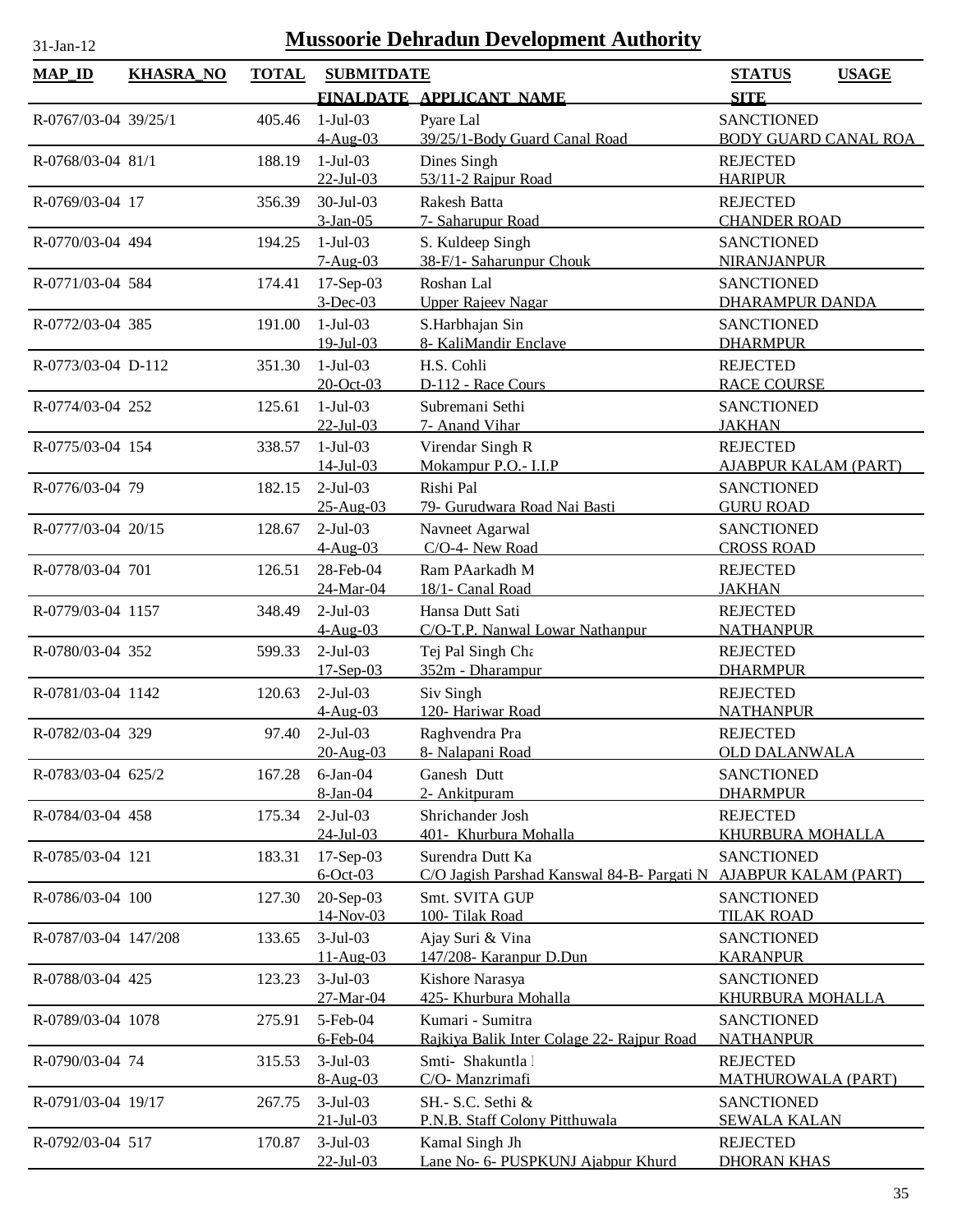| <b>MAP_ID</b>         | <b>KHASRA_NO</b> | <b>TOTAL</b> | <b>SUBMITDATE</b>            |                                                                   | <b>STATUS</b>                                    | <b>USAGE</b> |
|-----------------------|------------------|--------------|------------------------------|-------------------------------------------------------------------|--------------------------------------------------|--------------|
|                       |                  |              |                              | FINALDATE APPLICANT NAME                                          | <b>SITE</b>                                      |              |
| R-0793/03-04 8/18     |                  | 122.40       | 17-Oct-03<br>$11-Nov-03$     | <b>RANJEET SING</b><br><b>22 NEW CANTT ROAD</b>                   | <b>SANCTIONED</b><br><b>KANDOLI</b>              |              |
| R-0794/03-04 42       |                  | 223.10       | $4-Jul-03$<br>$24$ -Jul-03   | <b>CHANDER SIN</b><br>9-G GANESH VIHER D.DUN                      | <b>REJECTED</b><br><b>AJABPUR KHURD</b>          |              |
| R-0795/03-04 2        |                  | 180.53       | $4-Jul-03$<br>26-Jul-03      | <b>BASANTI DEVI</b><br>SARASWATI NAGER .D.DUN.                    | <b>REJECTED</b><br><b>KAANWALI</b>               |              |
| R-0796/03-04 24/7     |                  | 185.41       | $4-Jul-03$<br>$20-Sep-03$    | <b>KASHI RAM J</b><br>24/7-1 VIJAY PARK KANWALI D.DUN.            | <b>SANCTIONED</b><br><b>KAANWALI</b>             |              |
| R-0797/03-04 892      |                  | 337.35       | $4-Jul-03$<br>25-Mar-04      | <b>SANJEEV NEGI</b><br>C/0 VINAY CHAMOLI NEHRU GRAM ROA NATHANPUR | <b>SANCTIONED</b>                                |              |
| R-0798/03-04 248      |                  | 109.38       | $4-Jul-03$<br>$18-Sep-03$    | Vishal Walia & N<br>248- Block III                                | <b>SANCTIONED</b><br><b>KHURBURA MOHALLA</b>     |              |
| R-0799/03-04 1155     |                  | 121.56       | $4-Jul-03$<br>$20-Sep-03$    | <b>SOHAN NAUTI</b><br>96- G.M.S. Road Mohit Vihar                 | <b>SANCTIONED</b><br><b>KAANWALI</b>             |              |
| R-0800/03-04 13       |                  | 257.34       | $24$ -Oct-03<br>30-Oct-03    | <b>J.P.SINGH</b><br>ST.JOHNS.CHURCH 6-KUTCHERY ROAD RAJ PUR ROAD  | <b>SANCTIONED</b>                                |              |
| R-0801/03-04 24       |                  | 492.37       | $19$ -Dec-03<br>15-Jan-04    | <b>ASHOK KUMA</b><br>23-C-S-1 DEFENCE COLONY D.DUN                | <b>SANCTIONED</b><br>PRITAM ROAD                 |              |
| R-0802/03-04 173      |                  | 185.54       | $4-Jul-03$<br>$19$ -Jul-03   | <b>GODAMBERI N</b><br>AJABPUR DANDA D.DUN.                        | <b>REJECTED</b><br><b>AJABPUR KALAM (PART)</b>   |              |
| R-0803/03-04 831&835  |                  | 148.45       | $4-Jul-03$<br>28-Aug-03      | PANKAJ KUMA<br>5 HUNUMAN CHOWK D.DUN.                             | <b>SANCTIONED</b><br><b>DEHRA KHAS</b>           |              |
| R-0804/03-04 237      |                  | 222.00       | 28-Jan-04<br>9-Mar-04        | Smt. Rukhsana P<br>107- Doon Vihar                                | <b>SANCTIONED</b><br><b>JAKHAN</b>               |              |
| R-0805/03-04 274      |                  | 223.60       | 27-Feb-04<br>$27-Apr-04$     | <b>RAM SINGH RA</b><br>C/0 BRAHMAHNAND BAHUGUNA SECT( NATHANPUR   | <b>SANCTIONED</b>                                |              |
| R-0806/03-04 24/19216 |                  | 95.99        | $5-Jul-03$<br>$6 - Aug-03$   | Ramakant Sriv<br>218/3- D.L. Road                                 | <b>SANCTIONED</b><br><b>ARYA NAGAR</b>           |              |
| R-0806/03-04-24/19216 |                  | 0.00         | $15$ -Jul-08<br>$18$ -Jul-08 | Ramakant Sriv<br>218/3- D.L. Road                                 | <b>SANCTIONED</b><br><b>ARYA NAGAR</b>           | Home         |
| R-0807/03-04 388/1    |                  | 422.60       | $5-Jul-03$<br>$17-Sep-03$    | Indra Gulati<br>4- New Road                                       | <b>SANCTIONED</b><br><b>DHARMPUR</b>             |              |
| R-0808/03-04 32       |                  | 144.05       | $5$ -Jul $-03$<br>25-Aug-03  | Ajayshah<br>91/3/C-Dharampur                                      | <b>REJECTED</b><br><b>CHAKSHAH NAGAR</b>         |              |
| R-0809/03-04 599      |                  | 279.72       | 17-May-04<br>18-May-04       | Raksh Chandra R<br>1/4- NASVILLA ROAD                             | <b>SANCTIONED</b><br><b>DHARAMPUR DANDA</b>      |              |
| R-0810/03-04 27       |                  | 177.90       | $7-Jul-03$<br>17-Nov-03      | Vinod Goswami<br>1/4- Nesvilla Road                               | <b>SANCTIONED</b><br><b>BADRIPUR</b>             |              |
| R-0811/03-04 190      |                  | 170.97       | $7-Jul-03$<br>$19$ -Jul-03   | Ramesh Chand T<br>3/7- New Basti Chukhuwala Indira Colony         | <b>REJECTED</b><br><b>AJABPUR KALAM (PART)</b>   |              |
| R-0812/03-04 99       |                  | 232.23       | 8-Aug-03<br>$15-Oct-03$      | Smt.-Ganga Chob<br>II-24-Officer Colony Race Course               | <b>SANCTIONED</b><br><b>AJABPUR KALAM (PART)</b> |              |
| R-0813/03-04 70       |                  | 247.02       | $7-Jul-03$<br>30-Aug-03      | <b>Uday Singh Buan</b><br>C-85/11-Nehru Colony                    | <b>REJECTED</b><br><b>MOHKAMPUR KALAM</b>        |              |
| R-0814/03-04 308      |                  | 184.93       | $7-Jul-03$<br>$4-Aug-03$     | Mukesh Nautyal<br>5/2-Balbir Road                                 | <b>REJECTED</b><br><b>NATHANPUR</b>              |              |
| R-0815/03-04 153      |                  | 230.53       | $7-Jul-03$<br>$22$ -Jul-03   | Smt.- Sangeeta U<br>72- Salawala D.Dun                            | <b>SANCTIONED</b><br>CHUKKHUWALA                 |              |
| R-0816/03-04 1319/2   |                  | 171.89       | $7-Jul-03$<br>$22$ -Jul-03   | Tarun Khattar &<br>2/2- Vasnt Vihar                               | <b>REJECTED</b><br><b>KAANWALI</b>               |              |
| R-0817/03-04 27/51    |                  | 211.89       | 24-Nov-03<br>26-Dec-03       | Pandit Banshi Dh<br>52- Moti Bazar                                | <b>SANCTIONED</b><br>CHUKKHUWALA                 |              |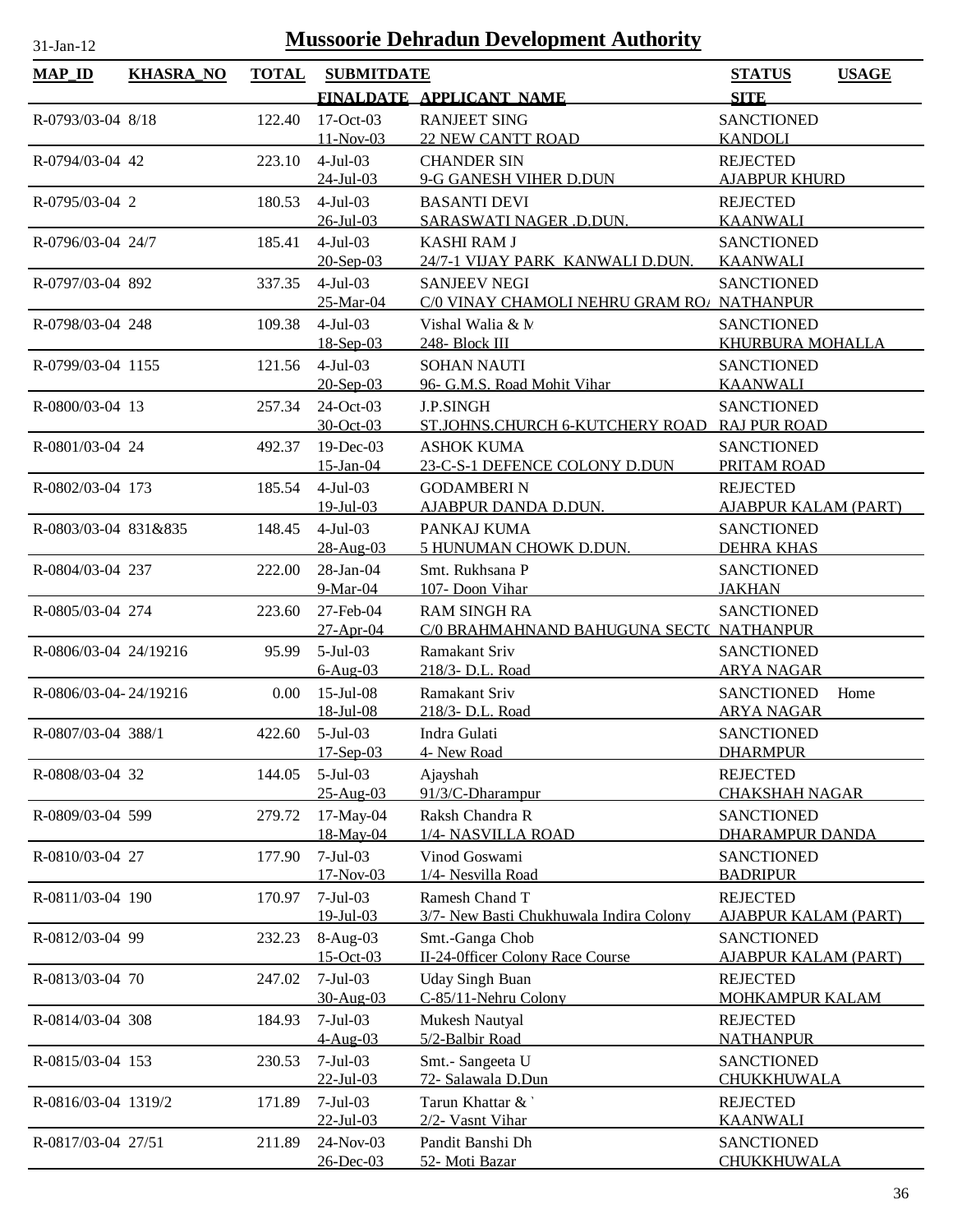| <b>MAP_ID</b>          | <b>KHASRA_NO</b> | <b>TOTAL</b> | <b>SUBMITDATE</b>       |                                         | <b>STATUS</b><br><b>USAGE</b>                  |
|------------------------|------------------|--------------|-------------------------|-----------------------------------------|------------------------------------------------|
|                        |                  |              |                         | FINALDATE APPLICANT NAME                | <b>SITE</b>                                    |
| R-0818/03-04 74/10     |                  | 123.78       | 8-Jul-03                | Rajendra Singh                          | <b>SANCTIONED</b>                              |
|                        |                  |              | 11-Aug-03               | 131/ II Vasant Vihar D.Dun              | PANDITWADI MAFI                                |
| R-0819/03-04 376       |                  | 177.75       | 30-Oct-03               | <b>Basant Ram Gupt</b>                  | <b>SANCTIONED</b>                              |
|                        |                  |              | 29-Nov-03               | 12- Darshani Gate                       | <b>MAJRA</b>                                   |
| R-0820/03-04 184       |                  | 1,434.25     | 8-Jul-03                | H,K Narain &Aks                         | <b>SANCTIONED</b>                              |
|                        |                  |              | $11-Aug-03$             | 184- Rajpur Road                        | <b>DAK PATTI</b>                               |
| R-0821/03-04 569       |                  | 200.66       | 8-Jul-03                | Adarsh Kumar G                          | <b>SANCTIONED</b>                              |
|                        |                  |              | $16-Sep-03$             | 65- Meedo Complex Shahrunpur Road       | <b>KAANWALI</b>                                |
| R-0822/03-04 385       |                  | 581.55       | 8-Jul-03                | Prabha Dabral                           | <b>SANCTIONED</b>                              |
|                        |                  |              | $20$ -Oct-03            | 56- Meedo Comp. Shahrunpur Road         | <b>DHARMPUR</b>                                |
| R-0823/03-04 426       |                  | 122.00       | 8-Jul-03                | Ashok Kumar                             | <b>REJECTED</b>                                |
|                        |                  |              | $8-Aug-03$              | C/O- A.B. Gusain                        | <b>SEWALA KALAN</b>                            |
| R-0824/03-04 1127      |                  | 204.37       | $1-Aug-03$              | Ramesh Dutt Ry                          | <b>SANCTIONED</b>                              |
|                        |                  |              | 16-Sep-03               | 60-A- Bhandari Bagh                     | <b>AJABPUR KALAM (PART)</b>                    |
| R-0825/03-04 92        |                  | 271.59       | 17-Jul-04<br>30-Dec-04  | Vijjay Kumar Gut<br>22- Shanti Vihar    | <b>REJECTED</b><br><b>KAANWALI</b>             |
|                        |                  | 255.00       | 8-Jul-03                | mNOHAR Lal I                            | <b>SANCTIONED</b>                              |
| R-0826/03-04 110 &111, |                  |              | 14-Aug-03               | 192 Mani Ram Road                       | <b>MAJRA</b>                                   |
| R-0827/03-04 13        |                  | 168.04       | $8-Jul-03$              | Rajesh Vasudave                         | <b>SANCTIONED</b>                              |
|                        |                  |              | $4-Aug-03$              | 9/1- E.C. Road                          | <b>CURZAN ROAD</b>                             |
| R-0828/03-04 68        |                  | 361.60       | 8-Jul-03                | Dr. Subhah Baliy                        | <b>SANCTIONED</b>                              |
|                        |                  |              | $2-Sep-03$              | 16- A- Subhash Road                     | <b>SUBHASH ROAD</b>                            |
| R-0829/03-04 728       |                  | 181.43       | 8-Jul-03                | Smt. Kamlesh S                          | <b>SANCTIONED</b>                              |
|                        |                  |              | $15-Sep-03$             | 218- Pratap Marg Subh. Road             | <b>MAJRA</b>                                   |
| R-0830/03-04 34        |                  | 200.73       | 8-Jul-03                | K.K. Kaushik                            | <b>SANCTIONED</b>                              |
|                        |                  |              | 12-Nov-03               | 34- Sarswati Vihar                      | <b>ADOIWALA</b>                                |
| R-0831/03-04 526       |                  | 247.32       | 8-Jul-03                | Devendra Dutt D                         | <b>SANCTIONED</b>                              |
|                        |                  |              | 29-Aug-03               | Suman Nagar D.Dun                       | <b>AJABPUR KHURD</b>                           |
| R-0832/03-04 382       |                  | 234.67       | 8-Jul-03                | Bachan Singh R                          | <b>REJECTED</b>                                |
|                        |                  |              | $22$ -Jul-03            | 205- Deep Nagar                         | R. CADIA GRANT                                 |
| R-0833/03-04 10/3      |                  | 204.15       | 8-Jul-03<br>29-Jul-03   | Smt.Manju Devi<br>Dharmpur Danda        | <b>REJECTED</b><br><b>MAJRI NAFI</b>           |
| R-0834/03-04 790       |                  |              | 25-Feb-04               | Vinod Kumar & /                         |                                                |
|                        |                  | 125.00       | 23-Mar-04               | S ubhash Nagar D.Dun                    | <b>SANCTIONED</b><br><b>SUBHASH NAGAR</b>      |
| R-0835/03-04 647/2     |                  | 230.01       | 8-Jul-03                | Dhruw Kumar                             | <b>SANCTIONED</b>                              |
|                        |                  |              | $30 - Jul - 03$         | Subhash Nagar                           | <b>SUBHASH NAGAR</b>                           |
| R-0836/03-04 223/2     |                  | 384.79       | $8-Jul-03$              | Smt.Kamla Rana                          | <b>REJECTED</b>                                |
|                        |                  |              | $22 -$ Jul-03           | 74/1-Salawala D.Dun                     | <b>SEWALA KALAN</b>                            |
| R-0837/03-04 632       |                  | 219.78       | 30-Aug-03               | Digamber Singh (                        | <b>REJECTED</b>                                |
|                        |                  |              | $3-Sep-03$              | C/O- Diwan Singh Rawat Kargi Grant D.Du | <b>DEHRA KHAS</b>                              |
| R-0838/03-04 1334      |                  | 155.21       | $9-Jul-03$              | Arjun Singh Neg                         | <b>REJECTED</b>                                |
|                        |                  |              | 29-Jul-03               | New Basti Police Laine Race Caurs D.Dun | <b>NATHANPUR</b>                               |
| R-0839/03-04 333       |                  | 238.31       | $9-Jul-03$              | Shri. Harinder Pa                       | <b>SANCTIONED</b>                              |
|                        |                  |              | $15 -$ Jul $-03$        | 256- Indira Nagar Colony D.Dun          | <u>KAANWALI</u>                                |
| R-0840/03-04 94        |                  | 478.00       | $1-Aug-03$              | Gyan Prakash                            | <b>SANCTIONED</b>                              |
|                        |                  |              | $7 - Dec-03$            | Badripur Road Jogiwala                  | <b>BADRIPUR</b>                                |
| R-0841/03-04 537       |                  | 237.84       | $9$ -Jul-03             | Mrs. Shereen                            | <b>SANCTIONED</b>                              |
|                        |                  |              | 14-Aug-03<br>$9-Jul-03$ | 4/4- Mohni Road D, Dun<br>Smt. Rekha    | <b>KAANWALI</b>                                |
| R-0842/03-04 219       |                  | 178.37       | 21-Aug-03               | 4/9 Lane-4 Parkash Vihar                | <b>REJECTED</b><br><b>AJABPUR KALAM (PART)</b> |
| R-0843/03-04 390       |                  | 165.78       | $9-Jul-03$              | Vijay Singh                             | <b>SANCTIONED</b>                              |
|                        |                  |              | 22-Aug-03               | 16/20- O.N.G.C. Colony D.Dun            | <b>KAULAGARH</b>                               |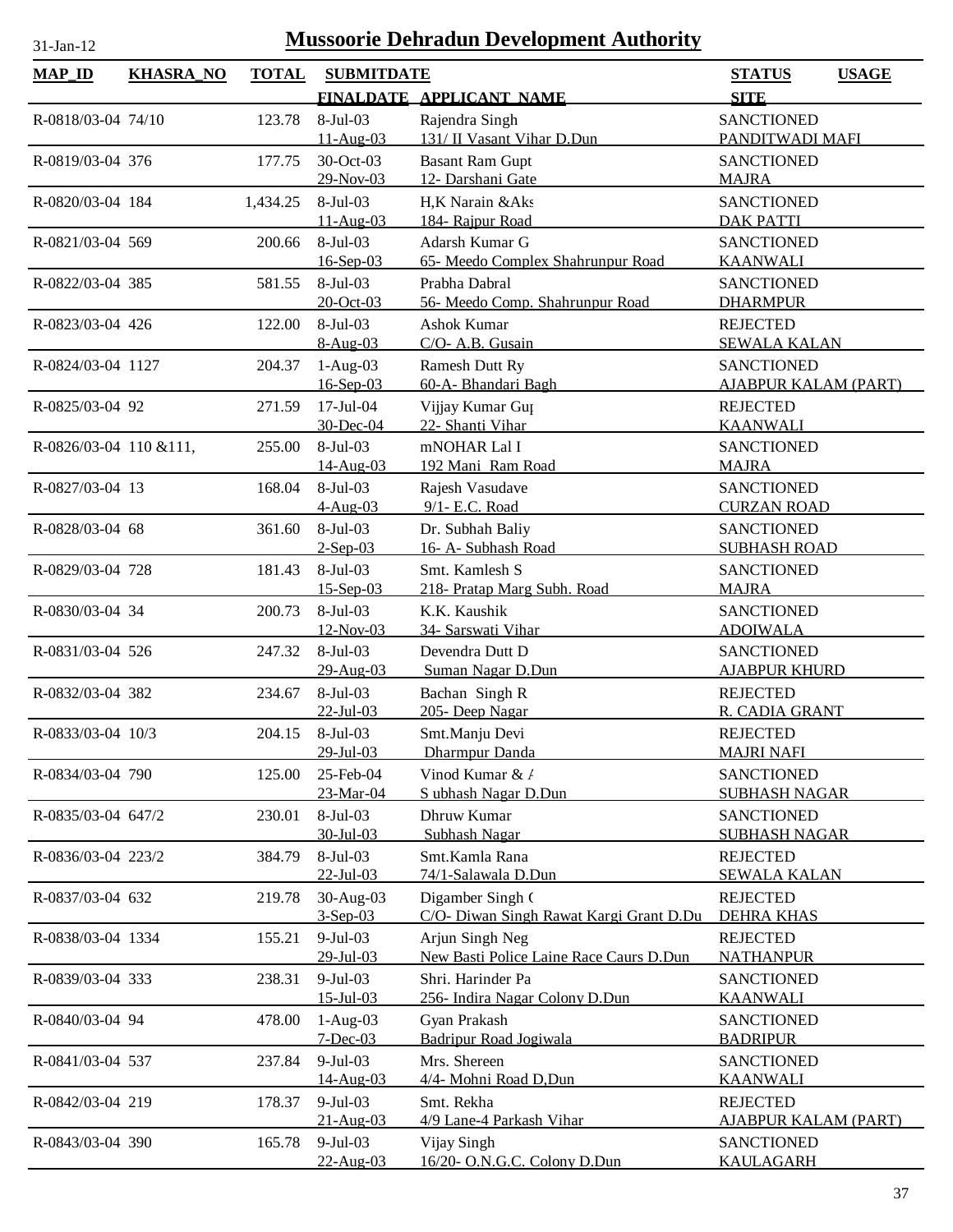| <b>MAP_ID</b>        | <b>KHASRA_NO</b> | <b>TOTAL</b> | <b>SUBMITDATE</b>            | FINALDATE APPLICANT NAME                                             | <b>STATUS</b><br><b>USAGE</b><br><b>SITE</b> |
|----------------------|------------------|--------------|------------------------------|----------------------------------------------------------------------|----------------------------------------------|
|                      |                  |              |                              |                                                                      |                                              |
| R-0844/03-04 636     |                  | 129.15       | $10$ -Jul-03<br>$29$ -Jul-03 | Rajendar Prasad I<br>30- Araghar D.Dun                               | <b>REJECTED</b><br><b>MIAWALA</b>            |
| R-0845/03-04 648/1   |                  | 790.22       | $10$ -Jul-03                 | Maheshwari Devi                                                      | <b>REJECTED</b>                              |
|                      |                  |              | $21-Au$ g-03                 | 153- G.M.S. Road Balliwala Chauk                                     | <b>KAANWALI</b>                              |
| R-0846/03-04 594     |                  | 325.71       | 10-Mar-05<br>$16$ -Jun-05    | <b>ANIL KUMAR N</b><br>6-HIG - II PHASE-1 INDIRA PURAM KANV KAANWALI | <b>SANCTIONED</b>                            |
| R-0847/03-04 415-C   |                  | 223.56       | $10$ -Jul-03                 | <b>SUDARSHAN S</b>                                                   | <b>SANCTIONED</b>                            |
|                      |                  |              | $27-Sep-03$                  | <b>415-C KHURBURA MOHALLA D.DUN</b>                                  | KHURBURA MOHALLA                             |
| R-0848/03-04 78      |                  | 113.25       | $10$ -Jul-03                 | Sachida Nand Ba                                                      | <b>REJECTED</b>                              |
|                      |                  |              | $27 - Sep-03$                | 47/1New Basti Chukkhwala                                             | <b>CHUKKHUWALA</b>                           |
| R-0849/03-04 449     |                  | 271.72       | $10$ -Jul-03                 | Smt. Krishna Sr                                                      | <b>REJECTED</b>                              |
|                      |                  |              | $1-Aug-03$                   | C/O-1- Sewak Ashram Road                                             | <b>DHORAN KHAS</b>                           |
| R-0850/03-04 13      |                  | 249.91       | 27-Jan-04<br>15-May-04       | Akhil Dutta<br>197/77 Rajendar Nagar                                 | <b>SANCTIONED</b><br><b>KAULAGARH</b>        |
| R-0851/03-04 1/3     |                  | 444.41       | $10$ -Jul- $03$              | Yash Kumar Cha                                                       | <b>SANCTIONED</b>                            |
|                      |                  |              | $22$ -Jul-03                 | Wing No-1 Prem Nagar                                                 | PRITAM ROAD                                  |
| R-0852/03-04 131/78  |                  | 186.73       | $10$ -Jul-03                 | Lt.Col. Shyamvee                                                     | <b>SANCTIONED</b>                            |
|                      |                  |              | 19-Sep-03                    | 76/29 Lane-2- Saket Rajpur Road                                      | <b>KALI DAS ROAD</b>                         |
| R-0853/03-04 611     |                  | 165.14       | $11-Jul-03$                  | Sarvan Verma                                                         | <b>REJECTED</b>                              |
|                      |                  |              | $1-Aug-03$                   | 52- Moti Bazar D.Dun                                                 | <b>JAKHAN</b>                                |
| R-0854/03-04 440     |                  | 185.87       | 17-Sep-03                    | Rajesh Naithani L                                                    | <b>SANCTIONED</b>                            |
|                      |                  |              | $24-Sep-03$                  | 86- Dangwal Road D.Dun.                                              | <b>KAANWALI</b>                              |
| R-0855/03-04 744     |                  | 376.25       | 8-Oct-03                     | Subhash Chander                                                      | <b>SANCTIONED</b>                            |
|                      |                  |              | 15-Nov-03<br>$11-Jul-03$     | Haridwar Road                                                        | <b>KAANWALI</b>                              |
| R-0856/03-04 312     |                  | 290.70       | $1-Aug-03$                   | Kirpal Singh<br>C/O Mazri Mafi P.O. I.I.P.                           | <b>REJECTED</b><br><b>ADOIWALA</b>           |
| R-0857/03-04 432/507 |                  | 167.42       | $11-Jul-03$                  | <b>ALAM SINGH C</b>                                                  | <b>REJECTED</b>                              |
|                      |                  |              | $8-Aug-03$                   | T-205/10 SF ANNARWALA D.DUN.                                         | <b>SEWALA KALAN</b>                          |
| R-0858/03-04 480     |                  | 303.51       | 25-Sep-03                    | <b>SHOVEN SING</b>                                                   | <b>REJECTED</b>                              |
|                      |                  |              | 8-Oct-03                     | <b>SHAYAMPUR D.DUN</b>                                               | <b>ARCADIA GRANT</b>                         |
| R-0859/03-04 105     |                  | 304.56       | $11-Jul-03$                  | <b>SUSHILA BAHU</b>                                                  | <b>SANCTIONED</b>                            |
|                      |                  |              | $6-Aug-03$                   | 105 RAJENDRA NAGAR D.DUN                                             | <b>KAULAGARH</b>                             |
| R-0860/03-04 30/1    |                  | 249.32       | $11-Jul-03$                  | CAP. MANUJ K                                                         | <b>SANCTIONED</b>                            |
| R-0861/03-04 112&113 |                  | 72.46        | 20-Aug-03<br>$11-Jul-03$     | 43 DISPANSARY ROAD D.DUN.<br><b>HARENDRA SI</b>                      | <b>MOHINI ROAD</b><br><b>REJECTED</b>        |
|                      |                  |              | $15 -$ Sep $-03$             | <b>414 INDIRA COLONY</b>                                             | SAYYAD MOHALLA                               |
| R-0862/03-04 49/1    |                  | 188.19       | 10-Feb-04                    | DEV PAL SING                                                         | <b>REJECTED</b>                              |
|                      |                  |              | 25-Feb-04                    | <b>40 VAISHNO VIHER RAIPUR D.DUN</b>                                 | <b>ADOIWALA</b>                              |
| R-0863/03-04 1325    |                  | 129.32       | $11-Jul-03$                  | <b>AMAR DEV NA</b>                                                   | <b>REJECTED</b>                              |
|                      |                  |              | $6-Aug-03$                   | SHASTRI NAGAR PHASE II SEEMADWA                                      | <b>KAANWALI</b>                              |
| R-0864/03-04 102m    |                  | 263.60       | 11-Dec-06<br>4-Jan-07        | Ranjeet Singh Bi<br>C/O- Khem Singh Bisht B- Block Sarswati V        | <b>SANCTIONED</b><br><b>AJABPUR KHURD</b>    |
| R-0865/03-04 49/1    |                  | 167.28       | $14$ -Jul-03                 | Jay Laxmi                                                            | <b>SANCTIONED</b>                            |
|                      |                  |              | $25 - Sep-03$                | Shakti Nathiha S.S.P.C. Center Silkboard PR NIRANJANPUR              |                                              |
| R-0866/03-04 428     |                  | 721.59       | $14$ -Jul-03                 | Kishor Singh Pan                                                     | <b>SANCTIONED</b>                            |
|                      |                  |              | $6$ -Oct-03                  | R.K. Puram Tarla Adhoiwala                                           | <b>ADOIWALA</b>                              |
| R-0867/03-04 102/3   |                  | 155.09       | $14$ -Jul-03                 | Chandar Mohan S                                                      | <b>REJECTED</b>                              |
|                      |                  |              | $24$ -Jul-03                 | Majri Mafi                                                           | <b>MAJRI NAFI</b>                            |
| R-0868/03-04 190     |                  | 144.18       | $14$ -Jul-03<br>29-Jul-03    | Rajesh SIngh Neg<br>Neear Range Office Mohabbewala                   | <b>REJECTED</b><br><b>MOHABBEWALA (PART)</b> |
| R-0869/03-04 63      |                  | 206.57       | $14$ -Jul-03                 | Nalin Pun                                                            | <b>SANCTIONED</b>                            |
|                      |                  |              | $11 - Aug-03$                | Nehru Gram Lauer                                                     | DEFENCE COLONY                               |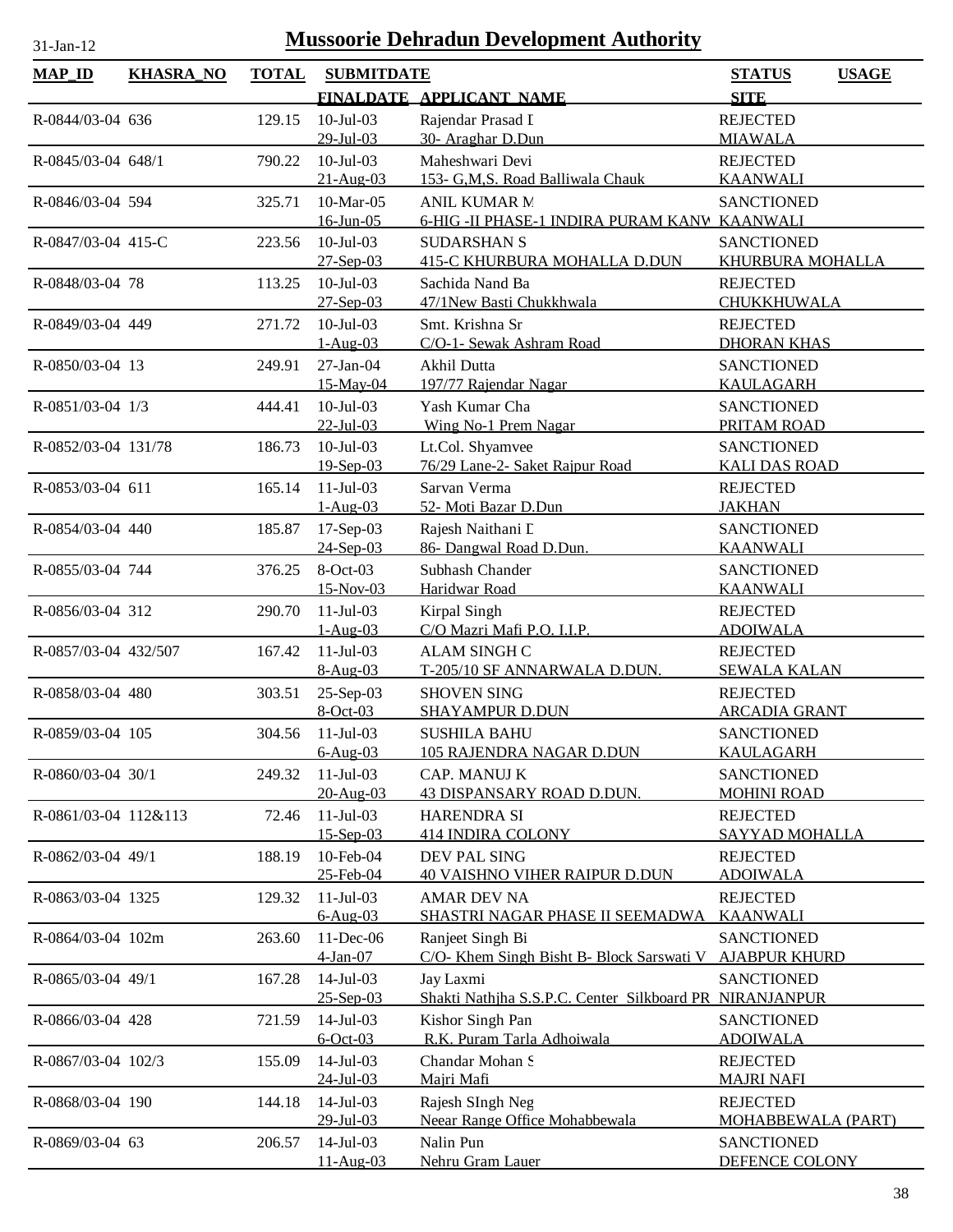| <b>MAP_ID</b>        | <b>KHASRA_NO</b> | <b>TOTAL</b> | <b>SUBMITDATE</b>             |                                                      | <b>STATUS</b>                           | <b>USAGE</b> |
|----------------------|------------------|--------------|-------------------------------|------------------------------------------------------|-----------------------------------------|--------------|
|                      |                  |              |                               | FINALDATE APPLICANT NAME                             | <b>SITE</b>                             |              |
| R-0870/03-04 424/1   |                  | 204.84       | 17-Sep-03                     | PREMA GHURE                                          | <b>SANCTIONED</b>                       |              |
|                      |                  |              | $26 - Sep-03$                 | 325 Panditwari                                       | <b>VASANT VIHAR</b>                     |              |
| R-0871/03-04 43/485  |                  | 122.40       | $14$ -Jul-03                  | Rajkumar                                             | <b>SANCTIONED</b>                       |              |
|                      |                  |              | 19-Sep-03                     | 43/485- PATHERIA PEER DOBHAL WAL                     | <b>DOBHALWALA</b>                       |              |
| R-0872/03-04 1/19    |                  | 112.87       | $4-Nov-03$                    | Smt. Usha Garg                                       | <b>REJECTED</b>                         |              |
|                      |                  |              | $15 - Sep-03$                 | 1/16 Darshani Gate                                   | <b>DARSHANI GATE</b>                    |              |
| R-0873/03-04 319     |                  | 147.72       | $14$ -Jul-03                  | Abdul Wahid                                          | <b>SANCTIONED</b>                       |              |
|                      |                  |              | $4-Aug-03$                    | 101- Araghar D.Dun                                   | <b>AARAGARH</b>                         |              |
| R-0874/03-04 252     |                  | 1,045.54     | 13-Oct-03                     | Lt. Col. C.B. Kha                                    | <b>SANCTIONED</b>                       |              |
|                      |                  |              | 13-Oct-03                     | 1/4- Nashvilla Road                                  | <b>VASANT VIHAR</b>                     |              |
| R-0875/03-04 675     |                  | 102.34       | $14-Jul-03$                   | Seetla Parshad                                       | <b>REJECTED</b>                         |              |
|                      |                  |              | $21 - Aug-03$                 | D.T. 42 Yamuna Nagar<br>kaushlyaDevi                 | <b>MAJRA</b><br><b>REJECTED</b>         |              |
| R-0876/03-04 632     |                  | 247.39       | $14$ -Jul-03<br>29-Jul-03     | 56-A.P.O.                                            | <b>MIAWALA</b>                          |              |
| R-0877/03-04 360     |                  | 223.05       | 21-May-04                     | <b>HUKAM SINGH</b>                                   | <b>SANCTIONED</b>                       |              |
|                      |                  |              | 24-May-04                     | S.B.I. TAIL BHAWAN D.DUN                             | <b>AAMWALA TARLA</b>                    |              |
| R-0878/03-04 146     |                  | 323.27       | 19-Nov-03                     | <b>AKASH RAJ SI</b>                                  | <b>SANCTIONED</b>                       |              |
|                      |                  |              | $2$ -Dec-03                   | 27 RAIPUR ROAD D.DUN                                 | <b>AAMWALA</b>                          |              |
| R-0879/03-04 45/25   |                  | 162.55       | $14$ -Jul-03                  | <b>AMARJEET KA</b>                                   | <b>SANCTIONED</b>                       |              |
|                      |                  |              | $23 - Sep-03$                 | 25 INDER ROAD D.DUN                                  | <b>INDER ROAD</b>                       |              |
| R-0880/03-04 375     |                  | 413.15       | $22$ -Aug-03                  | Suresh Singh Boh                                     | <b>SANCTIONED</b>                       |              |
|                      |                  |              | $6$ -Oct-03                   | Vill. & P.O.- Sinola - 6- Gari Cant                  | <b>JOHDI</b>                            |              |
| R-0881/03-04 153/58  |                  | 127.44       | 18-Nov-04                     | Sunil Pant                                           | <b>SANCTIONED</b>                       |              |
|                      |                  |              | 20-Nov-04                     | 9- New Cant Road Hathi Barkala                       | <b>KALI DAS ROAD</b>                    |              |
| R-0882/03-04 25      |                  | 129.00       | $15$ -Jul-03                  | Sunil Tomar                                          | <b>REJECTED</b>                         |              |
| R-0883/03-04 78      |                  | 104.74       | $4-Aug-03$<br>$15$ -Jul-03    | 71-A - Neshvila Road<br>Brij Bhuahan Cha             | <b>DAK PATTI</b><br><b>REJECTED</b>     |              |
|                      |                  |              | 15-Oct-03                     | 304- Karanpur D.Dun.                                 | <b>KARANPUR</b>                         |              |
| R-0884/03-04 88      |                  | 248.26       | 30-Jul-03                     | Devi Singh Negi                                      | <b>SANCTIONED</b>                       |              |
|                      |                  |              | $20 - Oct - 03$               | Ladpur Raipur Road                                   | <b>LADPUR (PART)</b>                    |              |
| R-0885/03-04 399     |                  | 190.26       | $15$ -Jul-03                  | Abdul Rehman                                         | <b>REJECTED</b>                         |              |
|                      |                  |              | 14-Oct-03                     | 68- Indra Vihar Kalidas Road                         | <b>KARANPUR KHAS</b>                    |              |
| R-0886/03-04 432     |                  | 210.22       | $15$ -Jul-03                  | OM PRAKASH J                                         | <b>SANCTIONED</b>                       |              |
|                      |                  |              | 16-Sep-03                     | 66 PANDITWARI D.DUN.                                 | <b>SEWALA KALAN</b>                     |              |
| R-0886/03-04-432     |                  | 0.00         | 12-Sep-08                     | OM PRAKASH J                                         | <b>SANCTIONED</b>                       | Home         |
|                      |                  |              | 20-Sep-08                     | 66 PANDITWARI D.DUN.                                 | <b>SEWALA KALAN</b>                     |              |
| R-0886/03-04-432     |                  | 0.00         | 19-Sep-09                     | OM PRAKASH J                                         | <b>SANCTIONED</b>                       | Home         |
|                      |                  |              | 15-Jul-03                     | 66 PANDITWARI D.DUN.                                 | <b>SEWALA KALAN</b>                     |              |
| R-0887/03-04 269     |                  | 227.75       | 18-Aug-03                     | <b>SUMITJUNEJA</b><br><b>16-A SHUBASH ROAD.D.DUN</b> | <b>SANCTIONED</b><br><b>NIRANJANPUR</b> |              |
| R-0888/03-04 238&242 |                  | 460.78       | $15$ -Jul-03                  | <b>KAJAL GUPTA</b>                                   | <b>REJECTED</b>                         |              |
|                      |                  |              | $11-Aug-03$                   | <b>164-SUBHASH ROAD.D.DUN.</b>                       | <b>KISHANPUR</b>                        |              |
| R-0889/03-04 772     |                  | 2,514.20     | 14-Aug-03                     | <b>WOOD LAND P</b>                                   | <b>REJECTED</b>                         |              |
|                      |                  |              | 27-Apr-04                     | SUDDHUWALA CHANDRABANI ESTAT                         | SUDDUWALA                               |              |
| R-0890/03-04 104     |                  | 67.44        | $15$ -Jul-03                  | Yeshpal Sharma                                       | <b>SANCTIONED</b>                       |              |
|                      |                  |              | 24-Sep-03                     | 106- Khurbura Mohalla                                | <b>KHURBURA MOHALLA</b>                 |              |
| R-0891/03-04 472/63  |                  | 9,043.00     | $15$ -Jul-03                  | Rama Verma                                           | <b>REJECTED</b>                         |              |
|                      |                  |              | 22-Aug-03                     | 33/9- PARK ROAD                                      | KHURBURA MOHALLA                        |              |
| R-0892/03-04 498     |                  | 155.22       | $15$ -Jul-03                  | Rajendar Kaintur                                     | <b>SANCTIONED</b>                       |              |
|                      |                  |              | 20-Sep-03                     | Ajabpur Khurd                                        | <b>AJABPUR KHURD</b>                    |              |
| R-0893/03-04 88      |                  | 166.74       | $15$ -Jul-03<br>$15 - Sep-03$ | Naresh Singh<br>Kandoli Rajpur Road                  | <b>REJECTED</b><br><b>KANDOLI</b>       |              |
|                      |                  |              |                               |                                                      |                                         |              |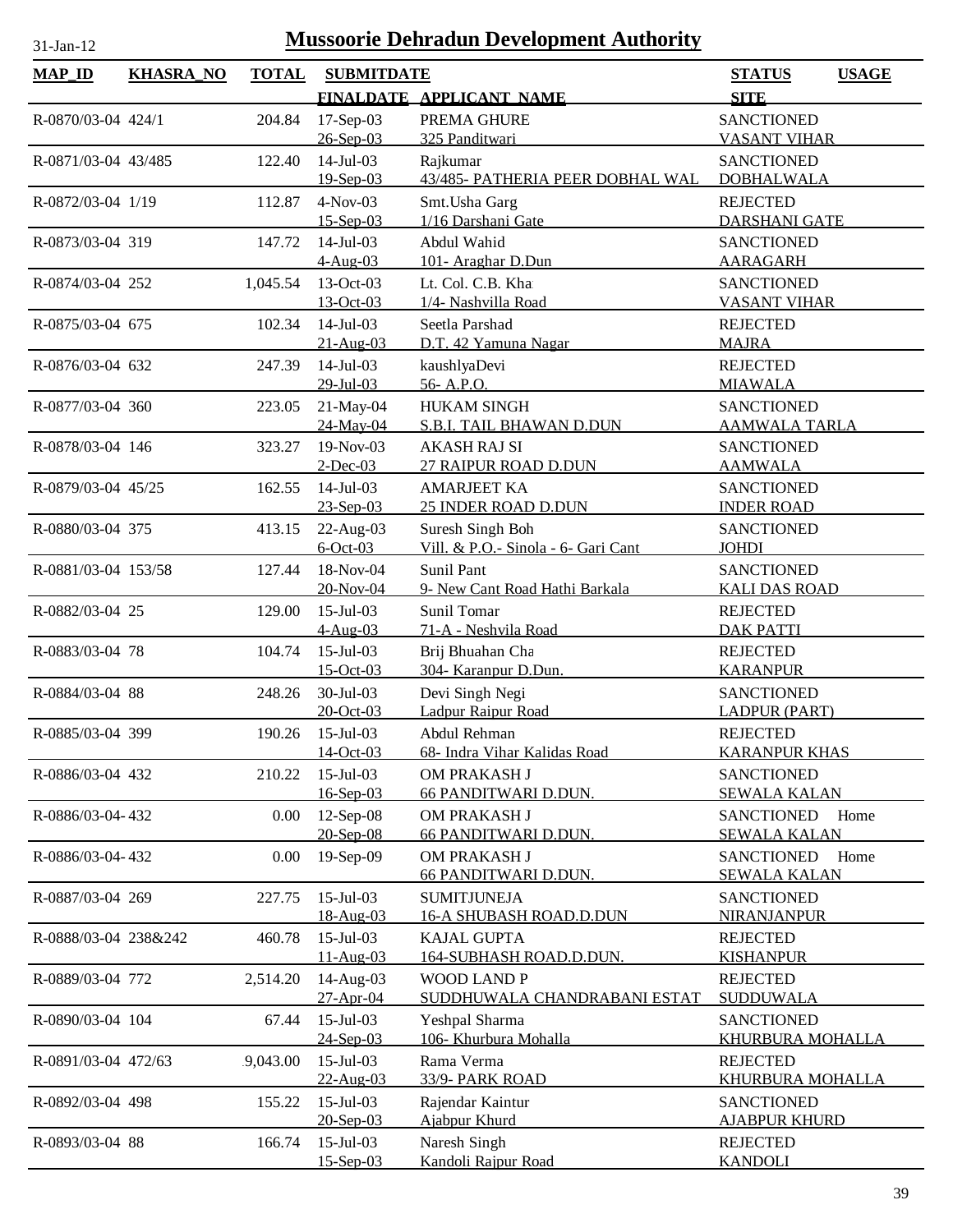| <b>MAP_ID</b>        | <b>KHASRA_NO</b> | <b>TOTAL</b> | <b>SUBMITDATE</b>           |                                                 | <b>STATUS</b><br><b>USAGE</b>           |
|----------------------|------------------|--------------|-----------------------------|-------------------------------------------------|-----------------------------------------|
|                      |                  |              |                             | FINALDATE APPLICANT NAME                        | <b>SITE</b>                             |
| R-0894/03-04 628,631 |                  | 209.09       | $16$ -Jul-03                | Jagdish Parshad L                               | <b>REJECTED</b>                         |
|                      |                  |              | $1-Aug-03$                  | Rajkia I.T.I (Youwak) Mazra                     | <b>MIAWALA</b>                          |
| R-0895/03-04 46/1    |                  | 72.93        | $16$ -Jul-03                | Sunil Gulathi                                   | <b>REJECTED</b>                         |
|                      |                  |              | 22-Aug-03                   | 46/1- Park Road Laxman Chowk                    | <b>LAXMAN CHOWK</b>                     |
| R-0896/03-04 1249    |                  | 111.52       | $16$ -Jul-03                | S.C.Jain                                        | <b>SANCTIONED</b>                       |
|                      |                  |              | $17 - Sep-03$               | A-6-Janpath Shop. Comp. Bindal Bridge           | <b>KAANWALI</b>                         |
| R-0897/03-04 387/4   |                  | 195.30       | $16$ -Jul-03                | Harbans Lal                                     | <b>SANCTIONED</b>                       |
|                      |                  |              | $11-Aug-03$                 | 10- Adarsh Vihar                                | <b>ADOIWALA</b>                         |
| R-0898/03-04 732     |                  | 297.87       | $16$ -Jul $-03$             | Ganga Dutt Bahu                                 | <b>REJECTED</b>                         |
|                      |                  |              | 29-Jul-03                   | Sudhowala                                       | <b>SUDHOWALA</b>                        |
| R-0899/03-04 469     |                  | 132.20       | $16$ -Jul-03                | Chirnji Lal                                     | <b>SANCTIONED</b>                       |
|                      |                  |              | 20-Aug-03                   | 86- Vikash Lok Adhoiwala                        | <b>ADOIWALA</b>                         |
| R-0900/03-04 298     |                  | 260.12       | $16$ -Jul-03                | Govind Balabh D                                 | <b>SANCTIONED</b>                       |
|                      |                  |              | 11-Aug-03                   | C/O- 38P/1 Saharunpur Road                      | <b>KAANWALI</b>                         |
| R-0901/03-04 194     |                  | 394.08       | $22$ -Dec-03                | A.P.Badthwal                                    | <b>SANCTIONED</b>                       |
|                      |                  |              | 14-Jan-04                   | Ajabpurkla Nehru Gram                           | <b>AJABPUR KALAM (PART)</b>             |
| R-0902/03-04 1123    |                  | 163.67       | 16-Jul-03                   | Govind Singh Ch                                 | <b>SANCTIONED</b>                       |
|                      |                  |              | $25 -$ Sep $-03$            | Tarun Vihar Vanzarawala                         | <b>AJABPUR KHURD</b>                    |
| R-0903/03-04 1134    |                  | 353.53       | $16$ -Jul-03                | Vikram Singh Dh                                 | <b>REJECTED</b>                         |
|                      |                  |              | 20-Aug-03                   | Nehru Gram                                      | <b>NATHANPUR</b>                        |
| R-0904/03-04 340     |                  | 170.63       | $16$ -Jul-03<br>$15-Oct-03$ | Manoj Uthwal<br>2/17 Tapovan Raipur Road        | <b>SANCTIONED</b>                       |
|                      |                  |              | 16-Jul-03                   |                                                 | <b>AAMWALA TARLA</b><br><b>REJECTED</b> |
| R-0905/03-04 263     |                  | 249.00       | 29-Jul-03                   | Shishpal Singh R<br>Nathanpur                   | <b>NATHANPUR</b>                        |
| R-0906/03-04 9       |                  | 222.62       | 16-Jul-03                   | Rajesh Negi& Sm                                 | <b>SANCTIONED</b>                       |
|                      |                  |              | $6-Aug-03$                  | Opp.High Factory Ajabpur Kala                   | <b>CURZAN ROAD</b>                      |
| R-0907/03-04 197/112 |                  | 69.75        | 16-Jul-03                   | Smti-Seem &Kul                                  | <b>REJECTED</b>                         |
|                      |                  |              | $6-Aug-03$                  | 197/112-Dandipur Mohalla                        | <b>DANDI PUR MOHLLA</b>                 |
| R-0908/03-04 167c    |                  | 107.13       | 21-Oct-03                   | <b>Bharam Swaroop</b>                           | <b>SANCTIONED</b>                       |
|                      |                  |              | 18-Nov-03                   | 167-C- Khurbura Mohalla                         | <b>KHURBURA MOHALLA</b>                 |
| R-0909/03-04 372/3   |                  | 187.70       | $3-Feb-04$                  | Smt. Anita Nagpa                                | <b>SANCTIONED</b>                       |
|                      |                  |              | 3-Feb-04                    | 20- Patel Nagar D.Dun                           | <b>KAANWALI</b>                         |
| R-0910/03-04 372/3   |                  | 155.53       | $17$ -Jul-03                | Rajendar Kumar S                                | <b>REJECTED</b>                         |
|                      |                  |              | $17 - Sep-03$               | 215- Dronpuri G.M.S. Road                       | <b>KAANWALI</b>                         |
| R-0911/03-04 372/3   |                  | 160.00       | $17$ -Jul-03                | Rajesh Kumar Na                                 | <b>REJECTED</b>                         |
|                      |                  |              | $17 -$ Sep $-03$            | 20- Patel Nagar D.Dun                           | <b>KAANWALI</b>                         |
| R-0912/03-04 232     |                  | 200.94       | $17$ -Jul-03                | Ahi Bhusan Chak                                 | <b>SANCTIONED</b>                       |
|                      |                  |              | 18-Sep-03                   | 7- Vikashlok Sahstradhara Road D.Dun            | <b>ADOIWALA</b>                         |
| R-0913/03-04 860     |                  | 244.85       | $17$ -Jul-03                | Smt. Gokala Dev                                 | <b>SANCTIONED</b>                       |
|                      |                  |              | $1-Aug-03$                  | 79 B Mayapuri Colony Ajabpur Kalan              | <b>AJABPUR KALAM (PART)</b>             |
| R-0914/03-04 75      |                  | 112.76       | 20-Nov-03                   | Vijay Chander &                                 | <b>REJECTED</b>                         |
|                      |                  |              | 31-Dec-03                   | 134- Omparast Colony G.M.S.Road                 | CHUKKHUWALA                             |
| R-0915/03-04 5/2     |                  | 365.57       | $17$ -Jul-03                | Diwan Singh Ra                                  | <b>REJECTED</b>                         |
|                      |                  |              | 16-Sep-03                   | 5/2- Teg Bahadur Road                           | <b>TEG BAHADUR ROAD</b>                 |
| R-0916/03-04 18      |                  | 192.19       | $17$ -Jul-03                | T.K. Agrawal                                    | <b>SANCTIONED</b>                       |
|                      |                  |              | 20-Aug-03                   | 18-Old Survey Road D.Dun                        | <b>OLD SURVEY ROAD</b>                  |
| R-0917/03-04 564     |                  | 158.92       | $17 -$ Jul $-03$            | Anshu Johae                                     | <b>REJECTED</b>                         |
|                      |                  |              | $21 - Aug-03$               | Turnar Road D.Dun                               | <b>TURNER ROAD</b>                      |
| R-0918/03-04 497     |                  | 289.65       | 17-Jul-03<br>21-Aug-03      | Michael Amedeu<br>Parankumam Villa Society Area | <b>REJECTED</b><br><b>TURNER ROAD</b>   |
| R-0919/03-04 123     |                  | 195.91       | $17$ -Jul-03                | Anand Goyal                                     | <b>SANCTIONED</b>                       |
|                      |                  |              | 20-Aug-03                   | 1- Turar Road (Rajkumar Sweet Shop) D,Du        | <b>SEWALA KALAN</b>                     |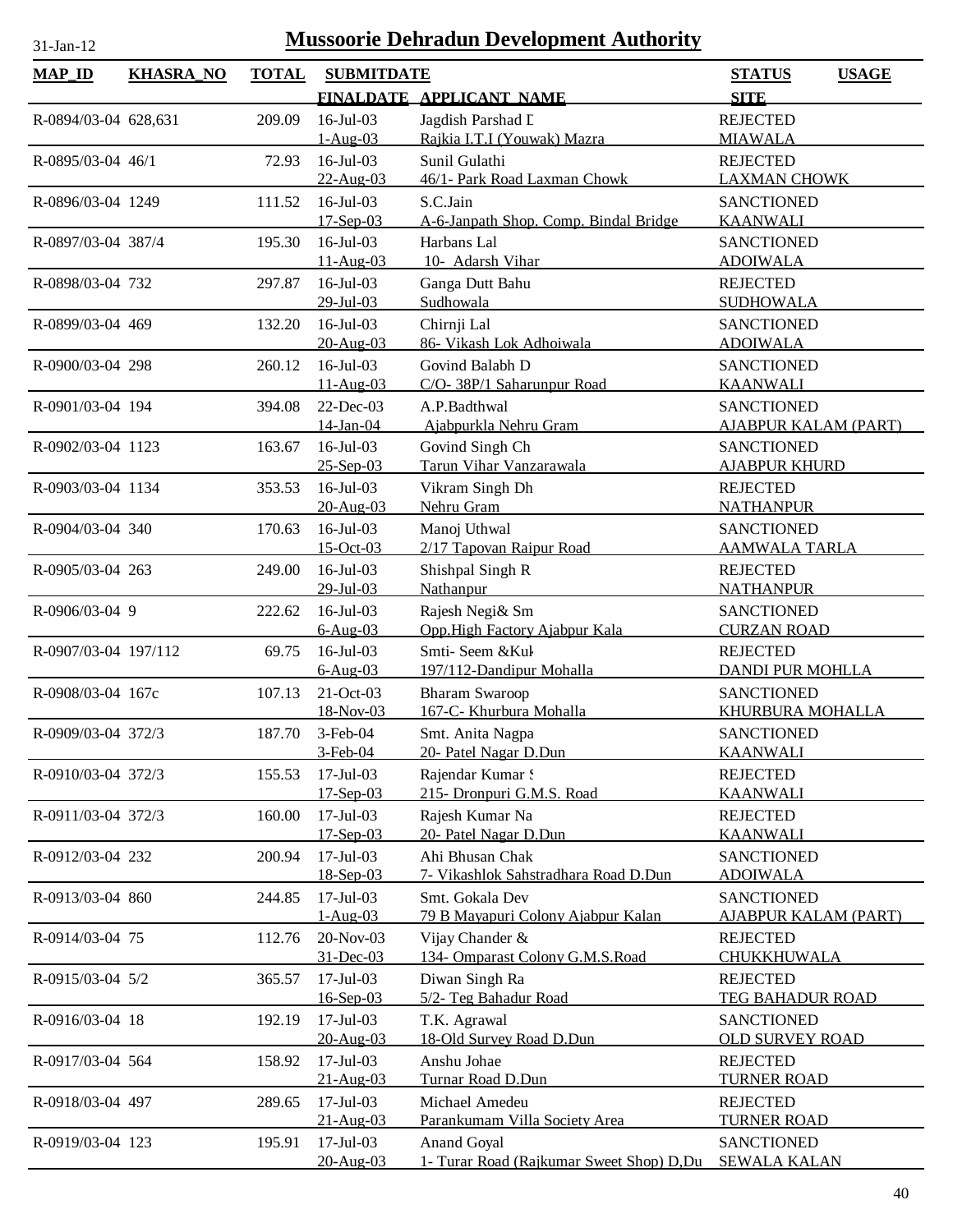|  | и |  |
|--|---|--|

| <b>MAP_ID</b>         | <b>KHASRA_NO</b> | <b>TOTAL</b> | <b>SUBMITDATE</b>            |                                            | <b>STATUS</b><br><b>USAGE</b>                    |
|-----------------------|------------------|--------------|------------------------------|--------------------------------------------|--------------------------------------------------|
|                       |                  |              |                              | FINALDATE APPLICANT NAME                   | <b>SITE</b>                                      |
| R-0920/03-04 78       |                  | 185.78       | $17$ -Jul-03                 | Lal Bahadur Ran                            | <b>REJECTED</b>                                  |
|                       |                  |              | 11-Aug-03                    | Mal Road Near Bindal Bridge                | <b>KAULAGARH</b>                                 |
| R-0921/03-04 185      |                  | 374.81       | $23-Sep-05$                  | Nain Ram                                   | <b>REJECTED</b>                                  |
|                       |                  |              | 19-Nov-05                    | 974- Vijay Park                            | <b>KAANWALI</b>                                  |
| R-0922/03-04 1513     |                  | 120.78       | $17$ -Jul-03                 | Arvind Jolli                               | <b>SANCTIONED</b>                                |
|                       |                  |              | $12-Sep-03$                  | Shanti Vihar Govind Garh                   | <b>KAANWALI</b>                                  |
| R-0923/03-04 27       |                  | 203.47       | 18-Jul-03                    | Balwant Singh C                            | <b>SANCTIONED</b>                                |
|                       |                  |              | $6$ -Oct-03                  | 27-A- Gurudwara Road                       | <b>KARANPUR</b>                                  |
| R-0924/03-04 483      |                  | 241.17       | 19-Nov-03                    | M.L. Sundriyal                             | <b>SANCTIONED</b>                                |
|                       |                  |              | 19-Dec-03                    | 111- Om Vihar                              | <b>AJABPUR KALAM (PART)</b>                      |
| R-0925/03-04 233/2    |                  | 183.93       | 18-Jul-03                    | Girish Chandar                             | <b>REJECTED</b>                                  |
|                       |                  |              | $29$ -Jul-03                 | <b>Bhagat Niwas Cleman Towen</b>           | <b>SEWALA KALAN</b>                              |
| R-0926/03-04 216      |                  | 357.80       | 18-Jul-03                    | Mukesh Kumar S                             | <b>REJECTED</b>                                  |
|                       |                  |              | 18-Aug-03                    | 30- Jakhan Road                            | <b>JAKHAN</b>                                    |
| R-0927/03-04 1345     |                  | 222.52       | 18-Jul-03<br>21-Aug-03       | Sohan Singh<br>200- Sashtri Nagar Kanwali  | <b>REJECTED</b><br><b>KAANWALI</b>               |
| R-0928/03-04 59       |                  | 401.91       | 19-Jul-03                    | Sub. Maj. Chandr                           | <b>SANCTIONED</b>                                |
|                       |                  |              | $7-Aug-03$                   | A- 279- Secter- II - Defence Colony        | DEFENCE COLONY                                   |
| R-0929/03-04 20/2     |                  | 101.64       | 14-Oct-03                    | Abbal Singh Kha                            | <b>REJECTED</b>                                  |
|                       |                  |              | 29-Oct-03                    | 20/2 New Cant Road                         | NEW CANT ROAD                                    |
| R-0930/03-04 4        |                  | 588.84       | $21-Jul-03$                  | Rajendar Parshad                           | <b>SANCTIONED</b>                                |
|                       |                  |              | 27-Sep-03                    | 96- Khurbura Mohalla                       | KHURBURA MOHALLA                                 |
| R-0931/03-04 213/1    |                  | 247.62       | $21-Jul-03$                  | Surendra Singh P                           | <b>REJECTED</b>                                  |
|                       |                  |              | $2-Aug-03$                   | Villa. Bhagvanpur Razawala                 | <b>NATHANPUR</b>                                 |
| R-0932/03-04 354      |                  | 270.00       | $21-Jul-03$                  | Dayaprakash                                | <b>SANCTIONED</b>                                |
|                       |                  |              | $15$ -Sep-03                 | L-135- Shivylok Colony Haridwar            | <b>JAKHAN</b>                                    |
| R-0933/03-04 37/2     |                  | 177.10       | $21-Jul-03$                  | Whedud Ali                                 | <b>SANCTIONED</b>                                |
|                       |                  |              | 14-Aug-03                    | Majra D.Dun                                | <b>MAJRA</b>                                     |
| R-0934/03-04 1        |                  | 240.44       | $21-Jul-03$                  | Sayed Faisal Aha                           | <b>REJECTED</b>                                  |
|                       |                  |              | 14-Oct-03                    | Himalaya Drug. Co. Saharanpur Road         | <b>INDER ROAD</b>                                |
| R-0935/03-04 121/1    |                  | 211.33       | $21-Jul-03$                  | Shyam Singh Bi                             | <b>REJECTED</b>                                  |
|                       |                  |              | 8-Aug-03                     | A-156/13 Nehru Colony                      | <b>MAJRI NAFI</b>                                |
| R-0936/03-04 131/78   |                  | 200.54       | $21-Jul-03$                  | Manish Kapoor &                            | <b>SANCTIONED</b>                                |
|                       |                  |              | 13-Aug-03                    | 78- Rajpur Road                            | <b>KALI DAS ROAD</b>                             |
| R-0937/03-04 567      |                  | 241.55       | $20$ -Jan- $04$<br>28-Jan-04 | Smt. Manky Devi<br>5/164- Mata Mandir Road | <b>SANCTIONED</b><br><b>AJABPUR KALAM (PART)</b> |
| R-0938/03-04 103/16   |                  | 344.03       | $21-Jul-03$                  | Smt. Shashi Parb                           | <b>REJECTED</b>                                  |
|                       |                  |              | $6-Aug-03$                   | D-174- Neharu Colony                       | <b>MAJRI NAFI</b>                                |
| R-0939/03-04 658      |                  | 263.37       | $11-Aug-03$                  | Gajendra Singh R                           | <b>SANCTIONED</b>                                |
|                       |                  |              | $20$ -Sep-03                 | 38 Kunj Vihar Ajabpur Khurd                | <b>DEHRA KHAS</b>                                |
| R-0940/03-04 63       |                  | 223.00       | $22-Nov-03$                  | Ramkishan                                  | <b>SANCTIONED</b>                                |
|                       |                  |              | 27-Nov-03                    | 63- Chukhuwala                             | CHUKKHUWALA                                      |
| R-0941/03-04 213,195  |                  | 192.14       | $21-Jul-03$                  | Smt. Rajdulari                             | <b>SANCTIONED</b>                                |
|                       |                  |              | 11-Aug-03                    | 29- Keval Vihar                            | <b>ADOIWALA</b>                                  |
| R-0942/03-04 96       |                  | 246.29       | $21-Jul-03$                  | Attar kAMBOJ                               | <b>SANCTIONED</b>                                |
|                       |                  |              | 28-Aug-03                    | Arora Associats-A- 6- Janpath Sho. Com.    | <b>KISHANNAGAR</b>                               |
| R-0943/03-04 217      |                  | 199.56       | $9-Sep-03$                   | Duraga Verma                               | <b>SANCTIONED</b>                                |
|                       |                  |              | 16-Sep-03                    | Arora Associat 6- Janpath Sop.Com.         | <b>JAKHAN</b>                                    |
| R-0944/03-04 S-2-B-39 |                  | 454.48       | 7-Nov-05                     | Wg. Cdr. V.K.Ba                            | <b>SANCTIONED</b>                                |
|                       |                  |              | 25-Nov-05                    | Arora Associats -6- Janpth Com.            | DEFENCE COLONY                                   |
| R-0945/03-04 635/1    |                  | 267.65       | $21-Jul-03$                  | Ashok Kumar Si                             | <b>SANCTIONED</b>                                |
|                       |                  |              | 20-Sep-03                    | 635/1 Shirmaur Marg                        | <b>KAULAGARH</b>                                 |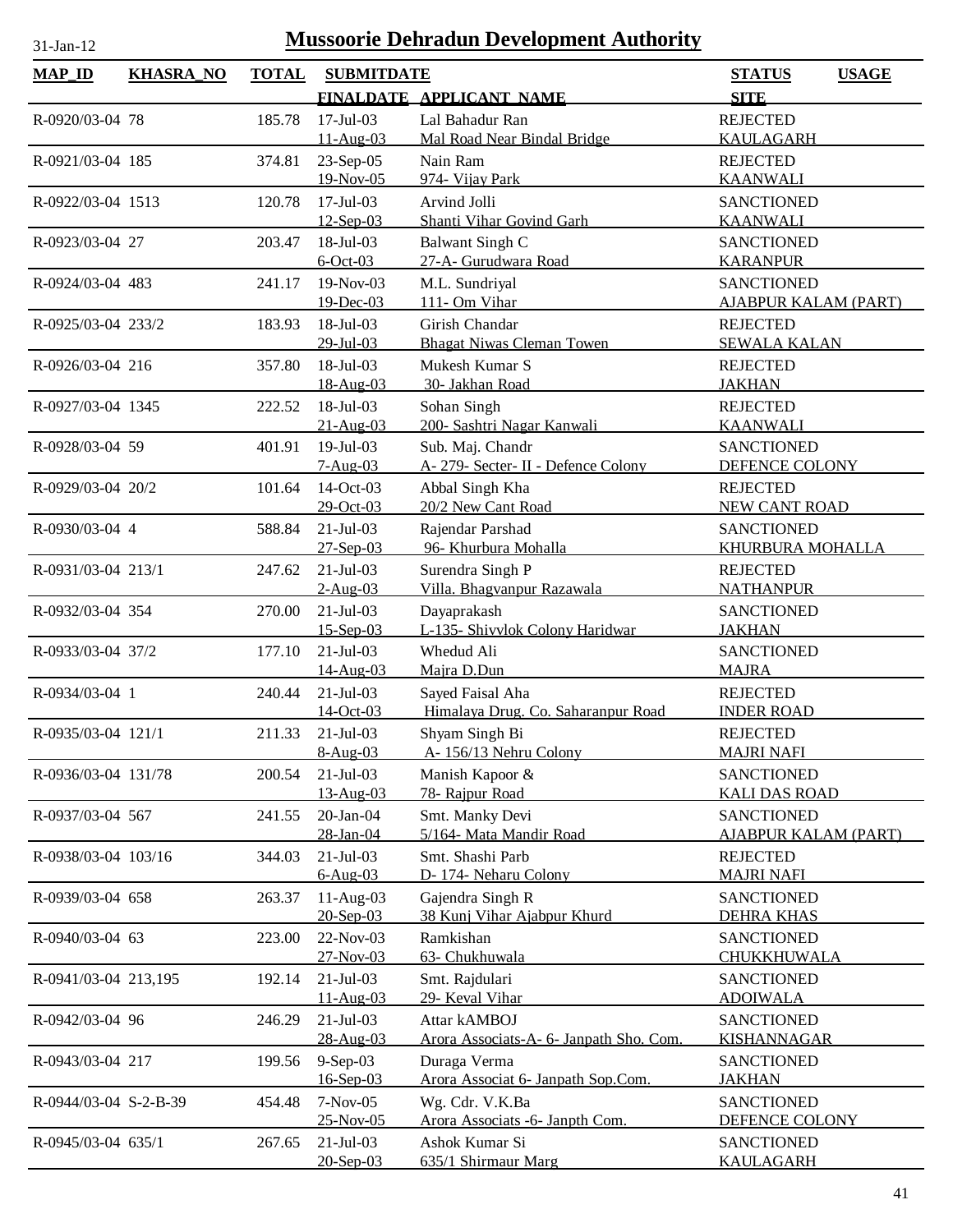| <b>MAP_ID</b>        | <b>KHASRA NO</b>            | <b>TOTAL</b> | <b>SUBMITDATE</b>             |                                                            | <b>STATUS</b><br><b>USAGE</b>                    |
|----------------------|-----------------------------|--------------|-------------------------------|------------------------------------------------------------|--------------------------------------------------|
|                      |                             |              |                               | FINALDATE APPLICANT NAME                                   | <b>SITE</b>                                      |
| R-0946/03-04 308     |                             | 216.40       | $21-Jul-03$<br>$7 - Oct - 03$ | Abhay Singh<br>Mohuwala                                    | <b>REJECTED</b><br><b>MOHUWALA MAFI</b>          |
| R-0947/03-04 209,210 |                             | 153.34       | $21-Jul-03$<br>$22-$ Sep-03   | Smt. Kusum Sing<br>5- Rohini Plaga                         | <b>SANCTIONED</b><br><b>DAK PATTI</b>            |
| R-0948/03-04 84      |                             | 140.57       | 8-Oct-03<br>14-Oct-03         | Rakesh Butt<br><b>66- PANDITHWARI</b>                      | <b>SANCTIONED</b><br>PANDITWADI MAFI             |
| R-0949/03-04 225     |                             | 125.95       | $21-Jul-03$<br>14-Oct-03      | Suwinder Singh<br>Bhandaribagh                             | <b>SANCTIONED</b><br><b>DEHRA KHAS</b>           |
|                      | R-0950/03-04 1816,1817,1818 | 282.46       | $3-Sep-03$<br>14-Jan-04       | Balvantpal<br>31-Akata Vihar                               | <b>SANCTIONED</b><br><b>RAIPUR</b>               |
| R-0951/03-04 333     |                             | 198.32       | $21-Jul-03$<br>$3-Sep-03$     | Smt. Mona Ghai<br>Adht Bzar Gandhi Road                    | <b>REJECTED</b><br><b>KAANWALI</b>               |
| R-0952/03-04 548     |                             | 312.99       | $5-Nov-03$<br>$2$ -Dec-03     | Jagdish Chander 1<br>C/O-`Unian Bank O.India M.K.P Branch  | <b>REJECTED</b><br><b>AJABPUR KALAM (PART)</b>   |
| R-0953/03-04 518     |                             | 316.18       | $21-Jul-03$<br>$11-Aug-03$    | Govind Ram Sem<br>Dhran Khas Govind Nagar                  | <b>REJECTED</b><br><b>DHORAN KHAS</b>            |
| R-0954/03-04 581     |                             | 94.52        | $21-Jul-03$<br>29-Jul-03      | Surendar Kumar<br>9-A- Feild hostel Race Coure             | <b>REJECTED</b><br><b>DEHRA KHAS</b>             |
| R-0955/03-04 20/1    |                             | 188.19       | $22$ -Jul-03<br>14-Aug-03     | Kirasnkishor Tha<br>C/O- D,D. Rayal                        | <b>SANCTIONED</b><br><b>AJABPUR KHURD</b>        |
| R-0956/03-04 653     |                             | 371.75       | $22$ -Jul-03<br>$23 - Sep-03$ | Arvind Mohan C<br>C/0-Virendar Associats Moti Bazar D.Dun. | <b>REJECTED</b><br><b>JAKHAN</b>                 |
| R-0957/03-04 215/1   |                             | 208.37       | $12$ -Sep-03<br>$9$ -Oct-03   | Vijendra Singh R<br>C/O- Arora Associats 6- Janpath Com.   | <b>REJECTED</b><br><b>NATHANPUR</b>              |
| R-0958/03-04 5       |                             | 227.48       | $22$ -Jul-03<br>19-Nov-03     | Rakesh Chadda<br>5- Neshvilla Road                         | <b>SANCTIONED</b><br><b>NESHVILLA ROAD</b>       |
| R-0959/03-04 375     |                             | 244.33       | 21-Nov-03<br>30-Dec-03        | Smt. Harbance K<br>Green Park Niranjanpur                  | <b>REJECTED</b><br><b>NIRANJANPUR</b>            |
| R-0960/03-04 121/1   |                             | 211.57       | $15-Sep-03$<br>20-Nov-03      | Rajeev Chamoli<br>Contensiya School Majra                  | <b>REJECTED</b><br><b>MAJRA</b>                  |
| R-0961/03-04 23-a    |                             | 298.10       | 31-Dec-03<br>$4$ -Feb- $04$   | Vinita Wahi<br>23- New Cant Road                           | <b>SANCTIONED</b><br>NEW CANT ROAD               |
| R-0962/03-04 203     |                             | 241.70       | 22-Jul-03<br>24-Sep-03        | Raman Barthwal<br>38/2- Ider Road                          | <b>SANCTIONED</b><br><b>AJABPUR KHURD</b>        |
| R-0963/03-04 32      |                             | 139.40       | 22-Jul-03<br>29-Aug-03        | Jag Mohan Gula<br>60 E.C. Road                             | <b>SANCTIONED</b><br><b>CURZAN ROAD</b>          |
| R-0964/03-04 25      |                             | 497.90       | 22-Jul-03<br>15-Jan-04        | Tulsi Partisthan<br>25 Anand Chowk                         | <b>REJECTED</b><br><b>ANAND CHOWK</b>            |
| R-0965/03-04 3       |                             | 225.00       | 17-Oct-03<br>10-Dec-03        | Surendar Singh<br><b>3-KESHAV ROAD</b>                     | <b>SANCTIONED</b><br><b>LAXMAN CHOWK</b>         |
| R-0966/03-04 3       |                             | 455.89       | $22$ -Jul-03<br>30-Jul-03     | JugdambParshad<br>Badripur I.I.P D.Dun                     | <b>SANCTIONED</b><br><b>AJABPUR KALAM (PART)</b> |
| R-0967/03-04 249     |                             | 307.31       | $22$ -Jul-03<br>14-Oct-03     | Risipal Gupta & /<br>1/14- Neshvilla Road                  | <b>REJECTED</b><br><b>NESHVILLA ROAD</b>         |
| R-0968/03-04 9       |                             | 1,247.00     | 23-Jul-03<br>31-May-04        | Vikas Dawar I.P.<br>9- Nemi Road Dalanwala D.Dun.          | <b>SANCTIONED</b><br><b>NEMI ROAD</b>            |
| R-0969/03-04 78      |                             | 154.96       | 23-Jul-03<br>$16 - Sep-03$    | <b>SUKHDARSHA</b><br>B-6/5- O.N.G.C. COLONY                | <b>SANCTIONED</b><br>PANDITWADI MAFI             |
| R-0970/03-04 242     |                             | 188.29       | 5-Sep-03<br>20-Oct-03         | PREM SINGH R<br>94/50- Dharampur D.Dun                     | <b>SANCTIONED</b><br><b>AJABPUR KALAM (PART)</b> |
| R-0971/03-04 570     |                             | 578.53       | 23-Jul-03<br>16-Sep-03        | Babli Trehan<br>233- Karanpur D.Dun.                       | <b>REJECTED</b><br><b>DHARAMPUR DANDA</b>        |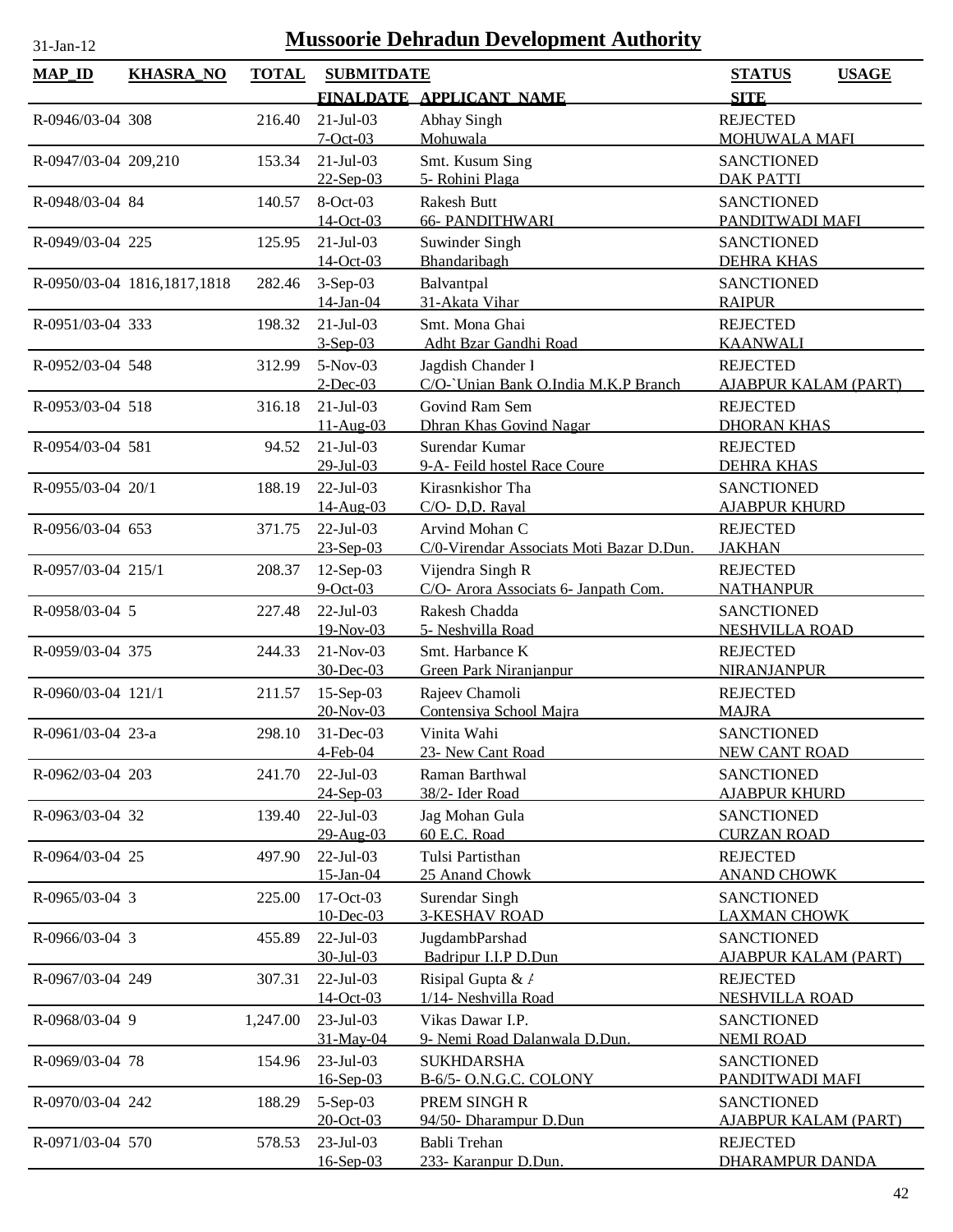| <b>MAP_ID</b>            | <b>KHASRA_NO</b> | <b>TOTAL</b> | <b>SUBMITDATE</b>          |                                                       | <b>STATUS</b><br><b>USAGE</b>                    |
|--------------------------|------------------|--------------|----------------------------|-------------------------------------------------------|--------------------------------------------------|
|                          |                  |              |                            | FINALDATE APPLICANT NAME                              | <b>SITE</b>                                      |
| R-0972/03-04 120         |                  | 216.45       | 23-Jul-03                  | Rajeev Sharma                                         | <b>SANCTIONED</b>                                |
|                          |                  |              | 12-Nov-03                  | 31- Dobhalwala D.Dun                                  | <b>DOBHALWALA</b>                                |
| R-0973/03-04 484         |                  | 266.13       | $24$ -Jul-03               | Rakesh Kala                                           | <b>REJECTED</b>                                  |
|                          |                  |              | $3-Sep-03$                 | 86- Om Vihar Ajabpur Kalan                            | <b>AJABPUR KALAM (PART)</b>                      |
| R-0974/03-04 703         |                  | 203.14       | $17-Sep-03$                | Pyar Singh Ratka                                      | <b>SANCTIONED</b>                                |
|                          |                  |              | 13-Jan-04                  | 26- Vidya Vihar Kargi Road D.Dun.                     | <b>DEHRA KHAS</b>                                |
| R-0975/03-04 7/2         |                  | 161.88       | 24-Jul-03                  | Smt.- Rani Devi F                                     | <b>SANCTIONED</b>                                |
|                          |                  |              | $16 - Sep-03$              | C/O- Raghubir Singh Rawat Hotel Claman T              | <b>SHEVLA KHURD</b>                              |
| R-0976/03-04 128         |                  | 247.45       | $17-Sep-03$<br>$9$ -Oct-03 | Birendra Singh N<br>PRAGATI VIHAR DHARAMPUR D.DUN.    | <b>SANCTIONED</b>                                |
| R-0977/03-04 310         |                  | 160.00       | $24-Jul-03$                | R.K. Chakarwart                                       | <b>AJABPUR KALAM (PART)</b><br><b>SANCTIONED</b> |
|                          |                  |              | 16-Sep-03                  | Brahmanwala D.Dun.                                    | <b>BAAMANWALA</b>                                |
| R-0978/03-04 351         |                  | 184.27       | 24-Jul-03                  | Smt. Beena Sing                                       | <b>REJECTED</b>                                  |
|                          |                  |              | $21-Aug-03$                | 9- Ekta Vihar Pandit Wari D.Dun                       | <b>JOHDI</b>                                     |
| R-0979/03-04 174         |                  | 158.12       | 30-Jan-06                  | Avinash Anand                                         | <b>REJECTED</b>                                  |
|                          |                  |              | 1-Feb-06                   | GOVT. VETERINARY HOSPITAL SUBHAS ADOIWALA             |                                                  |
| R-0980/03-04 432         |                  | 220.63       | 24-Jul-03                  | <b>RAJEEV KUMA</b>                                    | <b>SANCTIONED</b>                                |
|                          |                  |              | 27-Sep-03                  | <b>44 ADARSH VIHAR D.DUN</b>                          | <b>ADOIWALA</b>                                  |
| R-0981/03-04 169/1       |                  | 317.84       | $24-Jul-03$                | <b>SANJAY KUMA</b>                                    | <b>SANCTIONED</b>                                |
|                          |                  |              | $16 - Sep-03$              | 311 KHURBHURA MOHALLA D.DUN                           | <b>NIRANJANPUR</b>                               |
| R-0982/03-04 31          |                  | 373.37       | 24-Jul-03                  | NEERAJ KUMA                                           | <b>REJECTED</b>                                  |
|                          |                  |              | $27 - Sep-03$              | C/0 4 - DHARSANI GATE .DUN                            | <b>KAULAGARH</b>                                 |
| R-0983/03-04 279         |                  | 386.26       | 24-Jul-03                  | <b>RAMESHWAR P</b>                                    | <b>REJECTED</b>                                  |
|                          |                  |              | 16-Sep-03                  | 27 ARAGHAR D.DUN.                                     | <b>NATHANPUR</b>                                 |
| R-0984/03-04 58          |                  | 153.47       | 30-Apr-04<br>29-Apr-04     | <b>HARSH VARDH</b><br>145/222 DANDI PUR MOHALLA D.DUN | <b>SANCTIONED</b><br><b>ANSARI MARG</b>          |
| R-0985/03-04 58          |                  | 153.51       | 30-Apr-04                  | <b>SANJAY DUA</b>                                     | <b>SANCTIONED</b>                                |
|                          |                  |              | 13-May-04                  | 145/222 DANDI PUR MOHALLA D.DUN                       | <b>ANAND CHOWK</b>                               |
| R-0986/03-04 192         |                  | 287.51       | 24-Jul-03                  | <b>SUNIL THAPLIY</b>                                  | <b>SANCTIONED</b>                                |
|                          |                  |              | $22-$ Sep-03               | 4 NEW ROAD J.P. PLAZA.MARKET D.D                      | <b>JOHDI</b>                                     |
| R-0987/03-04 186         |                  | 167.23       | $24-Jul-03$                | <b>KISHAN BAHAL</b>                                   | <b>REJECTED</b>                                  |
|                          |                  |              | 11-Aug-03                  | <b>4 NEW ROAD PLAZA MARKET D.DUN</b>                  | <b>VIJAYPUR GOPIWALA</b>                         |
| R-0988/03-04 196         |                  | 110.65       | $24$ -Jul-03               | <b>SUSHMA GAIR</b>                                    | <b>SANCTIONED</b>                                |
|                          |                  |              | 20-Oct-03                  | <b>7-HOTAL HIM PLACE D.DUN</b>                        | <b>AJABPUR KALAM (PART)</b>                      |
| R-0989/03-04 614         |                  | 359.94       | 24-Jul-03                  | <b>DAYANAD NA</b>                                     | <b>SANCTIONED</b>                                |
|                          |                  |              | $20$ -Sep-03               | 7- HOTAL HIM PALCE D.DUN.                             | <b>BHARWALA GRANT</b>                            |
| R-0990/03-04 153         |                  | 249.06       | 24-Jul-03                  | Vinod Mumgain                                         | <b>REJECTED</b>                                  |
|                          |                  |              | $2-Aug-03$                 | 46/4- Subhash Road D.Dun                              | AJABPUR KALAM (PART)                             |
| R-0991/03-04 43          |                  | 281.65       | 24-Jul-03<br>$27-Sep-03$   | Smt.- Sunita Ran                                      | <b>SANCTIONED</b><br><b>LAXMAN CHOWK</b>         |
| R-0992/03-04 652,664,664 |                  | 453.00       | 20-Oct-03                  | 43- Malviya Road D.Dun<br>Sushil Kapoor               | <b>SANCTIONED</b>                                |
|                          |                  |              | 25-Nov-03                  | 38- Subhash Road D.Dun                                | <b>BHARUWALA GRANT</b>                           |
| R-0993/03-04 17/1&18/1   |                  | 647.68       | 25-Jul-03                  | Jagdish Anand                                         | <b>SANCTIONED</b>                                |
|                          |                  |              | $11-Nov-03$                | 250/295- Old Dalanwala                                | <b>BAAMANWALA</b>                                |
| R-0994/03-04 502&507     |                  | 250.91       | $25$ -Jul-03               | Chandra Shekhar                                       | <b>REJECTED</b>                                  |
|                          |                  |              | $15 -$ Sep $-03$           | C/O D.D.Joshi Rettawala D.Dun                         | <b>DHORAN KHAS</b>                               |
| R-0995/03-04 17/15       |                  | 167.78       | 25-Jul-03                  | Shori Lal                                             | <b>REJECTED</b>                                  |
|                          |                  |              | 18-Sep-03                  | 17/15- Idgah D.Dun                                    | <b>IDGAH</b>                                     |
| R-0996/03-04 65          |                  | 123.32       | 25-Jul-03                  | Agarwal Charita                                       | <b>REJECTED</b>                                  |
|                          |                  |              | 26-Sep-03                  | 65- Gandhi Road                                       | <b>GANDHI ROAD</b>                               |
| R-0997/03-04 558         |                  | 237.06       | 22-Dec-03                  | Devendra Nath S                                       | <b>SANCTIONED</b>                                |
|                          |                  |              | 15-Jan-04                  | 56- Meedo Comp. Saharanpur Road                       | <b>MAJRA</b>                                     |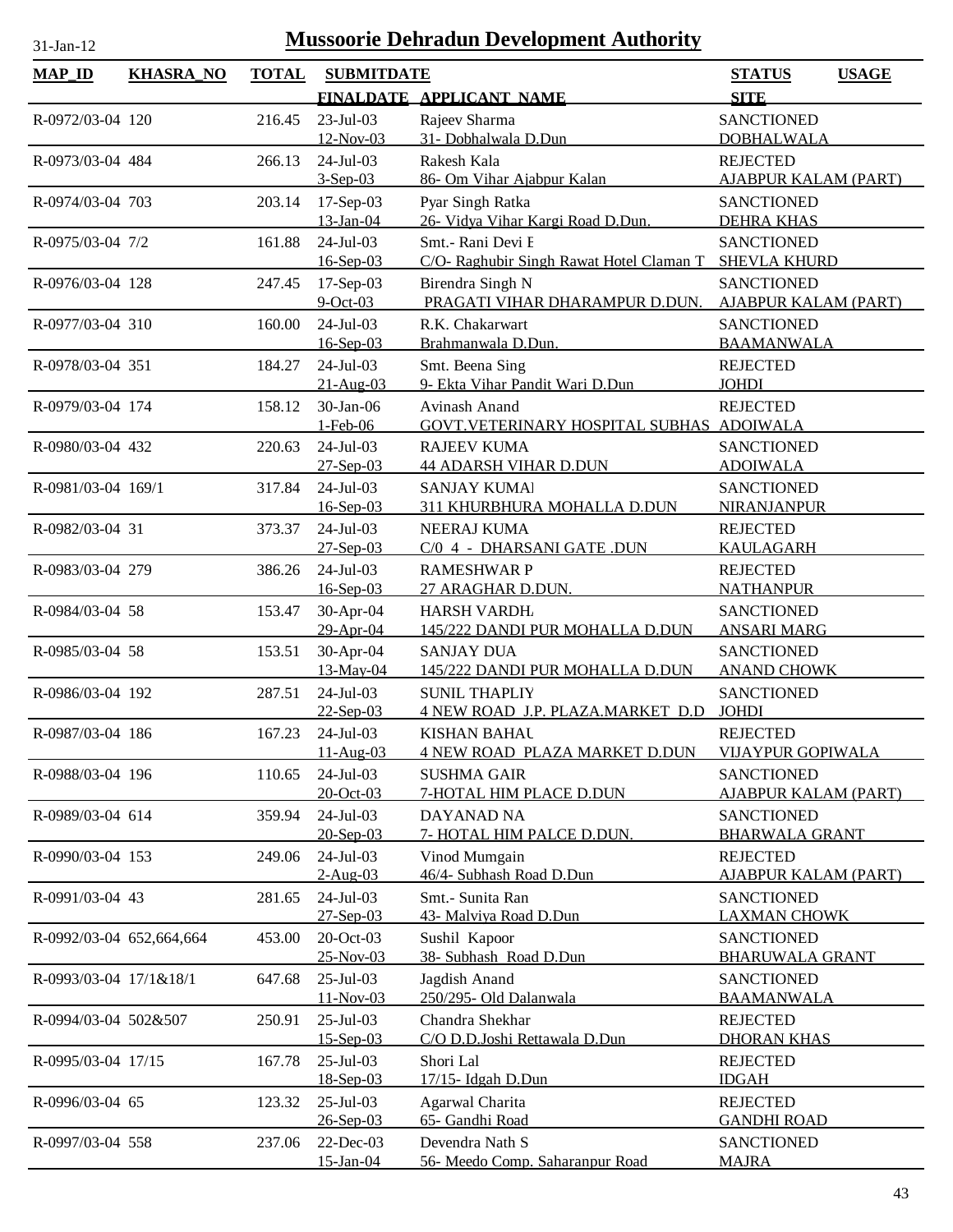| <b>MAP_ID</b>         | <b>KHASRA_NO</b>          | <b>TOTAL</b> | <b>SUBMITDATE</b> |                                           | <b>USAGE</b><br><b>STATUS</b> |
|-----------------------|---------------------------|--------------|-------------------|-------------------------------------------|-------------------------------|
|                       |                           |              |                   | FINALDATE APPLICANT NAME                  | <b>SITE</b>                   |
| R-0998/03-04 1552/211 |                           | 193.62       | 25-Jul-03         | Ashok Garg& Su                            | <b>SANCTIONED</b>             |
|                       |                           |              | $21-Oct-03$       | 56- Meedo Com. Sharunpur Road D.Dun.      | <b>KAANWALI</b>               |
| R-0999/03-04 523/2    |                           | 160.09       | 25-Jul-03         | Shripal Jain                              | <b>SANCTIONED</b>             |
|                       |                           |              | 20-Sep-03         | 56- Meedocomplex Saharunpur Road          | NIRANJANPUR                   |
| R-1000/03-04 7        |                           | 90.24        | 17-Dec-03         | P.K.Khatri                                | <b>SANCTIONED</b>             |
|                       |                           |              | $3-Sep-04$        | 7- Bew Road D.Dun.                        | <b>NEW ROAD</b>               |
| R-1001/03-04 1277     |                           | 463.57       | 25-Jul-03         | Vishnu Singh Dh                           | <b>REJECTED</b>               |
|                       |                           |              | 28-Aug-03         | Sita Ganj UdhamSingh Nagar                | <b>NATHANPUR</b>              |
| R-1002/03-04 188      |                           | 231.08       | $25$ -Jul-03      | sukhPal singh ra                          | <b>REJECTED</b>               |
|                       |                           |              | $11-Aug-03$       | <b>VILLAGE OLI RAIPUR D.DUN</b>           | <b>ADOIWALA</b>               |
| R-1003/03-04 180      |                           | 165.71       | 3-Sep-03          | PUSHPA RANI                               | <b>SANCTIONED</b>             |
|                       |                           |              | $1-Nov-03$        | D-99 NEHRU COLONY D.DUN.                  | <b>AJABPUR KALAM (PART)</b>   |
| R-1004/03-04 264      |                           | 158.32       | 25-Jul-03         | Smt. Shanti Devi                          | <b>REJECTED</b>               |
|                       |                           |              | 27-Sep-03         | 49- Chukkhuwala                           | CHUKKHUWALA                   |
| R-1005/03-04 171      |                           | 187.00       | 16-Oct-03         | Hanuman Parsh                             | <b>SANCTIONED</b>             |
|                       |                           |              | $23-Oct-03$       | 132- Tupkeshwar Road                      | <b>KAULAGARH</b>              |
| R-1006/03-04 18       |                           | 223.00       | 26-Jul-03         | Virendra Singh N                          | <b>REJECTED</b>               |
|                       |                           |              | 16-Sep-03         | Nehru Colony 1- Nalkoop                   | <b>CHAK DALANWALA</b>         |
| R-1007/03-04 898      |                           | 141.19       | 26-Jul-03         | Rageev Singh Ra                           | <b>REJECTED</b>               |
|                       |                           |              | $7 - Oct - 03$    | <b>Indira Nagar Colony</b>                | <b>KAANWALI</b>               |
| R-1008/03-04 177      |                           | 226.75       | 26-Jul-03         | sMT.Urmila Cha                            | <b>REJECTED</b>               |
|                       |                           |              | $16 - Sep-03$     | 39/1 Canal Road                           | <b>KISHANNAGAR</b>            |
|                       | R-1009/03-04 196/159-B-II | 51.94        | 28-Jul-03         | Raghbir Chand N                           | <b>SANCTIONED</b>             |
|                       |                           |              | 18-Sep-03         | 196/159-B-II Karanpur D.Dun               | <b>KARANPUR</b>               |
| R-1010/03-04 119/310  |                           | 289.58       | 28-Jul-03         | Sharad Singh                              | <b>SANCTIONED</b>             |
|                       |                           |              | $1-Nov-03$        | H.No.- 60/2-21 E.C.Road D.Dun             | <b>BRAHAMWALA</b>             |
| R-1011/03-04 1447     |                           | 204.46       | 25-Oct-03         | Kuldeep Goyal                             | <b>SANCTIONED</b>             |
|                       |                           |              | 15-Nov-03         | 424- Khurbura Mohalla D.Dun               | <b>KAANWALI</b>               |
| R-1012/03-04 632      |                           | 229.93       | 18-Aug-03         | <b>DIWAKAR CHA</b>                        | <b>REJECTED</b>               |
|                       |                           |              | 20-Oct-03         | 21 E.C.ROAD NERMADAWSHER MAHAD DEHRA KHAS |                               |
| R-1013/03-04 13       |                           | 123.75       | 28-Jul-03         | L.I.C. CHAKRAT                            | <b>REJECTED</b>               |
|                       |                           |              | 22-Nov-03         | DIVISIONAL MANAGER L.I.C. OF INDIA        | <b>CHAKRATA ROAD</b>          |
| R-1014/03-04 256      |                           | 125.42       | 8-Oct-03          | <b>DEEPAK GUPT</b>                        | <b>SANCTIONED</b>             |
|                       |                           |              | $1-Nov-03$        | DEEP HOTEL MUSSOORIE D.DUN                | <b>JAKHAN</b>                 |
| R-1014/03-04-256      |                           | 0.00         | 12-Nov-08         | <b>DEEPAK GUPT</b>                        | Home<br><b>SANCTIONED</b>     |
|                       |                           |              |                   | DEEP HOTEL MUSSOORIE D.DUN                | <b>JAKHAN</b>                 |
| R-1015/03-04 1123     |                           | 165.72       | 20-Oct-03         | <b>VIMLA BHATT</b>                        | <b>SANCTIONED</b>             |
|                       |                           |              | 21-Feb-04         | 27 ARAGHAR D.DUN                          | AJABPUR KALAM (PART)          |
| R-1016/03-04 4        |                           | 160.36       | $28$ -Jul-03      | <b>SATEH SINGH</b>                        | <b>SANCTIONED</b>             |
|                       |                           |              | $2-Sep-03$        | <b>4 NEGI ROAD D.DUN</b>                  | <b>NEGI ROAD</b>              |
| R-1017/03-04 587      |                           | 87.17        | $1-Dec-03$        | Shiv Lchhan                               | <b>REJECTED</b>               |
|                       |                           |              | 3-Feb-04          | 62- Bell Road Cleman Towan                | <b>BHARUWALA GRANT</b>        |
| R-1018/03-04 189      |                           | 139.51       | $29$ -Jul-03      | Jugdish Parshad S                         | <b>REJECTED</b>               |
|                       |                           |              | $11-Aug-03$       | 16/76- Raja Road Kalu Ram Dharmshala      | <b>CHIDOWALI</b>              |
| R-1019/03-04 28       |                           | 182.96       | 29-Jul-03         | R.C. MADHWA                               | <b>REJECTED</b>               |
|                       |                           |              | $27$ -Sep-03      | 28- KALIDASH ROAD D.DUN.                  | <b>KALI DAS ROAD</b>          |
| R-1020/03-04 573      |                           | 187.26       | 22-Oct-03         | <b>SMT.- AMARJEI</b>                      | <b>SANCTIONED</b>             |
|                       |                           |              | 19-Dec-03         | 199/1- CHUKKHUMOHLLA                      | <b>KAANWALI</b>               |
| R-1021/03-04 65       |                           | 164.08       | $29$ -Jul-03      | <b>RAMKLLA</b>                            | <b>SANCTIONED</b>             |
|                       |                           |              | 21-Oct-03         | <b>O.B.C.-60- YAMUNA COLONY</b>           | <b>KAANWALI</b>               |
| R-1022/03-04 5/1      |                           | 306.69       | 5-Feb-04          | <b>SMT. SHEELA D</b>                      | <b>SANCTIONED</b>             |
|                       |                           |              | 28-Feb-04         | 5/1- RISPANA NADI ROAD                    | NADI RISPANA ROAD             |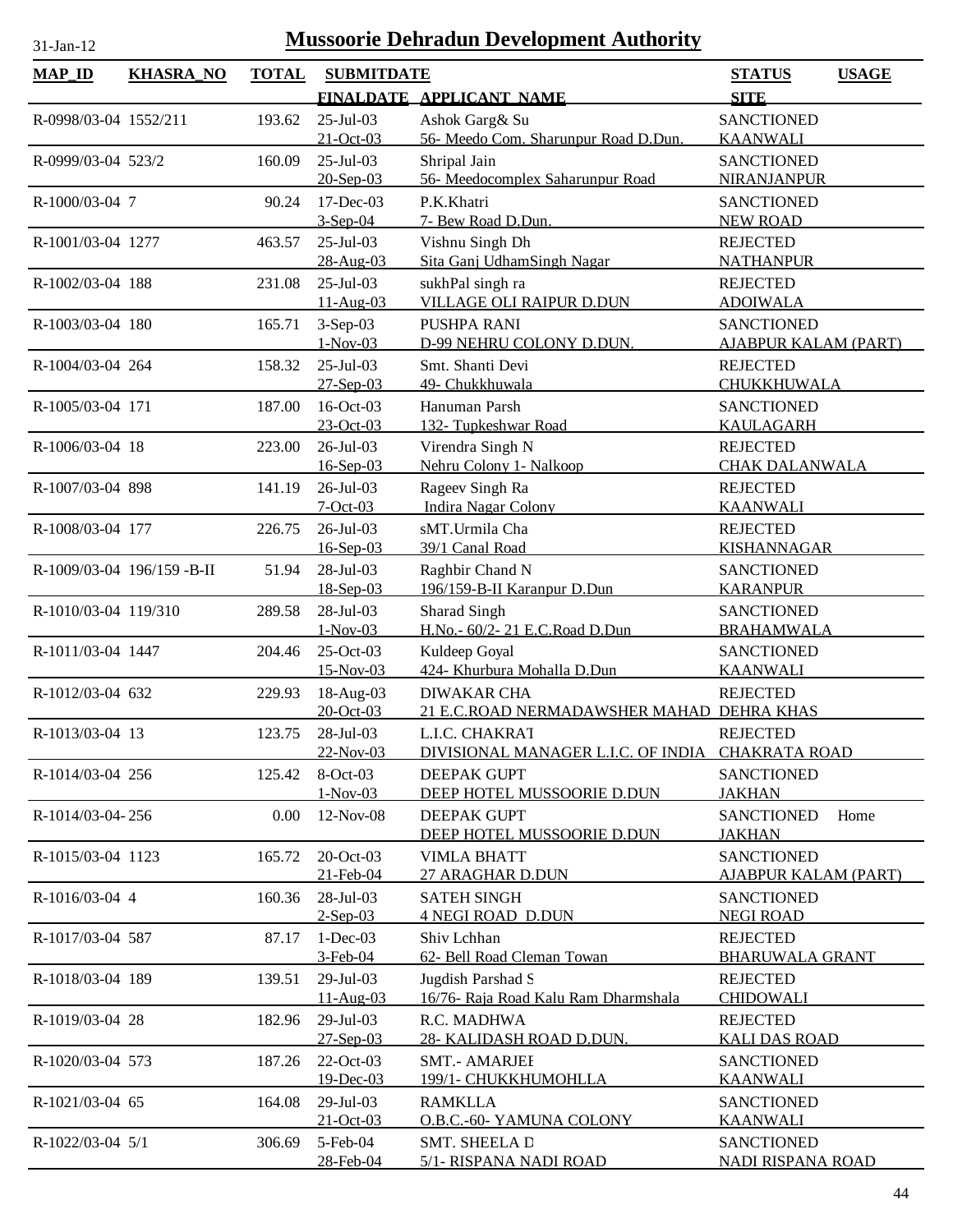| $MAP$ ID             | <b>KHASRA_NO</b>                     | <b>TOTAL</b> | <b>SUBMITDATE</b>           |                                                     | <b>STATUS</b><br><b>USAGE</b>             |
|----------------------|--------------------------------------|--------------|-----------------------------|-----------------------------------------------------|-------------------------------------------|
|                      |                                      |              |                             | FINALDATE APPLICANT NAME                            | <b>SITE</b>                               |
| R-1023/03-04 348     |                                      | 219.74       | 29-Jul-03                   | <b>SUDHIR KUMA</b>                                  | <b>SANCTIONED</b>                         |
|                      |                                      |              | $17-Sep-03$                 | TUNWALA APPUR D.DUN                                 | <b>AAMWALA TARLA</b>                      |
| R-1024/03-04 6/4     |                                      | 221.85       | 29-Jul-03                   | MAHENDRA K                                          | <b>SANCTIONED</b>                         |
|                      |                                      |              | 27-Nov-03                   | <b>6-DHAKPATTI RAJPUR ROAD</b>                      | <b>DHAKPATTI</b>                          |
|                      | R-1025/03-04 357,358,368,385         | 493.82       | 29-Jul-03                   | <b>SATY PARKSH1</b>                                 | <b>REJECTED</b>                           |
|                      |                                      |              | $23 - Sep-03$               | <b>GADHNIWAS MOKAMPUR</b>                           | MOHKAMPUR KALAM                           |
| R-1026/03-04 352     |                                      | 245.00       | 30-Jul-03                   | <b>COL. RANVIR S</b>                                | <b>SANCTIONED</b>                         |
|                      |                                      |              | $2-Sep-03$                  | P-22/1GUNGHORA STATE GARHI CANT                     | <b>VIJAY COLONY</b>                       |
| R-1027/03-04 702     |                                      | 233.27       | $12-Mar-04$                 | <b>DINESGH CHAN</b>                                 | <b>SANCTIONED</b>                         |
|                      |                                      |              | $1-Jul-04$                  | C/O- B.B. KHANDURI ADARSH VIHAR K/ DEHRA KHAS       |                                           |
| R-1028/03-04 110/2   |                                      | 238.07       | $21-Jul-04$                 | <b>LALIT LAL</b>                                    | <b>SANCTIONED</b>                         |
|                      |                                      |              | $21 - Jul - 04$             | C/O- HARENDRA RAWAT MAJRI MAFI P MAJRI NAFI         |                                           |
| R-1029/03-04 1327A   |                                      | 155.76       | $30$ -Jul-03                | MEHMOOD S.                                          | <b>REJECTED</b>                           |
|                      |                                      |              | 20-Aug-03                   | C/O-ARORA ASSOCIATES A-6 JANPTH S KARANPUR          |                                           |
| R-1030/03-04 31      |                                      | 280.00       | 30-Jul-03                   | <b>VEDPAL SINGH</b>                                 | <b>SANCTIONED</b>                         |
|                      |                                      |              | 24-Sep-03                   | C/O- ARORA ASSOCIATES 6- JANPTH SO SEWALA KALAN     |                                           |
| R-1031/03-04 162     |                                      | 315.25       | 30-Jul-03<br>$7-Aug-03$     | <b>KAMLA DEVI</b><br>50/2-DOBHALWALA D.DUN.         | <b>SANCTIONED</b><br><b>DOBHALWALA</b>    |
| R-1032/03-04 129     |                                      | 208.51       | 24-Dec-03                   | <b>SUMPATI LAL</b>                                  | <b>SANCTIONED</b>                         |
|                      |                                      |              | $6$ -Feb-04                 | C/O-56 A.P.O. ENGINEERING GRUP                      | <b>KANDOLI</b>                            |
| R-1032/03-04-129     |                                      | 0.00         | $19-Jan-09$                 | <b>SUMPATI LAL</b>                                  | <b>REJECTED</b><br>Home                   |
|                      |                                      |              |                             | C/O-56 A.P.O. ENGINEERING GRUP                      | <b>KANDOLI</b>                            |
| R-1032/03-04-129     |                                      | 0.00         | $29$ -Jan- $10$             | <b>SUMPATI LAL</b>                                  | <b>SANCTIONED</b><br>Home                 |
|                      |                                      |              | $18-Sep-10$                 | C/O-56 A.P.O. ENGINEERING GRUP                      | <b>KANDOLI</b>                            |
| R-1033/03-04 1216    |                                      | 348.38       | $30$ -Jul-03                | <b>SMT. ANITA S</b>                                 | <b>SANCTIONED</b>                         |
|                      |                                      |              | $27-$ Sep $-03$             | <b>B-31- JALNIGAM COLONY NEW FORES</b>              | <b>KAANWALI</b>                           |
| R-1034/03-04 13/2    |                                      | 152.14       | 25-Sep-03                   | <b>VIVEK KHATRI</b>                                 | <b>SANCTIONED</b>                         |
|                      |                                      |              | 20-Oct-03                   | <b>AJBPURKHURD</b>                                  | <b>LAXMI ROAD</b>                         |
| R-1035/03-04 1486    |                                      | 89.21        | $31-Jul-03$                 | <b>GAJENDRA SI</b>                                  | <b>SANCTIONED</b>                         |
|                      |                                      |              | 22-Oct-03                   | KAANWALI BLLIWALA CHOWK                             | <b>KAANWALI</b>                           |
| R-1036/03-04 119/34  |                                      |              | 47.52 6-Oct-03              | DARSHAN KAL                                         | <b>SANCTIONED</b>                         |
|                      |                                      |              | $6-Nov-03$                  | ANUPUM VIHAR LANE NO-18 NEW PAT KHURBURA MOHALLA    |                                           |
|                      | R-1037/03-04 130, TO136TO14 2,340.99 |              | $31-Jul-03$                 | <b>SARDAR MOHA</b>                                  | <b>REJECTED</b>                           |
|                      |                                      |              | $2-Sep-03$                  | 19-B/2 NEW MARKET NEW ROHATAK R                     | <b>GUNIYAL GAON</b>                       |
| R-1038/03-04 315     |                                      | 217.50       | $2-Aug-03$<br>$25 - Sep-03$ | <b>AJIT BISHT</b><br><b>BANK COLONY MATHURAWALA</b> | <b>SANCTIONED</b><br><b>BRAHAMWALA</b>    |
| R-1039/03-04 369/1   |                                      | 277.41       | 17-Sep-03                   | JAIPAL SINGH I                                      | <b>SANCTIONED</b>                         |
|                      |                                      |              | 18-Nov-03                   | <b>AJABPUR KHURD</b>                                | <b>AJABPUR KHURD</b>                      |
| R-1040/03-04 448     |                                      | 219.00       | 13-Nov-03                   | <b>CHANDAN SI</b>                                   | <b>REJECTED</b>                           |
|                      |                                      |              | 13-Nov-03                   | C/O-30- SUMAN NAGAR D.DUN.                          | <b>AJABPUR KALAM (PART)</b>               |
| R-1041/03-04 363     |                                      | 220.00       | 11-Nov-03                   | <b>SMT. HEMLAT</b>                                  | <b>SANCTIONED</b>                         |
|                      |                                      |              | 25-Nov-03                   | C/O- C.S. RANA MATHURAWALA ROAD                     | <b>AJABPUR KHURD</b>                      |
| R-1042/03-04 6/183   |                                      | 239.40       | $2-Aug-03$                  | K.N. BANSAL                                         | <b>SANCTIONED</b>                         |
|                      |                                      |              | $1-Nov-03$                  | <u>183- KHAN BANDHU MARG</u>                        | <u>KHAN BANDHU MARG</u>                   |
| R-1043/03-04 531     |                                      | 85.00        | $2-Aug-03$                  | SMT. KUSUM D                                        | <b>REJECTED</b>                           |
|                      |                                      |              | 30-Aug-03                   | AJABPUR KHURD D.DUN.                                | <b>AJABPUR KALAM (PART)</b>               |
| R-1044/03-04 73      |                                      | 189.05       | $2-Aug-03$                  | <b>NAND KISHOR</b>                                  | <b>REJECTED</b>                           |
|                      |                                      |              | 21-Aug-03                   | MATHUROWALA NEAR UTTRANCHAL : MATHUROWALA (PART)    |                                           |
| R-1045/03-04 935/246 |                                      | 156.24       | 12-Nov-03                   | <b>SUDHIR KUMA</b>                                  | <b>SANCTIONED</b>                         |
|                      |                                      |              | 17-Nov-03                   | 116/4- CHANDER NAGAR                                | <b>NATHANPUR</b>                          |
| R-1046/03-04 494     |                                      | 297.00       | $2-Aug-03$<br>16-Sep-03     | <b>JAGAT SINGH N</b><br>108- NEHRU COLONY D.DUN.    | <b>SANCTIONED</b><br><b>AJABPUR KHURD</b> |
|                      |                                      |              |                             |                                                     |                                           |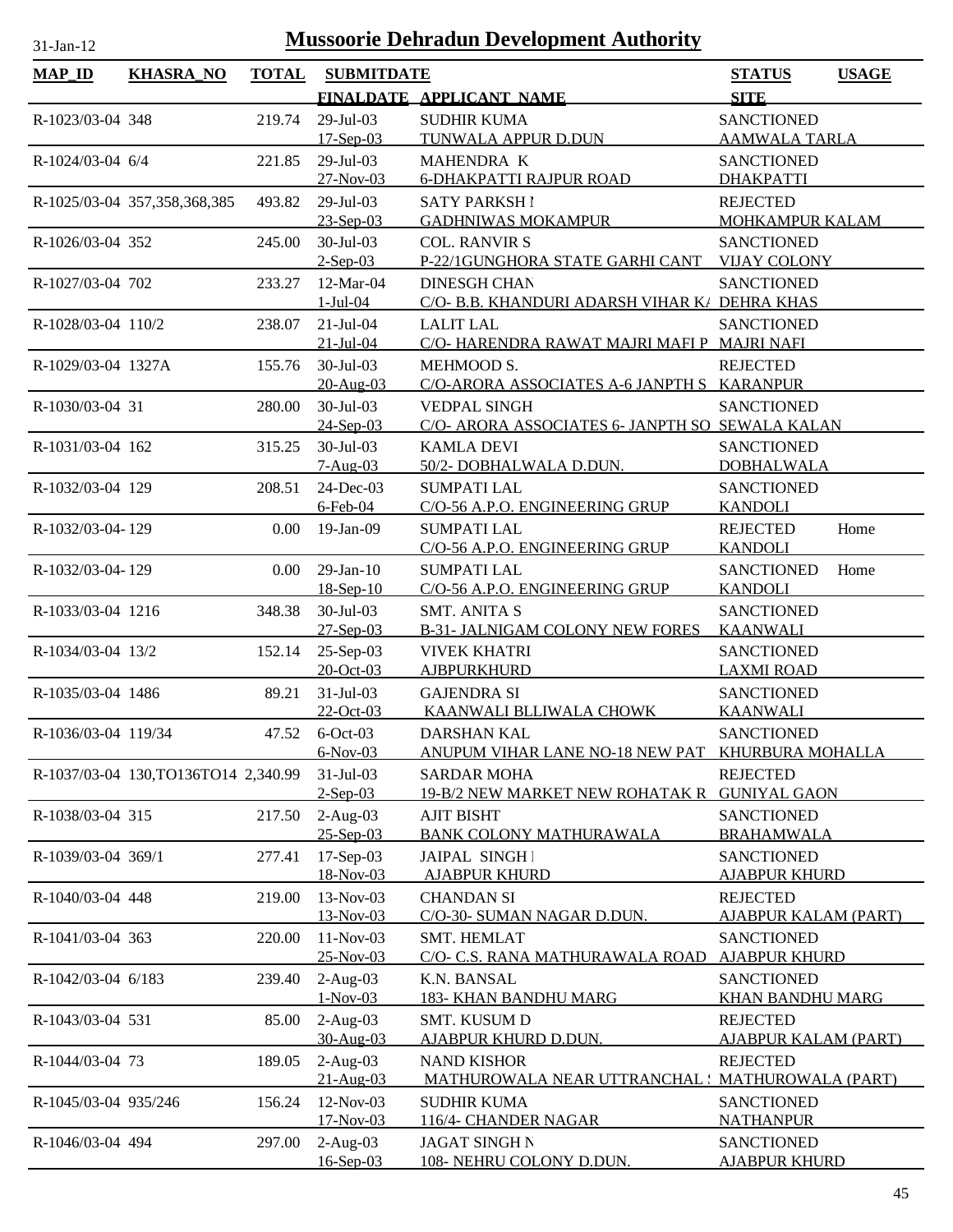| <b>MAP_ID</b>        | <b>KHASRA_NO</b> | <b>TOTAL</b> | <b>SUBMITDATE</b>                   |                                                                                           | <b>USAGE</b><br><b>STATUS</b>                                  |
|----------------------|------------------|--------------|-------------------------------------|-------------------------------------------------------------------------------------------|----------------------------------------------------------------|
|                      |                  |              |                                     | FINALDATE APPLICANT NAME                                                                  | <b>SITE</b>                                                    |
| R-1047/03-04 678/2   |                  | 373.82       | $2-Aug-03$<br>26-Sep-03             | <b>HOM BAHDUR I</b><br><b>UGGAL MAZRA</b>                                                 | <b>REJECTED</b><br><b>MAJRA</b>                                |
| R-1048/03-04 182/2   |                  | 251.10       | 22-Nov-03                           | <b>RAKESH KUMA</b>                                                                        | <b>REJECTED</b>                                                |
| R-1049/03-04 170     |                  | 158.56       | 29-Sep-04<br>$2-Aug-03$             | C-13/11- NEW RESIDENTIOL COMPLEX F ADOIWALA<br><b>ESHWAR DAS S</b>                        | <b>SANCTIONED</b>                                              |
| R-1050/03-04 464/1   |                  | 276.84       | 18-Sep-03<br>31-Mar-04              | 17- CHAKROTA ROAD D.DUN.<br><b>SMT. SHAKUNT</b>                                           | CHUKKHUWALA<br><b>SANCTIONED</b>                               |
| R-1051/03-04 84      |                  | 286.00       | $6-Apr-04$<br>$2-Aug-03$            | C/O-R.S.NAGAR KOTI 15- OLD POLICE C SEWALA KALAN<br>PRATOVAN KM                           | <b>REJECTED</b>                                                |
| R-1052/03-04 108/3   |                  | 265.58       | 28-Aug-03<br>$4-Aug-03$             | 94/1- DANGWAL MARG D.DUN<br><b>ANIL KUMAR N</b>                                           | <b>MOHKAMPUR KHURD</b><br><b>SANCTIONED</b>                    |
| R-1053/03-04 1991/A  |                  | 269.80       | 22-Oct-03<br>$4-Aug-03$             | 187/1 OLD DALANWALA D.DUN.<br>Syam parkash de                                             | <b>ADOIWALA</b><br><b>REJECTED</b>                             |
| R-1054/03-04 816     |                  | 206.32       | 28-Aug-03<br>$14$ -Jan-05           | NEAR KANDWAL CONSTRUCTIO P.O. I<br><b>KAMLA BHATT</b>                                     | <b>RAIPUR</b><br><b>SANCTIONED</b>                             |
|                      |                  |              | 10-Feb-05                           | D-180 MAYAPURI AJABPUR KALAN D.D NATHANPUR                                                |                                                                |
| R-1055/03-04 997     |                  | 193.09       | $10-Sep-03$<br>18-Oct-03            | <b>SAROJ GOYAL</b><br>71 JAHANDA MOHALLA D.DUN                                            | <b>SANCTIONED</b><br><b>MAJRA</b>                              |
| R-1056/03-04 65      |                  | 247.08       | $4-Aug-03$<br>$15 - Sep-03$         | <b>GOPAL SINGH</b><br><b>20 GOVIND GARH D.DUN</b>                                         | <b>REJECTED</b><br><b>KAANWALI</b>                             |
| R-1057/03-04 22      |                  | 176.00       | $17-Sep-03$<br>14-Nov-03            | <b>SATYA PAL SI</b><br>E-2 178 M.D.D.A. COLONY AJABPUR KA SHAH NAGAR                      | <b>SANCTIONED</b>                                              |
| R-1058/03-04 11      |                  | 149.40       | $4-Aug-03$<br>12-Nov-03             | <b>ANNAMA MAT</b><br>11-BIRGIRWALI RAJPUR D.DUN                                           | <b>REJECTED</b><br><b>VIRGIRWALI RAJPUR</b>                    |
| R-1059/03-04 283     |                  | 320.83       | $4-Aug-03$<br>30-Aug-03             | <b>GUDDI</b><br>R.C.JOSHI 19 ANKIT PURAM G.M.S.ROAI PITHUWALA                             | <b>REJECTED</b>                                                |
| R-1060/03-04 490     |                  | 353.16       | $4-Aug-03$                          | <b>K.K.VERMA</b>                                                                          | <b>SANCTIONED</b>                                              |
| R-1061/03-04 483     |                  | 292.75       | 25-Sep-03<br>$4-Aug-03$             | 20 KASHMIRI COLONY NIRANJANPUR D NIRANJANPUR<br><b>RAJESH BHATT</b>                       | <b>SANCTIONED</b>                                              |
| R-1062/03-04 35      |                  | 255.10       | $4$ -Dec-03<br>$4-Aug-03$           | SUMMER HOUSE PURI STOP ROAD LAS<br>SMT. RAJKUMA                                           | <b>BHARUWALA GRANT</b><br><b>SANCTIONED</b>                    |
| R-1063/03-04 1513/4B |                  | 208.17       | 18-Sep-03<br>$4-Aug-03$             | 66- HEMKUNJ STEET NO-6 VIJAY PARK VIJAY PARK EXTN.<br><b>GODAR SHAH M</b>                 | <b>SANCTIONED</b>                                              |
| R-1064/03-04 41,44   |                  | 175.35       | 27-Sep-03<br>$4-Aug-03$             | 73/11- GOVIND GARD SHAKTI VIHAR<br><b>SMT. JASVINDR</b>                                   | <b>KAANWALI</b><br><b>SANCTIONED</b>                           |
|                      |                  |              | 14-Oct-03                           | 16- E.C.ROAD                                                                              | <b>KAULAGARH</b>                                               |
| R-1065/03-04 284/1   |                  | 242.43       | $6-Aug-03$<br>20-Sep-03             | Devendra kumar<br>98-PATEL NAGAR D.DUN                                                    | <b>SANCTIONED</b><br><b>KAANWALI</b>                           |
| R-1066/03-04 25      |                  | 73.16        | $6-Aug-03$<br>$2$ -Sep-03           | LT. COL. S.K. S<br><u>1- TILAK ROAD D.DUN.</u>                                            | <b>SANCTIONED</b><br><b>KAULAGARH</b>                          |
| R-1067/03-04 939     |                  | 178.21       | $6-Aug-03$<br>19-Sep-03             | <b>SHYAM LAL</b><br>236- CHUNA BHATTA ROAD D.DUN                                          | <b>SANCTIONED</b><br><b>KAULAGARH</b>                          |
| R-1068/03-04 651     |                  | 128.48       | 17-Oct-03<br>$1 - Dec-03$           | SMT. SUMAN L<br><u> 16- A - SUBHASH ROAD D.DUN.</u>                                       | <b>SANCTIONED</b><br><u>KALI DAS ROAD</u>                      |
| R-1069/03-04 216     |                  | 176.57       | 13-Oct-03<br>10-Nov-03              | <b>SUNDER SING</b><br><u>16-A- SUBHASH ROAD D,DUN.</u>                                    | <b>SANCTIONED</b><br><u>AJABPUR KALAM (PART)</u>               |
| R-1070/03-04 358     |                  | 376.24       | $6-Aug-03$                          | <b>SHAILENDRA S</b>                                                                       | <b>SANCTIONED</b>                                              |
| R-1071/03-04 518     |                  | 248.27       | 25-Sep-03<br>7-Nov-03               | V. SHEVLA KALAN P.O. MAJRA.<br><b>SMT. GAYITRI (</b>                                      | <b>MAJRA</b><br><b>REJECTED</b>                                |
| R-1072/03-04 1235    |                  | 204.08       | 8-Mar-04<br>$6-Aug-03$<br>20-Oct-03 | <b>MIYNAWALA D.DUN.</b><br><b>SMT. RAM CHA</b><br><b>30 - NARENDER VIHAR BLLUPUR ROAD</b> | <b>HARRAWALA</b><br><b>SANCTIONED</b><br><b>RAJENDAR NAGAR</b> |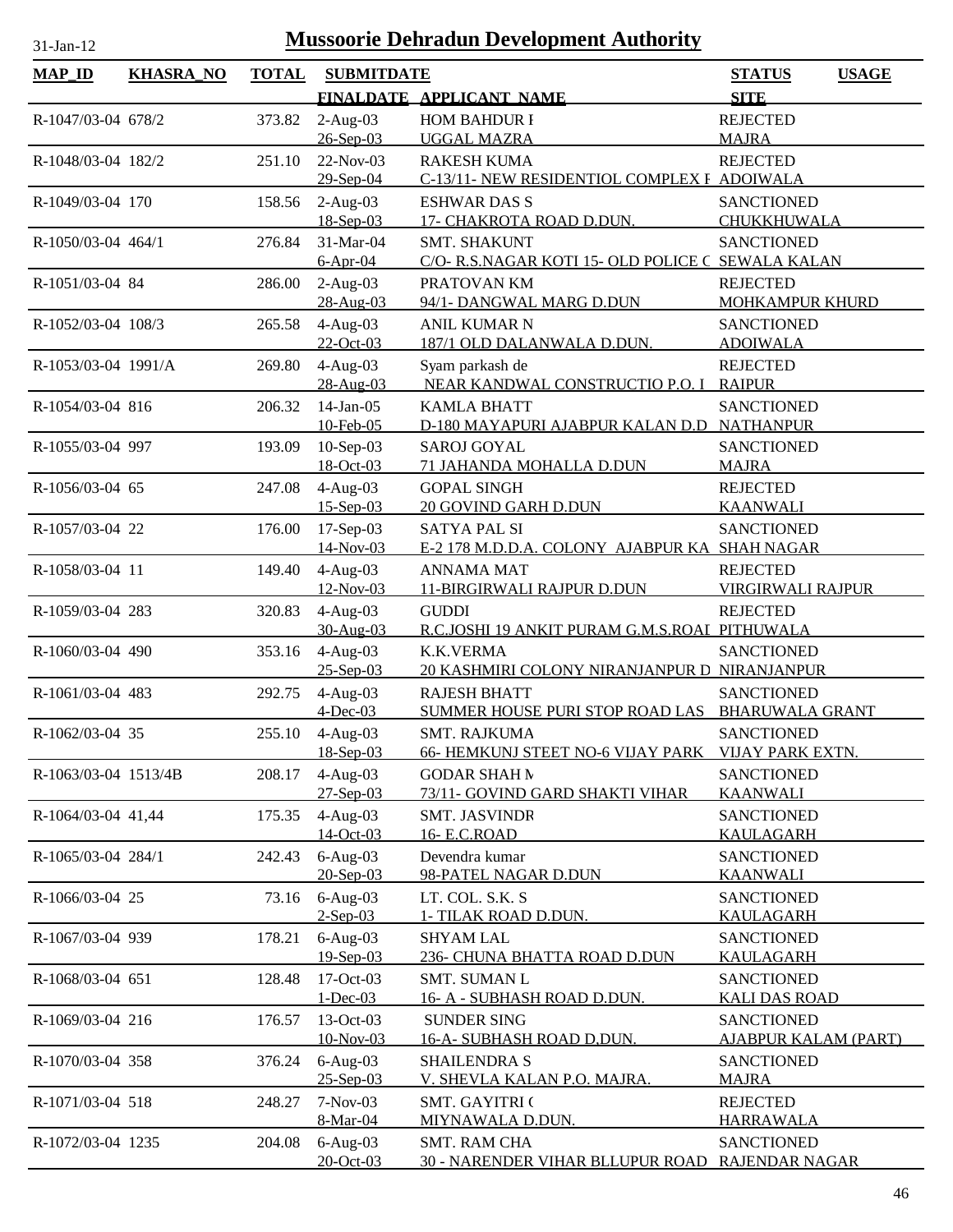| <b>MAP_ID</b>         | <b>KHASRA_NO</b> | <b>TOTAL</b> | <b>SUBMITDATE</b>         |                                                 | <b>STATUS</b><br><b>USAGE</b>            |
|-----------------------|------------------|--------------|---------------------------|-------------------------------------------------|------------------------------------------|
|                       |                  |              |                           | FINALDATE APPLICANT NAME                        | <b>SITE</b>                              |
| R-1073/03-04 679      |                  | 251.26       | 12-Sep-03                 | <b>SMT. MUNNI A</b>                             | <b>SANCTIONED</b>                        |
|                       |                  |              | 13-Nov-03                 | 1/69- VISHWAKARMA COLONY BHAND/ DEHRA KHAS      |                                          |
| R-1074/03-04 110      |                  | 205.76       | $6-Aug-03$                | <b>SAVITRI RAWA</b>                             | <b>REJECTED</b>                          |
|                       |                  |              | $15 -$ Sep $-03$          | 7- CROSS SAJWAN KHERA NALAPANI R AAMWALA TARLA  |                                          |
| R-1075/03-04 178      |                  | 148.64       | $6-Aug-03$                | <b>MEHAR CHAN</b>                               | <b>SANCTIONED</b>                        |
|                       |                  |              | 20-Sep-03                 | 56/3- GANDHI ROAD D.DUN.                        | <b>SHEVLA KHURD</b>                      |
| R-1076/03-04 178      |                  | 148.64       | $6-Aug-03$<br>$20-Sep-03$ | <b>SMT. JATENDE</b><br>43- D- RACE COURSE D.DUN | <b>SANCTIONED</b>                        |
| R-1077/03-04 275      |                  | 334.00       | $6-Aug-03$                | <b>SMT. SUDESH S</b>                            | <b>SHEVLA KHURD</b><br><b>SANCTIONED</b> |
|                       |                  |              | 5-Nov-03                  | 1- NALA PANI ROAD D.DUN.                        | <b>KANDOLI</b>                           |
| R-1078/03-04 357      |                  | 247.21       | $6-Aug-03$                | <b>ALLAH RAKHA</b>                              | <b>SANCTIONED</b>                        |
|                       |                  |              | $6$ -Oct-03               | 34- D.A.V. COLLEGE ROAD D.DUN                   | <b>MAJRA</b>                             |
| R-1079/03-04 216      |                  | 196.48       | $6-Aug-03$                | <b>RAVINDRA KU</b>                              | <b>SANCTIONED</b>                        |
|                       |                  |              | $23-Sep-03$               | 42/1- BHARUWALA CLEMAN TOWN                     | <b>ADOIWALA</b>                          |
| R-1080/03-04 216      |                  | 196.48       | $6-Aug-03$                | <b>VIRENDRA KUN</b>                             | <b>SANCTIONED</b>                        |
|                       |                  |              | 29-Sep-03                 | 42/1- BHARUWALA CLEMAN TOWN                     | <b>ADOIWALA</b>                          |
| R-1081/03-04 1022     |                  | 348.00       | $6-Aug-03$                | <b>SATISH CHAND</b>                             | <b>SANCTIONED</b>                        |
|                       |                  |              | $3-Dec-03$                | C/O- ARTI STUDIYO KARANPUR BAZAR                | <b>AJABPUR KALAM (PART)</b>              |
| R-1082/03-04 9/1      |                  | 159.90       | $6-Aug-03$<br>$17-Sep-03$ | <b>B.R. ARORA</b><br>155- RAJPUR ROAD D.DUN.    | <b>SANCTIONED</b><br>PRITAM ROAD         |
| R-1083/03-04 16/12    |                  | 188.78       | $7-Aug-03$                | Ajay kumar shar                                 | <b>SANCTIONED</b>                        |
|                       |                  |              | 18-Sep-03                 | 16/10 GURU ROAD                                 | <b>LAXMAN CHOWK</b>                      |
| R-1084/03-04 114      |                  | 189.59       | $7-Aug-03$                | PARMILA DOB                                     | <b>SANCTIONED</b>                        |
|                       |                  |              | $18-Sep-03$               | C-BLOCK SURSWATI VIHAR AJABPUR K AJABPUR KHURD  |                                          |
| R-1085/03-04 645      |                  | 334.57       | $7-Aug-03$                | <b>SMT. KRISHNA</b>                             | <b>SANCTIONED</b>                        |
|                       |                  |              | $15$ -Oct-03              | 645 VIJAY PARK EXT. STREET NO-13                | <b>VIJAY PARK EXTN.</b>                  |
| R-1086/03-04 127/2    |                  | 429.72       | $7-Aug-03$                | SANJEEV KUM/                                    | <b>SANCTIONED</b>                        |
|                       |                  |              | 19-Sep-03                 | <u>16 A- SUBHAS ROAD D. DUN</u>                 | <b>SHEVLA KALAM</b>                      |
| R-1087/03-04 S-2-A/54 |                  | 224.44       | $7-Aug-03$                | <b>MOHAN SINGH</b>                              | <b>SANCTIONED</b>                        |
|                       |                  |              | $6-Nov-03$                | C/O-45/6- JAKHAN CENAL ROAD                     | DEFENCE COLONY                           |
| R-1088/03-04 19 TA    |                  | 381.00       | 30-Jan-04<br>17-Mar-04    | <b>RAJESH NEGI</b><br>16/1-LAXMI ROAD           | <b>REJECTED</b><br><b>SHAH NAGAR</b>     |
| R-1089/03-04 49       |                  | 237.00       | $8-Aug-03$                | <b>VIJAY SINGH R</b>                            | <b>SANCTIONED</b>                        |
|                       |                  |              | $20 - Sep-03$             | <b>VILLAGE AJABPUR KALAN</b>                    | <b>SUMAN NAGAR</b>                       |
| R-1090/03-04 534      |                  | 299.72       | $8-Aug-03$                | <b>GULZAR</b>                                   | <b>REJECTED</b>                          |
|                       |                  |              | $15$ -Sep-03              | C/O- MOH. YAMIN                                 | <b>MAJRA</b>                             |
| R-1091/03-04 269      |                  | 194.47       | 8-Aug-03                  | <b>DHAN SINGH</b>                               | <b>REJECTED</b>                          |
|                       |                  |              | $25 - Sep-03$             | HATHIBARKALA KHAS                               | HATHIBARKALA                             |
| R-1092/03-04 659      |                  | 170.35       | 13-Aug-04                 | <b>MAYA GUAD</b>                                | <b>REJECTED</b>                          |
|                       |                  |              | $5-Oct-04$                | C/O- R.P.DHYANI KARGI GRANT D.DUN               | <b>DEHRA KHAS</b>                        |
| R-1093/03-04 595      |                  | 415.18       | $8-Aug-03$<br>20-Oct-03   | PRITAM LAL S<br>MOTHRAWALA ROAD AJABPUR CHWO    | <b>REJECTED</b><br><b>AJABPUR KHURD</b>  |
| R-1094/03-04 1140     |                  |              | 9-Sep-03                  | <b>SMT. MUNNI A</b>                             | <b>SANCTIONED</b>                        |
|                       |                  | 177.90       | 26-Sep-03                 | P-2/131 YAMUNA COLONY D.DUN.                    | <b>KAANWALI</b>                          |
| R-1095/03-04 47/41    |                  | 179.96       | 27-Mar-04                 | <b>SMT. SUNGEET</b>                             | <b>SANCTIONED</b>                        |
|                       |                  |              | 29-Mar-04                 | 25- MALIYAN MOHALLA D.DUN.                      | <u>KHADRI MOHALLA</u>                    |
| R-1096/03-04 2/8      |                  | 199.79       | 8-Aug-03                  | G.S. NEGI                                       | <b>REJECTED</b>                          |
|                       |                  |              | $15 - Sep-03$             | 2/8 KALIDAS ROAD. D DUN.                        | <b>KALI DAS ROAD</b>                     |
| R-1097/03-04 8        |                  | 225.19       | $8-Aug-03$                | <b>DILIP SINGH</b>                              | <b>REJECTED</b>                          |
|                       |                  |              | $26 - Sep-03$             | 1/8 DHARAMPUR D.DUN.                            | <b>DHARMPUR</b>                          |
| R-1098/03-04 385      |                  | 194.74       | 8-Aug-03                  | <b>MANEESH BH</b>                               | <b>SANCTIONED</b>                        |
|                       |                  |              | $15-Oct-03$               | 106- OLD NEHRU COLONY D.DUN.                    | <b>DHARMPUR</b>                          |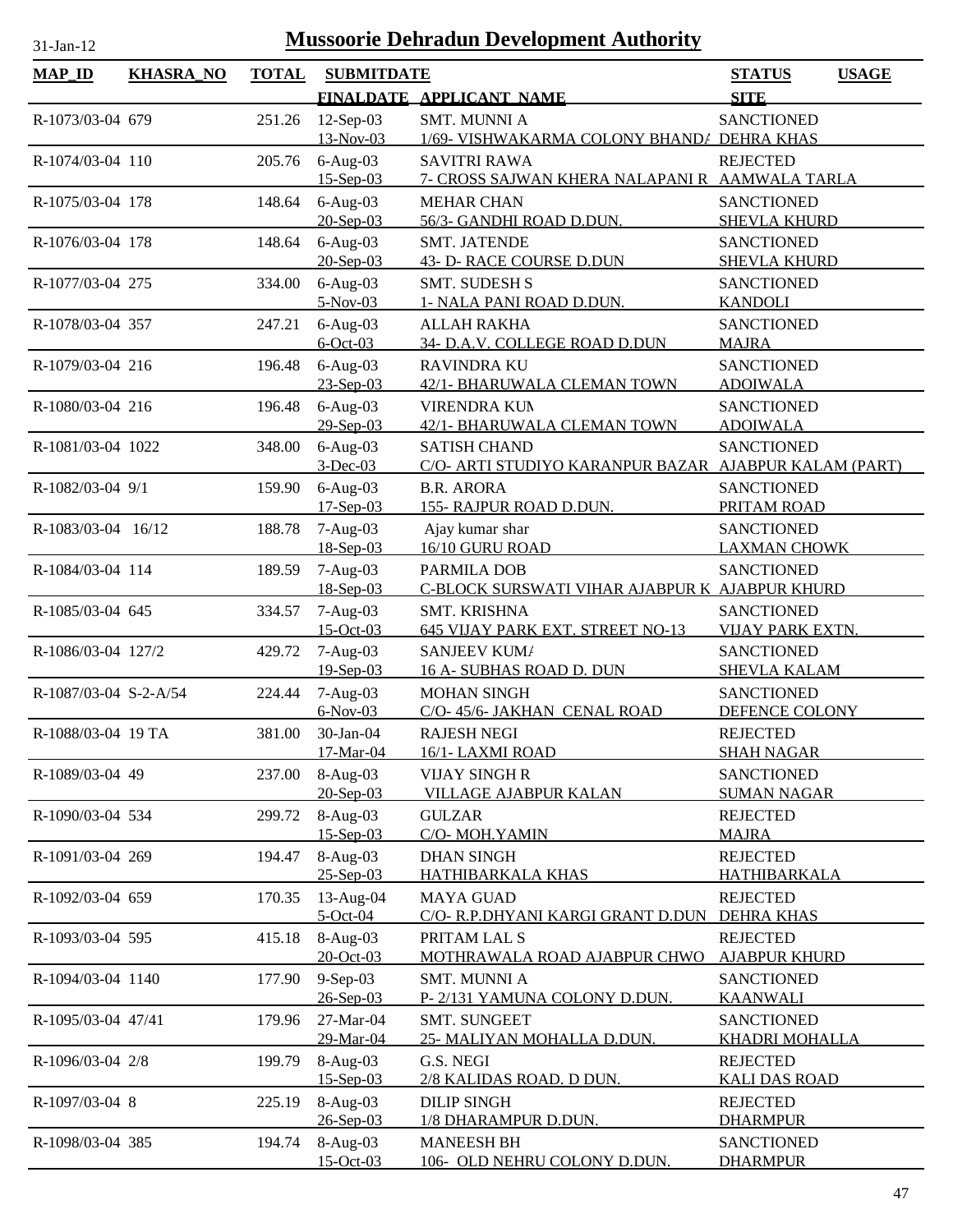| <b>MAP_ID</b>          | <b>KHASRA_NO</b> | <b>TOTAL</b> | <b>SUBMITDATE</b>        |                                                                     | <b>STATUS</b><br><b>USAGE</b>       |
|------------------------|------------------|--------------|--------------------------|---------------------------------------------------------------------|-------------------------------------|
|                        |                  |              |                          | FINALDATE APPLICANT NAME                                            | <b>SITE</b>                         |
| R-1099/03-04 481       |                  | 227.82       | 8-Aug-03                 | <b>SMT. SHARDA I</b>                                                | <b>REJECTED</b>                     |
|                        |                  |              | 20-Aug-03                | 160/5- RAJPUR ROAD D.DUN.                                           | <b>RAJA ROAD</b>                    |
| R-1100/03-04 10        |                  | 373.46       | 8-Aug-03                 | <b>AMIT KUMAR U</b>                                                 | <b>REJECTED</b>                     |
|                        |                  |              | $2-Sep-03$               | 263 KAULAGARD I.P.I. D. DUN.                                        | <b>KAULAGARH</b>                    |
| R-1101/03-04 239       |                  | 189.13       | 8-Aug-03                 | <b>MOHAN LAL B</b>                                                  | <b>REJECTED</b>                     |
|                        |                  |              | $26 - Sep-03$            | 31/1 RACE COURSE D.DUN                                              | <b>SEWALA KALAN</b>                 |
| R-1102/03-04 382       |                  | 274.36       | $11-Aug-03$              | K.N.DOBHAL                                                          | <b>REJECTED</b>                     |
|                        |                  |              | 20-Oct-03                | ANJALI VIHAR AJABPUR KALAN D.DU                                     | AJABPUR KALAM (PART)                |
| R-1103/03-04 49/1      |                  | 144.32       | 10-Feb-04<br>25-Feb-04   | <b>JAI PARKASH</b><br>167/4 OLD TIPE II FACTREE STATE RAIP ADOIWALA | <b>REJECTED</b>                     |
| R-1104/03-04 667       |                  | 218.70       | $11-Aug-03$              | S.N. SINGH                                                          | <b>REJECTED</b>                     |
|                        |                  |              | $22-Sep-03$              | 6- G.M.S. ROAD D.DUN.                                               | <b>KAANWALI</b>                     |
| R-1105/03-04 S-4-D/107 |                  | 1,078.16     | $11-Aug-03$              | <b>G.CAPT. PRADU</b>                                                | <b>SANCTIONED</b>                   |
|                        |                  |              | $6$ -Dec-03              | C/O SURESH CHADDA JOGIWALA CROS! DEFENCE COLONY                     |                                     |
| R-1106/03-04 5         |                  | 350.91       | 19-Jan-04                | <b>HEMANT VIR</b>                                                   | <b>REJECTED</b>                     |
|                        |                  |              | 27-Apr-04                | 5- TUAGI ROAD D. DUN                                                | <b>TYAGI ROAD</b>                   |
| R-1107/03-04 93        |                  | 317.15       | $11-Aug-03$              | <b>KAMESH KUM</b>                                                   | <b>SANCTIONED</b>                   |
|                        |                  |              | 18-Sep-03                | SHANTI VIHAR GOVIND GAR                                             | <b>KAANWALI</b>                     |
| R-1108/03-04 1239      |                  | 191.17       | $11-Aug-03$              | <b>LEELAWATI S</b>                                                  | <b>SANCTIONED</b>                   |
|                        |                  |              | $26 - Sep-03$            | 17- NEHRU ENCLAVE G.M.S. ROAD. D.D KAANWALI                         |                                     |
| R-1109/03-04 545       |                  | 357.80       | $11-Aug-03$              | <b>SMT. KAMLES</b>                                                  | <b>REJECTED</b>                     |
|                        |                  |              | $7-Oct-03$               | TURNER ROAD CLEMAN TOWN D.DUN,                                      | <b>TURNER ROAD</b>                  |
| R-1110/03-04 86        |                  | 203.28       | 23-Sep-03<br>$2$ -Dec-03 | <b>SATYA NARAIN</b><br>C- 9/99- YAMUNA VIHAR DELHI                  | <b>REJECTED</b><br><b>DHARMPUR</b>  |
| R-1111/03-04 77        |                  | 211.53       | $11-Aug-03$              | <b>ASHRAF ALI</b>                                                   | <b>REJECTED</b>                     |
|                        |                  |              | $9$ -Oct-03              | 77- OLD DAKPATTI RAJPUR ROAD D.DU DAK PATTI                         |                                     |
| R-1112/03-04 81        |                  | 114.46       | $11-Aug-03$              | <b>ASHOK GUPTA</b>                                                  | <b>SANCTIONED</b>                   |
|                        |                  |              | $16$ -Sep-03             | 19/1- RAJ VIHAR D.DUN.                                              | PANDITWADI MAFI                     |
| R-1113/03-04 286       |                  | 126.80       | $11-Aug-03$              | SMT. MEENA G                                                        | <b>REJECTED</b>                     |
|                        |                  |              | $15-Sep-03$              | C/O- SANJAY CHAKKI NO- 4 RAIPUR D.                                  | <b>JOHDI</b>                        |
| R-1114/03-04 579/2     |                  | 141.40       | $11-Aug-03$              | <b>SMT. NEELA D</b>                                                 | <b>SANCTIONED</b>                   |
|                        |                  |              | 14-Oct-03                | C/O R.C. JOSHI 19- ANKIT PURAM G.M.S MAJRA                          |                                     |
| R-1115/03-04 111       |                  | 136.47       | 23-Jan-04                | <b>MEMRAJ</b>                                                       | <b>REJECTED</b>                     |
|                        |                  |              | 22-Dec-03                | 59/7- NALAPANI ROAD D. DUN.                                         | <b>ADOIWALA</b>                     |
| R-1116/03-04 252       |                  | 193.92       | $11-Aug-03$              | <b>SUBRAMANI S</b>                                                  | <b>REJECTED</b>                     |
|                        |                  |              | $25 - Sep-03$            | 7- ANAD VIHAR JAKHAN D.DUN.                                         | <b>JAKHAN</b>                       |
| R-1117/03-04 182       |                  | 146.38       | $11-Aug-03$<br>26-Sep-03 | <b>UMMED SINGH</b><br>CHIDOWALI GUJARARA D. DUN.                    | <b>REJECTED</b><br><b>CHIDOWALI</b> |
|                        |                  |              | 11-Nov-03                | <b>SONIA SABBAR</b>                                                 | <b>SANCTIONED</b>                   |
| R-1118/03-04 624       |                  | 218.86       | $1 - Dec-03$             | <u>JAKHAN RAJPUR ROAD D.DUN.</u>                                    | <b>JAKHAN</b>                       |
| R-1118/03-04-624       |                  | 0.00         | 6-Dec-08                 | <b>SONIA SABBAR</b>                                                 | <b>SANCTIONED</b><br>Home           |
|                        |                  |              |                          | JAKHAN RAJPUR ROAD D.DUN.                                           | <b>JAKHAN</b>                       |
| R-1119/03-04 79        |                  | 124.59       | 13-Aug-03                | <b>SMT. SURENDA</b>                                                 |                                     |
|                        |                  |              |                          | <u>66 SALAWALA HATHIBARKHALA D.DU</u>                               | CHUKKHUWALA                         |
| R-1120/03-04 228       |                  | 278.80       | 13-Oct-03                | <b>UMESH PARSH</b>                                                  | <b>REJECTED</b>                     |
|                        |                  |              | 14-Oct-03                | RAJKIA POLTECHNIC GAUCHAR CHAM( AJABPUR KHURD                       |                                     |
| R-1121/03-04 319       |                  | 252.79       | $13$ -Aug-03             | SMT.DHARAM                                                          | <b>REJECTED</b>                     |
|                        |                  |              | $3-Sep-03$               | UMESH PARSHAD RAJKIA POLITECHNI                                     | <b>AJABPUR KHURD</b>                |
| R-1122/03-04 9/14      |                  | 373.46       | 17-Sep-03                | <b>MANMOHAN D</b>                                                   | <b>SANCTIONED</b>                   |
|                        |                  |              | $1-Nov-03$               | <b>66- TILAK ROAD D.DUN.</b>                                        | RAMSHWAR MOHALLA                    |
| R-1123/03-04 172       |                  | 562.91       | 13-Aug-03<br>$2$ -Dec-03 | WG. CDR. R.P.<br>C/O-59/4-RAJPUR ROAD D. DUN.                       | <b>REJECTED</b><br>DEFENCE COLONY   |
|                        |                  |              |                          |                                                                     |                                     |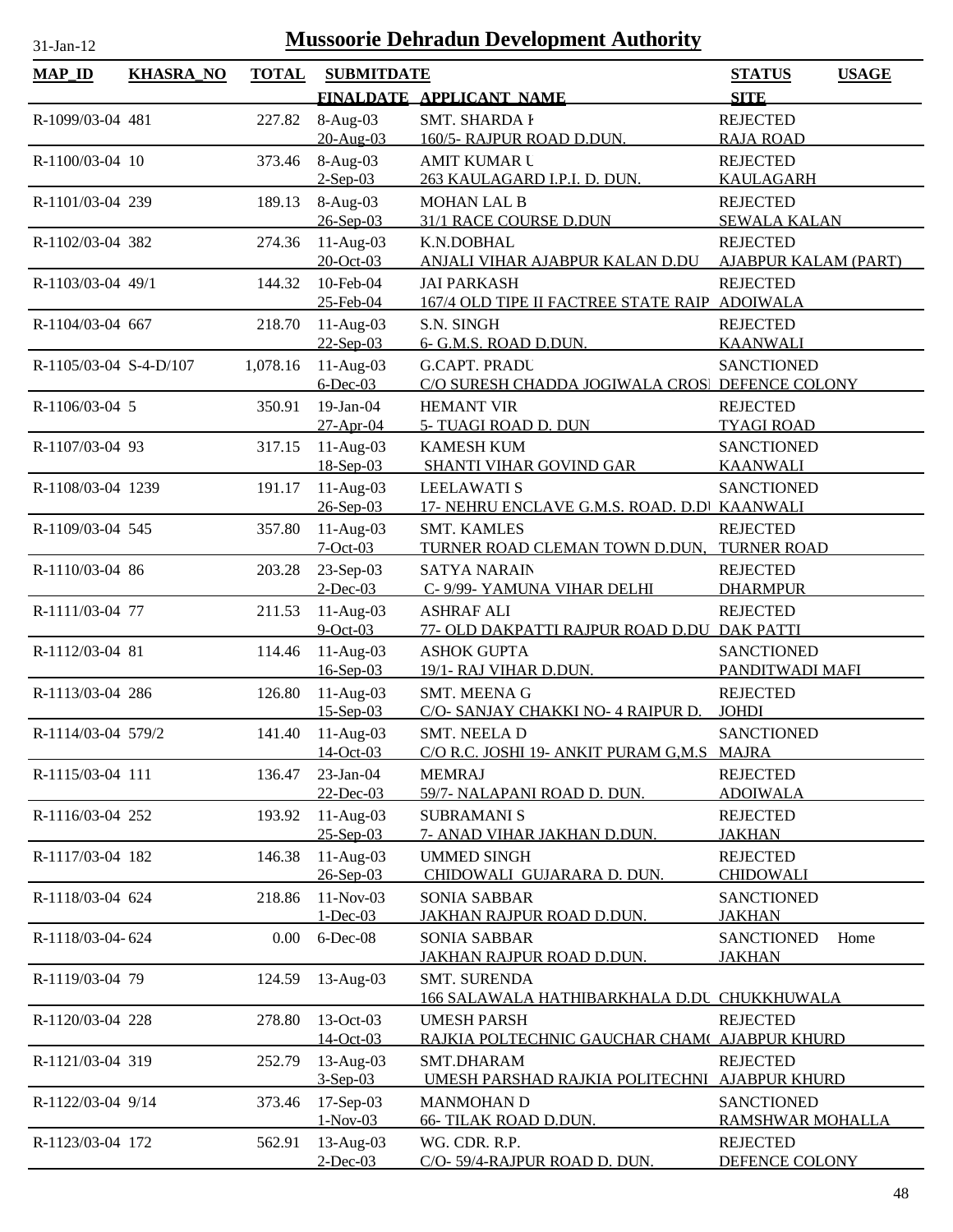| <b>MAP_ID</b>        | <b>KHASRA_NO</b> | <b>TOTAL</b> | <b>SUBMITDATE</b>         |                                                                              | <b>STATUS</b>                      | <b>USAGE</b> |
|----------------------|------------------|--------------|---------------------------|------------------------------------------------------------------------------|------------------------------------|--------------|
|                      |                  |              |                           | FINALDATE APPLICANT NAME                                                     | <b>SITE</b>                        |              |
| R-1124/03-04 7/2     |                  | 243.00       | 28-Mar-05                 | <b>JAMPYANGCH</b>                                                            | <b>SANCTIONED</b>                  |              |
|                      |                  |              | $2-Apr-05$                | 58- BIRJIRIWALI TIBETAN FROM SCHOC DAK PATTI                                 |                                    |              |
| R-1125/03-04 1114/2  |                  | 226.77       | 13-Aug-03                 | <b>KAMLESH KU</b>                                                            | <b>REJECTED</b>                    |              |
|                      |                  |              | 30-Aug-03                 | C/O- T.R. BARTAWAL 182 ARAGHAR D.                                            | <b>AJABPUR KALAM (PART)</b>        |              |
| R-1125/03-04-1114/2  |                  | 226.77       | 19-May-08                 | <b>KAMLESH KU</b>                                                            | SANCTIONED Home                    |              |
|                      |                  |              |                           | C/O- T.R. BARTAWAL 182 ARAGHAR D.                                            | <b>AJABPUR KALAM (PART)</b>        |              |
| R-1126/03-04 1987    |                  | 178.90       | 13-Aug-03                 | <b>RISHIRAM BHA</b>                                                          | <b>REJECTED</b>                    |              |
|                      |                  |              | 28-Aug-03                 | UNIYAL BHAWAN MOHAKAMPUR D.D                                                 | <b>RAJPUR ROAD</b>                 |              |
| R-1127/03-04 164     |                  | 205.76       | 13-Aug-03<br>$6$ -Oct-03  | <b>SANDEEP ARO</b><br>C/O ANIL TYAGI HOTEL HIM PALACE H JAKHAN               | <b>SANCTIONED</b>                  |              |
| R-1128/03-04 1       |                  | 235.80       | 14-Aug-03                 | <b>MAHENDER K</b>                                                            | <b>REJECTED</b>                    |              |
|                      |                  |              | 16-Sep-03                 | 1- KALALO WALI GALI NEW ROAD D. D NEW ROAD                                   |                                    |              |
| R-1129/03-04 13/2    |                  | 166.73       | 14-Aug-03                 | <b>NAJMUM ZAM</b>                                                            | <b>SANCTIONED</b>                  |              |
|                      |                  |              | 23-Sep-03                 | 18/4- MUSLIM COLONY D.DUN.                                                   | <b>LAXMI ROAD</b>                  |              |
| R-1129/03-04-13/2    |                  | 0.00         | $3-Dec-08$                | <b>NAJMUM ZAM</b>                                                            | <b>SANCTIONED</b>                  | Home         |
|                      |                  |              |                           | 18/4- MUSLIM COLONY D.DUN.                                                   | <b>LAXMI ROAD</b>                  |              |
| R-1129/03-04-13/2    |                  | 0.00         | 24-Sep-09                 | <b>NAJMUM ZAM</b>                                                            | <b>SANCTIONED</b>                  | Home         |
|                      |                  |              | $3-Oct-09$                | 18/4- MUSLIM COLONY D.DUN.                                                   | <b>LAXMI ROAD</b>                  |              |
| R-1130/03-04 37      |                  | 199.96       | 14-Aug-03                 | <b>RAJESH KUMA</b>                                                           | <b>SANCTIONED</b>                  |              |
|                      |                  |              | 16-Sep-03                 | 460 - A INDIRA NAGAR D.DUN.                                                  | <b>PITTHUWALA</b>                  |              |
| R-1131/03-04 104&105 |                  | 156.81       | 14-Aug-03                 | POONAM ARO                                                                   | <b>SANCTIONED</b>                  |              |
|                      |                  |              | 24-Sep-03                 | STATE BANK OF INDIA TEL BHAWAN B PANDITWADI MAFI                             |                                    |              |
| R-1132/03-04 16      |                  | 166.98       | 14-Aug-03                 | <b>ANITA PANT</b>                                                            | <b>SANCTIONED</b>                  |              |
|                      |                  |              | $23-Sep-03$               | WING NO- 2 H.NO.-137PREM NAGAR D.                                            | KAULAGARH                          |              |
| R-1133/03-04 346     |                  | 327.00       | $15$ -Jan-04<br>21-Feb-04 | <b>ANIL KUMAR &amp;</b><br>C/O- MANOHAR LAL 80-ARYA NAGAR L GUJRADA MANSINGH | <b>REJECTED</b>                    |              |
| R-1134/03-04 55/1    |                  | 166.70       | 14-Aug-03                 | <b>RAM SINGH KA</b>                                                          | <b>SANCTIONED</b>                  |              |
|                      |                  |              | 15-Oct-03                 | <b>GRAM-JOGAT TLLA P.O.- DUNDA DIS</b>                                       | <b>KAANWALI</b>                    |              |
| R-1135/03-04 1294    |                  | 171.20       | 14-Aug-03                 | <b>NAROTAM PR</b>                                                            | <b>SANCTIONED</b>                  |              |
|                      |                  |              | 18-Oct-03                 | 52- DEEPLOK BALLUPUR ROAD KISHA                                              | <b>KAANWALI</b>                    |              |
| R-1136/03-04 127     |                  | 118.50       | $17-Mar-04$               | <b>GAJENDRA NA</b>                                                           | <b>SANCTIONED</b>                  |              |
|                      |                  |              | 31-Mar-04                 | C/O- ANIL SHARMA 38- OM VIHAR AJAB KARGI GRANT (PART)                        |                                    |              |
| R-1137/03-04 321     |                  | 631.65       | 14-Aug-03                 | <b>SHALIM PAL</b>                                                            | <b>REJECTED</b>                    |              |
|                      |                  |              | $15 - Sep-03$             | 19/1- SUBHASH ROAD D.DUN.                                                    | <b>KANDOLI</b>                     |              |
| R-1138/03-04 604     |                  | 211.35       | 14-Aug-03                 | <b>SURJEET SING</b>                                                          | <b>SANCTIONED</b>                  |              |
|                      |                  |              | 14-Oct-03                 | <b>AJABPUR KHURD</b>                                                         | <b>AJABPUR KHURD</b>               |              |
| R-1139/03-04 130     |                  | 313.66       | $14$ -Aug-03              | <b>VIJNESH KUMA</b>                                                          | <b>SANCTIONED</b>                  |              |
|                      |                  |              | 14-Oct-03                 | 130/6- KAUKAGARH ROAD STREET NO.-                                            | <b>RAJA ROAD</b>                   |              |
| R-1140/03-04 120     |                  | 292.80       | 14-Aug-03<br>30-Aug-03    | <b>KRISHAN SAW/</b><br>C/O- RAJESH SAWAROOP BADONI 4-* P                     | <b>REJECTED</b><br><b>KEDARPUR</b> |              |
| R-1141/03-04 15      |                  | 189.03       | 23-Oct-03                 | sodha parshad ch                                                             | <b>SANCTIONED</b>                  |              |
|                      |                  |              | $7-Nov-03$                | A-19/2- O.N.G.C. COLONY KOLAGARD D KOLAGARH (PART)                           |                                    |              |
| R-1142/03-04 352&367 |                  | 256.00       | 23-Nov-04                 | <b>SMTI. BABLI</b>                                                           | <b>SANCTIONED</b>                  |              |
|                      |                  |              | 29-Nov-05                 | 2- TAYGI ROAD. D.DUN.                                                        | <b>DHARMPUR</b>                    |              |
| R-1143/03-04 731     |                  | 243.87       | 22-Oct-03                 | KAILASH KUM/                                                                 | <b>SANCTIONED</b>                  |              |
|                      |                  |              | 17-Nov-03                 | SUBHAM ENTERPRISES NATHANPUR D                                               | <b>NATHANPUR</b>                   |              |
| R-1144/03-04 1196    |                  | 204.55       | 30-Aug-03                 | <b>BIR SINGH</b>                                                             | <b>SANCTIONED</b>                  |              |
|                      |                  |              | 18-Nov-03                 | 5- G.M.S. ROAD. D.DUN.                                                       | <b>KAANWALI</b>                    |              |
| R-1145/03-04 1196    |                  | 226.77       | 30-Aug-03                 | <b>KHAJAN SING</b>                                                           | <b>SANCTIONED</b>                  |              |
|                      |                  |              | 14-Oct-03                 | 06- DWARIKAPURI KANWALI D.DUN.                                               | <b>KAANWALI</b>                    |              |
| R-1146/03-04 43      |                  | 306.50       | 16-Aug-03                 | <b>GANGA PARS</b>                                                            | <b>SANCTIONED</b>                  |              |
|                      |                  |              | $22-Sep-03$               | 43- SALAWALA D.DUN.                                                          | <b>SALAWALA</b>                    |              |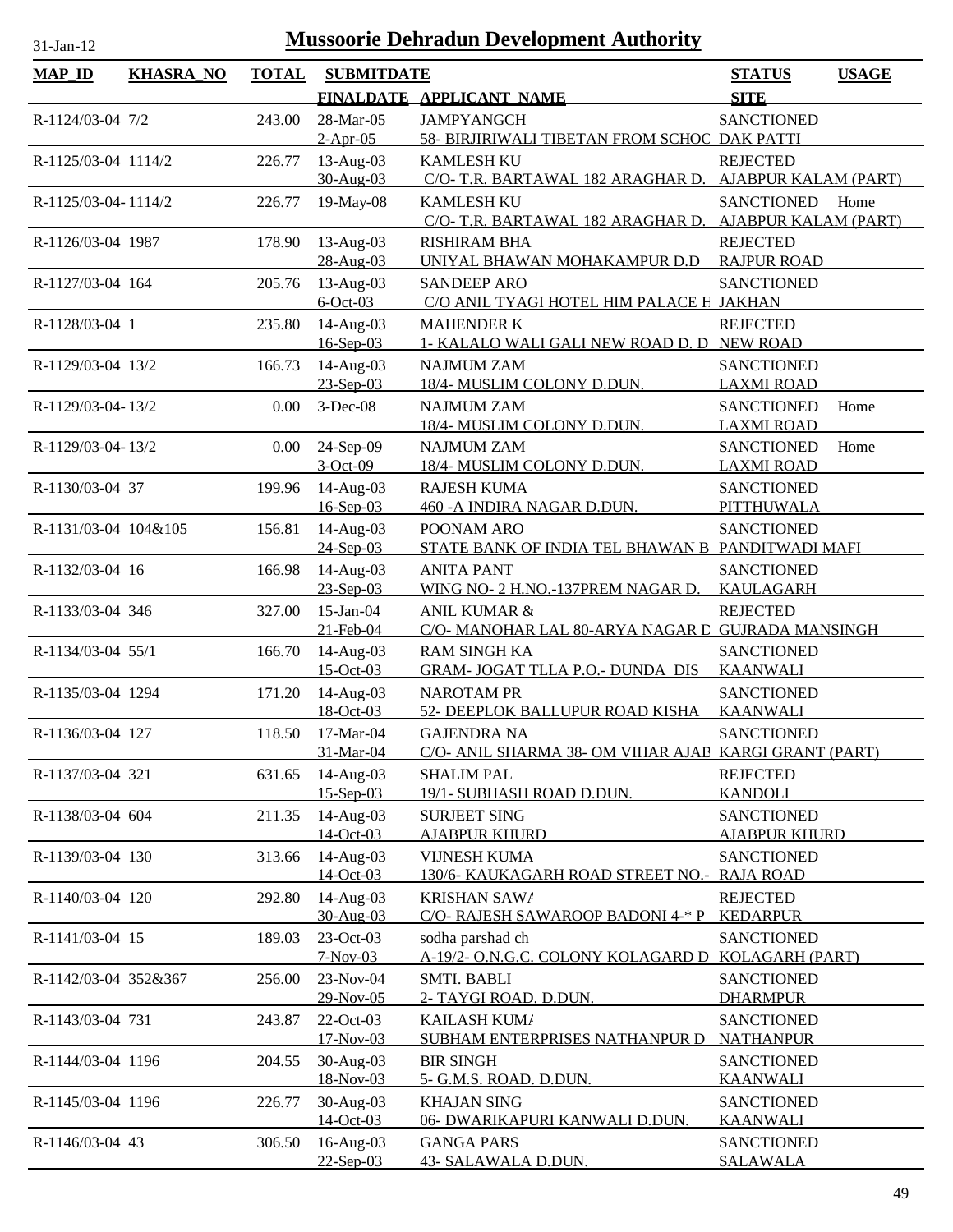| и |  |
|---|--|
|   |  |

| <b>MAP_ID</b>          | <b>KHASRA_NO</b> | <b>TOTAL</b> | <b>SUBMITDATE</b>             |                                                                          | <b>STATUS</b>                               | <b>USAGE</b> |
|------------------------|------------------|--------------|-------------------------------|--------------------------------------------------------------------------|---------------------------------------------|--------------|
|                        |                  |              |                               | FINALDATE APPLICANT NAME                                                 | <b>SITE</b>                                 |              |
| R-1147/03-04 22/22     |                  | 94.15        | 16-Aug-03<br>18-Sep-03        | SMT.ANGOORI<br>22/22- SANJAY COLONY PATEL NAGAR SANJAY COLONY            | <b>REJECTED</b>                             |              |
| R-1148/03-04 22        |                  | 298.47       | 18-Aug-03                     | <b>RAJESH MAKI</b>                                                       | <b>SANCTIONED</b>                           |              |
| R-1149/03-04 111 & 112 |                  | 454.48       | 16-Sep-03<br>18-Aug-03        | 180 - RAJPUR ROAD D.DUN.<br><b>GURVINADAR S</b>                          | <b>JAKHAN</b><br><b>SANCTIONED</b>          |              |
|                        |                  |              | $22-Sep-03$                   | R/O- C-318 VIKASH PUR NEW DELHI.                                         | <b>MALSI</b>                                |              |
| R-1150/03-04 111 & 112 |                  | 456.00       | 18-Aug-03<br>$22-Sep-03$      | <b>VIJAY KHOSLA</b><br>R/O - 79 - R MODEL TOWN LUDHIYANA                 | <b>SANCTIONED</b><br><b>MALSI</b>           |              |
| R-1151/03-04 167       |                  | 229.27       | 18-Oct-03<br>21-Feb-04        | <b>JAY SINGH</b><br><b>BADRIPUR D.DUN.</b>                               | <b>SANCTIONED</b><br><b>BADRIPUR</b>        |              |
| R-1151/03-04-167       |                  | 0.00         | $22-Jan-09$                   | <b>JAY SINGH</b><br><b>BADRIPUR D.DUN.</b>                               | <b>SANCTIONED</b><br><b>BADRIPUR</b>        | Home         |
| R-1152/03-04 310,312   |                  | 341.50       | $18-Aug-03$<br>23-Sep-03      | <b>SMT. RAMESHV</b><br>C/O- R.P PANT ADVOCATE NEHARU GI NATHANPUR        | <b>REJECTED</b>                             |              |
| R-1153/03-04 779       |                  | 328.44       | $3-Dec-03$                    | <b>NEELAMA BBA</b>                                                       | <b>SANCTIONED</b>                           |              |
| R-1154/03-04 220       |                  | 90.23        | $3$ -Dec-03<br>18-Aug-03      | C/O- MANORMA SHARMA AJBPUR KAL/ AJABPUR KALAM (PART)<br><b>MAHENDRAK</b> | <b>SANCTIONED</b>                           |              |
|                        |                  |              | $5-Nov-03$                    | 220 - D.L. ROAD D.DUN                                                    | D.L.ROAD                                    |              |
| R-1155/03-04 37        |                  | 226.67       | 18-Aug-03<br>$25 - Sep-03$    | LALIT MOHAN.<br>34- M.D.D.A. COLONY KANWALI ROAD   PITHUWALA             | <b>SANCTIONED</b>                           |              |
| R-1156/03-04 18        |                  | 160.10       | $3-Dec-03$<br>12-Jan-04       | <b>RAEAT HASAN</b><br>37- HARI VIHAR VIJAY PARK D.DUN.                   | <b>SANCTIONED</b><br>CHUKKHUWALA            |              |
| R-1157/03-04 118       |                  | 183.45       | 18-Aug-03                     | <b>GIRISH DUTT B</b>                                                     | <b>SANCTIONED</b>                           |              |
| R-1158/03-04 222       |                  | 191.61       | $7-Oct-03$<br>18-Aug-03       | 32- GANESH VIHAR AJABPUR D.DUN.<br>KAEIL KHAN &                          | <b>AJABPUR KHURD</b><br><b>SANCTIONED</b>   |              |
|                        |                  |              | 23-Sep-03                     | 219- RAJPUR ROD. D.DUN.                                                  | <b>JAKHAN</b>                               |              |
| R-1159/03-04 35        |                  | 201.00       | 12-Dec-03<br>24-Jan-04        | <b>JAGDISH PRAS</b><br>C/O- KATARIYA ASSOCIATES 31/1- RAC CHUKKHUWALA    | <b>SANCTIONED</b>                           |              |
| R-1160/03-04 819,820   |                  | 286.89       | 18-Aug-03<br>20-Oct-03        | <b>ISHWAR CHAN</b><br>51- JHANDA BAZAR D.DUN                             | <b>SANCTIONED</b><br><b>LAXMAN CHOWK</b>    |              |
| R-1161/03-04 449       |                  | 334.57       | 18-Aug-03                     | LAT.COL. D.K. (                                                          | <b>REJECTED</b>                             |              |
| R-1162/03-04 346       |                  | 142.73       | $15 -$ Sep $-03$<br>13-Oct-03 | 233- KARANPUR D.DUN.<br><b>CHANDERKAL</b>                                | <b>DHORAN KHAS</b><br><b>SANCTIONED</b>     |              |
|                        |                  |              | 25-Nov-03                     | K.K.M. COLONY 11/ NALAPANI ROAD D                                        | <b>AAMWALA TARLA</b>                        |              |
| R-1163/03-04 597TO602  |                  | 121.00       | 18-Aug-03<br>16-Sep-03        | <b>DEEPA JAIN</b><br>C/O-233- KARANPUR D.DUN.                            | <b>REJECTED</b><br><b>JAKHAN</b>            |              |
| R-1164/03-04 449       |                  | 4,057.00     | 18-Aug-03                     | <b>SMT. KAMLES</b>                                                       | <b>REJECTED</b>                             |              |
| R-1165/03-04 900       |                  | 213.71       | $15 - Sep-03$<br>18-Aug-03    | <b>C-45 BAIRAJ COLONY RICIKASH</b><br><b>SHALESH BIS</b>                 | <b>DHORAN KHAS</b><br><b>SANCTIONED</b>     |              |
| R-1166/03-04 124/1     |                  | 219.89       | $20$ -Sep-03<br>18-Aug-03     | URJA BHAWAN U.P.C.L. CAMPUS BALLI<br><b>CHANDRA SE</b>                   | <b>KAANWALI</b><br><b>REJECTED</b>          |              |
|                        |                  |              | 16-Sep-03                     | 12- NALAPANI ROADS D.DUN.                                                | <b>NATHANPUR</b>                            |              |
| R-1166/03-04-124/1     |                  | 219.89       | 3-Dec-07                      | <b>CHANDRA SE</b><br>12- NALAPANI ROADS D.DUN.                           | <b>REJECTED</b><br><b>NATHANPUR</b>         | Home         |
| R-1167/03-04 739       |                  | 121.99       | 20-Aug-03<br>25-Sep-03        | <b>RANDHIR SIN</b><br>RAJEEV LUYAL MARG ROCHIPURA NIA                    | <b>SANCTIONED</b><br><b>BHARUWALA GRANT</b> |              |
| R-1168/03-04 420/1     |                  | 484.62       | 20-Aug-03<br>11-Nov-03        | <b>SUKHBIR SING</b><br>184/71- WEST CANAL ROAD SEWALA K                  | <b>SANCTIONED</b><br><b>SEWALA KALAN</b>    |              |
| R-1169/03-04 890       |                  | 166.05       | 20-Aug-03<br>18-Sep-03        | <b>ANURANJAN B</b><br>3- WEST TAPOVANENCLAVE NALAPAN SAHASTRADHARA ROAD  | <b>SANCTIONED</b>                           |              |
| R-1170/03-04 331       |                  | 44.93        | 18-Oct-03<br>9-Jan-04         | <b>SMT. SANDHY</b><br><u>JOGIWALA NEHARU GRAM D.DUN.</u>                 | <b>SANCTIONED</b><br><b>BADRIPUR</b>        |              |
|                        |                  |              |                               |                                                                          |                                             |              |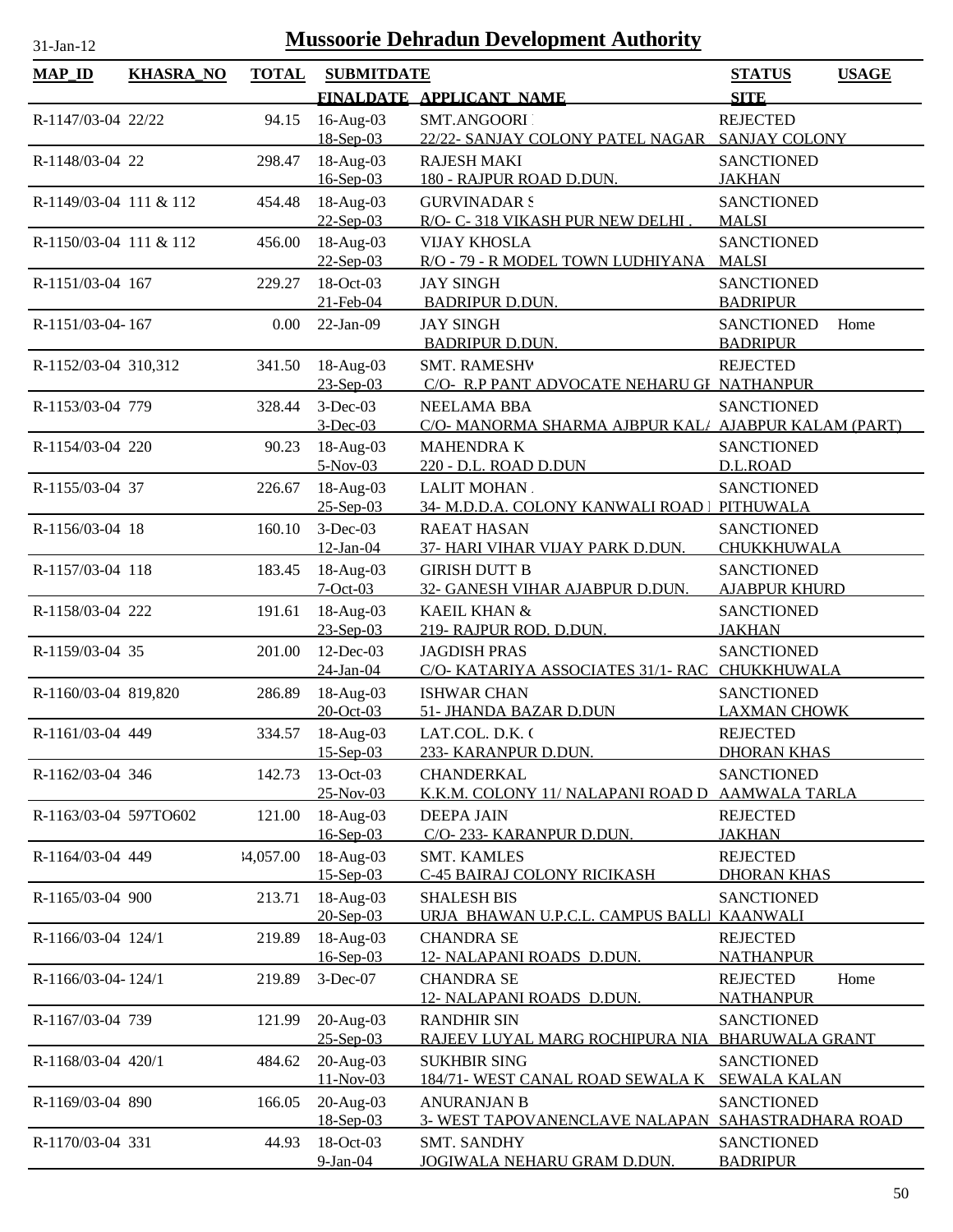| $MAP$ <sub>ID</sub> | <b>KHASRA_NO</b>           | <b>TOTAL</b> | <b>SUBMITDATE</b>            |                                                             | <b>STATUS</b>                             | <b>USAGE</b> |
|---------------------|----------------------------|--------------|------------------------------|-------------------------------------------------------------|-------------------------------------------|--------------|
|                     |                            |              |                              | FINALDATE APPLICANT NAME                                    | <b>SITE</b>                               |              |
| R-1171/03-04 288    |                            | 241.52       | 8-Jul-05                     | <b>GIRVIR SINGH (</b>                                       | <b>REJECTED</b>                           |              |
|                     |                            |              | $8$ -Jul-05                  | 2/2- METRI VIHAR HARIDWARBYPASS R AJABPUR KHURD             |                                           |              |
| R-1172/03-04 186    |                            | 172.85       | 8-Oct-03<br>18-Nov-03        | SMT. MOHITSH<br>C/O- DOBRIYAL MARBAL HARIDWAR R NATHANPUR   | <b>SANCTIONED</b>                         |              |
| R-1173/03-04 534    |                            | 299.72       | $20-Aug-03$<br>$15 - Sep-03$ | <b>SARDAR KHAN</b><br><b>AZAD CLONY MAJRA</b>               | <b>REJECTED</b><br><b>MAJRA</b>           |              |
| R-1174/03-04 1563/3 |                            | 147.95       | 20-May-04<br>26-Dec-04       | <b>VINEET KUMA</b><br>BANK OF BARODA MAIN BRANCH AST        | <b>REJECTED</b><br><b>KAANWALI</b>        |              |
| R-1175/03-04 30     |                            | 152.23       | 20-Aug-03<br>10-Nov-03       | A.P. SINGH MEI<br>220/11/1- D.L. ROAD D.DUN.                | <b>SANCTIONED</b><br><b>ADOIWALA</b>      |              |
|                     | R-1176/03-04 46/30 & 47/31 | 499.50       | $20-Aug-03$<br>12-Nov-03     | <b>TIRATH PRAKA</b><br>222-A - LONIYA MOHLLA D.DUN.         | <b>REJECTED</b><br><b>IDGAH</b>           |              |
| R-1177/03-04 180/2  |                            | 304.87       | 20-Aug-03                    | <b>JANESHWAR P</b>                                          | <b>SANCTIONED</b>                         |              |
|                     |                            |              | $27 - Sep-03$                | 38-F/1 SAHRANPUR CHOWK D.DUN.                               | <b>KAANWALI</b>                           |              |
| R-1178/03-04 461    |                            | 156.13       | 20-Aug-03                    | <b>BALVINDARK</b>                                           | <b>SANCTIONED</b>                         |              |
| R-1179/03-04 471/1  |                            | 125.41       | $16$ -Sep-03<br>20-Aug-03    | 75- KASHMIRI COLONY INDIRA GANDH NIRANJANPUR<br>RAJENDRA PA | <b>SANCTIONED</b>                         |              |
|                     |                            |              | $16$ -Sep-03                 | 60 - KASHMIRI COLONY NIRANJANPUR                            | NIRANJANPUR                               |              |
| R-1180/03-04 1138   |                            | 295.54       | $20-Aug-03$                  | <b>RAMESH PAR</b>                                           | <b>REJECTED</b>                           |              |
|                     |                            |              | $17-Sep-03$                  | 11- BANK COLONY MATHURAWAL ROA AJABPUR KALAM (PART)         |                                           |              |
| R-1181/03-04 284/1  |                            | 311.11       | $20-Aug-03$<br>15-Oct-03     | <b>ASHOK SHARM</b><br>84- A- RITHA MANDI D.DUN.             | <b>SANCTIONED</b><br><b>KAANWALI</b>      |              |
| R-1182/03-04 1123   |                            | 99.16        | $20-Aug-03$                  | <b>BABU LAL NEP</b>                                         | <b>SANCTIONED</b>                         |              |
|                     |                            |              | $19-Sep-03$                  | C-2/7- C.Q.A.(I)COLONY LADPUR RAIPU                         | <b>GADHI (PART)</b>                       |              |
| R-1183/03-04 739    |                            | 395.00       | $21-Aug-03$                  | Smt. Rharmista R                                            | <b>SANCTIONED</b>                         |              |
|                     |                            |              | $6$ -Oct-03                  | <b>SMT. LAXMI KHANTWAL LANE 6-42 T</b>                      | <b>BHARUWALA GRANT</b>                    |              |
| R-1184/03-04 220    |                            | 170.28       | $21-Aug-03$<br>16-Dec-03     | A.P. JUYAL<br>SHARSHWATI VIHAR E. BLOCK AJABP               | <b>SANCTIONED</b><br><b>AJABPUR KHURD</b> |              |
|                     |                            |              |                              |                                                             |                                           |              |
| R-1185/03-04 4      |                            | 136.59       | $21-Aug-03$<br>$27-Sep-03$   | <b>DEVENDAR GU</b><br>6/5- AMRIT KAUR NEW ROAD D.DUN        | <b>REJECTED</b><br><b>NEW ROAD</b>        |              |
| R-1186/03-04 15/18  |                            | 193.77       | 17-Oct-03                    | L.M.PANDE & B                                               | <b>SANCTIONED</b>                         |              |
|                     |                            |              | $1 - Dec-03$                 | C/O- J.M. PANDE 122/71 KALIDAS ROAD KALI DAS ROAD           |                                           |              |
| R-1187/03-04 752/3  |                            | 164.49       | $21-Aug-03$                  | <b>SUBODH CHAB</b>                                          | <b>SANCTIONED</b>                         |              |
|                     |                            |              | $22-Sep-03$                  | 61/1- VASANT VIHAR D.DUN.                                   | <b>KAANWALI</b>                           |              |
| R-1188/03-04 22     |                            | 193.22       | 19-Oct-03<br>25-Nov-03       | AJIT SINGH CHA<br>51- D- RACE COURES D.DUN.                 | <b>SANCTIONED</b><br><b>AJABPUR KHURD</b> |              |
| R-1189/03-04 463    |                            | 192.37       | $21-Aug-03$                  | <b>BHAGWATI PA</b>                                          | <b>SANCTIONED</b>                         |              |
|                     |                            |              | 18-Oct-03                    | H.NO.-272 STREET NO-2- MATA MANDI                           | <b>DHARMPUR</b>                           |              |
| R-1190/03-04 114    |                            | 166.50       | $21-Aug-03$                  | <b>SHOBHIT KHAT</b>                                         | <b>SANCTIONED</b>                         |              |
|                     |                            |              | $16$ -Sep-03                 | 37/2- NAYA GAON VIJAPUR HATHIBARK JAKHAN                    |                                           |              |
| R-1191/03-04 909    |                            | 267.66       | $21-Aug-03$<br>$21-Oct-03$   | <b>CHANDI PRAS</b><br><b>GYAN VIHAR GURUDHARA ROAD D.D</b>  | <b>REJECTED</b><br><b>NATHANPUR</b>       |              |
| R-1192/03-04 514    |                            | 243.54       | $21-Aug-03$                  | <b>KAMLA BHIST</b>                                          | <b>REJECTED</b>                           |              |
|                     |                            |              | 30-Aug-03                    | HARRAWALA D.DUN                                             | <b>HARRAWALA</b>                          |              |
| R-1193/03-04 511    |                            | 394.08       | $21-Aug-03$                  | <b>JASHODA DEVI</b>                                         | <b>REJECTED</b>                           |              |
|                     |                            |              | 30-Aug-03                    | <b>46 PANDITWARI D.DUN</b>                                  | <b>HARRAWALA</b>                          |              |
| R-1194/03-04 A-104  |                            | 209.06       | $21-Aug-03$<br>30-Sep-03     | K.B.JOHARI<br>233 KARANPUR D.DUN                            | <b>SANCTIONED</b><br>DALANWALA CHAK       |              |
| R-1195/03-04 259    |                            | 231.49       | 22-Aug-03                    | Dinesh Rayal                                                | <b>REJECTED</b>                           |              |
|                     |                            |              | 30-Aug-03                    | 3- Dharampur Haridwar Road D.Dun.                           | <b>MAJRI NAFI</b>                         |              |
| R-1196/03-04 409    |                            | 167.19       | 22-Aug-03                    | Shushil Kumar S                                             | <b>SANCTIONED</b>                         |              |
|                     |                            |              | 23-Sep-03                    | 147- Dharampur D.Dun.                                       | <b>DHARMPUR</b>                           |              |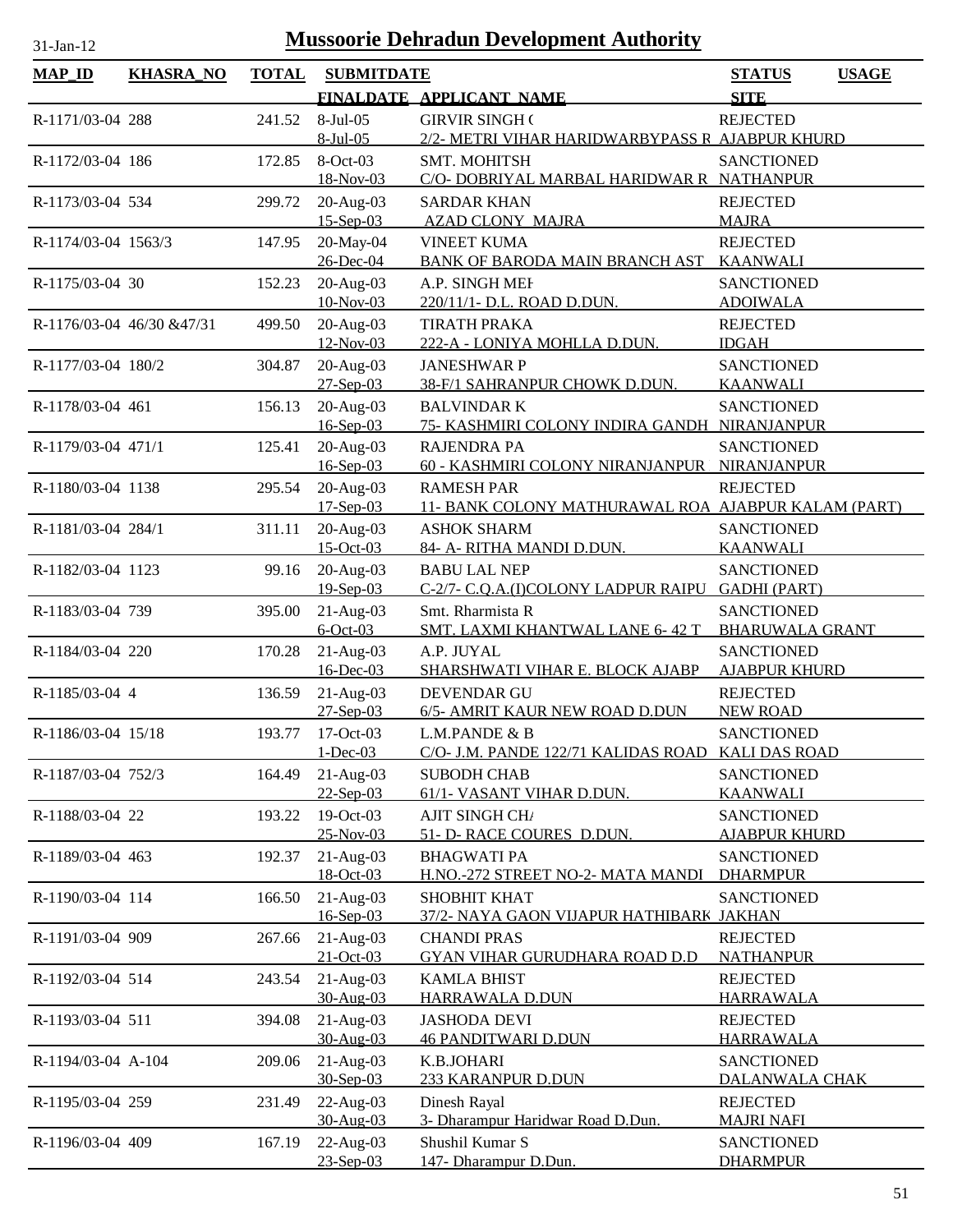| $MAP$ <sub>ID</sub>      | <b>KHASRA_NO</b> | <b>TOTAL</b> | <b>SUBMITDATE</b>          |                                                         | <b>USAGE</b><br><b>STATUS</b>            |
|--------------------------|------------------|--------------|----------------------------|---------------------------------------------------------|------------------------------------------|
|                          |                  |              |                            | FINALDATE APPLICANT NAME                                | <b>SITE</b>                              |
| R-1197/03-04 198         |                  | 140.10       | 26-Feb-04                  | Smt. Kamla Devi                                         | <b>SANCTIONED</b>                        |
|                          |                  |              | 27-Feb-04                  | Lower Natthanpur Jogiwala D.Dun.                        | <b>NATTHANPUR</b>                        |
| R-1198/03-04 604         |                  | 328.04       | $22$ -Aug-03               | Mrs.Abha                                                | <b>REJECTED</b>                          |
|                          |                  |              | $2$ -Dec-03                | 56 Meedo Complex Shahrunpur D.Dun.                      | <b>AJABPUR KHURD</b>                     |
| R-1199/03-04 519         |                  | 402.86       | 22-Aug-03                  | Dr.Partibha                                             | <b>REJECTED</b>                          |
|                          |                  |              | 20-Oct-03                  | 56- Meedo Complex Shahrunpur Road.D.Dun KAANWALI        |                                          |
| R-1200/03-04 110/106     |                  | 189.59       | 22-Aug-03                  | S. Jagjeet Singh &                                      | <b>SANCTIONED</b>                        |
|                          |                  |              | $1-Nov-03$                 | C/O-46/2 Tagore Colony Chakrata Road D.                 | CHUKKHUWALA                              |
| R-1201/03-04 611         |                  | 345.22       | 22-Aug-03                  | Smt. Savita                                             | <b>REJECTED</b>                          |
|                          |                  |              | $15-Sep-03$                | I.I.P. Kunwawala D.Dun.                                 | <b>BALAWALA</b>                          |
| R-1202/03-04 6           |                  | 906.13       | 22-Aug-03<br>25-Nov-03     | Alok Dhar Juyal<br>6- Cross Road D.Dun.                 | <b>SANCTIONED</b><br><b>CROSS ROAD</b>   |
| R-1203/03-04 152         |                  | 131.88       | 23-Aug-03                  | <b>RAM PAL</b>                                          | <b>REJECTED</b>                          |
|                          |                  |              | $17-Sep-03$                | TAIP II-118 KANWALI GARDAN BALLUP AJABPUR DANDA         |                                          |
| R-1204/03-04 5           |                  | 103.86       | 23-Aug-03                  | PAWAN KUMA                                              | <b>SANCTIONED</b>                        |
|                          |                  |              | 19-Sep-03                  | 82- RAJA ROAD. D.DUN.                                   | <b>MAL ROAD.</b>                         |
| R-1205/03-04 1125        |                  | 161.91       | $17-Jan-04$                | <b>SMT. MADHUS</b>                                      | <b>SANCTIONED</b>                        |
|                          |                  |              | 24-Mar-04                  | 20- MAN SAROWAR COLONY BALLUPU                          | <b>GADHI (PART)</b>                      |
| R-1206/03-04 1007/1      |                  | 269.20       | 23-Aug-03                  | <b>KUNWAR SIN</b>                                       | <b>SANCTIONED</b>                        |
|                          |                  |              | 18-Sep-03                  | 14-E-PUSPANJALI ENCLAVE                                 | <b>KAANWALI</b>                          |
| R-1207/03-04 S-3-3-C3126 |                  | 634.59       | 23-Aug-03                  | COL.K.C. PANT                                           | <b>SANCTIONED</b>                        |
|                          |                  |              | $15-Oct-03$                | COL.G.S.TRANING I.M.A. D.DUN.                           | DEFENCE COLONY                           |
| R-1208/03-04 64          |                  | 250.55       | 23-Aug-03<br>$27 - Sep-03$ | <b>DINESH KUKRE</b><br><b>64 DOBHALWALA D.DUN</b>       | <b>SANCTIONED</b><br><b>DOBHALWALA</b>   |
| R-1209/03-04 393         |                  | 180.45       | 23-Aug-03                  | PRADEEP KUM                                             | <b>SANCTIONED</b>                        |
|                          |                  |              | $3-Oct-03$                 | 9 - DARSHANI GATE D.DUN                                 | <b>NIRANJANPUR</b>                       |
| R-1210/03-04 832         |                  | 176.83       | 22-Oct-03                  | TEJ BAHADUR !                                           | <b>REJECTED</b>                          |
|                          |                  |              | 14-Nov-03                  | BELL ROAD CLAMENT TOWN D.DUN                            | <b>BHARUWALA GRANT</b>                   |
| R-1211/03-04 256         |                  | 337.30       | $11-Nov-03$                | <b>DARSHAN KOT</b>                                      | <b>REJECTED</b>                          |
|                          |                  |              | $27-Nov-03$                | C/O S.L.SHAH CHUDOWALI D.DUN.                           | <b>CHIDOWALI</b>                         |
| R-1212/03-04 319         |                  |              | 170.12 25-Aug-03           | PREM KUMAR                                              | <b>SANCTIONED</b>                        |
|                          |                  |              | 14-Oct-03                  | 135- RAJPUR ROAD JAKHAN D.DUN.                          | <b>JAKHAN</b>                            |
| R-1213/03-04 225         |                  | 297.39       | $13$ -Jan-04<br>23-Jan-04  | <b>DIGAMBER SI</b><br><b>MALSI SINOLA D.DUN.</b>        | <b>REJECTED</b><br><b>MALSI</b>          |
| R-1214/03-04 322,323     |                  | 292.26       | 25-Aug-03                  | <b>VINITA</b>                                           | <b>SANCTIONED</b>                        |
|                          |                  |              | 18-Sep-03                  | <u>TAPOVAN ENCLAVE AAMWALA TARL</u>                     | <b>AAMWALA TARLA</b>                     |
| R-1215/03-04 29/1        |                  | 194.39       | $9-Jan-04$                 | <b>RAMPAL SING</b>                                      | <b>SANCTIONED</b>                        |
|                          |                  |              | $11 - Jun-04$              | 242- RISHI NAGAR ADHOIWALA UPPER : ADOIWALA             |                                          |
| R-1216/03-04 210/3       |                  | 257.94       | $25-Aug-03$                | <b>HUKAM SINGH</b>                                      | <b>SANCTIONED</b>                        |
|                          |                  |              | $27-Sep-03$                | 71/24- NAV VIHAR COLONY NAISVILA I KAANWALI             |                                          |
| R-1217/03-04 1003/1      |                  | 249.47       | 27-Feb-04                  | SMT. GODAMB/                                            | <b>SANCTIONED</b>                        |
|                          |                  |              | 12-Apr-04                  | 124- SHIV MANDIR BALLUPUR D.DUN.                        | <b>BALLUPUR</b>                          |
| R-1218/03-04 1122        |                  | 293.39       | 25-Aug-03                  | <b>SMT.- SARITA</b>                                     | <b>SANCTIONED</b>                        |
| R-1219/03-04 20          |                  | 374.54       | 20-Sep-03<br>22-Oct-03     | 426/1 VAN VIHAR BALLUPUR D.DUN.<br><b>SMT. MANORI I</b> | <b>GADHI (PART)</b><br><b>SANCTIONED</b> |
|                          |                  |              | $25-Nov-03$                | <b>INDRAPUR D.DUN.</b>                                  | <b>INDRAPUR</b>                          |
| R-1220/03-04 326         |                  | 379.31       | $25-Aug-03$                | <b>MOHIT KUMAR</b>                                      | <b>SANCTIONED</b>                        |
|                          |                  |              | $14-Oct-03$                | <b>MIAWALA D.DUN.</b>                                   | <b>MIAWALA</b>                           |
| R-1221/03-04 28          |                  | 2,358.21     | 25-Aug-03                  | <b>ANURAG AAN</b>                                       | <b>SANCTIONED</b>                        |
|                          |                  |              | $7-Ian-04$                 | 28- BLAOK II- RAJ PUR ROAD D.DUN.                       | <b>RAJ PUR ROAD</b>                      |
| R-1221/03-04-28          |                  | 2,300.00     | 21-May-09                  | <b>ANURAG AAN</b>                                       | Educationa<br><b>SANCTIONED</b>          |
|                          |                  |              | 23-Feb-10                  | 28- BLAOK II- RAJ PUR ROAD D.DUN.                       | <b>RAJ PUR ROAD</b>                      |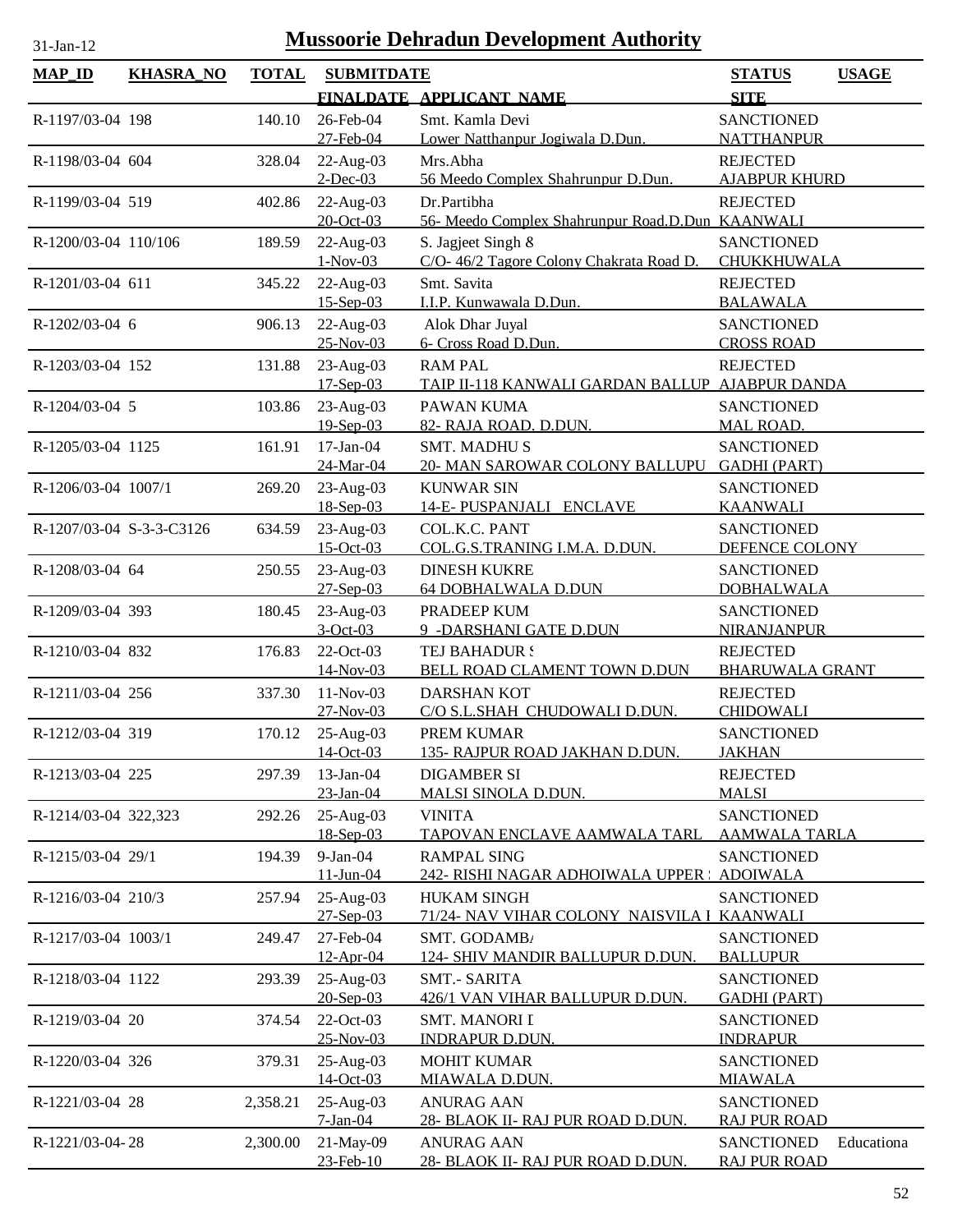| $MAP$ <sub>ID</sub>    | <b>KHASRA_NO</b> | <b>TOTAL</b> | <b>SUBMITDATE</b>        |                                                                  | <b>STATUS</b>                           | <b>USAGE</b> |
|------------------------|------------------|--------------|--------------------------|------------------------------------------------------------------|-----------------------------------------|--------------|
|                        |                  |              |                          | FINALDATE APPLICANT NAME                                         | <b>SITE</b>                             |              |
| R-1222/03-04 478       |                  | 162.08       | $17-Oct-03$              | Sudhir Kumar                                                     | <b>SANCTIONED</b>                       |              |
|                        |                  |              | 18-Nov-03                | KAULAGARS D.DUN.                                                 | <b>KAULAGARH</b>                        |              |
| R-1223/03-04 14        |                  | 264.91       | 26-Aug-03                | <b>SMT. ARVINDE</b>                                              | <b>SANCTIONED</b>                       |              |
|                        |                  |              | $27-Sep-03$              | 56- DISPENSARU ROAD. D.DUN.                                      | <b>MOHINI ROAD</b>                      |              |
| R-1224/03-04 175       |                  | 10.61        | 26-Aug-03                | <b>MEHASH CHA</b>                                                | <b>REJECTED</b>                         |              |
|                        |                  |              | 13-Oct-03                | 51- MOTI BAZAR D.DUN.                                            | SAHARANPUR ROAD                         |              |
| R-1225/03-04 161/977   |                  | 205.43       | 26-Aug-03                | <b>RADHAKRISHN</b>                                               | <b>REJECTED</b>                         |              |
|                        |                  |              | 18-Sep-03                | 116 - RAJPUR ROAD D.DUN.                                         | <b>NATHANPUR</b>                        |              |
| R-1226/03-04 2         |                  | 497.49       | 26-Aug-03                | <b>SMT. BASANT F</b>                                             | <b>REJECTED</b>                         |              |
|                        |                  |              | 12-Nov-03                | 2- VIJAY RATURI MARG                                             | PATEL NAGAR                             |              |
| R-1227/03-04 153/1     |                  | 173.21       | 17-May-04                | VIRENDRA DUT                                                     | <b>SANCTIONED</b>                       |              |
|                        |                  |              | 23-Dec-04                | 153/1- ADHOIWALA D.DUN.                                          | <b>ADOIWALA</b>                         |              |
| R-1228/03-04 136       |                  | 350.03       | 26-Aug-03<br>$2$ -Dec-03 | <b>AJAY PAL SIN</b><br>16/61- SIMPLEX BHAGIRATHIPURAM TE MIAWALA | <b>SANCTIONED</b>                       |              |
| R-1229/03-04 602       |                  | 280.21       | 10-Dec-03                | <b>SUBHASH SIN</b>                                               | <b>SANCTIONED</b>                       |              |
|                        |                  |              | $10$ -Dec-03             | 95-SINGLE MANDI-11 KARGI ROAD D.DI DEHRA KHAS                    |                                         |              |
| R-1230/03-04 108-A     |                  | 443.91       | 26-Aug-03                | P.S.KULKARNI                                                     | <b>REJECTED</b>                         |              |
|                        |                  |              | $6-Nov-03$               | 108-A VIJAY COLONY .D.DUN                                        | <b>VIJAY COLONY</b>                     |              |
| R-1231/03-04 331       |                  | 192.36       | 26-Aug-03                | <b>HARISH GANDE</b>                                              | <b>SANCTIONED</b>                       |              |
|                        |                  |              | 18-Nov-03                | 114/D/178 OLD DALANWALA D.DUN.                                   | <b>AAMWALA TARLA</b>                    |              |
| R-1232/03-04 383       |                  | 198.33       | 26-Aug-03                | <b>VIMAL SINGH</b>                                               | <b>SANCTIONED</b>                       |              |
|                        |                  |              | 20-Oct-03                | 51/78 INDIRA COLONY D.DUN                                        | <b>VIJAY COLONY</b>                     |              |
| R-1233/03-04 33        |                  | 202.16       | 26-Aug-03                | PREM KUMAR                                                       | <b>SANCTIONED</b>                       |              |
|                        |                  |              | 30-Oct-03                | 124/5 RAJENDRA NAGAR D.DUN                                       | <b>KAULAGARH</b>                        |              |
| R-1234/03-04 46        |                  | 127.92       | 26-Aug-03                | <b>JAGDISH LAL</b>                                               | <b>SANCTIONED</b>                       |              |
|                        |                  |              | 30-Oct-03                | 124/5 RAJENDRA NAGAR D.DUN                                       | KAULAGARH                               |              |
| R-1235/03-04 93        |                  | 112.22       | 27-Aug-03<br>17-Nov-03   | <b>SMT. CHAND S</b><br>93- RACE COURSE D.DUN.                    | <b>SANCTIONED</b><br><b>RACE COURSE</b> |              |
| R-1236/03-04 898       |                  |              |                          | <b>GOPAL SINGH F</b>                                             | <b>SANCTIONED</b>                       |              |
|                        |                  | 144.00       | $27-Aug-03$<br>8-Nov-03  | C/O- ARORA ASSOCIATS A-6-JANPATH S KAANWALI                      |                                         |              |
| R-1237/03-04 16        |                  |              | 195.52 27-Aug-03         | SHALU NARUL/                                                     | <b>SANCTIONED</b>                       |              |
|                        |                  |              | $21 - Nov - 03$          | <b>18-A OLD DALANWALA D.DUN</b>                                  | E.C.ROAD                                |              |
| R-1238/03-04 1380&1381 |                  | 234.99       | 27-Aug-03                | <b>AJAY SABBARV</b>                                              | <b>REJECTED</b>                         |              |
|                        |                  |              | $7 - Oct - 03$           | 180 SAHRANPUR ROAD D.DUN.                                        | <b>KAANWALI</b>                         |              |
| R-1239/03-04 696&698   |                  | 465.40       | 23-Feb-04                | <b>BRIJ MOHAN S</b>                                              | <b>SANCTIONED</b>                       |              |
|                        |                  |              | 21-May-04                | 16 SHUBASH ROAD D.DUN.                                           | <b>BHARUWALA GRANT</b>                  |              |
| R-1240/03-04 54/12     |                  | 146.93       | $27-Aug-03$              | PRAMOD KUM                                                       | <b>SANCTIONED</b>                       |              |
|                        |                  |              | $7 - Dec-03$             | <b>16-A SUBHASH ROAD D.DUN</b>                                   | <b>RAJ PUR ROAD</b>                     |              |
| R-1241/03-04 13        |                  | 204.28       | 27-Aug-03                | <b>SHUSAM BHAT</b>                                               | <b>REJECTED</b>                         |              |
|                        |                  |              | 12-Nov-03                | 8 NEHRU GRAM D.DUN                                               | NEHRU ROAD.                             |              |
| R-1242/03-04 730/1     |                  | 200.00       | $21-Oct-03$              | S.D.SHARMA                                                       | <b>REJECTED</b>                         |              |
|                        |                  |              | 12-Jan-04                | 51-SUBHASH NAGAR D.DUN                                           | <b>MAJRA</b>                            |              |
| R-1243/03-04 648/1     |                  | 148.58       | 12-Nov-03                | <b>CHANDAN SH</b>                                                | <b>SANCTIONED</b>                       |              |
|                        |                  |              | 21-Nov-03                | 76/117 SHAKET COLONY D.DUN<br><b>VIJAY PRASHA</b>                | <b>JAKHAN</b><br><b>REJECTED</b>        |              |
| R-1244/03-04 58/282    |                  | 139.07       | 27-Aug-03<br>18-Sep-03   | PREMLAL MUYAL 19- NEW CANTT ROA                                  | <b>KARANPUR</b>                         |              |
| R-1245/03-04 726&728   |                  | 157.56       | 22-Oct-03                | <b>VISHAVA DIHM</b>                                              | <b>REJECTED</b>                         |              |
|                        |                  |              | $9$ -Dec-03              | 4-NEHRU ROAD D.DUN.                                              | <b>JAKHAN</b>                           |              |
| R-1246/03-04 248/1     |                  | 179.56       | 27-Aug-03                | <b>REKHA SHARM</b>                                               | <b>SANCTIONED</b>                       |              |
|                        |                  |              | 16-Sep-03                | CHAK SEWLAKALA D.DUN.                                            | <b>SEWALA KALAN</b>                     |              |
| R-1247/03-04 134       |                  | 314.68       | 28-Aug-03                | KISHAN DUTT.                                                     | <b>REJECTED</b>                         |              |
|                        |                  |              | 14-Oct-03                | C/O- DEEPAK NAUTIYAL KAULAGARH I PREMPUR MAFI (PART)             |                                         |              |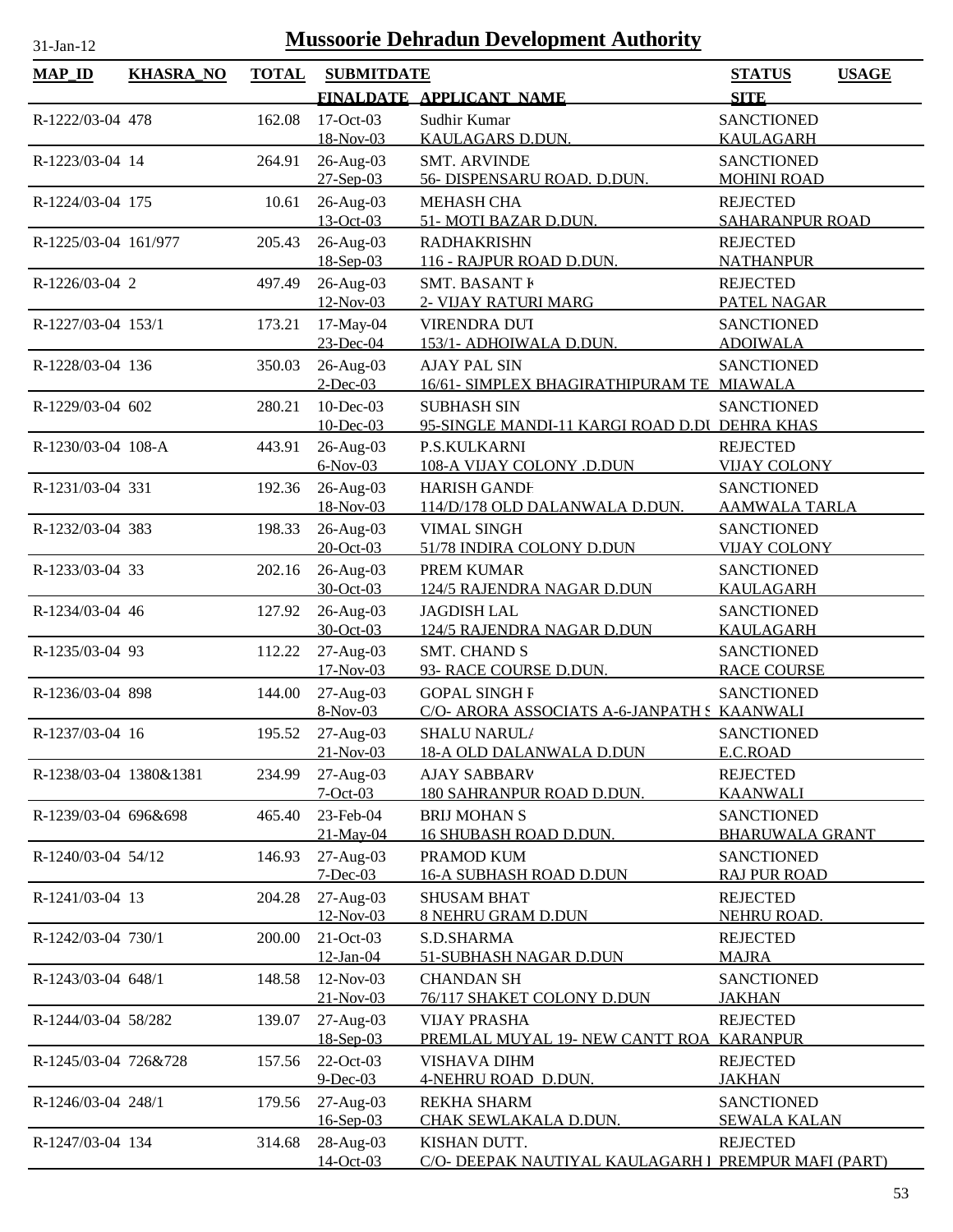| <b>TOTAL</b><br><b>KHASRA_NO</b><br><b>SUBMITDATE</b><br><b>STATUS</b><br><b>USAGE</b><br>FINALDATE APPLICANT NAME<br><b>SITE</b><br>28-Aug-03<br><b>KUNDAN SIN</b><br><b>SANCTIONED</b><br>R-1248/03-04 543<br>196.96<br>$14-Oct-03$<br><b>AJABPUR KALAM (PART)</b><br><u>AJABPUR KALAN NEAR MATA MANDI</u><br>28-Aug-03<br><b>SANCTIONED</b><br>R-1249/03-04 653/1<br>279.33<br><b>SUMITRA DEVI</b><br>$25 - Sep-03$<br>56-B HARIDWAR ROAD D.DUN<br><b>MAJRA</b><br>108.81<br>28-Aug-03<br><b>SANCTIONED</b><br>R-1250/03-04 458<br><b>CHANDU</b><br>16-Oct-03<br>195- GUJRATI BASTI D.DUN.<br><b>KHURBURA MOHALLA</b><br>$8-Oct-03$<br>SMT.DUSHA C<br>366.58<br><b>SANCTIONED</b><br>R-1251/03-04 184<br>$2$ -Dec-03<br>52-MOTI BAZAR<br><b>DAK PATTI</b><br>216.90<br>19-Nov-03<br>SHAKUNTLA D<br><b>REJECTED</b><br>R-1252/03-04 14<br>27-Nov-03<br>14- B- BANGALI LIBRARY ROAD<br><b>BANGALI LIBRARI ROAD</b><br>26-Mar-04<br><b>CHATAR SING</b><br><b>SANCTIONED</b><br>R-1253/03-04 651&653<br>258.94<br>52-MOTI BAZAR<br><b>ADOIWALA</b><br>19-May-04<br>10-Mar-04<br>R-1254/03-04 192/16<br>65.33<br><b>ANIL KUMAR</b><br><b>REJECTED</b><br>20-May-04<br>192/16-LAKHI BAGH D.DUN.<br><b>LAKHI BAGH</b><br>187.03<br>28-Aug-03<br>R-1255/03-04 373/1<br><b>JAGDIS PARSHA</b><br><b>SANCTIONED</b><br>$27-Sep-03$<br>28- PANCHSHEEL PARK D.DUN.<br><b>KAANWALI</b><br>29-Aug-03<br>156.04<br><b>RANJEET SING</b><br><b>SANCTIONED</b><br>R-1256/03-04 485/1<br>$6$ -Oct-03<br><b>NATHANPUR D.DUN.</b><br><b>NATHANPUR</b><br>29-Aug-03<br><b>REJECTED</b><br>R-1257/03-04 580<br>183.94<br>NARENDAR LA<br>$26 - Sep-03$<br>55- PATEL NAGAR D.DUN.<br><b>DEHRA KHAS</b><br>29-Aug-03<br>R-1258/03-04 186<br>278.85<br><b>RAKESH AGGA</b><br><b>SANCTIONED</b><br>$3-Nov-03$<br>142- PARK ROAD D.DUN.<br><b>MAJRA</b><br>29-Aug-03<br><b>GNESH LAL KA</b><br><b>REJECTED</b><br>R-1259/03-04 39<br>214.47<br>$20 - Oct - 03$<br>118- GODIAL NIWAS PRAKASH VIHAR D DANDA DHORAN<br>29-Aug-03<br>R-1260/03-04 727<br>144.25<br><b>RAGHAV NAN</b><br><b>REJECTED</b><br>20-Oct-03<br>C/O-HARENDAR SINGH MAJRI MAFI I.<br><b>AJABPUR KALAM (PART)</b><br>18-Sep-04<br><b>DHARAM SIN</b><br><b>REJECTED</b><br>R-1261/03-04 11<br>185.74<br>$5-Nov-04$<br>11- LITTAN ROAD D.DUN.<br><b>LITTAN ROAD</b><br>29-Aug-03<br>R-1262/03-04 343<br>197.41<br><b>ANIL GARG</b><br><b>SANCTIONED</b><br>$6-Nov-03$<br>4/1- PARK ROAD. LAXMAN CHOWK D.D RAJPUR ROAD<br>R-1263/03-04 4/C<br>29-Aug-03<br><b>SMT. SEEMAR</b><br><b>SANCTIONED</b><br>495.30<br>18-Oct-03<br><b>INDER ROAD</b><br><u>5- DHAMAWALA MOHALLA D.DUN.</u><br>29-Aug-03<br><b>RAJ MOHAN S</b><br><b>SANCTIONED</b><br>R-1264/03-04 30<br>174.94<br>25-Nov-03<br><b>ADOIWALA</b><br>SAJAWAN KHERA TAPOVAN ENCLAVE<br>29-Aug-03<br>316.04<br><b>RAJESH RANI</b><br><b>SANCTIONED</b><br>R-1265/03-04 261<br>16-Sep-03<br>228 DOON VIHAR D.DUN<br><b>JAKHAN</b><br>30-Aug-03<br>R-1266/03-04 267<br>191.78<br>D.N. DUKLAN<br><b>SANCTIONED</b><br>10-Nov-03<br>HATHIBARKALA<br>T-TYPE 3/3-HATHIBARKALA STAT D.D<br><b>SANCTIONED</b><br>30-Aug-03<br>159/2<br>R-1267/03-04 159/2<br>335.30<br>$1-Nov-03$<br>C/O- ANOOP TEWARI 163,-C-23- TURER<br><b>VIJAYPUR HATHI BADKAL</b><br>30-Aug-03<br><b>S.C. NAKRA</b><br>R-1268/03-04 26/7/H<br>167.41<br><b>REJECTED</b><br>17-Sep-03<br><b>45- MANNUGANG D.DUN.</b><br><b>DAANDA LAKHOND</b><br>30-Aug-03<br><b>JASWANT SAH</b><br><b>SANCTIONED</b><br>R-1269/03-04 456<br>214.50<br>$20$ -Sep-03<br>204- HIMALAYAN COMPARTMENT 75 R SEWALA KALAN<br>$1-Sep-03$<br><b>SANCTIONED</b><br>1,247.67<br><b>GOVIND RAM L</b><br>R-1270/03-04 373<br>14-Oct-03<br>416- CHUKKHUWALA D.DUN.<br>CHUKKHUWALA<br>$1-Sep-03$<br>R-1271/03-04 124<br>229.56<br><b>RAJESH VIJ</b><br><b>REJECTED</b><br>18-Sep-03<br><b>28- DISPENSARY ROAD D.DUN.</b><br><b>SUBHASH ROAD</b><br>30-Oct-03<br><b>SANCTIONED</b><br>138.25<br><b>BABY GURANG</b><br>R-1272/03-04 730,732<br>25-Nov-03<br><u>.C/O VEDPARKASH WALIYA CLEMAN T</u><br><b>SUBHASH NAGAR</b><br>$1-Sep-03$<br><b>RAMLAKHAN</b><br><b>SANCTIONED</b><br>R-1273/03-04 78<br>130.98<br>14-Oct-03<br>66- PANDITWARI PREM NGAR D.DUN.<br>PANDITWADI MAFI | <b>Mussoorie Dehradun Development Authority</b><br>31-Jan-12 |  |  |  |  |  |  |
|----------------------------------------------------------------------------------------------------------------------------------------------------------------------------------------------------------------------------------------------------------------------------------------------------------------------------------------------------------------------------------------------------------------------------------------------------------------------------------------------------------------------------------------------------------------------------------------------------------------------------------------------------------------------------------------------------------------------------------------------------------------------------------------------------------------------------------------------------------------------------------------------------------------------------------------------------------------------------------------------------------------------------------------------------------------------------------------------------------------------------------------------------------------------------------------------------------------------------------------------------------------------------------------------------------------------------------------------------------------------------------------------------------------------------------------------------------------------------------------------------------------------------------------------------------------------------------------------------------------------------------------------------------------------------------------------------------------------------------------------------------------------------------------------------------------------------------------------------------------------------------------------------------------------------------------------------------------------------------------------------------------------------------------------------------------------------------------------------------------------------------------------------------------------------------------------------------------------------------------------------------------------------------------------------------------------------------------------------------------------------------------------------------------------------------------------------------------------------------------------------------------------------------------------------------------------------------------------------------------------------------------------------------------------------------------------------------------------------------------------------------------------------------------------------------------------------------------------------------------------------------------------------------------------------------------------------------------------------------------------------------------------------------------------------------------------------------------------------------------------------------------------------------------------------------------------------------------------------------------------------------------------------------------------------------------------------------------------------------------------------------------------------------------------------------------------------------------------------------------------------------------------------------------------------------------------------------------------------------------------------------------------------------------------------------------------------------------------------------------------------------------------------------------------------------------------------------------------------------------------------------------------------------------------------------------------------------------------------------------------------------------------------------------------------------------------------------------------------------------------------------------------------------------------------------------------------------|--------------------------------------------------------------|--|--|--|--|--|--|
|                                                                                                                                                                                                                                                                                                                                                                                                                                                                                                                                                                                                                                                                                                                                                                                                                                                                                                                                                                                                                                                                                                                                                                                                                                                                                                                                                                                                                                                                                                                                                                                                                                                                                                                                                                                                                                                                                                                                                                                                                                                                                                                                                                                                                                                                                                                                                                                                                                                                                                                                                                                                                                                                                                                                                                                                                                                                                                                                                                                                                                                                                                                                                                                                                                                                                                                                                                                                                                                                                                                                                                                                                                                                                                                                                                                                                                                                                                                                                                                                                                                                                                                                                                                                          | <b>MAP_ID</b>                                                |  |  |  |  |  |  |
|                                                                                                                                                                                                                                                                                                                                                                                                                                                                                                                                                                                                                                                                                                                                                                                                                                                                                                                                                                                                                                                                                                                                                                                                                                                                                                                                                                                                                                                                                                                                                                                                                                                                                                                                                                                                                                                                                                                                                                                                                                                                                                                                                                                                                                                                                                                                                                                                                                                                                                                                                                                                                                                                                                                                                                                                                                                                                                                                                                                                                                                                                                                                                                                                                                                                                                                                                                                                                                                                                                                                                                                                                                                                                                                                                                                                                                                                                                                                                                                                                                                                                                                                                                                                          |                                                              |  |  |  |  |  |  |
|                                                                                                                                                                                                                                                                                                                                                                                                                                                                                                                                                                                                                                                                                                                                                                                                                                                                                                                                                                                                                                                                                                                                                                                                                                                                                                                                                                                                                                                                                                                                                                                                                                                                                                                                                                                                                                                                                                                                                                                                                                                                                                                                                                                                                                                                                                                                                                                                                                                                                                                                                                                                                                                                                                                                                                                                                                                                                                                                                                                                                                                                                                                                                                                                                                                                                                                                                                                                                                                                                                                                                                                                                                                                                                                                                                                                                                                                                                                                                                                                                                                                                                                                                                                                          |                                                              |  |  |  |  |  |  |
|                                                                                                                                                                                                                                                                                                                                                                                                                                                                                                                                                                                                                                                                                                                                                                                                                                                                                                                                                                                                                                                                                                                                                                                                                                                                                                                                                                                                                                                                                                                                                                                                                                                                                                                                                                                                                                                                                                                                                                                                                                                                                                                                                                                                                                                                                                                                                                                                                                                                                                                                                                                                                                                                                                                                                                                                                                                                                                                                                                                                                                                                                                                                                                                                                                                                                                                                                                                                                                                                                                                                                                                                                                                                                                                                                                                                                                                                                                                                                                                                                                                                                                                                                                                                          |                                                              |  |  |  |  |  |  |
|                                                                                                                                                                                                                                                                                                                                                                                                                                                                                                                                                                                                                                                                                                                                                                                                                                                                                                                                                                                                                                                                                                                                                                                                                                                                                                                                                                                                                                                                                                                                                                                                                                                                                                                                                                                                                                                                                                                                                                                                                                                                                                                                                                                                                                                                                                                                                                                                                                                                                                                                                                                                                                                                                                                                                                                                                                                                                                                                                                                                                                                                                                                                                                                                                                                                                                                                                                                                                                                                                                                                                                                                                                                                                                                                                                                                                                                                                                                                                                                                                                                                                                                                                                                                          |                                                              |  |  |  |  |  |  |
|                                                                                                                                                                                                                                                                                                                                                                                                                                                                                                                                                                                                                                                                                                                                                                                                                                                                                                                                                                                                                                                                                                                                                                                                                                                                                                                                                                                                                                                                                                                                                                                                                                                                                                                                                                                                                                                                                                                                                                                                                                                                                                                                                                                                                                                                                                                                                                                                                                                                                                                                                                                                                                                                                                                                                                                                                                                                                                                                                                                                                                                                                                                                                                                                                                                                                                                                                                                                                                                                                                                                                                                                                                                                                                                                                                                                                                                                                                                                                                                                                                                                                                                                                                                                          |                                                              |  |  |  |  |  |  |
|                                                                                                                                                                                                                                                                                                                                                                                                                                                                                                                                                                                                                                                                                                                                                                                                                                                                                                                                                                                                                                                                                                                                                                                                                                                                                                                                                                                                                                                                                                                                                                                                                                                                                                                                                                                                                                                                                                                                                                                                                                                                                                                                                                                                                                                                                                                                                                                                                                                                                                                                                                                                                                                                                                                                                                                                                                                                                                                                                                                                                                                                                                                                                                                                                                                                                                                                                                                                                                                                                                                                                                                                                                                                                                                                                                                                                                                                                                                                                                                                                                                                                                                                                                                                          |                                                              |  |  |  |  |  |  |
|                                                                                                                                                                                                                                                                                                                                                                                                                                                                                                                                                                                                                                                                                                                                                                                                                                                                                                                                                                                                                                                                                                                                                                                                                                                                                                                                                                                                                                                                                                                                                                                                                                                                                                                                                                                                                                                                                                                                                                                                                                                                                                                                                                                                                                                                                                                                                                                                                                                                                                                                                                                                                                                                                                                                                                                                                                                                                                                                                                                                                                                                                                                                                                                                                                                                                                                                                                                                                                                                                                                                                                                                                                                                                                                                                                                                                                                                                                                                                                                                                                                                                                                                                                                                          |                                                              |  |  |  |  |  |  |
|                                                                                                                                                                                                                                                                                                                                                                                                                                                                                                                                                                                                                                                                                                                                                                                                                                                                                                                                                                                                                                                                                                                                                                                                                                                                                                                                                                                                                                                                                                                                                                                                                                                                                                                                                                                                                                                                                                                                                                                                                                                                                                                                                                                                                                                                                                                                                                                                                                                                                                                                                                                                                                                                                                                                                                                                                                                                                                                                                                                                                                                                                                                                                                                                                                                                                                                                                                                                                                                                                                                                                                                                                                                                                                                                                                                                                                                                                                                                                                                                                                                                                                                                                                                                          |                                                              |  |  |  |  |  |  |
|                                                                                                                                                                                                                                                                                                                                                                                                                                                                                                                                                                                                                                                                                                                                                                                                                                                                                                                                                                                                                                                                                                                                                                                                                                                                                                                                                                                                                                                                                                                                                                                                                                                                                                                                                                                                                                                                                                                                                                                                                                                                                                                                                                                                                                                                                                                                                                                                                                                                                                                                                                                                                                                                                                                                                                                                                                                                                                                                                                                                                                                                                                                                                                                                                                                                                                                                                                                                                                                                                                                                                                                                                                                                                                                                                                                                                                                                                                                                                                                                                                                                                                                                                                                                          |                                                              |  |  |  |  |  |  |
|                                                                                                                                                                                                                                                                                                                                                                                                                                                                                                                                                                                                                                                                                                                                                                                                                                                                                                                                                                                                                                                                                                                                                                                                                                                                                                                                                                                                                                                                                                                                                                                                                                                                                                                                                                                                                                                                                                                                                                                                                                                                                                                                                                                                                                                                                                                                                                                                                                                                                                                                                                                                                                                                                                                                                                                                                                                                                                                                                                                                                                                                                                                                                                                                                                                                                                                                                                                                                                                                                                                                                                                                                                                                                                                                                                                                                                                                                                                                                                                                                                                                                                                                                                                                          |                                                              |  |  |  |  |  |  |
|                                                                                                                                                                                                                                                                                                                                                                                                                                                                                                                                                                                                                                                                                                                                                                                                                                                                                                                                                                                                                                                                                                                                                                                                                                                                                                                                                                                                                                                                                                                                                                                                                                                                                                                                                                                                                                                                                                                                                                                                                                                                                                                                                                                                                                                                                                                                                                                                                                                                                                                                                                                                                                                                                                                                                                                                                                                                                                                                                                                                                                                                                                                                                                                                                                                                                                                                                                                                                                                                                                                                                                                                                                                                                                                                                                                                                                                                                                                                                                                                                                                                                                                                                                                                          |                                                              |  |  |  |  |  |  |
|                                                                                                                                                                                                                                                                                                                                                                                                                                                                                                                                                                                                                                                                                                                                                                                                                                                                                                                                                                                                                                                                                                                                                                                                                                                                                                                                                                                                                                                                                                                                                                                                                                                                                                                                                                                                                                                                                                                                                                                                                                                                                                                                                                                                                                                                                                                                                                                                                                                                                                                                                                                                                                                                                                                                                                                                                                                                                                                                                                                                                                                                                                                                                                                                                                                                                                                                                                                                                                                                                                                                                                                                                                                                                                                                                                                                                                                                                                                                                                                                                                                                                                                                                                                                          |                                                              |  |  |  |  |  |  |
|                                                                                                                                                                                                                                                                                                                                                                                                                                                                                                                                                                                                                                                                                                                                                                                                                                                                                                                                                                                                                                                                                                                                                                                                                                                                                                                                                                                                                                                                                                                                                                                                                                                                                                                                                                                                                                                                                                                                                                                                                                                                                                                                                                                                                                                                                                                                                                                                                                                                                                                                                                                                                                                                                                                                                                                                                                                                                                                                                                                                                                                                                                                                                                                                                                                                                                                                                                                                                                                                                                                                                                                                                                                                                                                                                                                                                                                                                                                                                                                                                                                                                                                                                                                                          |                                                              |  |  |  |  |  |  |
|                                                                                                                                                                                                                                                                                                                                                                                                                                                                                                                                                                                                                                                                                                                                                                                                                                                                                                                                                                                                                                                                                                                                                                                                                                                                                                                                                                                                                                                                                                                                                                                                                                                                                                                                                                                                                                                                                                                                                                                                                                                                                                                                                                                                                                                                                                                                                                                                                                                                                                                                                                                                                                                                                                                                                                                                                                                                                                                                                                                                                                                                                                                                                                                                                                                                                                                                                                                                                                                                                                                                                                                                                                                                                                                                                                                                                                                                                                                                                                                                                                                                                                                                                                                                          |                                                              |  |  |  |  |  |  |
|                                                                                                                                                                                                                                                                                                                                                                                                                                                                                                                                                                                                                                                                                                                                                                                                                                                                                                                                                                                                                                                                                                                                                                                                                                                                                                                                                                                                                                                                                                                                                                                                                                                                                                                                                                                                                                                                                                                                                                                                                                                                                                                                                                                                                                                                                                                                                                                                                                                                                                                                                                                                                                                                                                                                                                                                                                                                                                                                                                                                                                                                                                                                                                                                                                                                                                                                                                                                                                                                                                                                                                                                                                                                                                                                                                                                                                                                                                                                                                                                                                                                                                                                                                                                          |                                                              |  |  |  |  |  |  |
|                                                                                                                                                                                                                                                                                                                                                                                                                                                                                                                                                                                                                                                                                                                                                                                                                                                                                                                                                                                                                                                                                                                                                                                                                                                                                                                                                                                                                                                                                                                                                                                                                                                                                                                                                                                                                                                                                                                                                                                                                                                                                                                                                                                                                                                                                                                                                                                                                                                                                                                                                                                                                                                                                                                                                                                                                                                                                                                                                                                                                                                                                                                                                                                                                                                                                                                                                                                                                                                                                                                                                                                                                                                                                                                                                                                                                                                                                                                                                                                                                                                                                                                                                                                                          |                                                              |  |  |  |  |  |  |
|                                                                                                                                                                                                                                                                                                                                                                                                                                                                                                                                                                                                                                                                                                                                                                                                                                                                                                                                                                                                                                                                                                                                                                                                                                                                                                                                                                                                                                                                                                                                                                                                                                                                                                                                                                                                                                                                                                                                                                                                                                                                                                                                                                                                                                                                                                                                                                                                                                                                                                                                                                                                                                                                                                                                                                                                                                                                                                                                                                                                                                                                                                                                                                                                                                                                                                                                                                                                                                                                                                                                                                                                                                                                                                                                                                                                                                                                                                                                                                                                                                                                                                                                                                                                          |                                                              |  |  |  |  |  |  |
|                                                                                                                                                                                                                                                                                                                                                                                                                                                                                                                                                                                                                                                                                                                                                                                                                                                                                                                                                                                                                                                                                                                                                                                                                                                                                                                                                                                                                                                                                                                                                                                                                                                                                                                                                                                                                                                                                                                                                                                                                                                                                                                                                                                                                                                                                                                                                                                                                                                                                                                                                                                                                                                                                                                                                                                                                                                                                                                                                                                                                                                                                                                                                                                                                                                                                                                                                                                                                                                                                                                                                                                                                                                                                                                                                                                                                                                                                                                                                                                                                                                                                                                                                                                                          |                                                              |  |  |  |  |  |  |
|                                                                                                                                                                                                                                                                                                                                                                                                                                                                                                                                                                                                                                                                                                                                                                                                                                                                                                                                                                                                                                                                                                                                                                                                                                                                                                                                                                                                                                                                                                                                                                                                                                                                                                                                                                                                                                                                                                                                                                                                                                                                                                                                                                                                                                                                                                                                                                                                                                                                                                                                                                                                                                                                                                                                                                                                                                                                                                                                                                                                                                                                                                                                                                                                                                                                                                                                                                                                                                                                                                                                                                                                                                                                                                                                                                                                                                                                                                                                                                                                                                                                                                                                                                                                          |                                                              |  |  |  |  |  |  |
|                                                                                                                                                                                                                                                                                                                                                                                                                                                                                                                                                                                                                                                                                                                                                                                                                                                                                                                                                                                                                                                                                                                                                                                                                                                                                                                                                                                                                                                                                                                                                                                                                                                                                                                                                                                                                                                                                                                                                                                                                                                                                                                                                                                                                                                                                                                                                                                                                                                                                                                                                                                                                                                                                                                                                                                                                                                                                                                                                                                                                                                                                                                                                                                                                                                                                                                                                                                                                                                                                                                                                                                                                                                                                                                                                                                                                                                                                                                                                                                                                                                                                                                                                                                                          |                                                              |  |  |  |  |  |  |
|                                                                                                                                                                                                                                                                                                                                                                                                                                                                                                                                                                                                                                                                                                                                                                                                                                                                                                                                                                                                                                                                                                                                                                                                                                                                                                                                                                                                                                                                                                                                                                                                                                                                                                                                                                                                                                                                                                                                                                                                                                                                                                                                                                                                                                                                                                                                                                                                                                                                                                                                                                                                                                                                                                                                                                                                                                                                                                                                                                                                                                                                                                                                                                                                                                                                                                                                                                                                                                                                                                                                                                                                                                                                                                                                                                                                                                                                                                                                                                                                                                                                                                                                                                                                          |                                                              |  |  |  |  |  |  |
|                                                                                                                                                                                                                                                                                                                                                                                                                                                                                                                                                                                                                                                                                                                                                                                                                                                                                                                                                                                                                                                                                                                                                                                                                                                                                                                                                                                                                                                                                                                                                                                                                                                                                                                                                                                                                                                                                                                                                                                                                                                                                                                                                                                                                                                                                                                                                                                                                                                                                                                                                                                                                                                                                                                                                                                                                                                                                                                                                                                                                                                                                                                                                                                                                                                                                                                                                                                                                                                                                                                                                                                                                                                                                                                                                                                                                                                                                                                                                                                                                                                                                                                                                                                                          |                                                              |  |  |  |  |  |  |
|                                                                                                                                                                                                                                                                                                                                                                                                                                                                                                                                                                                                                                                                                                                                                                                                                                                                                                                                                                                                                                                                                                                                                                                                                                                                                                                                                                                                                                                                                                                                                                                                                                                                                                                                                                                                                                                                                                                                                                                                                                                                                                                                                                                                                                                                                                                                                                                                                                                                                                                                                                                                                                                                                                                                                                                                                                                                                                                                                                                                                                                                                                                                                                                                                                                                                                                                                                                                                                                                                                                                                                                                                                                                                                                                                                                                                                                                                                                                                                                                                                                                                                                                                                                                          |                                                              |  |  |  |  |  |  |
|                                                                                                                                                                                                                                                                                                                                                                                                                                                                                                                                                                                                                                                                                                                                                                                                                                                                                                                                                                                                                                                                                                                                                                                                                                                                                                                                                                                                                                                                                                                                                                                                                                                                                                                                                                                                                                                                                                                                                                                                                                                                                                                                                                                                                                                                                                                                                                                                                                                                                                                                                                                                                                                                                                                                                                                                                                                                                                                                                                                                                                                                                                                                                                                                                                                                                                                                                                                                                                                                                                                                                                                                                                                                                                                                                                                                                                                                                                                                                                                                                                                                                                                                                                                                          |                                                              |  |  |  |  |  |  |
|                                                                                                                                                                                                                                                                                                                                                                                                                                                                                                                                                                                                                                                                                                                                                                                                                                                                                                                                                                                                                                                                                                                                                                                                                                                                                                                                                                                                                                                                                                                                                                                                                                                                                                                                                                                                                                                                                                                                                                                                                                                                                                                                                                                                                                                                                                                                                                                                                                                                                                                                                                                                                                                                                                                                                                                                                                                                                                                                                                                                                                                                                                                                                                                                                                                                                                                                                                                                                                                                                                                                                                                                                                                                                                                                                                                                                                                                                                                                                                                                                                                                                                                                                                                                          |                                                              |  |  |  |  |  |  |
|                                                                                                                                                                                                                                                                                                                                                                                                                                                                                                                                                                                                                                                                                                                                                                                                                                                                                                                                                                                                                                                                                                                                                                                                                                                                                                                                                                                                                                                                                                                                                                                                                                                                                                                                                                                                                                                                                                                                                                                                                                                                                                                                                                                                                                                                                                                                                                                                                                                                                                                                                                                                                                                                                                                                                                                                                                                                                                                                                                                                                                                                                                                                                                                                                                                                                                                                                                                                                                                                                                                                                                                                                                                                                                                                                                                                                                                                                                                                                                                                                                                                                                                                                                                                          |                                                              |  |  |  |  |  |  |
|                                                                                                                                                                                                                                                                                                                                                                                                                                                                                                                                                                                                                                                                                                                                                                                                                                                                                                                                                                                                                                                                                                                                                                                                                                                                                                                                                                                                                                                                                                                                                                                                                                                                                                                                                                                                                                                                                                                                                                                                                                                                                                                                                                                                                                                                                                                                                                                                                                                                                                                                                                                                                                                                                                                                                                                                                                                                                                                                                                                                                                                                                                                                                                                                                                                                                                                                                                                                                                                                                                                                                                                                                                                                                                                                                                                                                                                                                                                                                                                                                                                                                                                                                                                                          |                                                              |  |  |  |  |  |  |
|                                                                                                                                                                                                                                                                                                                                                                                                                                                                                                                                                                                                                                                                                                                                                                                                                                                                                                                                                                                                                                                                                                                                                                                                                                                                                                                                                                                                                                                                                                                                                                                                                                                                                                                                                                                                                                                                                                                                                                                                                                                                                                                                                                                                                                                                                                                                                                                                                                                                                                                                                                                                                                                                                                                                                                                                                                                                                                                                                                                                                                                                                                                                                                                                                                                                                                                                                                                                                                                                                                                                                                                                                                                                                                                                                                                                                                                                                                                                                                                                                                                                                                                                                                                                          |                                                              |  |  |  |  |  |  |
|                                                                                                                                                                                                                                                                                                                                                                                                                                                                                                                                                                                                                                                                                                                                                                                                                                                                                                                                                                                                                                                                                                                                                                                                                                                                                                                                                                                                                                                                                                                                                                                                                                                                                                                                                                                                                                                                                                                                                                                                                                                                                                                                                                                                                                                                                                                                                                                                                                                                                                                                                                                                                                                                                                                                                                                                                                                                                                                                                                                                                                                                                                                                                                                                                                                                                                                                                                                                                                                                                                                                                                                                                                                                                                                                                                                                                                                                                                                                                                                                                                                                                                                                                                                                          |                                                              |  |  |  |  |  |  |
|                                                                                                                                                                                                                                                                                                                                                                                                                                                                                                                                                                                                                                                                                                                                                                                                                                                                                                                                                                                                                                                                                                                                                                                                                                                                                                                                                                                                                                                                                                                                                                                                                                                                                                                                                                                                                                                                                                                                                                                                                                                                                                                                                                                                                                                                                                                                                                                                                                                                                                                                                                                                                                                                                                                                                                                                                                                                                                                                                                                                                                                                                                                                                                                                                                                                                                                                                                                                                                                                                                                                                                                                                                                                                                                                                                                                                                                                                                                                                                                                                                                                                                                                                                                                          |                                                              |  |  |  |  |  |  |
|                                                                                                                                                                                                                                                                                                                                                                                                                                                                                                                                                                                                                                                                                                                                                                                                                                                                                                                                                                                                                                                                                                                                                                                                                                                                                                                                                                                                                                                                                                                                                                                                                                                                                                                                                                                                                                                                                                                                                                                                                                                                                                                                                                                                                                                                                                                                                                                                                                                                                                                                                                                                                                                                                                                                                                                                                                                                                                                                                                                                                                                                                                                                                                                                                                                                                                                                                                                                                                                                                                                                                                                                                                                                                                                                                                                                                                                                                                                                                                                                                                                                                                                                                                                                          |                                                              |  |  |  |  |  |  |
|                                                                                                                                                                                                                                                                                                                                                                                                                                                                                                                                                                                                                                                                                                                                                                                                                                                                                                                                                                                                                                                                                                                                                                                                                                                                                                                                                                                                                                                                                                                                                                                                                                                                                                                                                                                                                                                                                                                                                                                                                                                                                                                                                                                                                                                                                                                                                                                                                                                                                                                                                                                                                                                                                                                                                                                                                                                                                                                                                                                                                                                                                                                                                                                                                                                                                                                                                                                                                                                                                                                                                                                                                                                                                                                                                                                                                                                                                                                                                                                                                                                                                                                                                                                                          |                                                              |  |  |  |  |  |  |
|                                                                                                                                                                                                                                                                                                                                                                                                                                                                                                                                                                                                                                                                                                                                                                                                                                                                                                                                                                                                                                                                                                                                                                                                                                                                                                                                                                                                                                                                                                                                                                                                                                                                                                                                                                                                                                                                                                                                                                                                                                                                                                                                                                                                                                                                                                                                                                                                                                                                                                                                                                                                                                                                                                                                                                                                                                                                                                                                                                                                                                                                                                                                                                                                                                                                                                                                                                                                                                                                                                                                                                                                                                                                                                                                                                                                                                                                                                                                                                                                                                                                                                                                                                                                          |                                                              |  |  |  |  |  |  |
|                                                                                                                                                                                                                                                                                                                                                                                                                                                                                                                                                                                                                                                                                                                                                                                                                                                                                                                                                                                                                                                                                                                                                                                                                                                                                                                                                                                                                                                                                                                                                                                                                                                                                                                                                                                                                                                                                                                                                                                                                                                                                                                                                                                                                                                                                                                                                                                                                                                                                                                                                                                                                                                                                                                                                                                                                                                                                                                                                                                                                                                                                                                                                                                                                                                                                                                                                                                                                                                                                                                                                                                                                                                                                                                                                                                                                                                                                                                                                                                                                                                                                                                                                                                                          |                                                              |  |  |  |  |  |  |
|                                                                                                                                                                                                                                                                                                                                                                                                                                                                                                                                                                                                                                                                                                                                                                                                                                                                                                                                                                                                                                                                                                                                                                                                                                                                                                                                                                                                                                                                                                                                                                                                                                                                                                                                                                                                                                                                                                                                                                                                                                                                                                                                                                                                                                                                                                                                                                                                                                                                                                                                                                                                                                                                                                                                                                                                                                                                                                                                                                                                                                                                                                                                                                                                                                                                                                                                                                                                                                                                                                                                                                                                                                                                                                                                                                                                                                                                                                                                                                                                                                                                                                                                                                                                          |                                                              |  |  |  |  |  |  |
|                                                                                                                                                                                                                                                                                                                                                                                                                                                                                                                                                                                                                                                                                                                                                                                                                                                                                                                                                                                                                                                                                                                                                                                                                                                                                                                                                                                                                                                                                                                                                                                                                                                                                                                                                                                                                                                                                                                                                                                                                                                                                                                                                                                                                                                                                                                                                                                                                                                                                                                                                                                                                                                                                                                                                                                                                                                                                                                                                                                                                                                                                                                                                                                                                                                                                                                                                                                                                                                                                                                                                                                                                                                                                                                                                                                                                                                                                                                                                                                                                                                                                                                                                                                                          |                                                              |  |  |  |  |  |  |
|                                                                                                                                                                                                                                                                                                                                                                                                                                                                                                                                                                                                                                                                                                                                                                                                                                                                                                                                                                                                                                                                                                                                                                                                                                                                                                                                                                                                                                                                                                                                                                                                                                                                                                                                                                                                                                                                                                                                                                                                                                                                                                                                                                                                                                                                                                                                                                                                                                                                                                                                                                                                                                                                                                                                                                                                                                                                                                                                                                                                                                                                                                                                                                                                                                                                                                                                                                                                                                                                                                                                                                                                                                                                                                                                                                                                                                                                                                                                                                                                                                                                                                                                                                                                          |                                                              |  |  |  |  |  |  |
|                                                                                                                                                                                                                                                                                                                                                                                                                                                                                                                                                                                                                                                                                                                                                                                                                                                                                                                                                                                                                                                                                                                                                                                                                                                                                                                                                                                                                                                                                                                                                                                                                                                                                                                                                                                                                                                                                                                                                                                                                                                                                                                                                                                                                                                                                                                                                                                                                                                                                                                                                                                                                                                                                                                                                                                                                                                                                                                                                                                                                                                                                                                                                                                                                                                                                                                                                                                                                                                                                                                                                                                                                                                                                                                                                                                                                                                                                                                                                                                                                                                                                                                                                                                                          |                                                              |  |  |  |  |  |  |
|                                                                                                                                                                                                                                                                                                                                                                                                                                                                                                                                                                                                                                                                                                                                                                                                                                                                                                                                                                                                                                                                                                                                                                                                                                                                                                                                                                                                                                                                                                                                                                                                                                                                                                                                                                                                                                                                                                                                                                                                                                                                                                                                                                                                                                                                                                                                                                                                                                                                                                                                                                                                                                                                                                                                                                                                                                                                                                                                                                                                                                                                                                                                                                                                                                                                                                                                                                                                                                                                                                                                                                                                                                                                                                                                                                                                                                                                                                                                                                                                                                                                                                                                                                                                          |                                                              |  |  |  |  |  |  |
|                                                                                                                                                                                                                                                                                                                                                                                                                                                                                                                                                                                                                                                                                                                                                                                                                                                                                                                                                                                                                                                                                                                                                                                                                                                                                                                                                                                                                                                                                                                                                                                                                                                                                                                                                                                                                                                                                                                                                                                                                                                                                                                                                                                                                                                                                                                                                                                                                                                                                                                                                                                                                                                                                                                                                                                                                                                                                                                                                                                                                                                                                                                                                                                                                                                                                                                                                                                                                                                                                                                                                                                                                                                                                                                                                                                                                                                                                                                                                                                                                                                                                                                                                                                                          |                                                              |  |  |  |  |  |  |
|                                                                                                                                                                                                                                                                                                                                                                                                                                                                                                                                                                                                                                                                                                                                                                                                                                                                                                                                                                                                                                                                                                                                                                                                                                                                                                                                                                                                                                                                                                                                                                                                                                                                                                                                                                                                                                                                                                                                                                                                                                                                                                                                                                                                                                                                                                                                                                                                                                                                                                                                                                                                                                                                                                                                                                                                                                                                                                                                                                                                                                                                                                                                                                                                                                                                                                                                                                                                                                                                                                                                                                                                                                                                                                                                                                                                                                                                                                                                                                                                                                                                                                                                                                                                          |                                                              |  |  |  |  |  |  |
|                                                                                                                                                                                                                                                                                                                                                                                                                                                                                                                                                                                                                                                                                                                                                                                                                                                                                                                                                                                                                                                                                                                                                                                                                                                                                                                                                                                                                                                                                                                                                                                                                                                                                                                                                                                                                                                                                                                                                                                                                                                                                                                                                                                                                                                                                                                                                                                                                                                                                                                                                                                                                                                                                                                                                                                                                                                                                                                                                                                                                                                                                                                                                                                                                                                                                                                                                                                                                                                                                                                                                                                                                                                                                                                                                                                                                                                                                                                                                                                                                                                                                                                                                                                                          |                                                              |  |  |  |  |  |  |
|                                                                                                                                                                                                                                                                                                                                                                                                                                                                                                                                                                                                                                                                                                                                                                                                                                                                                                                                                                                                                                                                                                                                                                                                                                                                                                                                                                                                                                                                                                                                                                                                                                                                                                                                                                                                                                                                                                                                                                                                                                                                                                                                                                                                                                                                                                                                                                                                                                                                                                                                                                                                                                                                                                                                                                                                                                                                                                                                                                                                                                                                                                                                                                                                                                                                                                                                                                                                                                                                                                                                                                                                                                                                                                                                                                                                                                                                                                                                                                                                                                                                                                                                                                                                          |                                                              |  |  |  |  |  |  |
|                                                                                                                                                                                                                                                                                                                                                                                                                                                                                                                                                                                                                                                                                                                                                                                                                                                                                                                                                                                                                                                                                                                                                                                                                                                                                                                                                                                                                                                                                                                                                                                                                                                                                                                                                                                                                                                                                                                                                                                                                                                                                                                                                                                                                                                                                                                                                                                                                                                                                                                                                                                                                                                                                                                                                                                                                                                                                                                                                                                                                                                                                                                                                                                                                                                                                                                                                                                                                                                                                                                                                                                                                                                                                                                                                                                                                                                                                                                                                                                                                                                                                                                                                                                                          |                                                              |  |  |  |  |  |  |
|                                                                                                                                                                                                                                                                                                                                                                                                                                                                                                                                                                                                                                                                                                                                                                                                                                                                                                                                                                                                                                                                                                                                                                                                                                                                                                                                                                                                                                                                                                                                                                                                                                                                                                                                                                                                                                                                                                                                                                                                                                                                                                                                                                                                                                                                                                                                                                                                                                                                                                                                                                                                                                                                                                                                                                                                                                                                                                                                                                                                                                                                                                                                                                                                                                                                                                                                                                                                                                                                                                                                                                                                                                                                                                                                                                                                                                                                                                                                                                                                                                                                                                                                                                                                          |                                                              |  |  |  |  |  |  |
|                                                                                                                                                                                                                                                                                                                                                                                                                                                                                                                                                                                                                                                                                                                                                                                                                                                                                                                                                                                                                                                                                                                                                                                                                                                                                                                                                                                                                                                                                                                                                                                                                                                                                                                                                                                                                                                                                                                                                                                                                                                                                                                                                                                                                                                                                                                                                                                                                                                                                                                                                                                                                                                                                                                                                                                                                                                                                                                                                                                                                                                                                                                                                                                                                                                                                                                                                                                                                                                                                                                                                                                                                                                                                                                                                                                                                                                                                                                                                                                                                                                                                                                                                                                                          |                                                              |  |  |  |  |  |  |
|                                                                                                                                                                                                                                                                                                                                                                                                                                                                                                                                                                                                                                                                                                                                                                                                                                                                                                                                                                                                                                                                                                                                                                                                                                                                                                                                                                                                                                                                                                                                                                                                                                                                                                                                                                                                                                                                                                                                                                                                                                                                                                                                                                                                                                                                                                                                                                                                                                                                                                                                                                                                                                                                                                                                                                                                                                                                                                                                                                                                                                                                                                                                                                                                                                                                                                                                                                                                                                                                                                                                                                                                                                                                                                                                                                                                                                                                                                                                                                                                                                                                                                                                                                                                          |                                                              |  |  |  |  |  |  |
|                                                                                                                                                                                                                                                                                                                                                                                                                                                                                                                                                                                                                                                                                                                                                                                                                                                                                                                                                                                                                                                                                                                                                                                                                                                                                                                                                                                                                                                                                                                                                                                                                                                                                                                                                                                                                                                                                                                                                                                                                                                                                                                                                                                                                                                                                                                                                                                                                                                                                                                                                                                                                                                                                                                                                                                                                                                                                                                                                                                                                                                                                                                                                                                                                                                                                                                                                                                                                                                                                                                                                                                                                                                                                                                                                                                                                                                                                                                                                                                                                                                                                                                                                                                                          |                                                              |  |  |  |  |  |  |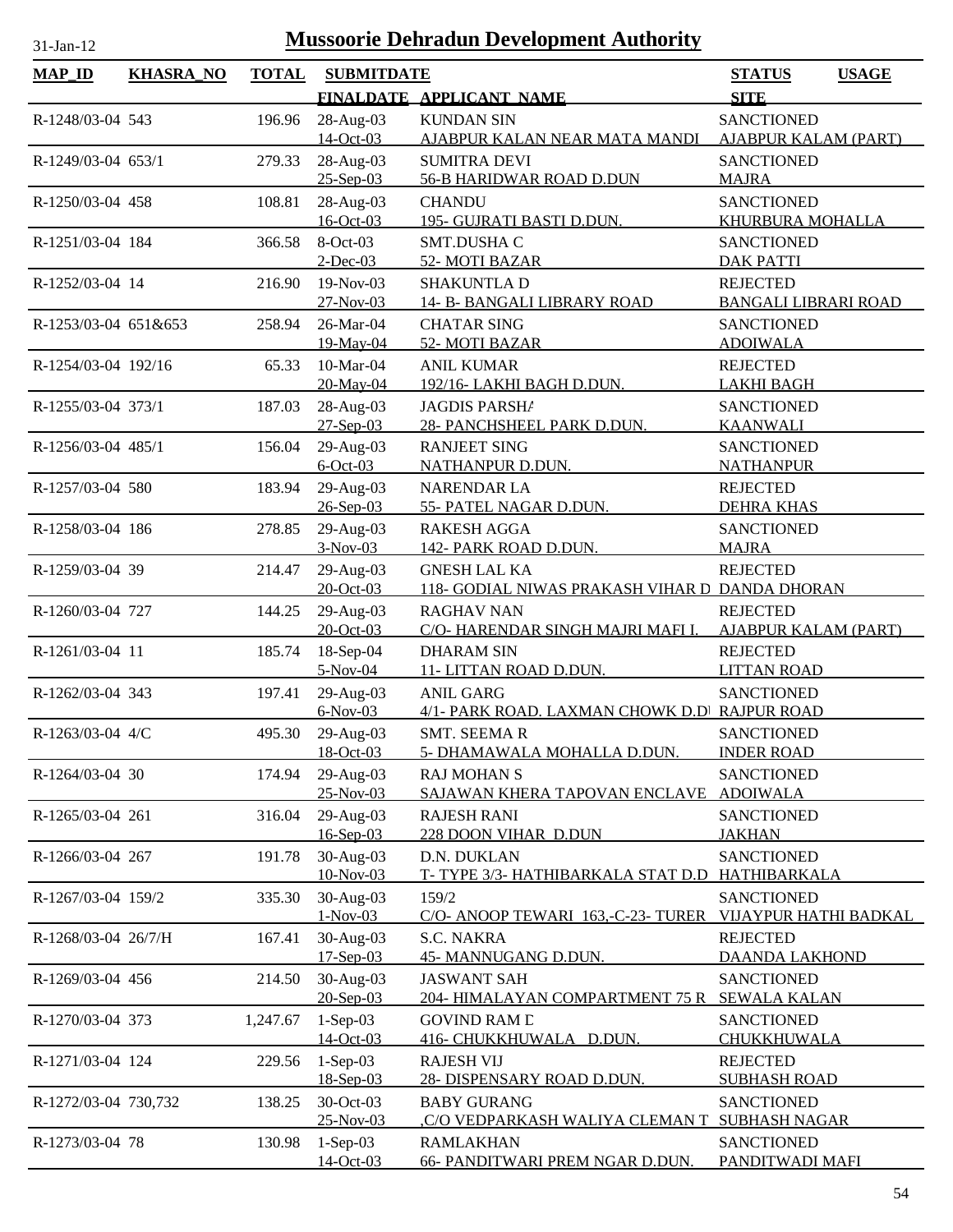| $31$ -Jan-1 |  |
|-------------|--|
|             |  |

| <b>MAP_ID</b>       | <b>KHASRA_NO</b> | <b>TOTAL</b> | <b>SUBMITDATE</b>           |                                                    | <b>STATUS</b>                           | <b>USAGE</b> |
|---------------------|------------------|--------------|-----------------------------|----------------------------------------------------|-----------------------------------------|--------------|
|                     |                  |              |                             | FINALDATE APPLICANT NAME                           | <b>SITE</b>                             |              |
| R-1274/03-04 37-A   |                  | 147.49       | $1-Sep-03$                  | <b>MANEDER SI</b>                                  | <b>SANCTIONED</b>                       |              |
|                     |                  |              | $6$ -Dec-03                 | 28- NAI BASTI AMARNATH COLONY RA DHARMPUR          |                                         |              |
| R-1275/03-04 125/1  |                  | 178.50       | 19-May-04                   | PRITHVI PAL S                                      | <b>SANCTIONED</b>                       |              |
|                     |                  |              | 24-Jun-04                   | 9/3- NEW TYPE II - O.F ESTATE RAIPUR   ADOIWALA    |                                         |              |
| R-1276/03-04 315    |                  | 9,046.00     | $2-Jun-04$                  | <b>BHAGWANT S</b>                                  | <b>SANCTIONED</b>                       |              |
|                     |                  |              | $5-Aug-04$                  | II/70- T.H.D.C.COLONY BEY PASS ROAD MIAWALA        |                                         |              |
| R-1277/03-04 339    |                  | 368.02       | $1-Sep-03$                  | <b>LAXMAN SIN</b>                                  | <b>REJECTED</b>                         |              |
| R-1278/03-04 269    |                  |              | $17-Sep-03$                 | C/O- B.S.BISHT TALLA AMWALA<br>BRIG.R.K. MATI      | <b>DHORAN KHAS</b><br><b>SANCTIONED</b> |              |
|                     |                  | 434.32       | $1-Sep-03$<br>$5-Nov-03$    | 12-B-NEW ROAD. D.DUN.                              | <b>DAK PATTI</b>                        |              |
| R-1279/03-04 73     |                  | 213.28       | $1-Sep-03$                  | YOGESH KUMA                                        | <b>SANCTIONED</b>                       |              |
|                     |                  |              | $16 - Sep-03$               | 73- P.N.B. STAFF COLONY SEWLAKALA SEWALA KALAN     |                                         |              |
| R-1280/03-04 16-B   |                  | 245.82       | $1-Sep-03$                  | SHIDHARTH GU                                       | <b>SANCTIONED</b>                       |              |
|                     |                  |              | $15$ -Oct-03                | 139/60- E.C. ROAD D.DUN.                           | <b>MOHINI ROAD</b>                      |              |
| R-1281/03-04 147/33 |                  | 245.00       | $2-Sep-03$                  | <b>HARI SARAN G</b>                                | <b>SANCTIONED</b>                       |              |
|                     |                  |              | $16$ -Sep-03                | 147/33 JAKHAN RAJPUR ROAD                          | <b>JAKHAN</b>                           |              |
| R-1282/03-04 307/2  |                  | 184.90       | $2-Sep-03$                  | <b>SUNIL KUMAR</b>                                 | <b>SANCTIONED</b>                       |              |
|                     |                  |              | 14-Oct-03                   | 108/1 NEAR HIM PALACE HOTEL HARID SHAH NAGAR       |                                         |              |
| R-1283/03-04 93/22  |                  | 1,012.08     | $2-Sep-03$                  | <b>RAJESH/ RAKES</b>                               | <b>REJECTED</b>                         |              |
|                     |                  |              | 20-Oct-03                   | <b>25 NEW ROAD D.DUN</b>                           | <b>NEW ROAD</b>                         |              |
| R-1284/03-04 534    |                  | 215.99       | $2-Sep-03$                  | <b>KRISHAN KUMA</b>                                | <b>SANCTIONED</b>                       |              |
|                     |                  |              | 31-Oct-03                   | <b>19 ANAND VIHAR JAKHAN</b>                       | <b>JAKHAN</b>                           |              |
| R-1285/03-04 26/10  |                  | 373.00       | $2-Sep-03$<br>$20 - Sep-03$ | H.C.PANDEY                                         | <b>SANCTIONED</b>                       |              |
|                     |                  |              | $2-Sep-03$                  | 26/10 VIVEK VIHAR G.M.S ROAD<br><b>MUNNI JOSHI</b> | G.M.S.ROAD<br><b>SANCTIONED</b>         |              |
| R-1286/03-04 428    |                  | 131.68       | $26 - Sep-03$               | 111 CHHATIL BAG KANWALI ROAD D.D SEWALA KALAN      |                                         |              |
| R-1287/03-04 181    |                  | 236.05       | $3-Sep-03$                  | <b>NASEEM KHA</b>                                  | <b>SANCTIONED</b>                       |              |
|                     |                  |              | $9$ -Oct-03                 | AZAD NAGAR COLONY ADOHIWLA                         | <b>RAIPUR</b>                           |              |
| R-1288/03-04 351/1  |                  | 630.55       | $3-Sep-03$                  | <b>SMT. JANAK R</b>                                | <b>SANCTIONED</b>                       |              |
|                     |                  |              | $1-Nov-03$                  | VILL. ADOHIWALA D.DUN                              | <b>ADOIWALA</b>                         |              |
| R-1289/03-04 1284   |                  |              | 170.90 3-Sep-03             | <b>SUDHA JOSHI</b>                                 | <b>SANCTIONED</b>                       |              |
|                     |                  |              | $27-Sep-03$                 | <b>39 KAILASH PURI D.DUN</b>                       | <b>GADHI (PART)</b>                     |              |
| R-1290/03-04 272    |                  | 288.02       | $3-Sep-03$                  | R.K.NAUTIYAL                                       | <b>SANCTIONED</b>                       |              |
|                     |                  |              | 30-Oct-03                   | 421, CHANDRA SINGH GARHWALI MAR                    | <b>DHARMPUR</b>                         |              |
| R-1291/03-04 39     |                  | 342.99       | $3-Sep-03$                  | <b>SARAN LAL</b>                                   | <b>SANCTIONED</b>                       |              |
|                     |                  |              | $15-Oct-03$                 | 39 ANAND CHOWK D.DUN                               | <b>KHURBURA MOHALLA</b>                 |              |
| R-1292/03-04 598    |                  | 359.85       | $3-Sep-03$                  | <b>BHAGWAN SI</b>                                  | <b>REJECTED</b>                         |              |
|                     |                  |              | 18-Sep-03<br>$3-Sep-03$     | 23 HILL QUEE COLONY NEW FOREST D DHARAMPUR DANDA   |                                         |              |
| R-1293/03-04 1563   |                  | 112.87       | $21-Nov-03$                 | <b>MUNISH GARG</b><br>LAXMAN PUR VIKASHNANAGAR D.D | <b>REJECTED</b><br><b>KAANWALI</b>      |              |
| R-1294/03-04 680    |                  | 148.78       | $3-Sep-03$                  | <b>RAJEEV TONDC</b>                                | <b>REJECTED</b>                         |              |
|                     |                  |              | 15-Oct-03                   | <b>74 C RAJPUR D.DUN</b>                           | <b>JAKHAN</b>                           |              |
| R-1295/03-04 572    |                  | 246.71       | $3-Sep-03$                  | <b>ANIL SINGH</b>                                  | <b>REJECTED</b>                         |              |
|                     |                  |              | 20-Oct-03                   | <b>62 NESHWILLA ROAD</b>                           | <b>BHARUWALA GRANT</b>                  |              |
| R-1296/03-04 169    |                  | 353.77       | $3-Sep-03$                  | <b>ARUN KUMAR (</b>                                | <b>SANCTIONED</b>                       |              |
|                     |                  |              | $3-Oct-03$                  | 77, NIRANJAN PUR D.DUN                             | NIRANJANPUR                             |              |
| R-1297/03-04 617/1  |                  | 205.38       | 13-Nov-03                   | MAN MOHAN N                                        | <b>SANCTIONED</b>                       |              |
|                     |                  |              | 25-Nov-03                   | 14, MOOL CHAND ENCLAVE SAHARANF MAJRA              |                                         |              |
| R-1298/03-04 253    |                  | 226.67       | 16-Mar-04                   | <b>AJAY JUYAL</b>                                  | <b>REJECTED</b>                         |              |
|                     |                  |              | 17-Mar-04                   | 2-B KALIDAS ROAD D.DUN                             | <b>NATTHANPUR</b>                       |              |
| R-1299/03-04 35     |                  | 148.00       | $4-Sep-03$                  | <b>KANCHAN GU</b>                                  | <b>REJECTED</b>                         |              |
|                     |                  |              | 18-Sep-03                   | 157, RAJPUR ROAD D.DUN                             | <b>KISHANPUR</b>                        |              |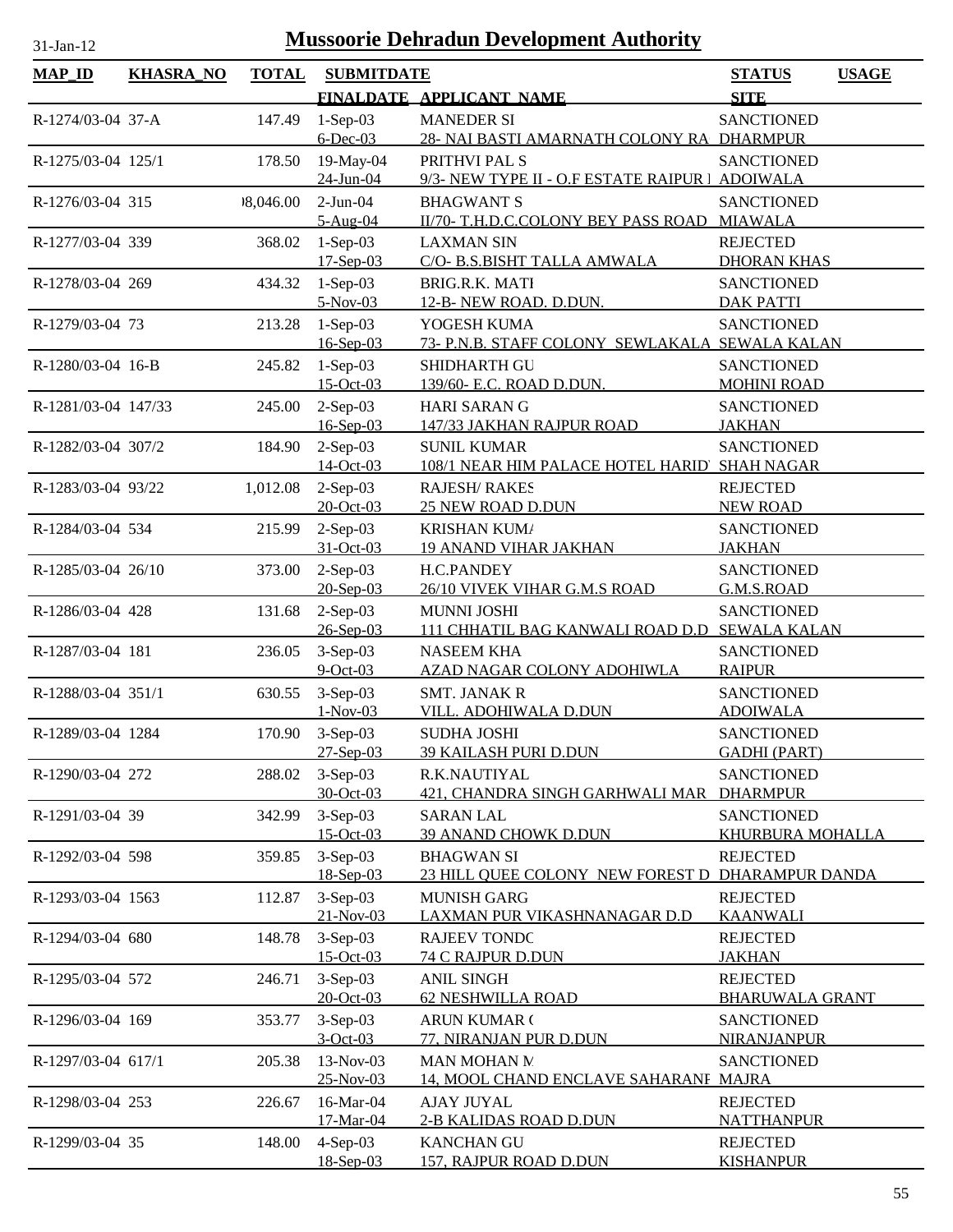| <b>MAP_ID</b>       | <b>KHASRA_NO</b> | <b>TOTAL</b> | <b>SUBMITDATE</b>          |                                                                    | <b>STATUS</b><br><b>USAGE</b>                    |
|---------------------|------------------|--------------|----------------------------|--------------------------------------------------------------------|--------------------------------------------------|
|                     |                  |              |                            | FINALDATE APPLICANT NAME                                           | <b>SITE</b>                                      |
| R-1300/03-04 1008/1 |                  | 134.64       | $4-Sep-03$                 | <b>INDERJEET SI</b>                                                | <b>SANCTIONED</b>                                |
|                     |                  |              | $27 - Sep-03$              | 9/B-107 RACE COURSE D.DUN                                          | <b>KAANWALI</b>                                  |
| R-1301/03-04 31     |                  | 162.54       | $4-Sep-03$                 | <b>VINOD KUMAR</b>                                                 | <b>SANCTIONED</b>                                |
|                     |                  |              | $6$ -Oct-03                | NAYA GAON GAHRI D.DUN                                              | HATHIBARKALA                                     |
| R-1302/03-04 256    |                  | 308.00       | $4-Sep-03$                 | R.N.SINGH                                                          | <b>SANCTIONED</b>                                |
|                     |                  |              | 20-Jan-04                  | 242 MODEL COLONY D.DUN                                             | <b>AARAGARH</b>                                  |
| R-1303/03-04 183-B  |                  | 622.71       | $4-Sep-03$                 | <b>KAPIL SURI</b>                                                  | <b>SANCTIONED</b>                                |
|                     |                  |              | 16-Dec-03                  | 38F/1 JAHARAPUR CHOWK                                              | <b>DAK PATTI</b>                                 |
| R-1304/03-04 30/37  |                  | 56.63        | $5-Sep-03$                 | <b>ROSHAN LAL D</b>                                                | <b>REJECTED</b>                                  |
|                     |                  |              | 19-Dec-03                  | A-6 JANPATH COMPLEX D.DUN                                          | PALTAN BAZAR                                     |
| R-1305/03-04 1326   |                  | 386.74       | $17-Sep-03$<br>$15-Oct-03$ | SMT. BEENA J<br>187/1 MODEL COLONY ARAHGARH                        | <b>SANCTIONED</b><br><b>NATTHANPUR</b>           |
| R-1306/03-04 E-18   |                  | 1,503.00     | $5-Sep-03$                 | <b>KALYAN SING</b>                                                 | <b>SANCTIONED</b>                                |
|                     |                  |              | 15-Oct-03                  | 171 SOCIETY AREA CLEMENT TOWN                                      | DEFENCE COLONY                                   |
| R-1307/03-04 3      |                  | 182.43       | 17-Dec-05                  | <b>ANIL KUMAR</b>                                                  | <b>REJECTED</b>                                  |
|                     |                  |              | $27$ -Jan-06               | <b>14 BALBIR ROAD</b>                                              | <b>BALBIR ROAD</b>                               |
| R-1307/03-04-3      |                  | 182.93       | 8-Aug-07                   | <b>ANIL KUMAR</b>                                                  | <b>PENDING</b><br>Home                           |
|                     |                  |              |                            | <b>14 BALBIR ROAD</b>                                              | <b>BALBIR ROAD</b>                               |
| R-1308/03-04 389    |                  | 184.81       | $5-Sep-03$                 | R.D. MALACHI                                                       | <b>SANCTIONED</b>                                |
|                     |                  |              | 15-Oct-03                  | 87/1 VIJAY COLONY NEW CANT ROAD I SINOLA                           |                                                  |
| R-1309/03-04 3A     |                  | 485.83       | $5-Sep-03$                 | <b>KANTI KUMAR</b>                                                 | <b>SANCTIONED</b>                                |
|                     |                  |              | 15-Oct-03                  | <b>GRAM JOHDI D.DUN</b>                                            | <b>OLD SURVEY ROAD</b>                           |
| R-1310/03-04 99     |                  | 238.86       | $5-Sep-03$                 | <b>MANOJ BHATT</b>                                                 | <b>SANCTIONED</b>                                |
|                     |                  |              | $24-Sep-03$                | <b>16 - A SUBHASH ROAD DEHRADUN</b>                                | <b>AJABPUR KHURD</b>                             |
| R-1311/03-04 16/26  |                  | 301.32       | 5-Sep-03                   | SHRI. K.P.SING                                                     | <b>REJECTED</b>                                  |
|                     |                  |              | $12$ -Nov-03               | 16/21 KISHANPUR CANAL ROAD DEHRA KISHANPUR                         |                                                  |
| R-1312/03-04 12 M   |                  | 172.30       | 5-Sep-03<br>$6-Nov-03$     | <b>KIRAN PAL SI</b><br>196, SOUTH VANASTHALI LANE BALLUI KAULAGARH | <b>SANCTIONED</b>                                |
| R-1313/03-04 373/1  |                  | 276.58       | $5-Sep-03$                 | <b>SATISH KUMA</b>                                                 | <b>SANCTIONED</b>                                |
|                     |                  |              | $4-Nov-03$                 | <b>15 PANCHSHEEL PARK FRI D.DUN</b>                                | <b>KAANWALI</b>                                  |
| R-1314/03-04 572 M  |                  | 159.96       | $5-Sep-03$                 | <b>SMT. SHEELA Y</b>                                               | <b>REJECTED</b>                                  |
|                     |                  |              | 20-Oct-03                  | SOCIETY AREA CLEMENT TOWN D.DU BHARUWALA GRANT                     |                                                  |
| R-1315/03-04 127/54 |                  | 153.42       | $17-Apr-04$                | <b>GOPAL</b>                                                       | <b>REJECTED</b>                                  |
|                     |                  |              | $14$ -Jul-04               | <b>SAHARANPUR ROAD D.DUN</b>                                       | <b>SAHARANPUR ROAD</b>                           |
| R-1316/03-04 122    |                  | 178.02       | 8-Oct-03                   | <b>RAJENDRA PRA</b>                                                | <b>SANCTIONED</b>                                |
|                     |                  |              | 24-Nov-03                  | 3/1 SANJAY COLONY MOHINI ROAD                                      | <u>AJABPUR KALAM (PART)</u>                      |
| R-1317/03-04 535/1  |                  | 471.20       | $9-Sep-03$                 | <b>RAM KISHORE I</b>                                               | <b>SANCTIONED</b>                                |
|                     |                  |              | $3-Apr-04$                 | <u>353/1 P.O. RAIPUR D.DUN</u>                                     | <b>RAIPUR</b>                                    |
| R-1318/03-04 230    |                  | 645.91       | $9-Sep-03$                 | PRADEEP RAW                                                        | <b>REJECTED</b>                                  |
|                     |                  |              | $7-Nov-03$                 | 94/35 PRAKASH VIHAR D.DUN                                          | <u>AJABPUR KALAM (PART)</u>                      |
| R-1319/03-04 911    |                  | 724.97       | 9-Sep-03<br>12-Nov-03      | <b>SMT. RUPA PA</b><br>C-20 NEHRU COLONY D.DUN                     | <b>REJECTED</b><br><b>NATHANPUR</b>              |
| R-1320/03-04 735    |                  |              | 9-Sep-03                   |                                                                    |                                                  |
|                     |                  | 448.74       | 10-Nov-03                  | <b>MAHESH CHA</b><br><u>AJABPUR KALAN D.DUN</u>                    | <b>SANCTIONED</b><br><u>AJABPUR KALAM (PART)</u> |
| R-1321/03-04 918    |                  | 133.26       | $9-Sep-03$                 | <b>AJAY SAXENA</b>                                                 | <b>SANCTIONED</b>                                |
|                     |                  |              | 26-Sep-03                  | <b>49 DHARAMPUR</b>                                                | <u>AJABPUR KALAM (PART)</u>                      |
| R-1321/03-04-918    |                  | 0.00         | 18-Aug-08                  | <b>AJAY SAXENA</b>                                                 | <b>SANCTIONED</b><br>Home                        |
|                     |                  |              |                            | <b>49 DHARAMPUR</b>                                                | <b>AJABPUR KALAM (PART)</b>                      |
| R-1322/03-04 1/81   |                  | 395.96       | 9-Sep-03                   | <b>SMT. RENU GU</b>                                                | <b>SANCTIONED</b>                                |
|                     |                  |              | $27 -$ Sep $-03$           | ONGC COLONY GAHRI ROAD D.DUN                                       | <b>GADHI (PART)</b>                              |
| R-1323/03-04 549    |                  | 131.86       | 9-Sep-03                   | <b>SMT. PRAMILA</b>                                                | <b>REJECTED</b>                                  |
|                     |                  |              | 19-Nov-03                  | <b>349 CHANDRA SINGH GARHWALI MAR</b>                              | <b>AJABPUR KALAM (PART)</b>                      |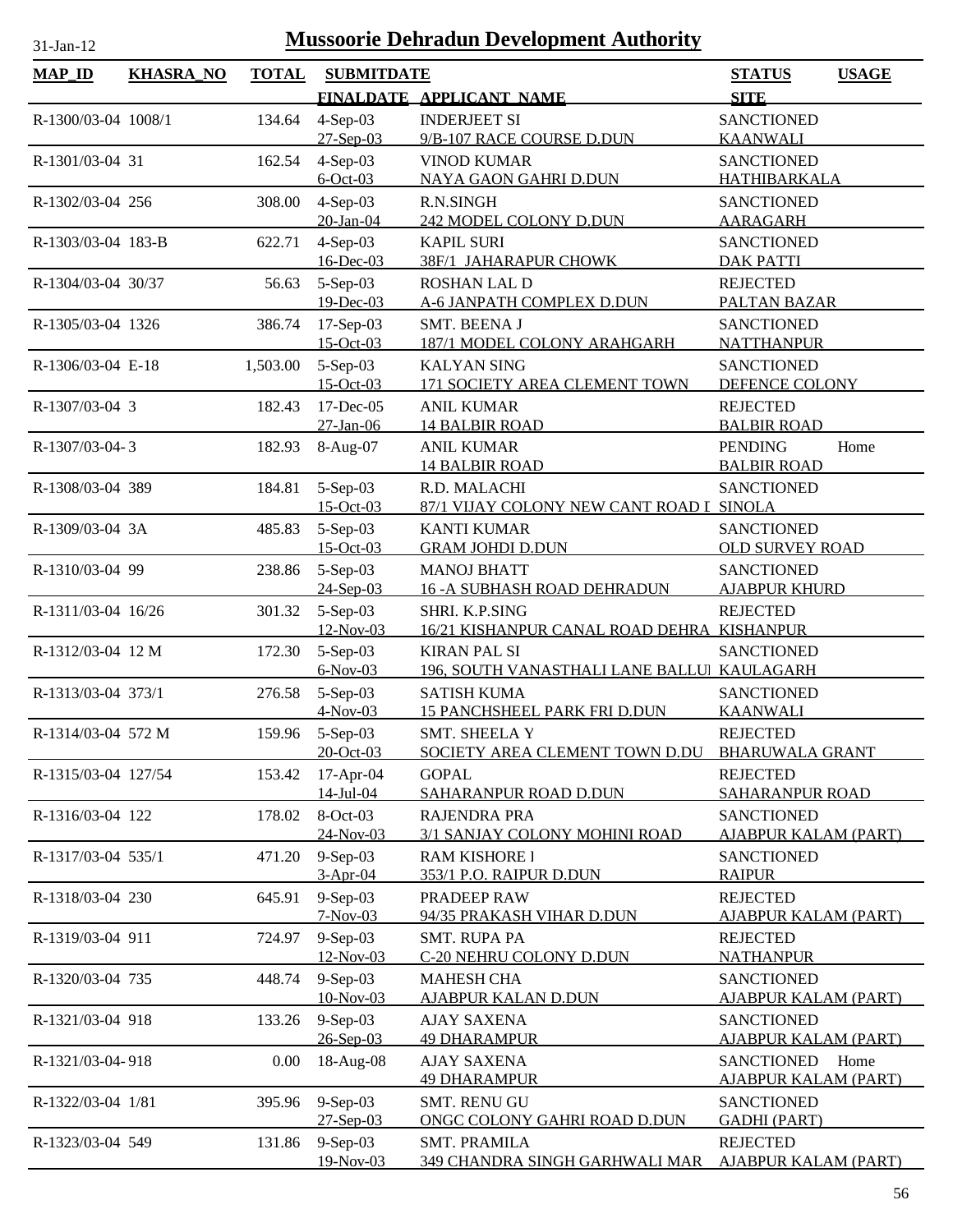| $MAP$ <sub>ID</sub>    | <b>KHASRA_NO</b> | <b>TOTAL</b> | <b>SUBMITDATE</b>          |                                                    | <b>STATUS</b>                            | <b>USAGE</b> |
|------------------------|------------------|--------------|----------------------------|----------------------------------------------------|------------------------------------------|--------------|
|                        |                  |              |                            | FINALDATE APPLICANT NAME                           | <b>SITE</b>                              |              |
| R-1324/03-04 125       |                  | 588.91       | $9-Sep-03$                 | CAPT. C.L.SHAF                                     | <b>SANCTIONED</b>                        |              |
|                        |                  |              | 14-Oct-03                  | <b>125 DEFENCE COLONY D.DUN</b>                    | <b>SHAH NAGAR</b>                        |              |
| R-1325/03-04 258       |                  | 156.27       | $9-Sep-03$                 | <b>SAVITRI JOSHI</b>                               | <b>REJECTED</b>                          |              |
|                        |                  |              | 26-Sep-03                  | <b>BADRISH COLONY</b>                              | <b>KARGI GRANT (PART)</b>                |              |
| R-1326/03-04 521       |                  | 313.53       | $9-Sep-03$                 | <b>SMT. SHALINI S</b>                              | <b>REJECTED</b>                          |              |
|                        |                  |              | $7 - Oct - 03$             | RAJ BHAWAN COLONY LUCKNOW                          | <b>KAANWALI</b>                          |              |
| R-1327/03-04 49        |                  | 366.55       | 26-Dec-03                  | <b>VIMAL AHUJA</b>                                 | <b>SANCTIONED</b>                        |              |
|                        |                  |              | 29-Jan-04                  | 12/12 OLD SURVEY ROAD                              | <b>RAJPUR</b>                            |              |
| R-1328/03-04 571       |                  | 83.64        | $9-Sep-03$                 | RAJENDRA KUN                                       | <b>REJECTED</b>                          |              |
|                        |                  |              | $20 - Oct - 03$            | NIRANJAN PUR KANWALI                               | <b>BHARUWALA GRANT</b>                   |              |
| R-1329/03-04 125       |                  | 195.01       | $9-Sep-03$<br>$15$ -Oct-03 | <b>DHARAMENDR</b><br><b>5 HARIDWAR ROAD D.DUN</b>  | <b>SANCTIONED</b><br><b>RACE COURSE</b>  |              |
|                        |                  |              |                            | RAJ/SANJEEV I                                      |                                          |              |
| R-1330/03-04 1281/1289 |                  | 264.87       | $10-Sep-03$<br>22-Oct-03   | 20 ADRESH NAGAR BALLUPUR ROAD                      | <b>SANCTIONED</b><br><b>GADHI (PART)</b> |              |
| R-1331/03-04 801       |                  | 121.20       | $19$ -Dec-03               | <b>MAHANDRA S</b>                                  | <b>SANCTIONED</b>                        |              |
|                        |                  |              | 14-Jan-04                  | SUBHASH NAGAR D.DUN                                | <b>MAJRA</b>                             |              |
| R-1332/03-04 942       |                  | 170.26       | $10-Sep-03$                | <b>JAI KISHAN LA</b>                               | <b>SANCTIONED</b>                        |              |
|                        |                  |              | 14-Oct-03                  | 15/1 ONGC COLONY D.DUN                             | <b>GADHI (PART)</b>                      |              |
| R-1333/03-04 933       |                  | 291.92       | 10-Sep-03                  | <b>SANJEEV NEGI</b>                                | <b>SANCTIONED</b>                        |              |
|                        |                  |              | 10-Dec-03                  | 373 JAGRATI VIHAR NATHANPUR                        | <b>AJABPUR KALAM (PART)</b>              |              |
| R-1334/03-04 83/84     |                  | 110.44       | $10-Sep-03$                | <b>SUSHMA GUPT</b>                                 | <b>SANCTIONED</b>                        |              |
|                        |                  |              | 18-Oct-03                  | 83/84 CHANDRA NAGAR                                | <b>CHANDER NAGAR</b>                     |              |
| R-1335/03-04 1050/1054 |                  | 211.86       | $10-Sep-03$                | A.R. SINHA                                         | <b>SANCTIONED</b>                        |              |
|                        |                  |              | 22-Nov-03                  | F.T.I RAM PUR ROAD HALDWANI                        | <b>GADHI (PART)</b>                      |              |
| R-1336/03-04 125       |                  | 192.01       | $10-Sep-03$                | <b>RANJEET SING</b>                                | <b>SANCTIONED</b>                        |              |
|                        |                  |              | $6$ -Oct-03                | 151/2 ASHOK VIHAR                                  | <b>SALAWALA</b>                          |              |
| R-1337/03-04 7/2       |                  | 100.00       | $10-Sep-03$                | <b>RAVI KUMAR</b>                                  | <b>REJECTED</b>                          |              |
|                        |                  |              | 12-Nov-03                  | 7/2 SEWAK ASHRAM ROAD                              | <b>SEWAK ASHRAM ROAD</b>                 |              |
| R-1338/03-04 8         |                  | 160.81       | $10-Sep-03$                | <b>MANOJ KUMA</b>                                  | <b>REJECTED</b>                          |              |
|                        |                  |              | $27-Sep-03$                | B/11-8 ONGC COLONY D.DUN                           | <b>GADHI (PART)</b>                      |              |
| R-1339/03-04 128       |                  | 172.35       | $10-Sep-03$                | <b>SUDHIR RATHO</b>                                | <b>SANCTIONED</b>                        |              |
|                        |                  |              | 20-Oct-03                  | <b>414 DAKRA BAZAAR</b>                            | <b>KAULAGARH</b>                         |              |
| R-1340/03-04 85        |                  | 232.93       | $10-Sep-03$                | SMT. USHA TH                                       |                                          |              |
|                        |                  |              |                            | <b>THAPA NIWAS KAULAGARH</b>                       | <b>KAULAGARH</b>                         |              |
| R-1340/03-04-85        |                  | 0.00         | 27-Oct-08                  | <b>SMT. USHA TH</b><br>THAPA NIWAS KAULAGARH       | <b>SANCTIONED</b><br><b>KAULAGARH</b>    | Home         |
| R-1341/03-04 S-3-C/208 |                  | 684.00       | 9-Feb-04                   | <b>COL. DAYAL S</b>                                | <b>SANCTIONED</b>                        |              |
|                        |                  |              | 26-Feb-04                  | 21/15 E.C.ROAD                                     | DEFENCE COLONY                           |              |
| R-1342/03-04 193/1     |                  | 188.12       | 11-Sep-03                  | SMT. BIMLA D                                       | <b>REJECTED</b>                          |              |
|                        |                  |              | $7 - Oct - 03$             | L-51 RAILWAY COLONY D.DUN                          | NIRANJANPUR                              |              |
| R-1343/03-04 202       |                  | 184.78       | $11-Sep-03$                | <b>SMT. SHALINI U</b>                              | <b>SANCTIONED</b>                        |              |
|                        |                  |              | 26-Oct-03                  | 21 NALAPANI ROAD D.EUN                             | <b>ADOIWALA</b>                          |              |
| R-1344/03-04 137       |                  | 268.37       | 11-Sep-03                  | <b>SUSHIL CHOUD</b>                                | <b>REJECTED</b>                          |              |
|                        |                  |              | 11-Nov-03                  | 82, RAM BHAWAN NESHVILLA ROAD D                    | <b>SEWALA KALAN</b>                      |              |
| R-1345/03-04 658       |                  | 297.39       | 22-Oct-03                  | <b>CHET RAM MA</b>                                 | <b>SANCTIONED</b>                        |              |
|                        |                  |              | 26-Feb-04                  | <b>38/3 BHANDARI BAGH</b>                          | <b>DEHRA KHAS</b>                        |              |
| R-1346/03-04 47        |                  | 241.48       | $11-Sep-03$                | <b>RASJPAL SING</b>                                | <b>SANCTIONED</b>                        |              |
|                        |                  |              | 21-Nov-03                  | 3/C-2 STREET NO-3 SHASTRI NAGAR D.                 | <b>AJABPUR KALAM (PART)</b>              |              |
| R-1347/03-04 633       |                  | 224.24       | 11-Sep-03                  | T.J. SIMON                                         | <b>SANCTIONED</b>                        |              |
|                        |                  |              | 30-Oct-03                  | 82/1 SALAWALA ASHOK VIHAR D.DUN.                   | <b>KALI DAS ROAD</b>                     |              |
| R-1348/03-04 422       |                  | 733.83       | 11-Sep-03                  | <b>ANAND SINGH</b>                                 | <b>SANCTIONED</b>                        |              |
|                        |                  |              | $1-Nov-03$                 | 26/23/14 - R.N.T. MARG VIJAY COLONY I VIJAY COLONY |                                          |              |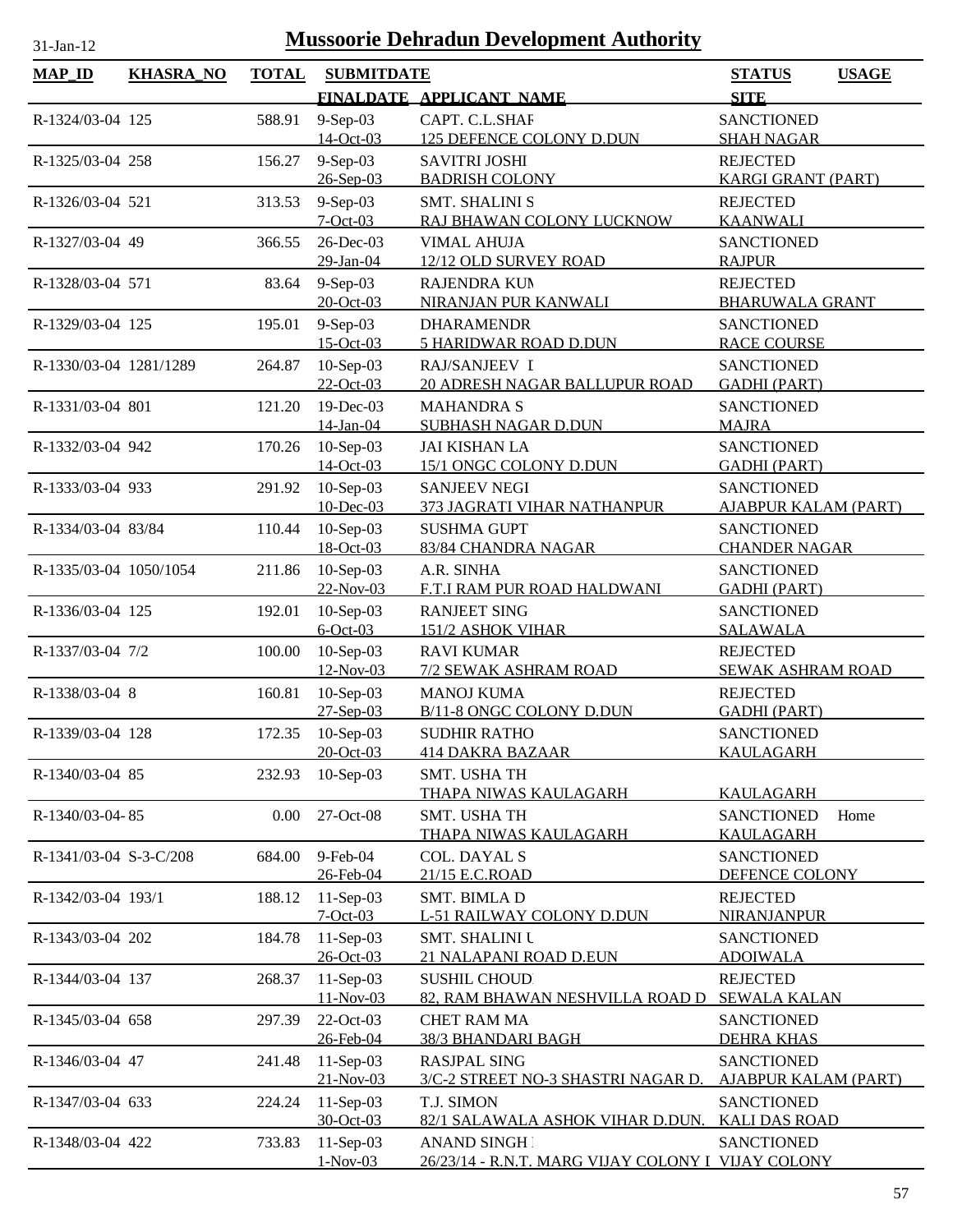| <b>MAP_ID</b>          | <b>KHASRA_NO</b> | <b>TOTAL</b> | <b>SUBMITDATE</b>              |                                                 | <b>STATUS</b><br><b>USAGE</b>           |
|------------------------|------------------|--------------|--------------------------------|-------------------------------------------------|-----------------------------------------|
|                        |                  |              |                                | FINALDATE APPLICANT NAME                        | <b>SITE</b>                             |
| R-1349/03-04 187       |                  | 375.20       | $11-Sep-03$                    | <b>ROSHAN LAL</b>                               | <b>SANCTIONED</b>                       |
|                        |                  |              | 30-Oct-03                      | 33, MALVIYA RAM D.DUN                           | <b>MAJRA</b>                            |
| R-1350/03-04 1481 M    |                  | 250.54       | $11-Sep-03$                    | <b>JITENDERA SAI</b>                            | <b>SANCTIONED</b>                       |
|                        |                  |              | $21-Oct-03$                    | 55/124 GURU ROAD D.DUN                          | <b>KAANWALI</b>                         |
| R-1351/03-04 23        |                  | 376.00       | $11-Sep-03$                    | <b>HARISH CHAN</b>                              | <b>REJECTED</b>                         |
|                        |                  |              | $2$ -Dec-03                    | HOTEL HIMPALACE HARIDWAR ROAD I AJABPUR KHURD   |                                         |
| R-1352/03-04 419/2     |                  | 780.37       | $11-Sep-03$                    | NEERAJ ANAN                                     | <b>REJECTED</b>                         |
|                        |                  |              | $7-Oct-03$                     | M.J.RESIDENCEY HARIDWAR ROAD D.                 | <b>SEWALA KALAN</b>                     |
| R-1353/03-04 69        |                  | 166.25       | 11-Sep-03                      | <b>VIRENDAR PAR</b>                             | <b>REJECTED</b>                         |
|                        |                  |              | $7-Oct-03$                     | MOTHROWALA D.DUN.                               | <b>MOTHROWALA</b>                       |
| R-1354/03-04 96&97     |                  | 211.43       | $11-Sep-03$<br>$7 - Oct - 03$  | <b>SMT. PHOOLA I</b>                            | <b>REJECTED</b>                         |
|                        |                  |              |                                | MOTHROWALA D.DUN.<br>SMT. INDRAKA               | MOTHROWALA                              |
| R-1355/03-04 20        |                  | 172.88       | $11-Sep-03$<br>15-Oct-03       | 78/2, KAULAGARH ROAD D.DUN                      | <b>SANCTIONED</b><br>KAULAGARH          |
| R-1356/03-04 8-A       |                  | 78.03        | $12$ -Sep-03                   | <b>SMT. URVASHI</b>                             | <b>SANCTIONED</b>                       |
|                        |                  |              | 27-Oct-03                      | <b>9 SANT PURA</b>                              | <b>CHAKRATA ROAD</b>                    |
| R-1357/03-04 111       |                  | 300.91       | $12$ -Sep-03                   | <b>SMT. SHANTI D</b>                            | <b>SANCTIONED</b>                       |
|                        |                  |              | $15-Oct-03$                    | <b>64 VIJAY PARK</b>                            | <b>KAANWALI</b>                         |
| R-1358/03-04 25        |                  | 160.09       | $12$ -Sep-03                   | K.M.SAXENA                                      | <b>SANCTIONED</b>                       |
|                        |                  |              | $2-Jan-04$                     | 25, PARK ROAD D.DUN                             | <b>NEW ROAD</b>                         |
| R-1359/03-04 330       |                  | 135.53       | 19-Nov-03                      | <b>SHALENDRA S</b>                              | <b>SANCTIONED</b>                       |
|                        |                  |              | 17-Jan-04                      | <b>2B SEWAK ASHRAM ROAD</b>                     | <b>OLD DALANWALA</b>                    |
| R-1360/03-04 109/2     |                  | 222.78       | $12$ -Sep-03                   | ROHITASH GA                                     | <b>SANCTIONED</b>                       |
|                        |                  |              | 13-Nov-03                      | D.L.ROAD D.DUN                                  | <b>ADOIWALA</b>                         |
| R-1361/03-04 1816,1817 |                  | 121.65       | 15-Jan-04                      | <b>MANISH SANA</b>                              | <b>REJECTED</b>                         |
|                        |                  |              | 17-Mar-04                      | 168/4 PLD NEHRA COLONY                          | <b>RAIPUR</b>                           |
| R-1362/03-04 679       |                  | 271.84       | 12-Mar-04                      | SMT. BEENA M                                    | <b>SANCTIONED</b>                       |
|                        |                  |              | 24-May-04                      | <b>LOWER NATHAPUR</b>                           | <b>DEHRA KHAS</b>                       |
| R-1363/03-04 549/551   |                  | 290.00       | $12$ -Sep-03                   | J.L. BAHUGUN                                    | <b>SANCTIONED</b>                       |
|                        |                  |              | 20-Nov-03                      | <b>AJABPUR KALAN</b>                            | <b>AJABPUR KHURD</b>                    |
| R-1364/03-04 777       |                  | 81.31        | $12$ -Sep-03<br>$7 - Oct - 03$ | <b>SOMNATH</b><br><b>BHEEM TAL</b>              | <b>REJECTED</b><br><b>MAJRA</b>         |
| R-1365/03-04 25        |                  |              | $15-Sep-03$                    | <b>JAIKRIT SINGH</b>                            | <b>SANCTIONED</b>                       |
|                        |                  | 259.52       | $6-Nov-03$                     | 25- CIRCULAR ROAD D.DUN.                        | <b>CIRCULAR ROAD</b>                    |
| R-1366/03-04 169/1     |                  | 263.52       | $15-Sep-03$                    | <b>RAKESH AROR</b>                              | <b>SANCTIONED</b>                       |
|                        |                  |              | $11-Ian-04$                    | 313-B-RAM NAGAR D.DUN.                          | NIRANJANPUR                             |
| R-1367/03-04 320       |                  | 232.25       | $15-Sep-03$                    | SMT. CHANDRA                                    | <b>SANCTIONED</b>                       |
|                        |                  |              | 30-Oct-03                      | 320- OMKAR ROAD D.DUN.                          | CHUKKHUWALA                             |
| R-1368/03-04 8         |                  | 169.39       | 15-Sep-03                      | <b>RAJESH KUMA</b>                              | <b>SANCTIONED</b>                       |
|                        |                  |              | 25-Nov-03                      | 105- RAJPUR ROAD D.DUN.                         | <b>KANDOLI</b>                          |
| R-1369/03-04 159       |                  | 123.66       | 17-Nov-03                      | <b>S. PRITAM SINC</b>                           | <b>SANCTIONED</b>                       |
|                        |                  |              | 10-Dec-03                      | 90-D-RACE COURSE                                | <b>NIRANJANPUR</b>                      |
| R-1370/03-04 917       |                  | 120.52       | $21$ -Jan-04                   | <b>ROSHAN LAL</b>                               | <b>REJECTED</b>                         |
|                        |                  |              | 18-Mar-04                      | 68/2 - GNADHI ROAD D.DUN.                       | <u>AJABPUR KALAM (PART)</u>             |
| R-1371/03-04 138       |                  | 178.83       | $15-Sep-03$                    | <b>SHKAMBARI</b>                                | <b>REJECTED</b>                         |
|                        |                  |              | $7-Nov-03$                     | 262 - NEHRU COLOLNY D.DUN.                      | <b>AJABPUR KHURD</b>                    |
| R-1372/03-04 18        |                  | 696.91       | 8-Jun-07                       | DEO RAJ SING                                    | <b>SANCTIONED</b>                       |
|                        |                  |              | 10-Jul-07                      | <b>18 - KHAN BANDHU MARG D.DUN.</b>             | <b>OLD SURVEY ROAD</b>                  |
| R-1373/03-04 12        |                  | 21,704.40    | $15$ -Jun-05<br>$7-Apr-06$     | <b>WELAM GIRLS</b><br>19- MUNICIPAL ROAD D.DUN. | <b>REJECTED</b><br><b>CIRCULAR ROAD</b> |
| R-1374/03-04 1527      |                  | 135.05       | $15-Sep-03$                    | NEERAJ GUPT                                     | <b>SANCTIONED</b>                       |
|                        |                  |              | 20-Oct-03                      | 4- CHAKRATA ROAD D.DUN.                         | <b>KAANWALI</b>                         |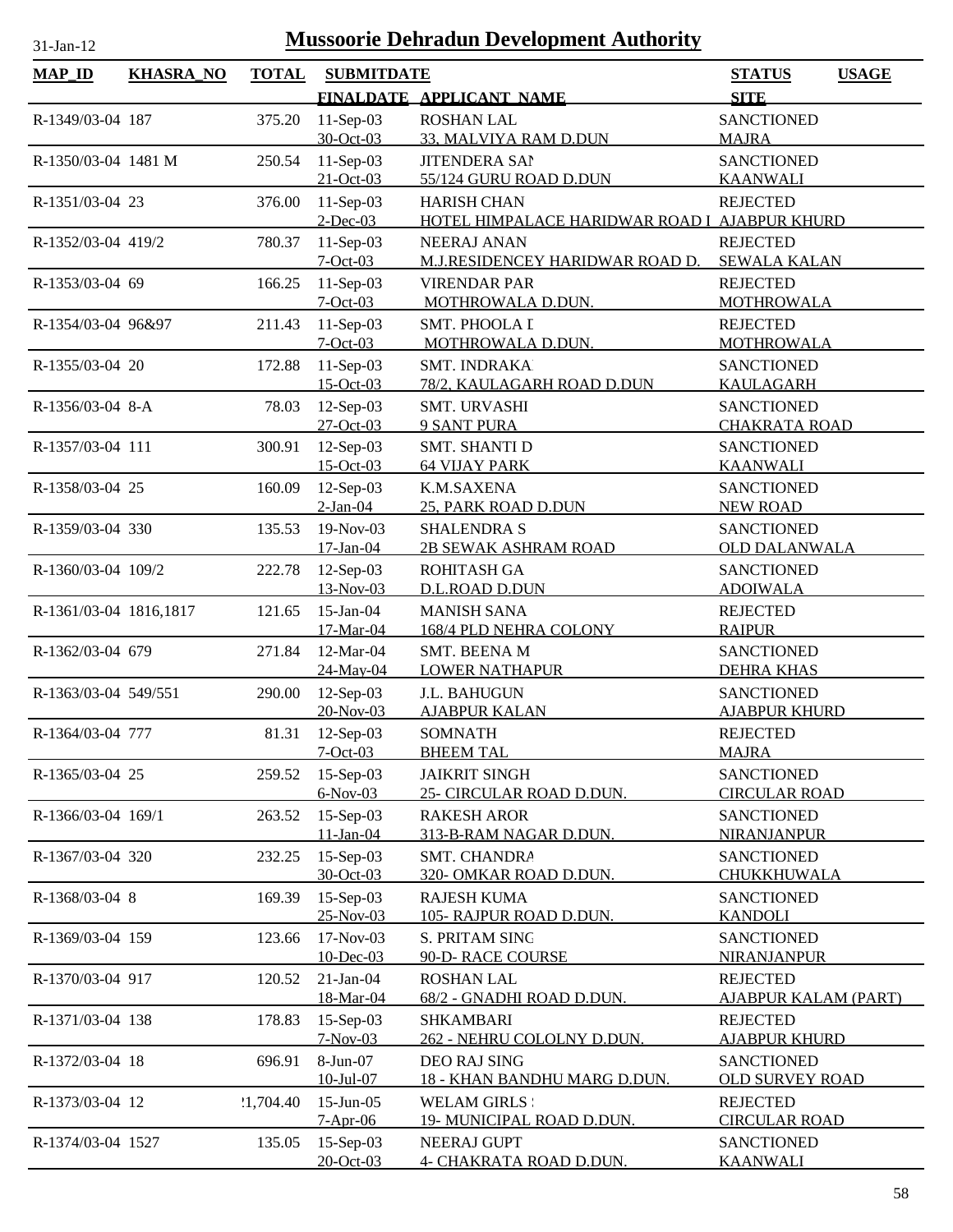| <b>MAP_ID</b>            | <b>KHASRA_NO</b> | <b>TOTAL</b> | <b>SUBMITDATE</b>        |                                                            | <b>STATUS</b><br><b>USAGE</b>             |
|--------------------------|------------------|--------------|--------------------------|------------------------------------------------------------|-------------------------------------------|
|                          |                  |              |                          | FINALDATE APPLICANT NAME                                   | <b>SITE</b>                               |
| R-1375/03-04 602         |                  | 105.23       | 15-Sep-03                | <b>DHEERAJ BHA</b>                                         | <b>SANCTIONED</b>                         |
|                          |                  |              | $1-Nov-03$               | <u>387/1 SAHRUNPUR CHOWK D.DUN.</u>                        | <b>BHARUWALA GRANT</b>                    |
| R-1376/03-04 124/2       |                  | 189.13       | 15-Sep-03                | <b>SUSHIL KUMA</b>                                         | <b>REJECTED</b>                           |
|                          |                  |              | $7-Oct-03$               | 38-F/1 - SAHRUNPUR CHOWK D.DUN.                            | <b>MAJRA</b>                              |
| R-1377/03-04 550/1       |                  | 278.78       | $15-Sep-03$              | <b>VIJAYA NAND I</b>                                       | <b>REJECTED</b>                           |
| R-1378/03-04 239         |                  | 347.44       | 27-Sep-03<br>15-Sep-03   | 1/4- NESVILLA ROAD D.DUN.<br><b>DINESH PARSH</b>           | <b>HARRAWALA</b><br><b>REJECTED</b>       |
|                          |                  |              | 26-Sep-03                | 1/4- NESHVILLA ROAD D.DUN.                                 | <b>NATHANPUR</b>                          |
| R-1379/03-04 121/2       |                  | 182.08       | 13-Nov-03                | <b>RAMESH KUA</b>                                          | <b>SANCTIONED</b>                         |
|                          |                  |              | 25-Nov-03                | H-158 HATHIBARKALA D.DUN.                                  | <b>MAJRI NAFI</b>                         |
| R-1380/03-04 272         |                  | 82.87        | 16-Sep-03                | PANKAJ AGGA                                                | <b>SANCTIONED</b>                         |
|                          |                  |              | 30-Oct-03                | CHUKKHUWALA B-BLOCK II                                     | CHUKKHUWALA                               |
| R-1381/03-04 467&468     |                  | 999.00       | 19-Jun-04                | <b>SHERWOOD PU</b>                                         | <b>REJECTED</b>                           |
|                          |                  |              | $9-Sep-04$               | 620 HARIDWAR ROAD D.DUN                                    | <b>AJABPUR KALAM (PART)</b>               |
| R-1382/03-04 604         |                  | 211.22       | 16-Sep-03                | <b>POONAM</b>                                              | <b>SANCTIONED</b>                         |
|                          |                  |              | 30-Oct-03                | HOTEL HIM PALACE D.DUN                                     | <b>AJABPUR KALAM (PART)</b>               |
| R-1383/03-04 693         |                  | 195.14       | 16-Sep-03<br>$9$ -Oct-03 | <b>HARSH KUMA</b><br>815/22 INDIRA NAGAR D.DUN.            | <b>REJECTED</b><br><b>KAANWALI</b>        |
| R-1384/03-04 244/265/1   |                  | 297.84       | 16-Sep-03                | <b>JUGAL KISHOR</b>                                        | <b>SANCTIONED</b>                         |
|                          |                  |              | 12-Nov-03                | 244/265/1 KHURBURA MOHALLA D.DUN                           | KHURBURA MOHALLA                          |
| R-1385/03-04 628         |                  | 405.37       | 16-Sep-03                | <b>KUNWAR SIN</b>                                          | <b>REJECTED</b>                           |
|                          |                  |              | 15-Oct-03                | 245 MATA MINDIR ROAD D.DUN                                 | <b>AJABPUR KALAM (PART)</b>               |
| R-1386/03-04 15          |                  | 160.25       | 16-Sep-03                | R.P. KHANNA                                                | <b>REJECTED</b>                           |
|                          |                  |              | $9$ -Dec-03              | 16 R.K.PURAM LOWER ADHOIWALA D.L CURZAN ROAD               |                                           |
| R-1387/03-04 231         |                  | 130.80       | 16-Sep-03                | <b>SANJAY KUMA</b>                                         | <b>REJECTED</b>                           |
|                          |                  |              | 20-Oct-03                | 4/1 VIVEK VIHAR JAKHAN D.DUN                               | <b>JAKHAN</b>                             |
| R-1388/03-04 605         |                  | 315.44       | 16-Sep-03<br>$9$ -Oct-03 | <b>TRILOK SINGH</b><br><b>GANDHI NAGAR DHARAMPUR DANDA</b> | <b>REJECTED</b><br><b>DHARAMPUR DANDA</b> |
| R-1389/03-04 52          |                  | 320.26       | 16-Sep-03                | <b>ABDUL MAJID</b>                                         | <b>SANCTIONED</b>                         |
|                          |                  |              | $21-Nov-03$              | 52 D.L. ROAD.D.DUN                                         | D.L.ROAD                                  |
| R-1390/03-04 357         |                  | 508.85       | $17-Sep-03$              | <b>RAKESH KALA</b>                                         | <b>SANCTIONED</b>                         |
|                          |                  |              | $5-Nov-03$               | MODAL COLONY DHARAMPUR D.DUN.                              | <b>DHARMPUR</b>                           |
| R-1391/03-04 435,437.438 |                  | 292.37       | 17-Aug-05                | Praveen kumar                                              | <b>SANCTIONED</b>                         |
|                          |                  |              | $2-Sep-05$               | 2-B- KALIDAS ROAD D.DUN.                                   | HATHIBARKALA                              |
| R-1392/03-04 68/3        |                  | 323.24       | 17-Jun-04                | <b>BHARAT BHUS</b>                                         | <b>SANCTIONED</b>                         |
|                          |                  |              | 13-Oct-04                | 47/28 DHAKPATTI RAJPUR D.DUN.                              | <b>RAJPUR</b>                             |
| R-1393/03-04 355         |                  | 189.89       | 17-Sep-03<br>21-Oct-03   | SMT. USA DEVI<br>212- VIJAY COLONY D.DUN                   | <b>SANCTIONED</b><br><b>HATHIBARKALA</b>  |
| R-1394/03-04 32          |                  | 125.03       | 17-Sep-03                | <b>CHANDER MOH</b>                                         | <b>SANCTIONED</b>                         |
|                          |                  |              | $15$ -Oct-03             | 60-E.C. ROAD D.DUN.                                        | <b>CURZAN ROAD</b>                        |
| R-1395/03-04 40          |                  | 287.60       | 17-Sep-03                | <b>I.P.SHARMA</b>                                          | <b>REJECTED</b>                           |
|                          |                  |              | $22-Sep-03$              | 25/5- O.N.G.C. COLONY D.DUN.                               | <b>GADHI (PART)</b>                       |
| R-1396/03-04 1078        |                  | 319.72       | 17-Sep-03                | V.K.MONGA & l                                              | <b>SANCTIONED</b>                         |
|                          |                  |              | $15$ -Oct-03             | 66- Panditwari PREM NAGAR D.DUN.                           | <b>GADHI (PART)</b>                       |
| R-1397/03-04 66          |                  | 45.45        | 17-Sep-03                | <b>GULSHANMSC</b>                                          | <b>SANCTIONED</b>                         |
|                          |                  |              | 16-Dec-03                | 66- MOTI BAZAR D.DUN.                                      | <b>MOTI BAZAR</b>                         |
| R-1398/03-04 18          |                  | 237.03       | 17-Sep-03<br>20-Oct-03   | <b>VIKRAM SING</b><br>VILLAGE BAGRAL GAON KOTHAL GAT       | <b>REJECTED</b><br><b>BAGRAAL GAON</b>    |
| R-1399/03-04 187         |                  | 125.00       | $4$ -Feb-04              | <b>DARSHAN SI</b>                                          | <b>SANCTIONED</b>                         |
|                          |                  |              | $2-Apr-05$               | D-267- SUBASH NAGAR ROORKEE DIST                           | <b>SHAH NAGAR</b>                         |
| R-1400/03-04 1192        |                  | 234.89       | 17-Sep-03                | <b>MANIK NARUL</b>                                         | <b>SANCTIONED</b>                         |
|                          |                  |              | 14-Oct-03                | 744 STREETNO.4 LANE NO.-3 RAJENDA                          | <b>GADHI (PART)</b>                       |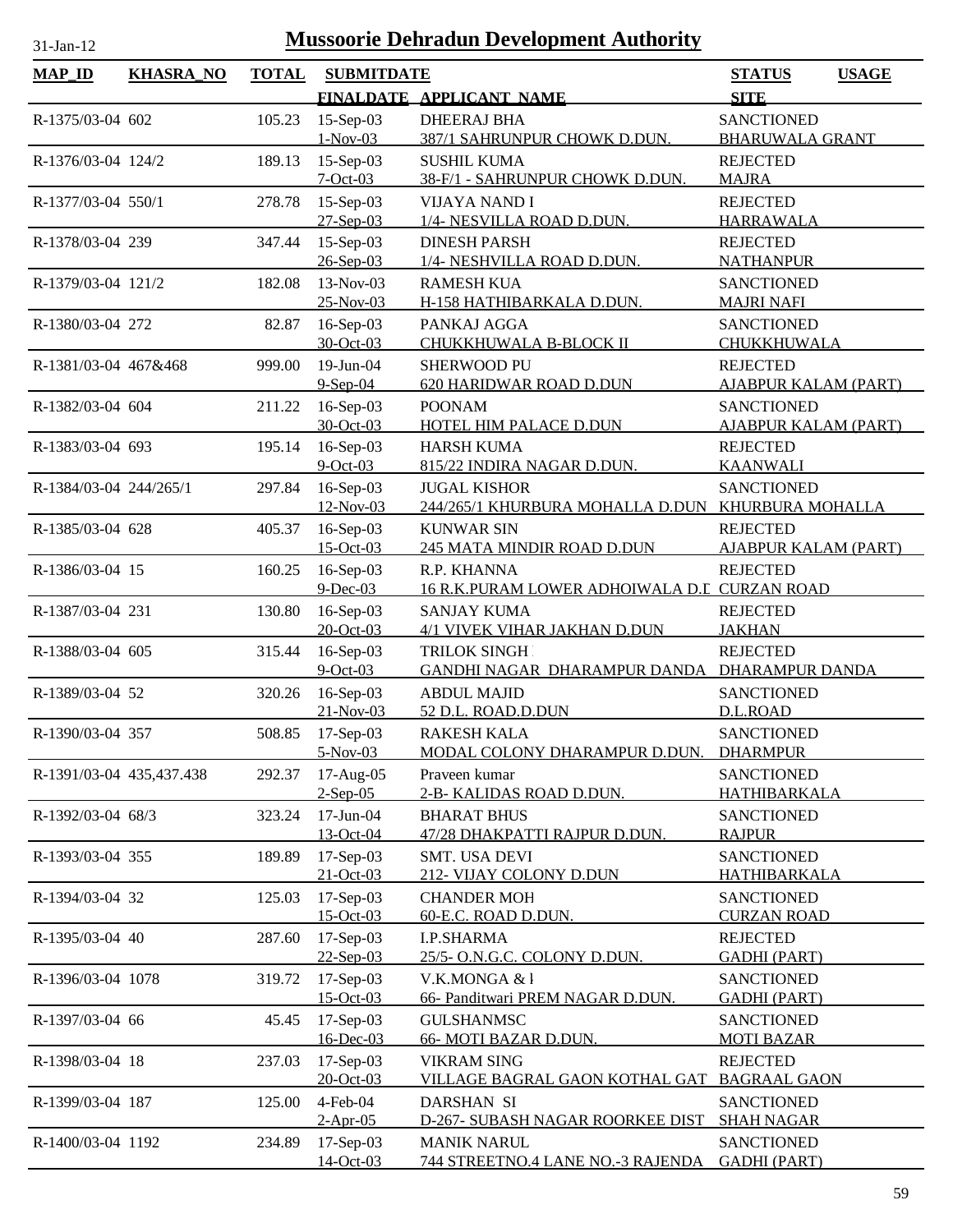| $MAP$ ID                 | <b>KHASRA_NO</b> | <b>TOTAL</b> | <b>SUBMITDATE</b>                   |                                                                                              | <b>STATUS</b>                                  | <b>USAGE</b> |
|--------------------------|------------------|--------------|-------------------------------------|----------------------------------------------------------------------------------------------|------------------------------------------------|--------------|
|                          |                  |              |                                     | FINALDATE APPLICANT NAME                                                                     | <b>SITE</b>                                    |              |
| R-1401/03-04 550         |                  | 117.10       | 18-Sep-03<br>10-Nov-03              | <b>GABBAR SING</b><br>C/O RAWAT ASSOCIAT SHOP NO-15 UTT AJABPUR KALAM (PART)                 | <b>SANCTIONED</b>                              |              |
| R-1402/03-04 10          |                  | 167.28       | 18-Sep-03<br>$15$ -Oct-03           | <b>KULDEEP KAU</b><br>29- NAI BASTI GURU ROAD D.DUN.                                         | <b>SANCTIONED</b><br>PATEL NAGAR               |              |
| R-1403/03-04 97          |                  | 62.45        | 17-Nov-03<br>25-Nov-03              | <b>ANAND SWRU</b><br>97- GURU ROAD.D.DUN.                                                    | <b>SANCTIONED</b><br><b>GURU ROAD</b>          |              |
| R-1404/03-04 22          |                  | 181.86       | 22-Oct-03<br>$3$ -Dec-03            | <b>SMT. NARENDE</b><br>24/25- TILAK NAGAR NEW DELHI                                          | <b>SANCTIONED</b><br><b>AJABPUR KHURD</b>      |              |
| R-1405/03-04 434/4       |                  | 239.33       | $18-Sep-03$<br>$9$ -Oct-03          | DINESH CHAND<br>699-A-D.S.C.PL CQA(I) RAIPUR ROAD D.                                         | <b>REJECTED</b><br><b>ADOIWALA</b>             |              |
| R-1406/03-04 496         |                  | 585.50       | 18-May-04<br>8-Jun-04               | Surendra Singh C<br>C/O- Col. B.S.Negi 7- Masndir Marg NearPo SEWALA KALAN                   | <b>SANCTIONED</b>                              |              |
| R-1407/03-04 1011        |                  | 389.47       | 19-Sep-03<br>$1-Nov-03$             | Vinod Kumar Si<br>C/0- N.S. Routhan 8-Kali Mandir G.M.S. Ro KAANWALI                         | <b>SANCTIONED</b>                              |              |
| R-1408/03-04 11          |                  | 117.10       | 19-Sep-03<br>$6-Nov-03$             | <b>VIPIN KUMAR</b><br>135/1- RAJENDAR NAGAR D.DUN.                                           | <b>REJECTED</b><br><b>KAULAGARH</b>            |              |
| R-1409/03-04 1546.1547/2 |                  | 514.54       | $2-Jan-07$<br>$7-Jun-07$            | <b>MAMCHAND G</b><br>C/O- P. JAN & COMP. 5-A- RACE COURS                                     | <b>REJECTED</b><br><b>KAANWALI</b>             |              |
| R-1410/03-04 89          |                  | 249.44       | $19-Sep-03$<br>$7-Oct-03$           | <b>SAMUEL SING</b><br>20/1-KISHANPUR D.DUN                                                   | <b>REJECTED</b><br><b>ARCADIA GRANT</b>        |              |
| R-1411/03-04 136         |                  | 249.34       | 19-Sep-03<br>18-Oct-03              | <b>SHANTI PARSA</b><br>86- SALAWALA D.DUN.                                                   | <b>REJECTED</b><br><b>CHUKKHUWALA</b>          |              |
| R-1412/03-04 106         |                  | 240.48       | 19-Sep-03<br>18-Dec-03              | <b>KHURSHEED A</b><br>130- LAKHI BAGH MUSLIM COLONY D.                                       | <b>SANCTIONED</b><br><b>MAJRA</b>              |              |
| R-1413/03-04 66/2        |                  | 247.39       | $2$ -Dec-03                         | P.B. BAHUGUN                                                                                 | <b>SANCTIONED</b>                              |              |
| R-1414/03-04 660         |                  | 336.60       | 26-Dec-03<br>20-Sep-03<br>12-Nov-03 | 66/2- DHARAMPUR D.DUN.<br><b>SMT. SUNITA B</b><br>LANE NO.-7- INDRAPARAST NATHANPU NATHANPUR | <b>DHARMPUR</b><br><b>REJECTED</b>             |              |
| R-1415/03-04 1217        |                  | 188.60       | 20-Sep-03                           | <b>SHAYMLAL</b>                                                                              | <b>SANCTIONED</b>                              |              |
| R-1415/03-04-1217        |                  | 0.00         | 14-Oct-03<br>16-Oct-08              | 76- RITHA MANDI D.DUN.<br><b>SHAYMLAL</b>                                                    | <b>GADHI (PART)</b><br><b>SANCTIONED</b>       | Home         |
| R-1416/03-04 30          |                  | 229.87       | $20-Sep-03$                         | 76- RITHA MANDI D.DUN.<br><b>ADARSH SHAR</b>                                                 | <b>GADHI (PART)</b><br><b>REJECTED</b>         |              |
| R-1417/03-04 576         |                  | 177.71       | 12-Nov-03<br>20-Sep-03              | 5- ROHANI PLAJA D.DUN.<br><b>SMT. PREMA A</b>                                                | <b>SUBHASH ROAD</b><br><b>REJECTED</b>         |              |
| R-1418/03-04 839         |                  | 147.21       | $9-Oct-03$<br>$2$ -Dec-03           | C/O- KISHORI LAL BADRISH COLONY D<br>SMT. OMKARI                                             | <b>DHARAMPUR DANDA</b><br><b>SANCTIONED</b>    |              |
| R-1419/03-04 21          |                  | 179.03       | 31-Jan-04<br>$20-Sep-03$            | 274- NEHRU COLONY D.DUN.<br><b>SURENDRA SI</b>                                               | <b>AJABPUR KALAM (PART)</b><br><b>REJECTED</b> |              |
| R-1420/03-04 304&290/1   |                  | 205.56       | 12-Nov-03<br>22-Sep-03              | 19/1- MITRALOK COLONY D.DUN.<br>PREM CHAND N                                                 | CHUKKHUWALA<br><b>SANCTIONED</b>               |              |
| R-1421/03-04 38/3        |                  | 288.61       | 15-Oct-03<br>22-Sep-03              | 55- E.C. ROAD D.DUN.<br><b>VINOD THAPA</b>                                                   | <b>KAANWALI</b><br><b>SANCTIONED</b>           |              |
| R-1422/03-04 322         |                  | 189.00       | 14-Oct-03<br>13-Jan-04              | 37- HATHIBARKALA D.DUN.<br><b>JAGDISH PARS</b>                                               | <b>HATHIBARKALA</b><br><b>SANCTIONED</b>       |              |
| R-1423/03-04 234         |                  | 185.87       | $3-Sep-04$<br>22-Sep-03             | <b>18- TAPOVAN ENCLAVE D.DUN.</b><br><b>IBRANULLA AN</b>                                     | <b>AAMWALA TARLA</b><br><b>SANCTIONED</b>      |              |
| R-1424/03-04 147/3       |                  | 177.82       | 30-Oct-03<br>22-Sep-03              | 240 - DOON VIHAR D.DUN.<br>PARSHANT MA                                                       | <b>JAKHAN</b><br><b>REJECTED</b>               |              |
|                          |                  |              | 17-Nov-03                           | 147/3- DHARAMPUR D.DUN.                                                                      | <b>DHARAMPUR DANDA</b>                         |              |
| R-1425/03-04 35/31/1     |                  | 281.00       | 22-Sep-03<br>30-Oct-03              | <b>SUNIL SINGH</b><br><u>35/31/1- HATHI BARKALA D.DUN.</u>                                   | <b>SANCTIONED</b><br>HATHIBARKALA              |              |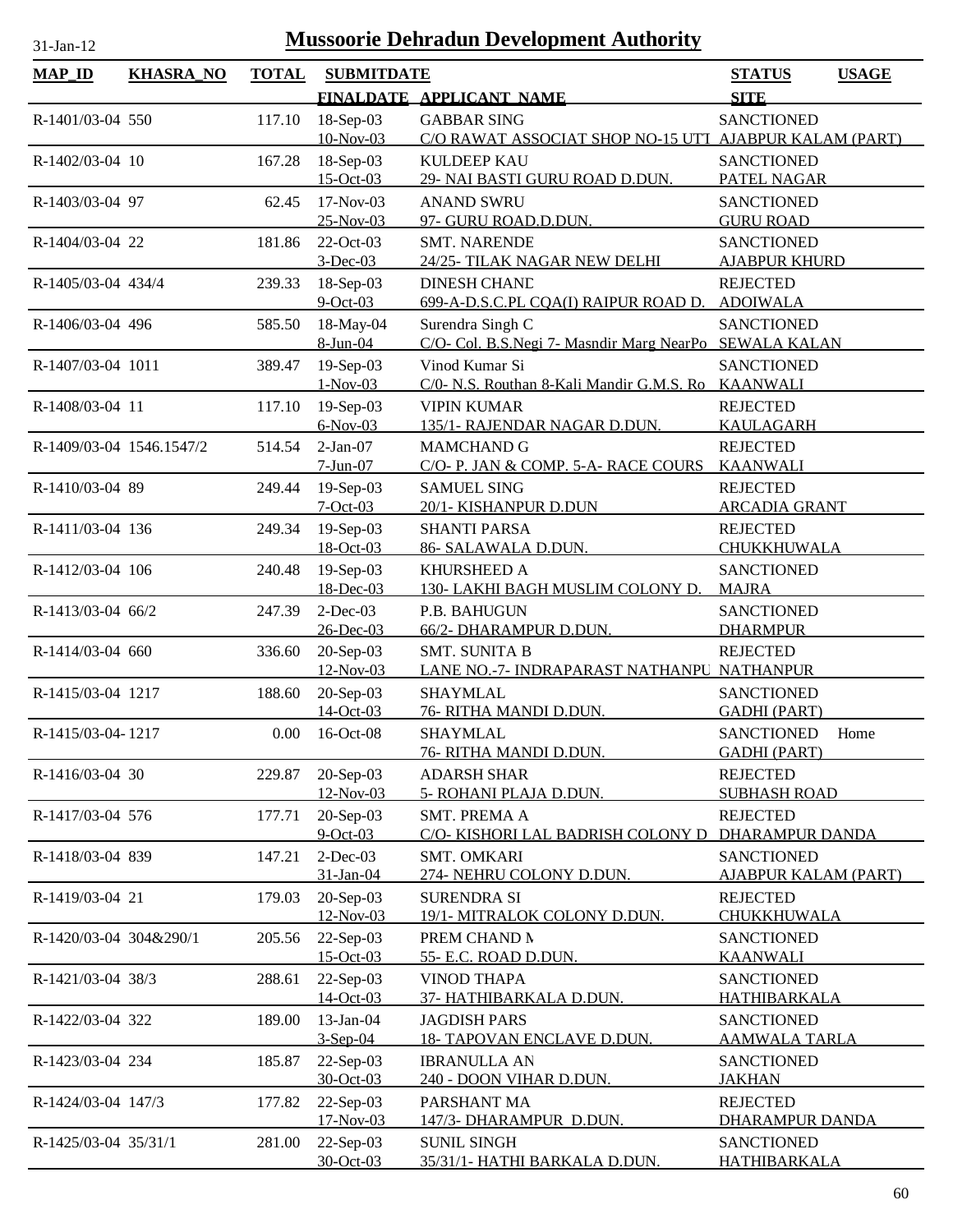| $MAP$ <sub>ID</sub>   | <b>KHASRA_NO</b> | <b>TOTAL</b> | <b>SUBMITDATE</b>             |                                                                     | <b>STATUS</b><br><b>USAGE</b>             |
|-----------------------|------------------|--------------|-------------------------------|---------------------------------------------------------------------|-------------------------------------------|
|                       |                  |              |                               | FINALDATE APPLICANT NAME                                            | <b>SITE</b>                               |
| R-1426/03-04 1174     |                  | 125.45       | 22-Sep-03                     | SMT. HARVIND                                                        | <b>SANCTIONED</b>                         |
|                       |                  |              | 14-Oct-03                     | 129- PERM VIHAR D.DUN.                                              | <b>GADHI (PART)</b>                       |
| R-1427/03-04 1215     |                  | 245.76       | 22-Sep-03                     | <b>ARVIND KUMA</b>                                                  | <b>SANCTIONED</b>                         |
|                       |                  |              | $23-Oct-03$                   | C/O-233- KARANPUR D.DUN.                                            | <b>GADHI (PART)</b>                       |
| R-1428/03-04 5/1      |                  | 88.62        | 22-Sep-03                     | SMT. Lxmi Devi                                                      | <b>SANCTIONED</b>                         |
|                       |                  |              | 15-Dec-03                     | 5/1- DILARAM BAZAR D.DUN.                                           | <b>DILARAM</b>                            |
| R-1429/03-04 682&683  |                  | 509.70       | 22-Sep-03                     | <b>SUREKHA DAN</b>                                                  | <b>SANCTIONED</b>                         |
|                       |                  |              | 25-Nov-03                     | 16- NALAPANI ROAD D.DUN.                                            | <b>BHARUWALA GRANT</b>                    |
| R-1430/03-04 994      |                  | 349.78       | 22-Sep-03                     | <b>RANJEET SING</b>                                                 | <b>SANCTIONED</b>                         |
|                       |                  |              | 20-Oct-03                     | VANSTHALI CENAL ROAD D.DUN.                                         | <b>KAULAGARH</b>                          |
| R-1431/03-04 130/242  |                  | 122.21       | 25-Feb-04                     | <b>SMT. VIMALJEE</b>                                                | <b>SANCTIONED</b>                         |
|                       |                  |              | 4-Aug-04                      | 130/242- KARANPUR D.DUN.                                            | <b>KARANPUR</b>                           |
| R-1432/03-04 807      |                  | 240.02       | $3-Dec-03$                    | <b>CHANDRA BH</b>                                                   | <b>SANCTIONED</b>                         |
|                       |                  |              | 18-Dec-03                     | 141- INDRESH NAGAR SAHARUNPUR RO SUBHASH NAGAR                      |                                           |
| R-1433/03-04 131      |                  | 297.33       | $22-Sep-03$<br>16-Dec-03      | <b>RAJENDER SIN</b><br>RAJENDAR NAGAR NEHARU GRAM D.                | <b>SANCTIONED</b>                         |
| R-1434/03-04 101      |                  |              | $2-Apr-04$                    | <b>TRILOK SINGH</b>                                                 | <b>AJABPUR KHURD</b><br><b>SANCTIONED</b> |
|                       |                  | 215.38       | 26-Aug-04                     | 27- ARAGHAR D.DUN.                                                  | <b>AJABPUR KHURD</b>                      |
| R-1435/03-04 37       |                  | 2,096.82     | 14-May-04                     | <b>SMT. PADMAR</b>                                                  | <b>REJECTED</b>                           |
|                       |                  |              | 14-May-04                     | 83- SUBHASH ROAD .D.DUN.                                            | <b>SUBHASH ROAD</b>                       |
| R-1436/03-04 1224     |                  | 241.72       | $22$ -Sep-03                  | <b>S.RAJENDER SI</b>                                                | <b>SANCTIONED</b>                         |
|                       |                  |              | 30-Oct-03                     | 13/38- DANDIPUR MOHALLA D.DUN.                                      | <b>KAANWALI</b>                           |
| R-1437/03-04 489/1    |                  | 152.60       | 22-Sep-03                     | SMT. KAMLA D                                                        | <b>SANCTIONED</b>                         |
|                       |                  |              | $15$ -Oct-03                  | INDIRA GANDHI MARG MAJRA D.DUN.                                     | <b>NIRANJANPUR</b>                        |
| R-1438/03-04 475/1    |                  | 172.08       | 22-Sep-03                     | <b>NARENDRA SI</b>                                                  | <b>SANCTIONED</b>                         |
|                       |                  |              | 15-Oct-03                     | KASMIRI COLONY NIRANJANPUR D.D                                      | NIRANJANPUR                               |
| R-1439/03-04 117      |                  | 104.39       | 22-Sep-03                     | <b>ARVIND KUMA</b>                                                  | <b>REJECTED</b>                           |
|                       |                  |              | 12-Nov-03                     | 213/1 RAJPUR ROAD D.DUN                                             | <b>KISHANPUR</b>                          |
| R-1440/03-04 306      |                  | 393.42       | 22-Sep-03                     | <b>JAGAT SINGHR</b>                                                 | <b>REJECTED</b>                           |
|                       |                  |              | 14-Oct-03                     | 4 PRAGATI VIHAR DHARAMPUR D.DUN NATHANPUR                           |                                           |
| R-1441/03-04 188      |                  |              | 354.70 22-Sep-03<br>15-Oct-03 | <b>RAVI BHALLA</b><br>C-12 SHIV LOK COLONY RAIPUR D.DUN CHAK RAIPUR | <b>SANCTIONED</b>                         |
| R-1442/03-04 1242     |                  | 409.31       | $22-Sep-03$                   | <b>MEENU KAKK</b>                                                   | <b>SANCTIONED</b>                         |
|                       |                  |              | 30-Nov-03                     | 2 GOVIND GARH D.DUN                                                 | <b>KAANWALI</b>                           |
| R-1443/03-04 612      |                  | 182.64       | $22$ -Sep-03                  | YOGENDRA K                                                          | <b>SANCTIONED</b>                         |
|                       |                  |              | 20-Oct-03                     | 20 MAIN LANE MOHIT NAGAR D.DUN                                      | <b>KAANWALI</b>                           |
| R-1444/03-04 356      |                  | 195.60       | 22-Sep-03                     | <b>SUNITA NAUNI</b>                                                 | <b>REJECTED</b>                           |
|                       |                  |              | 20-Oct-03                     | D-20-B M.D.D.A. COLONY D.DUN                                        | <u>AAMWALA TARLA</u>                      |
| R-1445/03-04 48       |                  | 214.04       | 23-Sep-03                     | <b>LAXMAN SIN</b>                                                   | <b>SANCTIONED</b>                         |
|                       |                  |              | 14-Nov-03                     | SARSWATI VIHAR AJABPUR KHURD D.                                     | <b>AJABPUR KHURD</b>                      |
| R-1445/03-04-48       |                  | 0.00         | 27-Oct-08                     | <b>LAXMAN SIN</b>                                                   | <b>SANCTIONED</b><br>Home                 |
|                       |                  |              |                               | SARSWATI VIHAR AJABPUR KHURD D.                                     | <b>AJABPUR KHURD</b>                      |
| R-1446/03-04 99       |                  | 386.55       | 23-Sep-03                     | <b>KARAN SINGH I</b>                                                | <b>REJECTED</b>                           |
|                       |                  |              | $7-Nov-03$                    | <u>K. KHUSHAL SINGH NEGI KIRSHN VIHA</u>                            | <b>MAJRI NAFI</b>                         |
| R-1447/03-04 32/87/91 |                  | 86.35        | 5-Nov-03                      | <b>AMRIK SINGH</b>                                                  | <b>SANCTIONED</b>                         |
|                       |                  |              | 17-Nov-03                     | 32/87/91 - GURU ROAD D.DUN.                                         | <b>GURU ROAD</b>                          |
| R-1448/03-04 269      |                  | 234.20       | 29-Mar-04<br>10-Apr-04        | <b>SMT. SUNITA G</b><br><u>32- GURUDWARA ROAD D.DUN.</u>            | <b>SANCTIONED</b><br><b>NIRANJANPUR</b>   |
| R-1449/03-04 1358     |                  | 111.25       | 23-Sep-03                     | <b>SANJEEV TYAG</b>                                                 | <b>SANCTIONED</b>                         |
|                       |                  |              | $4-Nov-03$                    | C/O- B.S.CHUAHAN DIVYAJOTI ENCLAV KALA GAON                         |                                           |
| R-1450/03-04 269      |                  | 234.20       | 29-Mar-04                     | PARDEEP GUP                                                         | <b>SANCTIONED</b>                         |
|                       |                  |              | 26-Apr-04                     | 32- GURUDWARA ROAD D.DUN.                                           | <b>NIRANJANPUR</b>                        |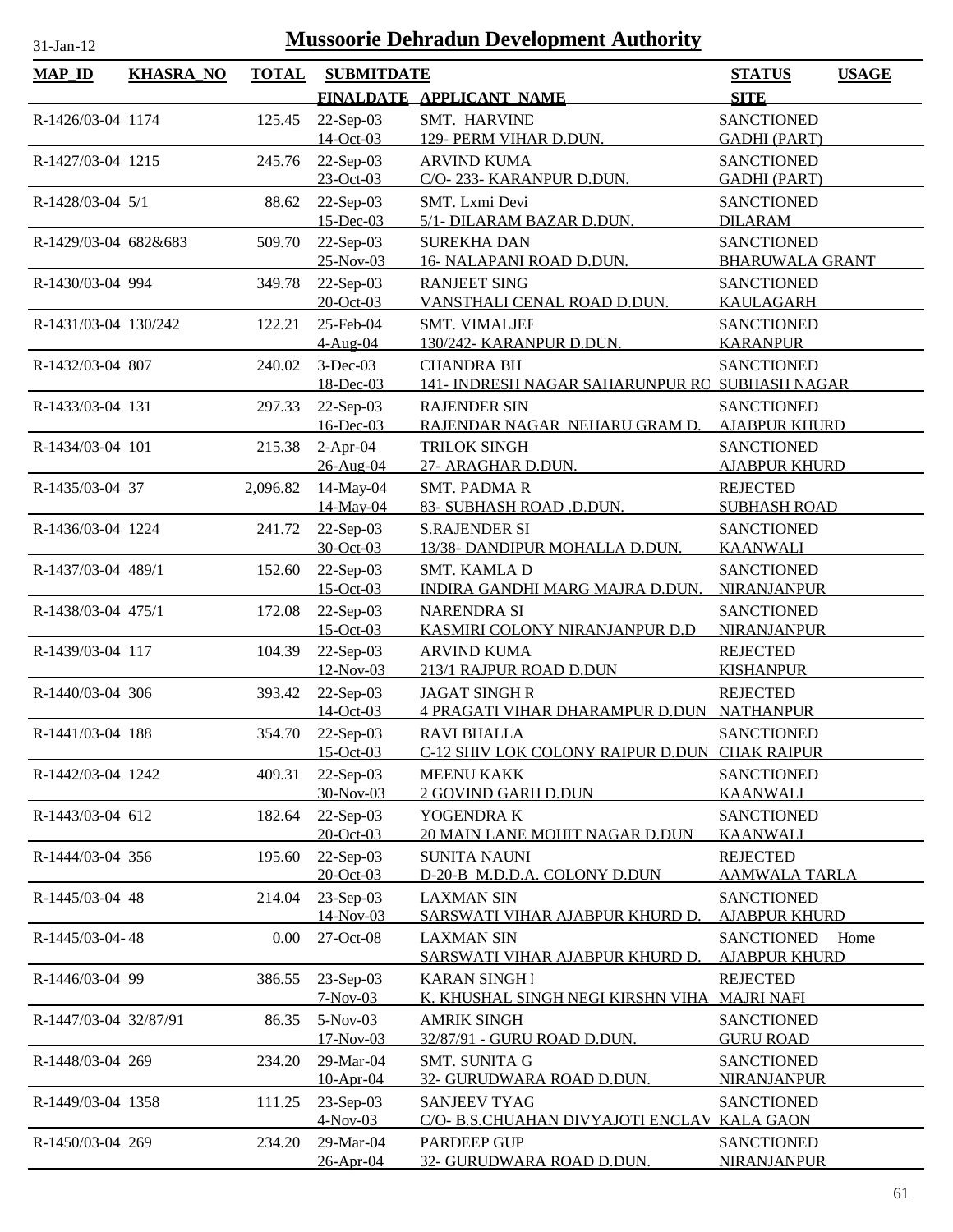| $31$ -Jan-1 |  |
|-------------|--|
|             |  |

| <b>MAP_ID</b>      | <b>KHASRA_NO</b>          | <b>TOTAL</b> | <b>SUBMITDATE</b>          | FINALDATE APPLICANT NAME                                             | <b>STATUS</b><br><b>SITE</b>                     | <b>USAGE</b> |
|--------------------|---------------------------|--------------|----------------------------|----------------------------------------------------------------------|--------------------------------------------------|--------------|
| R-1451/03-04 108   |                           | 208.64       | 23-Sep-03                  | <b>RAGHURAJ KU</b>                                                   | <b>SANCTIONED</b>                                |              |
|                    |                           |              | $17-Oct-03$                | 99/13- SATY VIHAR D.DUN.                                             | <b>KAANWALI</b>                                  |              |
| R-1452/03-04 512   |                           | 723.30       | 23-Sep-03<br>$1-Jan-04$    | <b>VIKRAM SING</b><br>CHAR KHAMBA SOCIATY AREA CLAME BHARUWALA GRANT | <b>REJECTED</b>                                  |              |
| R-1453/03-04 611   |                           | 123.69       | 24-Sep-03<br>19-Nov-03     | Usha Devi<br>House No- 18- Ajabpur Danda P.O. Neharu G SHASTRI NAGAR | <b>REJECTED</b>                                  |              |
| R-1454/03-04 50    |                           | 740.93       | 24-Sep-03<br>20-Oct-03     | Raj Kumari<br>Nirmata                                                | <b>SANCTIONED</b><br><b>HARRAWALA</b>            |              |
| R-1455/03-04 160/5 |                           | 101.82       | 24-Sep-03<br>$5-Nov-03$    | Vijay Kumar Vik<br>65/2 Dobhal Wala D.Dun.                           | <b>SANCTIONED</b><br><b>DOBHALWALA</b>           |              |
| R-1456/03-04 297   |                           | 242.95       | 24-Sep-03<br>24-Nov-03     | <b>NETRA BADUR</b><br>297- AJABPUR KURD                              | <b>SANCTIONED</b><br><b>AJABPUR KHURD</b>        |              |
|                    | R-1457/03-04 32/17& 27/15 | 249.33       | 24-Sep-03<br>$11 - Dec-03$ | S.K. GOYAL<br>31-OLD RAJPUR D.DUN.                                   | <b>REJECTED</b><br><b>RAJPUR</b>                 |              |
| R-1458/03-04 326/6 |                           | 299.00       | 24-Sep-03<br>$15$ -Oct-03  | <b>HARSH JAIN</b><br>A-6 JANPATH SHOPPING COMPLEX BINI KAANWALI      | <b>SANCTIONED</b>                                |              |
| R-1459/03-04 366   |                           | 103.70       | $11-Jun-04$<br>13-Aug-04   | <b>SUKHVIR &amp; MA</b><br>VARUN VIHAR AJABPUR KALAN D.DU            | <b>SANCTIONED</b><br><b>AJABPUR KHURD</b>        |              |
| R-1460/03-04 20    |                           | 187.28       | 25-Sep-03<br>23-Oct-03     | <b>JASVANT SING</b><br>SIRMOAR T. STATE KAULAGARH D.DU               | <b>SANCTIONED</b><br><b>KAULAGARH</b>            |              |
| R-1460/03-04-20    |                           | 0.00         | 20-Oct-08                  | <b>JASVANT SING</b><br>SIRMOAR T. STATE KAULAGARH D.DU               | <b>SANCTIONED</b><br>KAULAGARH                   | Home         |
| R-1461/03-04 110   |                           | 510.35       | 25-Sep-03<br>30-Oct-03     | Dr. Suresh Kuma<br>C/O- MINOCHA HOSPITAL MAJRA D.DUI KAANWALI        | <b>SANCTIONED</b>                                |              |
| R-1462/03-04 504   |                           | 113.67       | 25-Sep-03<br>15-Nov-03     | YASHPAL CHA<br>NEAR JHEEL CLAMAN TWON D.DUN.                         | <b>SANCTIONED</b><br><b>BHARUWALA GRANT</b>      |              |
| R-1463/03-04 504   |                           | 113.67       | 25-Sep-03<br>15-Nov-03     | <b>ANKUR NAGP</b><br>NEAR JHEEL CLEMAN TWON D.DUN.                   | <b>SANCTIONED</b><br><b>BHARWALA GRANT</b>       |              |
| R-1464/03-04 36-A  |                           | 211.79       | 25-Sep-03<br>20-Oct-03     | <b>SMT. SANT KA</b><br>113- MANUGANG D.DUN.                          | <b>SANCTIONED</b><br>E.C.ROAD                    |              |
| R-1465/03-04 457   |                           | 185.35       | 25-Sep-03<br>$4$ -Nov-03   | <b>RAKESH AGGA</b><br><u>30- VIJAYPARK D.DUN.</u>                    | <b>SANCTIONED</b><br><u>KHURBURA MOHALLA</u>     |              |
| R-1466/03-04 78    |                           | 196.55       | 25-Sep-03<br>12-Nov-03     | <b>SURESH KUMA</b><br>5- ROHANI PALAJA D.DUN.                        | <b>SANCTIONED</b><br>PANDITWADI MAFI             |              |
| R-1467/03-04 1535  |                           | 213.50       | 25-Sep-03<br>$7-Nov-03$    | <b>DHARMENDAR</b><br><b>H-27- VIDAY VIHAR D.DUN</b>                  | <b>REJECTED</b><br><b>DEHRA KHAS</b>             |              |
| R-1468/03-04 612   |                           | 195.67       | 25-Sep-03<br>15-Oct-03     | <b>SHOBHIT</b><br>NIRMATA HOTEL HIMPALACE D.DUN.                     | <b>SANCTIONED</b><br><b>JAKHAN</b>               |              |
| R-1469/03-04 368   |                           | 195.13       | 26-Sep-03<br>20-Oct-03     | Yaswant Singh P<br>C-85/16 Neharu ColonyD.Dun                        | <b>SANCTIONED</b><br><b>DHARMPUR</b>             |              |
| R-1470/03-04 42    |                           | 226.50       | 26-Sep-03<br>$4-Nov-03$    | <b>SATYAPAL SI</b><br>C-17- Gali No.-3- Shastri Nagar D.Dun.         | <b>SANCTIONED</b><br><u>AJABPUR KALAM (PART)</u> |              |
| R-1471/03-04 208/1 |                           | 293.68       | 26-Sep-03<br>$9$ -Oct-03   | <b>SMT. SHAKUNT</b><br>C/O- UPENDAR GAROLA VIVEKANAND                | <b>REJECTED</b><br><b>NATHANPUR</b>              |              |
| R-1472/03-04 163   |                           | 178.79       | 26-Apr-04<br>15-May-04     | <b>SMT- VIMLA K</b><br>C/0- ASHOK KUMAR SHARMA PRAGATI               | <b>REJECTED</b><br>MITRALOK COLONY               |              |
| R-1473/03-04 303   |                           | 152.17       | 26-Sep-03<br>15-Oct-03     | <b>SMT. KAILASHV</b><br>144- BALLIWALA CHOWK D.DUN.                  | <b>SANCTIONED</b><br><b>KAANWALI</b>             |              |
| R-1474/03-04 1224  |                           | 249.26       | 26-Sep-03<br>10-Dec-03     | P.S.BAMPAL<br>B-18/7 O.NG.C COLONY KAULAGARD D                       | <b>SANCTIONED</b><br><b>KAANWALI</b>             |              |
| R-1475/03-04 410   |                           | 137.03       | 26-Sep-03<br>$11-Nov-03$   | <b>LALIT KUMAR</b><br>231- INDIRA NAGAR COLONY D.DUN.                | <b>SANCTIONED</b><br><b>KAANWALI</b>             |              |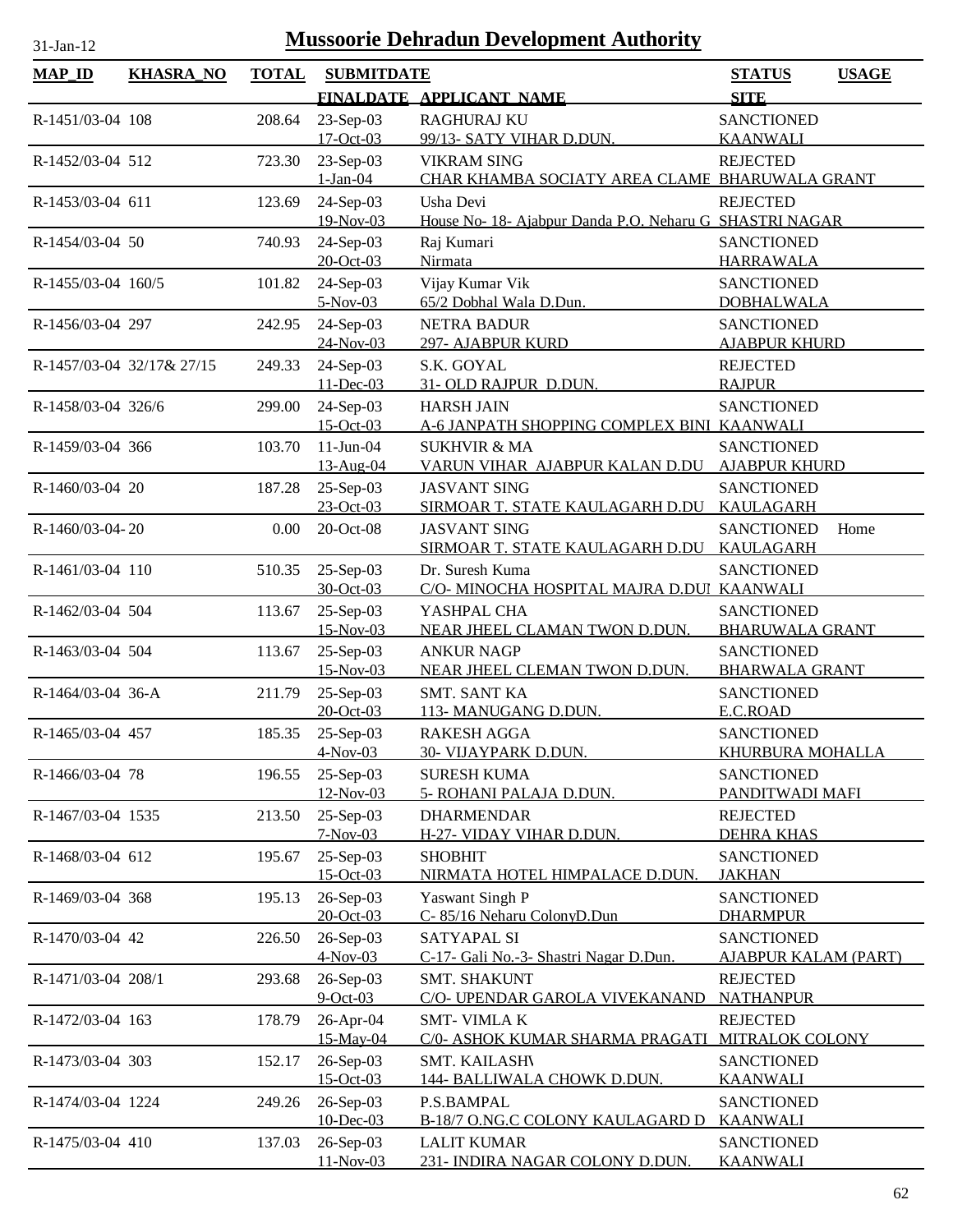| $MAP$ ID             | <b>KHASRA_NO</b> | <b>TOTAL</b> | <b>SUBMITDATE</b>          |                                                                   | <b>STATUS</b><br><b>USAGE</b><br><b>SITE</b> |
|----------------------|------------------|--------------|----------------------------|-------------------------------------------------------------------|----------------------------------------------|
|                      |                  |              |                            | FINALDATE APPLICANT NAME                                          |                                              |
| R-1476/03-04 899     |                  | 199.50       | 26-Sep-03                  | <b>SMT.LALITAD</b>                                                | <b>REJECTED</b>                              |
| R-1477/03-04 139     |                  | 235.87       | 14-Nov-03                  | HILLVIEWW COLONY NEAR INDIRA NA KAANWALI                          | <b>REJECTED</b>                              |
|                      |                  |              | 26-Sep-03<br>$2$ -Dec-03   | <b>SUMIT KUMAR</b><br>94/6-A DHARAMPUR D.DUN.                     | <b>BADRIPUR</b>                              |
| R-1478/03-04 191     |                  | 222.82       | 26-Sep-03                  | Dr.MAHMOOD I                                                      | <b>SANCTIONED</b>                            |
|                      |                  |              | 14-Nov-03                  | 46/14- CANAL ROAD                                                 | <b>KISHANPUR</b>                             |
| R-1479/03-04 608     |                  | 686.22       | 26-Sep-03                  | <b>TREVOR BARR</b>                                                | <b>SANCTIONED</b>                            |
|                      |                  |              | $4-Nov-03$                 | 53/11- RAJPUR ROAD                                                | <b>MAJRA</b>                                 |
| R-1480/03-04 349/1   |                  | 480.00       | 17-Dec-03                  | <b>VIVEK SHARM</b>                                                | <b>SANCTIONED</b>                            |
|                      |                  |              | 31-Dec-03                  | <b>186D HARAMPUR D.DUN</b>                                        | <b>DHARMPUR</b>                              |
| R-1481/03-04 396/1/5 |                  | 310.22       | 26-Sep-03                  | RITESH THAPLI                                                     | <b>SANCTIONED</b>                            |
|                      |                  |              | $6-Nov-03$                 | MATHURA REFINERY P&V DEPARTMEN KAANWALI                           |                                              |
| R-1482/03-04 332     |                  | 249.47       | $6$ -Feb-04                | <b>SANJAY KUMA</b>                                                | <b>SANCTIONED</b>                            |
|                      |                  |              | 3-Mar-04                   | 123- RITHA MANDI                                                  | <b>AAMWALA TARLA</b>                         |
| R-1483/03-04 231/6   |                  | 191.39       | 27-Sep-03                  | <b>SHALINI PANDI</b>                                              | <b>REJECTED</b>                              |
|                      |                  |              | $11 - Dec-03$<br>20-Oct-04 | <b>165- II- VASANT VIHAR</b>                                      | <b>ADOIWALA</b>                              |
| R-1484/03-04 312     |                  | 148.64       | $7 - Dec-05$               | Shyam Sundar B<br>77- Rajpur Road                                 | <b>SANCTIONED</b><br><b>NEW CANT ROAD</b>    |
| R-1485/03-04 241     |                  | 371.38       | 18-Dec-03                  | Govind Singh Pa                                                   | <b>SANCTIONED</b>                            |
|                      |                  |              | 17-Jan-04                  | VILLAGE CHIDOWALI D.DUN.                                          | <b>CHIDOWALI</b>                             |
| R-1486/03-04 22/1    |                  | 385.18       | 27-Sep-03                  | PRITAM SINGH                                                      | <b>SANCTIONED</b>                            |
|                      |                  |              | $21-Nov-03$                | <b>14- NADI RISHPNA</b>                                           | <b>BRAHAMA WALA</b>                          |
| R-1487/03-04 29      |                  | 100.77       | 29-Sep-03                  | <b>NARAYAN SI</b>                                                 | <b>REJECTED</b>                              |
|                      |                  |              | 12-Nov-03                  | 29- BALBIR ROAD                                                   | <b>BALBIR ROAD</b>                           |
| R-1488/03-04 1203    |                  | 360.73       | 29-Sep-03                  | <b>SHAMBHU PAR</b>                                                | <b>SANCTIONED</b>                            |
|                      |                  |              | 23-Oct-03                  | 64/6- KAILASH PURI                                                | <b>GADHI (PART)</b>                          |
| R-1489/03-04 20      |                  | 279.28       | 29-Sep-03                  | <b>INDER LAL DH</b>                                               | <b>SANCTIONED</b>                            |
|                      |                  |              | 23-Oct-03                  | <b>14- BANARSIDASS QUARTERS</b>                                   | <b>KAULAGARH</b>                             |
| R-1490/03-04 385     |                  | 102.70       | 9-Feb-04                   | <b>SMT. BABITA R</b>                                              | <b>SANCTIONED</b>                            |
|                      |                  |              | 13-Feb-04                  | <b>15- POLICE LINE</b>                                            | <b>DHARMPUR</b>                              |
| R-1491/03-04 8       |                  | 446.00       | $29-Sep-03$<br>21-Oct-03   | <b>JAI SINGH NEG</b><br>RAJESHWARIPURAM MAJRIMAFI MOHA MAJRI NAFI | <b>REJECTED</b>                              |
| R-1492/03-04 1203    |                  | 317.85       | 29-Sep-03                  | <b>CHANDAN SI</b>                                                 | <b>SANCTIONED</b>                            |
|                      |                  |              | 24-Nov-03                  | 42/4 KALIESHPURI BALLUPUR D.DUN                                   | <b>GADHI (PART)</b>                          |
| R-1493/03-04 714/2   |                  | 242.00       | 5-Nov-03                   | <b>ARVIND SINGH</b>                                               | <b>SANCTIONED</b>                            |
|                      |                  |              | 12-Jan-04                  | <b>62 VIDHYA VIHAR D.DUN</b>                                      | <b>DEHRA KHAS</b>                            |
| R-1494/03-04 275/3   |                  | 175.65       | 24-Nov-03                  | <b>MANISHA AGG</b>                                                | <b>REJECTED</b>                              |
|                      |                  |              | 24-Nov-03                  | <b>89 RAMVIHAR D.DUN</b>                                          | <b>NIRANJANPUR</b>                           |
| R-1495/03-04 36-A    |                  | 396.32       | 29-Sep-03                  | <b>S.OPINDER BIR</b>                                              | <b>SANCTIONED</b>                            |
|                      |                  |              | 22-Nov-03                  | <b>36-A GOVIND NAGAR RACE COURSE</b>                              | <b>RACE COURSE</b>                           |
| R-1496/03-04 108     |                  | 49.06        | $1-Dec-03$                 | <b>AVINEESH KUN</b>                                               | <b>REJECTED</b>                              |
|                      |                  |              | 12-Dec-03                  | 108 MANNU GANJ D.DUN                                              | <b>MANNU GANJ</b>                            |
| R-1497/03-04 1563/1  |                  | 243.49       | 27-Apr-05                  | <b>SUMRAN LAL</b>                                                 | <b>SANCTIONED</b>                            |
|                      |                  |              | $8$ -Jul-05                | <b>1 DHARAMPUR D.DUN</b>                                          | <b>KAANWALI</b>                              |
| R-1498/03-04 2/223   |                  | 62.20        | 29-Sep-03<br>18-Oct-03     | <b>SUMAN MAGO</b><br>2/223 CHUKKUWALA D.DUN                       | <b>REJECTED</b><br>CHUKKHUWALA               |
| R-1499/03-04 199/4   |                  | 139.29       | 30-Sep-03                  | <b>THAKUR SING</b>                                                | <b>REJECTED</b>                              |
|                      |                  |              | 21-Oct-03                  | 12/2-LAXMI ROAD D.DUN.                                            | <u>AJABPUR KALAM (PART)</u>                  |
| R-1500/03-04 223     |                  | 147.60       | 30-Sep-03                  | DATARAM PA                                                        | <b>SANCTIONED</b>                            |
|                      |                  |              | $1-Nov-03$                 | 55/1- HATHIBARKALA                                                | <b>HATHIBARKALA</b>                          |
| R-1501/03-04 1005    |                  | 300.86       | 30-Sep-03                  | <b>SATYA PRAKAS</b>                                               | <b>REJECTED</b>                              |
|                      |                  |              | $4-Nov-03$                 | 1/4- NESHVILLA REOAD D.DUN.                                       | <b>NATHANPUR</b>                             |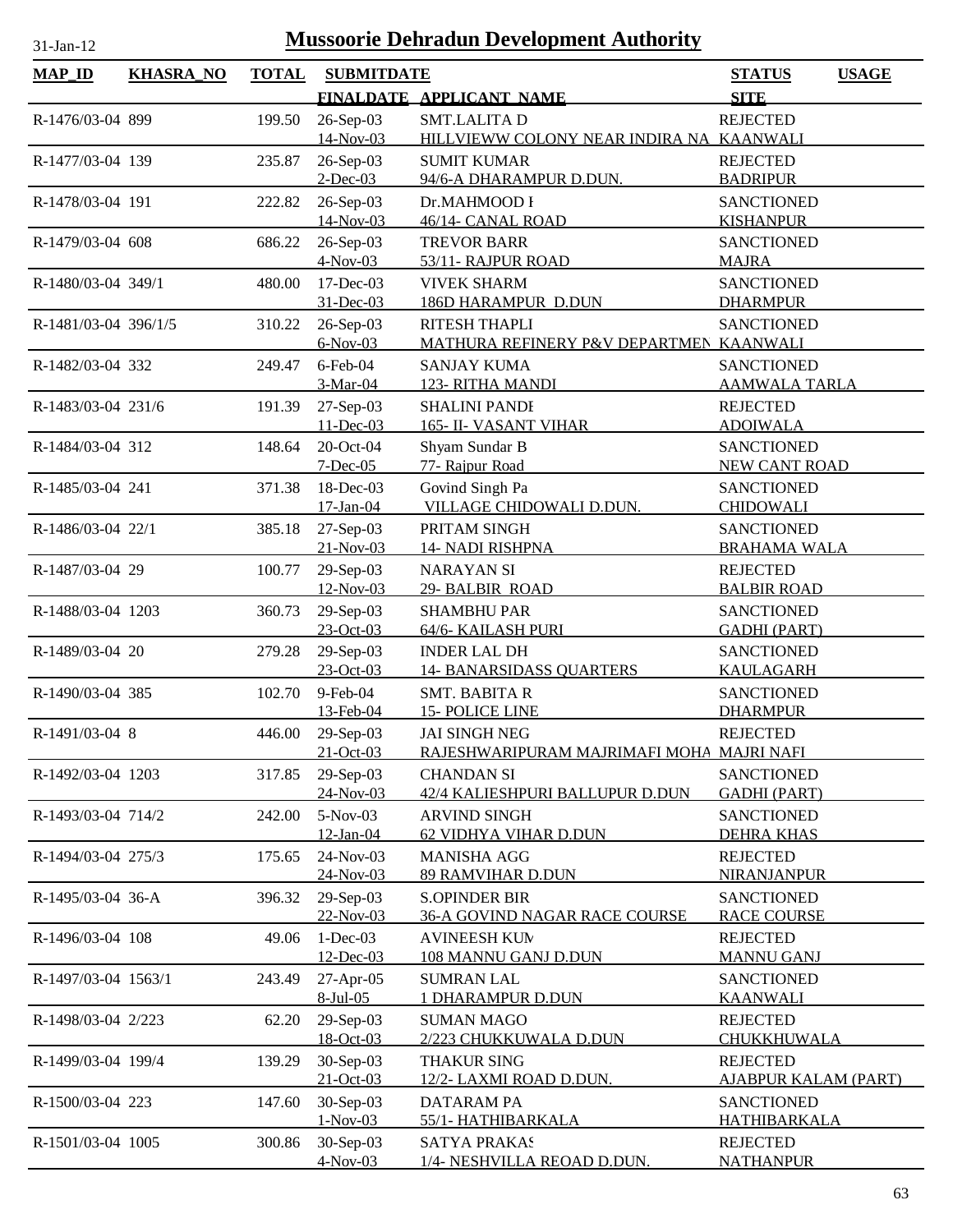| $MAP$ ID                 | <b>KHASRA_NO</b>         | <b>TOTAL</b> | <b>SUBMITDATE</b>            |                                                           | <b>STATUS</b><br><b>USAGE</b>             |
|--------------------------|--------------------------|--------------|------------------------------|-----------------------------------------------------------|-------------------------------------------|
|                          |                          |              |                              | FINALDATE APPLICANT NAME                                  | <b>SITE</b>                               |
| R-1502/03-04 74          |                          | 382.70       | 30-Sep-03                    | <b>VIRBHADRA SI</b>                                       | <b>REJECTED</b>                           |
| R-1503/03-04 438/1       |                          | 232.80       | $15$ -Oct-03<br>30-Sep-03    | SHOP NO-4- YAMUNA COLONY<br>SMT. GULWAN                   | <b>MOTHROWALA</b><br><b>SANCTIONED</b>    |
|                          |                          |              | 12-Nov-03                    | <b>6- VICHARANAND MARG</b>                                | NIRANJANPUR                               |
| R-1504/03-04 61          |                          | 227.69       | 30-Sep-03<br>$21 - Nov - 03$ | <b>B.R. SONI</b><br><b>KANWALI</b>                        | <b>REJECTED</b><br><b>KAANWALI</b>        |
| R-1505/03-04 492,493.498 |                          | 932.90       | 30-Sep-03<br>$2$ -Dec-03     | <b>MAN MOHAN K</b><br><u>,7- OLD SURVEY ROAD</u>          | <b>SANCTIONED</b><br>PLEASANT VALLEY      |
| R-1506/03-04 68          |                          | 141.04       | 30-Sep-03<br>$3-Dec-03$      | <b>RAVINDAR RA</b><br><b>68-KHURBURA MOHALLA</b>          | <b>SANCTIONED</b><br>KHURBURA MOHALLA     |
| R-1507/03-04 94          |                          | 407.03       | 30-Sep-03<br>$4-Nov-03$      | S.K. MITTAL<br>94- INDER ROAD                             | <b>SANCTIONED</b><br><b>INDER ROAD</b>    |
| R-1508/03-04 10          |                          | 209.25       | $1-Oct-03$                   | <b>ARUN KUMAR</b>                                         | <b>SANCTIONED</b>                         |
| R-1509/03-04 634         |                          | 202.71       | 13-Nov-03<br>$23-Jun-04$     | 190 DHARAMPUR D.DUN.<br><b>AMAN JOHAR&amp;</b>            | <b>AJABPUR KHURD</b><br><b>SANCTIONED</b> |
|                          | R-1510/03-04 435&437&438 | 188.40       | 22-Jul-04<br>28-Jan-04       | 52 MOTI BAZAR D.DUN.<br>PREMA C.BHA                       | <b>KAANWALI</b><br><b>REJECTED</b>        |
|                          |                          |              | 5-Mar-04                     | 47/1 VIJAY COLONY D.DUN                                   | <b>HATHIBARKALA</b>                       |
| R-1511/03-04 26          |                          | 271.31       | $1-Oct-03$<br>25-Nov-03      | <b>JOYES BRAVE</b><br>L-49-B RAILWAY COLONY D.DUN         | <b>SANCTIONED</b><br><b>KEDARPUR</b>      |
| R-1512/03-04 1229        |                          | 269.63       | $1-Oct-03$<br>$21-Oct-03$    | <b>INDER SINGH D</b><br><b>NATHANPUR D.DUN</b>            | <b>REJECTED</b><br><b>NATHANPUR</b>       |
| R-1513/03-04 483         |                          | 188.61       | $1-Oct-03$<br>1-Feb-04       | <b>VIDYA THAPA</b><br>JAKHAN D.DUN.                       | <b>REJECTED</b><br><b>JAKHAN</b>          |
| R-1514/03-04 126         |                          | 157.18       | $1-Oct-03$<br>$6-Nov-03$     | <b>VIJAY THAPA</b><br>SINOLA D.DUN.                       | <b>REJECTED</b><br><b>SINOLA</b>          |
| R-1515/03-04 214&215     |                          | 188.13       | $1-Oct-03$                   | <b>LALITA DEVI</b>                                        | <b>REJECTED</b>                           |
|                          |                          |              | $21-Oct-03$                  | HARRAWALA D.DUN                                           | <b>HARRAWALA</b>                          |
| R-1516/03-04 679         |                          | 241.63       | $16$ -Jan-04<br>26-Feb-04    | VINOD KATIYA<br>DEHRA KHAS D.DUN                          | <b>SANCTIONED</b><br><b>DEHRA KHAS</b>    |
| R-1517/03-04 150         |                          | 402.29       | $1-Oct-03$<br>27-Nov-03      | <b>ARVIND KUMA</b><br>JOHRI GRAM SINOLA D.DUN             | <b>REJECTED</b><br><b>JOHDI</b>           |
| R-1518/03-04 358         |                          | 109.18       | $1-Oct-03$<br>31-Dec-03      | <b>HEMWATI NA</b><br>4/136 AJABPUR KALA D.DUN.            | <b>SANCTIONED</b><br><b>CHUKKHUWALA</b>   |
| R-1519/03-04 631         |                          | 241.64       | $1-Oct-03$                   | <b>PUSHKAR SIN</b>                                        | <b>REJECTED</b>                           |
| R-1520/03-04 315/6/1     |                          | 187.86       | $21-Oct-03$<br>$3-Oct-03$    | 189-C GARHI CANTT D.DUN<br><b>RAVINDAR PR</b>             | MIYANWALA<br><b>SANCTIONED</b>            |
| R-1521/03-04 705         |                          | 224.16       | 30-Oct-03<br>$3-Oct-03$      | 315/6/1- INDER VIHAR STREET NO-9-<br><b>SADHU SINGH I</b> | <b>KISHANPUR</b><br><b>REJECTED</b>       |
| R-1522/03-04 358         |                          | 139.13       | 15-Oct-03<br>$3-Oct-03$      | <b>3- VIDYA VIHAR</b><br>S.K. SINGH                       | <b>DEHRA KHAS</b><br><b>SANCTIONED</b>    |
|                          |                          |              | $2$ -Dec-03                  | <b>C/O SATENDAR SINGH</b>                                 | <b>AAMWALA TARLA</b>                      |
| R-1523/03-04 56/1/2      |                          | 181.92       | 12-Mar-04<br>17-Mar-04       | <b>GHANSHYAM S</b><br>209- SIDHARTH VIHAR                 | <b>REJECTED</b><br><b>ADOIWALA</b>        |
| R-1524/03-04 122         |                          | 63.00        | $3-Oct-03$<br>$21-Oct-03$    | <b>SMT. ANITA R</b><br>NALAPANI CHOWK ADOIWALA            | <b>REJECTED</b><br><b>ADOIWALA</b>        |
| R-1525/03-04 568/3       |                          | 297.39       | 14-Jul-04<br>$17 - Aug-04$   | PRAVEEN KUM<br>239/2- MANSHAROVAR COLONY                  | <b>SANCTIONED</b><br><b>KAANWALI</b>      |
| R-1526/03-04 81          |                          | 123.38       | $3-Oct-03$<br>$7-Nov-03$     | <b>ASHOK GUPTA</b><br><b>PANDITWARI</b>                   | <b>SANCTIONED</b><br>PANDITWADI MAFI      |
| R-1527/03-04 368         |                          | 338.93       | $6$ -Oct-03<br>24-Jan-04     | <b>SURENDAR NA</b><br><b>3/2 TAG BAHADUR ROAD</b>         | <b>SANCTIONED</b><br>TEG BAHADHUR ROAD    |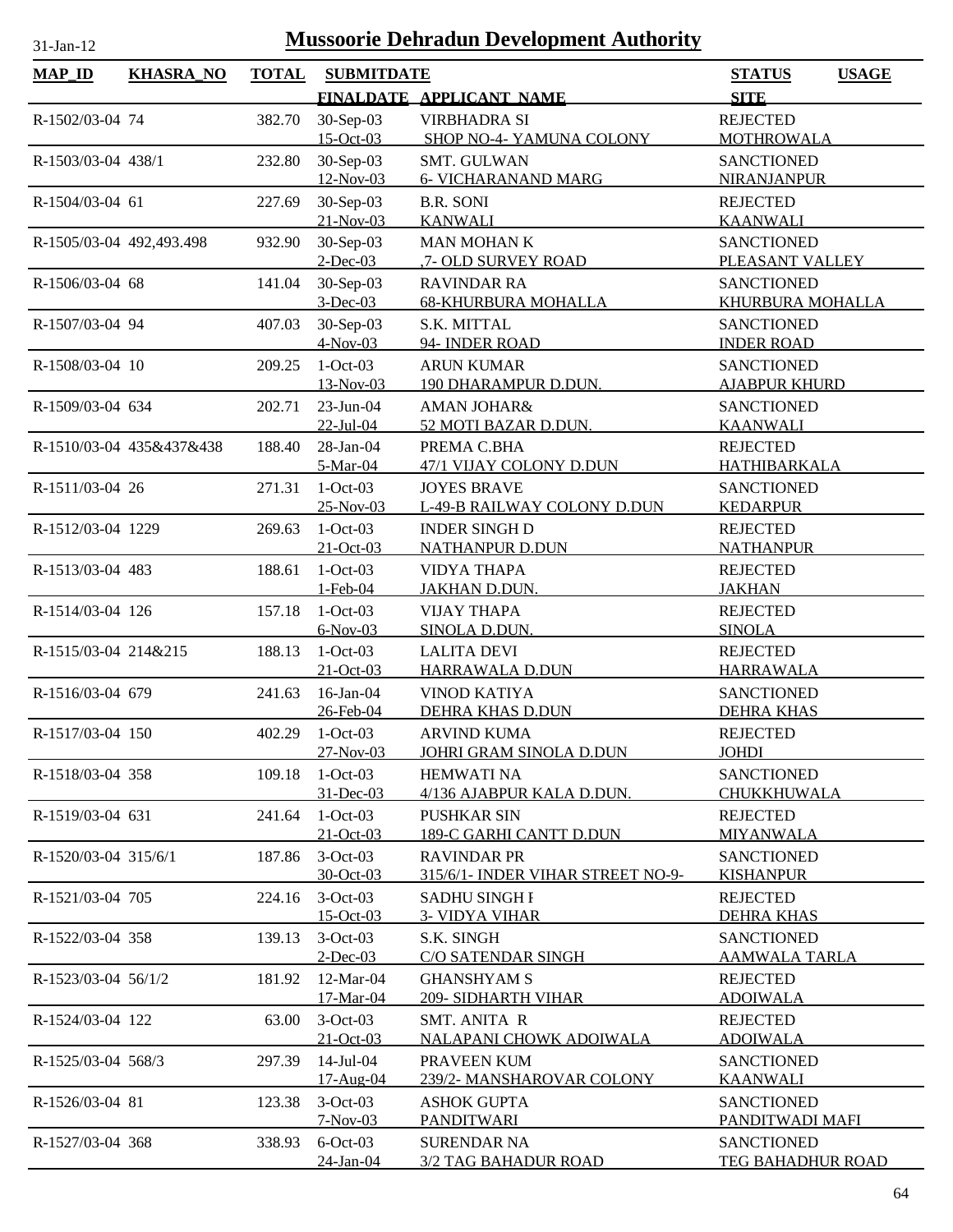| <b>MAP_ID</b>       | <b>KHASRA_NO</b> | <b>TOTAL</b> | <b>SUBMITDATE</b>          |                                                           | <b>STATUS</b><br><b>USAGE</b>              |
|---------------------|------------------|--------------|----------------------------|-----------------------------------------------------------|--------------------------------------------|
|                     |                  |              |                            | FINALDATE APPLICANT NAME                                  | <b>SITE</b>                                |
| R-1528/03-04 294    |                  | 226.53       | $6$ -Oct-03                | <b>SMT. KAMLA D</b>                                       | <b>REJECTED</b>                            |
|                     |                  |              | $4-Nov-03$                 | C-29/9- NEW TIPEIIIO.F.D.                                 | <b>AAMWALA TARLA</b>                       |
| R-1529/03-04 721    |                  | 122.91       | $21-Apr-04$                | <b>VIJESH KUMA</b>                                        | <b>SANCTIONED</b>                          |
|                     |                  |              | 26-Apr-04                  | 20- NEW CANT ROAD HATHIBARKALA                            | <b>MAJRA</b>                               |
| R-1530/03-04 156    |                  | 248.70       | $6$ -Oct-03                | <b>RAMESHWAR S</b>                                        | <b>SANCTIONED</b>                          |
|                     |                  |              | $1 - Dec-03$               | <b>163- BLOCK I</b>                                       | CHUKKHUWALA                                |
| R-1531/03-04 263    |                  | 256.65       | $6$ -Oct-03                | PITAMBAR DUT                                              | <b>SANCTIONED</b>                          |
|                     |                  |              | 19-Dec-03                  | VILLAGE-DUDHLI DOIWALA                                    | <b>SEWALA KALAN</b>                        |
| R-1532/03-04 61     |                  | 313.53       | $6$ -Oct-03                | VIDYA SAGAR                                               | <b>SANCTIONED</b>                          |
|                     |                  |              | 27-Nov-03                  | 13- AAKASHDEEP COLONY D.DUN.                              | <b>KAANWALI</b>                            |
| R-1533/03-04 1175/2 |                  | 179.52       | $6$ -Oct-03                | <b>JAMAN SINGH I</b>                                      | <b>REJECTED</b>                            |
|                     |                  |              | $21-Oct-03$<br>$6$ -Oct-03 | <b>TARLA ADHOIWALA</b><br><b>MADHAN GUP</b>               | CHAKTUNWALA                                |
| R-1534/03-04 330    |                  | 158.55       | $11-Nov-03$                | 287-LAKHI BAGH                                            | <b>SANCTIONED</b><br><b>SEWALA KALAN</b>   |
| R-1534/03-04-330    |                  | $0.00\,$     | 6-Nov-08                   | <b>MADHAN GUP</b>                                         | SANCTIONED Home                            |
|                     |                  |              |                            | 287-LAKHI BAGHD.DUN.                                      | <b>SEWALA KALAN</b>                        |
| R-1534/03-04-330    |                  | $0.00\,$     | $10-Nov-09$                | <b>MADHAN GUP</b>                                         | SANCTIONED Home                            |
|                     |                  |              | $12-Nov-09$                | 287-LAKHI BAGHD.DUN.                                      | <b>SEWALA KALAN</b>                        |
| R-1535/03-04 163    |                  | 108.95       | $6$ -Oct-03                | SMT. SUNITA C                                             | <b>REJECTED</b>                            |
|                     |                  |              | $6$ -Oct-03                | <b>SAHRUNPUR ROAD</b>                                     | <b>SEWALA KALAN</b>                        |
| R-1536/03-04 540    |                  | 442.19       | $6$ -Oct-03                | LT.COL. RAVIN                                             | <b>SANCTIONED</b>                          |
|                     |                  |              | 13-Nov-03                  | <b>156-DOBHALWALA</b>                                     | <b>KALI DAS ROAD</b>                       |
| R-1537/03-04 25     |                  | 146.33       | $6$ -Oct-03                | M.K.SOOD/S.K.                                             | <b>SANCTIONED</b>                          |
|                     |                  |              | 15-Oct-03                  | 2- KISHAN NAGAR                                           | <b>KAULAGARH</b>                           |
| R-1538/03-04 3      |                  | 337.93       | $6$ -Oct-03                | S.S. PAINTAN&                                             | <b>SANCTIONED</b>                          |
|                     |                  |              | $2$ -Dec-03                | <b>3- OLD SURVEY ROAD</b>                                 | <b>OLD SURVEY ROAD</b>                     |
| R-1539/03-04 121    |                  | 198.04       | 22-Oct-03                  | <b>RAJENDRA SIN</b>                                       | <b>SANCTIONED</b>                          |
|                     |                  |              | 20-Nov-03                  | C/O - BARAT RAM CHAMOLI DEEP                              | <b>SHAH NAGAR</b>                          |
| R-1540/03-04 1130/1 |                  | 190.40       | $6$ -Oct-03<br>14-Nov-03   | <b>BHAW SINGHT</b><br>MOHANPUR ELECTRIC PAWAR HOUSE       | <b>SANCTIONED</b>                          |
|                     |                  |              | 187.70 6-Oct-03            |                                                           | <b>KAANWALI</b><br><b>SANCTIONED</b>       |
| R-1541/03-04 372/3  |                  |              | 15-Oct-03                  | <b>SMT. ANITA N</b><br>20- PATEL NAGAR                    | <b>KAANWALI</b>                            |
| R-1542/03-04 1208   |                  | 123.55       | $6$ -Oct-03                | <b>RAJEEV LUTHR</b>                                       | <b>SANCTIONED</b>                          |
|                     |                  |              | 29-Nov-03                  | 203- DANDIPUR MOHALLA                                     | <b>KAANWALI</b>                            |
| R-1543/03-04 6      |                  | 202.00       | 8-Dec-03                   | <b>SUNIL TIRIVED</b>                                      | <b>SANCTIONED</b>                          |
|                     |                  |              | 19-Dec-03                  | <b>AZAD NAGAR</b>                                         | <b>DAK PATTI</b>                           |
| R-1544/03-04 80     |                  | 165.00       | $6$ -Oct-03                | <b>SMT. SAVINDE</b>                                       | <b>REJECTED</b>                            |
|                     |                  |              | $9-Oct-03$                 | 53/8 CANAL ROAD                                           | <b>DAK PATTI</b>                           |
| R-1545/03-04 163    |                  | 82.53        | $6$ -Oct-03                | <b>VINOD KUMAR</b>                                        | <b>SANCTIONED</b>                          |
|                     |                  |              | 27-Nov-03                  | 163- LUNIA MOHALLA D.DUN.                                 | LUNIA MAHALLA                              |
| R-1546/03-04 323    |                  | 200.74       | $6$ -Oct-03                | SMT. KUSUM S                                              | <b>SANCTIONED</b>                          |
|                     |                  |              | 14-Oct-03                  | C/O D.S. RANA                                             | <b>JAKHAN</b>                              |
| R-1546/03-04-323    |                  | 0.00         | $4-Sep-08$                 | <b>SMT. KUSUM S</b>                                       | <b>SANCTIONED</b><br>Home                  |
|                     |                  |              |                            | C/O D.S. RANA19-C- SUBHASH ROAD D.                        | <u>JAKHAN</u>                              |
| R-1546/03-04-323    |                  | 0.00         | 15-Oct-09<br>21-Oct-09     | <b>SMT. KUSUM S</b><br>C/O D.S. RANA19-C- SUBHASH ROAD D. | <b>SANCTIONED</b><br>Home                  |
|                     |                  |              |                            |                                                           | <b>JAKHAN</b>                              |
| R-1546/03-04-323    |                  | 0.00         | $11-Oct-10$                | <b>SMT. KUSUM S</b><br>C/O D.S. RANA19-C- SUBHASH ROAD D. | Home<br><b>SANCTIONED</b><br><b>JAKHAN</b> |
| R-1547/03-04 A-35   |                  | 180.00       | $7 - Oct - 03$             | <b>JASWANT RAM</b>                                        | <b>SANCTIONED</b>                          |
|                     |                  |              | $5-Nov-03$                 | 140-RACE COURS                                            | <b>MDDA COLONY DALANWAI</b>                |
| R-1548/03-04 3/6    |                  | 167.25       | $7-Oct-03$                 | <b>SURY PRAKAS</b>                                        | <b>SANCTIONED</b>                          |
|                     |                  |              | 10-Nov-03                  | 2- PATEL NAGAR                                            | <b>AJABPUR KALAM (PART)</b>                |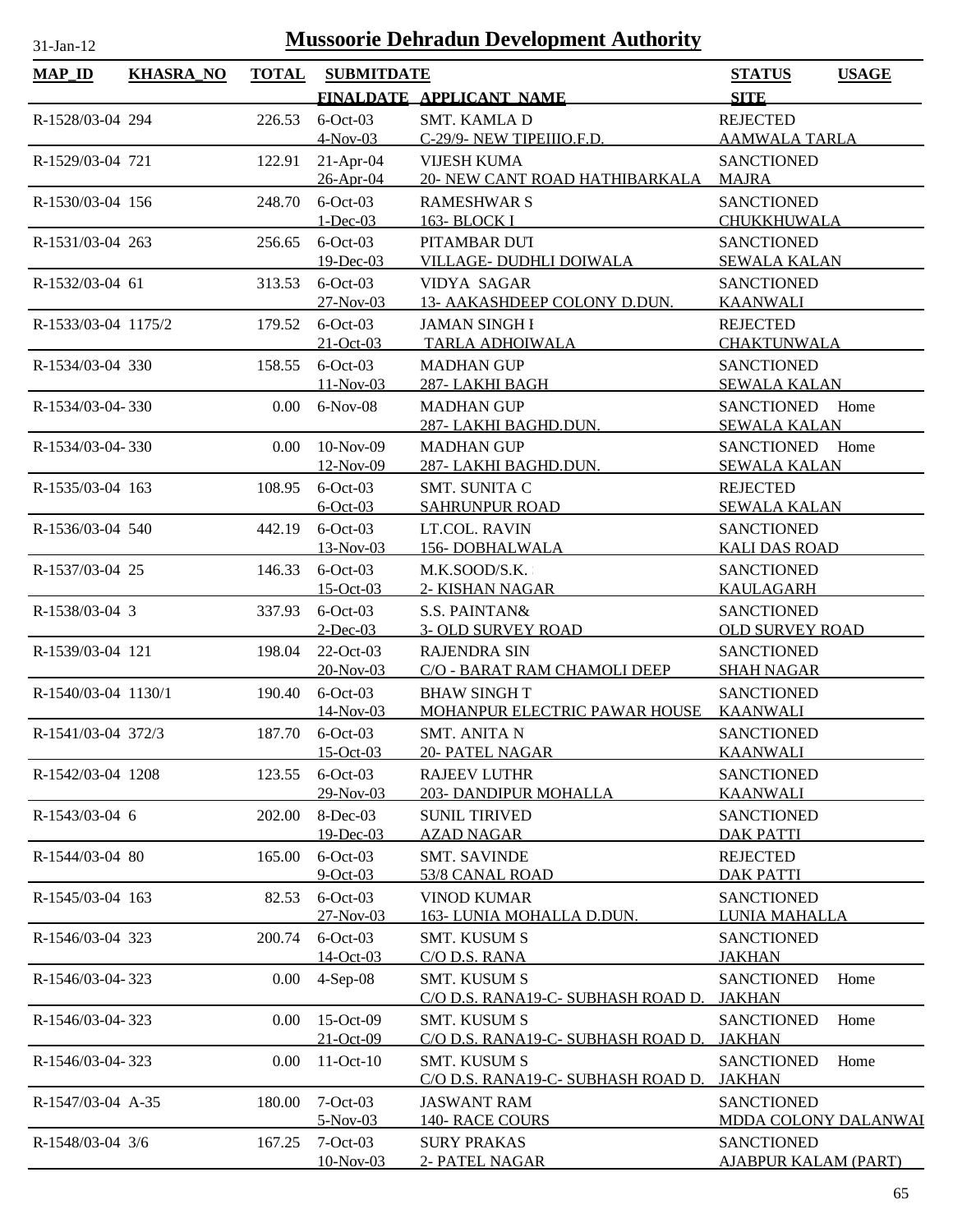| <b>MAP_ID</b>        | KHASRA_NO | <b>TOTAL</b> | <b>SUBMITDATE</b>          |                                                     | <b>STATUS</b>                           | <b>USAGE</b> |
|----------------------|-----------|--------------|----------------------------|-----------------------------------------------------|-----------------------------------------|--------------|
|                      |           |              |                            | FINALDATE APPLICANT NAME                            | <b>SITE</b>                             |              |
| R-1549/03-04 1235    |           | 131.97       | $19-Nov-03$                | VIKAS SINGH &                                       | <b>REJECTED</b>                         |              |
|                      |           |              | $3$ -Feb-04                | C/O RAWAT ASSOCIAT UTTARANCHAL AJABPUR KALAM (PART) |                                         |              |
| R-1550/03-04 95,98   |           | 241.91       | $18$ -Dec-03               | <b>SOHAN SINGH I</b>                                | <b>SANCTIONED</b>                       |              |
|                      |           |              | 14-Jan-04                  | 85/11- NESVILLA ROAD D.DUN.                         | <b>CHUKKHUWALA</b>                      |              |
| R-1551/03-04 55/1    |           | 141.06       | $7-Oct-03$                 | <b>RAIS ANSARI</b>                                  | <b>SANCTIONED</b>                       |              |
|                      |           |              | $11-Nov-03$                | C/O- M.YASHIN                                       | <b>KAANWALI</b>                         |              |
| R-1552/03-04 1       |           | 590.75       | $7-Oct-03$                 | <b>RAM DHODHIY</b>                                  | <b>REJECTED</b>                         |              |
|                      |           |              | $3-Nov-03$                 | <b>MAJARI MAFI</b>                                  | <b>CHAKSHAH NAGAR</b>                   |              |
| R-1553/03-04 636     |           | 201.95       | $7-Oct-03$<br>$4-Nov-03$   | <b>GIRISH CHANDI</b><br>MIYAWALA HARRAWALA D.DUN    | <b>REJECTED</b><br><b>MIYANWALA</b>     |              |
| R-1554/03-04 132/2   |           | 482.27       | $7-Oct-03$                 | <b>SMT.RENU CH</b>                                  | <b>SANCTIONED</b>                       |              |
|                      |           |              | $11-Nov-03$                | UDDIWALA KARANPUR D.DUN                             | <b>RACE COURSE</b>                      |              |
| R-1555/03-04 29      |           | 348.18       | $7-Oct-03$                 | <b>LEELAWATI K</b>                                  | <b>SANCTIONED</b>                       |              |
|                      |           |              | $7-Nov-03$                 | 29-H RAJPUR ROAD D.DUN                              | <b>RAJ PUR ROAD</b>                     |              |
| R-1556/03-04 593     |           | 148.70       | $7-Oct-03$                 | <b>GIRISH CHAND</b>                                 | <b>REJECTED</b>                         |              |
|                      |           |              | $12-$ Sep-03               | <b>80 SEWLA KHURD D.DUN</b>                         | <b>SEWALA KALAN</b>                     |              |
| R-1557/03-04 902     |           | 204.38       | $7-Oct-03$                 | <b>DWARKA NAT</b>                                   | <b>SANCTIONED</b>                       |              |
|                      |           |              | $7-Nov-03$                 | 8 KALI MANDIR ENCLAVE D.DUN.                        | <b>KAANWALI</b>                         |              |
| R-1558/03-04 1521    |           | 266.62       | 8-Oct-03                   | <b>VINOD KUMAR</b>                                  | <b>SANCTIONED</b>                       |              |
|                      |           |              | 28-Oct-03                  | <b>KANWALI</b>                                      | <b>KAANWALI</b>                         |              |
| R-1559/03-04 370     |           | 201.55       | 8-Oct-03                   | PRATAP SINGH                                        | <b>REJECTED</b>                         |              |
|                      |           |              | $4-Nov-03$                 | C/O RAMESH DABRAL                                   | <b>AJABPUR KHURD</b>                    |              |
| R-1560/03-04 417     |           | 104.77       | $8-Oct-03$                 | <b>SMT. KIRAN B</b>                                 | <b>SANCTIONED</b>                       |              |
| R-1561/03-04 954     |           |              | $12-Nov-03$<br>8-Oct-03    | 106- KHURBARA MOHALLA<br><b>SMT. ANJU YA</b>        | <b>NIRANJANPUR</b><br><b>SANCTIONED</b> |              |
|                      |           | 130.06       | $11-Nov-03$                | 87- TYAGI ROAD                                      | <b>TYAGI ROAD</b>                       |              |
| R-1562/03-04 47-B    |           | 357.58       | 8-Oct-03                   | <b>SMT. MUNNI D</b>                                 | <b>SANCTIONED</b>                       |              |
|                      |           |              | 24-Nov-03                  | <b>47- B- NATIONAL ROAD</b>                         | <b>LAXMAN CHOWK</b>                     |              |
| R-1563/03-04 571     |           | 246.28       | 8-Oct-03                   | SMT. KANCHA                                         | <b>REJECTED</b>                         |              |
|                      |           |              | $2$ -Dec-03                | <b>BHARUWALA GRANT</b>                              | <b>BHARUWALA GRANT</b>                  |              |
| R-1564/03-04 50      |           |              | 709.09 8-Oct-03            | Dr. MADAN GOI                                       | <b>SANCTIONED</b>                       |              |
|                      |           |              | $21-Nov-03$                | 50-E.C. ROAD                                        | E.C.ROAD                                |              |
| R-1565/03-04 716     |           | 499.21       | $8-Oct-03$                 | <b>RAJVINDER &amp; I</b>                            | <b>SANCTIONED</b>                       |              |
|                      |           |              | 30-Oct-03                  | 7- HOTEL HIMPALACE HARIDWAR                         | <b>BHARUWALA GRANT</b>                  |              |
| R-1566/03-04 897     |           | 217.07       | $9-Oct-03$                 | PRITPAL KUMA                                        | <b>SANCTIONED</b>                       |              |
|                      |           |              | 16-Dec-03                  | 252- KHURBURA                                       | <b>KAANWALI</b>                         |              |
| R-1567/03-04 11      |           | 104.50       | $19-Nov-03$                | <b>SMT.RADHA C</b>                                  | <b>SANCTIONED</b>                       |              |
|                      |           |              | $9$ -Dec-03                | 116/2 JAKHAN RAJPUR ROAD D.DUN                      | <b>KAULAGARH</b>                        |              |
| R-1568/03-04 664     |           | 278.41       | $9$ -Oct-03<br>$4$ -Nov-03 | <b>B.C.PANT</b><br><u>BALAWALA D.DUN.</u>           | <b>REJECTED</b><br><b>BALAWALA</b>      |              |
| R-1569/03-04 20 & 34 |           | 155.85       | $1-Dec-06$                 | <b>VIJAY BEERY</b>                                  | <b>SANCTIONED</b>                       |              |
|                      |           |              | 9-Jan-07                   | 2-A VASANT VIHAR ENCLAVE D.DUN                      | <b>KAULAGARH</b>                        |              |
| R-1570/03-04 24/2    |           | 152.96       | $9$ -Oct-03                | FOOL DEVI                                           | REJECTED                                |              |
|                      |           |              | 12-Nov-03                  | 118 NEHRU COLONY D.DUN                              | <b>AJABPUR KHURD</b>                    |              |
| R-1571/03-04 21      |           | 160.10       | $9$ -Oct-03                | <b>SHAKIL KHAN</b>                                  | <b>SANCTIONED</b>                       |              |
|                      |           |              | 12-Jan-04                  | B-135 SAYYAD MOHALLA D.DUN.                         | CHUKKHUWALA                             |              |
| R-1572/03-04 844     |           | 289.80       | 10-Feb-04                  | <b>MADAN RAM</b>                                    | <b>SANCTIONED</b>                       |              |
|                      |           |              | 25-Mar-04                  | <b>48 SHASTRI NAGER D.DUN</b>                       | <b>NATHANPUR</b>                        |              |
| R-1573/03-04 186/1   |           | 137.66       | $9$ -Oct-03                | <b>KISHAN BAHAL</b>                                 | <b>SANCTIONED</b>                       |              |
|                      |           |              | 30-Oct-03                  | 3/2 VIJAY COLONY NEW CANTT ROAD I VIJAYPUR GOPIWALA |                                         |              |
| R-1574/03-04 75/1    |           | 263.38       | 13-Oct-03                  | <b>RAVINDRA KU</b>                                  | <b>SANCTIONED</b>                       |              |
|                      |           |              | 12-Nov-03                  | <u>VILL. &amp; P.O. - PREMPUR MAFI</u>              | PREMPUR MAFI (PART)                     |              |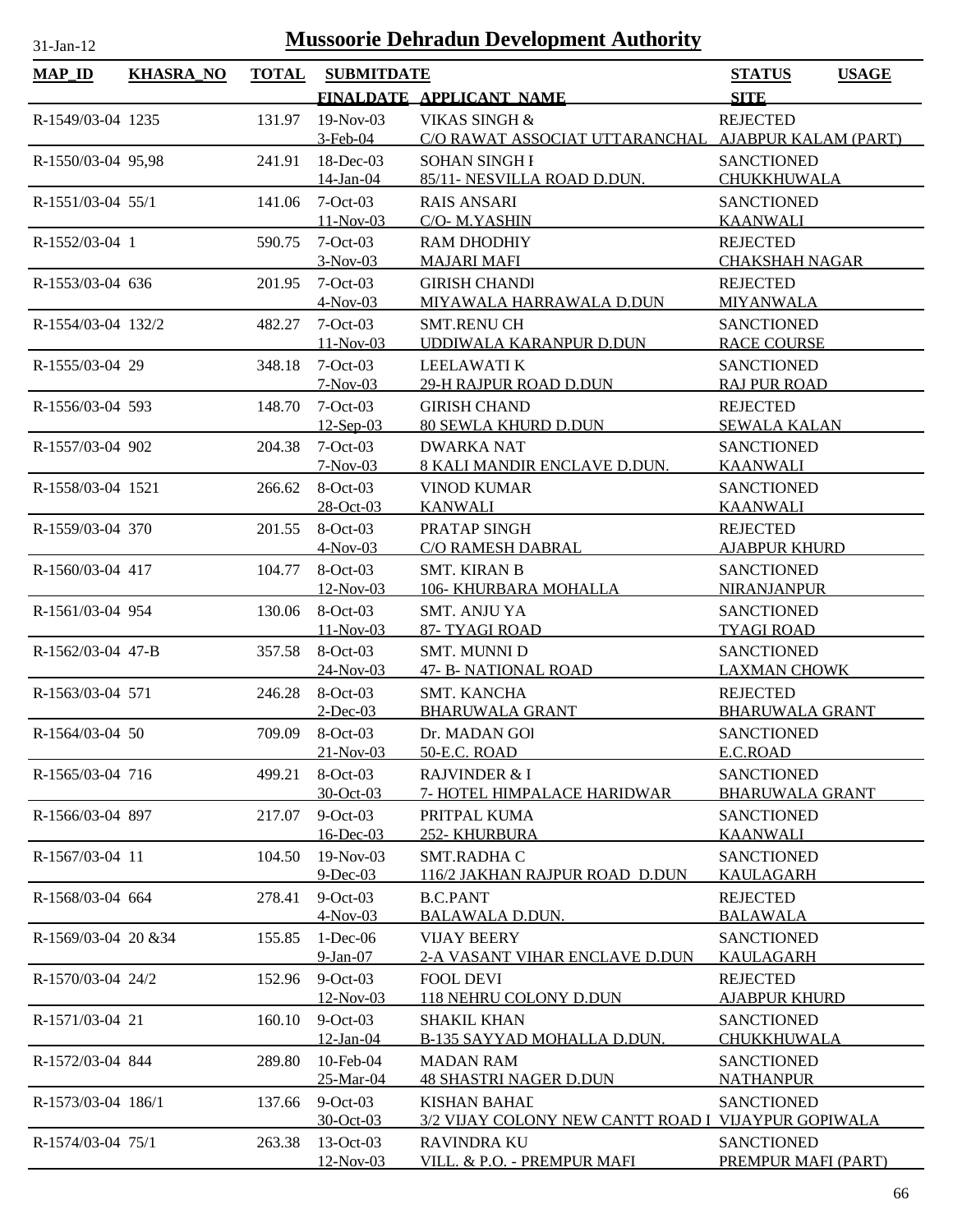| $MAP_ID$             | <b>KHASRA_NO</b> | <b>TOTAL</b> | <b>SUBMITDATE</b>        |                                                  | <b>STATUS</b>                            | <b>USAGE</b> |
|----------------------|------------------|--------------|--------------------------|--------------------------------------------------|------------------------------------------|--------------|
|                      |                  |              |                          | FINALDATE APPLICANT NAME                         | <b>SITE</b>                              |              |
| R-1575/03-04 224/209 |                  | 2,675.00     | $13-Oct-03$              | <b>AVADHES EDU</b>                               | <b>REJECTED</b>                          |              |
|                      |                  |              | $21-Apr-06$              | 7- LAXMI ROAD                                    | <b>RAJ PUR ROAD</b>                      |              |
| R-1576/03-04 174     |                  | 403.55       | 10-Feb-04                | <b>SMT. ANSUYA I</b>                             | <b>REJECTED</b>                          |              |
|                      |                  |              | 24-Mar-04                | 80/46- GOVINDGARD                                | <b>NATHANPUR</b>                         |              |
| R-1577/03-04 33      |                  | 153.57       | $13-Oct-03$              | <b>ANSUYA PARS</b>                               | <b>REJECTED</b>                          |              |
|                      |                  |              | 19-Nov-03                | 1/4- NESVILLA MARG                               | DANG WAL MARG                            |              |
| R-1578/03-04 33      |                  | 330.32       | $13-Oct-03$              | <b>BHAGESWAR P</b>                               | <b>SANCTIONED</b>                        |              |
|                      |                  |              | 18-Nov-03                | 49/9 SALAWALA                                    | <b>SALAWALA</b>                          |              |
| R-1579/03-04 130     |                  | 200.00       | $13-Oct-03$              | <b>SUNITA CHAUH</b>                              | <b>SANCTIONED</b>                        |              |
|                      |                  |              | 29-Nov-03                | 633/1- HARIKUNJ                                  | <b>KAANWALI</b>                          |              |
| R-1580/03-04 154     |                  | 172.24       | 26-May-04                | <b>JAGNANDAN</b>                                 | <b>SANCTIONED</b>                        |              |
|                      |                  |              | $9$ -Jul-04              | 57- PANDITWARI                                   | PANDITWADI MAFI                          |              |
| R-1581/03-04 98      |                  | 62.00        | 13-Oct-03                | DAYAL SINGH                                      | <b>SANCTIONED</b>                        |              |
|                      |                  |              | 30-Oct-03                | 74/17-A SALAWALA                                 | <b>CHUKKHUWALA</b>                       |              |
| R-1582/03-04 52      |                  | 377.41       | 13-Oct-03                | Dr. RAJIV SHAR                                   | <b>REJECTED</b>                          |              |
|                      |                  |              | $6-Nov-03$               | <b>58- HARIDWAR ROAD</b>                         | <b>RAJPUR</b>                            |              |
| R-1583/03-04 52      |                  | 422.17       | $13-Oct-03$              | Dr. ASHWINI K                                    | <b>REJECTED</b>                          |              |
|                      |                  |              | $6-Nov-03$               | UTTARANCGAL AURVEDIC COLLAGE                     | <b>RAJA ROAD</b>                         |              |
| R-1584/03-04 78      |                  | 254.63       | $13-Oct-03$<br>25-Nov-03 | <b>ARUN KUMAR</b>                                | <b>SANCTIONED</b>                        |              |
|                      |                  |              | 13-Oct-03                | 67- KARANPUR D                                   | <b>KARANPUR</b>                          |              |
| R-1585/03-04 134     |                  | 320.00       | 18-Nov-03                | <b>SMT. KUSUM N</b><br><b>KAULAGARD</b>          | <b>SANCTIONED</b><br>PREMPUR MAFI (PART) |              |
| R-1586/03-04 56&136  |                  | 139.35       | $13-Oct-03$              | <b>NEERAJ PURI</b>                               | <b>SANCTIONED</b>                        |              |
|                      |                  |              | 13-Nov-03                | 76/117 SAKAT RAJPUR ROAD                         | <b>JAKHAN</b>                            |              |
| R-1587/03-04 56/136  |                  | 139.55       | $13-Oct-03$              | PRABHA PURI                                      | <b>SANCTIONED</b>                        |              |
|                      |                  |              | $5-Nov-03$               | 76/117 SAKAT RAJPU R ROAD D.DUN                  | <b>JAKHAN</b>                            |              |
| R-1588/03-04 56&136  |                  | 139.35       | 13-Oct-03                | PANKAJ PURI                                      | <b>SANCTIONED</b>                        |              |
|                      |                  |              | $5-Nov-03$               | 76/117 SAKAT RAJPUR ROAD D.DUN                   | <b>JAKHAN</b>                            |              |
| R-1589/03-04 382     |                  | 274.36       | $13-Oct-03$              | K.N.DOBHAL                                       | <b>SANCTIONED</b>                        |              |
|                      |                  |              | $11-Nov-03$              | ANJAN VIHAR AJABPUR KALA D.DUN.                  | <b>AJABPUR KALAM (PART)</b>              |              |
| R-1590/03-04 741/1   |                  |              | 223.23 9-Apr-07          | <b>GANESH DUTT</b>                               | <b>SANCTIONED</b>                        |              |
|                      |                  |              | $1-May-07$               | 419 NEAR NATH PALACE BALLIWALA I KAANWALI        |                                          |              |
| R-1591/03-04 65      |                  | 247.08       | 14-Oct-03                | Gopal Singh                                      | <b>SANCTIONED</b>                        |              |
|                      |                  |              | $3-Nov-03$               | 531/1- Ballupur Road                             | <b>KAANWALI</b>                          |              |
| R-1592/03-04 1145/1  |                  | 248.32       | 14-Oct-03                | PANKAJ SHAR                                      | <b>SANCTIONED</b>                        |              |
|                      |                  |              | 8-Jan-04                 | TUNWALA D.DUN.                                   | <b>RAIPUR</b>                            |              |
| R-1593/03-04 15      |                  | 669.15       | 14-Oct-03                | R.P.SINGH                                        | <b>SANCTIONED</b>                        |              |
|                      |                  |              | 22-Nov-03                | 303 STREET N0.13 VIJAY PARK EXT D.D VASANT VIHAR |                                          |              |
| R-1594/03-04 275     |                  | 241.20       | 27-Dec-03                | <b>SUMANTRA DE</b>                               | <b>SANCTIONED</b>                        |              |
|                      |                  |              | $22$ -Jan-04             | 275 OLD DALANWALA                                | <b>OLD DALANWALA</b>                     |              |
| R-1595/03-04 340     |                  | 342.20       | 14-Oct-03                | R.D. BHARTI                                      | <b>SANCTIONED</b>                        |              |
|                      |                  |              | 18-Nov-03                | 31/1- TAPOVAN ENCLAVE                            | <b>AAMWALA TARLA</b>                     |              |
| R-1596/03-04 214     |                  | 178.46       | 14-Oct-03<br>10-Nov-03   | <b>SATENDAR KU</b><br><u>I.I.P. MOHAKAMPUR</u>   | <b>SANCTIONED</b><br><b>ADOIWALA</b>     |              |
|                      |                  |              | $1 - Dec-05$             | <b>SURAT SINGH K</b>                             | <b>REJECTED</b>                          |              |
| R-1597/03-04 67      |                  | 138.81       | 12-Dec-05                | 11-A- GURUDWARA ROAD                             | <b>CHIDOWALI</b>                         |              |
| R-1598/03-04 385     |                  | 85.30        | 14-Oct-03                | <b>SMT. UMA AHU</b>                              | <b>REJECTED</b>                          |              |
|                      |                  |              | $9$ -Dec-03              | DARSHANI GATE NEAR                               | <b>DHARMPUR</b>                          |              |
| R-1599/03-04 1524    |                  | 217.22       | 14-Oct-03                | <b>SMT. VIBHANSI</b>                             | <b>SANCTIONED</b>                        |              |
|                      |                  |              | $6-Nov-03$               | <b>KANWALI</b>                                   | <b>KAANWALI</b>                          |              |
| R-1600/03-04 12/1    |                  | 248.88       | 14-Oct-03                | <b>SMT. SHAKUME</b>                              | <b>SANCTIONED</b>                        |              |
|                      |                  |              | $7-Nov-03$               | <b>12/1 NETIONAL ROAD</b>                        | <b>LAXMAN CHOWK</b>                      |              |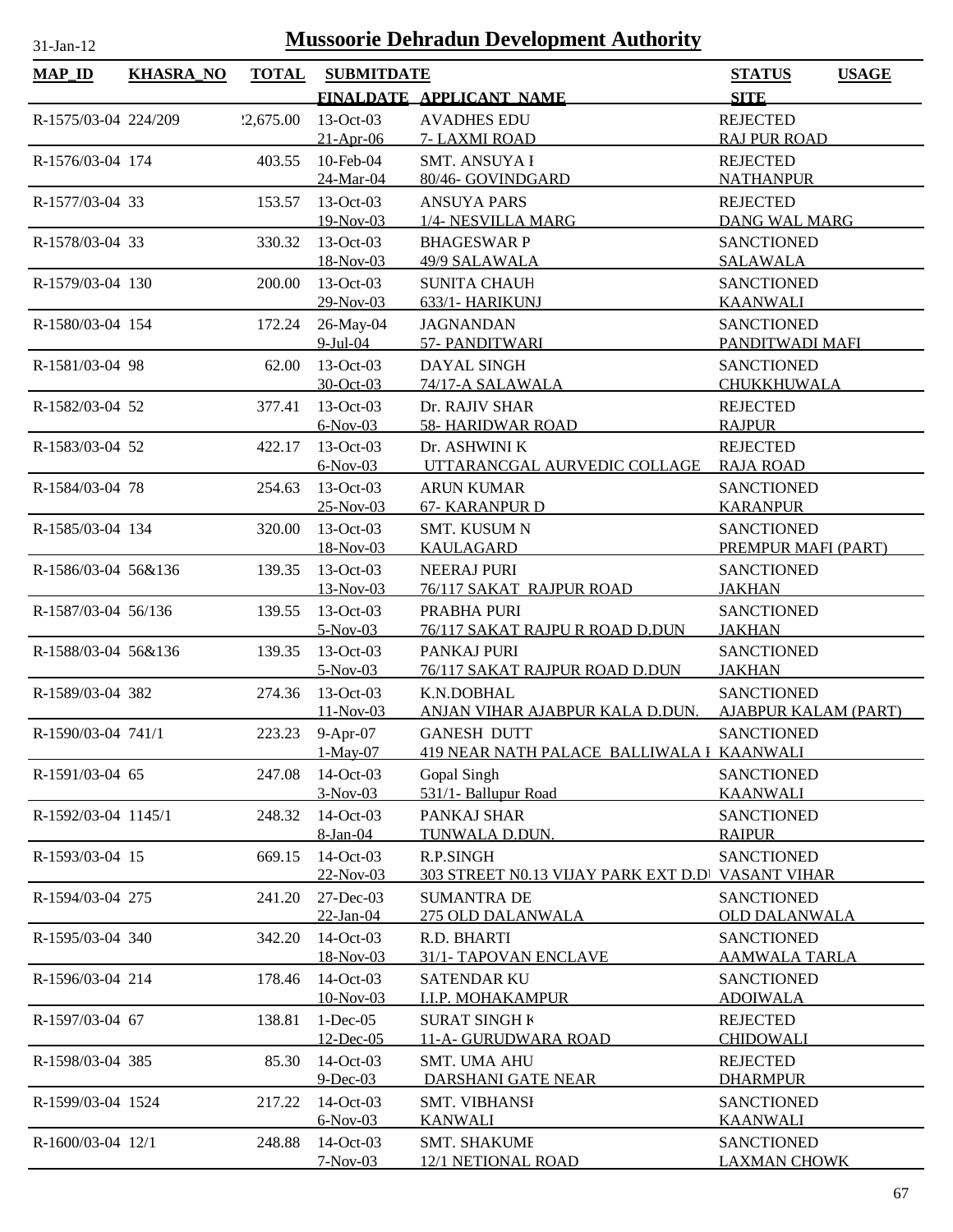| <b>MAP_ID</b>            | <b>KHASRA_NO</b> | <b>TOTAL</b> | <b>SUBMITDATE</b>          |                                                | <b>STATUS</b><br><b>USAGE</b>               |
|--------------------------|------------------|--------------|----------------------------|------------------------------------------------|---------------------------------------------|
|                          |                  |              |                            | FINALDATE APPLICANT NAME                       | <b>SITE</b>                                 |
| R-1601/03-04 77          |                  | 226.12       | 14-Oct-03                  | <b>SMT. LEELAR</b>                             | <b>SANCTIONED</b>                           |
|                          |                  |              | 19-Nov-03                  | 77- LANE NO-8- OM VIHAR                        | <b>AJABPUR KALAM (PART)</b>                 |
| $R-1602/03-04$ 3/2.6.10  |                  | 2,254.53     | $23$ -Jan-04               | <b>SMT. KULWAN</b>                             | <b>SANCTIONED</b>                           |
|                          |                  |              | 15-Aug-04                  | A-6- JANPATH SOPPING                           | <b>AJABPUR KHURD</b>                        |
| R-1603/03-04 20          |                  | 198.74       | 14-Oct-03                  | <b>SURAJ PARKAS</b>                            | <b>REJECTED</b>                             |
|                          |                  |              | 17-Nov-03                  | A-6 JANPATH COMP                               | E.C.ROAD                                    |
| R-1604/03-04 449         |                  | 211.39       | $14-Oct-03$                | <b>MANMAOHAN:</b>                              | <b>SANCTIONED</b>                           |
|                          |                  |              | $7-Nov-03$                 | 6- JANPAT SOPP.COP.                            | CHUKKHUWALA                                 |
| R-1605/03-04 7           |                  | 351.90       | 14-Oct-03                  | <b>SUSHMA SHAR</b>                             | <b>SANCTIONED</b>                           |
|                          |                  |              | 12-Nov-03                  | 7/1- PARK ROAD                                 | <b>PARK ROAD</b>                            |
| R-1606/03-04 259/1       |                  | 1,442.39     | 14-Oct-03                  | <b>RADHESHAYM</b>                              | <b>REJECTED</b>                             |
|                          |                  |              | $4-Nov-03$                 | 6- JANPAT SOPP.COM.                            | <b>DAANDA LAKHOND</b>                       |
| R-1607/03-04 19          |                  | 802.49       | 14-Oct-03                  | <b>TARA CHAUHA</b>                             | <b>SANCTIONED</b>                           |
|                          |                  |              | $21-Nov-03$                | 6- JANPAT SOPP. COMP.                          | <b>TEG BAHADHUR ROAD</b>                    |
| R-1608/03-04 14          |                  | 274.41       | $14-Oct-03$<br>$17-Nov-03$ | <b>V.P.VARMA</b><br><b>14- OLD SERVEY ROAD</b> | <b>SANCTIONED</b><br><b>OLD SURVEY ROAD</b> |
| R-1609/03-04 620         |                  | 489.31       | $14-Oct-03$                | <b>J.S. VERMA</b>                              | <b>REJECTED</b>                             |
|                          |                  |              | $10$ -Dec-03               | <b>32- KALIDAS ROAD</b>                        | <b>KALI DAS ROAD</b>                        |
| R-1610/03-04 43          |                  | 165.76       | $14-Oct-03$                | <b>VISHNUDASS</b>                              | <b>SANCTIONED</b>                           |
|                          |                  |              | 23-Oct-03                  | PERMPUR MAFI KAULAGARD                         | PREMPUR MAFI (PART)                         |
| R-1611/03-04 101         |                  | 154.67       | $10-Nov-03$                | <b>BACCHI RAM</b>                              | <b>SANCTIONED</b>                           |
|                          |                  |              | 27-Nov-03                  | 62- PERMPUR MAFI                               | PREMPUR MAFI (PART)                         |
| R-1612/03-04 409         |                  | 300.00       | 14-Oct-03                  | <b>M/S UPPAL TOV</b>                           | <b>SANCTIONED</b>                           |
|                          |                  |              | 16-Dec-03                  | <b>33- KALISH COCLONY</b>                      | <b>DHORAN KHAS</b>                          |
| R-1613/03-04 410         |                  | 300.00       | 14-Oct-03                  | M/S UPPAL TOV                                  | <b>SANCTIONED</b>                           |
|                          |                  |              | 16-Dec-03                  | <b>B-33- KALISH COLOLNY</b>                    | <b>DHORAN KHAS</b>                          |
| R-1614/03-04 410,411,412 |                  | 300.00       | 14-Oct-03                  | M/S UAPPAL T                                   | <b>SANCTIONED</b>                           |
|                          |                  |              | <u>16-Dec-03</u>           | <b>B-33 KAILASH COLONY</b>                     | <b>DHORAN KHAS</b>                          |
| R-1615/03-04 51/52       |                  | 300.00       | 14-Oct-03                  | M/S UAPPAL T                                   | <b>SANCTIONED</b>                           |
|                          |                  |              | 16-Dec-03                  | <b>B-33- KAILASH COLONY</b>                    | <b>DHORAN KHAS</b>                          |
| R-1616/03-04 414.416     |                  |              | 300.00 14-Oct-03           | M/S UAPPAL M                                   | <b>SANCTIONED</b>                           |
|                          |                  |              | 16-Dec-03                  | <b>B-33- KAILASH COLONY</b>                    | <b>DHORAN KHAS</b>                          |
| $R-1617/03-04$ 4/9/6     |                  | 471.68       | $15$ -Oct-03               | <b>SATISH KAPOO</b>                            | <b>SANCTIONED</b>                           |
|                          |                  |              | 8-Jan-04                   | <b>4- CHANDAR ROAD</b>                         | <b>CHANDER ROAD</b>                         |
| R-1618/03-04 215         |                  | 376.07       | 30-Jan-04<br>25-Feb-04     | SMT. MUSARRA<br><b>C/O ARORA ASSOCIATES</b>    | <b>SANCTIONED</b><br><b>JAKHAN</b>          |
| R-1619/03-04 139         |                  | 125.82       | $15$ -Oct-03               | <b>JAGDISH PRAS</b>                            | <b>REJECTED</b>                             |
|                          |                  |              | 19-Feb-04                  | <b>PANDITWARI</b>                              | PANDITWADI MAFI                             |
| R-1620/03-04 5           |                  | 173.67       | 15-Oct-03                  | <b>RAJKUMAR SH</b>                             | <b>SANCTIONED</b>                           |
|                          |                  |              | $6-Nov-03$                 | 245/2B SATYA VIHAR                             | <b>RAJ PUR ROAD</b>                         |
| R-1621/03-04 179         |                  | 1,706.84     | 19-Feb-04                  | <b>DOON BLOSSO</b>                             | DC SANCTIONE                                |
|                          |                  |              |                            | 7 UGGAR ROAD DALANWALA D.DUN.                  | <b>DAANDA LAKHOND</b>                       |
| R-1622/03-04 49          |                  | 240.00       | 15-Oct-03                  | <b>KUSUM KUKS</b>                              | <b>REJECTED</b>                             |
|                          |                  |              | $4-Nov-03$                 | <b>SANTI VIHAR D.DUN.</b>                      | <b>MAJRI NAFI</b>                           |
| R-1623/03-04 48          |                  | 180.73       | 20-Apr-04                  | <b>MUKESH KUM</b>                              | <b>REJECTED</b>                             |
|                          |                  |              | 20-May-04                  | 242 RISHI NAGAR ADHOIWALA D.DUN                | <b>ADOIWALA</b>                             |
| R-1624/03-04 1227        |                  | 188.43       | 15-Oct-03                  | <b>SHAHEEN IMA</b>                             | <b>SANCTIONED</b>                           |
|                          |                  |              | $6-Nov-03$                 | 39/2 RAJENDAR NAGAR D.DUN                      | RAJENDAR NAGAR                              |
| R-1625/03-04 406         |                  | 150.00       | 15-Oct-03                  | <b>ANITA GEMWA</b>                             | <b>SANCTIONED</b>                           |
|                          |                  |              | $2$ -Dec-03                | 59-NEEMUCH MATA SCHEME UDAIPUR DHORAN KHAS     |                                             |
| R-1626/03-04 409         |                  | 150.00       | 15-Oct-03                  | <b>CHANDER SHE</b>                             | <b>SANCTIONED</b>                           |
|                          |                  |              | 17-Dec-03                  | 452 SECTOR-15A FARIDABAD.                      | <b>DHORAN KHAS</b>                          |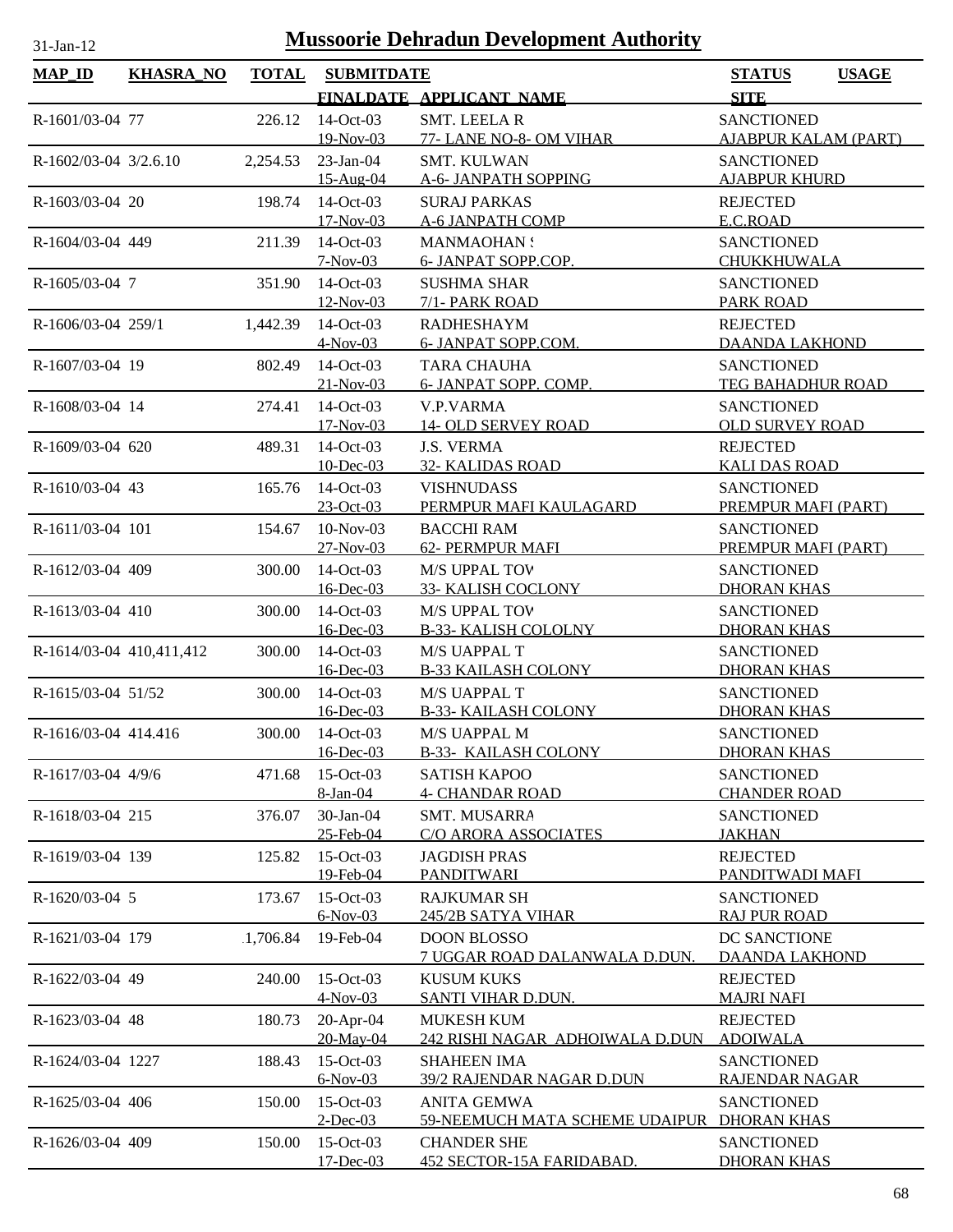| <b>MAP_ID</b>        | KHASRA_NO                              | <b>TOTAL</b> | <b>SUBMITDATE</b>          |                                               | <b>STATUS</b>                            | <b>USAGE</b> |
|----------------------|----------------------------------------|--------------|----------------------------|-----------------------------------------------|------------------------------------------|--------------|
|                      |                                        |              |                            | FINALDATE APPLICANT NAME                      | <b>SITE</b>                              |              |
| R-1627/03-04 406     |                                        | 150.00       | $15$ -Oct-03               | PRAMOD GEM                                    | <b>SANCTIONED</b>                        |              |
|                      |                                        |              | $2$ -Dec-03                | 59 NEEMUCH MATA SCHEME UDAIPUR                | <b>DHORAN KHAS</b>                       |              |
| R-1628/03-04 406     |                                        | 150.00       | $15-Oct-03$                | <b>MUKUL PAL T</b>                            | <b>SANCTIONED</b>                        |              |
|                      |                                        |              | $2$ -Dec-03                | <b>B-20 MAYFARE GARDAN NEW DEHLI</b>          | <b>DHORAN KHAS</b>                       |              |
| R-1629/03-04 406     |                                        | 150.00       | $15-Oct-03$                | <b>NANDINI SAH</b>                            | <b>SANCTIONED</b>                        |              |
|                      |                                        |              | $2$ -Dec-03                | 20 NIZAMUDDIN EAST.DELHI                      | <b>DHORAN KHAS</b>                       |              |
| R-1630/03-04 83      |                                        | 343.49       | $12$ -Jan-04               | SMT. MAYA D                                   | <b>SANCTIONED</b>                        |              |
|                      |                                        |              | 31-Jan-04                  | 83-DOBHALWALA                                 | <b>DOBHALWALA</b>                        |              |
| R-1631/03-04 10      |                                        | 382.89       | $16$ -Oct-03               | <b>SHARAD KUKR</b>                            | <b>SANCTIONED</b>                        |              |
|                      |                                        |              | $21$ -May-04               | <b>10- OLD SURVEY ROAD</b>                    | SEWAK ASHRAM ROAD                        |              |
| R-1632/03-04 163     |                                        | 222.53       | $19$ -Jan-04               | <b>JAGAT SINGH S</b>                          | <b>SANCTIONED</b>                        |              |
|                      |                                        |              | 30-Sep-04                  | <b>168- PANDITWARI</b>                        | PANDITWADI MAFI                          |              |
| R-1633/03-04 267     |                                        | 155.79       | 16-Oct-03                  | SMT. SAVANA                                   | <b>SANCTIONED</b>                        |              |
|                      |                                        |              | $25-Nov-03$                | 267- KANDOLI                                  | <b>KANDOLI</b>                           |              |
| R-1634/03-04 406     |                                        | 150.00       | $16$ -Oct-03               | <b>M/S UPPAL TOV</b>                          | <b>SANCTIONED</b>                        |              |
|                      |                                        |              | 16-Dec-03                  | <b>B-33 KAILASH COLONY NEW DELHI</b>          | <b>DHORAN KHAS</b>                       |              |
| R-1635/03-04 406     |                                        | 150.00       | $16$ -Oct-03               | <b>M/S UPPAL TOV</b>                          | <b>SANCTIONED</b>                        |              |
|                      |                                        |              | $16$ -Dec-03               | <b>B-33 KAILASH COLONY NEW DELHI</b>          | <b>DHORAN KHAS</b>                       |              |
| R-1636/03-04 409     |                                        | 150.00       | $16$ -Oct-03               | <b>M/S UPPAL TOV</b>                          | <b>SANCTIONED</b>                        |              |
|                      |                                        |              | $16$ -Dec-03               | B-33 KAILASH COLONY NEW DELHI.                | <b>DHORAN KHAS</b>                       |              |
| R-1637/03-04 815     |                                        | 179.28       | $17-Oct-03$                | <b>NARENDAR SI</b>                            | <b>REJECTED</b>                          |              |
|                      |                                        |              | $2$ -Dec-03                | <b>127- ASHOK VIHAR</b>                       | <b>AJABPUR KALAM (PART)</b>              |              |
| R-1638/03-04 616     |                                        | 240.90       | $14$ -Jan- $04$            | <b>VISHUNUNAN</b>                             | <b>REJECTED</b>                          |              |
|                      |                                        |              | $26$ -Jul-04               | 92/1- SINGAL MANDY                            | <b>DEHRA KHAS</b>                        |              |
| R-1639/03-04 333     |                                        | 201.79       | 16-Feb-05                  | <b>SUMER SINGH1</b>                           | <b>REJECTED</b>                          |              |
|                      |                                        |              | 28-Apr-05                  | <b>BLOCK-A- SARSWATI VIHAR</b>                | <b>BANJAREWALA MAFI</b>                  |              |
| R-1640/03-04 372/1/3 |                                        | 388.88       | $17-Oct-03$                | <b>VINCENT BEC</b><br>B-15/8- O.N.G.C/ COLONY | <b>SANCTIONED</b><br><b>KAANWALI</b>     |              |
|                      |                                        |              | $2$ -Dec-03                |                                               |                                          |              |
| R-1641/03-04 56/115  |                                        | 215.70       | $17-Oct-03$<br>$21-Nov-03$ | <b>SMT. PROMILA</b><br>56/115-RAJPUR ROAD     | <b>SANCTIONED</b><br><b>RAJ PUR ROAD</b> |              |
| R-1642/03-04 128     |                                        |              | $17-Oct-03$                | PREETAM SIN                                   | <b>SANCTIONED</b>                        |              |
|                      |                                        | 280.10       | $21-Nov-03$                | 32- HARI VIHAR                                | <b>VIJAY PARK EXTN.</b>                  |              |
|                      | R-1643/03-04 252,253,255,256, 3,493.01 |              | $17-Oct-03$                | <b>SHAYAM SUN</b>                             |                                          |              |
|                      |                                        |              |                            | 14-A-NEW ROAD                                 | <b>MALSI</b>                             |              |
| R-1644/03-04 107     |                                        | 359.66       | $17-Oct-03$                | <b>SUDHIR MALIK</b>                           | <b>SANCTIONED</b>                        |              |
|                      |                                        |              | $15$ -Dec-03               | 96- MOHIT VIHAR                               | <b>ENGG. ENCLAVE</b>                     |              |
| R-1645/03-04 424     |                                        | 245.72       | 11-Aug-04                  | <b>RASH PAL SIN</b>                           | <b>SANCTIONED</b>                        |              |
|                      |                                        |              | 26-Aug-04                  | <b>INDIRA GANDHI MARG</b>                     | <b>NIRANJANPUR</b>                       |              |
| R-1646/03-04 127     |                                        | 127.95       | $17-Oct-03$                | <b>LALIT KISHOR</b>                           | <b>SANCTIONED</b>                        |              |
|                      |                                        |              | $2-Ian-04$                 | 127-LUNIYA MOHALLA                            | LUNIA MAHALLA                            |              |
| R-1647/03-04 101/63  |                                        | 101.74       | 17-Oct-03                  | <b>VIJAY PARMA</b>                            | <b>SANCTIONED</b>                        |              |
|                      |                                        |              | $3-Nov-03$                 | <b>6- DANDIPUR</b>                            | <b>ANSARI MARG</b>                       |              |
| R-1648/03-04 291     |                                        | 189.26       | $17-Oct-03$                | <b>SMT. SAVITA S</b>                          | <b>SANCTIONED</b>                        |              |
|                      |                                        |              | 25-Nov-03                  | 7- GANDHI NAGER                               | <b>KAANWALI</b>                          |              |
| R-1649/03-04 1293B   |                                        | 174.25       | 27-Feb-04                  | <b>SMT. PUSHPLAT</b>                          | <b>REJECTED</b>                          |              |
|                      |                                        |              | $2-Mar-04$                 | <b>77- DEEPLOK COLONY</b>                     | <b>KAANWALI</b>                          |              |
| R-1650/03-04 319     |                                        | 182.00       | 18-Oct-03                  | Dev Bhamari                                   | <b>SANCTIONED</b>                        |              |
|                      |                                        |              | $21-Nov-03$                | 1484- NEW CENAL PLACE                         | <b>JAKHAN</b>                            |              |
| R-1651/03-04 347     |                                        | 193.05       | 18-Oct-03                  | <b>JAGMOHAN SI</b>                            | <b>SANCTIONED</b>                        |              |
|                      |                                        |              | 10-Nov-03                  | 19 W- O.F.D. STATE RAIPUR D.DUN.              | <b>ADOIWALA</b>                          |              |
| R-1652/03-04 1241    |                                        | 204.36       | 18-Oct-03                  | <b>MOHAN SINGH</b>                            | <b>SANCTIONED</b>                        |              |
|                      |                                        |              | $3-Dec-03$                 | 8- KALI MANDIR ENCLAVE                        | <b>KAANWALI</b>                          |              |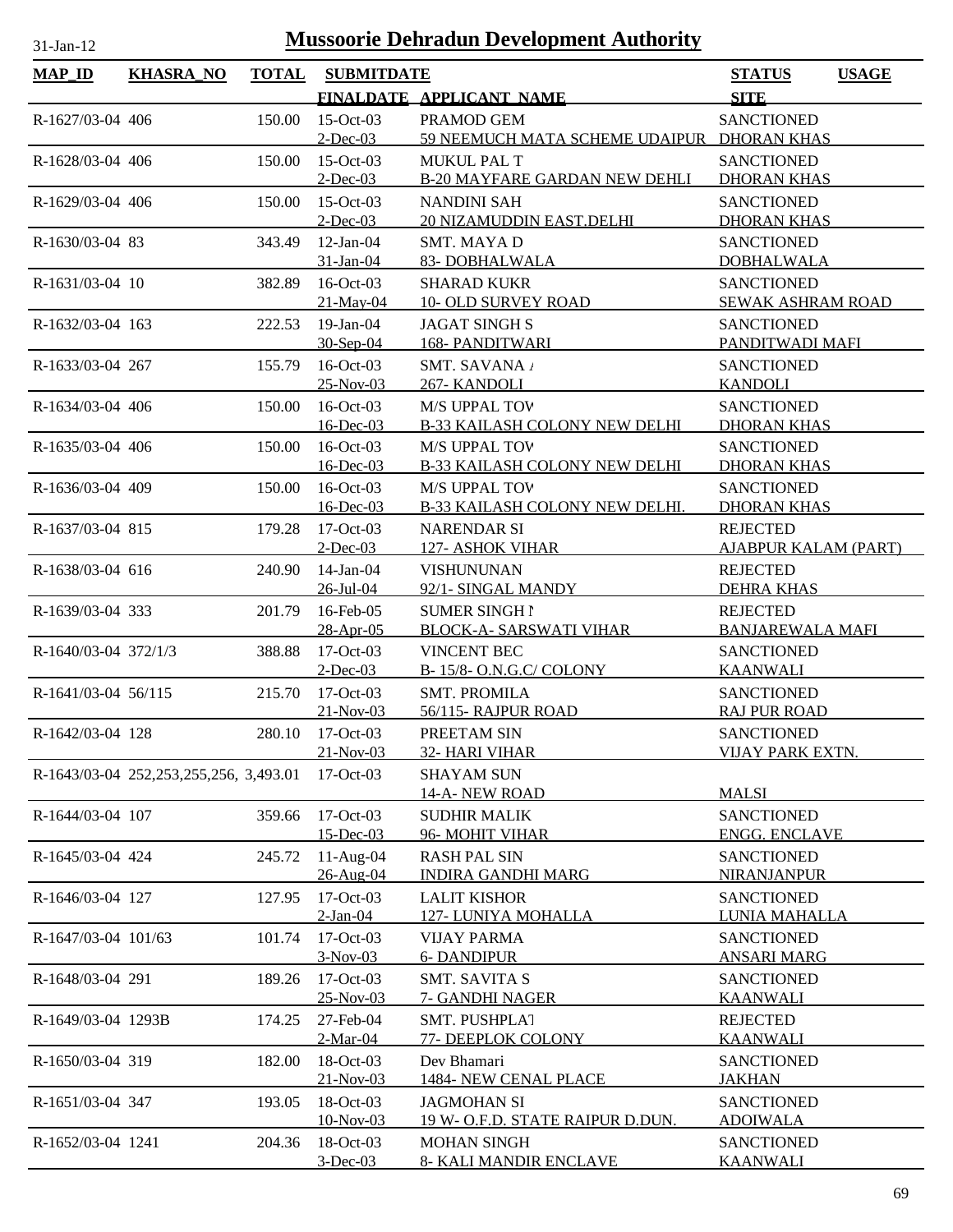| <b>MAP_ID</b>      | <b>KHASRA_NO</b> | <b>TOTAL</b> | <b>SUBMITDATE</b>        |                                                  | <b>USAGE</b><br><b>STATUS</b>          |
|--------------------|------------------|--------------|--------------------------|--------------------------------------------------|----------------------------------------|
|                    |                  |              |                          | FINALDATE APPLICANT NAME                         | <b>SITE</b>                            |
| R-1653/03-04 11/10 |                  | 281.00       | 18-Oct-03                | <b>DEEPAK NAUT</b>                               | <b>SANCTIONED</b>                      |
|                    |                  |              | 17-Nov-03                | KAULLAGARD                                       | <b>BALLUPUR</b>                        |
| R-1654/03-04 142   |                  | 200.00       | 18-Oct-03                | <b>BALBIR PARSH</b>                              | <b>SANCTIONED</b>                      |
|                    |                  |              | $6-Nov-03$               | C/O- SUNIL KUMAR GUPTA                           | NIRANJANPUR                            |
| R-1655/03-04 602   |                  | 119.86       | 18-Oct-03                | <b>GAMBHIR SI</b>                                | <b>REJECTED</b>                        |
|                    |                  |              | $3$ -Dec-03              | <b>3- DHARAMPUR</b>                              | <b>AJABPUR KHURD</b>                   |
| R-1656/03-04 122/1 |                  | 177.32       | 20-Oct-03                | Narain Dutt                                      | <b>REJECTED</b>                        |
|                    |                  |              | 12-Nov-03                | $B-12/2$ - Meyty- II                             | <b>KARANPUR KHAS</b>                   |
| R-1657/03-04 302   |                  | 94.20        | 20-Oct-03                | LALJI                                            | <b>SANCTIONED</b>                      |
|                    |                  |              | 24-Jan-04                | <b>LALJI</b>                                     | <b>GHISAR PADI</b>                     |
| R-1658/03-04 1343  |                  | 85.94        | $21-Jan-04$              | <b>ASHOK AGARW</b>                               | <b>SANCTIONED</b>                      |
|                    |                  |              | 21-Feb-04                | 28/34- CHUKKHUWALA                               | <b>DEHRA KHAS</b>                      |
| R-1659/03-04 488   |                  | 163.99       | 10-Feb-04                | Dr- HARSH MAN                                    | <b>REJECTED</b>                        |
|                    |                  |              | $12-Apr-04$              | <b>C/O- TRILOK SINGH</b>                         | <b>NATHANPUR</b>                       |
| R-1660/03-04 599   |                  | 298.86       | 20-Oct-03                | <b>GOVARDHAN L</b>                               | <b>REJECTED</b>                        |
|                    |                  |              | 12-Nov-03                | <b>MOHANI ROAD</b>                               | <b>DHARAMPUR DANDA</b>                 |
| R-1661/03-04 113   |                  | 180.58       | 20-Oct-03                | <b>SMT. SAVITRI L</b>                            | <b>SANCTIONED</b>                      |
|                    |                  |              | 11-Dec-03                | 113- KHURBUA                                     | KHURBURA MOHALLA                       |
| R-1662/03-04 305/2 |                  | 363.95       | $20$ -Oct-03             | <b>B.S.RAWAT</b>                                 | <b>SANCTIONED</b><br><b>KAANWALI</b>   |
|                    |                  |              | 13-Nov-03<br>20-Oct-03   | 2- VIVEK VIHAR                                   |                                        |
| R-1663/03-04 49    |                  | 4,370.00     | $9$ -Dec-03              | <b>DRONAS INTE</b><br><b>49- SUBHASH ROAD</b>    | <b>REJECTED</b><br><b>SUBHASH ROAD</b> |
| R-1664/03-04 40/2  |                  | 449.63       | 20-Oct-03                | <b>VIJAY BAHADU</b>                              | <b>REJECTED</b>                        |
|                    |                  |              | 30-Oct-03                | <b>40/2 RAJENDAR NAGER</b>                       | RAJENDAR NAGAR                         |
| R-1665/03-04 164/1 |                  | 292.75       | 20-Oct-03                | MOHAN LAL K                                      | <b>SANCTIONED</b>                      |
|                    |                  |              | $1 - Dec-03$             | <b>NATHANPUR</b>                                 | <b>NATHANPUR</b>                       |
| R-1666/03-04 22    |                  | 1,006.74     | 20-Oct-03                | <b>RAJESH KHANI</b>                              | <b>SANCTIONED</b>                      |
|                    |                  |              | $8-Apr-05$               | 22- NEW ROAD                                     | <b>NEW ROAD</b>                        |
| R-1667/03-04 989   |                  | 118.42       | 20-Oct-03                | <b>ANIL SHARMA</b>                               | <b>SANCTIONED</b>                      |
|                    |                  |              | $7-Nov-03$               | 9- BAHUGUNA NAGER                                | <b>KAANWALI</b>                        |
| R-1668/03-04 900   |                  | 143.78       | $21-Jan-04$              | <b>RAJNISH SHARI</b>                             | <b>REJECTED</b>                        |
|                    |                  |              | $2$ -Feb-04              | C/O SMT. KRISHNA                                 | <b>AJABPUR KALAM (PART)</b>            |
| R-1669/03-04 893   |                  | 351.25       | 20-Oct-03                | <b>MUNNI THAPL</b>                               | <b>REJECTED</b>                        |
|                    |                  |              | $9$ -Dec-03              | <b>UNNATI VIHAR LOWER</b>                        | <b>NATHANPUR</b>                       |
| R-1670/03-04 514   |                  | 166.31       | 29-Jan-04                | Mahavir Parshad                                  | <b>REJECTED</b>                        |
|                    |                  |              | $2$ -Feb-04              | <b>SARSWATI VIHAR</b>                            | <b>AJABPUR KHURD</b>                   |
| R-1671/03-04 1393A |                  | 222.96       | $15$ -Apr-04             | PRAMOD KUM                                       | <b>SANCTIONED</b>                      |
|                    |                  |              | 27-Apr-04                | <b>15-A -NATIONAL ROAD</b>                       | <b>KAANWALI</b>                        |
| R-1672/03-04 107   |                  | 273.89       | 21-Oct-03                | <b>BHAGWAN SI</b>                                | <b>SANCTIONED</b>                      |
|                    |                  |              | 19-Dec-03                | <b>G-27- NEHARU COLONY</b>                       | <b>AJABPUR KALAM (PART)</b>            |
| R-1673/03-04 620   |                  | 124.49       | $13$ -Jan-04             | SMT. RAMKALI                                     | <b>REJECTED</b>                        |
|                    |                  |              | $22$ -Jan-04             | L-32-B-DAUAN RELWAY                              | <b>DEHRA KHAS</b>                      |
| R-1674/03-04 97/87 |                  | 289.96       | $20$ -Jun- $06$          | S.K. AGARWAL                                     | <b>SANCTIONED</b>                      |
|                    |                  |              | 20-Sep-06                | <b>6- BALBIR ROAD</b>                            | <b>BALBIR ROAD</b>                     |
| R-1675/03-04 84    |                  | 241.68       | $19$ -Dec-03<br>5-Feb-04 | <b>SURESH BABU</b><br>56- MEEDO COMP. SAHARANPUR | <b>SANCTIONED</b><br>PANDITWADI MAFI   |
| R-1676/03-04 1102  |                  | 279.00       | 21-Oct-03                | <b>MAHENDRA S</b>                                | <b>SANCTIONED</b>                      |
|                    |                  |              | 29-Nov-03                | 56-MEEDO COMP                                    | <b>AJABPUR KHURD</b>                   |
| R-1677/03-04 829   |                  | 222.40       | 21-Oct-03                | <b>SUDHIR KUMA</b>                               | <b>SANCTIONED</b>                      |
|                    |                  |              | 17-Nov-03                | 56-MEEDO COMP                                    | <b>AJABPUR KALAM (PART)</b>            |
| R-1678/03-04 112   |                  | 351.19       | $21-Oct-03$              | <b>MAHABIR SIN</b>                               | <b>REJECTED</b>                        |
|                    |                  |              | $4-Nov-03$               | <u>13-B- II- ARYA NAGER</u>                      | <b>KARANPUR KHAS</b>                   |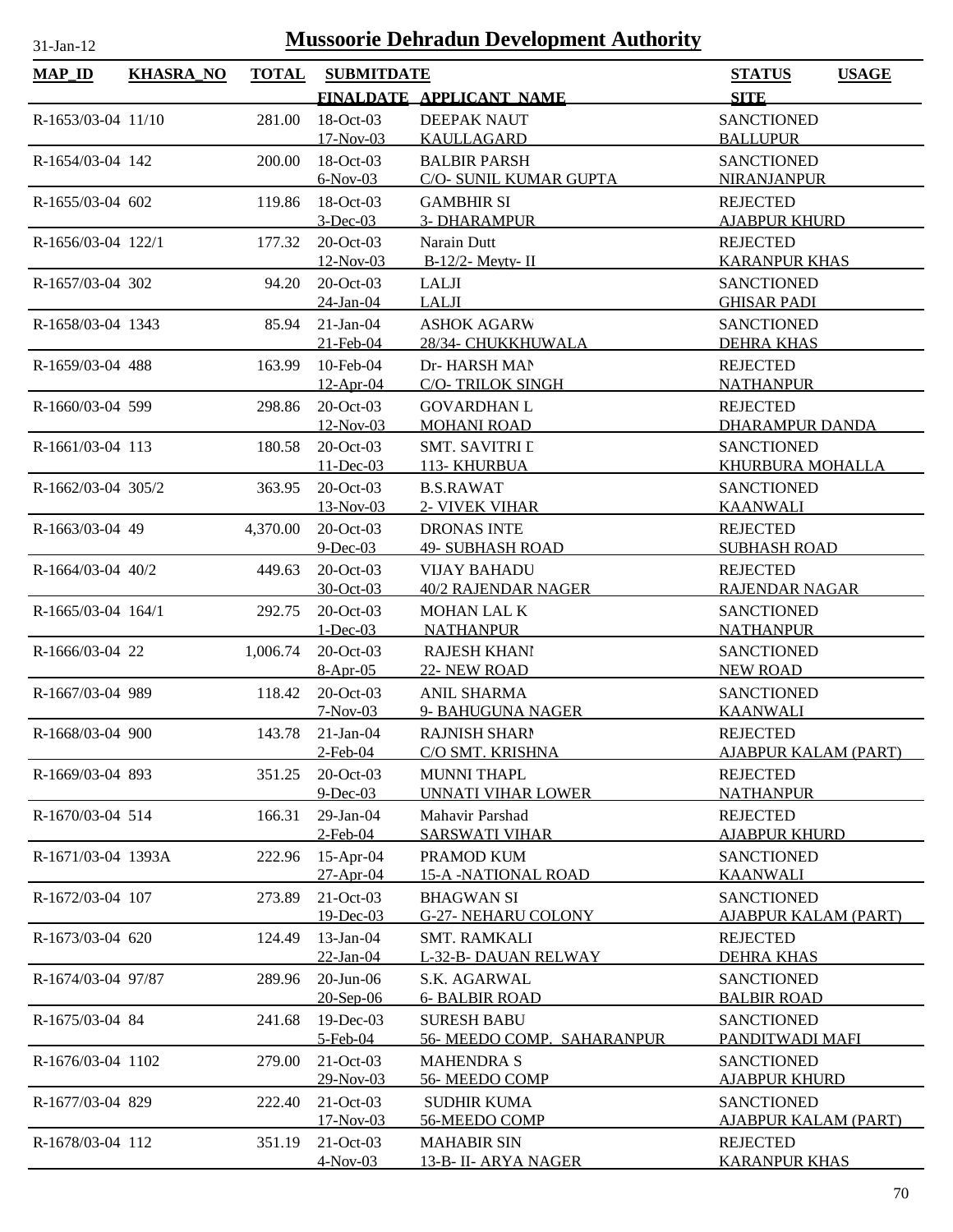| <b>MAP_ID</b>          | <b>KHASRA_NO</b>                      | <b>TOTAL</b> | <b>SUBMITDATE</b>           |                                                       | <b>STATUS</b>                             | <b>USAGE</b> |
|------------------------|---------------------------------------|--------------|-----------------------------|-------------------------------------------------------|-------------------------------------------|--------------|
|                        |                                       |              |                             | FINALDATE APPLICANT NAME                              | <b>SITE</b>                               |              |
| R-1679/03-04 154       |                                       | 116.58       | 21-Oct-03                   | SMT. SATYA D                                          | <b>SANCTIONED</b>                         |              |
|                        |                                       |              | $7-Nov-03$                  | 3- SALAWALA                                           | <b>SALAWALA</b>                           |              |
|                        | R-1680/03-04 334,335,343,344 4,957.14 |              | $21-Oct-03$                 | <b>GUANI INDER S</b>                                  | <b>REJECTED</b>                           |              |
|                        |                                       |              | $6-Nov-03$                  | C/O- GHILDIYAL ASSO.                                  | <b>BAGRAAL GAON</b>                       |              |
| R-1681/03-04 255/1     |                                       | 105.57       | $21-Oct-03$                 | <b>RANVIR SINGH</b>                                   | <b>REJECTED</b>                           |              |
|                        |                                       |              | 16-Jan-04                   | 15- D.V.C. COLONY MALSI                               | <b>MALSI</b>                              |              |
| R-1682/03-04 1563/2/03 |                                       | 167.28       | $21-Oct-03$                 | <b>ATAR SINGH V</b>                                   | <b>REJECTED</b>                           |              |
|                        |                                       |              | $15$ -Jan-04                | SUNIL MEDICAL STORE CENEMA ROA                        | <b>KAANWALI</b>                           |              |
| R-1683/03-04 1563      |                                       | 128.20       | 21-Oct-03                   | <b>SANJEEV KUM/</b>                                   | <b>REJECTED</b>                           |              |
|                        |                                       |              | 15-Nov-03                   | <b>86 TILAK ROAD D.DUN</b>                            | <b>KAANWALI</b>                           |              |
| R-1684/03-04 67        |                                       | 376.39       | $21-Oct-03$                 | <b>SMT.RAMA NE</b>                                    | <b>SANCTIONED</b>                         |              |
|                        |                                       |              | 17-Nov-03                   | <b>67 TAGORE COLONY D.DUN</b>                         | CHUKKHUWALA                               |              |
| R-1685/03-04 1         |                                       | 311.65       | $20$ -Dec-03                | M.P.SINGH                                             | <b>SANCTIONED</b>                         |              |
|                        |                                       |              | 16-Jan-04                   | <b>D-31 RACE COURSE D.DUN</b>                         | <b>UGGAR ROAD</b>                         |              |
| R-1686/03-04 1366/1    |                                       | 171.13       | 21-Oct-03                   | <b>SMT.SUSHMA B</b>                                   | <b>SANCTIONED</b>                         |              |
|                        |                                       |              | 17-Nov-03                   | R/0 SHANTI VIHAR MAJRA D.DUN                          | <b>KAANWALI</b>                           |              |
| R-1687/03-04 483       |                                       | 136.85       | 21-Oct-03                   | <b>MOMINA BEG</b>                                     | <b>SANCTIONED</b>                         |              |
|                        |                                       |              | 16-Jan-04                   | R/0 KASMIRI COLONY NIRANJANPUR M NIRANJANPUR          |                                           |              |
| R-1688/03-04 986       |                                       | 153.79       | $22$ -Oct-03<br>$2$ -Dec-03 | <b>SMT. SULOCHN</b><br>C/O- ARORA ASSOCIATES          | <b>REJECTED</b><br><b>DEHRA KHAS</b>      |              |
|                        |                                       | 271.13       | 26-Dec-03                   | <b>BALBIR SINGH</b>                                   | <b>SANCTIONED</b>                         |              |
| R-1689/03-04 475       |                                       |              | 23-Feb-04                   | 125 PUSPH VIHAR COLONY DHARAMPU AJABPUR KHURD         |                                           |              |
| R-1690/03-04 839       |                                       | 213.75       | $1-Mar-04$                  | <b>BADAR SINGH I</b>                                  | <b>SANCTIONED</b>                         |              |
|                        |                                       |              | $1-Apr-04$                  | 5/53 TEG BAHADUR ROAD D.DUN                           | <b>AJABPUR KALAM (PART)</b>               |              |
| R-1691/03-04 16-17/1   |                                       | 223.05       | 22-Oct-03                   | <b>SMT. RAJENDR</b>                                   | <b>SANCTIONED</b>                         |              |
|                        |                                       |              | 19-Dec-03                   | 16-17/1 SUBHASH PARK TYAGI ROAD D                     | <b>TYAGI ROAD</b>                         |              |
| R-1692/03-04 1380      |                                       | 420.39       | 22-Oct-03                   | <b>MANGAT RAM</b>                                     | <b>SANCTIONED</b>                         |              |
|                        |                                       |              | $3-Nov-20$                  | 87-A SAHARANPUR ROAD D.DUN.                           | <b>KAANWALI</b>                           |              |
| R-1693/03-04 222       |                                       | 243.55       | $22$ -Oct-03                | <b>NARENDRA SI</b>                                    | <b>SANCTIONED</b>                         |              |
|                        |                                       |              | 20-Nov-03                   | SEWLA KALA D.DUN.                                     | <b>SEWALA KALAN</b>                       |              |
| R-1694/03-04 1         |                                       | 240.44       | 22-Oct-03                   | <b>SAYED FAISAL</b>                                   | <b>SANCTIONED</b>                         |              |
|                        |                                       |              | 16-Dec-03                   | C-3-1-TURNER ROAD D.DUN                               | <b>INDER ROAD</b>                         |              |
| R-1695/03-04 11        |                                       | 256.41       | $22-Oct-03$                 | <b>RAJESH JAIN</b>                                    | <b>SANCTIONED</b>                         |              |
|                        |                                       |              | 13-Nov-03                   | UNION BANK OF INDIA 78 RAJPUR ROA                     | <b>KAANWALI</b>                           |              |
| R-1696/03-04 79/1      |                                       | 358.62       | 22-Oct-03                   | <b>SURAJ SINGH N</b>                                  | <b>SANCTIONED</b>                         |              |
|                        |                                       |              | $3$ -Dec-03                 | <b>AJABPUR KURDH D.DUN</b>                            | <b>AJABPUR KHURD</b>                      |              |
| R-1697/03-04 S-3-D-24  |                                       | 1,004.00     | 22-Oct-03                   | <b>KAMESHWAR P</b>                                    | <b>SANCTIONED</b>                         |              |
|                        |                                       |              | 18-Nov-03                   | S-3-D-24 DEFENCE COLONY D.DUN                         | DEFENCE COLONY                            |              |
| R-1698/03-04 148       |                                       | 195.16       | 22-Oct-03                   | <b>MADHWI DIM</b>                                     | <b>SANCTIONED</b>                         |              |
|                        |                                       |              | 16-Dec-03                   | <b>15 UTTRANCHAL COMPLEX D.DUN.</b>                   | <b>AJABPUR KALAM (PART)</b>               |              |
| R-1698/03-04-148       |                                       | 0.00         | $4$ -Dec-08                 | <b>MADHWI DIM</b>                                     | <b>SANCTIONED</b>                         | Home         |
|                        |                                       |              |                             | 15 UTTRANCHAL COMPLEX D.DUN.                          | <b>AJABPUR KALAM (PART)</b>               |              |
| R-1699/03-04 11        |                                       | 170.92       | 22-Oct-03<br>$20-Nov-03$    | <b>BHAGWAN SI</b><br>RAWAT ASSOCIATES HARIDWAR ROA    | <b>SANCTIONED</b><br><b>AJABPUR KHURD</b> |              |
| R-1700/03-04 817       |                                       | 163.57       | $2-Jan-04$                  | <b>PURUSHOTTA</b>                                     | <b>SANCTIONED</b>                         |              |
|                        |                                       |              | $4$ -Dec-03                 | 469-PERGATI VIHAR DHARAMPUR D.DU AJABPUR KALAM (PART) |                                           |              |
| R-1701/03-04 60        |                                       | 353.35       | 23-Oct-03                   | <b>GOVIND RAM P</b>                                   | <b>REJECTED</b>                           |              |
|                        |                                       |              | $7-Nov-03$                  | C/0 DHARMA NAND NAUTIYAL MOTHU MATHUROWALA (PART)     |                                           |              |
| R-1702/03-04 17        |                                       | 124.40       | 23-Oct-03                   | <b>RAJKUMAR SH</b>                                    | <b>SANCTIONED</b>                         |              |
|                        |                                       |              | 21-Nov-03                   | 17 KAILASH PURI CHAKRATA ROAD D.I GADHI (PART)        |                                           |              |
| R-1703/03-04 78/55     |                                       | 282.19       | 23-Oct-03                   | <b>SMT.URMILA B</b>                                   | <b>SANCTIONED</b>                         |              |
|                        |                                       |              | $3$ -Dec-03                 | 224 DOBHALWALA D.DUN                                  | <b>DOBHALWALA</b>                         |              |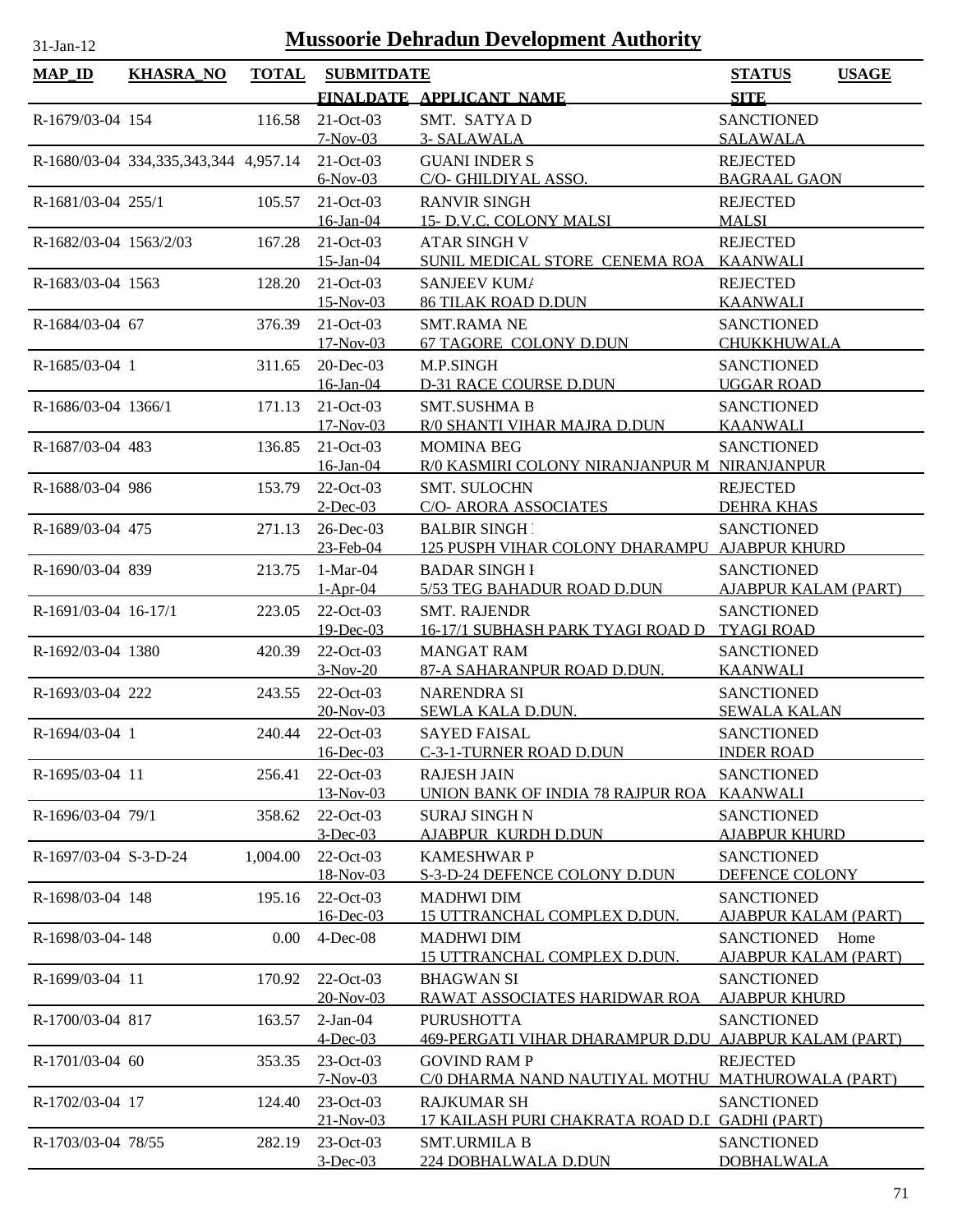| <b>Mussoorie Dehradun Development Authority</b><br>$31-Jan-12$ |                  |              |                           |                                                                  |                                           |              |  |
|----------------------------------------------------------------|------------------|--------------|---------------------------|------------------------------------------------------------------|-------------------------------------------|--------------|--|
| <b>MAP_ID</b>                                                  | <b>KHASRA_NO</b> | <b>TOTAL</b> | <b>SUBMITDATE</b>         |                                                                  | <b>STATUS</b>                             | <b>USAGE</b> |  |
|                                                                |                  |              |                           | FINALDATE APPLICANT NAME                                         | <b>SITE</b>                               |              |  |
| R-1704/03-04 434                                               |                  | 398.74       | 24-Oct-03                 | G.K. PATET                                                       | <b>SANCTIONED</b>                         |              |  |
|                                                                |                  |              | 12-Mar-04                 | <b>10 KRISHAN NAGAR D.DUN</b>                                    | <b>KAANWALI</b>                           |              |  |
| R-1705/03-04 426                                               |                  | 194.73       | 24-Oct-03                 | <b>SURESH CHAN</b>                                               | <b>REJECTED</b>                           |              |  |
|                                                                |                  |              | $12-$ Sep $-03$           | <b>B-55 F.R.I. D.DUN</b>                                         | <b>SEWALA KALAN</b>                       |              |  |
| R-1706/03-04 298                                               |                  | 188.19       | $1-Nov-03$                | <b>MAHIDHARP</b>                                                 | <b>SANCTIONED</b>                         |              |  |
| R-1707/03-04 287&423                                           |                  |              | 29-Nov-03<br>$15$ -Jan-04 | 65/1 BALLUPUR OPP. KAMLA NAGAR D. BALLUPUR<br><b>CHANDRA KA</b>  | <b>REJECTED</b>                           |              |  |
|                                                                |                  | 81.22        | 17-Jan-04                 | S.V.S.I. COLONY RAIPUR ROAD ADHOIV ADOIWALA                      |                                           |              |  |
| R-1708/03-04 215/4,215/5                                       |                  | 213.67       | 28-Oct-03                 | <b>JAY KUMAR JA</b>                                              | <b>REJECTED</b>                           |              |  |
|                                                                |                  |              | 11-Dec-03                 | 215/4 RAJPUR ROAD                                                | <b>RAJ PUR ROAD</b>                       |              |  |
| R-1709/03-04 8                                                 |                  | 158.08       | 28-Oct-03                 | <b>MUKUL KUMA</b>                                                | <b>SANCTIONED</b>                         |              |  |
|                                                                |                  |              | $31$ -Dec-03              | 2-A- MOHANI ROAD                                                 | <b>CIRCULAR ROAD</b>                      |              |  |
| R-1710/03-04 310,316,                                          |                  | 343.00       | 28-Oct-03                 | <b>SMT. PUSHPA A</b>                                             | <b>SANCTIONED</b>                         |              |  |
|                                                                |                  |              | $17-Nov-03$               | 70/7 CHANDAR ROAD                                                | <b>BAAMANWALA</b>                         |              |  |
| R-1711/03-04 155                                               |                  | 153.71       | 28-Oct-03                 | <b>BRIJ BHHSHAN</b>                                              | <b>SANCTIONED</b>                         |              |  |
|                                                                |                  |              | 18-Nov-03                 | 155- GOVIND GAR                                                  | <b>KAANWALI</b>                           |              |  |
| R-1712/03-04 1482                                              |                  | 244.43       | 28-Oct-03<br>18-Nov-03    | <b>VIKRAM SING</b><br>470- PRIYADARSHNI ENCLAVE G.M.S.           | <b>SANCTIONED</b><br><b>KAANWALI</b>      |              |  |
| R-1713/03-04 90                                                |                  | 146.77       | 28-Oct-03                 | <b>RAM PARKASH</b>                                               | <b>REJECTED</b>                           |              |  |
|                                                                |                  |              | $9$ -Dec-03               | 90- VIKASH LOK SAHASTRADHARA                                     | SAHASTRADHARA ROAD                        |              |  |
| R-1714/03-04 159/7                                             |                  | 748.14       | 28-Oct-03                 | <b>GAURAV KUM</b>                                                | <b>REJECTED</b>                           |              |  |
|                                                                |                  |              | $9$ -Dec-03               | 159/7- RAJPUR ROAD                                               | <b>KISHANPUR</b>                          |              |  |
| R-1715/03-04 282/2                                             |                  | 146.28       | $9-Jan-04$                | <b>MADAN PANT</b>                                                | <b>SANCTIONED</b>                         |              |  |
|                                                                |                  |              | 19-Mar-04                 | 85- SUMANPURI ADHOIWALAD.DUN.                                    | <b>ADOIWALA</b>                           |              |  |
| R-1716/03-04 636                                               |                  | 214.53       | 15-Jan-04                 | <b>PURNANAND B</b>                                               | <b>SANCTIONED</b>                         |              |  |
|                                                                |                  |              | 19-Mar-04                 | B-39- OLD YAMUNA COLONY DAKPATT DHARAMPUR DANDA                  |                                           |              |  |
| R-1717/03-04 104/298                                           |                  | 63.38        | 28-Oct-03                 | <b>CHANDRA KA</b><br>194- KARANPUR                               | <b>SANCTIONED</b>                         |              |  |
| R-1718/03-04 120                                               |                  | 156.45       | 18-Nov-03<br>29-Oct-03    | <b>DIGAMBER PR</b>                                               | E.C.ROAD<br><b>SANCTIONED</b>             |              |  |
|                                                                |                  |              | 13-Nov-03                 | <b>39 DOBHALWALA D.DUN</b>                                       | <b>DOBHALWALA</b>                         |              |  |
| R-1719/03-04 1155                                              |                  | 117.88       | 29-Oct-03                 | <b>VINAY KUMA</b>                                                | <b>SANCTIONED</b>                         |              |  |
|                                                                |                  |              | 12-Mar-04                 | 221 NEW PARK ROAD GANDHI GRAM 1                                  | <b>KAANWALI</b>                           |              |  |
| R-1720/03-04 228                                               |                  | 579.59       | 15-Jan-04                 | <b>SMT. SUNITA B</b>                                             | <b>REJECTED</b>                           |              |  |
|                                                                |                  |              | 15-Jan-04                 | 1/4 NESHVILLA ROAD D.DUN                                         | <b>NATHANPUR</b>                          |              |  |
| R-1721/03-04 144/7                                             |                  | 182.10       | $9$ -Feb-05               | S.S.RAWAT                                                        | <b>REJECTED</b>                           |              |  |
|                                                                |                  |              | 19-Jul-05                 | 1/4 NESHVILLA ROAD D.DUN                                         | <b>NESHVILLA ROAD</b>                     |              |  |
| R-1722/03-04 253/1                                             |                  | 167.80       | 29-Oct-03                 | <b>VINOD KUMAR</b>                                               | <b>REJECTED</b>                           |              |  |
|                                                                |                  |              | 12-Nov-03                 | <b>11 MAYUR VIHAR.D.DUN</b>                                      | <b>DANDA DHORAN</b>                       |              |  |
| R-1723/03-04 358                                               |                  | 172.52       | 29-Oct-03<br>$9$ -Dec-03  | OM PARKASH K<br>H.NO. 5 M.D.D.A COLONY MOHANI ROAl AAMWALA TARLA | <b>SANCTIONED</b>                         |              |  |
| R-1724/03-04 543/114                                           |                  | 383.84       | $3-Jan-05$                | <b>ANIL KUMAR B</b>                                              | <b>REJECTED</b>                           |              |  |
|                                                                |                  |              | 18-Dec-05                 | 55 DHARAMPUR D.DUN                                               | <b>SUDDUWALA</b>                          |              |  |
| R-1725/03-04 80/10                                             |                  | 379.12       | $29-Oct-03$               | <b>SANTOSH KUM</b>                                               | <b>SANCTIONED</b>                         |              |  |
|                                                                |                  |              | $21-Nov-03$               | 7-HOTEL HIM PALACE D.DUN                                         | <b>LAXMAN CHOWK</b>                       |              |  |
| R-1726/03-04 1051                                              |                  | 297.33       | 29-Oct-03                 | YOGANDAR D                                                       | <b>REJECTED</b>                           |              |  |
|                                                                |                  |              | 12-Nov-03                 | 7 HOTEL HIM PALACE D.DUN                                         | <b>NATHANPUR</b>                          |              |  |
| R-1727/03-04 60                                                |                  | 235.50       | 29-Oct-03                 | <b>ATIMANAV SO</b>                                               | <b>SANCTIONED</b>                         |              |  |
|                                                                |                  |              | $3-Nov-03$                | 60-P.N.B. ENCLAVE D.DUN                                          | PITHUWALA                                 |              |  |
| R-1728/03-04 371                                               |                  | 359.02       | $21-Jan-04$               | <b>JEEVAN&amp; YASV</b>                                          | <b>REJECTED</b>                           |              |  |
| R-1729/03-04 105                                               |                  | 653.34       | 23-Mar-04<br>29-Oct-03    | 7- HOTEL HIM PALACE D.DUN<br>MR.S.N.BHATT                        | <b>AJABPUR KHURD</b><br><b>SANCTIONED</b> |              |  |
|                                                                |                  |              | $3-Nov-14$                | 105 VASANT VIHAR -I D.DUN                                        | <b>VASANT VIHAR</b>                       |              |  |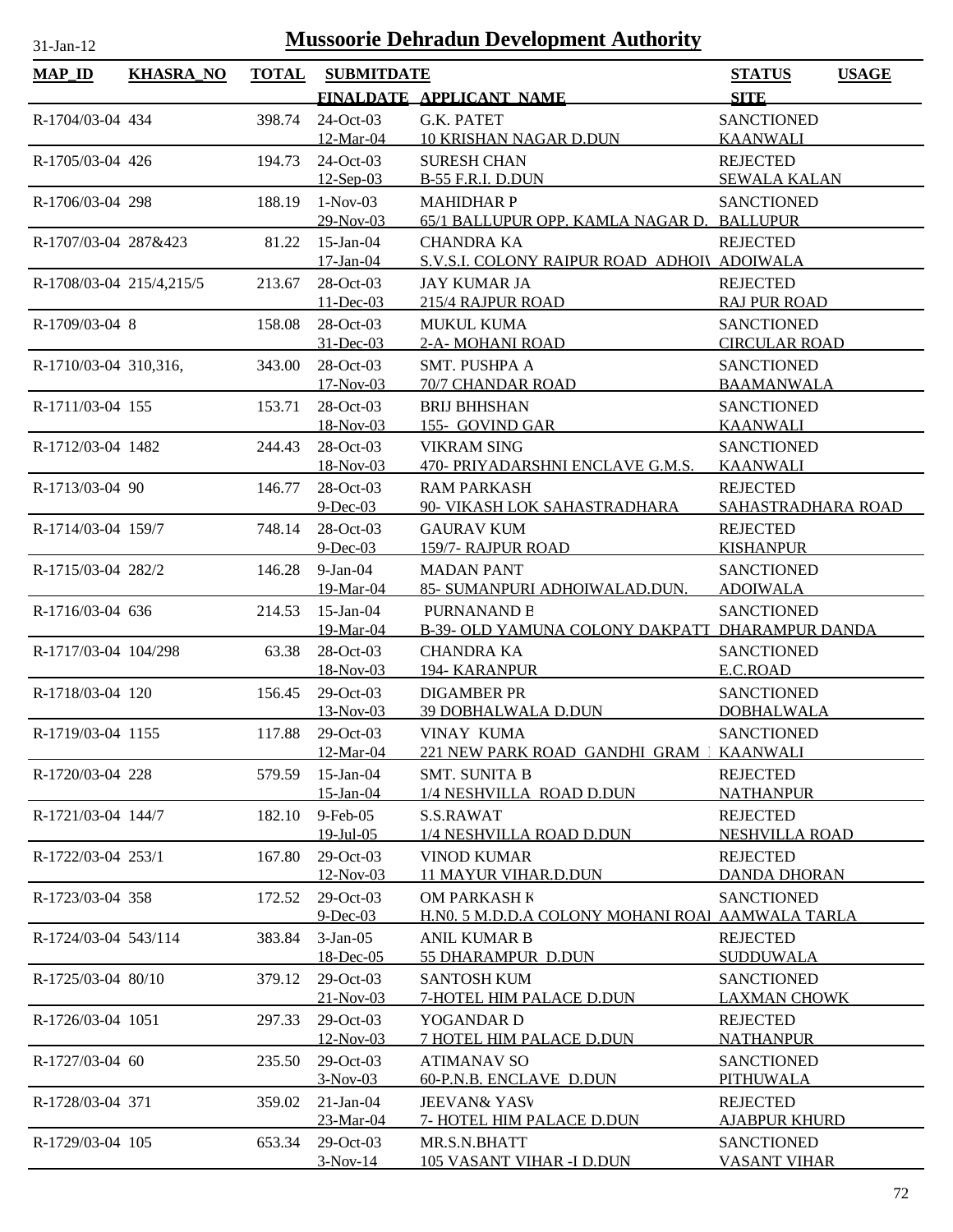| $MAP$ ID                 | <b>KHASRA_NO</b>         | <b>TOTAL</b> | <b>SUBMITDATE</b>            |                                                          | <b>STATUS</b><br><b>USAGE</b>            |
|--------------------------|--------------------------|--------------|------------------------------|----------------------------------------------------------|------------------------------------------|
|                          |                          |              |                              | FINALDATE APPLICANT NAME                                 | <b>SITE</b>                              |
| R-1730/03-04 70/1        |                          | 161.60       | 30-Oct-03                    | C.R.BHATTAC                                              | <b>SANCTIONED</b>                        |
|                          |                          |              | 18-Nov-03                    | 70/1 RAJENDRA NAGAR GALI NO - 9-                         | <b>RAJENDAR NAGAR</b>                    |
|                          | R-1731/03-04 420/1&420/3 | 210.85       | 30-Oct-03                    | PRADEEP KUM                                              | <b>SANCTIONED</b>                        |
|                          |                          |              | 14-Nov-03                    | 420/1 INDIRA GANDHI MARG NIRANJAN NIRANJANPUR            |                                          |
| R-1732/03-04 14/2        |                          | 120.34       | $6-Apr-04$                   | <b>SUNIL KUMAR 1</b>                                     | <b>SANCTIONED</b>                        |
|                          |                          |              | $8-Apr-04$                   | 128-A BLOCK NAI BASTI-RACE COURSE KEDARPUR               |                                          |
| R-1733/03-04 60&63       |                          | 167.29       | $21-Ian-04$<br>$8-Apr-04$    | <b>MOHAN LAL J</b><br>TYPE /II/2 OFFICERS COLONY RACE CO | <b>SANCTIONED</b><br><b>KEDARPUR</b>     |
| R-1734/03-04 191-223/226 |                          | 104.08       | 30-Oct-03                    | <b>ANIL KUMAR G</b>                                      | <b>REJECTED</b>                          |
|                          |                          |              | $23$ -Dec-03                 | 191/223/226-I BLOCK KHURBURA MOHAI KHURBURA MOHALLA      |                                          |
| R-1735/03-04 59          |                          | 171.60       | 30-Oct-03                    | <b>CHANDER SIN</b>                                       | <b>SANCTIONED</b>                        |
|                          |                          |              | 29-Nov-03                    | 59 HATHIBARKALA D.DUN                                    | <b>HATHIBARKALA</b>                      |
| R-1736/03-04 303/17      |                          | 168.00       | 17-Dec-03                    | <b>JEEWAN DASS</b>                                       | <b>SANCTIONED</b>                        |
|                          |                          |              | 31-Mar-04                    | 305/17 EAST PATEL NAGAR.D.DUN                            | PATEL NAGAR                              |
| R-1737/03-04 283         |                          | 179.68       | $21-Jan-04$                  | <b>ANJANI LEKHW</b>                                      | <b>REJECTED</b>                          |
|                          |                          |              | 4-Mar-23                     | 7- HOTEL HIM PALACE D.DUN                                | <b>MAJRI NAFI</b>                        |
| R-1738/03-04 584         |                          | 172.03       | 30-Oct-03                    | <b>SHAKUNTLA R</b>                                       | <b>REJECTED</b>                          |
|                          |                          |              | 12-Nov-03                    | C/0 DANDA DHARAMPUR D.DUN                                | <b>DHARAMPUR DANDA</b>                   |
| R-1739/03-04 39/1/2      |                          | 82.14        | 30-Oct-03<br>11-Dec-03       | <b>SAMAWATI SA</b><br>78 BAKRALWALA D.DUN                | <b>REJECTED</b><br><b>BAAKRALWALA</b>    |
| R-1740/03-04 373/1       |                          | 486.28       | 30-Oct-03                    | P.R.GAUTAM                                               | <b>SANCTIONED</b>                        |
|                          |                          |              | $1-Sep-04$                   | 27 PANCHSHEEL PARK D.DUN                                 | <b>KAANWALI</b>                          |
| R-1741/03-04 371/1       |                          | 193.35       | $1-Nov-03$                   | <b>KUNWAR SIN</b>                                        | <b>SANCTIONED</b>                        |
|                          |                          |              | $25-Nov-03$                  | <b>SHASTRI PURAM</b>                                     | <b>AAMWALA TARLA</b>                     |
| R-1742/03-04 66          |                          | 497.48       | $1-Nov-03$                   | <b>SMT. LAXMID</b>                                       | <b>SANCTIONED</b>                        |
|                          |                          |              | 22-Nov-03                    | 75- SHIV VIHAR                                           | <b>NIRANJANPUR</b>                       |
| R-1743/03-04 449         |                          | 173.79       | $1-Nov-03$                   | <b>BALBIR SINGHT</b>                                     | <b>SANCTIONED</b>                        |
|                          |                          |              | $2-Jan-04$                   | C/O-RAWAT ASSO.                                          | <b>AJABPUR KHURD</b>                     |
| R-1744/03-04 1193        |                          | 209.10       | $1-Nov-03$                   | <b>GANGA SINGH</b>                                       | <b>SANCTIONED</b>                        |
| R-1745/03-04 1013/1      |                          |              | 24-Nov-03<br>167.85 4-Dec-03 | 33- RAM VIHAR<br>SMT. KAMLA D                            | <b>GADHI (PART)</b><br><b>SANCTIONED</b> |
|                          |                          |              | $4$ -Dec-03                  | 130-RITHMANDI                                            | <b>DEHRA KHAS</b>                        |
| R-1746/03-04 419         |                          | 205.97       | $1-Nov-03$                   | DARSHN LAL &                                             | <b>REJECTED</b>                          |
|                          |                          |              | 16-Dec-03                    | 38/3- BHANDARI BAGH                                      | <b>DEHRA KHAS</b>                        |
| R-1747/03-04 371&372     |                          | 384.57       | $26$ -Dec-03                 | <b>VALAM SINGH</b>                                       | <b>SANCTIONED</b>                        |
|                          |                          |              | $3-Sep-04$                   | 38/3 BHANDARI BAGH                                       | <b>BALBIR ROAD</b>                       |
| R-1748/03-04 319/320     |                          | 145.67       | $1-Nov-03$                   | <b>SMT. MANJUN</b>                                       |                                          |
|                          |                          |              |                              | LANE NO-9                                                | <b>KAULAGARH</b>                         |
| R-1749/03-04 51          |                          | 312.12       | $1-Nov-03$                   | <b>SURENDER SI</b>                                       | <b>REJECTED</b>                          |
|                          |                          |              | $31$ -Dec-03                 | 31/1- RACE COURSE                                        | <b>RAJ PUR ROAD</b><br><b>REJECTED</b>   |
| R-1750/03-04 G-2         |                          | 208.50       | $3-Nov-03$<br>19-Feb-04      | <b>JAI SHANKAR P</b><br><b>G-2- SARAWATI VIHAR</b>       | <b>ADOIWALA</b>                          |
| R-1751/03-04 254/1       |                          | 262.08       | $3-Nov-03$                   | <b>SHIV SINGH RA</b>                                     | <b>REJECTED</b>                          |
|                          |                          |              | 12-Nov-03                    | 96- NALAPANI ROAD                                        | <b>DHORAN KHAS</b>                       |
| R-1752/03-04 202/1       |                          | 125.16       | 10-Feb-04                    | <b>JASWANT SIN</b>                                       | <b>SANCTIONED</b>                        |
|                          |                          |              | 13-Jul-04                    | C\O- RAJENDAR SINGH NEGI 233-                            | <b>NATHANPUR</b>                         |
| R-1753/03-04 887         |                          | 188.00       | $3-Nov-03$                   | <b>SMT. NIRMALA</b>                                      | <b>SANCTIONED</b>                        |
|                          |                          |              | $17-Nov-03$                  | $C/O - S.S. RANA$                                        | <b>AJABPUR KALAM (PART)</b>              |
| R-1754/03-04 1235        |                          | 131.97       | 5-Feb-04                     | VIKASH & VIP                                             | <b>REJECTED</b>                          |
|                          |                          |              | 26-Mar-04                    | <u>C/O- NIRATA HOTEL HIM PALACE D.DU </u>                | <u>AJABPUR KALAM (PART)</u>              |
| R-1755/03-04 S-2-A-51    |                          | 209.16       | $3-Nov-03$<br>19-Nov-03      | S.S. NAND DHA<br>C/O- NIRMATA HOTEL HIM                  | <b>SANCTIONED</b><br>DEFENCE COLONY      |
|                          |                          |              |                              |                                                          |                                          |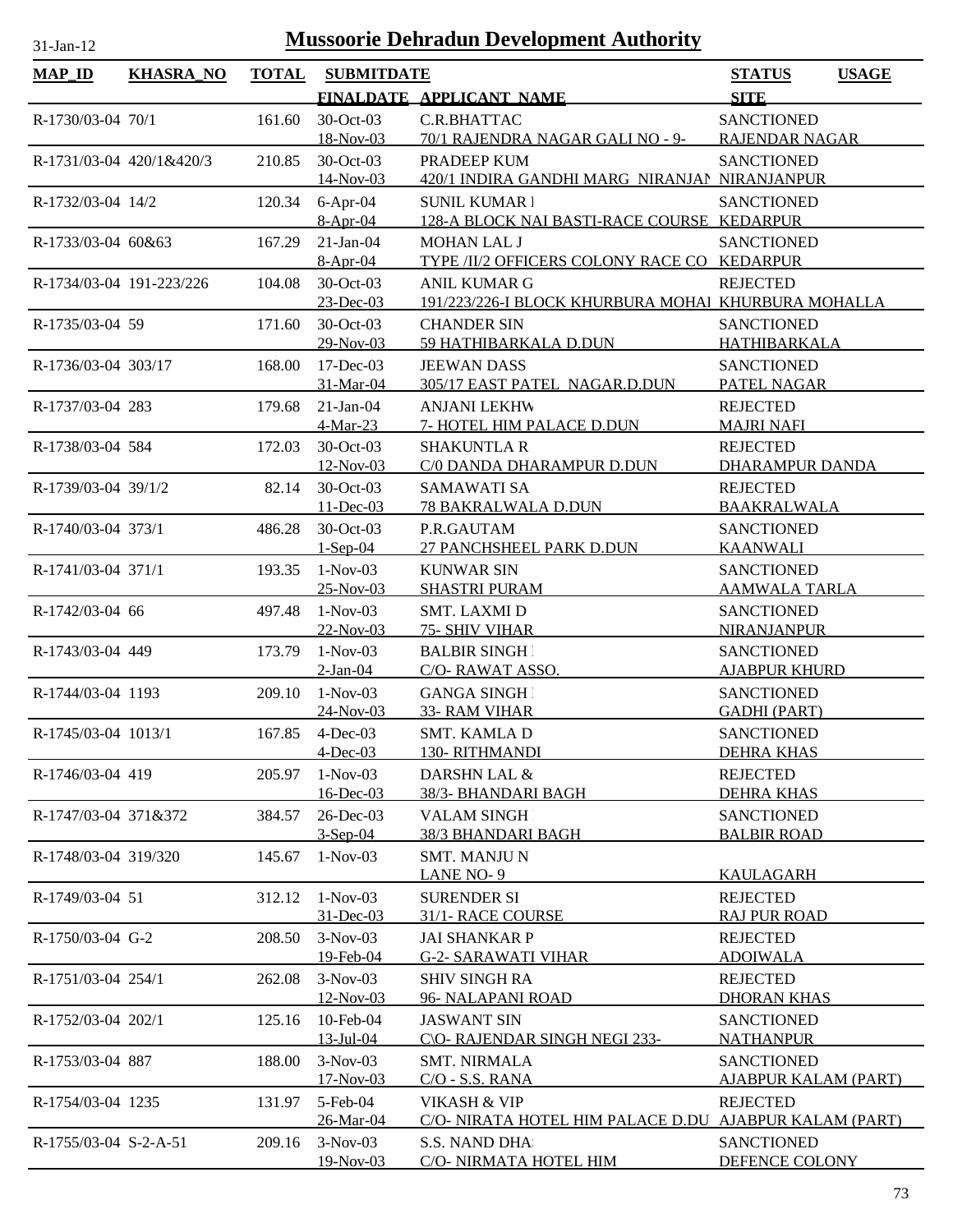| $MAP_ID$             | <b>KHASRA_NO</b> | <b>TOTAL</b> | <b>SUBMITDATE</b>         |                                                  | <b>STATUS</b><br><b>USAGE</b>                    |
|----------------------|------------------|--------------|---------------------------|--------------------------------------------------|--------------------------------------------------|
|                      |                  |              |                           | FINALDATE APPLICANT NAME                         | <b>SITE</b>                                      |
| R-1756/03-04 147     |                  | 288.57       | $3-Nov-03$                | PRADEEP BAN                                      | <b>REJECTED</b>                                  |
|                      |                  |              | $12-Nov-03$               | C/O -56- MEEDO COMP.                             | <b>SINOLA</b>                                    |
| R-1757/03-04 522/2   |                  | 157.86       | $3-Nov-03$                | <b>SACHIN JAIN</b>                               | <b>SANCTIONED</b>                                |
|                      |                  |              | 24-Dec-03                 | 56-MEEDO COMP                                    | <b>NIRANJANPUR</b>                               |
| R-1758/03-04 1144    |                  | 187.00       | $3-Nov-03$                | <b>GOVIND RAM Y</b>                              | <b>REJECTED</b>                                  |
|                      |                  |              | $11$ -Dec-03              | 27/2- BALLUPUR                                   | <b>GADHI (PART)</b>                              |
| R-1759/03-04 111/1   |                  | 248.56       | $3-Nov-03$                | <b>ANIL KUMAR H</b>                              | <b>SANCTIONED</b>                                |
|                      |                  |              | $31$ -Dec-03              | 169- D.L. ROAD BLOCK II                          | <b>ADOIWALA</b>                                  |
| R-1760/03-04 136     |                  | 365.46       | $3-Nov-03$<br>18-Nov-03   | <b>KAPIL RAWAT</b><br>83- VIJAY PARK EXTN.       | <b>SANCTIONED</b><br><b>VIJAY PARK EXTN.</b>     |
|                      |                  |              | $3-Nov-03$                |                                                  |                                                  |
| R-1761/03-04 439/447 |                  | 439.00       | $11 - Dec-03$             | <b>AJEET PANWA</b><br>439/447 CHUKKHUWALA        | <b>SANCTIONED</b><br>CHUKKHUWALA                 |
| R-1762/03-04 526     |                  | 225.42       | $3-Nov-03$                | HAMANT KUM                                       | <b>REJECTED</b>                                  |
|                      |                  |              | $24$ -Nov-03              | 46/3/2 JAKHAN RAJPUR ROAD                        | <b>JAKHAN</b>                                    |
| R-1763/03-04 46      |                  | 154.60       | 26-Aug-04                 | N.D. ANAND                                       | <b>REJECTED</b>                                  |
|                      |                  |              | 24-Sep-04                 | 129/B-KISHAN NAGER                               | <b>KAULAGARH</b>                                 |
| R-1764/03-04 522     |                  | 347.40       | $3-Nov-03$                | M.S. KUTIYAL                                     | <b>REJECTED</b>                                  |
|                      |                  |              | 12-Nov-03                 | 55- ROHANI PLAJA                                 | <b>DHORAN KHAS</b>                               |
| R-1765/03-04 259     |                  | 205.55       | $3-Nov-03$                | <b>B.P. BADONI</b>                               | <b>SANCTIONED</b>                                |
|                      |                  |              | $1 - Dec-03$              | <b>181- MODEL COLONY ARAGHAR</b>                 | DALANWALA CHAK                                   |
| R-1766/03-04 117/12  |                  | 263.00       | $3-Nov-03$                | SMT. SHILA DE                                    | <b>SANCTIONED</b>                                |
|                      |                  |              | 17-Jan-04                 | 99/1- HARIWAR ROAD D.DUN.                        | UDDIWALA KARANPUR                                |
| R-1767/03-04 722     |                  | 277.59       | $3-Nov-03$                | <b>SMT. SUMAN T</b>                              | <b>SANCTIONED</b>                                |
|                      |                  |              | $9$ -Dec-03               | 93- SUBHSH ROAD                                  | <b>MAJRA</b>                                     |
| R-1768/03-04 1091    |                  | 207.90       | $3-Nov-03$                | PREM SINGH N                                     | <b>REJECTED</b>                                  |
| R-1769/03-04 125     |                  |              | 19-Nov-03<br>20-Aug-05    | POLICE LINE RACE CCOURSE<br>Virendar Kumar       | <b>AJABPUR KALAM (PART)</b><br><b>SANCTIONED</b> |
|                      |                  | 371.56       | 20-Aug-05                 | E-17- SAHASTRADHARA ROAD D.DUN.                  | <b>JAKHAN</b>                                    |
| R-1770/03-04 43      |                  | 485.77       | $4-Nov-03$                | <b>SUKHPAL SIN</b>                               | <b>SANCTIONED</b>                                |
|                      |                  |              | 18-Nov-03                 | <b>43- MAHANT ROAD</b>                           | <b>LAXMAN CHOWK</b>                              |
| R-1771/03-04 102     |                  |              | 163.10 4-Nov-03           | <b>SDHYAN SING</b>                               | <b>REJECTED</b>                                  |
|                      |                  |              | $9 - Dec - 03$            | 75/4 O.F.D. ESTATE RAIPUR ROAD D.DUI NATHANPUR   |                                                  |
| R-1772/03-04 14-E    |                  | 160.29       | $4-Nov-03$                | S.K. AHUJA                                       | <b>SANCTIONED</b>                                |
|                      |                  |              | 5-Mar-04                  | 2/6- OLD SURVEY ROAD                             | <b>OLD SURVEY ROAD</b>                           |
| R-1773/03-04 8       |                  | 202.33       | $5$ -Feb-04               | <b>SMT. NEETA S</b>                              | <b>SANCTIONED</b>                                |
|                      |                  |              | $6$ -Feb-04               | 80- ARAT BAZAR D.DUN.                            | <b>SALAWALA</b>                                  |
| R-1774/03-04 648     |                  | 259.04       | $4-Nov-03$                | Dr. SUSHIL KUN                                   | <b>SANCTIONED</b>                                |
|                      |                  |              | 16-Dec-03                 | 25/5- E.C. ROAD                                  | <b>JAKHAN</b>                                    |
| R-1775/03-04 1127    |                  | 107.30       | $4-Nov-03$                | <b>SMT. MANJUT</b>                               | <b>SANCTIONED</b>                                |
|                      |                  |              | $2$ -Dec-03               | <b>102 MAHENDAR VIHAR</b>                        | <b>GADHI (PART)</b>                              |
| R-1776/03-04 40      |                  | 226.30       | $15$ -Jan-04<br>26-Apr-04 | <b>VINOD KUMAR</b>                               | <b>REJECTED</b>                                  |
|                      |                  |              |                           | F-10 - I.I.P. COLONY                             | <b>MAJRI NAFI</b>                                |
| R-1777/03-04 44      |                  | 149.72       | $4-Nov-03$<br>$18-Nov-03$ | <b>VIKAS GULATI</b><br><b>44- RAJENDAR NAGER</b> | <b>SANCTIONED</b><br><b>KAULAGARH</b>            |
| R-1778/03-04 148     |                  | 162.12       | $4-Nov-03$                | <b>RAMESHWAR S</b>                               | <b>SANCTIONED</b>                                |
|                      |                  |              | $3-Nov-22$                | 5- GARHWAL REF.                                  | PANDITWADI MAFI                                  |
| R-1779/03-04 33      |                  | 184.48       | $4-Nov-03$                | <b>UMESH CHAND</b>                               | <b>SANCTIONED</b>                                |
|                      |                  |              | $3$ -Dec-03               | <u>A- 33- SIVLOK RAIPUR</u>                      | <b>RAJPUR ROAD</b>                               |
| R-1780/03-04 357     |                  | 46.09        | $4-Nov-03$                | <b>VIMAL KUMAR</b>                               | <b>REJECTED</b>                                  |
|                      |                  |              | $9$ -Dec-03               | 95- AMBEDKAR MARG                                | <b>RAJ PUR ROAD</b>                              |
| R-1781/03-04 1402    |                  | 290.43       | $4-Nov-03$                | SMT. SHOBHA F                                    | <b>SANCTIONED</b>                                |
|                      |                  |              | 31-Mar-04                 | G.M.S. ROAD                                      | <b>KAANWALI</b>                                  |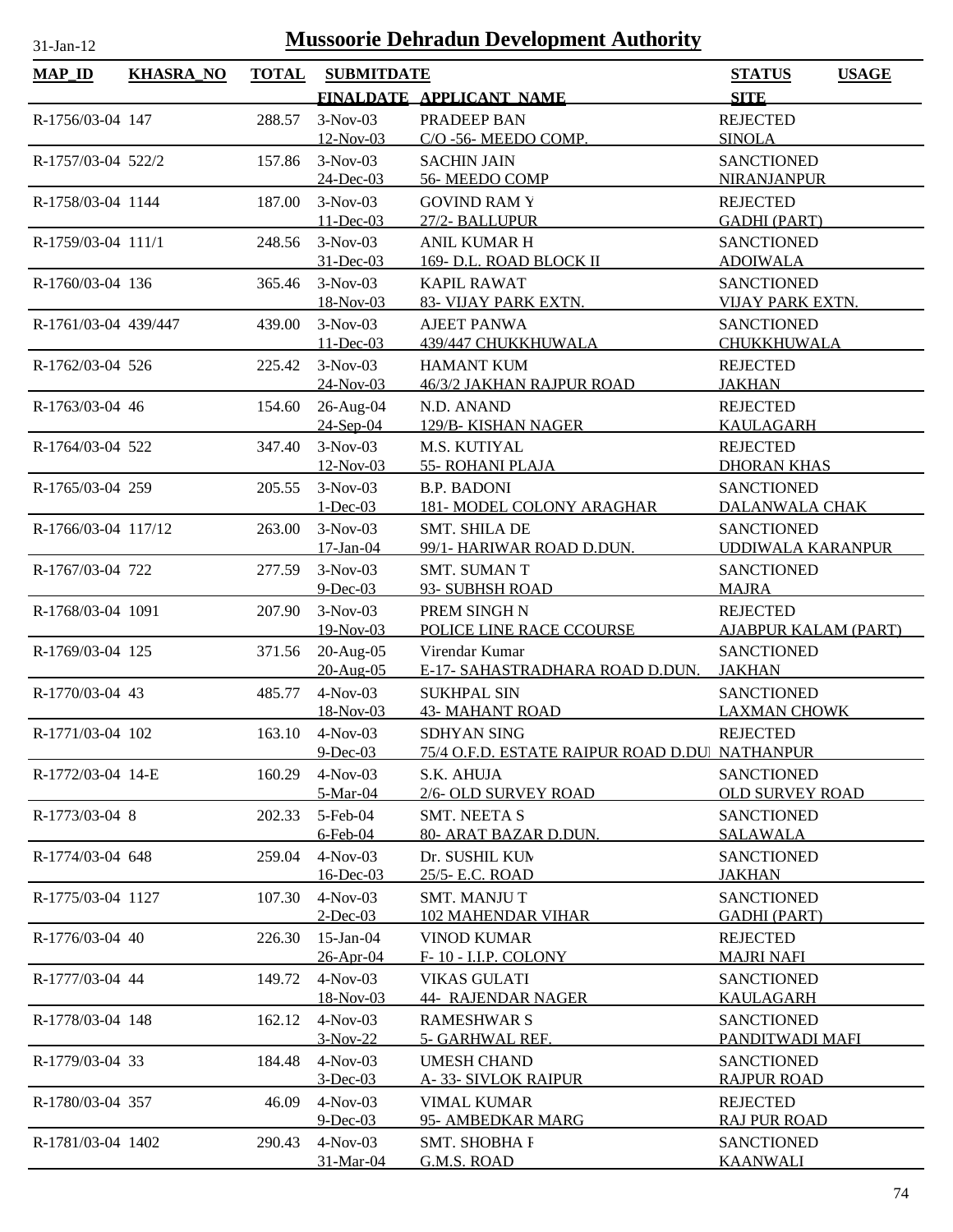| lan |  |
|-----|--|

| <b>MAP_ID</b>        | <b>KHASRA_NO</b>         | <b>TOTAL</b> | <b>SUBMITDATE</b> |                                                     | <b>STATUS</b><br><b>USAGE</b> |
|----------------------|--------------------------|--------------|-------------------|-----------------------------------------------------|-------------------------------|
|                      |                          |              |                   | FINALDATE APPLICANT NAME                            | <b>SITE</b>                   |
| R-1782/03-04 389     |                          | 334.10       | 10-Mar-04         | <b>KAMLESHWAR</b>                                   | <b>REJECTED</b>               |
|                      |                          |              | 10-Mar-04         | 216-B- HATHIBARKLA                                  | <b>AJABPUR KHURD</b>          |
| R-1783/03-04 1007    |                          | 297.39       | 5-Nov-03          | keshar singh                                        | <b>SANCTIONED</b>             |
|                      |                          |              | 20-Nov-03         | B-32/1-O.NG.C.COLONY                                | <b>KAANWALI</b>               |
| R-1784/03-04 303     |                          | 205.00       | $3-Jun-05$        | <b>ABHAI DUTTA</b>                                  | <b>REJECTED</b>               |
|                      |                          |              | 31-Dec-05         | C-5/11EW TYPE III                                   | <b>AAMWALA TARLA</b>          |
| R-1785/03-04 713     |                          | 493.80       | $5-Nov-03$        | <b>RAM KUMAR S</b>                                  | <b>REJECTED</b>               |
|                      |                          |              | 12-Feb-03         | <b>B-26 JALNIGAM COLONY</b>                         | <b>KAANWALI</b>               |
| R-1786/03-04 1246    |                          | 289.37       | $5-Nov-03$        | <b>SURENDRA KU</b>                                  | <b>SANCTIONED</b>             |
|                      |                          |              | $9$ -Dec-03       | 134/227 DANDIPUR                                    | <b>GADHI (PART)</b>           |
| R-1787/03-04 256     |                          | 294.25       | 10-Feb-04         | <b>SANJAY BAHUC</b>                                 | <b>REJECTED</b>               |
|                      |                          |              | 10-Feb-04         | 5- NATHANPUR                                        | <b>NATHANPUR</b>              |
| R-1788/03-04 545     |                          | 78.06        | $5-Nov-03$        | <b>AMAR SINGH</b>                                   | <b>SANCTIONED</b>             |
|                      |                          |              | $1 - Dec-03$      | <b>JACHA BACHA</b>                                  | <b>DOBHALWALA</b>             |
| R-1789/03-04 1476    |                          | 385.00       | $5-Nov-03$        | <b>ARVIND SINGH</b>                                 | <b>REJECTED</b>               |
|                      |                          |              | $12$ -Sep-03      | <b>18 CHAMAN STATE PITHUWALA .D.DU</b>              | PITHUWALA                     |
| R-1790/03-04 225/2   |                          | 172.17       | $5-Nov-03$        | <b>SOHAN SINGH (</b>                                | <b>REJECTED</b>               |
|                      |                          |              | 26-Feb-04         | D-104 NEHRU COLONY D.DUN                            | <b>AJABPUR KHURD</b>          |
| R-1791/03-04 136/3   |                          | 678.00       | 18-Dec-03         | <b>SMT. SHANTI D</b>                                | <b>SANCTIONED</b>             |
|                      |                          |              | $9-Ian-04$        | 136/3- RAJPUR ROAD                                  | <b>JAKHAN</b>                 |
| R-1792/03-04 489/3   |                          | 240.00       | 5-Nov-03          | <b>GIRDHARI LAL</b>                                 | <b>REJECTED</b>               |
|                      |                          |              | $19-Nov-03$       | <b>BADRIPUR</b>                                     | <b>BADRIPUR</b>               |
| R-1793/03-04 126     |                          | 190.00       | 5-Nov-03          | <b>VINOD KUMAR</b>                                  | <b>REJECTED</b>               |
|                      |                          |              | 12-Nov-03         | H-89-SERVY ESTAT                                    | <b>KARANPUR KHAS</b>          |
| R-1794/03-04 1335    |                          | 149.50       | 5-Nov-03          | PURAN SINGH I                                       | <b>REJECTED</b>               |
|                      |                          |              | $9$ -Dec-03       | <u>NATHANPUR A-BLOCK AKTA VIHAR D</u>               | <b>NATHANPUR</b>              |
| R-1795/03-04 81      |                          | 147.34       | 5-Nov-03          | <b>AMAR NATH R</b>                                  | <b>SANCTIONED</b>             |
|                      |                          |              | $3-Nov-20$        | 261-B LANE.NO. 9-PANDITWARI PHASE   PANDITWADI MAFI |                               |
| R-1796/03-04 150 - I |                          | 257.79       | $6-Nov-03$        | SMT. KESAR D                                        | <b>SANCTIONED</b>             |
|                      |                          |              | $25-Nov-03$       | 150 - KARANPUR                                      | <b>KARANPUR</b>               |
| R-1797/03-04 149/76  |                          | 178.23       | $6-Nov-03$        | KRISHNA KUM/                                        | <b>SANCTIONED</b>             |
|                      |                          |              | 19-Nov-03         | 149/94/76 - CHUKKHUWALA                             | <u>CHUKKHUWALA</u>            |
| R-1798/03-04 235     |                          | 336.66       | $4-Mar-04$        | <b>HEERA LAL</b>                                    | <b>SANCTIONED</b>             |
|                      |                          |              | 4-Mar-04          | F-16-RACE CORSE                                     | <b>AJABPUR KHURD</b>          |
| R-1799/03-04 180     |                          | 188.19       | $6-Nov-03$        | NIKUNJ DHAW/                                        | <b>REJECTED</b>               |
|                      |                          |              | 22-Dec-03         | C/O Y.S. BISHT                                      | <b>CHAK RAIPUR</b>            |
| R-1800/03-04 44 GA   |                          | 260.22       | $21-Jan-04$       | D.N.DANGWAL                                         | <b>SANCTIONED</b>             |
|                      |                          |              | 16-Mar-04         | 24/23- CHAKRATA ROAD                                | <b>KAULAGARH</b>              |
| R-1801/03-04 100-A   |                          | 192.35       | $6-Nov-03$        | <b>MISS. KAVITA /</b>                               | <b>SANCTIONED</b>             |
|                      |                          |              | 19-Nov-03         | 100/14 NESVILLA ROAD                                | <b>NESHVILLA ROAD</b>         |
| R-1802/03-04 6       |                          | 408.41       | $6-Nov-03$        | <b>JUGAL KUMAR</b>                                  | <b>SANCTIONED</b>             |
|                      |                          |              | 22-Nov-03         | 6- P.D. TANDAN MARG                                 | <u>LAXMAN CHOWK</u>           |
| $R-1803/03-04$ 8-A/9 |                          | 290.50       | $16$ -Dec-03      | R.K. GUPTA                                          | <b>SANCTIONED</b>             |
|                      |                          |              | 29-Jan-04         | 8-A-/9- MOHANI ROAD                                 | <b>MOHINI ROAD</b>            |
| R-1804/03-04 494     |                          | 273.52       | $7-Nov-03$        | Vipin Chand Ban                                     | <b>SANCTIONED</b>             |
|                      |                          |              | $6$ -Dec-03       | PUNDIR BHAWAN BSY PAS                               | <b>AJABPUR KHURD</b>          |
| R-1805/03-04 21      |                          | 138.00       | $7-Nov-03$        | <b>VASUDEV BHI</b>                                  | <b>SANCTIONED</b>             |
|                      |                          |              | $21-Nov-03$       | 32/6-LANE NO-4                                      | CHUKKHUWALA                   |
|                      | R-1806/03-04 437/1/1&438 | 200.74       | $7-Nov-03$        | J.P. TOMAR & S                                      | <b>SANCTIONED</b>             |
|                      |                          |              | $3-Dec-19$        | <b>T-8- YAMUNA COLONY</b>                           | <b>KAANWALI</b>               |
| R-1807/03-04 3       |                          | 209.66       | $7-Nov-03$        | SMT. AMITABH                                        | <b>SANCTIONED</b>             |
|                      |                          |              | 31-Aug-04         | 35- INDER ROAD                                      | <b>INDER ROAD</b>             |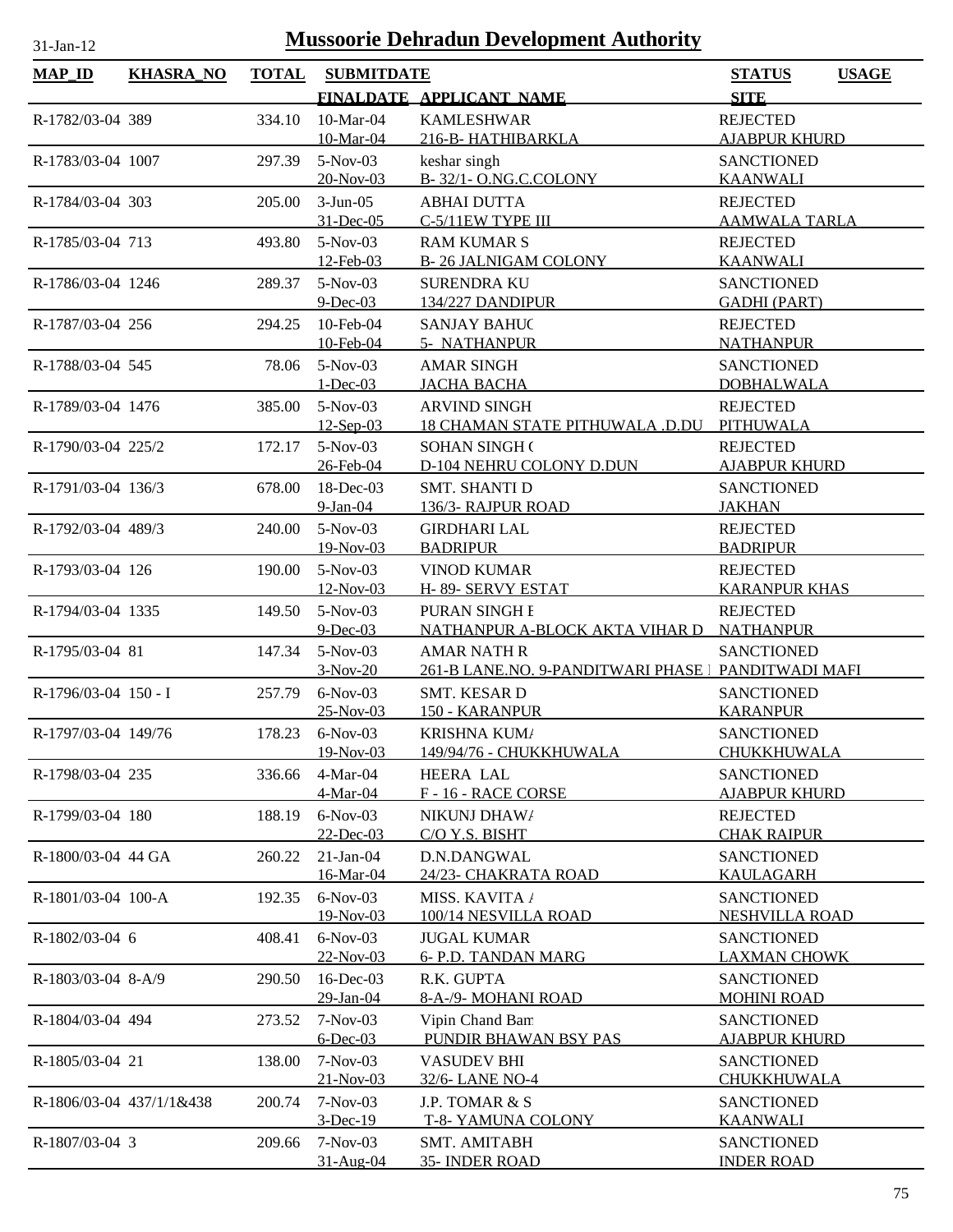| <b>MAP_ID</b>         | <b>KHASRA_NO</b> | <b>TOTAL</b> | <b>SUBMITDATE</b>                |                                                                            | <b>USAGE</b><br><b>STATUS</b>            |
|-----------------------|------------------|--------------|----------------------------------|----------------------------------------------------------------------------|------------------------------------------|
|                       |                  |              |                                  | FINALDATE APPLICANT NAME                                                   | <b>SITE</b>                              |
| R-1808/03-04 71       |                  | 140.62       | $7-Nov-03$<br>19-Nov-03          | <b>DEVENDAR KU</b><br>5- ASTLE HALL                                        | <b>SANCTIONED</b><br><b>RAJ PUR ROAD</b> |
| R-1809/03-04 166/1    |                  | 152.51       | $7-Nov-03$                       | R,N, SINGH                                                                 | <b>REJECTED</b>                          |
|                       |                  |              | $9$ -Dec-03                      | <b>3- ASTELY HALL</b>                                                      | D.L.ROAD                                 |
| R-1810/03-04 81/2     |                  | 204.12       | $7-Nov-03$                       | <b>MANORATHP</b>                                                           | <b>SANCTIONED</b>                        |
|                       |                  |              | 18-Dec-03                        | <b>61- CHAKKI TALA</b>                                                     | <b>NIRANJANPUR</b>                       |
| R-1811/03-04 997      |                  | 192.40       | $7-Nov-03$                       | <b>SATISH CHAND</b>                                                        | <b>SANCTIONED</b>                        |
|                       |                  |              | $11$ -Dec-03                     | D-2/4- TYPE 4th                                                            | <b>MAJRA</b>                             |
| R-1812/03-04 150      |                  | 550.83       | $7-Nov-03$                       | <b>BARIN KUMAR</b>                                                         | <b>SANCTIONED</b>                        |
|                       |                  |              | $27 - Nov - 03$                  | <b>150- VASANT VIHAR</b>                                                   | <b>VASANT VIHAR</b>                      |
| R-1813/03-04 824      |                  | 225.75       | 5-Feb-04                         | <b>CHAITANYAP</b>                                                          | <b>SANCTIONED</b>                        |
|                       |                  |              | $8-Apr-04$                       | <b>135- BHANDARI BAGH</b>                                                  | <b>DEHRA KHAS</b>                        |
| R-1814/03-04 239      |                  | 265.69       | $10-Nov-03$                      | <b>TEK CHAND&amp;P</b>                                                     | <b>REJECTED</b>                          |
|                       |                  |              | 31-Mar-04                        | 26-A SIVALIKPURAM KANWALI D.DUN SEWALA KALAN                               |                                          |
| R-1815/03-04 S-2-B-19 |                  | 361.33       | $10$ -Nov-03<br>$6$ -Jan-04      | A.K.OBERAI<br>C/0 K.N.AHUJA 54 RAJPUR ROAD D.DUN SHAH NAGAR                | <b>SANCTIONED</b>                        |
| R-1816/03-04 385/1    |                  | 241.69       | $10-Nov-03$                      | <b>UMESH KUMA</b>                                                          | <b>SANCTIONED</b>                        |
|                       |                  |              | $4$ -Dec-03                      | 56 MEEDO COMPLEX D.DUN                                                     | <b>DHARMPUR</b>                          |
| R-1817/03-04 S-2-B-10 |                  | 442.45       | $10-Nov-03$                      | <b>SHRI R.YADA</b>                                                         | <b>SANCTIONED</b>                        |
|                       |                  |              | 25-Nov-03                        | C/0 D.K.KAPRI INDERPUR D.DUN                                               | <b>SHAH NAGAR</b>                        |
| R-1818/03-04 533/2    |                  | 53.44        | $10-Nov-03$                      | SOMDUTT&SU                                                                 | <b>REJECTED</b>                          |
|                       |                  |              | <u>14-Nov-03</u>                 | 142 BHARUWALA NEAR G.K.O.I. CULB L BHARUWALA GRANT                         |                                          |
| R-1819/03-04 34&35    |                  | 240.79       | $10-Nov-03$                      | PRADEEP WAL                                                                | <b>SANCTIONED</b>                        |
|                       |                  |              | 5-Mar-04                         | MAJRA BHUSA STORE MAIN SHARANP MAJRA                                       |                                          |
| R-1820/03-04 259      |                  | 231.49       | $10-Nov-03$                      | D.D.RAYAL                                                                  | <b>REJECTED</b>                          |
|                       |                  |              | 19-Nov-03                        | <b>3 DHARAMPUR D.DUN</b>                                                   | <b>MAJRI NAFI</b>                        |
| R-1821/03-04 741      |                  | 319.70       | $10-Nov-03$                      | <b>MANOJ KUMA</b>                                                          | <b>SANCTIONED</b>                        |
|                       |                  |              | $8$ -Dec-03                      | <b>3- DHARAMPUR D.DUN</b>                                                  | <b>AJABPUR KHURD</b>                     |
| R-1822/03-04 15       |                  | 341.54       | $10-Nov-03$                      | <b>SURENDRA SI</b>                                                         | <b>SANCTIONED</b>                        |
|                       |                  |              | $15$ -Dec-03<br>165.80 10-Nov-03 | C/0 RAWAT ASSOCIATE 15 FIRST FLOO CHAK AJABPUR KHURD<br><b>SARASWATI B</b> |                                          |
| R-1823/03-04 818      |                  |              | $3-Jan-04$                       | ASHOK VIHAR AJABPUR KALAN D.DUN AJABPUR KALAM (PART)                       | <b>REJECTED</b>                          |
| R-1824/03-04 187      |                  | 412.37       | $14$ -Jan- $04$                  | <b>KAMLA DEVI</b>                                                          | <b>SANCTIONED</b>                        |
|                       |                  |              | 20-Apr-04                        | 39/2 BHANDARI BAGH BLOCK-II D.DUN                                          | <b>DEHRA KHAS</b>                        |
| R-1825/03-04 46       |                  | 177.32       | 10-Nov-03                        | <b>SUNDER LAL D</b>                                                        | <b>SANCTIONED</b>                        |
|                       |                  |              | 10-Dec-03                        | 15 SAYYAD MOHALLA D.DUN                                                    | <b>CHAI BAGH KAULAGARH</b>               |
| R-1826/03-04 66/2     |                  | 202.32       | 10-Nov-03                        | DEV RAJ DHIN                                                               | <b>SANCTIONED</b>                        |
|                       |                  |              | $2$ -Dec-03                      | C/0 ARORA ASSO. A-6 JANPATH SHOPPI                                         | PRITAM ROAD                              |
| R-1827/03-04 107&108  |                  | 205.96       | 10-Nov-03                        | <b>JAGDISH PRAS</b>                                                        | <b>SANCTIONED</b>                        |
|                       |                  |              | 24-Nov-03                        | C/0 6- JANPATH SHOPPING COMPLEX D                                          | <b>KAANWALI</b>                          |
| R-1828/03-04 281      |                  | 159.44       | $10-Nov-03$                      | <b>SUBODHINI RA</b>                                                        | <b>SANCTIONED</b>                        |
|                       |                  |              | 28-Jan-04                        | 94/21 C.S.G. MARG DHARAMPUR D.DUN AJABPUR KALAM (PART)                     |                                          |
| R-1829/03-04 20       |                  | 334.45       | $10-Nov-03$                      | PRITAM KUMA                                                                | <b>SANCTIONED</b>                        |
|                       |                  |              | $15$ -Dec-03                     | 665 LANE.NO.7.STREET NO.4 RAJENDRA                                         | <b>CHAI BAGH KAULAGARH</b>               |
| R-1830/03-04 6        |                  | 125.45       | 16-Dec-03<br>17-Jan-04           | <b>FIROZALLI</b><br><b>6- PARSOLIWALA</b>                                  | <b>SANCTIONED</b><br><u>HATHIBARKALA</u> |
| R-1831/03-04 137      |                  | 327.48       | $11-Nov-03$                      | SMT. KANTA J                                                               | <b>SANCTIONED</b>                        |
|                       |                  |              | 28-Jan-04                        | 8- PRAKASH LOK PHASE II                                                    | <b>SEWALA KALAN</b>                      |
| R-1832/03-04 6        |                  | 115.16       | $11-Nov-03$                      | <b>ASHOK BHATI</b>                                                         | <b>REJECTED</b>                          |
|                       |                  |              | 19-Feb-04                        | 39- KISHAN NAGAR                                                           | KAULAGARH                                |
| R-1833/03-04 300/1    |                  | 105.85       | 22-May-04                        | <b>GULAB SINGH</b>                                                         | <b>SANCTIONED</b>                        |
|                       |                  |              | $9-Aug-04$                       | <b>ADHOIWALA</b>                                                           | <b>ADOIWALA</b>                          |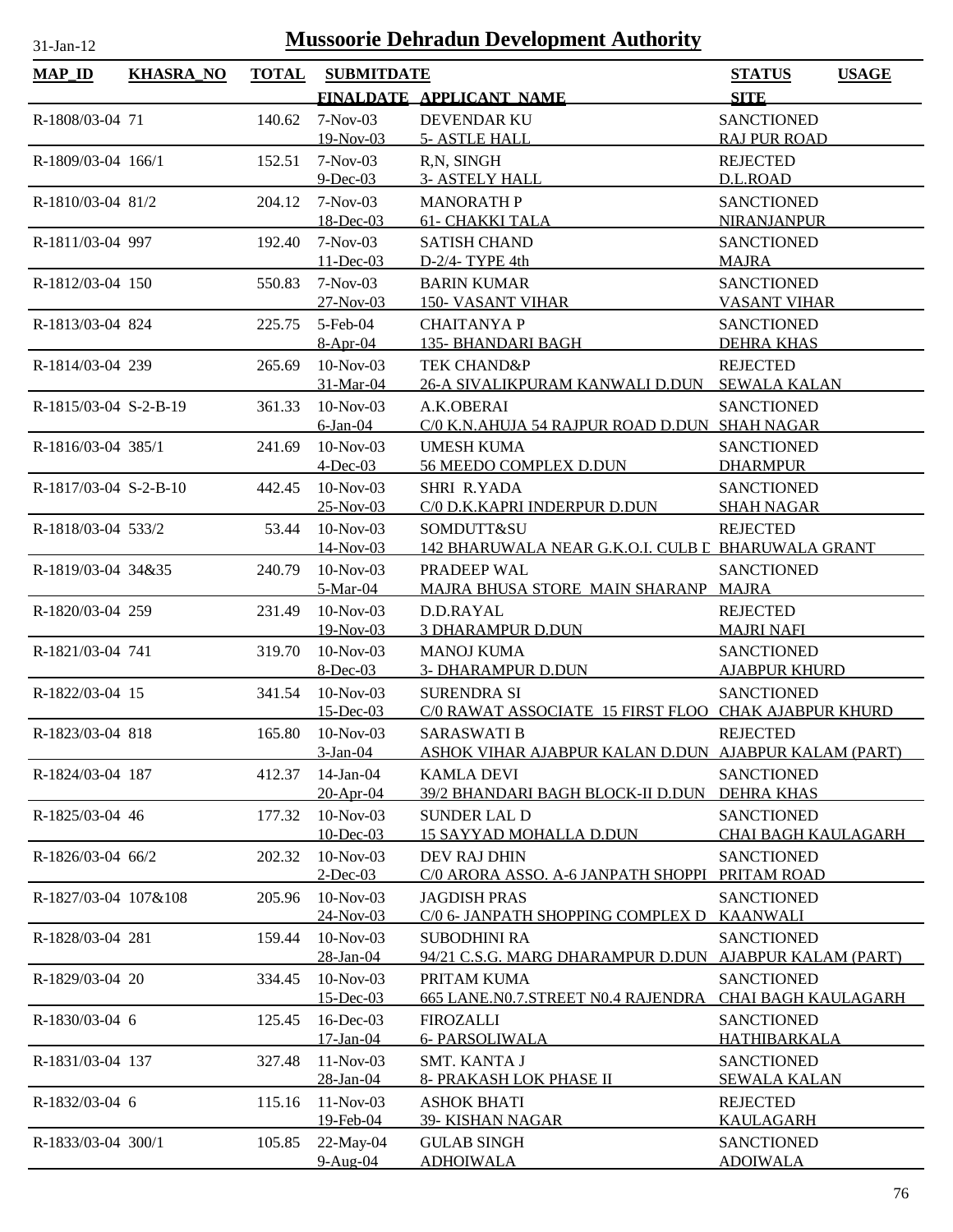| $31-Jan-12$               | <b>Mussoorie Dehradun Development Authority</b> |              |                                 |                                                                         |                                                |              |  |  |
|---------------------------|-------------------------------------------------|--------------|---------------------------------|-------------------------------------------------------------------------|------------------------------------------------|--------------|--|--|
| <b>MAP_ID</b>             | <b>KHASRA_NO</b>                                | <b>TOTAL</b> | <b>SUBMITDATE</b>               |                                                                         | <b>STATUS</b>                                  | <b>USAGE</b> |  |  |
|                           |                                                 |              |                                 | FINALDATE APPLICANT NAME                                                | <b>SITE</b>                                    |              |  |  |
| R-1834/03-04 359          |                                                 | 271.31       | 11-Nov-03                       | <b>SMT. SARSWAT</b>                                                     | <b>SANCTIONED</b>                              |              |  |  |
|                           |                                                 |              | 16-Dec-03                       | C/O- VIRENDAR JOSHI                                                     | <b>AJABPUR KALAM (PART)</b>                    |              |  |  |
| R-1835/03-04 121          |                                                 | 338.28       | $11-Nov-03$<br>$17 - Dec-03$    | JAIPAL SINGH /                                                          | <b>SANCTIONED</b>                              |              |  |  |
| R-1836/03-04 279          |                                                 | 213.68       | $11-Nov-03$                     | 124- KARGI<br><b>CHAMANLAL</b>                                          | <b>KARGI GRANT (PART)</b><br><b>SANCTIONED</b> |              |  |  |
|                           |                                                 |              | 16-Dec-03                       | 279- KARANPUR                                                           | <b>KARANPUR</b>                                |              |  |  |
| R-1837/03-04 279          |                                                 | 112.00       | $11-Nov-03$                     | <b>SANJAY KUMA</b>                                                      | <b>SANCTIONED</b>                              |              |  |  |
|                           |                                                 |              | 16-Dec-03                       | 267- KARANPUR                                                           | <b>KARANPUR</b>                                |              |  |  |
| R-1838/03-04 703          |                                                 | 111.93       | $21-Aug-04$                     | <b>GULSHER- ALI</b>                                                     | <b>SANCTIONED</b>                              |              |  |  |
|                           |                                                 |              | $21-Aug-04$<br>11-Nov-03        | <b>MAJRA D.DUN.</b>                                                     | <b>MAJRA</b>                                   |              |  |  |
| R-1839/03-04 272          |                                                 | 130.31       | $27-Nov-03$                     | <b>KISHAN RAM A</b><br>106 SHANTI VIHAR PHASE II KAULAGAI KAULAGARH     | <b>SANCTIONED</b>                              |              |  |  |
| R-1840/03-04 394          |                                                 | 306.85       | 11-Nov-03                       | N.S.BISHT                                                               | <b>SANCTIONED</b>                              |              |  |  |
|                           |                                                 |              | $17-Nov-03$                     | 25 TREVOR ROAD F.R.I D.DUN.                                             | <b>KAANWALI</b>                                |              |  |  |
| R-1841/03-04 285/3        |                                                 | 65.03        | 12-Nov-03                       | DEEPAK KUMA                                                             | <b>REJECTED</b>                                |              |  |  |
|                           |                                                 |              | 22-Nov-03                       | <b>GRAM - DAKRA BALAWALA</b>                                            | <b>KAANWALI</b>                                |              |  |  |
| R-1842/03-04 802          |                                                 | 187.12       | 12-Nov-03<br>$21 - Nov - 03$    | <b>RAMESH PAL S</b><br>492- LANE NO-3- VIJAYPARK EXT.D.DUI SEWALA KALAN | <b>REJECTED</b>                                |              |  |  |
| R-1843/03-04 113          |                                                 | 180.44       | $15$ -Jan-04                    | <b>SURENDAR PR</b>                                                      | <b>REJECTED</b>                                |              |  |  |
|                           |                                                 |              | 10-Feb-04                       | C/O- U.K. SHARMA                                                        | <b>AJABPUR DANDA</b>                           |              |  |  |
| R-1844/03-04 361/2        |                                                 | 301.54       | 10-Mar-04                       | <b>SMT. JAMUNA I</b>                                                    | <b>SANCTIONED</b>                              |              |  |  |
|                           |                                                 |              | $7-May-04$                      | 27- ARAGHAR                                                             | <b>AJABPUR KHURD</b>                           |              |  |  |
| R-1845/03-04 38           |                                                 | 820.82       | $12-Nov-03$<br>22-Nov-03        | <b>GHAN SHAM D</b><br><b>NIRMATA</b>                                    | <b>SANCTIONED</b><br>CHUKKHUWALA               |              |  |  |
| R-1846/03-04 1208         |                                                 | 123.55       | 12-Nov-03                       | <b>ANIL KUMAR S</b>                                                     | <b>SANCTIONED</b>                              |              |  |  |
|                           |                                                 |              | 19-Dec-03                       | 887- INDIRA NAGER COLONY                                                | <b>KAANWALI</b>                                |              |  |  |
| R-1847/03-04 8            |                                                 | 212.59       | 12-Nov-03                       | <b>RAMESH SIN</b>                                                       | <b>REJECTED</b>                                |              |  |  |
|                           |                                                 |              | $27 - Nov - 03$                 | <b>22 CERCULAR ROAD D.DUN</b>                                           | <b>NATHANPUR</b>                               |              |  |  |
| R-1848/03-04 57-C         |                                                 | 173.85       | $12-Nov-03$                     | PRAMOD KUM                                                              | <b>SANCTIONED</b>                              |              |  |  |
|                           |                                                 |              | $2$ -Dec-03<br>103.35 12-Nov-03 | TYAGI ROAD OPP. NIRANKARI BHAWA REST CAMP<br><b>SMT. SUMAN A</b>        |                                                |              |  |  |
| R-1849/03-04 5            |                                                 |              | $3$ -Dec-03                     | 5- BANI BAZAR                                                           | <b>SANCTIONED</b><br><b>SUBHASH ROAD</b>       |              |  |  |
| R-1850/03-04 308          |                                                 | 151.56       | $12-Nov-03$                     | <b>SURENDRA PA</b>                                                      | <b>REJECTED</b>                                |              |  |  |
|                           |                                                 |              | $1-Jan-04$                      | H.NO-195-MOHABAWALA                                                     | MOHABBEWALA (PART)                             |              |  |  |
| R-1851/03-04 1193         |                                                 | 209.25       | 18-Dec-03                       | Mohan Lal                                                               | <b>SANCTIONED</b>                              |              |  |  |
|                           |                                                 |              | 20-Jan-04                       | 32- RAM VIHAR                                                           | KAULAGARH                                      |              |  |  |
| R-1852/03-04 75/2         |                                                 | 181.45       | 13-Nov-03<br>19-Dec-03          | <b>INDRA SINGHP</b><br><b>VILL.- KANDOLI</b>                            | <b>SANCTIONED</b><br><b>KANDOLI</b>            |              |  |  |
| R-1853/03-04 589          |                                                 | 343.12       | $13-Nov-03$                     | <b>RAM KUMAR M</b>                                                      | <b>SANCTIONED</b>                              |              |  |  |
|                           |                                                 |              | 11-Dec-03                       | <b>MAJRA</b>                                                            | <b>MAJRA</b>                                   |              |  |  |
| R-1854/03-04 368,367      |                                                 | 230.02       | 13-Nov-03                       | <b>VINOD KUMAR</b>                                                      | <b>REJECTED</b>                                |              |  |  |
|                           |                                                 |              | $27 - Nov - 03$                 | E-11- NEHARU COLONY                                                     | <b>HARRAWALA</b>                               |              |  |  |
| R-1855/03-04 198          |                                                 | 186.21       | 10-Feb-04<br>$1-Apr-04$         | PUSHAKAR SI<br>C/O- G.S. MSNOLA                                         | <b>SANCTIONED</b><br><b>NATHANPUR</b>          |              |  |  |
| R-1856/03-04 39/3         |                                                 | 137.64       | $13-Nov-03$                     | SMT. GARGESH                                                            | <b>SANCTIONED</b>                              |              |  |  |
|                           |                                                 |              | $1-Dec-03$                      | 79/ BAKRALWALA                                                          | <b>BAAKRALWALA</b>                             |              |  |  |
| R-1857/03-04 A-45- H.I.G. |                                                 | 240.00       | 13-Nov-03                       | <b>BHARAT SING</b>                                                      | <b>SANCTIONED</b>                              |              |  |  |
|                           |                                                 |              | 24-Nov-03                       | 175/23 SHAHID BHAGAT                                                    | MDDA COLONY DALANWAI                           |              |  |  |
| R-1858/03-04 198          |                                                 | 379.03       | 13-Nov-03                       | G.P. GUPTA                                                              | <b>REJECTED</b>                                |              |  |  |
| R-1859/03-04 136          |                                                 | 165.98       | 27-Feb-04<br>13-Nov-03          | <b>NATHANPUR</b><br>SMT. KADAMB/                                        | <b>NATHANPUR</b><br><b>REJECTED</b>            |              |  |  |
|                           |                                                 |              | 19-Nov-03                       | 60-A- BLOCK III                                                         | <b>KARGI GRANT (PART)</b>                      |              |  |  |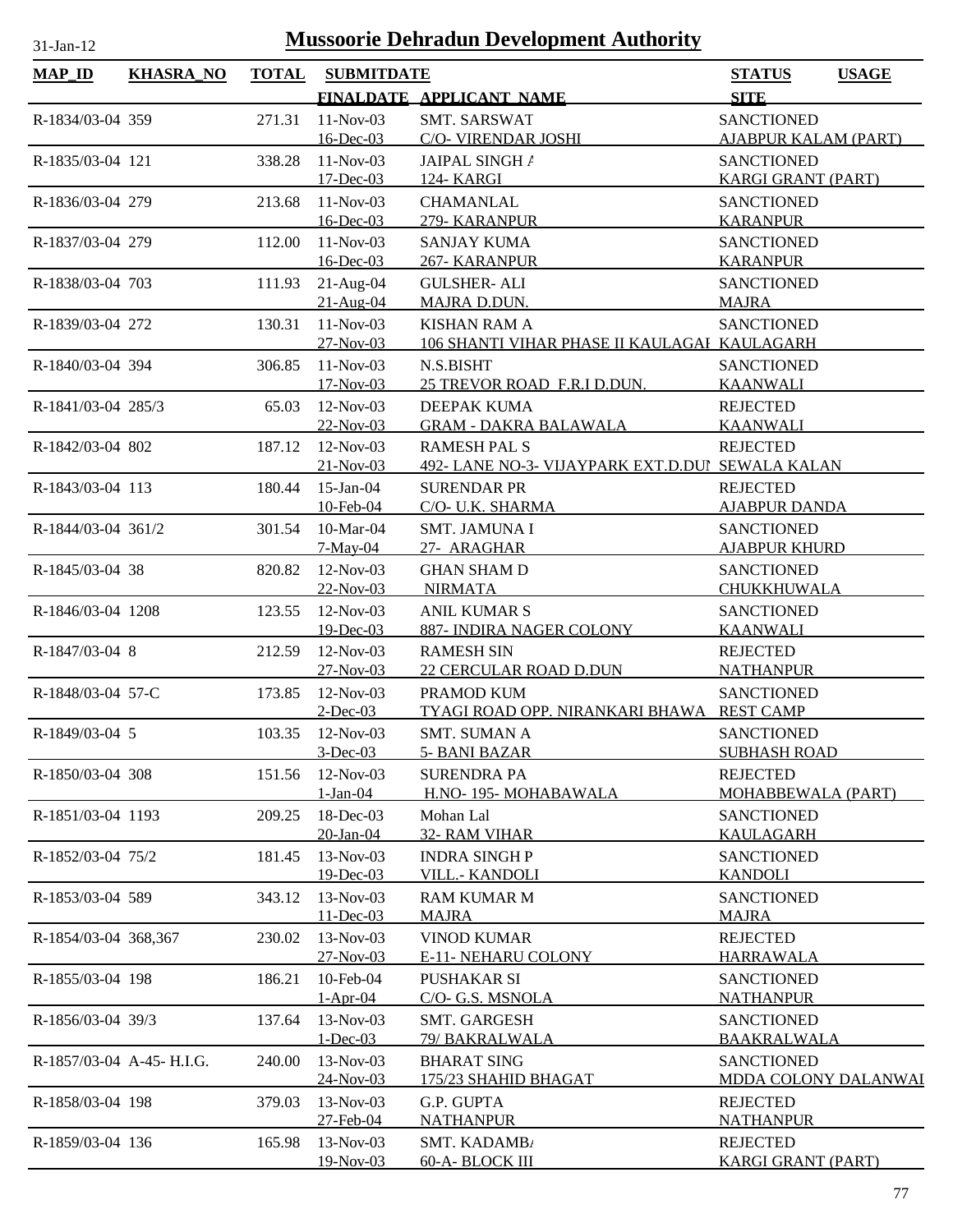| $MAP$ ID             | <b>KHASRA_NO</b> | <b>TOTAL</b> | <b>SUBMITDATE</b>      |                                               | <b>STATUS</b><br><b>USAGE</b>           |
|----------------------|------------------|--------------|------------------------|-----------------------------------------------|-----------------------------------------|
|                      |                  |              |                        | FINALDATE APPLICANT NAME                      | <b>SITE</b>                             |
| R-1860/03-04 338     |                  | 161.62       | $13-Nov-03$            | <b>RAJESH KUMA</b>                            | <b>SANCTIONED</b>                       |
|                      |                  |              | 8-Jan-04               | I/122 NEHRU COLONY D.DUN.                     | <b>AAMWALA TARLA</b>                    |
| R-1861/03-04 262/1   |                  | 277.15       | 13-Nov-03              | <b>SHIV KUMAR V</b>                           | <b>SANCTIONED</b>                       |
|                      |                  |              | 8-Mar-04               | 15 CHAMAN VIHAR NIRANJANPUR D.DU SEWALA KALAN |                                         |
| R-1861/03-04-262/1   |                  | 0.00         | 12-Mar-09              | <b>SHIV KUMAR V</b>                           | SANCTIONED<br>Home                      |
|                      |                  |              |                        | 15 CHAMAN VIHAR NIRANJANPUR D.DU SEWALA KALAN |                                         |
| R-1862/03-04 107     |                  | 374.00       | $14$ -Nov-03           | Shailandar Singh                              | <b>SANCTIONED</b>                       |
|                      |                  |              | 14-Jan-04              | 72- Arya Nager                                | <b>KANDOLI</b>                          |
| R-1863/03-04 1215    |                  | 339.78       | $14-Nov-03$            | Dr. MADAN MO                                  | <b>SANCTIONED</b>                       |
|                      |                  |              | $3-Dec-17$             | C-5 - NILAM O.N.G.C. COLONY                   | <b>KAANWALI</b>                         |
| R-1864/03-04 1495    |                  | 353.25       | 14-Nov-03              | <b>SYED HAIDER /</b>                          | <b>REJECTED</b>                         |
|                      |                  |              | $12$ -Dec-03           | 1495, ALAKH NANDA ENCLAVE G.M.S.              | <b>KAANWALI</b>                         |
| R-1865/03-04 480     |                  | 365.73       | 14-Nov-03              | <b>CHANDER SHA</b>                            | <b>SANCTIONED</b>                       |
|                      |                  |              | $27 - Nov - 03$        | 31/1- E VIJAY COLONY                          | <b>DHORAN KHAS</b>                      |
| R-1866/03-04 24      |                  | 198.72       | 5-Feb-04<br>25-Feb-04  | <b>LAXMAN SIN</b><br><b>43- SAKET COLONY</b>  | <b>REJECTED</b><br><b>AJABPUR KHURD</b> |
| R-1867/03-04 1005    |                  | 263.06       | 14-Nov-03              | <b>HARVIR SINGH</b>                           | <b>SANCTIONED</b>                       |
|                      |                  |              | 20-Nov-03              | 29-NKIT PURAM G.M.S.ROAD                      | <b>KAANWALI</b>                         |
| R-1868/03-04 748     |                  | 232.94       | 5-Feb-04               | <b>CHNADARMAN</b>                             | <b>SANCTIONED</b>                       |
|                      |                  |              | 23-Mar-04              | C/O - 38/3 - BHANDARI BAGH                    | <b>DEHRA KHAS</b>                       |
| R-1869/03-04 639     |                  | 689.01       | 14-Nov-03              | KOSHILA CHO                                   | <b>SANCTIONED</b>                       |
|                      |                  |              | 12-Dec-03              | <b>15- TURNER ROAD</b>                        | <b>TURNER ROAD</b>                      |
| R-1870/03-04 10      |                  | 477.78       | 14-Nov-03              | <b>B.B. AGARWAL</b>                           | <b>SANCTIONED</b>                       |
|                      |                  |              | 31-Dec-03              | 10- B - BALBIR ROAD                           | <b>BALBIR ROAD</b>                      |
| R-1871/03-04 695     |                  | 122.12       | $14$ -Nov-03           | AMT. USHA C                                   | <b>REJECTED</b>                         |
|                      |                  |              | $21-Nov-03$            | 29/212 ANEKANT PALACE                         | <b>KAANWALI</b>                         |
| R-1872/03-04 1       |                  | 237.50       | $14$ -Nov-03           | <b>SMT. NEELAM I</b>                          | <b>SANCTIONED</b>                       |
|                      |                  |              | $9$ -Dec-03            | <b>130 GURU ROAD</b>                          | <b>GURU ROAD</b>                        |
| R-1873/03-04 15/2    |                  | 149.56       | $14-Nov-03$            | <b>MUKKESH SA</b>                             | <b>SANCTIONED</b>                       |
|                      |                  |              | 16-Jan-04              | 15/2- PLEASENT VALLEY                         | PLEASANT VALLEY                         |
| R-1874/03-04 658/2   |                  | 212.12       | $14$ -Nov-03           | DR.ALOK GAUT                                  | <b>SANCTIONED</b>                       |
|                      |                  |              | $3-Dec-19$             | 13 ARAVALI ENCLAVE G.M.S. ROAD D. KAANWALI    |                                         |
| R-1875/03-04 1127    |                  | 213.34       | $21-Jan-04$            | Devendra Singh                                | <b>SANCTIONED</b>                       |
|                      |                  |              | 4-Mar-04               | 74/16 ASHOK VIHAR                             | <b>AJABPUR KALAM (PART)</b>             |
| R-1876/03-04 410     |                  | 150.00       | 15-Nov-03              | P.K. BAUKA & I                                | <b>SANCTIONED</b>                       |
|                      |                  |              | 12-Jan-04              | <b>E.CE. COLONY</b>                           | <b>DHORAN KHAS</b>                      |
| R-1877/03-04 43      |                  | 240.09       | 18-Oct-05<br>30-Nov-05 | <b>SMT. NIRMALA</b><br>27- ARAGHAR            | <b>REJECTED</b><br><b>KARGI GRANT</b>   |
| R-1878/03-04 284     |                  | 208.10       | 15-Nov-03              | R.P. SHARMA                                   | <b>SANCTIONED</b>                       |
|                      |                  |              | $31$ -Dec-03           | 194/267-MODEL COLONY ARAGHAR D.               | <b>DHARMPUR</b>                         |
| R-1879/03-04 5/2     |                  | 142.78       | 15-Nov-03              | <b>HARISH CHAND</b>                           | <b>SANCTIONED</b>                       |
|                      |                  |              | 17-Jan-04              | 5/2-IDGAH ROAD                                | <b>KAANWALI</b>                         |
| R-1880/03-04 640     |                  | 174.25       | $17-Nov-03$            | <b>SAMT. ARTI</b>                             | <b>SANCTIONED</b>                       |
|                      |                  |              | $2$ -Dec-03            | 56- BHANDARI NIWAS                            | <u>AJABPUR KHURD</u>                    |
| R-1881/03-04 1575    |                  | 184.41       | 17-Nov-03              | <b>ASHOK KUMA</b>                             | <b>SANCTIONED</b>                       |
|                      |                  |              | 23-Dec-04              | 47- - RAJA ROAD                               | <b>KAANWALI</b>                         |
| R-1882/03-04 333,343 |                  | 210.46       | 17-Nov-03              | <b>SUNIL KUMAR1</b>                           | <b>REJECTED</b>                         |
|                      |                  |              | 10-Dec-03              | <b>KARGI CHOWK</b>                            | <b>BANJAREWALA MAFI</b>                 |
| R-1883/03-04 83      |                  | 314.19       | 27-Jul-05              | <b>ANIL KUMAR S</b>                           | <b>SANCTIONED</b>                       |
|                      |                  |              | 10-Aug-05              | <b>36 NARENDRA VIHAR BALLUPUR ROA</b>         | NIRANJANPUR                             |
| R-1884/03-04 79      |                  | 124.26       | 17-Nov-03              | PRAVEEN KUM                                   | <b>SANCTIONED</b>                       |
|                      |                  |              | 22-Nov-03              | C/0 NIRMATA HOTEL HIM PALACE HAI PARK ROAD    |                                         |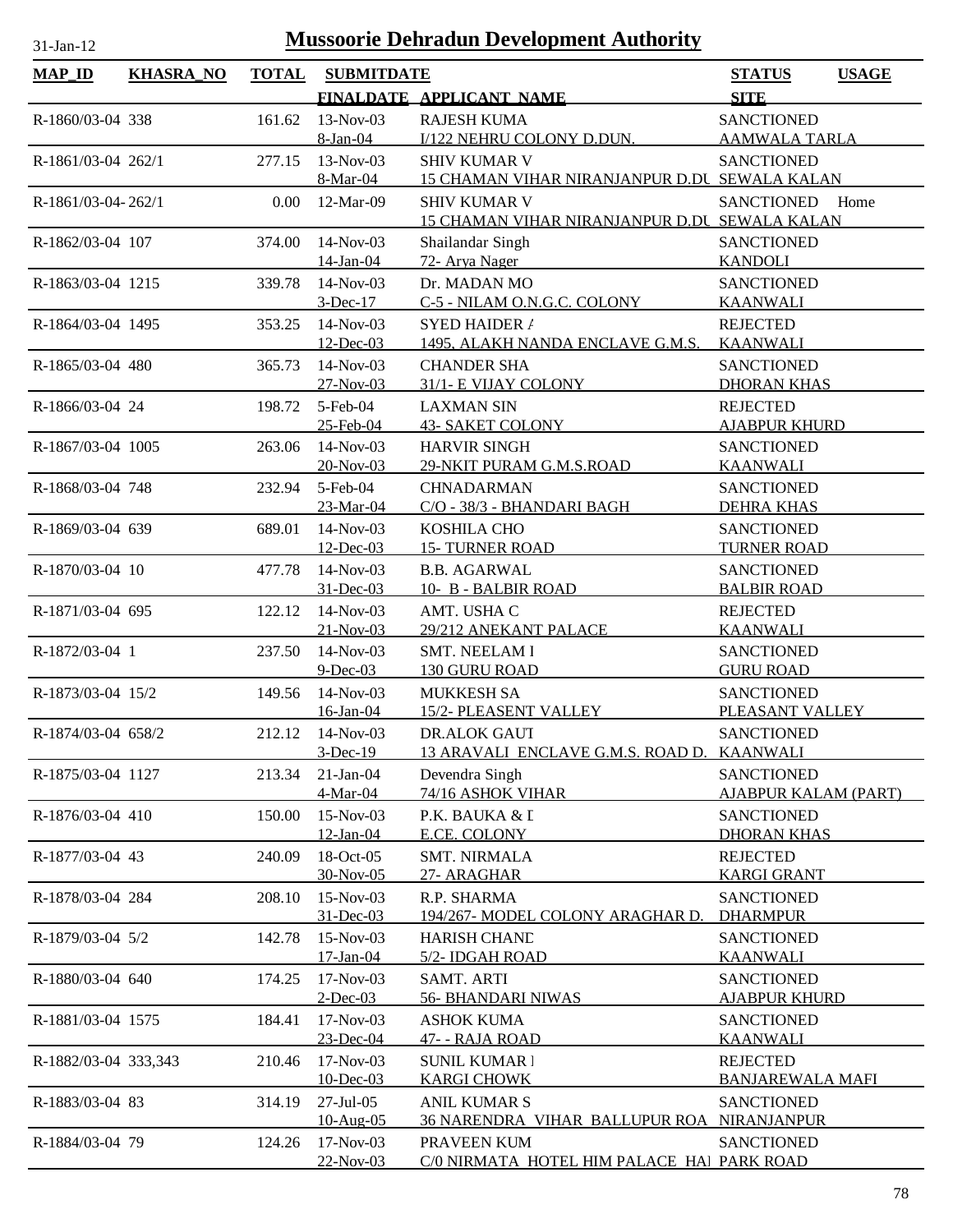| <b>MAP_ID</b>         | <b>KHASRA_NO</b> | <b>TOTAL</b> | <b>SUBMITDATE</b>         |                                                                        | <b>STATUS</b><br><b>USAGE</b>          |
|-----------------------|------------------|--------------|---------------------------|------------------------------------------------------------------------|----------------------------------------|
|                       |                  |              |                           | FINALDATE APPLICANT NAME                                               | <b>SITE</b>                            |
| R-1885/03-04 636      |                  | 209.16       | $17-Nov-03$               | <b>GIRISH CHANDI</b>                                                   | <b>REJECTED</b>                        |
|                       |                  |              | 27-Feb-04<br>$17-Nov-03$  | <b>8-TEG BAHADUR ROAD D.DUN</b><br>P.R.S. BISHT &P                     | <b>MIAWALA</b><br><b>REJECTED</b>      |
| R-1886/03-04 324      |                  | 261.03       | $11 - Dec-03$             | 93 HATHIBARKALA D.DUN                                                  | <b>HATHIBARKALA</b>                    |
| R-1887/03-04 282      |                  | 222.40       | $17-Nov-03$               | <b>KANTI RAM J</b>                                                     | <b>SANCTIONED</b>                      |
|                       |                  |              | $12$ -Jan-04              | 93 VIJAY PARK EXT. LANE -14 D.DUN                                      | <b>KAANWALI</b>                        |
| R-1888/03-04 46/3     |                  | 327.13       | 17-Apr-04                 | <b>SMT. SHAKUNT</b>                                                    | <b>SANCTIONED</b>                      |
|                       |                  |              | $5-May-04$                | 46/3- TAGORE COLONY                                                    | <b>TAGORE VILLA</b>                    |
| R-1889/03-04 104TO107 |                  | 340.18       | 18-Nov-03                 | P.A. THOMASS                                                           | <b>SANCTIONED</b>                      |
|                       |                  |              | 13-Jan-04                 | <b>26- KISHANPUR</b>                                                   | <b>KISHANPUR</b>                       |
| R-1890/03-04 46/35    |                  | 120.95       | 18-Nov-03                 | SMT. USHA RA                                                           | <b>SANCTIONED</b>                      |
|                       |                  |              | $1 - Dec-03$              | 46/35- BAKRALWALA                                                      | <b>BAAKRALWALA</b>                     |
| R-1891/03-04 655      |                  | 221.00       | 18-Nov-03<br>$15$ -Dec-03 | <b>KULVENDER S</b><br>46/7- PARK ROAD                                  | <b>SANCTIONED</b><br><b>MAJRA</b>      |
| R-1892/03-04 28       |                  | 188.10       | 18-Nov-03                 | <b>ASHOK BHOLA</b>                                                     | <b>SANCTIONED</b>                      |
|                       |                  |              | $3 - Dec-03$              | <b>125-INDRA COLONY</b>                                                | <b>ANAND CHOWK</b>                     |
| R-1893/03-04 556      |                  | 472.29       | 18-Nov-03                 | <b>OM PRAKASH</b>                                                      | <b>SANCTIONED</b>                      |
|                       |                  |              | 18-Dec-03                 | <b>COVELY MARKET</b>                                                   | <b>KAANWALI</b>                        |
| R-1894/03-04 96       |                  | 198.84       | 18-Nov-03                 | <b>ANAND MANI</b>                                                      | <b>SANCTIONED</b>                      |
|                       |                  |              | 24-Nov-03                 | 551- VIJAY PARK EXT- III                                               | <b>VIJAY PARK EXTN.</b>                |
| R-1895/03-04 144      |                  | 175.50       | 18-Nov-03                 | <b>ALAM SINGHP</b>                                                     | <b>REJECTED</b>                        |
|                       |                  |              | $1-Jan-04$                | <b>86- SAKET COLONY</b>                                                | <b>BADRIPUR</b>                        |
| R-1896/03-04 30       |                  | 235.13       | 18-Nov-03                 | <b>GURMEET SIN</b>                                                     | <b>REJECTED</b>                        |
|                       |                  |              | 10-Dec-03                 | 94- VIJAY COLONY                                                       | <u>AAMWALA TARLA</u>                   |
| R-1897/03-04 1013/1   |                  | 171.93       | 18-Nov-03<br>$3$ -Dec-03  | <b>SUDESH KUMA</b>                                                     | <b>SANCTIONED</b>                      |
| R-1898/03-04 61/47    |                  | 241.22       | 18-Nov-03                 | 3/2- PARAG DERI<br><b>B.R. SEMUAL</b>                                  | <b>DEHRA KHAS</b><br><b>SANCTIONED</b> |
|                       |                  |              | $10$ -Dec-03              | 61/47-DOBHALWAL                                                        | <b>DOBHALWALA</b>                      |
| R-1899/03-04 19       |                  | 166.00       | 18-Nov-03                 | <b>DHERINDRA S</b>                                                     | <b>SANCTIONED</b>                      |
|                       |                  |              | $2$ -Dec-03               | <b>PANDITWARI</b>                                                      | <b>NESHVILLA ROAD</b>                  |
| R-1900/03-04 103/113  |                  | 263.47       | 18-Nov-03                 | S.P. ARYA                                                              | <b>SANCTIONED</b>                      |
|                       |                  |              | $7 - Dec-03$              | 103/113- NALAPANI ROAD                                                 | <b>NALAPANI ROAD</b>                   |
| R-1901/03-04 316      |                  | 297.28       | $19-Nov-03$               | <b>SMT. PUSPA B</b>                                                    | <b>SANCTIONED</b>                      |
|                       |                  |              | 26-Dec-03                 | <b>19- NEHARU COLONY</b>                                               | <b>AJABPUR KALAM (PART)</b>            |
| R-1902/03-04 184&151  |                  | 280.00       | $19-Nov-03$               | <b>RAMESH CHA</b>                                                      | <b>REJECTED</b>                        |
|                       |                  |              | 26-Mar-04                 | <b>AJABPUR KALAN D.DUN</b>                                             | <b>BAAMANWALA</b>                      |
| R-1903/03-04 506      |                  | 185.92       | 19-Nov-03<br>12-Dec-03    | <b>GODHAN LAL</b><br>R/0 POLICE CHOWKI LAKHI BAGH D.DU BHARUWALA GRANT | <b>SANCTIONED</b>                      |
| R-1904/03-04 871      |                  | 185.75       | 24-Jun-04                 | <b>KALASH CHAN</b>                                                     | <b>SANCTIONED</b>                      |
|                       |                  |              | 24-Jun-04                 | C/0 L.B.S. ACADMEY MUSSORIE D.DUN                                      | <b>NATHANPUR</b>                       |
| R-1905/03-04 15&16    |                  | 178.19       | 19-Nov-03                 | <b>NEERAJ</b>                                                          | <b>SANCTIONED</b>                      |
|                       |                  |              | 20-May-04                 | C/0 RAJA RAM MORYA MAJRI MAFI I.I                                      | <b>MAJRI NAFI</b>                      |
| R-1906/03-04 581      |                  | 185.87       | 19-Nov-03                 | <b>KARAN SING</b>                                                      | <b>REJECTED</b>                        |
|                       |                  |              | $2$ -Dec-03               | <u>16-A SUBHASH ROAD D.DUN.</u>                                        | <b>DEHRA KHAS</b>                      |
| R-1907/03-04 144/1    |                  | 384.30       | 20-Nov-03                 | <b>VED PRAKESH I</b>                                                   | <b>SANCTIONED</b>                      |
|                       |                  |              | $2$ -Dec-03               | <u>144/1 DOBHALWALA D.DUN.</u>                                         | <b>DOBHALWALA</b>                      |
| R-1908/03-04 745      |                  | 39.50        | 20-Nov-03                 | <b>SUNIL SHARM</b>                                                     | <b>REJECTED</b>                        |
|                       |                  |              | $2$ -Dec-03               | MOTHROWALA ROAD D.DUN.                                                 | AJABPUR KALAM (PART)                   |
| R-1909/03-04 -5       |                  | 242.00       | 27-Mar-04<br>8-Jun-04     | <b>J.K.JAIN&amp;DEEP</b><br>233 KARANPUR D.DUN                         | <b>SANCTIONED</b><br><u>JAKHAN</u>     |
| R-1910/03-04 273      |                  | 243.96       | 20-Nov-03                 | <b>DEVIDUTT PA</b>                                                     | <b>SANCTIONED</b>                      |
|                       |                  |              | $27 - Nov - 03$           | 273 SUBHASH ROAD D.DUN                                                 | <b>MAJRA</b>                           |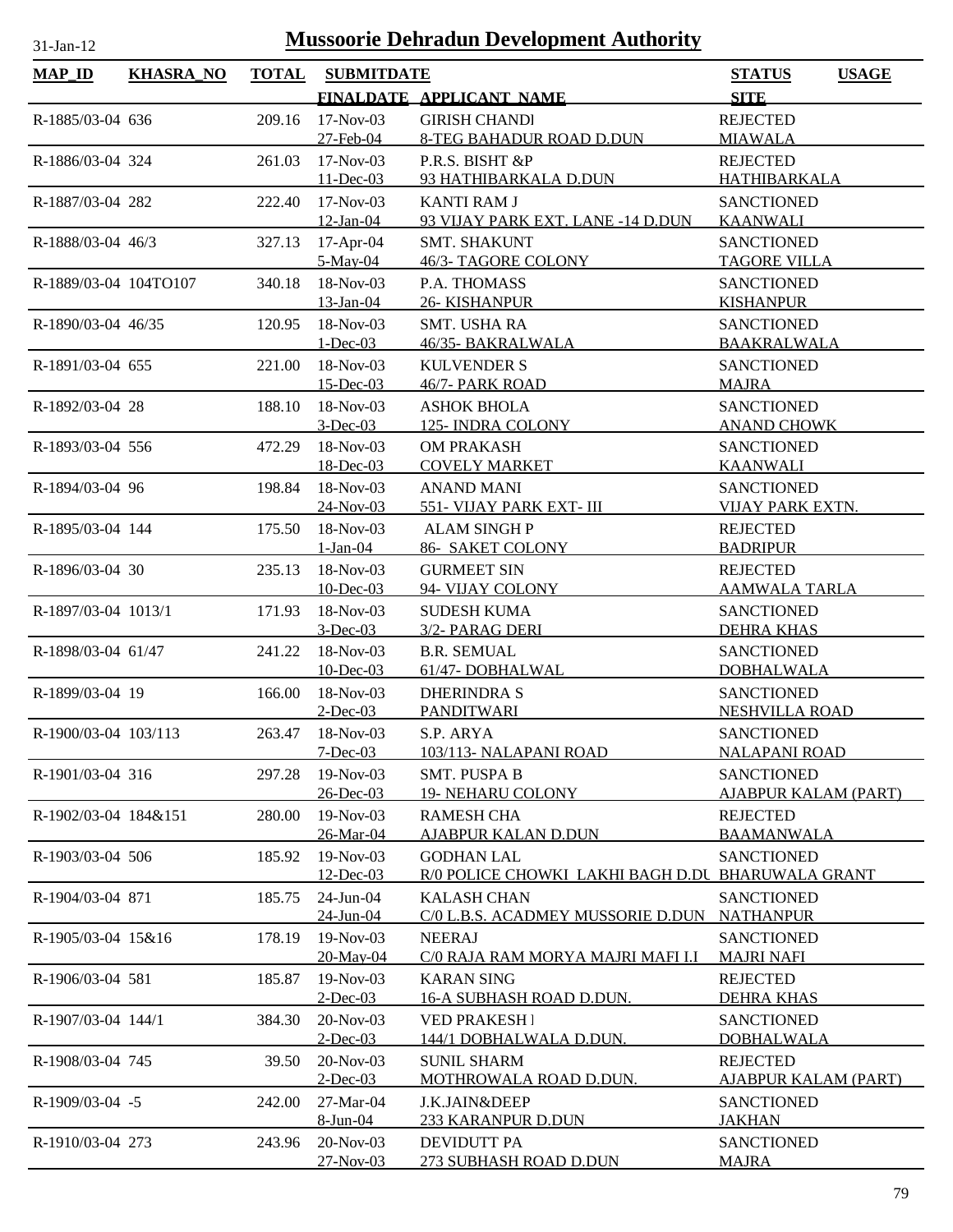| <b>MAP_ID</b>          |                             |              |                             |                                                                            |                                                          |  |
|------------------------|-----------------------------|--------------|-----------------------------|----------------------------------------------------------------------------|----------------------------------------------------------|--|
|                        | <b>KHASRA_NO</b>            | <b>TOTAL</b> | <b>SUBMITDATE</b>           | FINALDATE APPLICANT NAME                                                   | <b>USAGE</b><br><b>STATUS</b><br><b>SITE</b>             |  |
|                        |                             |              |                             |                                                                            |                                                          |  |
| R-1911/03-04 335       |                             | 1,497.32     | 20-Nov-03<br>28-Mar-04      | NORTH INDIA C<br>56 KISHANPUR CANALROAD D.DUN                              | <b>REJECTED</b><br><b>KISHANPUR</b>                      |  |
| R-1912/03-04 519       |                             | 99.62        | $21-Nov-03$<br>12-Jan-04    | <b>KAMLESH PU</b><br>10 KHURBURA MOHALLA D.DUN.                            | <b>SANCTIONED</b><br>NIRANJANPUR                         |  |
| R-1912/03-04-519       |                             | 0.00         | 18-Dec-08                   | <b>KAMLESH PU</b>                                                          | <b>SANCTIONED</b><br>Home                                |  |
|                        |                             |              |                             | 10 KHURBURA MOHALLA D.DUN.                                                 | NIRANJANPUR                                              |  |
| R-1913/03-04 290       |                             | 333.02       | $21-Nov-03$<br>$22$ -Dec-03 | <b>RAJ MOHAN S</b><br>C-425 YAUMUNA COLONY DAKPATHA                        | <b>REJECTED</b><br><b>AAMWALA TARLA</b>                  |  |
| R-1914/03-04 583&584/2 |                             | 368.51       | $21-Nov-03$<br>12-Oct-03    | <b>SHASHI YADA</b><br>45 SHIVALIK -PURAM G.M.S. ROAD D.DI KAANWALI         | <b>SANCTIONED</b>                                        |  |
| R-1915/03-04 226       |                             | 306.90       | $21-Nov-03$<br>8-Jan-04     | <b>VEENA SHARM</b><br>44 VIKASH LOK LANE-N0-2 SAHASTRAE ADOIWALA           | <b>SANCTIONED</b>                                        |  |
| R-1916/03-04 455       |                             | 635.57       | $21-Nov-03$                 | <b>MATBAR SIN</b>                                                          | <b>SANCTIONED</b>                                        |  |
|                        |                             |              | 14-Jan-04                   | C/0 AJABPUR KHURD D.DUN                                                    | <b>AJABPUR KHURD</b>                                     |  |
| R-1916/03-04-455       |                             | 0.00         | 29-Dec-08                   | <b>MATBAR SIN</b>                                                          | <b>SANCTIONED</b><br>Home                                |  |
|                        |                             |              |                             | C/0 AJABPUR KHURD D.DUN                                                    | <b>AJABPUR KHURD</b>                                     |  |
| R-1917/03-04 155       |                             | 170.48       | $21-Nov-03$<br>$26$ -Dec-03 | <b>SURAJ LAL KA</b><br><b>CANTOMENT TOMAS HOUSE ALMORA   CHUKKHUWALA</b>   | <b>SANCTIONED</b>                                        |  |
| R-1918/03-04 424&432/1 |                             | 231.80       | $21-Nov-03$                 | PARAMJEET K                                                                | <b>SANCTIONED</b>                                        |  |
|                        |                             |              | $1 - Dec-03$                | A-6 JANPATH SHOPPING COMPLEX D.DI NIRANJANPUR                              |                                                          |  |
| R-1919/03-04 809       |                             | 157.36       | 21-Nov-03<br>$11 - Dec-03$  | <b>NARAYAN PR</b><br>C/0 NIRMATA HOTEL HIM PALACE HAR AJABPUR KALAM (PART) | <b>SANCTIONED</b>                                        |  |
| R-1920/03-04 23        |                             | 76.18        | $21-Nov-03$                 | <b>LUXMI DEVI</b>                                                          | <b>REJECTED</b>                                          |  |
|                        |                             |              | 29-Nov-03                   | 23 ARYA NAGAR BLOCK -I D.DUN                                               | <b>ARYA NAGAR</b>                                        |  |
| R-1921/03-04 330       |                             | 132.23       | 16-Jan-04                   | <b>ASHRFI LAL KA</b>                                                       | <b>SANCTIONED</b>                                        |  |
|                        |                             |              | 3-Jan-04                    | 72 NALANPANI ROAD D.DUN                                                    | <b>GURU ROAD</b>                                         |  |
| R-1922/03-04 536/2     |                             | 232.24       | 5-Feb-04<br>$27$ -Apr-04    | <b>BADAR-UL-NIS</b><br>C/0 C-3-1- TURNER ROAD CLEMENT TOV MAJRA            | <b>REJECTED</b>                                          |  |
| R-1923/03-04 155/2     |                             | 189.90       | $21-Nov-03$                 | <b>HARI SINGH R</b>                                                        | <b>SANCTIONED</b>                                        |  |
|                        |                             |              | $2-Jan-04$                  | 628-99/17 SATYA VIHAR VIJAY PARK D. PANDITWADI MAFI                        |                                                          |  |
| R-1923/03-04 155/2     |                             | 189.90       | $11-May-04$<br>28-May-04    | <b>HARI SINGH R</b><br>628-99/17 SATYA VIHAR VIJAY PARK D.                 | <b>SANCTIONED</b><br>PANDITWARI                          |  |
| R-1924/03-04 839       |                             | 161.77       | 22-Nov-03                   | Smt. Jaykari Dev                                                           | <b>SANCTIONED</b>                                        |  |
|                        |                             |              | 25-Nov-03                   | E.W.S.184- AJABPUR CALAN                                                   | <b>AJABPUR KALAM (PART)</b>                              |  |
| R-1925/03-04 507       |                             | 296.35       | $21-Jan-04$<br>23-Mar-04    | <b>SMT. MANJU B</b><br>C/O S.C.S BISHT CO                                  | <b>REJECTED</b><br><b>HARRAWALA</b>                      |  |
|                        | R-1926/03-04 14 - RACE COUF | 321.43       | 22-Nov-03                   | <b>SURAJ PRAKAS</b>                                                        | <b>SANCTIONED</b>                                        |  |
|                        |                             |              | $2-Ian-04$                  | <b>14 - RACE COURSE</b>                                                    | <b>RACE COURSE</b>                                       |  |
| R-1927/03-04 989       |                             | 118.42       | $22-Nov-03$                 | <b>MAHESH DAM</b>                                                          | <b>REJECTED</b>                                          |  |
|                        |                             |              | 30-Nov-03                   | 02-MOTI BAZAR                                                              | <b>KANDOLI</b>                                           |  |
| R-1928/03-04 113       |                             | 230.50       | 24-Nov-03                   | <b>UMMED SINGH</b>                                                         | <b>SANCTIONED</b>                                        |  |
| R-1929/03-04 94/76     |                             | 132.54       | $3$ -Dec-03<br>24-Nov-03    | <b>D-BLOCK SARSWATI</b><br><b>MOHAN VERM</b>                               | <b>AJABPUR KHURD</b><br><b>SANCTIONED</b>                |  |
|                        |                             |              | 16-Dec-03                   | 102/3 - BLOCK - II                                                         | CHUKKHUWALA                                              |  |
| R-1930/03-04 122       |                             | 204.06       | 10-Feb-04                   | <b>KALAM SINGH</b>                                                         | <b>SANCTIONED</b>                                        |  |
|                        |                             |              | 17-Mar-04                   | E-1-22-MA.D.D.A. COLONY                                                    | <b>AJABPUR KALAM (PART)</b>                              |  |
| R-1930/03-04-122       |                             | 0.00         | 9-Mar-10                    | <b>KALAM SINGH</b><br>E-1-22-MA.D.D.A. COLONYAJABPURK                      | <b>SANCTIONED</b><br>Home<br><b>AJABPUR KALAM (PART)</b> |  |
| R-1930/03-04-122       |                             | 0.00         | 16-Mar-11                   | <b>KALAM SINGH</b>                                                         | <b>SANCTIONED</b><br>Home                                |  |
|                        |                             |              |                             | E-1-22-MA.D.D.A. COLONYAJABPURK                                            | <b>AJABPUR KALAM (PART)</b>                              |  |
| R-1931/03-04 1235      |                             | 386.27       | 24-Nov-03<br>17-Dec-03      | <b>RAJENDAR SIN</b><br><b>GANDHI NAGER</b>                                 | <b>SANCTIONED</b><br><b>GADHI (PART)</b>                 |  |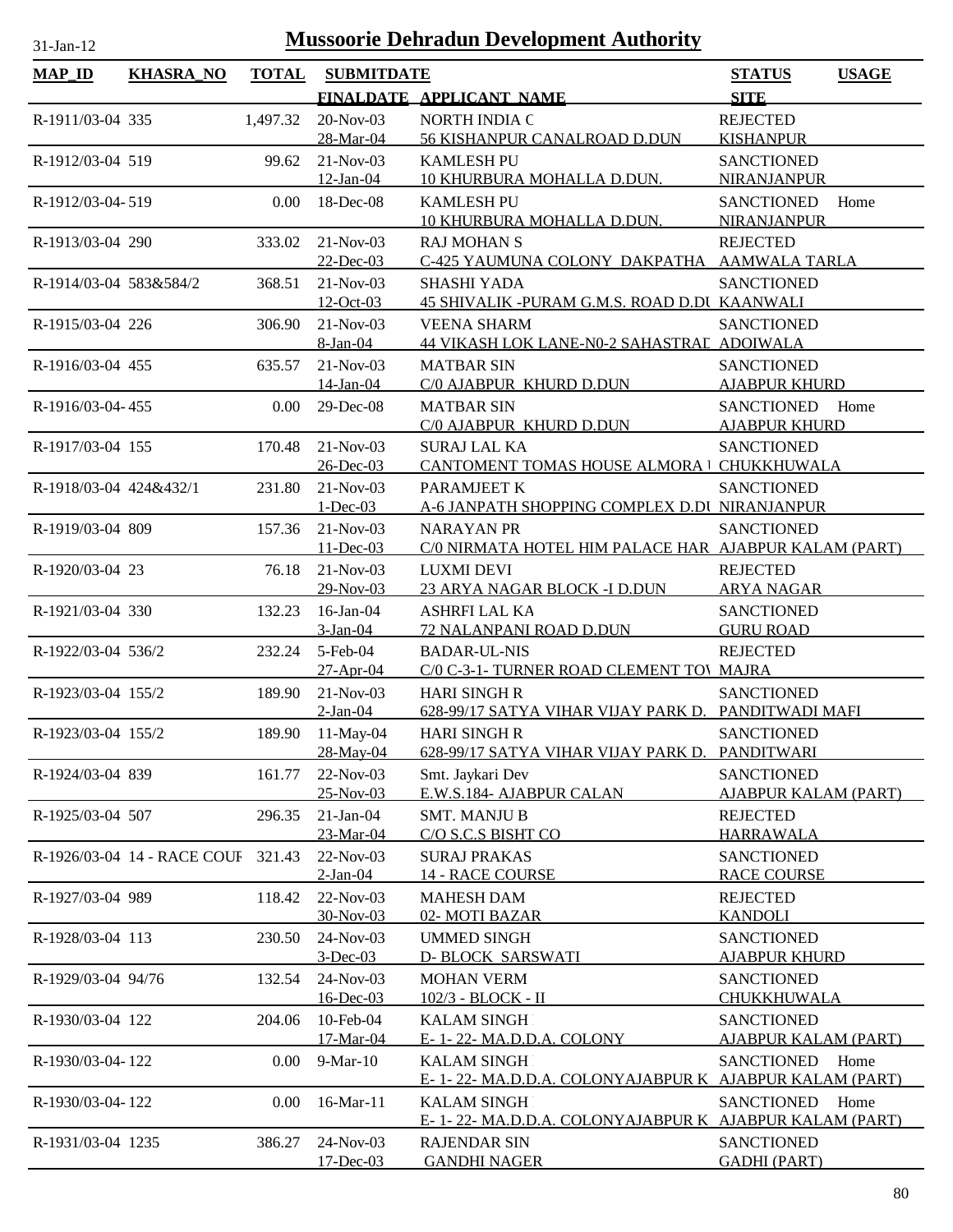| $MAP$ ID                    | KHASRA_NO                  | <b>TOTAL</b> | <b>SUBMITDATE</b>          |                                                  | <b>STATUS</b>                      | <b>USAGE</b> |
|-----------------------------|----------------------------|--------------|----------------------------|--------------------------------------------------|------------------------------------|--------------|
|                             |                            |              |                            | FINALDATE APPLICANT NAME                         | <b>SITE</b>                        |              |
| $R-1932/03-04$ 61 - C-S - 2 |                            | 211.36       | 24-Nov-03                  | <b>OMPARKASH</b>                                 | <b>SANCTIONED</b>                  |              |
|                             |                            |              | $11 - Dec-03$              | $61 - C - S - II$                                | DEFENCE COLONY                     |              |
|                             | R-1933/03-04 4 - A BLOCK G | 252.51       | $6$ -Jun $-07$             | <b>INDERJEET SI</b>                              | <b>SANCTIONED</b>                  |              |
|                             |                            |              | 25-Aug-07                  | <b>C/O NIRMATA</b>                               | <b>RACE COURSE</b>                 |              |
| R-1934/03-04 494            |                            | 186.63       | 27-Feb-07                  | <b>SARITA RASTO</b>                              | <b>SANCTIONED</b>                  |              |
|                             |                            |              | 27-Feb-07                  | AMAN VIHAR NIRANJAN PUR D.DUN                    | <b>NIRANJANPUR</b>                 |              |
| R-1935/03-04 222            |                            | 222.00       | $25-Nov-03$                | <b>NARESH CHAN</b>                               | <b>SANCTIONED</b>                  |              |
|                             |                            |              | $9$ -Dec-03                | 5/2 BASANTVIHAR ENCLAVE, DEHRAD VASANT VIHAR     |                                    |              |
| R-1936/03-04 222            |                            | 222.00       | $5$ -Feb-04                | <b>GANESH PD. K</b>                              | <b>REJECTED</b>                    |              |
|                             |                            |              | 18-Mar-04                  | 118-NEHRU COLONY                                 | NEHRU ROAD.                        |              |
| R-1937/03-04 555            |                            | 555.00       | 25-Nov-03                  | <b>SMT. MITHLES</b>                              | <b>SANCTIONED</b>                  |              |
|                             |                            |              | $2$ -Jan-04                | <b>28-KESAV ROAD</b>                             | <b>KAULAGARH</b>                   |              |
| R-1938/03-04 222            |                            | 222.00       | $25-Nov-03$                | SMT. GODAMB/                                     | <b>SANCTIONED</b>                  |              |
|                             |                            |              | $1-Jan-04$                 | <b>LANDOR MUSSOORIE</b>                          | KAULAGARH                          |              |
| R-1939/03-04 44             |                            | 444.00       | $25-Nov-03$                | <b>BIRBAL SINGH</b>                              | <b>REJECTED</b>                    |              |
|                             |                            |              | $1-Jan-04$                 | 23-SUBHASH NAGAR                                 | KAULAGARH                          |              |
| R-1940/03-04 33             |                            | 33.00        | 25-Nov-03                  | <b>USHA MITTAL</b>                               | <b>SANCTIONED</b>                  |              |
|                             |                            |              | $26 - Apr - 04$            | 56-MEEDO COMPLEX                                 | <b>KAULAGARH</b>                   |              |
| R-1941/03-04 33             |                            | 33.00        | $25-Nov-03$                | M. SHIVNATH                                      | <b>REJECTED</b>                    |              |
|                             |                            |              | $2$ -Jan-04                | <b>62-PRITAM ROAD</b>                            | <b>KAULAGARH</b>                   |              |
| R-1942/03-04 33             |                            | 33.00        | 25-Nov-03                  | <b>VED PRAKASH</b>                               | <b>SANCTIONED</b>                  |              |
|                             |                            |              | 8-Jan-04                   | P-344 NO-1 AIR FORCE SELECTION BOR, KAULAGARH    |                                    |              |
| R-1943/03-04 298            |                            | 221.60       | 29-Nov-03<br>$11$ -Dec-03  | smt. kanta Rawat<br>C/O RAWAT ASSO. UTTARANCHSAL | <b>REJECTED</b><br><b>BALAWALA</b> |              |
| R-1944/03-04 103/15         |                            |              | $29-Nov-03$                | <b>SMT. SUNDARI</b>                              | <b>REJECTED</b>                    |              |
|                             |                            | 221.65       | $3-Jan-04$                 | <b>MAJRI MAFI</b>                                | <b>MAJRA</b>                       |              |
| R-1945/03-04 90             |                            | 1,857.10     | 29-Nov-03                  | <b>SMT. BEENA S</b>                              | <b>REJECTED</b>                    |              |
|                             |                            |              | <u>12-Oct-03</u>           | 53-C- RAJPUR ROAD                                | <b>ARCADIA GRANT</b>               |              |
| R-1946/03-04 30             |                            | 177.60       | 29-Nov-03                  | <b>RAMKISHAN R</b>                               | <b>REJECTED</b>                    |              |
|                             |                            |              | $9$ -Dec-03                | <b>VILL.- RAIPUR</b>                             | <b>AAMWALA TARLA</b>               |              |
| R-1947/03-04 36             |                            | 93.19        | 29-Nov-03                  | <b>JAWHAR LAL K</b>                              | <b>REJECTED</b>                    |              |
|                             |                            |              | $21$ -Jan-04               | 29- CHAKRATA ROAD                                | <b>CHAKRATA ROAD</b>               |              |
| R-1948/03-04 899            |                            | 354.71       | $26$ -Jul-04               | <b>SMT. KAMLA D</b>                              | <b>REJECTED</b>                    |              |
|                             |                            |              | $9-Sep-04$                 | 37- H.N. BAHUGUNA COLONY AJABPUR                 | <b>AJABPUR KALAM (PART)</b>        |              |
| R-1949/03-04 281/4          |                            | 143.00       | 29-Nov-03                  | N.S. RAUTELA                                     | <b>SANCTIONED</b>                  |              |
|                             |                            |              | $12$ -Jan-04               | 98- VIJAY PARK EXTN.                             | <b>VIJAY PARK EXTN.</b>            |              |
| R-1950/03-04 53/9           |                            | 173.56       | 29-Nov-03                  | <b>RAJENDRA PRA</b>                              | <b>REJECTED</b>                    |              |
|                             |                            |              | 12-Dec-03                  | VILLAGE- NATHWAWALA                              | <b>RAJA ROAD</b>                   |              |
| R-1951/03-04 484            |                            | 316.53       | 29-Nov-03                  | <b>SMT.KANWALJ</b>                               | <b>SANCTIONED</b>                  |              |
|                             |                            |              | $9$ -Dec-03                | 54- JAKHAN                                       | <b>NIRANJANPUR</b>                 |              |
| R-1952/03-04 752/3          |                            | 229.36       | 29-Nov-03                  | <b>NARAYAN DU</b>                                | <b>SANCTIONED</b>                  |              |
|                             |                            |              | 19-Dec-03                  | D-6 S.R.I.C KAULAGARH                            | <b>KAANWALI</b>                    |              |
| R-1953/03-04 156            |                            | 669.14       | 29-Nov-03                  | LT. COL. V.P. P                                  | <b>SANCTIONED</b>                  |              |
|                             |                            |              | 19-Dec-03                  | <b>84- RACE COURSE</b>                           | <b>SHAH NAGAR</b>                  |              |
| R-1954/03-04 845            |                            | 405.93       | $20$ -Jan- $04$            | <b>SMT. PRATIBH</b>                              | <b>SANCTIONED</b>                  |              |
|                             |                            |              | $6-Apr-04$                 | F. BLOCK SAKET COLONY                            | <b>AJABPUR KALAM (PART)</b>        |              |
| R-1955/03-04 1020           |                            | 150.55       | 29-Nov-03                  | VINOD SINGH P                                    | <b>REJECTED</b>                    |              |
|                             |                            |              | 11-Dec-03                  | F-13- SHIVLOG COLONY                             | <b>ADOIWALA</b>                    |              |
| R-1956/03-04 270            |                            | 357.00       | 29-Nov-03<br>$27 - Dec-03$ | <b>BIJENDRA SING</b><br>270- CHUKKHUWALA         | <b>SANCTIONED</b><br>CHUKKHUWALA   |              |
| R-1957/03-04 37             |                            | 234.60       | $9$ -Jan- $04$             | <b>BHUWAN BIR S</b>                              | <b>SANCTIONED</b>                  |              |
|                             |                            |              | 9-Jan-04                   | <b>3-BANGALI MOHALLA</b>                         | <b>SALAWALA</b>                    |              |
|                             |                            |              |                            |                                                  |                                    |              |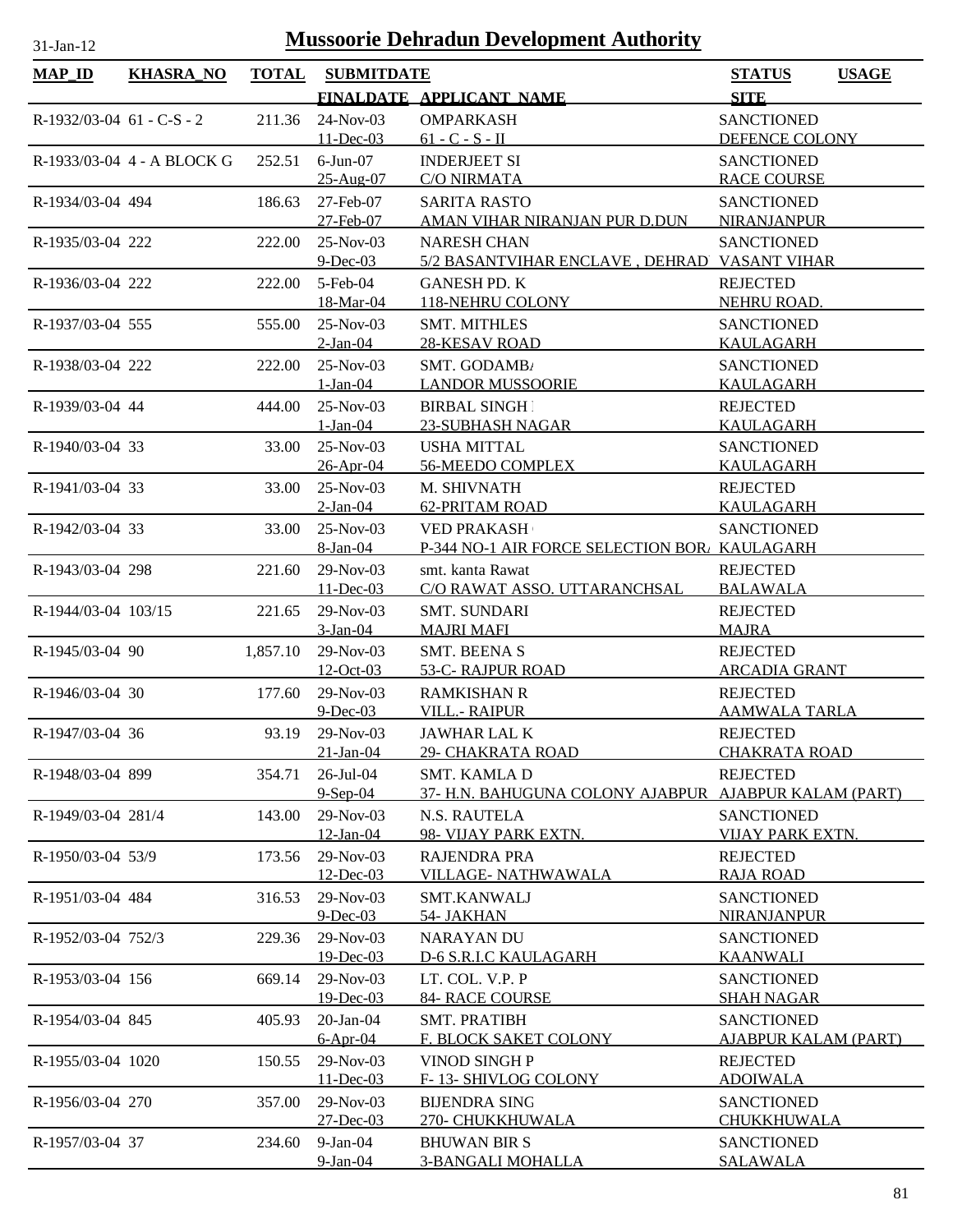| 31-Jan-12            | <b>Mussoorie Dehradun Development Authority</b> |              |                   |                                                |                               |  |  |  |
|----------------------|-------------------------------------------------|--------------|-------------------|------------------------------------------------|-------------------------------|--|--|--|
| <b>MAP_ID</b>        | <b>KHASRA_NO</b>                                | <b>TOTAL</b> | <b>SUBMITDATE</b> |                                                | <b>STATUS</b><br><b>USAGE</b> |  |  |  |
|                      |                                                 |              |                   | FINALDATE APPLICANT NAME                       | <b>SITE</b>                   |  |  |  |
| R-1958/03-04 375     |                                                 | 133.37       | 29-Nov-03         | <b>TAPAS KUMAR</b>                             | <b>SANCTIONED</b>             |  |  |  |
|                      |                                                 |              | $19$ -Dec-03      | KISHAN PUR CANAL ROAD                          | <b>KISHANPUR</b>              |  |  |  |
| R-1959/03-04 213/1   |                                                 | 226.61       | 29-Nov-03         | <b>AVIND BAHUGU</b>                            | <b>REJECTED</b>               |  |  |  |
|                      |                                                 |              | $11 - Dec-03$     | VILL&P.O. PAGER                                | <b>NATHANPUR</b>              |  |  |  |
| R-1960/03-04 67,68   |                                                 | 517.65       | 29-Nov-03         | <b>JAI PRAKASH N</b>                           | <b>REJECTED</b>               |  |  |  |
|                      |                                                 |              | 24-Dec-03         | VILL&P.O MALSHI PATTI                          | <b>NATHANPUR</b>              |  |  |  |
| R-1961/03-04 23      |                                                 | 411.00       | 29-Nov-03         | <b>BHUPENDRA S</b>                             | <b>REJECTED</b>               |  |  |  |
|                      |                                                 |              | $3-Jan-04$        | <b>23- RACE COURSE</b>                         | <b>RACE COURSE</b>            |  |  |  |
| R-1962/03-04 185/2   |                                                 | 654.92       | 29-Nov-03         | PADAM BAHA                                     | <b>REJECTED</b>               |  |  |  |
|                      |                                                 |              | 20-Jan-04         | <b>NIMBUWALA</b>                               | <b>ARCADIA GRANT</b>          |  |  |  |
| R-1963/03-04 9/31/15 |                                                 | 1,143.48     | 29-Nov-03         | <b>CHANDAR MO</b>                              | <b>SANCTIONED</b>             |  |  |  |
|                      |                                                 |              | 8-Jan-04          | 9- CHANDAR ROAD                                | <b>CHANDER ROAD</b>           |  |  |  |
| R-1964/03-04 71      |                                                 | 157.93       | $1-Dec-03$        | TUMAN SINGH                                    | <b>SANCTIONED</b>             |  |  |  |
|                      |                                                 |              | $17 - Dec-03$     | C/O ARORA ASSO. A-6- JANPATH                   | CHUKKHUWALA                   |  |  |  |
| R-1965/03-04 36      |                                                 | 206.68       | $1-Dec-03$        | SMT. HANSHA I                                  | <b>REJECTED</b>               |  |  |  |
|                      |                                                 |              | $9$ -Dec-03       | <b>AKTA VIHAR</b>                              | <b>AAMWALA</b>                |  |  |  |
| R-1966/03-04 164     |                                                 | 176.90       | $1-Dec-03$        | <b>SAVYA SACHI 7</b>                           | <b>SANCTIONED</b>             |  |  |  |
|                      |                                                 |              | $31$ -Jan-04      | C-28- SHIVLOK COLONY                           | <b>SHIVLOK COLONY</b>         |  |  |  |
| R-1967/03-04 36      |                                                 | 173.92       | $1-Dec-03$        | <b>AVVAL SINGH1</b>                            | <b>REJECTED</b>               |  |  |  |
|                      |                                                 |              | $9$ -Dec-03       | <b>AKTA VIHAR UPPER</b>                        | <b>AAMWALA</b>                |  |  |  |
| R-1968/03-04 40/1    |                                                 | 384.37       | 12-Apr-04         | <b>SHISHUPAL SI</b>                            | <b>SANCTIONED</b>             |  |  |  |
|                      |                                                 |              | 12-Apr-04         | 92- SHTABDI ENCLAVE                            | <b>MAJRI NAFI</b>             |  |  |  |
| R-1969/03-04 225     |                                                 | 234.36       | 18-May-05         | <b>SARANJEET SI</b>                            | <b>SANCTIONED</b>             |  |  |  |
|                      |                                                 |              | 27-Jul-05         | A-34-II FLOOR MEEDO PLAZA RAJPUR R DHORAN KHAS |                               |  |  |  |
| R-1970/03-04 698&699 |                                                 | 247.68       | 4-Feb-04          | JAI SHYAM SHA                                  | <b>REJECTED</b>               |  |  |  |
|                      |                                                 |              | $7-Apr-04$        | 125- PARTAP ROAD                               | <b>BHARUWALA GRANT</b>        |  |  |  |
| R-1971/03-04 20      |                                                 | 290.88       | $1-Dec-03$        | <b>NEERAJ SHAR</b>                             | <b>REJECTED</b>               |  |  |  |
|                      |                                                 |              | 26-Feb-04         | 20- TUAGI ROAD                                 | <b>TYAGI ROAD</b>             |  |  |  |
| R-1972/03-04 705     |                                                 | 223.00       | $1 - Dec-03$      | <b>SMT. UMA DEV</b>                            | <b>REJECTED</b>               |  |  |  |
|                      |                                                 |              | 20-Dec-03         | C/O- BHARAT SINGH NEGI                         | <b>DEHRA KHAS</b>             |  |  |  |
| R-1973/03-04 800     |                                                 | 209.02       | $1-Dec-03$        | <b>SMT. SATYA S</b>                            | <b>SANCTIONED</b>             |  |  |  |
|                      |                                                 |              | 27-Dec-03         | 17- GAUDVILL                                   | <b>MAJRA</b>                  |  |  |  |
| R-1974/03-04 158/5   |                                                 | 247.79       | $1-Dec-03$        | <b>MOHIT KUMAR</b>                             | <b>SANCTIONED</b>             |  |  |  |
|                      |                                                 |              | $7-Jan-04$        | C/O-66PANDITWARI                               | PANDITWADI MAFI               |  |  |  |
| R-1975/03-04 22/26   |                                                 | 1,000.00     | $1-Dec-03$        | <b>GIRISH CHANDI</b>                           | <b>SANCTIONED</b>             |  |  |  |
|                      |                                                 |              | 30-Dec-03         | 461/1- CHANDER ROAD                            | <b>JAKHAN</b>                 |  |  |  |
| R-1976/03-04 219/A   |                                                 | 473.97       | $1-Dec-03$        | A.K. HAMDOO                                    | <b>SANCTIONED</b>             |  |  |  |
|                      |                                                 |              | 16-Dec-03         | 97/3-2 RAJENDAR NAGA                           | RAJENDAR NAGAR                |  |  |  |
| R-1977/03-04 1155    |                                                 | 120.00       | $1-Dec-03$        | <b>SHOHAN NAUT</b>                             | <b>REJECTED</b>               |  |  |  |
|                      |                                                 |              | 21-Feb-04         | 96- G.M.S. ROAD DIBYA JOTI EMCLAVE KAANWALI    |                               |  |  |  |
| R-1978/03-04 273     |                                                 | 164.47       | 7-Feb-04          | <b>MANOHAR PR</b>                              | <b>REJECTED</b>               |  |  |  |
|                      |                                                 |              | $17-May-04$       | 273- SALAWALA                                  | <b>SALAWALA</b>               |  |  |  |
| R-1979/03-04 182     |                                                 | 1,218.50     | $2$ -Dec-03       | <b>GIRISH CHANDI</b>                           | <b>REJECTED</b>               |  |  |  |
|                      |                                                 |              | 28-Feb-04         | 40- E.C. ROAD.                                 | <b>NATTHANPUR</b>             |  |  |  |
| R-1980/03-04 9       |                                                 | 129.83       | 22-Apr-04         | <b>MUKESH KUM</b>                              |                               |  |  |  |
|                      |                                                 |              |                   | 152/3-B RAJPUR ROAD                            | <b>SINOLA</b>                 |  |  |  |
| R-1981/03-04 292     |                                                 | 371.74       | $2$ -Dec-03       | <b>BIKRAM SING</b>                             | <b>REJECTED</b>               |  |  |  |
|                      |                                                 |              | 12-Jan-04         | 87/1 VIVEK VIHAR                               | <b>KAANWALI</b>               |  |  |  |
| R-1982/03-04 G-3     |                                                 | 372.06       | $2$ -Dec-03       | N.N. PANDE                                     | <b>SANCTIONED</b>             |  |  |  |
|                      |                                                 |              | $15$ -Dec-03      | <b>G-3- RACE COURS</b>                         | <b>RACE COURSE</b>            |  |  |  |
| R-1983/03-04 52-     |                                                 | 147.94       | $2$ -Dec-03       | <b>KRISHNA</b>                                 | <b>REJECTED</b>               |  |  |  |
|                      |                                                 |              | 13-Jan-04         | 52MOTI BAZAR                                   | <b>JAKHAN</b>                 |  |  |  |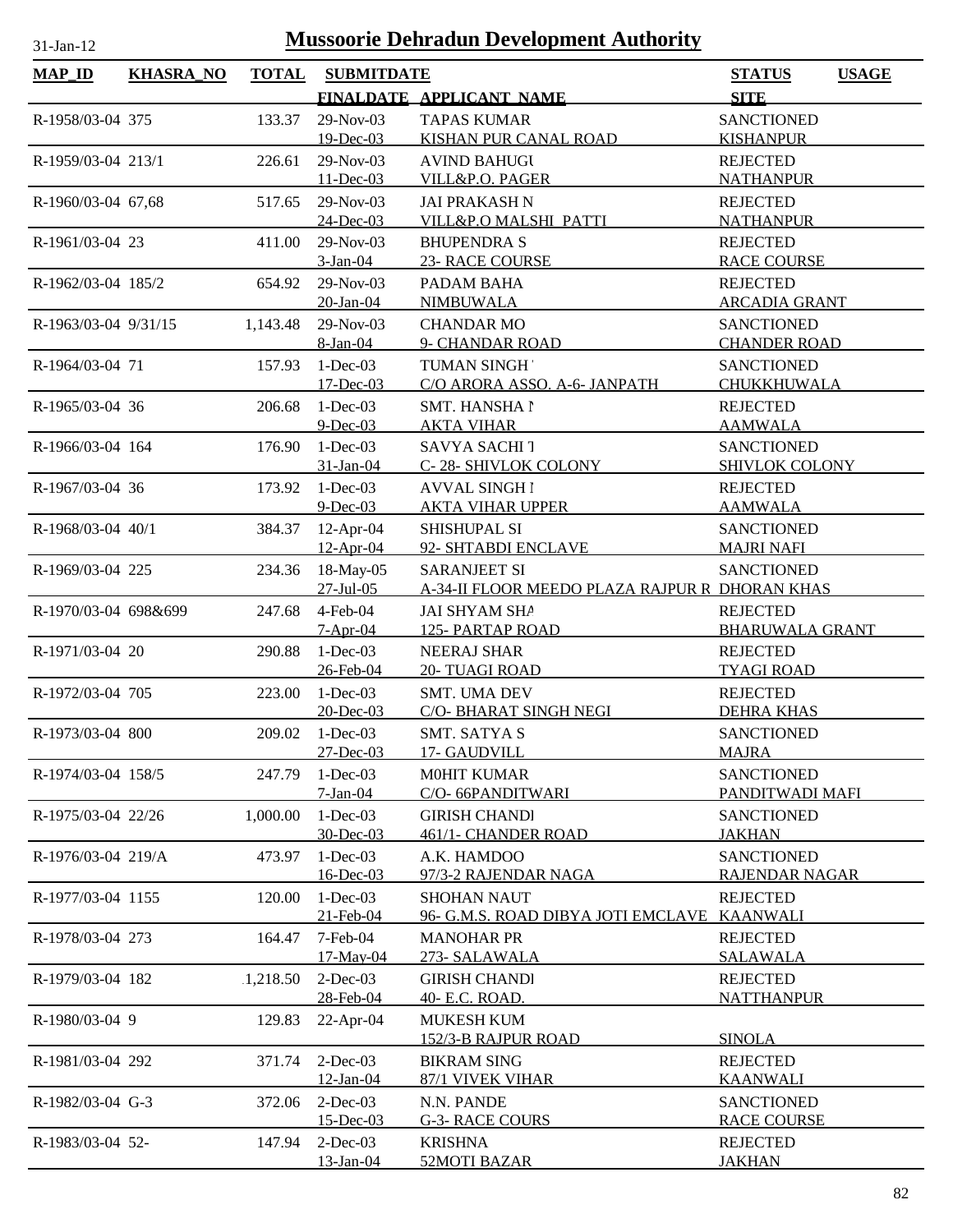| <b>MAP_ID</b>           | <b>KHASRA_NO</b> | <b>TOTAL</b> | <b>SUBMITDATE</b>            |                                                         | <b>STATUS</b><br><b>USAGE</b>                  |
|-------------------------|------------------|--------------|------------------------------|---------------------------------------------------------|------------------------------------------------|
|                         |                  |              |                              | FINALDATE APPLICANT NAME                                | <b>SITE</b>                                    |
| R-1984/03-04 39         |                  | 166.26       | $2$ -Dec-03                  | MAJOR - Y.V. T                                          | <b>REJECTED</b>                                |
|                         |                  |              | $6$ -Jan-04                  | 52-MOTI BAZAR                                           | <b>JAKHAN</b>                                  |
| R-1985/03-04 190        |                  | 170.97       | 30-Apr-04                    | <b>RAMESH CHA</b>                                       | <b>SANCTIONED</b>                              |
|                         |                  |              | 30-Apr-04                    | 3/7-NEW BASTI                                           | <b>AJABPUR KALAM (PART)</b>                    |
| R-1986/03-04 25/45      |                  | 126.00       | 26-Feb-04                    | <b>TARUN MEHTA</b>                                      | <b>SANCTIONED</b>                              |
|                         |                  |              | 27-Mar-04                    | 25/45- INDER ROAD                                       | <b>INDER ROAD</b>                              |
| R-1987/03-04 34,35      |                  | 4,331.57     | $2$ -Dec-03                  | <b>SMT.BIMALAD</b>                                      | <b>REJECTED</b>                                |
| R-1988/03-04 65         |                  |              | 16-Dec-03                    | <b>46- DISPENSARI ROAD</b>                              | <b>KARGI GRANT (PART)</b><br><b>SANCTIONED</b> |
|                         |                  | 192.95       | $2$ -Dec-03<br>25-Feb-04     | <b>OMPAL SINGH</b><br>150/10/3-A- SHANTI VIHAR          | <b>KAANWALI</b>                                |
| R-1989/03-04 919        |                  | 117.10       | $3-Dec-03$                   | <b>SMT. ANUPA</b>                                       | <b>REJECTED</b>                                |
|                         |                  |              | $15$ -Jan-05                 | <b>SHAHNAGAR DIFENCE</b>                                | <b>AJABPUR KALAM (PART)</b>                    |
| R-1990/03-04 491/2      |                  | 153.35       | $3-Dec-03$                   | <b>SMT. MEENU</b>                                       | <b>SANCTIONED</b>                              |
|                         |                  |              | 19-Dec-03                    | 271/149- PURANI AAVKARI                                 | <b>NIRANJANPUR</b>                             |
| R-1991/03-04 732&730    |                  | 164.94       | $3-Dec-03$                   | <b>MEENU TOMA</b>                                       | <b>SANCTIONED</b>                              |
|                         |                  |              | 18-Dec-03                    | C/O - VINAY TOMAR                                       | <b>MAJRA</b>                                   |
| R-1992/03-04 155/2      |                  | 239.33       | $3-Dec-03$                   | PURAN BAHADI                                            | <b>SANCTIONED</b>                              |
|                         |                  |              | $9-Ian-04$                   | <b>66- PANDITWARI</b>                                   | PANDITWADI MAFI                                |
| R-1993/03-04 43         |                  | 167.24       | $3-Dec-03$<br>30-Dec-03      | <b>SMT. TULSHI D</b><br>PRENPUR MAFI                    | <b>SANCTIONED</b><br>PREMPUR MAFI (PART)       |
| R-1994/03-04 587        |                  | 104.53       | $3-Dec-03$                   | <b>SMT. SAVITA R</b>                                    | <b>REJECTED</b>                                |
|                         |                  |              | $3-Feb-04$                   | 6/11 - DOBHALWALA                                       | <b>BHARUWALA GRANT</b>                         |
| R-1995/03-04 624        |                  | 108.57       | $3-Dec-03$                   | <b>VIJAY NAUTIY</b>                                     | <b>SANCTIONED</b>                              |
|                         |                  |              | 31-Dec-03                    | <b>4-NEW ROAD D.DUN</b>                                 | <b>JAKHAN</b>                                  |
| R-1996/03-04 122/4      |                  | 300.00       | $3-Dec-03$                   | <b>THAKUR SING</b>                                      | <b>REJECTED</b>                                |
|                         |                  |              | $15$ -Dec-03                 | C/0 NARENDRA SINGH UPPER RAJEEV N AJABPUR KALAM (PART)  |                                                |
| R-1997/03-04 12         |                  | 250.83       | 26-Mar-04                    | <b>VINAY RANJA</b>                                      | <b>SANCTIONED</b>                              |
|                         |                  |              | 29-Jul-04                    | <b>13 CURZAN ROAD D.DUN</b>                             | <b>CURZAN ROAD</b>                             |
| R-1998/03-04 99         |                  | 211.43       | $3-Dec-03$                   | <b>BIMLA DEVI</b>                                       | <b>REJECTED</b>                                |
|                         |                  |              | 20-Dec-03                    | MOTHROWALA D.DUN                                        | <b>MATHUROWALA (PART)</b>                      |
| R-1999/03-04 21         |                  | 387.52       | $19$ -Jan- $04$<br>23-Feb-04 | R.P.TYAGI<br>6/49 LANE-6 ASHIRWAD ENCLAVE D.DU E.C.ROAD | <b>SANCTIONED</b>                              |
| R-2000/03-04 16/1/67/10 |                  | 367.51       | $3-Dec-03$                   | R.R.AGGARWA                                             | <b>SANCTIONED</b>                              |
|                         |                  |              | 16-Dec-03                    | 3-INCOMTAX COLONY 6-A LUXMI ROA                         | PRITAM ROAD                                    |
| R-2001/03-04 187        |                  | 238.37       | $3-Dec-03$                   | <b>MONAJ KUMA</b>                                       | <b>SANCTIONED</b>                              |
|                         |                  |              | $11 - Dec-03$                | 79 REETHA MANDI D.DUN.                                  | <b>DEHRA KHAS</b>                              |
| R-2002/03-04 456        |                  | 138.14       | $4$ -Dec-03                  | <b>HARPREET KA</b>                                      | <b>SANCTIONED</b>                              |
|                         |                  |              | 11-Dec-03                    | 56- MEEDO COMP.                                         | <b>NIRANJANPUR</b>                             |
| R-2003/03-04 573        |                  | 189.52       | $4$ -Dec-03                  | <b>SURENDRA PR</b>                                      | <b>SANCTIONED</b>                              |
|                         |                  |              | $15$ -Dec-03                 | 63/1 - BHARUWALA                                        | <b>MAJRA</b>                                   |
| R-2004/03-04 253/1      |                  | 255.50       | $4$ -Dec-03<br>10-Dec-03     | <b>SURENDER LA</b><br>VIJAY COLONY NEW CANT ROAD        | <b>REJECTED</b><br><b>DHORAN KHAS</b>          |
| R-2005/03-04 321/1      |                  | 175.99       | $4$ -Dec-03                  | NETRA PAL SI                                            | <b>SANCTIONED</b>                              |
|                         |                  |              | 17-Mar-04                    | <u>A-36 - SHIV COLONY RAIPUR ROAD</u>                   | <u>AAMWALA TARLA</u>                           |
| R-2006/03-04 330        |                  | 208.71       | $4$ -Dec-03                  | <b>SMT. ANJU BH</b>                                     | <b>SANCTIONED</b>                              |
|                         |                  |              | 12-Nov-03                    | 265 - LAKHI BAGH                                        | <u>SEWALA KALAN</u>                            |
| R-2007/03-04 5          |                  | 117.57       | $4$ -Dec-03                  | PRAVEEN KUM                                             | <b>SANCTIONED</b>                              |
|                         |                  |              | 25-Feb-04                    | <u>235- SEWALA KALAN</u>                                | <b>SEWALA KHURD</b>                            |
| R-2008/03-04 355        |                  | 404.60       | $6$ -Dec-03                  | <b>DINESH NARAY</b>                                     | <b>SANCTIONED</b>                              |
|                         |                  |              | $11 - Dec-03$                | 355 - CAINAL ROAD                                       | <b>KAULAGARH</b>                               |
| R-2009/03-04 10,11      |                  | 179.60       | $6$ -Dec-03<br>16-Jan-04     | <b>JAGDISH KAUR</b><br>229 - PATEL NAGAR                | <b>SANCTIONED</b><br>PATEL NAGAR               |
|                         |                  |              |                              |                                                         |                                                |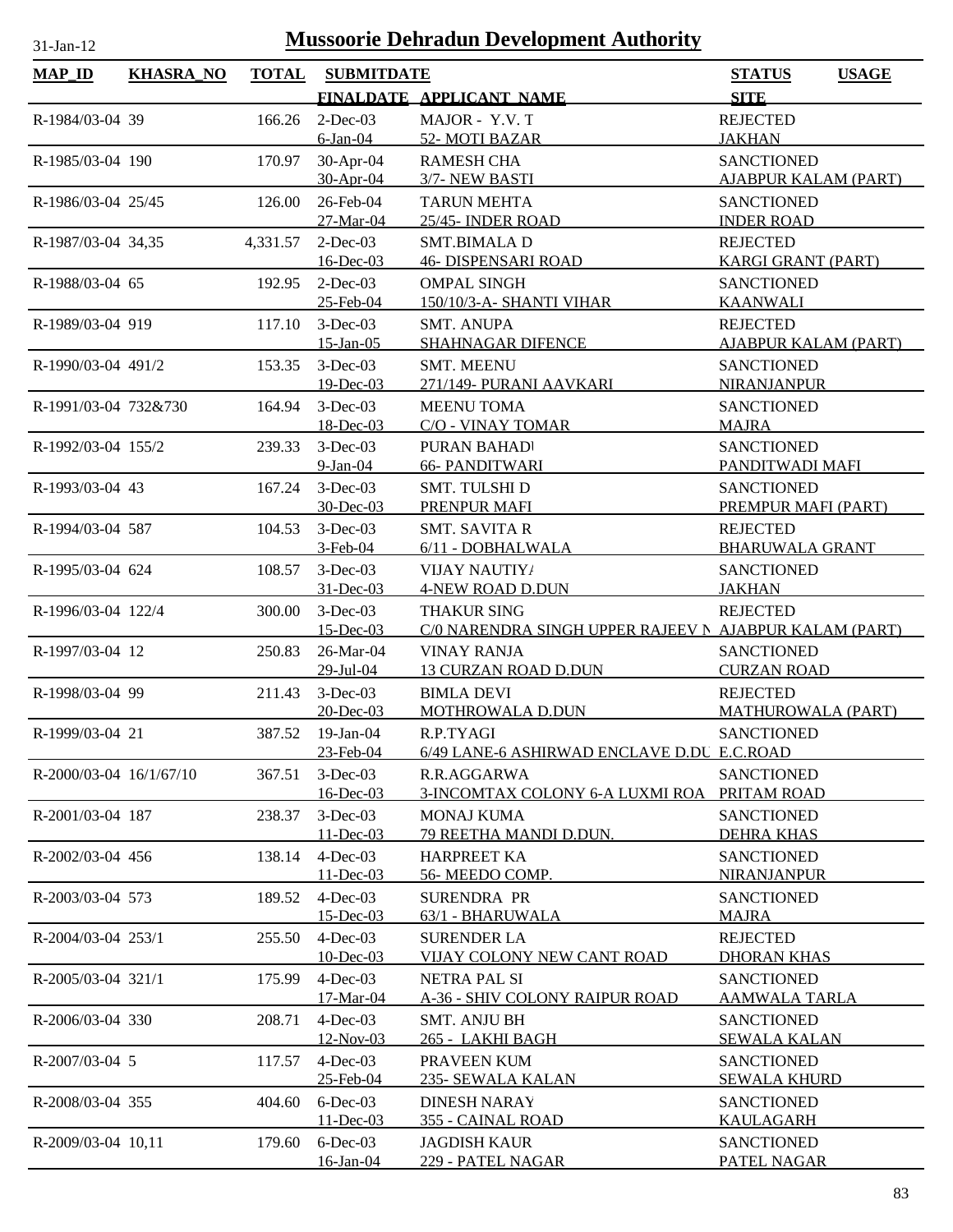| lan |  |
|-----|--|

| <b>MAP_ID</b>          | <b>KHASRA_NO</b> | <b>TOTAL</b> | <b>SUBMITDATE</b>            |                                                                 | <b>STATUS</b><br><b>USAGE</b>                    |
|------------------------|------------------|--------------|------------------------------|-----------------------------------------------------------------|--------------------------------------------------|
|                        |                  |              |                              | FINALDATE APPLICANT NAME                                        | <b>SITE</b>                                      |
| R-2010/03-04 412       |                  | 158.14       | $6$ -Dec-03<br>18-Dec-03     | <b>DEVENDRA DU</b><br>150/2 DHARAMPUR                           | <b>SANCTIONED</b><br><b>DHARMPUR</b>             |
| R-2011/03-04 229/1     |                  | 263.94       | 8-Dec-03                     | Jaswant Singh Ku<br>143/1 - VIJAICOLONY                         | <b>REJECTED</b><br><b>AJABPUR KHURD</b>          |
|                        |                  |              | 20-Dec-03                    |                                                                 |                                                  |
| R-2012/03-04 129       |                  | 229.12       | 8-Dec-03<br>$13$ -Jan-04     | narendar Rautela<br>3/3- Bodigard Canel Road                    | <b>SANCTIONED</b><br><b>KANDOLI</b>              |
| R-2013/03-04 141/2     |                  | 196.05       | $8-Dec-03$<br>23-Feb-04      | <b>VILIYAM MAIC</b><br>SAHASTAR DHARA ROAD                      | <b>SANCTIONED</b><br><b>ADOIWALA</b>             |
| R-2014/03-04 126/1     |                  | 208.39       | 8-Dec-03<br>17-Mar-04        | <b>SAGAR SINGH</b><br>C/O RAGHUBIR SINGH RISHI NAGAR            | <b>SANCTIONED</b><br><b>ADOIWALA</b>             |
| R-2015/03-04 350       |                  | 159.12       | $8$ -Dec-03<br>29-Jan-04     | <b>SMT. ANAMIK</b><br>163/2-D.L.ROAD                            | <b>SANCTIONED</b><br><b>AAMWALA TARLA</b>        |
| R-2016/03-04 726,728   |                  | 140.43       | 8-Dec-03                     | <b>GIRISH GUPTA</b>                                             | <b>SANCTIONED</b>                                |
| R-2017/03-04 50        |                  | 146.84       | 23-Feb-04<br>8-Dec-03        | 56/12- CANEL ROAD<br><b>NARESH CHAN</b>                         | <b>JAKHAN</b><br><b>SANCTIONED</b>               |
|                        |                  |              | $5$ -Jul-04                  | 50- D.L.ROAD                                                    | D.L.ROAD                                         |
| R-2018/03-04 50,51,52  |                  | 352.68       | $19$ -Jan-04<br>27-Feb-04    | <b>RAGUVIR SIN</b><br>20- BADRINATH CHIBBER MARG SEWK           | <b>SANCTIONED</b><br><b>SEWAK ASHRAM ROAD</b>    |
| R-2019/03-04 20/3      |                  | 273.79       | 8-Dec-03                     | <b>BUTA DEVI</b>                                                | <b>SANCTIONED</b>                                |
|                        |                  |              | 17-Dec-03                    | 70/14- GANDHI ROAD                                              | <b>AJABPUR KHURD</b>                             |
| R-2020/03-04 435/5     |                  | 161.12       | $9$ -Dec-03<br>24-Dec-03     | <b>DAYAL SINGH I</b><br>P-II/85-YAMUNA COLONY                   | <b>REJECTED</b><br><b>ADOIWALA</b>               |
| R-2021/03-04 109       |                  | 244.65       | $9-Dec-03$<br>30-Dec-03      | <b>SMT. SHIBBI U</b><br>34- DHARAMPUR                           | <b>SANCTIONED</b><br><b>SHAH NAGAR</b>           |
| R-2022/03-04 46        |                  | 116.40       | 8-Jun-04                     | PARMOD KUM                                                      | <b>SANCTIONED</b>                                |
|                        |                  |              | 8-Jun-04                     | C/O - 38/3- BHANDARI BAGH                                       | <b>PARK ROAD</b>                                 |
| R-2023/03-04 278       |                  | 205.53       | $9-Dec-03$<br>$2-Ian-04$     | <b>SMT. MAMTA G</b><br><b>46- NSIRAJANPUR</b>                   | <b>SANCTIONED</b><br><b>NIRANJANPUR</b>          |
| R-2023/03-04-278       |                  | 205.53       | $11-Apr-08$                  | <b>SMT. MAMTA G</b><br>46- NSIRAJANPURD.DUN.                    | <b>SANCTIONED</b><br>Home<br>NIRANJANPUR         |
| R-2024/03-04 1324      |                  |              | 229.93 9-Dec-03<br>19-Feb-04 | <b>DHARAM CHA</b><br><u>SHASTRI NAGAR SHIMADWAR</u>             | <b>REJECTED</b><br><u>KAANWALI</u>               |
| $R-2025/03-04$ 16-B-II |                  | 104.99       | $21$ -Jul-05                 | <b>SMT. RAJRANI!</b><br>16- BLOCK II                            | <b>SANCTIONED</b>                                |
| R-2026/03-04 1145/4    |                  | 141.30       | 27-Sep-05<br>5-Feb-04        | SMT. GEETA                                                      | <b>ARYA NAGAR</b><br><b>SANCTIONED</b>           |
| R-2027/03-04 817       |                  | 174.18       | $7-Apr-04$<br>$9-Dec-03$     | 85- RAJEEV NAGAR<br><b>KULANAND K</b>                           | <b>AJABPUR KALAM (PART)</b><br><b>SANCTIONED</b> |
|                        |                  |              | 20-Jan-04                    | <b>C/O- RAWAT ASSOCIAT</b>                                      | <b>AJABPUR KALAM (PART)</b>                      |
| R-2028/03-04 1476/3    |                  | 188.58       | $9$ -Dec-03<br>24-Apr-04     | SOMDAUTT TY<br>HAKIKAT NAGAR MATHOPUR                           | <b>SANCTIONED</b><br><b>KAANWALI</b>             |
| R-2028/03-04-1476/3    |                  | 0.00         | 5-Feb-09                     | SOMDAUTT TY<br><u>HAKIKAT NAGAR MATHOPUR SAHARA</u>             | <b>SANCTIONED</b><br>Home<br><b>KAANWALI</b>     |
| R-2029/03-04 651       |                  | 226.33       | $9$ -Dec-03<br>$17 - Dec-03$ | <b>SHEKHARA NA</b><br>67- ADHOIWALA VIKAS LANE - III SHAF MAJRA | <b>SANCTIONED</b>                                |
| R-2030/03-04 30/3      |                  | 211.00       | $9-Dec-03$                   | <b>S. AMARJEET S</b>                                            | <b>SANCTIONED</b>                                |
|                        |                  |              | 24-Dec-03                    | 30/3 NAYA GAON                                                  | <b>MOHINI ROAD</b>                               |
| R-2031/03-04 790/1     |                  | 497.31       | 31-Jan-04<br>26-Apr-04       | <b>RAKESH SHAR</b><br><b>44-TILAK BAZAR ROAD</b>                | <b>SANCTIONED</b><br><b>MAJRA</b>                |
| R-2032/03-04 680       |                  | 283.57       | $10$ -Dec-03<br>13-Jan-04    | <b>MAHIDHAR J</b><br>VILL.- JAKHAN                              | <b>REJECTED</b><br><b>JAKHAN</b>                 |
| R-2033/03-04 74/62     |                  | 449.82       | $10$ -Dec-03                 | SMT. SUDHA D                                                    | <b>SANCTIONED</b>                                |
|                        |                  |              | 26-Dec-03                    | D-93-RACE COURSE                                                | <b>RACE COURSE</b>                               |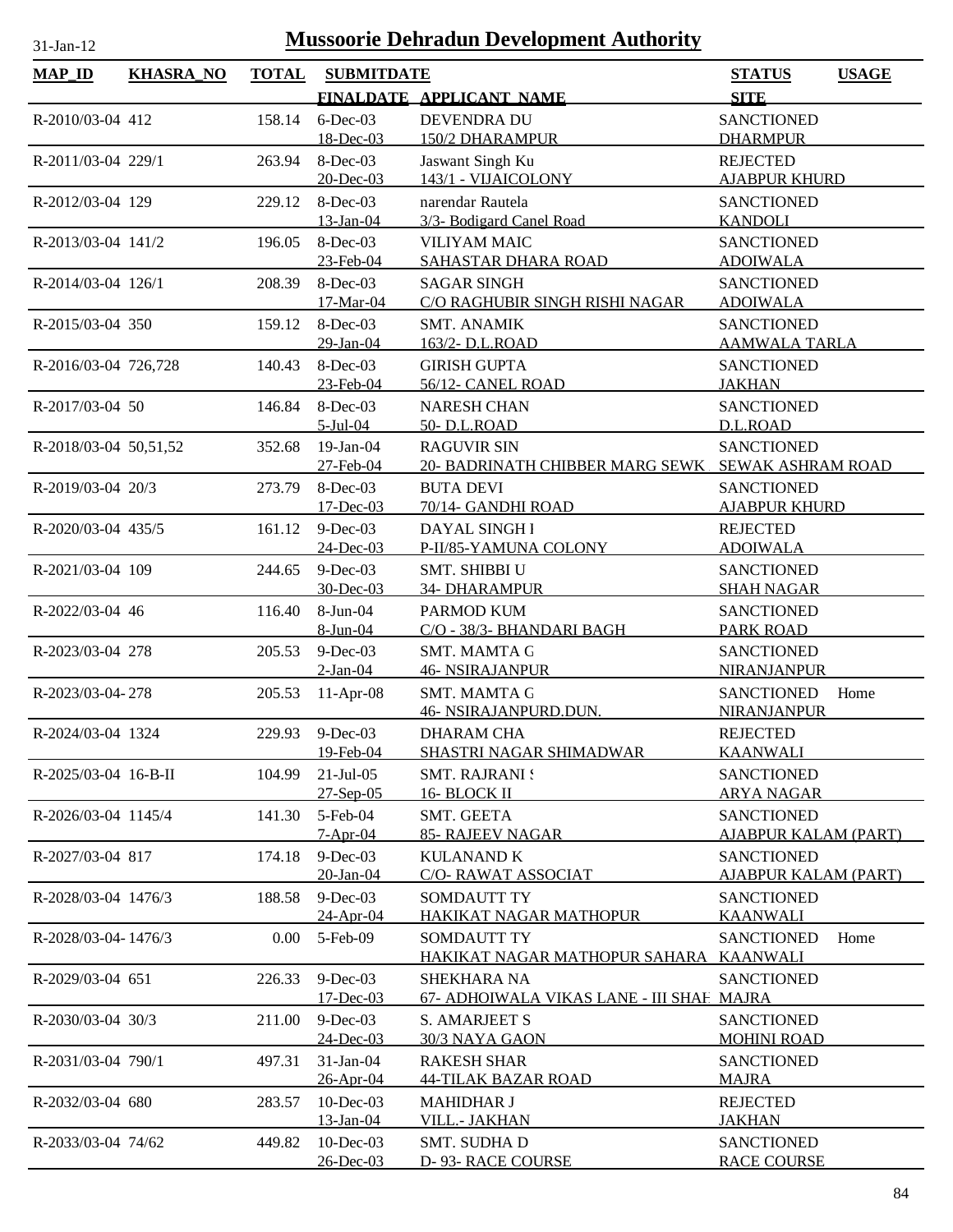| <b>Mussoorie Dehradun Development Authority</b><br>$31$ -Jan-12 |                  |              |                               |                                                                               |                                           |  |
|-----------------------------------------------------------------|------------------|--------------|-------------------------------|-------------------------------------------------------------------------------|-------------------------------------------|--|
| <b>MAP_ID</b>                                                   | <b>KHASRA NO</b> | <b>TOTAL</b> | <b>SUBMITDATE</b>             |                                                                               | <b>STATUS</b><br><b>USAGE</b>             |  |
|                                                                 |                  |              |                               | FINALDATE APPLICANT NAME                                                      | <b>SITE</b>                               |  |
| R-2034/03-04 167                                                |                  | 87.77        | $10$ -Dec-03                  | <b>SMT. ASHA RA</b>                                                           | <b>REJECTED</b>                           |  |
|                                                                 |                  |              | 20-Dec-03                     | 23- DHARAMPUR                                                                 | <b>DHARMPUR</b>                           |  |
| $R-2035/03-04$ 53-F                                             |                  | 520.84       | $15$ -Jun-04                  | <b>JAYDEEP UPRE</b>                                                           | <b>REJECTED</b>                           |  |
| R-2036/03-04 16-A                                               |                  | 305.81       | $27$ -Jan-06<br>$10$ -Dec-03  | 53- F- RAJPUR ROAD<br><b>UMESH AGARW</b>                                      | <b>RAJ PUR ROAD</b><br><b>SANCTIONED</b>  |  |
|                                                                 |                  |              | 22-Jan-04                     | <b>16-A- OLD SURVEY ROAD</b>                                                  | <b>OLD SURVEY ROAD</b>                    |  |
| R-2037/03-04 532                                                |                  | 297.28       | $11$ -Dec-03                  | <b>ANGOORI DEV</b>                                                            | <b>SANCTIONED</b>                         |  |
|                                                                 |                  |              | $19$ -Dec-03                  | <b>40 SHAKTI VIHAR MAJRA D.DUN</b>                                            | <b>MAJRA</b>                              |  |
| R-2038/03-04 1092                                               |                  | 282.99       | $11$ -Dec-03                  | <b>VINODA NAND</b>                                                            | <b>SANCTIONED</b>                         |  |
|                                                                 |                  |              | $12-Apr-04$                   | 220 LUNIYA MOHALLA D.DUN                                                      | <b>KAANWALI</b>                           |  |
| R-2039/03-04 695                                                |                  | 300.00       | $11 - Dec-03$                 | <b>NANDAN SIN</b>                                                             | <b>REJECTED</b>                           |  |
| R-2040/03-04 532                                                |                  | 205.76       | $9-Ian-04$<br>11-Dec-03       | 49 VIJAY COLONY HATHIBARKALA D.D KAANWALI<br><b>GURU PRASAD</b>               | <b>SANCTIONED</b>                         |  |
|                                                                 |                  |              | $24$ -Dec-03                  | NEW BASTI RACECOURSE D.DUN                                                    | AJABPUR KALAM (PART)                      |  |
| R-2040/03-04-532                                                |                  | 0.00         | $14$ -Nov-08                  | <b>GURU PRASAD</b>                                                            | SANCTIONED Home                           |  |
|                                                                 |                  |              | 18-Nov-08                     | NEW BASTI RACECOURSE D.DUN                                                    | <b>AJABPUR KALAM (PART)</b>               |  |
| R-2041/03-04 35                                                 |                  | 363.84       | $11$ -Dec-03                  | <b>DIGVIJAY RAT</b>                                                           | <b>SANCTIONED</b>                         |  |
|                                                                 |                  |              | 8-Jan-04                      | 43/1 AJIT PRASAD MARG D.DUN                                                   | <b>AJABPUR KALAM (PART)</b>               |  |
| R-2042/03-04 487                                                |                  | 104.43       | $11 - Dec-03$                 | MOM. ALAM K                                                                   | <b>REJECTED</b>                           |  |
| R-2043/03-04 80                                                 |                  | 92.72        | $11 - Dec-03$<br>$11$ -Dec-03 | 44-A SHANTI VIHAR GOVIND GARH D.D KAANWALI<br><b>ANIL ROHILLA</b>             | <b>SANCTIONED</b>                         |  |
|                                                                 |                  |              | 26-Dec-03                     | HOTEL HIM PALACE D.DUN                                                        | <b>PARK ROAD</b>                          |  |
| R-2044/03-04 590                                                |                  | 537.54       | $11$ -Dec-03                  | <b>KISHAN LAL J</b>                                                           | <b>REJECTED</b>                           |  |
|                                                                 |                  |              | 24-Dec-03                     | 27- ARA GHAR D.DUN                                                            | DHARAMPUR DANDA                           |  |
| R-2045/03-04 428/336/1                                          |                  | 117.06       | $11$ -Dec-03                  | <b>SUDEER NARU</b>                                                            | <b>SANCTIONED</b>                         |  |
|                                                                 |                  |              | $6$ -Jan- $04$                | 12/1 RAJENDAR NAGAR D.DUN.                                                    | <b>KISHANNAGAR</b>                        |  |
| R-2046/03-04 33/33                                              |                  | 156.04       | 10-Feb-04                     | <b>ANIL KUMAR S</b>                                                           | <b>SANCTIONED</b>                         |  |
| R-2047/03-04 262                                                |                  | 134.00       | 25-Feb-04<br>$12$ -Dec-03     | 839 INDIRA NAGAR COLONY D.DUN<br><b>RAJEEV NAIN B</b>                         | <b>MAAN SINGH WALA</b><br><b>REJECTED</b> |  |
|                                                                 |                  |              | 5-Jan-04                      | 262/226 KHURBURA MOHALLA D.DUN                                                | KHURBURA MOHALLA                          |  |
| R-2048/03-04 1375                                               |                  |              | 222.52 12-Dec-03              | <b>SOHAN SINGH</b>                                                            | <b>SANCTIONED</b>                         |  |
|                                                                 |                  |              | 16-Apr-04                     | 200- SASHTRI NAGAR KANWALI D.DUN KAANWALI                                     |                                           |  |
| R-2049/03-04 330                                                |                  | 157.80       | 12-Dec-03                     | <b>MUKESH KUM</b>                                                             | <b>SANCTIONED</b>                         |  |
|                                                                 |                  |              | 23-Dec-03                     | 16/3 INDIRA COLONY CHUKKHUWALA SEWALA KALAN                                   |                                           |  |
| R-2050/03-04 170                                                |                  | 93.87        | 12-Dec-03<br>$4$ -May-04      | <b>KIRAN ARORA</b><br>NEELAM BAKRI PANDITWARI D.DUN.                          | <b>SANCTIONED</b><br>PANDITWADI MAFI      |  |
| R-2051/03-04 705                                                |                  | 223.03       | 12-Dec-03                     | <b>KANTA PRAS</b>                                                             | <b>REJECTED</b>                           |  |
|                                                                 |                  |              | 22-Jan-04                     | C/0 BACHAN SINGH P.0. BANJARAWAL                                              | <b>DEHRA KHAS</b>                         |  |
| R-2052/03-04 371                                                |                  | 248.03       | $12$ -Dec-03                  | <b>CHAMAN LAL F</b>                                                           | <b>REJECTED</b>                           |  |
|                                                                 |                  |              | 24-Jun-04                     | 37 BALLUPUR ROAD D.DUN.                                                       | <b>KAANWALI</b>                           |  |
| R-2053/03-04 548                                                |                  | 172.44       | $12$ -Dec-03                  | PADMA LING                                                                    | <b>SANCTIONED</b>                         |  |
|                                                                 |                  |              | 28-Jan-04                     | <b>GANESH VIHAR-B</b>                                                         | <b>AJABPUR KALAM (PART)</b>               |  |
| R-2054/03-04 180                                                |                  | 281.61       | $3-Jul-04$<br>$6$ -Jul-04     | <b>JIALAL DABRA</b><br>C/0 SUBHAM ENTERPRISES JOGIWALA I AJABPUR KALAM (PART) | <b>SANCTIONED</b>                         |  |
| R-2055/03-04 304/3                                              |                  | 97.25        | 12-Dec-03                     | <b>SUNIL KUMAR</b>                                                            | <b>REJECTED</b>                           |  |
|                                                                 |                  |              | 14-Dec-03                     | 28- VIVEK VIHAR BALLIWALA D.DUN.                                              | <b>KAANWALI</b>                           |  |
| R-2056/03-04 30                                                 |                  | 232.57       | $12$ -Dec-03                  | <b>BHAG MANCHA</b>                                                            | <b>SANCTIONED</b>                         |  |
|                                                                 |                  |              | 14-Jan-04                     | <u> 24 TYAGI ROAD D.DUN</u>                                                   | <b>RAJ PUR ROAD</b>                       |  |
| R-2057/03-04 332                                                |                  | 245.00       | 12-Dec-03                     | <b>RAKESH KUMA</b>                                                            | <b>SANCTIONED</b>                         |  |
| R-2058/03-04 5                                                  |                  | 129.69       | 12-Feb-04<br>$12$ -Dec-03     | C/0 LAL BAHADUR SASTRI MARG MAJR MAJRA<br><b>KESHAV CHAN</b>                  | <b>SANCTIONED</b>                         |  |
|                                                                 |                  |              | 14-Jan-04                     | 5- SEWAK ASHRAM ROAD D.DUN.                                                   | SEWAK ASHRAM ROAD                         |  |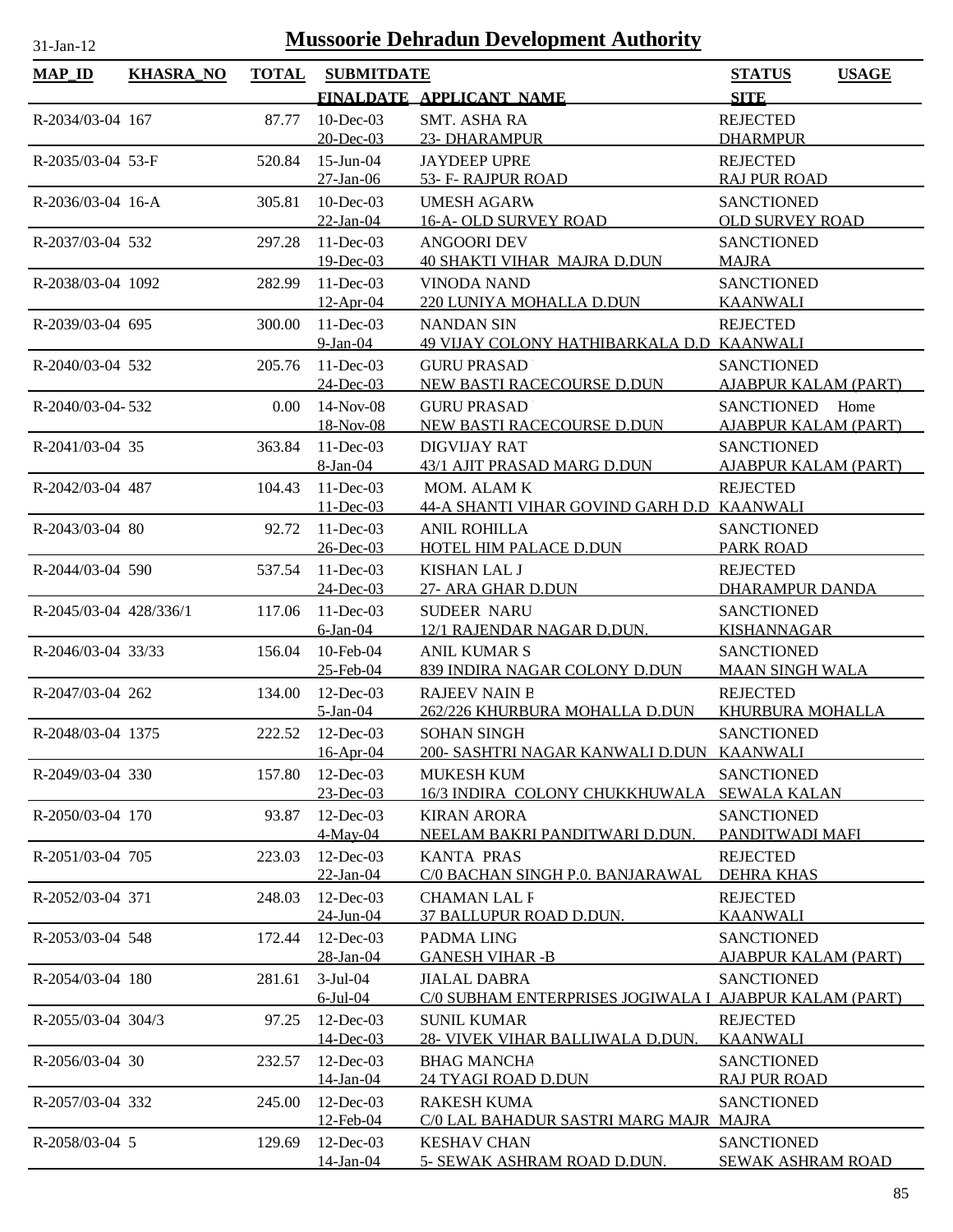| <b>MAP_ID</b>       | <b>KHASRA_NO</b> | <b>TOTAL</b> | <b>SUBMITDATE</b>          |                                                    | <b>STATUS</b><br><b>USAGE</b>             |
|---------------------|------------------|--------------|----------------------------|----------------------------------------------------|-------------------------------------------|
|                     |                  |              |                            | FINALDATE APPLICANT NAME                           | <b>SITE</b>                               |
| R-2059/03-04 694    |                  | 290.85       | $15$ -Dec-03               | Nain Sukh Verm                                     | <b>REJECTED</b>                           |
|                     |                  |              | $9$ -Jan-04                | <b>B-5 - YAMUNA COLONY CHAKRATA</b>                | <b>KAANWALI</b>                           |
| R-2060/03-04 612/2  |                  | 265.43       | $15$ -Dec-03               | <b>PURNA NAND S</b>                                | <b>REJECTED</b>                           |
|                     |                  |              | 24-Dec-03                  | RAJEEV NAGAR DANDA                                 | <b>DHARAMPUR DANDA</b>                    |
| R-2061/03-04 84     |                  | 130.69       | $15$ -Dec-03               | PRIYA SANDEE                                       | <b>SANCTIONED</b>                         |
|                     |                  |              | $3-Feb-04$                 | SHOP NO-4- YAMUNA COLONY CHOWK PANDITWARI          |                                           |
| R-2062/03-04 464    |                  | 197.50       | $15$ -Dec-03<br>$3-Apr-04$ | <b>JAI SINGH CHAI</b><br>C/O P.S. CHAUHAN          | <b>SANCTIONED</b><br><b>AJABPUR KHURD</b> |
| R-2063/03-04 51     |                  | 147.32       | $15$ -Dec-03               | <b>SHANKAR SIN</b>                                 | <b>SANCTIONED</b>                         |
|                     |                  |              | $6$ -Jan-04                | 8- ARNAY VIHAR KAULAGHARH RPAD                     | <b>DOBHALWALA</b>                         |
| R-2064/03-04 271M   |                  | 275.53       | 28-Feb-04                  | Dr. STEEPHEN /                                     | <b>SANCTIONED</b>                         |
|                     |                  |              | $8-Apr-04$                 | 26- KISHANPUR                                      | <b>JAKHAN</b>                             |
| R-2065/03-04 769    |                  | 336.00       | $15$ -Dec-03               | <b>DARVAN SIN</b>                                  | <b>SANCTIONED</b>                         |
|                     |                  |              | $7-Jan-04$                 | 95- KAANWALI                                       | <b>KAANWALI</b>                           |
| R-2066/03-04 37/18  |                  | 50.13        | $15$ -Dec-03               | <b>RAJESH AGGAR</b>                                | <b>REJECTED</b>                           |
|                     |                  |              | 25-Feb-04                  | 37/18- ARAT BAZAR                                  | <b>ARAT BAZAR</b>                         |
| R-2067/03-04 330    |                  | 158.48       | $15$ -Dec-03<br>30-Dec-03  | <b>SMT. SNEHLAT</b><br><b>4- KAANWALI ROAD</b>     | <b>SANCTIONED</b><br><b>SHEVLA KALAM</b>  |
| R-2068/03-04 14-E   |                  | 119.10       | $15$ -Dec-03               | <b>MISS MEHMOO</b>                                 | <b>SANCTIONED</b>                         |
|                     |                  |              | $1 - Dec-04$               | <b>15- NESHVILLA ROAD</b>                          | <b>OLD SURVEY ROAD</b>                    |
| R-2069/03-04 156/1  |                  | 171.86       | 28-Jul-04                  | <b>SURESH NAND</b>                                 | <b>SANCTIONED</b>                         |
|                     |                  |              | 15-Oct-04                  | 3/2- ARAGHAR                                       | <b>UDDIWALA KARANPUR</b>                  |
| R-2070/03-04 85     |                  | 176.58       | $15$ -Dec-03               | <b>SHIV SINGH CH</b>                               | <b>SANCTIONED</b>                         |
|                     |                  |              | 16-Mar-04                  | PERMPUR MAFI                                       | <b>KAULAGARH</b>                          |
| R-2071/03-04 252    |                  | 303.41       | $15$ -Dec-03               | <b>VIJAY PARSAD</b>                                | <b>SANCTIONED</b>                         |
|                     |                  |              | $6$ -Jan- $04$             | 36- H.N.B. COLONY                                  | <b>AJABPUR KHURD</b>                      |
| R-2072/03-04 252    |                  | 141.00       | $15$ -Dec-03<br>6-Jan-04   | <b>ANIL RATURI</b><br>27- ARAGHAR                  | <b>SANCTIONED</b><br><b>AJABPUR KHURD</b> |
| R-2073/03-04 605    |                  | 395.21       | $15$ -Dec-03               | <b>SMT. VIRMAT</b>                                 | <b>REJECTED</b>                           |
|                     |                  |              | $24$ -Dec-03               | C/O- SNDAP CHETRI CHAKKI 4- RAIPUR DHARAMPUR DANDA |                                           |
| R-2074/03-04 818    |                  | 304.55       | $16$ -Dec-03               | <b>KRISHAN CHAN</b>                                | <b>SANCTIONED</b>                         |
|                     |                  |              | $21$ -Jan-04               | <b>40- NEHRU COLONY</b>                            | <b>AJABPUR KALAM (PART)</b>               |
| R-2075/03-04 1547/2 |                  | 499.77       | 25-Feb-04                  | <b>SAVITRI DEVI</b>                                | <b>REJECTED</b>                           |
|                     |                  |              | $21-Apr-04$                | C/O P. JAIN & CO.                                  | <b>KAANWALI</b>                           |
| R-2076/03-04 749    |                  | 178.82       | $5$ -Feb-04                | : EKHRAJ SHAN                                      | <b>REJECTED</b>                           |
| R-2077/03-04 150/3  |                  | 120.77       | 18-Mar-04<br>16-Dec-03     | <b>C/O RAWAT ASSOCIATES</b><br><b>OMPRAKASH G</b>  | <b>DEHRA KHAS</b><br><b>SANCTIONED</b>    |
|                     |                  |              | 4-Feb-25                   | 19/1- RAJ VIHAR                                    | <b>PANDITWARI</b>                         |
| R-2078/03-04 458    |                  | 175.34       | $17 - Dec-03$              | <b>SHRICHAND J</b>                                 | <b>SANCTIONED</b>                         |
|                     |                  |              | 19-Jan-04                  | 401-A- KHURBURA MOHALLA                            | <b>KHURBURA MOHALLA</b>                   |
| R-2079/03-04 16     |                  | 397.24       | 17-Dec-03                  | Mr. PANKAJ AG                                      | <b>SANCTIONED</b>                         |
|                     |                  |              | 25-Feb-04                  | 56-MEEDO COMPLE                                    | <b>OLD SURVEY ROAD</b>                    |
| R-2080/03-04 241    |                  | 63.42        | 17-Dec-03                  | <b>JOGENDAR PA</b>                                 | <b>SANCTIONED</b>                         |
|                     |                  |              | 20-Apr-04                  | 241- KARANPUR                                      | <b>KARANPUR</b>                           |
| R-2081/03-04 668    |                  | 186.00       | 25-Feb-04<br>3-Jan-04      | <b>ARJUN SINGH N</b><br>C/O- P.S. NEGI             | <b>REJECTED</b><br><b>DEHRA KHAS</b>      |
| R-2082/03-04 915    |                  | 302.30       | $17 - Dec-03$              | <b>JAGAT SINGHR</b>                                | <b>SANCTIONED</b>                         |
|                     |                  |              | 12-Jan-04                  | C/O-288- KARANPUR                                  | <b>AJABPUR KALAM (PART)</b>               |
| R-2083/03-04 404    |                  | 341.00       | 17-Dec-03                  | <b>SMT. SARLA N</b>                                | <b>SANCTIONED</b>                         |
|                     |                  |              | 5-Mar-04                   | 0-150 BASANT VIHAR                                 | <b>KAANWALI</b>                           |
| R-2084/03-04 33     |                  | 287.06       | 17-Dec-03                  | Dr. C.M.S. NEGI                                    | <b>SANCTIONED</b>                         |
|                     |                  |              | 14-Jan-04                  | 74/1-A-SALAWAL                                     | <b>SALAWALA</b>                           |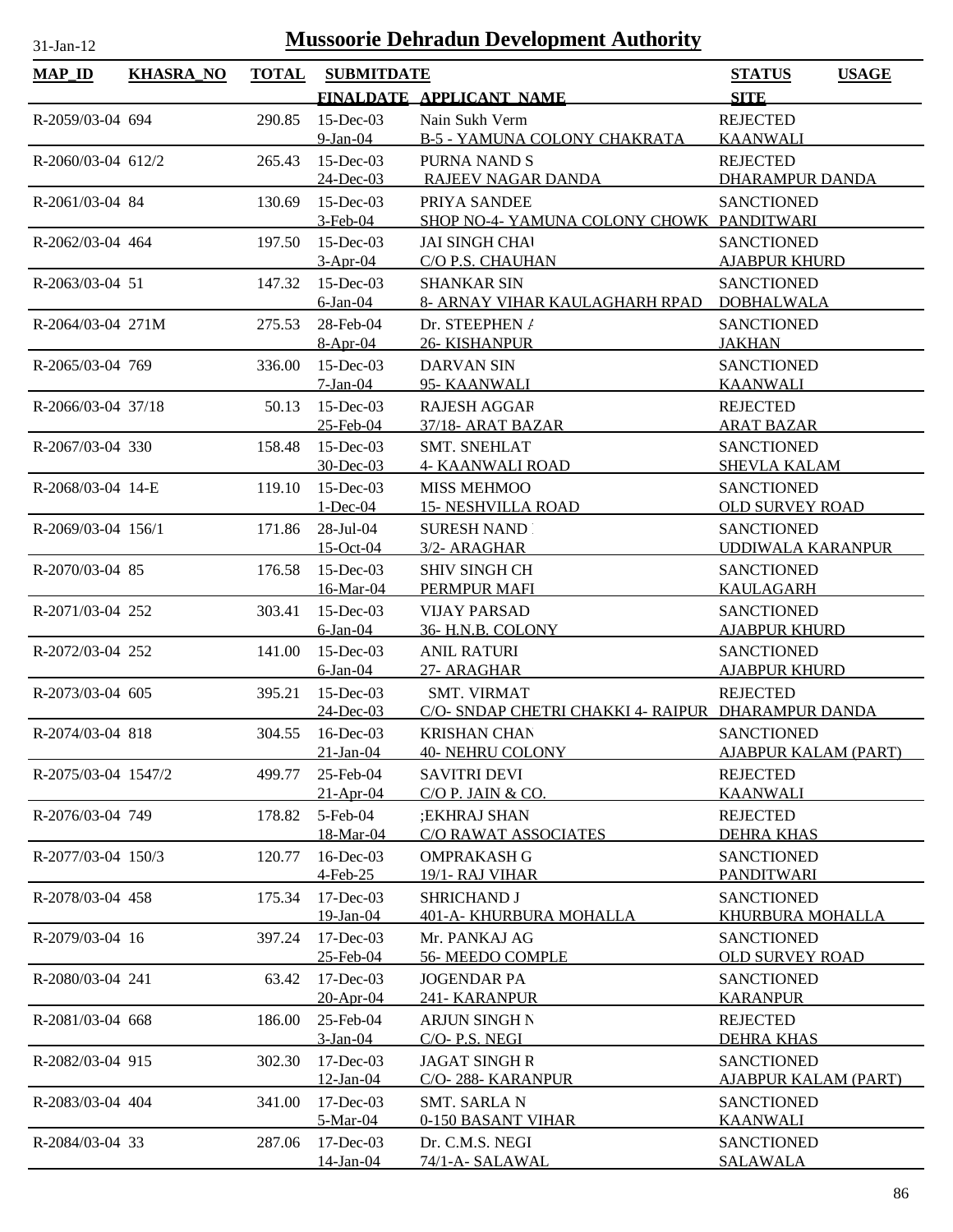| <b>MAP_ID</b>           | <b>KHASRA_NO</b> | <b>TOTAL</b> | <b>SUBMITDATE</b> |                                       | <b>STATUS</b><br><b>USAGE</b> |
|-------------------------|------------------|--------------|-------------------|---------------------------------------|-------------------------------|
|                         |                  |              |                   | FINALDATE APPLICANT NAME              | <b>SITE</b>                   |
| R-2084/03-04-33         |                  | 0.00         | 29-Dec-08         | Dr. C.M.S. NEGI                       | <b>SANCTIONED</b><br>Home     |
|                         |                  |              |                   | 74/1-A- SALAWALD.DUN.                 | <b>SALAWALA</b>               |
| R-2085/03-04 98         |                  | 130.11       | 17-Dec-03         | <b>SURENDAR SI</b>                    | <b>SANCTIONED</b>             |
|                         |                  |              | 27-Feb-04         | 98- II-B- CHUKKHUWALA                 | CHUKKHUWALA                   |
| R-2086/03-04 128/1      |                  | 565.65       | $17 - Dec-03$     | <b>GOPAL SINGH</b>                    | <b>SANCTIONED</b>             |
|                         |                  |              | 27-Feb-04         | 128/1-SALAWAL                         | <b>SALAWALA</b>               |
| R-2087/03-04 1205       |                  | 104.78       | $17 - Dec-03$     | <b>SUBASH CHAN</b>                    | <b>SANCTIONED</b>             |
|                         |                  |              | 4-Feb-25          | D-61- NEHARU COLONY                   | <b>KAANWALI</b>               |
| R-2088/03-04 20M        |                  | 240.93       | $17 - Dec-03$     | R.K. BHATIA                           | <b>SANCTIONED</b>             |
|                         |                  |              | 20-Jan-04         | 320/1- RAJENDRA NAGAR                 | <b>KAULAGARH</b>              |
| R-2089/03-04 35         |                  | 133.31       | $17 - Dec-03$     | <b>S. GURPREET S</b>                  | <b>SANCTIONED</b>             |
|                         |                  |              | 12-Jan-04         | 1/7- GOVIND NAGAR                     | <b>RAJ PUR ROAD</b>           |
| R-2090/03-04 49         |                  | 1,437.00     | $17$ -Dec-03      | D.I.N. SCHOOL :                       | <b>REJECTED</b>               |
|                         |                  |              | $1-Feb-06$        | <b>49- SUBHAE ROAD</b>                | <b>SUBHASH ROAD</b>           |
| R-2091/03-04 1192       |                  | 215.95       | $18$ -Dec-03      | <b>SMT. RITU</b>                      | <b>SANCTIONED</b>             |
|                         |                  |              | 20-Jan-04         | <b>ST.NO-4-744 LANE NO-3</b>          | <b>GADHI (PART)</b>           |
| R-2092/03-04 752/3      |                  | 207.00       | $18$ -Dec-03      | <b>SMT. SURUTI S</b>                  | <b>SANCTIONED</b>             |
|                         |                  |              | 22-Jan-04         | <b>29 TRAVER ROAD</b>                 | <b>KAANWALI</b>               |
| R-2093/03-04 190        |                  | 319.01       | $18$ -Dec-03      | <b>SMT. HARBHAJ</b>                   | <b>REJECTED</b>               |
|                         |                  |              | 26-Feb-04         | 657- INDRA NAGA PHESH II              | <b>MAJRA</b>                  |
| $R-2094/03-04$ 5-2-A/79 |                  | 214.40       | $18$ -Dec-03      | <b>SMT. KAMLA D</b>                   | <b>SANCTIONED</b>             |
|                         |                  |              | 23-Jan-04         | A-79- S-2 DEFENCE COLONY              | DEFENCE COLONY                |
| R-2095/03-04 281/2-282  |                  | 408.84       | $18$ -Dec-03      | <b>MAJ. YOGESH C</b>                  | <b>SANCTIONED</b>             |
|                         |                  |              | 3-Mar-04          | C/O-LT.COL A.B. GURUNG                | <b>KAULAGARH</b>              |
| R-2096/03-04 126        |                  | 260.22       | 18-Dec-03         | R.B. GUPTA                            | <b>SANCTIONED</b>             |
|                         |                  |              | 29-Mar-04         | <b>126- MAHENDAR VIHAR</b>            | <b>KAANWALI</b>               |
| R-2097/03-04 428/336/1  |                  | 105.62       | $18$ -Dec-03      | N.K. GROVER                           | <b>SANCTIONED</b>             |
|                         |                  |              | 6-Jan-04          | <b>25- DEEPLOK COLONY</b>             | <b>KISHANNAGAR</b>            |
| R-2098/03-04 167        |                  | 98.29        | $18$ -Dec-03      | M.K. JAIN                             | <b>SANCTIONED</b>             |
|                         |                  |              | 17-Jan-04         | <b>167- KHURBURA MOHALLA</b>          | KHURBURA MOHALLA              |
| R-2099/03-04 1030M      |                  | 395.20       | 18-Dec-03         | DEEPAK RAST                           | <b>SANCTIONED</b>             |
|                         |                  |              | 12-Jan-04         | 78-III- IDGAH                         | <b>GADHI (PART)</b>           |
| R-2100/03-04 145        |                  | 200.91       | 18-Dec-03         | <b>MADN MOHAN</b>                     | <b>SANCTIONED</b>             |
|                         |                  |              | 30-Jan-04         | <b>HARIDWAR ROAD</b>                  | <b>AJABPUR KALAM (PART)</b>   |
| R-2101/03-04 171M       |                  | 202.28       | $18$ -Dec-03      | SMT. YOGOTA I                         | <b>SANCTIONED</b>             |
|                         |                  |              | $2$ -Jan-04       | <b>65-D-NEW COLONY BALLUPUR</b>       | PANDITWARI                    |
| R-2102/03-04 180        |                  | 510.85       | 18-Dec-03         | <b>SANATAN DHA</b>                    | <b>REJECTED</b>               |
|                         |                  |              | 25-Feb-04         | 180-MOTI BAZAR                        | <b>MOTI BAZAR</b>             |
| R-2103/03-04 30         |                  | 460.75       | $18$ -Dec-03      | PEEYUSH NAG                           | <b>SANCTIONED</b>             |
|                         |                  |              | 29-Jan-04         | 33- RAJA ROAD                         | E.C.ROAD                      |
| R-2104/03-04 216/342    |                  | 177.00       | 21-Feb-04         | RAMA RANA                             | <b>SANCTIONED</b>             |
|                         |                  |              | 29-Apr-04         | 216/342- OLD DALANWALA                | <b>OLD DALANWALA</b>          |
| R-2105/03-04 253,254    |                  | 292.21       | 19-Dec-03         | <b>HARIOM GUPT</b>                    | <b>SANCTIONED</b>             |
|                         |                  |              | 12-Jan-04         | <b>HOTEL HIM PLACE</b>                | <b>AJABPUR KALAM (PART)</b>   |
| R-2106/03-04 340/1      |                  | 195.00       | $19$ -Dec-03      | DR. SYDNEY T                          | <b>SANCTIONED</b>             |
|                         |                  |              | $2$ -Jun-04       | LAUNDOOR COMUNITY HOSPITAL MUS JAKHAN |                               |
| R-2107/03-04 1          |                  | 235.81       | 19-Dec-03         | <b>MAHENDRAK</b>                      | <b>SANCTIONED</b>             |
|                         |                  |              | 29-Apr-04         | 88- MANNU GUNJ                        | <b>NEW ROAD</b>               |
| R-2108/03-04 37         |                  | 71.61        | 19-Dec-03         | <b>NARENDRA KU</b>                    | <b>REJECTED</b>               |
|                         |                  |              | 25-Feb-04         | 37-TILAK ROAD                         | <b>TILAK ROAD</b>             |
| R-2109/03-04 164        |                  | 130.00       | 19-Dec-03         | <b>KAMLENDRA M</b>                    | <b>SANCTIONED</b>             |
|                         |                  |              | 3-Feb-04          | B-40/5- O.N.G.C. COLONY               | <b>NIRANJANPUR</b>            |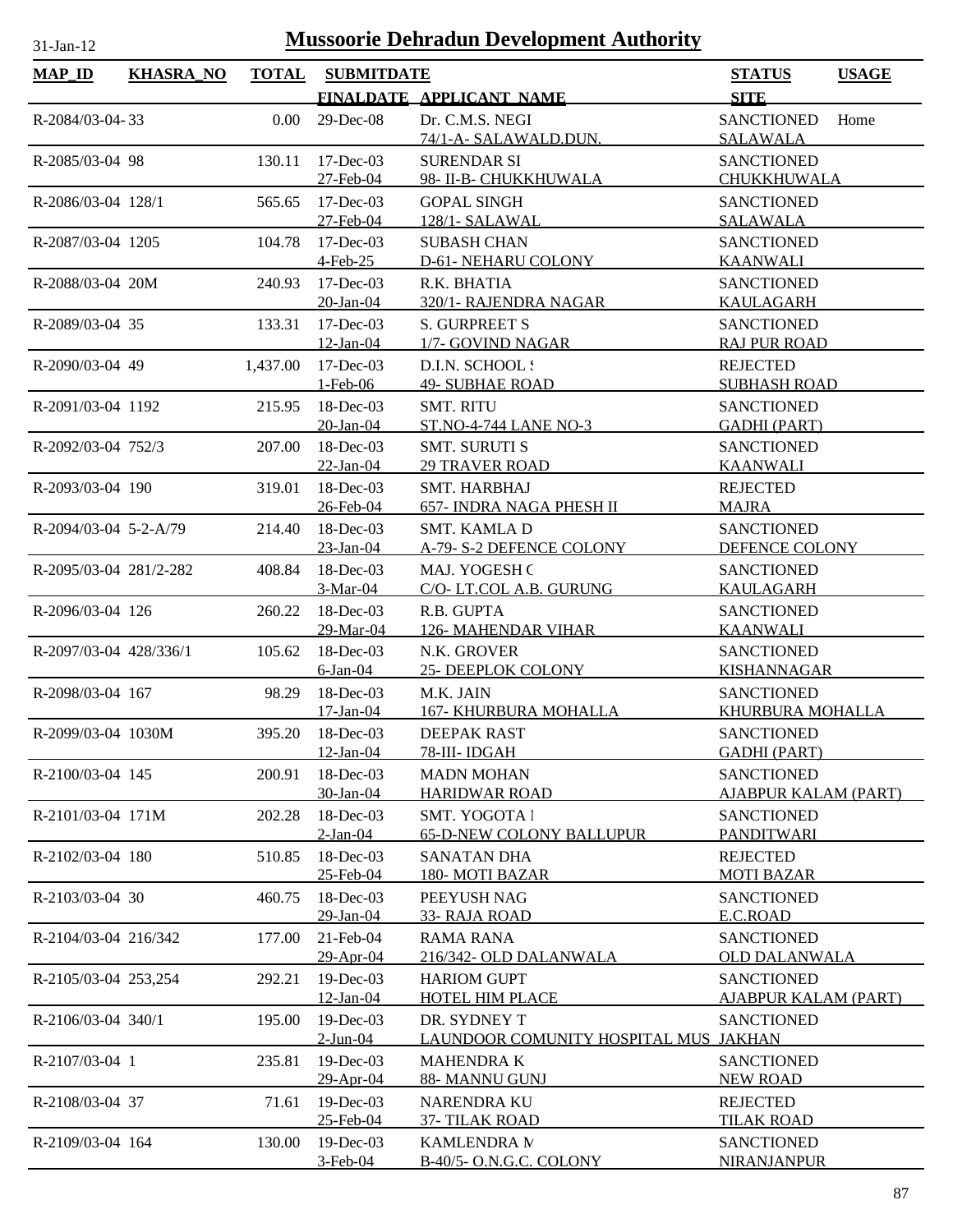| $MAP$ ID                | <b>KHASRA_NO</b> | <b>TOTAL</b> | <b>SUBMITDATE</b>         |                                                         | <b>STATUS</b><br><b>USAGE</b>               |
|-------------------------|------------------|--------------|---------------------------|---------------------------------------------------------|---------------------------------------------|
|                         |                  |              |                           | FINALDATE APPLICANT NAME                                | <b>SITE</b>                                 |
| R-2110/03-04 1348       |                  | 183.64       | 12-Mar-04                 | PRITHIVI SING                                           | <b>SANCTIONED</b>                           |
|                         |                  |              | 18-May-04                 | 42/12/2 - IDGAH                                         | <b>KAANWALI</b>                             |
| R-2111/03-04 210/3,4    |                  | 263.03       | 19-Dec-03                 | <b>CHANDAN SI</b>                                       | <b>SANCTIONED</b>                           |
|                         |                  |              | 28-Feb-04                 | 27/41 -NAV VIHAR COLONY                                 | <b>KAANWALI</b>                             |
| R-2112/03-04 654        |                  | 380.42       | $19$ -Dec-03              | <b>DURGA VERM</b>                                       | <b>REJECTED</b>                             |
|                         |                  |              | 13-Jan-04                 | 152/3-B JAKHAN                                          | <b>JAKHAN</b>                               |
| R-2113/03-04 39/38      |                  | 267.58       | $19$ -Dec-03              | <b>SHIRAH KUMA</b>                                      | <b>SANCTIONED</b>                           |
|                         |                  |              | 20-Jan-04                 | 39/38- CHAKRATA ROAD                                    | <b>CHAKRATA ROAD</b>                        |
| R-2114/03-04 651        |                  | 376.62       | 19-Dec-03                 | Dr. deepak arora                                        | <b>REJECTED</b>                             |
|                         |                  |              | 21-Feb-04                 | <b>15-A INDER ROAD</b>                                  | <b>KAANWALI</b>                             |
| R-2115/03-04 39/94/29/1 |                  | 133.76       | 19-Dec-03<br>26-Apr-04    | <b>SMT. SARNAN I</b><br>39/94 SIV COLONY NAIBASTI PATEL | <b>SANCTIONED</b>                           |
| R-2116/03-04 1127       |                  | 107.30       | 20-Dec-03                 | smt. parvati devi t                                     | PATEL NAGAR<br><b>SANCTIONED</b>            |
|                         |                  |              | 13-Feb-04                 | 102-a- Mahendra Vihar                                   | <b>GADHI (PART)</b>                         |
| R-2117/03-04 48/2       |                  | 160.45       | 20-Dec-03                 | Sanjeev Rastogi&                                        | <b>SANCTIONED</b>                           |
|                         |                  |              | 14-Jan-04                 | 51-53 Dispensari Road                                   | <b>JAKHAN</b>                               |
| R-2118/03-04 54/1       |                  | 252.78       | 20-Dec-03                 | <b>SUNIL KUMAR I</b>                                    | <b>SANCTIONED</b>                           |
|                         |                  |              | $3-Nov-21$                | <b>B-63 NEW FOREST</b>                                  | <b>PANDITWARI</b>                           |
| R-2119/03-04 150/3      |                  | 120.77       | 20-Dec-03                 | <b>RAJRANI GUPT</b>                                     | <b>SANCTIONED</b>                           |
|                         |                  |              | 4-Feb-25                  | 19/1 - RAJVIHAR                                         | <b>PANDITWARI</b>                           |
| R-2120/03-04 281/1243   |                  | 339.92       | 20-Dec-03                 | <b>RAJENDRA PAR</b>                                     | <b>SANCTIONED</b>                           |
|                         |                  |              | $3-Feb-04$                | 239/F-1/1 TYPE -4                                       | <b>AJABPUR KALAM (PART)</b>                 |
| R-2121/03-04 81/1       |                  | 203.30       | 20-Dec-03                 | <b>RAJESH KUMA</b>                                      | <b>SANCTIONED</b>                           |
|                         |                  |              | $4$ -Jan-16               | <b>76- SHIVALIK PURAM</b>                               | <b>NIRANJANPUR</b>                          |
| R-2122/03-04 415        |                  | 709.86       | 5-Mar-05                  | <b>E.HILTON</b>                                         | <b>SANCTIONED</b>                           |
|                         |                  |              | 21-Mar-05                 | MAJRA D.DUN.                                            | <b>MAJRA</b>                                |
| R-2123/03-04 242,243    |                  | 214.00       | 20-Dec-03<br>$19$ -Jan-04 | <b>SMT. HIMANCH</b><br>535-ST.NO.5- ADARSH NAGAR        | <b>SANCTIONED</b><br>AJABPUR KALAM (PART)   |
| R-2124/03-04 102/92     |                  | 57.45        | 20-Dec-03                 | <b>GYANENDRA D</b>                                      | <b>REJECTED</b>                             |
|                         |                  |              | 25-Feb-04                 | 102/92 MOTI BAZAR                                       | <b>MOTI BAZAR</b>                           |
| R-2125/03-04 153        |                  | 117.03       | 20-Dec-03                 | <b>SMT. INDIRA T</b>                                    | <b>SANCTIONED</b>                           |
|                         |                  |              | 17-Jan-04                 | VILL.-KANDOLI                                           | <b>KANDOLI</b>                              |
| R-2126/03-04 581        |                  | 146.16       | $20$ -Dec-03              | <b>SUSHIL KUMA</b>                                      | <b>REJECTED</b>                             |
|                         |                  |              | 12-Jan-04                 | <b>16-A- SUBHASH ROAD</b>                               | <b>DEHRA KHAS</b>                           |
| R-2127/03-04 167        |                  | 48.26        | $22$ -Dec-03              | <b>USHA GUPTA</b>                                       | <b>SANCTIONED</b>                           |
|                         |                  |              | $7-Feb-04$                | 167 KHURBURA MOHALLA D.DUN.                             | <b>KHURBURA MOHALLA</b>                     |
| R-2128/03-04 610        |                  | 297.60       | 20-Nov-06                 | SHAKAMBARI I                                            | <b>REJECTED</b>                             |
|                         |                  |              | 22-Nov-06                 | C/0 S.S.NEGI DHARAMPUR DANDA D.DU DHARAMPUR DANDA       |                                             |
| R-2129/03-04 530        |                  | 163.71       | 22-Dec-03                 | <b>SOHAN SINGH I</b>                                    | <b>SANCTIONED</b>                           |
|                         |                  |              | 16-Jan-04                 | NIRMATA HOTEL HIM PALACE D.DUN.                         | <b>AJABPUR KALAM (PART)</b>                 |
| R-2130/03-04 544        |                  | 469.34       | 22-Dec-03                 | <b>VISHNU SARA</b>                                      | <b>SANCTIONED</b>                           |
|                         |                  |              | 4-Feb-04                  | <b>GALI NO.4 - RAJENDRA NAGAR D.DUN.</b>                | <b>RAJENDAR NAGAR</b>                       |
| R-2131/03-04 612/2      |                  | 231.66       | $1-Mar-04$<br>4-Mar-04    | <b>BIRENDRA SIN</b><br>C/O CHANDRA SHEKHAR NEGI 34-     | <b>SANCTIONED</b><br><b>DHARAMPUR DANDA</b> |
| R-2132/03-04 361M       |                  | 168.45       | $21$ -Feb-04              | <b>SATYA PAL SI</b>                                     | <b>SANCTIONED</b>                           |
|                         |                  |              | 27-Mar-04                 | <b>D-5 VIKASH PURAM</b>                                 | <b>ADOIWALA</b>                             |
| R-2133/03-04 12/3       |                  | 330.85       | 22-Dec-03                 | <b>GULSHAN RAI</b>                                      | <b>SANCTIONED</b>                           |
|                         |                  |              | 30-Jan-04                 | 12/3 - EAST REST CAMP                                   | <b>REST CAMP</b>                            |
| R-2134/03-04 57,58      |                  | 141.92       | $22$ -Dec-03              | <b>SMT. UMA MIT</b>                                     | <b>REJECTED</b>                             |
|                         |                  |              | 25-Feb-04                 | C/O ASSET INFO-TECH LTD.                                | CHUKKHUWALA                                 |
| R-2135/03-04 126&126/1  |                  | 60.35        | $23$ -Dec-03              | <b>MANORAMAD</b>                                        | <b>SANCTIONED</b>                           |
|                         |                  |              | $7-Feb-04$                | 1/4 NESHVILLA ROAD D.DUN.                               | LUNIA MAHALLA                               |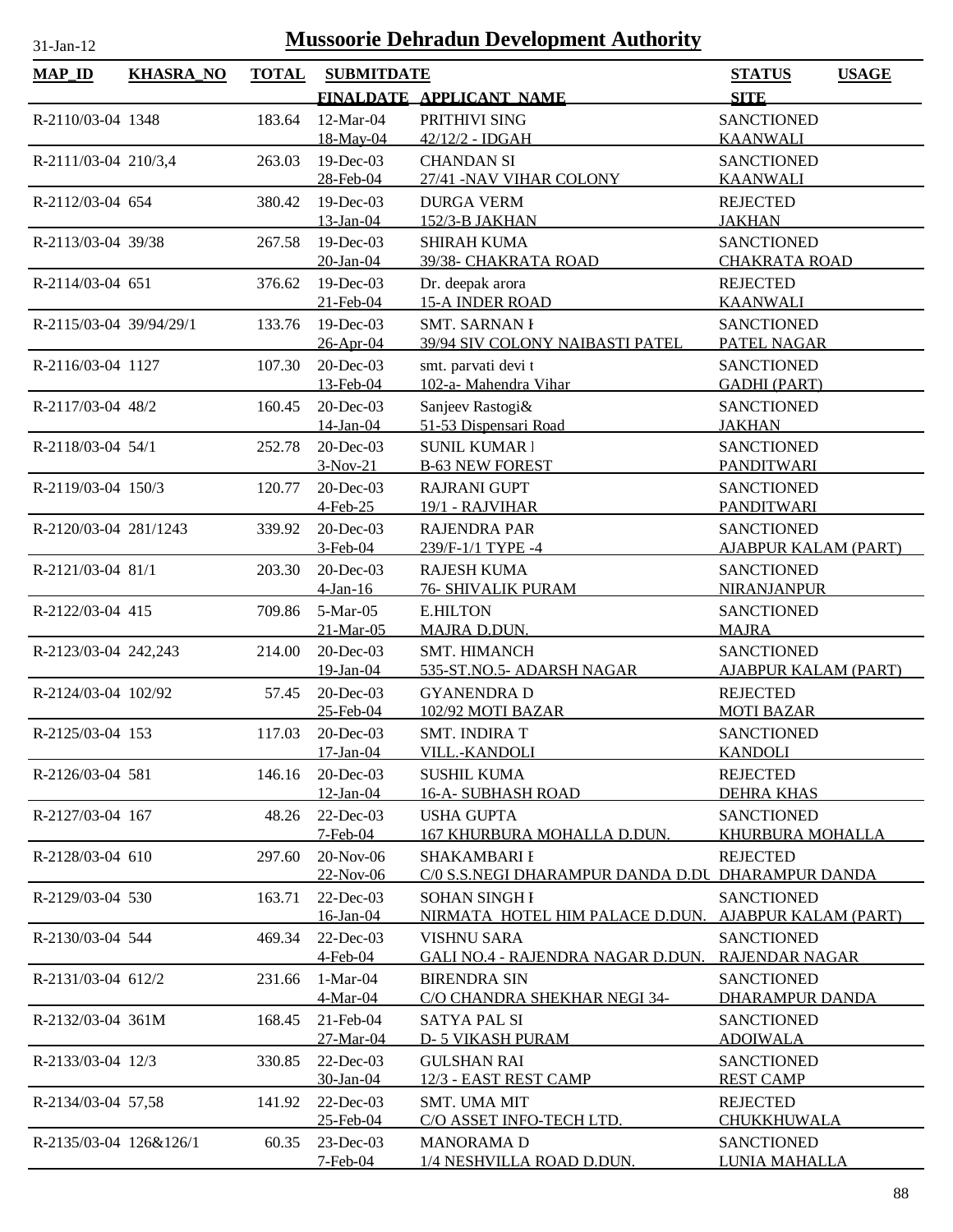| <b>MAP_ID</b>        |                  | <b>TOTAL</b> | <b>SUBMITDATE</b>           |                                                                   |                                              |
|----------------------|------------------|--------------|-----------------------------|-------------------------------------------------------------------|----------------------------------------------|
|                      | <b>KHASRA_NO</b> |              |                             | FINALDATE APPLICANT NAME                                          | <b>USAGE</b><br><b>STATUS</b><br><b>SITE</b> |
| R-2136/03-04 61      |                  | 203.25       | 4-Mar-04                    | <b>RAJNEESH SIN</b>                                               | <b>SANCTIONED</b>                            |
|                      |                  |              | <u>1-Jun-04</u>             | 1/4 NESHVILLA ROAD D.DUN.                                         | <b>JAKHAN</b>                                |
| R-2137/03-04 145     |                  | 211.89       | 28-Feb-04                   | <b>BINDU RAWAT</b>                                                | <b>SANCTIONED</b>                            |
|                      |                  |              | 10-Mar-04                   | 19-A KRISHAN NAGAR D.DUN.                                         | <b>BAAMANWALA</b>                            |
| R-2138/03-04 88&89   |                  | 288.45       | $23$ -Dec-03<br>29-Jan-04   | <b>NAVAL KISHO</b><br>76/47 RAJPUR ROAD SAKET D.DUN               | <b>SANCTIONED</b><br><b>KARANPUR KHAS</b>    |
| R-2139/03-04 532     |                  | 261.00       | $14$ -Jan-04                | <b>SWAYAMBER L</b>                                                | <b>REJECTED</b>                              |
|                      |                  |              | 26-Mar-04                   | C/0 T.S.NEGI. BARAMANWALA D.DUN.                                  | <b>MAJRA</b>                                 |
| R-2140/03-04 20/29   |                  | 418.50       | $4$ -Jun- $04$<br>28-Jun-04 | PARMINDER K<br>20 CIRCULAR ROAD D.DUN.                            | <b>REJECTED</b><br><b>NEMI ROAD</b>          |
| R-2141/03-04 78      |                  | 113.00       | 24-Dec-03                   | <b>SUSHIL KUMA</b>                                                | <b>SANCTIONED</b>                            |
|                      |                  |              | 18-Mar-04                   | I.G.N.F.A. COLONY F.R.I. D.DUN.                                   | PANDITWARI                                   |
| R-2142/03-04 397     |                  | 311.15       | 24-Dec-03<br>9-Mar-04       | <b>SUSHMA JAIN</b><br>C/0 M.C.JAIN. LANE N0.1 SHASTRI NAGA JAKHAN | <b>SANCTIONED</b>                            |
| R-2143/03-04 113/118 |                  | 171.13       | 24-Dec-03                   | <b>RAVINDER KU</b>                                                | <b>SANCTIONED</b>                            |
|                      |                  |              | 24-Feb-04                   | 548 BALLUPUR ROAD D.DUN                                           | <b>KAANWALI</b>                              |
| R-2144/03-04 270     |                  | 262.11       | $24$ -Dec-03                | <b>KASHYAP KUM</b>                                                | <b>SANCTIONED</b>                            |
|                      |                  |              | 29-Mar-04                   | NIRMATA HOTEL HIM PALACE HARID                                    | NIRANJANPUR                                  |
| R-2145/03-04 321     |                  | 256.51       | 26-Dec-03<br>10-Mar-04      | <b>BAHADUR SI</b><br>SAKET COLONY AJABPUR KALAN D.D               | <b>SANCTIONED</b><br><b>AJABPUR KHURD</b>    |
| R-2146/03-04 630/1   |                  | 248.37       | $26$ -Dec-03                | <b>VINOD KUMAR</b>                                                | <b>REJECTED</b>                              |
|                      |                  |              | $22-Ian-04$                 | 108 GURU ROAD D.DUN.                                              | <b>DEHRA KHAS</b>                            |
| R-2147/03-04 21/7    |                  | 135.80       | $26$ -Dec-03                | <b>GOVIND SING</b>                                                | <b>SANCTIONED</b>                            |
|                      |                  |              | 24-Jan-04                   | 25/2 E.C.ROAD D.DUN                                               | E.C.ROAD                                     |
| R-2148/03-04 56/47   |                  | 217.36       | 26-Dec-03                   | <b>RAHUL SHARM</b>                                                | <b>SANCTIONED</b>                            |
|                      |                  |              | 25-Feb-04                   | 36-B SEWAK ASHRAM ROAD D.DUN.                                     | SEWAK ASHRAM ROAD                            |
| R-2149/03-04 117     |                  | 35.21        | 26-Dec-03<br>28-Feb-04      | <b>GOMTI DHARM</b><br>NIRMATA HOTEL HIM PALACE D.DUN PALTAN BAZAR | <b>REJECTED</b>                              |
| R-2150/03-04 39      |                  | 145.25       | $26$ -Dec-03                | <b>SUNITA OBERO</b>                                               | <b>SANCTIONED</b>                            |
|                      |                  |              | 18-Mar-04                   | NIRMATA HOTEL HIM PALACE D.DUN                                    | <b>DHARMPUR</b>                              |
| R-2151/03-04 131     |                  | 242.82       | 26-Dec-03<br>25-Feb-04      | <b>B.OWILLIAM</b><br>NIRMATA HOTEL HIM PALACE D.DUN               | <b>SANCTIONED</b><br><b>SALAWALA</b>         |
| R-2152/03-04 1168/2  |                  | 74.41        | $26$ -Dec-03                | <b>CHANDAN SI</b>                                                 | <b>REJECTED</b>                              |
|                      |                  |              | 30-Dec-03                   | 58 VIJAY PARK EXT. D.DUN.                                         | <b>KAANWALI</b>                              |
| R-2153/03-04 53      |                  | 206.78       | 26-Dec-03                   | <b>RASHID AHME</b>                                                | <b>SANCTIONED</b>                            |
|                      |                  |              | 19-Jan-04                   | 35 HAMKUNJ COLONY VIJAY PARK EX' KAANWALI                         |                                              |
| R-2154/03-04 193     |                  | 201.73       | 26-Dec-03<br>$17-Jan-04$    | <b>SURENDRA SI</b><br><b>155 LANDOR BAZER MUSSORIE D.DUN</b>      | <b>SANCTIONED</b><br><b>DHARMPUR</b>         |
| R-2155/03-04 157     |                  | 123.45       | 26-Dec-03                   | <b>GAGAN AGGR</b>                                                 | <b>SANCTIONED</b>                            |
|                      |                  |              | $22$ -Jan-04                | 85 KARANPUR D.DUN.                                                | NIRANJANPUR                                  |
| R-2156/03-04 234     |                  | 103.06       | 16-Apr-04<br>24-May-04      | <b>SATISH KUMA</b><br>71 TAGORE VILLA D.DUN.                      | <b>REJECTED</b><br><b>ADOIWALA</b>           |
| R-2157/03-04 72      |                  | 147.81       | 26-Dec-03                   | <b>AVTAR SINGH</b>                                                | <b>SANCTIONED</b>                            |
|                      |                  |              | 23-Feb-04                   | 72-VISHWAKARMA COLONY BHANDAR BHANDARI BAGH                       |                                              |
| R-2158/03-04 78      |                  | 167.22       | 26-Dec-03                   | PRABHU PAND                                                       | <b>SANCTIONED</b>                            |
|                      |                  |              | 16-Jan-04                   | INDIRA COLONY NEW BASTI CHUKHU \ CHUKKHUWALA                      |                                              |
| R-2159/03-04 137     |                  | 274.99       | 26-Mar-04<br>8-Jun-04       | <b>ARVIND KUMA</b><br><b>11 RAJPUR ROAD D.DUN</b>                 | <b>SANCTIONED</b><br><b>ADOIWALA</b>         |
| R-2160/03-04 11      |                  | 451.66       | 27-Dec-03                   | <b>REKHA NAUTI</b>                                                | <b>SANCTIONED</b>                            |
|                      |                  |              | 16-Jan-04                   | 11 LYTTON ROAD SUBHASH ROAD D.D SUBHASH ROAD                      |                                              |
| R-2161/03-04 183     |                  | 1,165.98     | $31-Jan-04$                 | A.S.RAWAT                                                         | <b>SANCTIONED</b>                            |
|                      |                  |              | 26-Feb-04                   | <u>33 TEGBHAHDUR ROAD D.DUN.</u>                                  | DEFENCE COLONY                               |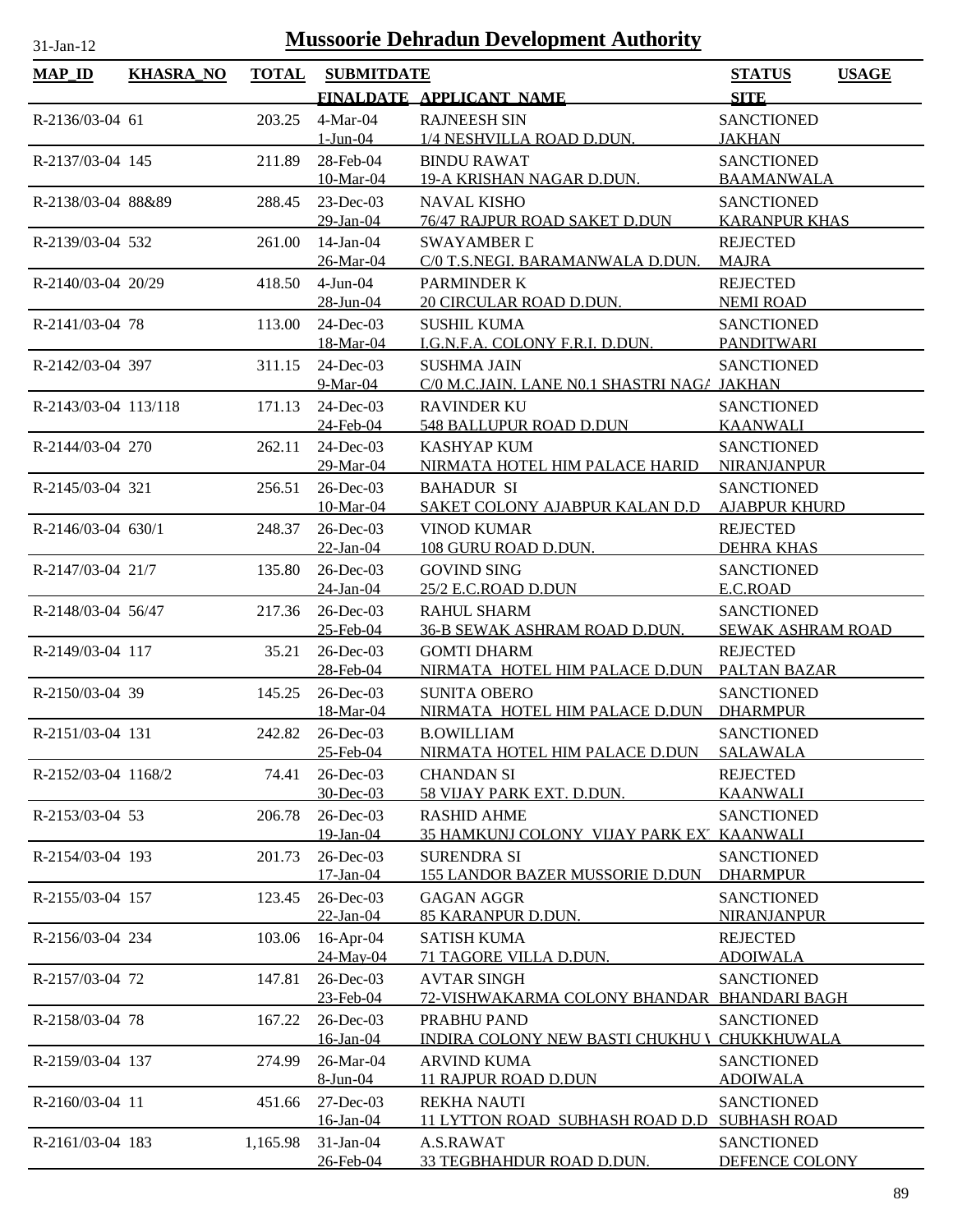| $31$ -Jan-12           | <b>Mussoorie Dehradun Development Authority</b> |              |                         |                                                             |                                               |  |  |
|------------------------|-------------------------------------------------|--------------|-------------------------|-------------------------------------------------------------|-----------------------------------------------|--|--|
| <b>MAP ID</b>          | <b>KHASRA_NO</b>                                | <b>TOTAL</b> | <b>SUBMITDATE</b>       |                                                             | <b>STATUS</b><br><b>USAGE</b>                 |  |  |
|                        |                                                 |              |                         | FINALDATE APPLICANT NAME                                    | <b>SITE</b>                                   |  |  |
| R-2162/03-04 11        |                                                 | 564.59       | $27 - Dec-03$           | <b>KRISHNA DEVI</b>                                         | <b>SANCTIONED</b>                             |  |  |
|                        |                                                 |              | 28-Feb-04               | C/0 NIRMATA HOTEL HIM PALACE HAI BALBIR ROAD                |                                               |  |  |
| R-2163/03-04 123       |                                                 | 149.10       | 30-Dec-03               | Jaipal Singh Ran                                            | <b>SANCTIONED</b>                             |  |  |
|                        |                                                 |              | 29-Jan-04               | B-42- F.R.I. D, DUN.                                        | <b>PANDITWARI</b>                             |  |  |
| R-2164/03-04 786       |                                                 | 191.60       | 30-Dec-03<br>14-Jan-04  | <b>SAMEER KAPO</b><br>SUBHASH NAGAR CLEMAN TOWN D.D         | <b>SANCTIONED</b><br><b>MAJRA</b>             |  |  |
| R-2165/03-04 21        |                                                 | 99.63        | 28-Apr-04<br>30-Apr-04  | V.K. KANOJIA<br>71- CHANDER ROAD                            | <b>SANCTIONED</b><br>E.C.ROAD                 |  |  |
| R-2166/03-04 29        |                                                 | 84.76        | 30-Dec-03               | <b>VIRSINGH SOL</b>                                         | <b>SANCTIONED</b>                             |  |  |
|                        |                                                 |              | 8-Mar-04                | 29/1 ANEKANT PALACE                                         | <b>ANEKANT PALACE</b>                         |  |  |
| R-2167/03-04 160/2     |                                                 | 341.67       | 30-Dec-03<br>$7-Jan-04$ | <b>LAXMI PARSA</b><br><b>45- SHASTRI NAGAR SARTHI VIHAR</b> | <b>REJECTED</b><br><b>AJABPUR DANDA</b>       |  |  |
| R-2168/03-04 43        |                                                 | 1,407.35     | 30-Dec-03               | <b>BIRENDAR SIN</b>                                         | <b>SANCTIONED</b>                             |  |  |
|                        |                                                 |              | 23-Feb-04               | <b>43- DHAMPUR</b>                                          | <b>DHARMPUR</b>                               |  |  |
| R-2169/03-04 1450/1    |                                                 | 290.00       | 30-Dec-03               | <b>MANOJ TANEJ</b>                                          | <b>SANCTIONED</b>                             |  |  |
|                        |                                                 |              | $4$ -Feb-25             | 139/2- CHAKRATA ROAD                                        | <b>KAANWALI</b>                               |  |  |
| R-2170/03-04 361       |                                                 | 332.71       | 30-Dec-03               | <b>SMT. ANITA R</b>                                         | <b>SANCTIONED</b>                             |  |  |
|                        |                                                 |              | $2$ -Jun-04             | F-12- SHIV LOK COLONY                                       | <b>ADOIWALA</b>                               |  |  |
|                        | R-2171/03-04 1&10&13&15&                        | 284.38       | 30-Dec-03<br>30-Jan-04  | <b>MADHU MADA</b><br>NIRMATA HOTEL HIM PALACE HARID         | <b>SANCTIONED</b><br><b>UDDIWALA KARANPUR</b> |  |  |
|                        | R-2172/03-04 375&377&378                        | 418.05       | 30-Dec-03               | PRASADI LAL                                                 | <b>SANCTIONED</b>                             |  |  |
|                        |                                                 |              | $3-Sep-04$              | NIRMATA HOTEL HIM PALACE HARID                              | <b>DHARMPUR</b>                               |  |  |
| R-2173/03-04 1018/27   |                                                 | 151.19       | 25-Feb-04               | <b>SMT. NEELAM &amp;</b>                                    | <b>SANCTIONED</b>                             |  |  |
|                        |                                                 |              | $12-Apr-04$             | L-33D RALWAYCOLONY                                          | <b>SEWALA KALAN</b>                           |  |  |
| R-2174/03-04 34        |                                                 | 91.00        | 31-Dec-03               | SMT. KRISHNA                                                | <b>REJECTED</b>                               |  |  |
| R-2175/03-04 606       |                                                 | 233.30       | 26-Apr-04<br>31-Dec-03  | 34- DISPENSARY ROAD<br>KULDEEP BAH                          | <b>DISPENSARY ROAD</b><br><b>SANCTIONED</b>   |  |  |
|                        |                                                 |              | 23-Feb-04               | LANE NO- 8 PUSP KUNJ                                        | <b>AJABPUR KHURD</b>                          |  |  |
| R-2176/03-04 27        |                                                 | 313.55       | $31$ -Dec-03            | <b>SURESH CHANI</b>                                         | <b>REJECTED</b>                               |  |  |
|                        |                                                 |              | 19-Feb-04               | <b>152- KAULAGARH ROAD</b>                                  | <b>TAGORE VILLA</b>                           |  |  |
| R-2177/03-04 362,384   |                                                 | 814.03       | 23-Jul-04               | <b>SHYAM LAL B</b>                                          | <b>SANCTIONED</b>                             |  |  |
|                        |                                                 |              | $23$ -Jul-04            | <b>125- NIRANJANPUR</b>                                     | NIRANJANPUR                                   |  |  |
| R-2178/03-04 977       |                                                 | 804.58       | 19-Apr-04               | <b>DHAN RAJ BA</b>                                          | <b>SANCTIONED</b>                             |  |  |
|                        |                                                 |              | $23$ -Jul-04            | <b>125- NIRANJANPUR</b>                                     | NIRANJANPUR                                   |  |  |
| R-2179/03-04 1380,1381 |                                                 | 331.60       | 20-May-04<br>8-Nov-04   | MANGAT RAM<br>87-A SAHARANPUR ROAD                          | SANCTIONED<br><b>KAANWALI</b>                 |  |  |
| R-2180/03-04 37/42     |                                                 | 283.80       | 31-Dec-03               | <b>SMT. REKHAR</b>                                          | <b>SANCTIONED</b>                             |  |  |
|                        |                                                 |              | 26-Apr-04               | <b>35- ANAND CHOWK</b>                                      | <b>LAXMAN CHOWK</b>                           |  |  |
| R-2181/03-04 360       |                                                 | 247.22       | 10-Mar-04               | <b>INDRAMANI BA</b>                                         | <b>REJECTED</b>                               |  |  |
|                        |                                                 |              | 28-Apr-04               | 2/58- MATA MANDIR                                           | <b>AJABPUR KHURD</b>                          |  |  |
| R-2182/03-04 264       |                                                 | 97.84        | 31-Dec-03               | <b>RAMESH CHA</b>                                           | <b>SANCTIONED</b>                             |  |  |
|                        |                                                 |              | 4-Mar-04                | 264/264- BLOCK III                                          | KHURBURA MOHALLA                              |  |  |
| R-2183/03-04 1&18      |                                                 | 37.87        | 31-Dec-03<br>26-Feb-04  | <b>KUNWAR SIN</b><br>kalacik talors nwe market              | <b>REJECTED</b><br><b>DHARMPUR</b>            |  |  |
| R-2184/03-04 483       |                                                 | 199.98       | 31-Dec-03               | <b>SULEKH CHAN</b>                                          | <b>SANCTIONED</b>                             |  |  |
|                        |                                                 |              | 16-Jan-04               | 238- PATEL NAGAR                                            | NIRANJANPUR                                   |  |  |
| R-2185/03-04 134       |                                                 | 215.02       | 31-Dec-03               | <b>TEJPAL SINGH</b>                                         | <b>SANCTIONED</b>                             |  |  |
|                        |                                                 |              | 24-Mar-04               | <b>134 KAULAGAR ROAD</b>                                    | <b>RAJENDAR NAGAR</b>                         |  |  |
| R-2186/03-04 507       |                                                 | 213.00       | 31-Dec-03<br>20-May-04  | <b>RAJENDAR SIN</b><br><b>AJABPUR KHURD</b>                 | <b>REJECTED</b><br><b>AJABPUR KHURD</b>       |  |  |
| R-2187/03-04 200,201   |                                                 | 99.00        | 31-Dec-03               | <b>SMT. NAJMA</b>                                           | <b>REJECTED</b>                               |  |  |
|                        |                                                 |              | 26-Feb-04               | 8- KALIMANDIR ENCLAVE                                       | <b>DEHRA KHAS</b>                             |  |  |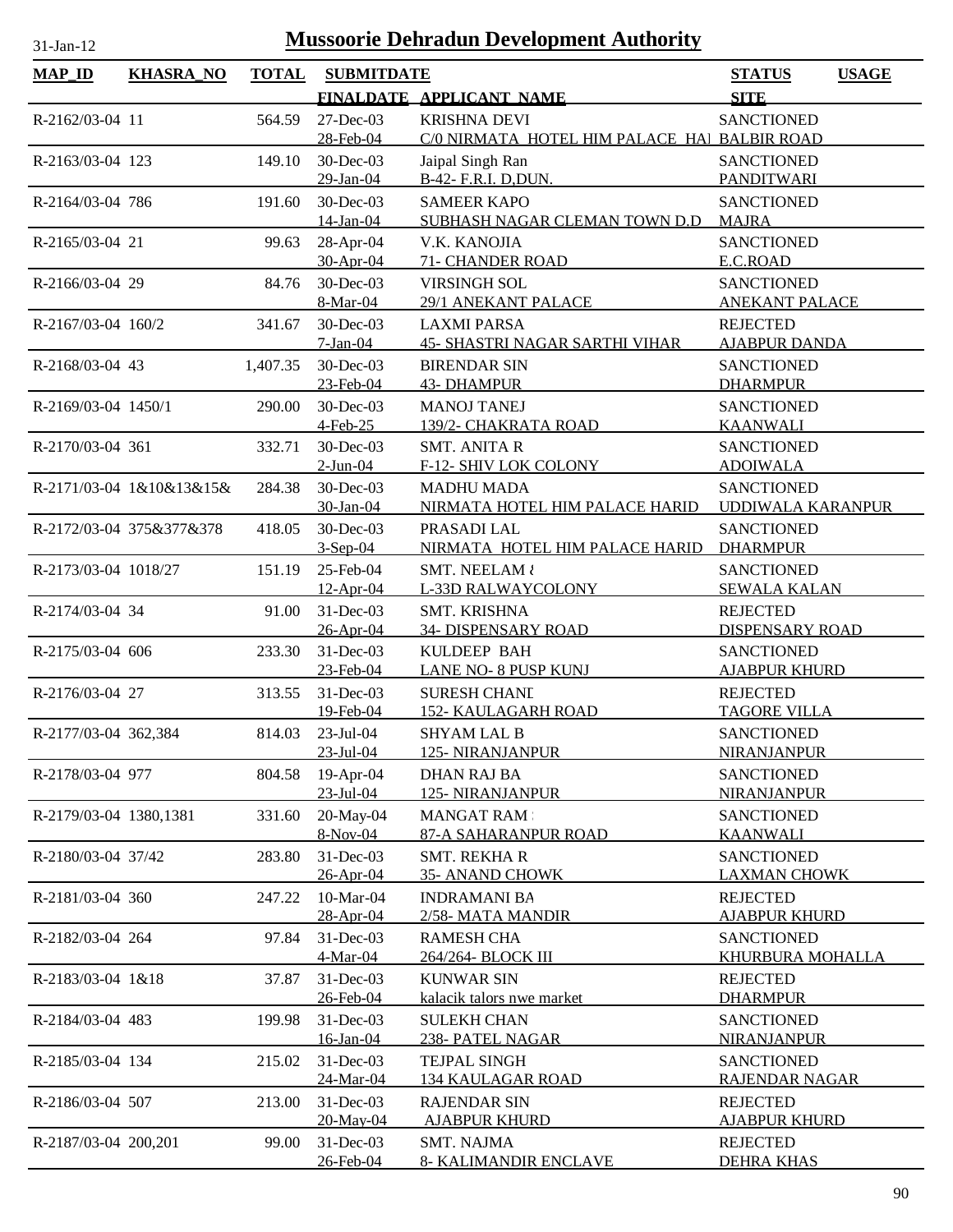| $31$ -Jan-12         | <b>Mussoorie Dehradun Development Authority</b> |              |                          |                                                                       |                                           |              |  |  |
|----------------------|-------------------------------------------------|--------------|--------------------------|-----------------------------------------------------------------------|-------------------------------------------|--------------|--|--|
| <b>MAP_ID</b>        | <b>KHASRA_NO</b>                                | <b>TOTAL</b> | <b>SUBMITDATE</b>        |                                                                       | <b>STATUS</b>                             | <b>USAGE</b> |  |  |
|                      |                                                 |              |                          | FINALDATE APPLICANT NAME                                              | <b>SITE</b>                               |              |  |  |
| R-2188/03-04 1014    |                                                 | 184.14       | $31$ -Dec-03             | <b>ANAND BALL</b>                                                     | <b>SANCTIONED</b>                         |              |  |  |
|                      |                                                 |              | 3-Mar-04                 | <b>8- KALIMANDIR ENCLAVE</b>                                          | <b>KAANWALI</b>                           |              |  |  |
| R-2189/03-04 228     |                                                 | 251.05       | 8-Mar-04                 | R.K. Chawala                                                          | <b>SANCTIONED</b>                         |              |  |  |
|                      |                                                 |              | 17-May-04                | 150-IDGAH                                                             | <b>JAKHAN</b>                             |              |  |  |
| R-2190/03-04 21      |                                                 | 249.31       | 31-Dec-03<br>13-Feb-04   | <b>BHARAT SING</b><br>PREMPUR MAFI                                    | <b>SANCTIONED</b><br><b>KAULAGARH</b>     |              |  |  |
| R-2191/03-04 31      |                                                 | 373.37       | $1-Jan-04$               | <b>NEERAJ KUMA</b>                                                    | <b>SANCTIONED</b>                         |              |  |  |
|                      |                                                 |              | $7$ -Feb-04              | 23- TILAK ROAD                                                        | <b>KAULAGARH</b>                          |              |  |  |
| R-2192/03-04 556     |                                                 | 167.55       | 27-Dec-04                | <b>BACHAN SING</b>                                                    | <b>SANCTIONED</b>                         |              |  |  |
|                      |                                                 |              | 27-Dec-04                | <b>GANESH VIHAR</b>                                                   | <b>AJABPUR KALAM (PART)</b>               |              |  |  |
| R-2193/03-04 566     |                                                 | 307.08       | 26-Mar-04                | Karanpal Singh                                                        | <b>REJECTED</b>                           |              |  |  |
|                      |                                                 |              | 24-May-04                | 8- OLD SURVEY ROAD                                                    | <b>DAK PATTI</b>                          |              |  |  |
| R-2194/03-04 190     |                                                 | 332.83       | $6$ -Jan-04<br>26-Feb-04 | <b>SEEMA SHARM</b><br>R/0 2-BALLUPUR ROAD D.DUN.                      | <b>REJECTED</b><br><b>MAJRA</b>           |              |  |  |
| R-2195/03-04 310     |                                                 | 108.73       | $6$ -Jan- $04$           | <b>RAJEEV SUNDR</b>                                                   | <b>SANCTIONED</b>                         |              |  |  |
|                      |                                                 |              | 30-Jan-04                | <b>GRAM BHARUWALA GRANT D.DUN</b>                                     | <b>BAAMANWALA</b>                         |              |  |  |
| R-2196/03-04 342     |                                                 | 219.21       | 21-Feb-04                | <b>DEVENDER DE</b>                                                    | <b>REJECTED</b>                           |              |  |  |
|                      |                                                 |              | 21-Feb-04                | NATHANPUR JAGRATI VIHAR D.DUN.                                        | <b>NATHANPUR</b>                          |              |  |  |
| R-2197/03-04 153     |                                                 | 84.91        | $7-Jan-04$               | <b>SUSHILA KHAT</b>                                                   | <b>REJECTED</b>                           |              |  |  |
|                      |                                                 |              | 13-Jan-04                | SIDARTH VIHAR TARLA KANDOLI D.D                                       | <b>KANDOLI</b>                            |              |  |  |
| R-2198/03-04 118     |                                                 | 369.27       | $7-Jan-04$               | <b>MAHESH MAN</b>                                                     | <b>SANCTIONED</b>                         |              |  |  |
| R-2199/03-04 158&160 |                                                 | 8,622.24     | $9-Ian-04$<br>$7-Jan-04$ | 32/77 PARK ROAD LAXMAN CHOWK D.I SEWALA KALAN<br><b>J.J.EDUCATION</b> | <b>REJECTED</b>                           |              |  |  |
|                      |                                                 |              | $3-Aug-04$               | 4-B RACE COURSE D.DUN.                                                | <b>KUANWALA</b>                           |              |  |  |
| R-2200/03-04 126     |                                                 | 163.73       | $7-Jan-04$               | <b>RAJESH UNIYA</b>                                                   | <b>SANCTIONED</b>                         |              |  |  |
|                      |                                                 |              | $23$ -Jan-04             | 125 SALAWALA ASHOK VIHAR D.DUN.                                       | <b>MAJRA</b>                              |              |  |  |
| R-2201/03-04 481     |                                                 | 238.03       | 12-Mar-04                | <b>KANTA SHAR</b>                                                     | <b>SANCTIONED</b>                         |              |  |  |
|                      |                                                 |              | 24-Apr-04                | 186 DHARAMPUR D.DUN.                                                  | <b>AJABPUR KALAM (PART)</b>               |              |  |  |
| R-2202/03-04 148     |                                                 | 267.58       | $9-Jan-04$<br>20-Jan-04  | <b>LILA NAND</b><br><b>GRAM NIRANJANPUR D.DUN.</b>                    | <b>REJECTED</b><br><b>NIRANJANPUR</b>     |              |  |  |
| R-2203/03-04 76      |                                                 | 171.78       | $12$ -Jan- $04$          | <b>SMT. NAADAD</b>                                                    | <b>SANCTIONED</b>                         |              |  |  |
|                      |                                                 |              | 12-Jan-04                | <b>KANDOLI</b>                                                        | <b>KANDOLI</b>                            |              |  |  |
| R-2204/03-04 829     |                                                 | 186.87       | $12-Jan-04$              | <b>MAHENDAR S</b>                                                     | <b>SANCTIONED</b>                         |              |  |  |
|                      |                                                 |              | 15-Jan-04                | 31/1- NALAPANI ROAD                                                   | <b>AJABPUR KALAM (PART)</b>               |              |  |  |
| R-2205/03-04 67/2    |                                                 | 107.59       | $3-Mar-04$               | <b>JINESH SEGHAI</b>                                                  | <b>SANCTIONED</b>                         |              |  |  |
|                      |                                                 |              | $2-Apr-04$               | 67/2 - TYAGI ROAD                                                     | <b>TYAGI ROAD</b>                         |              |  |  |
| R-2206/03-04 1143    |                                                 | 225.17       | 5-Feb-04<br>4-Mar-04     | DATARAM MA<br>134- PUSH VIHAR                                         | <b>SANCTIONED</b><br>AJABPUR KALAM (PART) |              |  |  |
| R-2207/03-04 208     |                                                 | 205.08       | $12$ -Jan-04             | <b>SMT. GEETA S</b>                                                   | <b>SANCTIONED</b>                         |              |  |  |
|                      |                                                 |              | $2-Apr-04$               | 59/2- TYAGI ROAD                                                      | <b>AJABPUR KALAM (PART)</b>               |              |  |  |
|                      | R-2208/03-04 23, TO29, 32/1, 37 '1, 999.96      |              | $12-Jan-04$              | <b>SUSHILA DEVI</b> (                                                 | <b>SANCTIONED</b>                         |              |  |  |
|                      |                                                 |              | 25-Feb-04                | <b>14- SUBHASH ROADABHISHEK TOWER</b>                                 | <b>ARCADIA GRANT</b>                      |              |  |  |
| R-2209/03-04 139     |                                                 | 217.78       | 8-Jul-04                 | <b>ANAND MANI N</b>                                                   | <b>SANCTIONED</b>                         |              |  |  |
|                      |                                                 |              | 14-Sep-04                | <b>3- PATEL ROAD</b>                                                  | <b>BADRIPUR</b>                           |              |  |  |
| R-2210/03-04 273,274 |                                                 | 609.94       | $12-Jan-04$<br>24-Jan-04 | <b>BAIJ NATH</b><br><b>60- SHAKTI VIHAR PHES II</b>                   | <b>SANCTIONED</b><br><b>SINOLA</b>        |              |  |  |
| R-2211/03-04 314M    |                                                 | 294.90       | 5-Mar-04                 | SMT. KALAWAT                                                          | <b>SANCTIONED</b>                         |              |  |  |
|                      |                                                 |              | $4-Apr-26$               | <b>AJABPUR KALAN</b>                                                  | <b>AJABPUR KALAM (PART)</b>               |              |  |  |
| R-2212/03-04 97      |                                                 | 169.26       | $10$ -Jul- $07$          | <b>SUNIL BHATT</b>                                                    | <b>SANCTIONED</b>                         |              |  |  |
|                      |                                                 |              | 31-Aug-07                | 193-A NEW CAUNNAGHT PLACE NEAR SEWALA KALAN                           |                                           |              |  |  |
| R-2213/03-04 283     |                                                 | 240.90       | 13-Jan-04                | <b>SMT. SITA DEV</b>                                                  | <b>REJECTED</b>                           |              |  |  |
|                      |                                                 |              | 8-Mar-04                 | <b>MAJRI MAFI D.DUN.</b>                                              | <b>MAJRI NAFI</b>                         |              |  |  |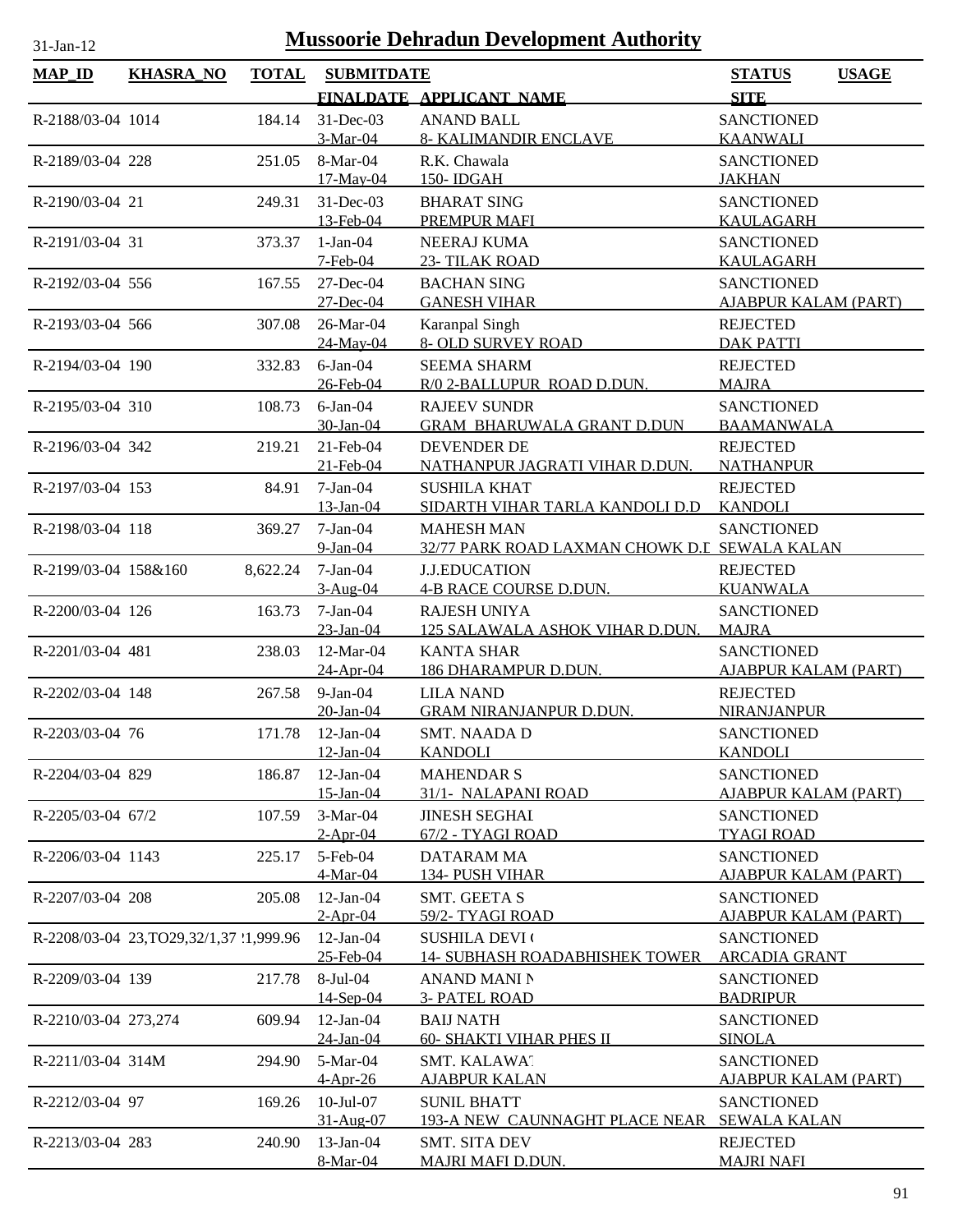| <b>MAP_ID</b>        | <b>KHASRA_NO</b> | <b>TOTAL</b> | <b>SUBMITDATE</b>                      |                                                                           | <b>STATUS</b><br><b>USAGE</b>                                     |
|----------------------|------------------|--------------|----------------------------------------|---------------------------------------------------------------------------|-------------------------------------------------------------------|
|                      |                  |              |                                        | FINALDATE APPLICANT NAME                                                  | <b>SITE</b>                                                       |
| R-2214/03-04 283     |                  | 216.88       | $13$ -Jan-04<br>22-Jan-04              | <b>CHANDI PARS</b><br><b>MAJRI MAFI</b>                                   | <b>REJECTED</b><br><b>MAJRI NAFI</b>                              |
| R-2215/03-04 1009    |                  | 329.97       | 26-Apr-04<br>28-May-04                 | <b>SHAMSHER SI</b><br><b>RAIPUR</b>                                       | <b>SANCTIONED</b><br><b>RAIPUR</b>                                |
| R-2216/03-04 544     |                  | 188.00       | $13$ -Jan-04<br>12-Feb-04              | <b>BANWARI LAL</b><br>3/101 AJABPUR KALAN                                 | <b>SANCTIONED</b><br><b>AJABPUR KALAM (PART)</b>                  |
| R-2217/03-04 338     |                  | 187.01       | $13$ -Jan-04<br>27-Apr-04              | <b>NAGENDAR P</b><br>27- ARAGHAR                                          | <b>SANCTIONED</b><br><b>SEWALA KALAN</b>                          |
| R-2218/03-04 648     |                  | 133.86       | $13$ -Jan-04<br>13-Feb-04              | <b>RAJENDA SING</b><br><b>16-A SUBHAS ROAD</b>                            | <b>SANCTIONED</b><br><b>HATHIBARKALA</b>                          |
| R-2219/03-04 731/732 |                  | 270.26       | $13$ -Jan-04<br>17-Jan-04              | YOGENDER SI<br><b>16-A SUBHAS ROAD</b>                                    | <b>REJECTED</b><br><b>MIYANWALA</b>                               |
| R-2220/03-04 78/55   |                  | 196.48       | 13-Jan-04<br>3-Mar-04                  | <b>VIJAY BALUNI</b><br><b>35-DOBHSLWALA</b>                               | <b>SANCTIONED</b><br><b>DOBHALWALA</b>                            |
| R-2220/03-04-78/55   |                  | 0.00         | 27-Feb-09                              | <b>VIJAY BALUNI</b><br>35-DOBHSLWALAD.DUN.                                | <b>SANCTIONED</b><br>Home<br><b>DOBHALWALA</b>                    |
| R-2221/03-04 21      |                  | 205.70       | 14-Jan-04<br>4-Mar-04                  | Arun Kumar Sin<br>21 DEVLOK SHIMLA ROAD                                   | <b>SANCTIONED</b><br><b>MAJRA</b>                                 |
| R-2222/03-04 129     |                  | 153.29       | $14$ -Jan-04<br>27-Feb-04              | <b>ANIL KUMAR</b><br>126- SAYAID MOHALLA                                  | <b>REJECTED</b><br><b>ADOIWALA</b>                                |
| R-2223/03-04 358     |                  | 216.63       | 14-Jan-04<br>28-Feb-04                 | <b>RAJENDAR KUN</b><br>C-13/1 SANCHAR VIHAR                               | <b>SANCTIONED</b><br><b>AAMWALA TARLA</b>                         |
| R-2224/03-04 358     |                  | 226.51       | 12-Apr-04<br>17-May-04                 | <b>RAJVIR SINGH</b><br>D-3/1 DEAL COLONY                                  | <b>SANCTIONED</b><br><u>AAMWALA TARLA</u>                         |
| R-2225/03-04 49/1    |                  | 144.32       | $14$ -Jan-04<br>27-Feb-04              | <b>JAIPARKASH</b><br>167/4 OLD TAIPEII                                    | <b>REJECTED</b><br><b>ADOIWALA</b>                                |
| R-2226/03-04 445     |                  | 150.90       | 14-Jan-04<br>8-Mar-04                  | SOFHIA GARG<br>A-6 JANPATH SHOPPING COMPLEX                               | <b>SANCTIONED</b><br><b>SEWALA KALAN</b>                          |
| R-2227/03-04 96/1    |                  | 245.81       | $14$ -Jan-04<br>31-Jan-04              | <b>BASUDEV THA</b><br><b>KAULAGARH</b>                                    | <b>SANCTIONED</b><br><b>KAULAGARH</b>                             |
| R-2228/03-04 184     |                  | 226.41       | $14$ -Jan-04<br>$14$ -Jan-04           | <b>AKSHAY KUMA</b><br><b>184- RAJPUR ROAD</b>                             | <b>SANCTIONED</b><br><b>RAJ PUR ROAD</b>                          |
| R-2229/03-04 189     |                  | 233.81       | $15$ -Jan-04<br>23-Feb-04              | Bhagwan Singh S<br>F-12-Siv Lok Colony                                    | <b>SANCTIONED</b><br><b>RAIPUR</b>                                |
| R-2230/03-04 1218    |                  | 117.96       | $15$ -Jan-04<br>4-Feb-04               | Ved Parkash Ahu<br>12- Chakrata Road                                      | <b>SANCTIONED</b><br><b>GADHI (PART)</b>                          |
| R-2231/03-04 537,538 |                  | 238.83       | $15$ -Jan-04<br>31-Jan-04              | Raju Sethi<br>7-Anad Vihar Colony                                         | <b>SANCTIONED</b><br><b>JAKHAN</b>                                |
| R-2232/03-04 160     |                  | 313.62       | $15$ -Jan-04<br>23-Feb-04              | Chandra Pal<br>P.R.D.E. Vighan Vihar                                      | <b>SANCTIONED</b><br><b>SHIVLOK COLONY</b>                        |
| R-2233/03-04 36A     |                  | 187.08       | $15$ -Jan-04<br>15-Jan-04              | <b>GAGAN SINGH</b><br><b>36-A HATHI BARKALAN</b>                          | <b>SANCTIONED</b><br><b>HATHIBARKALA</b>                          |
| R-2234/03-04 595     |                  | 487.76       | 15-Jan-04<br>4-Mar-04                  | Smt. Asha Bahug<br>21/10- E.C. Road                                       | <b>SANCTIONED</b><br><b>JAKHAN</b>                                |
| R-2235/03-04 68      |                  | 632.10       | 15-Jan-04<br>15-Jan-04                 | SMT. Rashmi B<br>72- GHOSI GALI                                           | <b>SANCTIONED</b><br>DANIYON-KA-DANDA                             |
| R-2236/03-04 536     |                  | 380.20       | $15$ -Jan-04                           | <b>BRAJMOHAN</b>                                                          | <b>SANCTIONED</b>                                                 |
| R-2237/03-04 680     |                  | 283.57       | 23-Mar-04<br>$15$ -Jan-04<br>17-Mar-04 | 15 - I- FLOOR UTTRANCHAL<br><b>MAHIDHAR J</b>                             | <b>AJABPUR KALAM (PART)</b><br><b>SANCTIONED</b><br><b>JAKHAN</b> |
| R-2238/03-04 65/13   |                  | 194.47       | 16-Jan-04<br>31-Jan-04                 | <b>CANAL ROAD</b><br><b>SANJAY VASUL</b><br>M/S RAJ& C0 RAJPUR ROAD D.DUN | <b>SANCTIONED</b><br>Group Hou<br><b>RAJ PUR ROAD</b>             |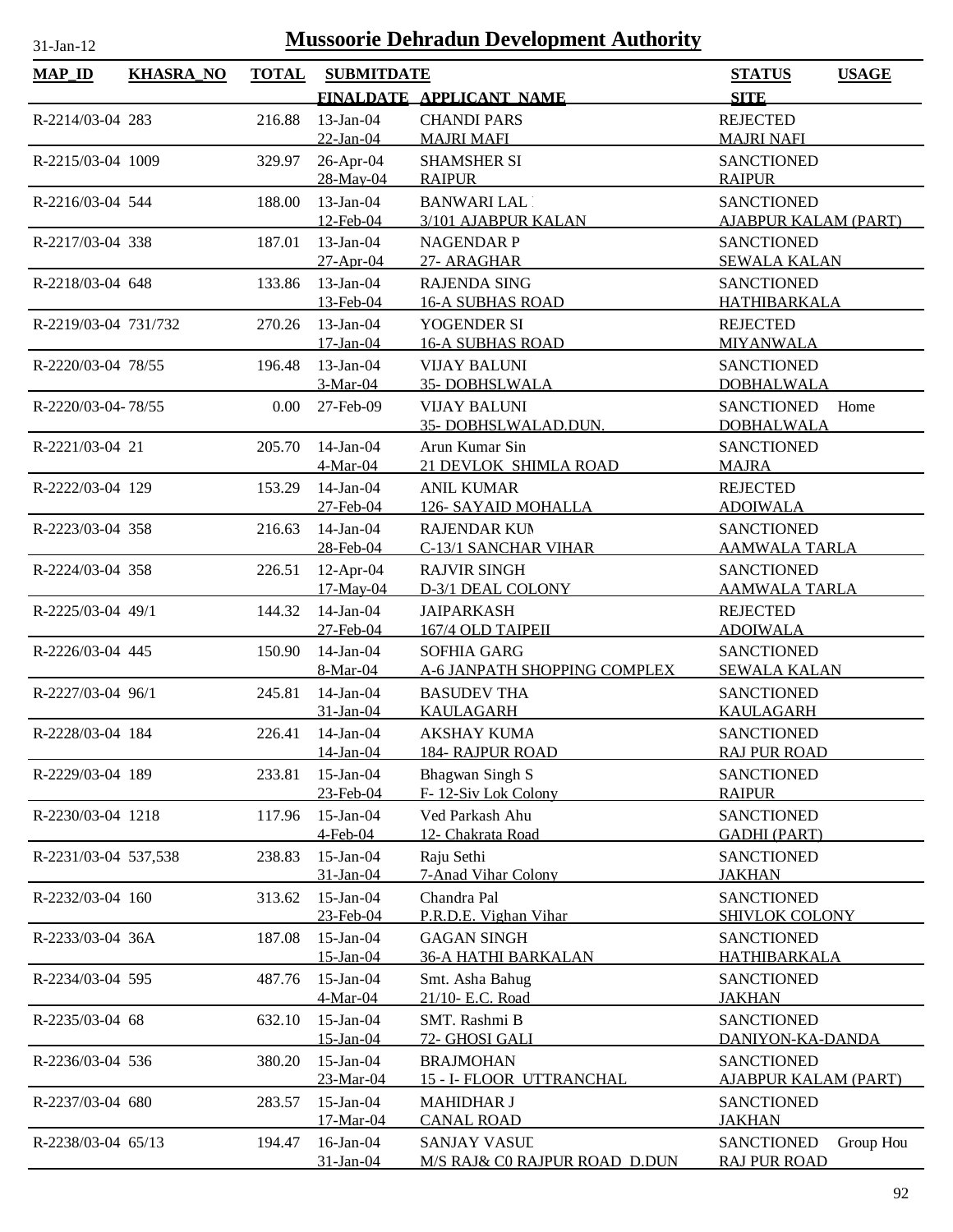| <b>MAP_ID</b>             | <b>KHASRA_NO</b>                   | <b>TOTAL</b> | <b>SUBMITDATE</b>         |                                               | <b>STATUS</b>                            | <b>USAGE</b> |
|---------------------------|------------------------------------|--------------|---------------------------|-----------------------------------------------|------------------------------------------|--------------|
|                           |                                    |              |                           | FINALDATE APPLICANT NAME                      | <b>SITE</b>                              |              |
| R-2239/03-04 269          |                                    | 370.81       | $16$ -Jan-04              | <b>SULTAN SINGH</b>                           | <b>SANCTIONED</b>                        |              |
|                           |                                    |              | 5-Mar-04                  | <b>MALSI DIVERSON ROAD D.DUN</b>              | <b>MALSI</b>                             |              |
| R-2240/03-04 1090         |                                    | 396.14       | $16$ -Jan-04              | NANDA RAWA                                    | <b>REJECTED</b>                          |              |
|                           |                                    |              | 23-Jan-04                 | 109/2 DHARAMPUR ROAD D.DU N.                  | <b>NATHANPUR</b>                         |              |
| R-2241/03-04 187          |                                    | 163.00       | 16-Jan-04                 | <b>ASHA BAHUGU</b>                            | <b>REJECTED</b>                          |              |
|                           |                                    |              | 26-Feb-04                 | 56/6 BHANDARI BHAG D.DUN.                     | <b>DEHRA KHAS</b>                        |              |
| R-2242/03-04 105          |                                    | 202.68       | $16$ -Jan-04              | <b>KALI PRASAD N</b>                          | <b>REJECTED</b>                          |              |
|                           |                                    |              | 23-Jan-04                 | HARRAWALA D.DUN                               | <b>HARRAWALA</b>                         |              |
| R-2243/03-04 705          |                                    | 133.81       | $17$ -Jan-04              | <b>RAJEEV UNIYA</b>                           | <b>REJECTED</b>                          |              |
|                           |                                    |              | 30-Jan-04                 | 1 - SWAMI VICHARAHNAND MARG LAXI DEHRA KHAS   |                                          |              |
|                           | R-2244/03-04 204&207&210& 4,303.00 |              | 14-Feb-06                 | PRADEEP KUM                                   | <b>SANCTIONED</b>                        |              |
|                           |                                    |              | 15-May-06                 | 5/2 SHUBASH ROAD D.DUN.                       | DANDA KHUDANEWALA                        |              |
| R-2245/03-04 342          |                                    | 347.44       | $17$ -Jan- $04$           | <b>LILA SINGH RA</b>                          | <b>SANCTIONED</b>                        |              |
| R-2246/03-04 250          |                                    |              | 23-Jan-04                 | 221 VIJAY COLONY D.DUN.                       | HATHIBARKALA                             |              |
|                           |                                    | 200.00       | $17$ -Jan-04<br>27-Feb-04 | <b>SUSHAMA MAI</b><br>SEWLA KALAN D.DUN.      | <b>SANCTIONED</b><br><b>SEWALA KALAN</b> |              |
| R-2247/03-04 98           |                                    | 144.11       | $17$ -Jan-04              | <b>SAROJ BHARTI</b>                           | <b>SANCTIONED</b>                        |              |
|                           |                                    |              | 31-Jan-04                 | 85/6 NESHVILLA ROAD D.DUN.                    | CHUKKHUWALA                              |              |
| R-2248/03-04 103          |                                    | 184.00       | $17$ -Jan-04              | <b>BALAM SINGH</b>                            | <b>REJECTED</b>                          |              |
|                           |                                    |              | 24-May-04                 | 124/A KANWALI ROAD D.DUN.                     | <b>AJABPUR KHURD</b>                     |              |
| R-2249/03-04 A-101 H.I.G. |                                    | 225.00       | 19-Jan-04                 | <b>ANAN TYAGI</b>                             | <b>SANCTIONED</b>                        |              |
|                           |                                    |              | $3-Sep-04$                | 83/3 BHANDARI BAGH                            | MDDA COLONY DALANWAI                     |              |
| R-2250/03-04 285          |                                    | 75.26        | $9$ -Dec-04               | <b>ASHOK KOHA</b>                             | <b>SANCTIONED</b>                        |              |
|                           |                                    |              | 30-Dec-04                 | 92/1 RAJENDAR NAGAR                           | <b>NIRANJANPUR</b>                       |              |
| R-2251/03-04 251          |                                    | 192.84       | $19$ -Jan-04              | SMT. VIJAYA P                                 | <b>REJECTED</b>                          |              |
|                           |                                    |              | 25-Mar-04                 | <b>SEWLA KALAN</b>                            | <b>SEWALA KALAN</b>                      |              |
| R-2252/03-04 786          |                                    | 195.17       | $19$ -Jan-04              | <b>SMT. JOGENDA</b>                           | <b>SANCTIONED</b>                        |              |
|                           |                                    |              | 23-Feb-04                 | <b>SUBHASH NAGAR</b>                          | <b>SUBHASH NAGAR</b>                     |              |
| R-2253/03-04 653          |                                    | 371.75       | $19$ -Jan-04              | <b>ARVIND MOHA</b>                            | <b>REJECTED</b>                          |              |
|                           |                                    |              | $2-Apr-04$                | 52- MOTI BAZAR                                | <b>JAKHAN</b>                            |              |
| R-2254/03-04 542          |                                    | 472.20       | $19$ -Jan-04              | <b>SHAIL ENDRA S</b>                          | <b>SANCTIONED</b>                        |              |
|                           |                                    |              | 25-Feb-04                 | 52-MOTI BAZAR                                 | <b>JAKHAN</b>                            |              |
| R-2255/03-04 292          |                                    | 287.33       | $19$ -Jan-04              | <b>KAMLESHWAR</b>                             | <b>SANCTIONED</b>                        |              |
|                           |                                    |              | 4-Mar-04                  | <b>KARGI GRANT</b>                            | <b>AJABPUR KHURD</b>                     |              |
| R-2256/03-04 147          |                                    | 153.28       | $19-Jan-04$               | <b>SMT. JANKI DE</b>                          | <b>SANCTIONED</b>                        |              |
|                           |                                    |              | 31-Jan-04                 | C/O RAGHUBAR DAYAL                            | PREMPUR MAFI (PART)                      |              |
| R-2257/03-04 27           |                                    | 283.98       | 31-May-04<br>31-May-04    | <b>SURESH CHANI</b><br><b>G-20 DAK COLONY</b> | <b>SANCTIONED</b><br><b>HARIPUR</b>      |              |
|                           |                                    | 355.48       | $20$ -Jan- $04$           | <b>ANOOP RAWAT</b>                            | <b>REJECTED</b>                          |              |
| R-2258/03-04 572          |                                    |              | 23-Feb-04                 | TAIPE II/14                                   | <b>BHARUWALA GRANT</b>                   |              |
| R-2259/03-04 5            |                                    | 240.74       | 20-Jan-04                 | <b>SMT. DHAN PA</b>                           | <b>SANCTIONED</b>                        |              |
|                           |                                    |              | 31-Mar-04                 | 7- RAMESHWAR MOHALLA                          | RAMSHWAR MOHALLA                         |              |
| R-2260/03-04 448          |                                    | 245.67       | 20-Jan-04                 | <b>RAJESH NAUTI</b>                           | <b>REJECTED</b>                          |              |
|                           |                                    |              | 23-Feb-04                 | 17-A MATI VIHAR                               | <b>BADRIPUR</b>                          |              |
| R-2261/03-04 174          |                                    | 351.30       | $20$ -Jan- $04$           | <b>RAJENDAR SIN</b>                           | <b>SANCTIONED</b>                        |              |
|                           |                                    |              | 16-Apr-04                 | 200- PANDITWARI FESH-II                       | PANDITWARI                               |              |
| R-2262/03-04 163          |                                    | 111.52       | 20-Jan-04                 | <b>SITA RAM</b>                               | <b>REJECTED</b>                          |              |
|                           |                                    |              | 26-Mar-04                 | <b>26- NIRANJANPUR</b>                        | <b>SEWALA KALAN</b>                      |              |
| R-2263/03-04 9            |                                    | 237.28       | $20$ -Jan- $04$           | <b>REWADHARK</b>                              | <b>REJECTED</b>                          |              |
|                           |                                    |              | 19-Feb-04                 | C/O P.A. THE DIREECTOR                        | <b>MAJRI NAFI</b>                        |              |
| R-2264/03-04 120/282      |                                    | 77.43        | 20-Jan-04                 | <b>VISHWA NATH</b>                            | <b>SANCTIONED</b>                        |              |
|                           |                                    |              | 25-Feb-04                 | <b>120 KARANPUR</b>                           | <b>KARANPUR</b>                          |              |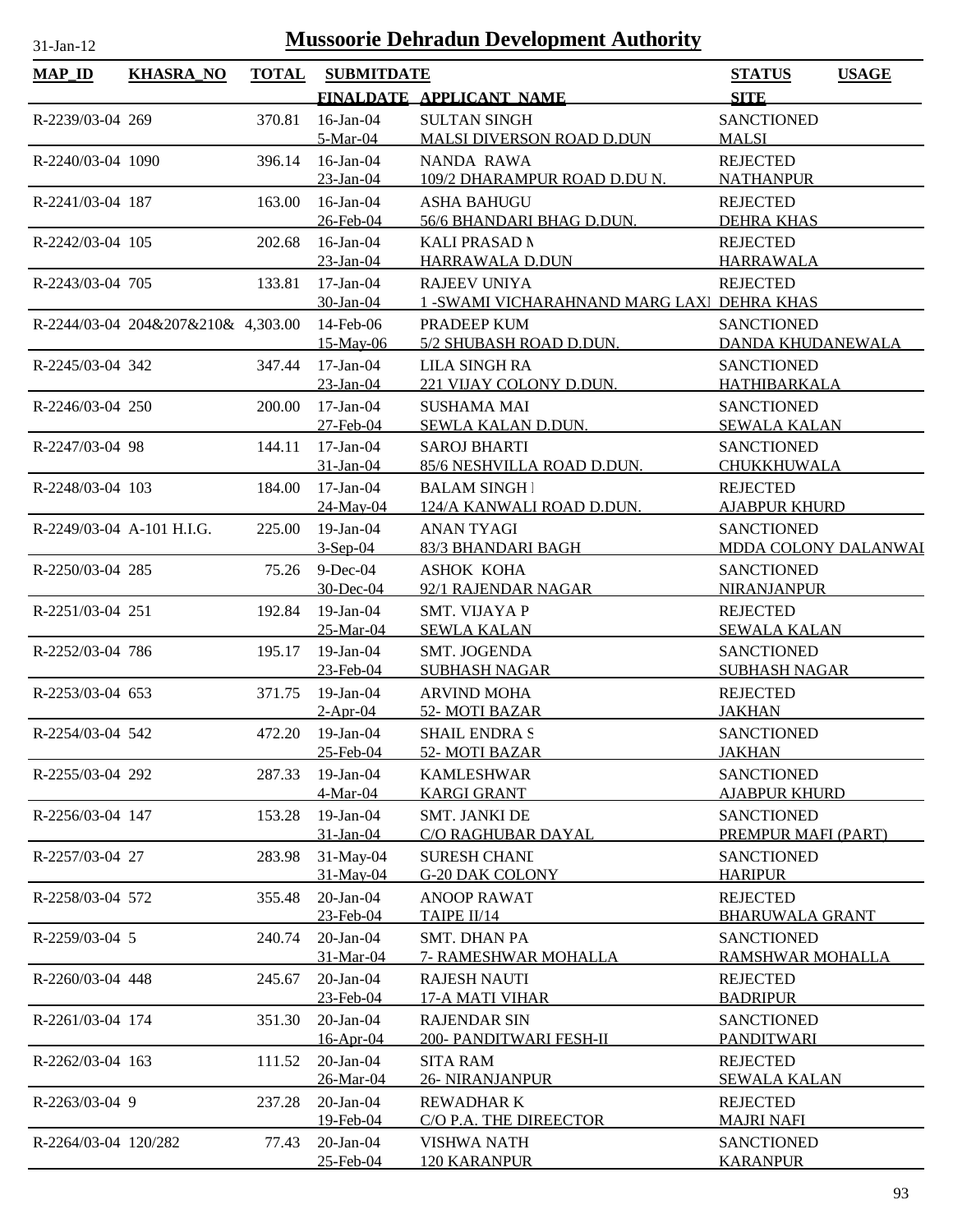| <b>MAP_ID</b>         | <b>KHASRA_NO</b> | <b>TOTAL</b> | <b>SUBMITDATE</b>        | FINALDATE APPLICANT NAME                             | <b>STATUS</b><br><b>USAGE</b><br><b>SITE</b> |
|-----------------------|------------------|--------------|--------------------------|------------------------------------------------------|----------------------------------------------|
|                       |                  |              |                          |                                                      |                                              |
| R-2265/03-04 120      |                  | 354.19       | 27-Mar-06<br>$3-Apr-06$  | <b>ANSUYA PASA</b><br>56- MEDO COMP. SAHARANPUR ROAD | <b>REJECTED</b><br><b>SHAHNAGAR</b>          |
| R-2266/03-04 448,449  |                  | 248.20       | 23-Feb-05                | <b>SUNIL KUMAR</b>                                   | <b>SANCTIONED</b>                            |
|                       |                  |              | $25$ -Oct-05             | F-6/3 NEHRU COLONY D.DUN.                            | <b>BADRIPUR</b>                              |
| R-2267/03-04 187      |                  | 405.74       | 24-Feb-04<br>12-Apr-04   | <b>ATTAR SINGH E</b><br>56- MEEDO COMP.              | <b>REJECTED</b><br><b>NATHANPUR</b>          |
| R-2268/03-04 169/1    |                  | 229.52       | $20$ -Jan- $04$          | <b>SMT. SURJEET I</b>                                | <b>SANCTIONED</b>                            |
|                       |                  |              | 27-Feb-04                | 56- MEEDO COMP.                                      | <b>NIRANJANPUR</b>                           |
| R-2269/03-04 19       |                  | 789.15       | $16$ -Apr-04             | <b>ARVIND SHAR</b>                                   | <b>SANCTIONED</b>                            |
|                       |                  |              | 26-Apr-04                | <b>19- KASHAV ROAD</b>                               | <b>LAXMAN CHOWK</b>                          |
| R-2270/03-04 174      |                  | 207.25       | $12$ -Apr-04             | <b>ASHOK MUDGI</b>                                   | <b>SANCTIONED</b>                            |
|                       |                  |              | 30-Apr-04                | <b>181- PANDITWARI</b>                               | <b>PANDITWARI</b>                            |
| R-2271/03-04 445      |                  | 480.00       | $4-Aug-04$               | <b>GIRDHAR SING</b>                                  | <b>SANCTIONED</b>                            |
|                       |                  |              | 9-Aug-04                 | 17- NEW OFFICARS COMPAUND RECE                       | <b>DHORAN KHAS</b>                           |
| R-2272/03-04 1013/1   |                  | 195.08       | 20-Jan-04                | <b>SMT. AULOCHA</b>                                  | <b>SANCTIONED</b>                            |
|                       |                  |              | 28-Feb-04                | L.B.S.N.A.A                                          | <b>DEHRA KHAS</b>                            |
| R-2273/03-04 A-11-S-2 |                  | 214.68       | $21-Jan-04$              | <b>UDAY SINGHR</b>                                   | <b>SANCTIONED</b>                            |
|                       |                  |              | $21$ -Jan-04             | C/O S.S. RAWAT                                       | DEFENCE COLONY                               |
| R-2274/03-04 330      |                  | 157.73       | $21-Jan-04$              | <b>ISHWAR SINGH</b>                                  | <b>SANCTIONED</b>                            |
|                       |                  |              | $21$ -Jan-04             | 176-LUNIA MOHALLA                                    | <b>SEWALA KALAN</b>                          |
| R-2275/03-04 588      |                  | 385.00       | $21-Jan-04$              | <b>SMT. INDIRA S</b>                                 | <b>REJECTED</b>                              |
|                       |                  |              | 19-Feb-04                | 25- INDAR ROAD                                       | DHARAMPUR DANDA                              |
| R-2276/03-04 193      |                  | 162.24       | $21-Jan-04$              | <b>BHAGWATI SH</b>                                   | <b>SANCTIONED</b>                            |
|                       |                  |              | $21-Ian-04$              | F-22- SHIVLAOK COLONY                                | <b>SHIVLOK COLONY</b>                        |
| R-2277/03-04 354,355  |                  | 395.74       | $21-Jan-04$              | <b>RAJAN BATRA</b>                                   | <b>SANCTIONED</b>                            |
|                       |                  |              | 23-Feb-04                | <b>C-19 KIRTI NAGAR</b>                              | <b>JAKHAN</b>                                |
| R-2278/03-04 579      |                  | 190.07       | $21-Jan-04$              | <b>CHANDAR MO</b>                                    | <b>REJECTED</b>                              |
|                       |                  |              | 19-Feb-04                | 21- MOHANI ROAD                                      | DHARAMPUR DANDA                              |
| R-2279/03-04 265      |                  | 193.23       | $21-Jan-04$<br>19-Feb-04 | PRAVEEN GOY<br>90- NEHRU COLONY                      | <b>REJECTED</b><br><b>SUBHASH ROAD</b>       |
| R-2280/03-04 728&728  |                  |              | 143.84 21-Jan-04         | <b>SMT. VISHAV D</b>                                 | <b>SANCTIONED</b>                            |
|                       |                  |              | $3-Jan-04$               | <b>C/O NIRMATA</b>                                   | <b>JAKHAN</b>                                |
| R-2281/03-04 75       |                  | 133.31       | $21$ -Jan-04             | S. AMARPREET                                         | <b>SANCTIONED</b>                            |
|                       |                  |              | $7-Feb-04$               | 1/7- GOVIND NAGAR                                    | <b>RAJPUR ROAD</b>                           |
| R-2282/03-04 31/21    |                  | 35.61        | $21-Jan-04$              | <b>SMT. ARCHNA!</b>                                  | <b>REJECTED</b>                              |
|                       |                  |              | 29-Apr-05                | 31/21- HANUMAN CHOWK                                 | <b>HANUMAN CHOWK</b>                         |
| R-2283/03-04 5/7      |                  | 242.37       | $21-Jan-04$              | <b>SUNIL KUMAR</b> I                                 | <b>SANCTIONED</b>                            |
|                       |                  |              | 23-Feb-04                | AAMWALA TARLA                                        | <u>AAMWALA TARLA</u>                         |
| R-2284/03-04 77       |                  | 124.43       | $21-Jan-04$              | <b>SMT. KAILASHV</b>                                 | <b>SANCTIONED</b>                            |
|                       |                  |              | 27-Feb-04                | 149- JAKHAN                                          | <b>JAKHAN</b>                                |
| R-2285/03-04 389      |                  | 130.00       | $21$ -Jan-04             | <b>KANHIYA LAL</b>                                   | <b>SANCTIONED</b>                            |
|                       |                  |              | 9-Mar-04                 | <b>152- DOON VIHAR COLONY</b>                        | <b>JOHDI</b>                                 |
| R-2286/03-04 176      |                  | 406.71       | $21-Jan-04$              | <b>NADIM HUSHE</b>                                   | <b>REJECTED</b>                              |
|                       |                  |              | 19-Feb-04                | 5/505- VIKAS NAGAR                                   | <b>SINOLA</b>                                |
| R-2287/03-04 171      |                  | 250.84       | $21-Jan-04$              | LT. COL. ABHA                                        | <b>SANCTIONED</b>                            |
|                       |                  |              | 8-Mar-04                 | 42- B- NIMBUWALA                                     | <b>PANDITWARI</b>                            |
| R-2288/03-04 41/18    |                  | 99.55        | $22-Jan-04$              | <b>SMT. SUNITA S</b>                                 | <b>REJECTED</b>                              |
|                       |                  |              | 20-May-04                | 56- DHARAMPUR                                        | <b>DHARMPUR</b>                              |
| R-2289/03-04 472      |                  | 313.53       | $22$ -Jan-04             | DAYAL SINGH I                                        | <b>REJECTED</b>                              |
|                       |                  |              | 19-Feb-04                | F-34 RACE COURSE D.DUN.                              | <b>NATHANPUR</b>                             |
| R-2290/03-04 407      |                  | 234.53       | $22-Jan-04$              | <b>SANJEEV KUM/</b>                                  | <b>REJECTED</b>                              |
|                       |                  |              | 23-Feb-04                | C/0 HARIDWAR ROAD D.DUN.                             | <b>ADOIWALA</b>                              |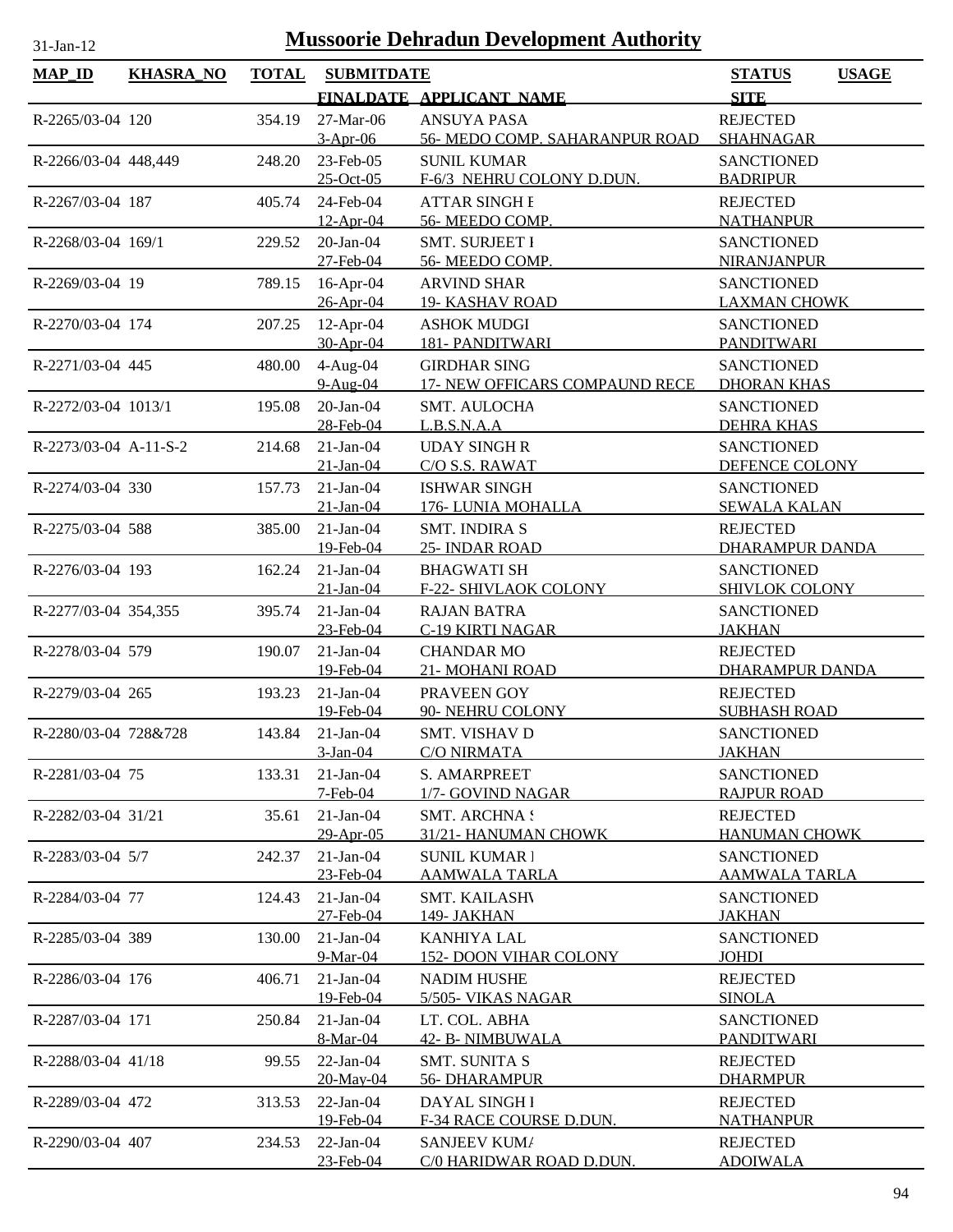| lan |  |
|-----|--|

| <b>MAP_ID</b>         | <b>KHASRA_NO</b>          | <b>TOTAL</b> | <b>SUBMITDATE</b> |                                             | <b>STATUS</b>               | <b>USAGE</b> |
|-----------------------|---------------------------|--------------|-------------------|---------------------------------------------|-----------------------------|--------------|
|                       |                           |              |                   | FINALDATE APPLICANT NAME                    | <b>SITE</b>                 |              |
| R-2291/03-04 7        |                           | 167.73       | $22-Jan-04$       | <b>ASHWANI MOH</b>                          | <b>SANCTIONED</b>           |              |
|                       |                           |              | 26-Feb-04         | 7-NASHVILLA ROAD D.DUN.                     | <b>NESHVILLA ROAD</b>       |              |
| R-2292/03-04 32/34    |                           | 315.42       | $22-Ian-04$       | <b>SANDHAYA AG</b>                          | <b>REJECTED</b>             |              |
|                       |                           |              | 23-Mar-04         | 18 INDER ROAD D.DUN.                        | <b>RAJ PUR ROAD</b>         |              |
| R-2293/03-04 69/62    |                           | 149.50       | $22-Jan-04$       | ANJU GUPTA&N                                | <b>SANCTIONED</b>           |              |
|                       |                           |              | 12-Apr-04         | 69/62 KAULAGARH ROAD D.DUN.                 | <b>KAULAGARH</b>            |              |
| R-2294/03-04 100/115  |                           | 89.94        | $22-Ian-04$       | <b>TOTA RAM&amp;OT</b>                      | <b>SANCTIONED</b>           |              |
|                       |                           |              | 24-Apr-04         | 100/115 MOTI BAZAR D.DUN.                   | <b>MOTI BAZAR</b>           |              |
| R-2295/03-04 631      |                           | 236.60       | $22$ -Jan-04      | <b>MAYARAM UN</b>                           | <b>REJECTED</b>             |              |
|                       |                           |              | 19-Feb-04         | <b>GRAM KOATRA KALYANPUR P.O. HOR</b>       | DHARAMPUR DANDA             |              |
| R-2296/03-04 821      |                           | 297.91       | 17-Mar-04         | <b>JAGDISH SING</b>                         | <b>SANCTIONED</b>           |              |
|                       |                           |              | 5-May-04          | C/0 HARI MOHAN SINGH RAWAT MAZR NATHANPUR   |                             |              |
| R-2297/03-04 187&221  |                           | 263.64       | 20-May-04         | <b>BABITA DOBHA</b>                         | <b>REJECTED</b>             |              |
|                       |                           |              | 26-Jul-04         | C/0 POKHRIYAL MARBLES HARIDWAR I SHAH NAGAR |                             |              |
| R-2298/03-04 333      |                           | 178.83       | $23$ -Jan-04      | MAJ. SURESH C                               | <b>REJECTED</b>             |              |
|                       |                           |              | 23-Feb-04         | M.I.G. - 129 M.D.D.A. COLONY                | <b>BANJAREWALA MAFI</b>     |              |
| R-2299/03-04 397      |                           | 167.28       | 23-Jan-04         | <b>BIRENDAR SIN</b>                         | <b>REJECTED</b>             |              |
|                       |                           |              | 19-Feb-04         | 118- OLD NEHRU COLONY                       | <b>HARRAWALA</b>            |              |
| R-2300/03-04 837      |                           | 176.22       | $23$ -Jan-04      | <b>RATAN SINGH</b>                          | <b>SANCTIONED</b>           |              |
|                       |                           |              | 21-Feb-04         | <b>BHARUWALA GRANT</b>                      | <b>BHARUWALA GRANT</b>      |              |
| R-2301/03-04 12       |                           | 297.40       | $23$ -Jan-04      | <b>RAVI KATHURI</b>                         | <b>SANCTIONED</b>           |              |
|                       |                           |              | $3-May-04$        | 12- VIJAY PARK                              | <b>VIJAY PARK EXTN.</b>     |              |
| R-2302/03-04 4ka      |                           | 396.09       | 24-Jan-04         | smt. saraswati ra                           | <b>SANCTIONED</b>           |              |
|                       |                           |              | 24-Jan-04         | a-6- janpath market d.dun.                  |                             |              |
| R-2303/03-04 77/77    |                           | 78.03        | $24$ -Jan-04      | <b>JAGDISH LAL</b>                          | <b>REJECTED</b>             |              |
|                       |                           |              | 23-Mar-04         | 77/77- DANDIPUR MOHALLA                     | <b>DANDI PUR MOHLLA</b>     |              |
|                       | R-2304/03-04 166Ka,166Kha | 5,053.02     | 10-May-05         | <b>RAJPUR RESID</b>                         | <b>SANCTIONED</b>           | Group Hou    |
|                       |                           |              | 10-May-05         | V.K. GLASS COMPANY                          | <b>MALSI</b>                |              |
| R-2305/03-04 107to109 |                           | 399.63       | $27-Ian-04$       | Smt. E.Gilbert                              | <b>SANCTIONED</b>           |              |
|                       |                           |              | 12-Apr-04         | <b>GREN VALLEY</b>                          | <b>GREEN VALLEY</b>         |              |
| R-2306/03-04 103      |                           | 297.60       | $27$ -Jan-04      | Irshad Khan& Sm                             | <b>SANCTIONED</b>           |              |
|                       |                           |              | 27-Jan-04         | 61-A Tagore Colony D.DAUN.                  |                             |              |
| R-2307/03-04 189      |                           | 193.91       | $27$ -Jan-04      | P.R. DAS                                    | <b>SANCTIONED</b>           |              |
|                       |                           |              | 1-Mar-04          | E. - 10- KEWAL VIHAR                        | <b>ADOIWALA</b>             |              |
| R-2308/03-04 34/43A   |                           | 244.75       | $27-Jan-04$       | <b>TRILOK SINGH</b>                         | <b>SANCTIONED</b>           |              |
|                       |                           |              | 26-Feb-04         | 34/43A DANGWAL MARG                         | <b>NESHVILLA ROAD</b>       |              |
| R-2309/03-04 31       |                           | 125.75       | $27-Ian-04$       | <b>SANT KUMAR S</b>                         | <b>SANCTIONED</b>           |              |
|                       |                           |              | 25-Mar-04         | 360/1 NARISHILP MANDIR                      | TEG BAHADHUR ROAD           |              |
| R-2310/03-04 959      |                           | 325.70       | $27$ -Jan-04      | <b>SMT. SHANTI D</b>                        | <b>REJECTED</b>             |              |
|                       |                           |              | 23-Feb-04         | <b>DEEP NAGAR</b>                           | <b>AJABPUR KALAM (PART)</b> |              |
| R-2311/03-04 31       |                           | 172.58       | $27-Ian-04$       | <b>ADESH KUMA</b>                           | <b>SANCTIONED</b>           |              |
|                       |                           |              | 25-Mar-04         | <b>31- TEGBAHADUR ROAD</b>                  | <b>TEG BAHADHUR ROAD</b>    |              |
| R-2312/03-04 19       |                           | 579.04       | $27$ -Jan-04      | <b>AJAY KUMAR</b>                           | <b>SANCTIONED</b>           |              |
|                       |                           |              | 30-Apr-04         | <b>SEWLA KHURD</b>                          | <b>SEWALA KHURD</b>         |              |
| R-2313/03-04 116/1    |                           | 228.26       | $27-Ian-04$       | <b>ANIL JUYAL</b>                           | <b>SANCTIONED</b>           |              |
|                       |                           |              | 23-Feb-04         | C/O HPTEL GAURAB GHANDHI ROAD               | <b>DHARMPUR</b>             |              |
| R-2314/03-04 20       |                           | 336.79       | 25-Oct-04         | <b>ANINDANMAN</b>                           | <b>REJECTED</b>             |              |
|                       |                           |              | 25-Oct-04         | P-60/3 VIGYAN VIHAR                         | MUNCIPAL ROAD               |              |
| R-2315/03-04 492M     |                           | 203.48       | 28-Jan-04         | <b>SATISH KUMA</b>                          | <b>SANCTIONED</b>           |              |
|                       |                           |              | $3-May-04$        | B-28-3- O.N.G.C. COLONY                     | <b>KAANWALI</b>             |              |
| R-2316/03-04 1240/2   |                           | 299.10       | 28-Jan-04         | <b>VINAY KUMAR</b>                          | <b>SANCTIONED</b>           |              |
|                       |                           |              | 25-Feb-04         | <b>NARENDRA VIHAR</b>                       | <b>GADHI (PART)</b>         |              |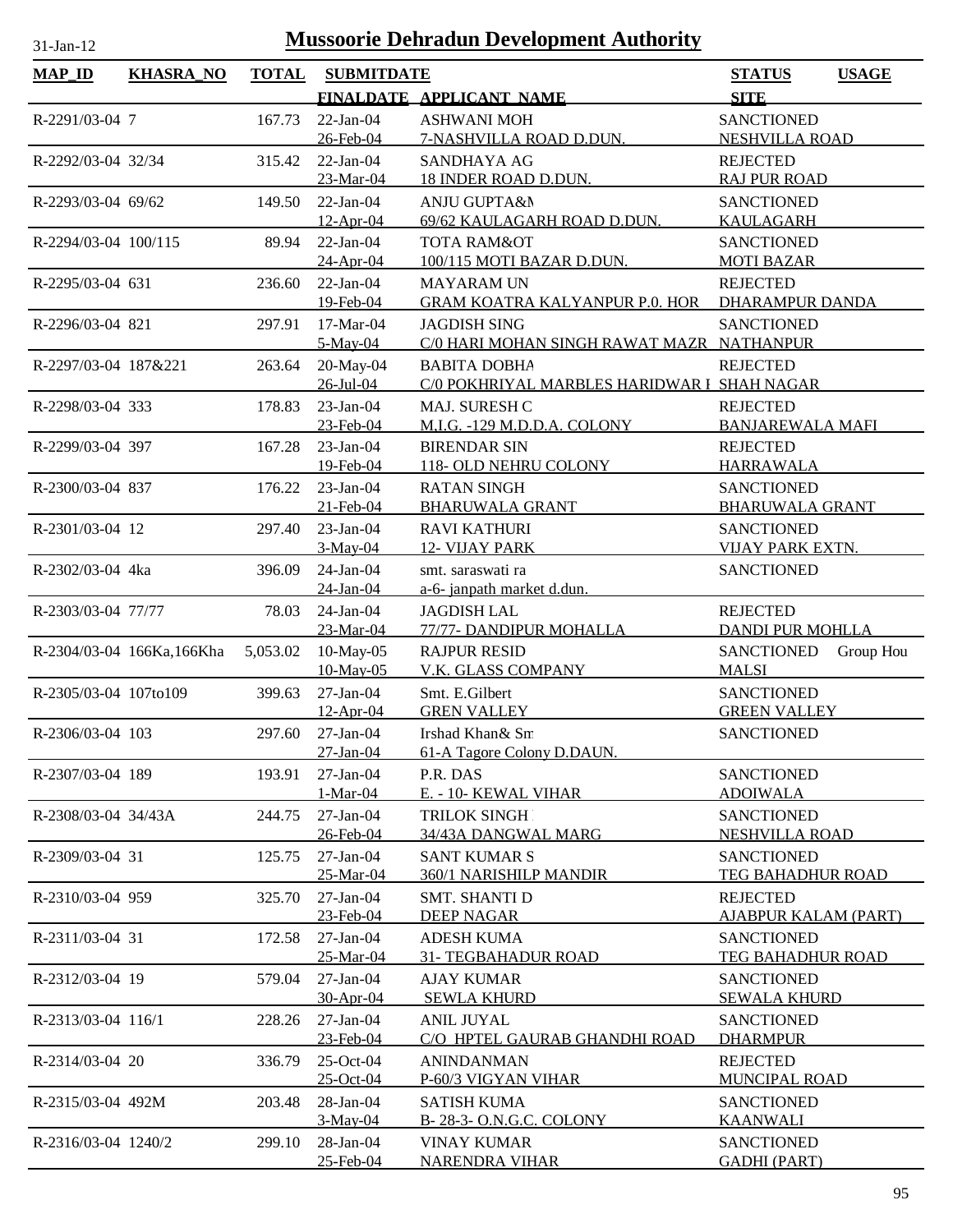| <b>MAP_ID</b>         | <b>KHASRA_NO</b> | <b>TOTAL</b> | <b>SUBMITDATE</b>             |                                                        | <b>STATUS</b>                                    | <b>USAGE</b> |
|-----------------------|------------------|--------------|-------------------------------|--------------------------------------------------------|--------------------------------------------------|--------------|
|                       |                  |              |                               | FINALDATE APPLICANT NAME                               | <b>SITE</b>                                      |              |
| R-2317/03-04 30       |                  | 190.14       | $28$ -Jan-04                  | <b>BHAAGWAT P</b>                                      | <b>SANCTIONED</b>                                |              |
|                       |                  |              | $3-Sep-04$                    | 97/2- ARYANAGAR-II                                     | <b>ARYA NAGAR</b>                                |              |
| R-2318/03-04 10       |                  | 197.30       | $28$ -Jan-04<br>$8-Apr-04$    | <b>ASHISH KUMA</b><br>118 ARYA NAGAR D.DUN.            | <b>SANCTIONED</b><br><b>ARYA NAGAR</b>           |              |
| R-2319/03-04 64       |                  | 127.87       | $28$ -Jan-04                  | <b>HARBANS LAL</b>                                     | <b>REJECTED</b>                                  |              |
|                       |                  |              | $2-Apr-04$                    | 31/1 RACE COURSE D.DUN.                                | <b>KARANPUR</b>                                  |              |
| R-2320/03-04 702      |                  | 136.06       | $28$ -Jan-04                  | <b>ASHOK AGGAR</b>                                     | <b>REJECTED</b>                                  |              |
|                       |                  |              | 23-Feb-04<br>28-Jan-04        | R/0 88 ADARSH VIHAR D.DUN.                             | <b>DEHRA KHAS</b>                                |              |
| R-2321/03-04 482      |                  | 240.47       | 19-Feb-04                     | <b>UMA SHANKA</b><br>DHORAN KHAS D.DUN.                | <b>REJECTED</b><br><b>DHORAN KHAS</b>            |              |
| R-2322/03-04 701/1121 |                  | 239.38       | 28-Jan-04                     | <b>VINEET BINJO</b>                                    | <b>REJECTED</b>                                  |              |
|                       |                  |              | 23-Feb-04                     | <b>41 DRONPURI D.DUN.</b>                              | <b>DEHRA KHAS</b>                                |              |
| R-2323/03-04 37-A     |                  | 447.14       | 5-Mar-04                      | <b>BALWANT SIN</b>                                     | <b>SANCTIONED</b>                                |              |
|                       |                  |              | $2-Apr-04$                    | 31/1 RACE COURSE D.DUN.                                | E.C.ROAD                                         |              |
| R-2324/03-04 186/1    |                  | 345.07       | 24-Feb-04                     | POORNIMA DE                                            | <b>REJECTED</b>                                  |              |
| R-2325/03-04 37-A     |                  | 220.13       | $12$ -Apr-04<br>11-Mar-05     | 10-OM VIHAR AJABPUR KALAN D.DUN.<br><b>BALDEV SING</b> | <b>NATHANPUR</b><br><b>REJECTED</b>              |              |
|                       |                  |              | $7 - Dec-05$                  | 31/1 RACE COURSE D.DUN.                                | E.C.ROAD                                         |              |
| R-2326/03-04 735/2    |                  | 147.44       | 28-Jan-04                     | <b>SUNITA SHARM</b>                                    | <b>SANCTIONED</b>                                |              |
|                       |                  |              | 4-Mar-04                      | C-24 N.I.V.H. 116-RAJPUR ROAD D.DUN.                   | <b>JAKHAN</b>                                    |              |
| R-2327/03-04 22&23    |                  | 81.44        | 28-Jan-04                     | <b>GANGA PRAS</b>                                      | <b>REJECTED</b>                                  |              |
|                       |                  |              | $27 - Apr - 04$               | 73/7 OM VIHAR AJABPUR D.DUN.                           | <b>AJABPUR DANDA</b>                             |              |
| R-2328/03-04 1053     |                  | 212.31       | 29-Jan-04<br>$3-Aug-04$       | Dr. RAM SHARA<br>98- PARGATI VIHAR                     | <b>REJECTED</b><br><b>NATHANPUR</b>              |              |
| R-2329/03-04 405      |                  | 401.64       | 29-Jan-04                     | <b>RAMESH CHA</b>                                      | <b>REJECTED</b>                                  |              |
|                       |                  |              | 19-Feb-04                     | <b>VILLAGE KANDA</b>                                   | <b>NATHANPUR</b>                                 |              |
| R-2330/03-04 25       |                  | 143.32       | $7-Apr-04$                    | <b>YADHUNANDA</b>                                      | <b>SANCTIONED</b>                                |              |
|                       |                  |              | $8-Apr-04$                    | <b>NATHANPUR</b>                                       | <b>NATHANPUR</b>                                 |              |
| R-2330/03-04-25       |                  |              | $0.00$ 9-Apr-09               | YADHUNANDA                                             | <b>SANCTIONED</b>                                | Home         |
|                       |                  |              |                               | NATHANPUR D.DUN.                                       | <b>NATHANPUR</b>                                 |              |
| R-2331/03-04 126      |                  |              | 88.38 29-Jan-04<br>$2-Apr-04$ | <b>MAHA SINGH K</b><br>72/1- D.L. ROAD                 | <b>REJECTED</b><br><b>ADOIWALA</b>               |              |
| R-2332/03-04 385/1    |                  | 375.25       | $29$ -Jan-04                  | <b>SMT. NIRMAL R</b>                                   | <b>SANCTIONED</b>                                |              |
|                       |                  |              | 29-Jan-04                     | C/O SUN SHINE DRESSES U.A. COMPLE                      |                                                  |              |
| R-2333/03-04 268      |                  | 172.82       | 29-Jan-04                     | balbir singh negi                                      | <b>SANCTIONED</b>                                |              |
|                       |                  |              | 1-Mar-04                      | <b>J-49 HATHI BARKALAN STATE</b>                       | <b>CHIDOWALI</b>                                 |              |
| R-2334/03-04 917      |                  | 129.81       | 8-Dec-04<br>31-Jan-05         | Manmohan Sin<br>NO-1 WAYUSENA PRAWARAN BORD            | <b>SANCTIONED</b><br><u>AJABPUR KALAM (PART)</u> |              |
| R-2334/03-04-917      |                  | 0.00         | $29$ -Jan- $10$               | Manmohan Sin                                           | <b>SANCTIONED</b>                                | Home         |
|                       |                  |              |                               | NO-1 WAYUSENA PRAWARAN BORDCL                          | <b>AJABPUR KALAM (PART)</b>                      |              |
| R-2334/03-04-917      |                  | 0.00         | 31-Jan-11                     | Manmohan Sin                                           | <b>SANCTIONED</b>                                | Home         |
|                       |                  |              |                               | NO-1 WAYUSENA PRAWARAN BORDCL                          | <b>AJABPUR KALAM (PART)</b>                      |              |
| R-2335/03-04 1091     |                  | 133.06       | 7-Apr-04                      | SMT.CHANDRA                                            | <b>SANCTIONED</b>                                |              |
| R-2336/03-04 83/1     |                  | 164.14       | 17-May-04<br>30-Jan-04        | <b>47- BALLIWALA CHOWK</b><br>PRAMOD KUM               | <b>KAANWALI</b><br><b>SANCTIONED</b>             |              |
|                       |                  |              | 28-Feb-04                     | DEFENCE COLONY                                         | <b>AJABPUR KALAM (PART)</b>                      |              |
| R-2337/03-04 88,89    |                  | 214.09       | 30-Jan-04                     | <b>DHANPAT RAI</b>                                     | <b>SANCTIONED</b>                                |              |
|                       |                  |              | 4-Mar-04                      | 70/2 GANDHI ROAD                                       | <b>KARANPUR KHAS</b>                             |              |
| R-2338/03-04 11       |                  | 4,886.61     | $30$ -Jan-04                  | <b>SIDHANT PROM</b>                                    | <b>REJECTED</b>                                  |              |
| R-2339/03-04 1578     |                  | 148.64       | 24-May-04<br>30-Jan-04        | 9/14 CHAKRATA ROAD<br><b>SATPAL JAISW</b>              | <b>OLD SURVEY ROAD</b><br><b>SANCTIONED</b>      |              |
|                       |                  |              | 28-Feb-04                     | <b>C-8 SABZI MANDI</b>                                 | <b>KAANWALI</b>                                  |              |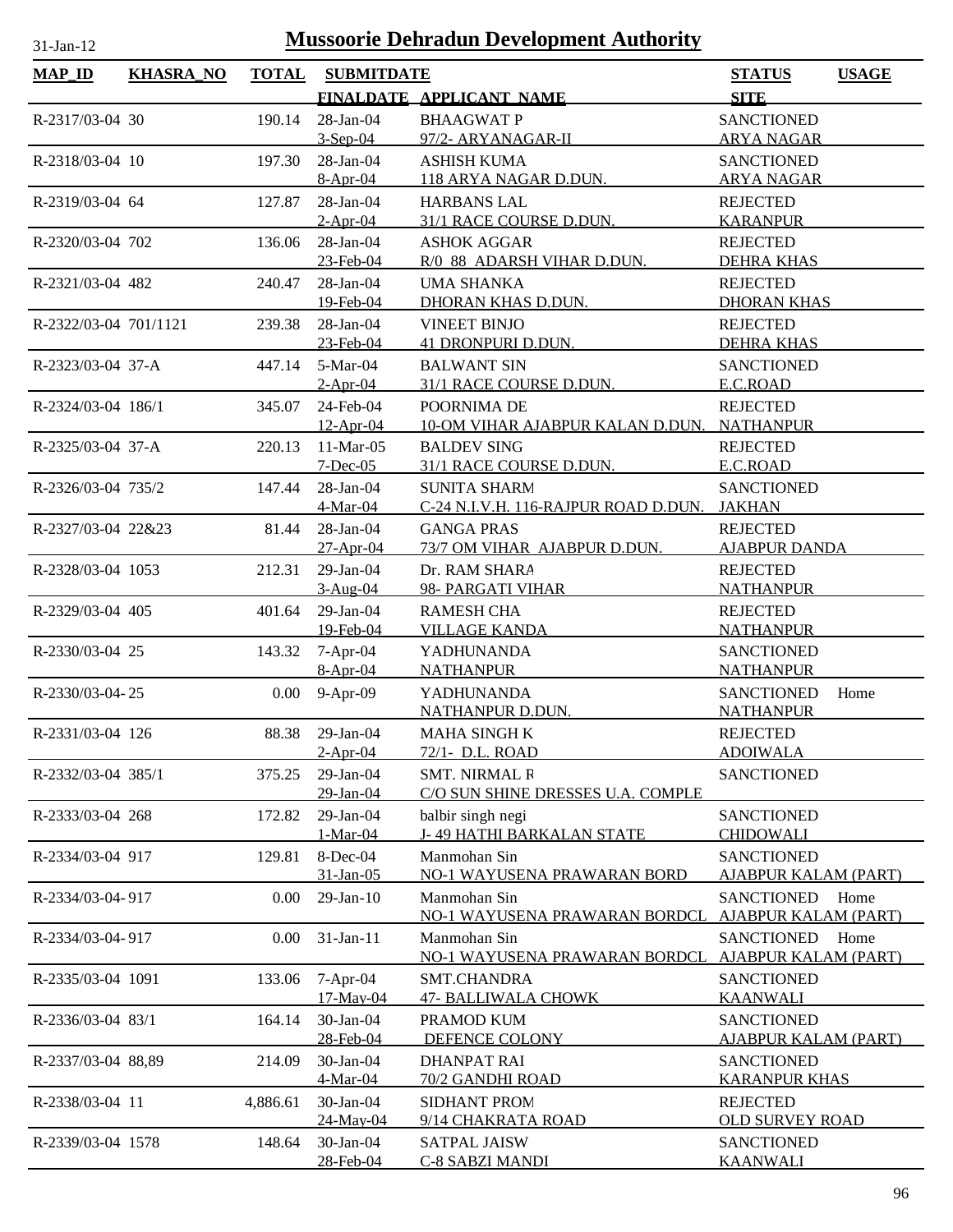| я |  |
|---|--|
|   |  |

| <b>MAP_ID</b>            | <b>KHASRA_NO</b>         | <b>TOTAL</b> | <b>SUBMITDATE</b>              |                                                     | <b>STATUS</b><br><b>USAGE</b>                    |
|--------------------------|--------------------------|--------------|--------------------------------|-----------------------------------------------------|--------------------------------------------------|
|                          |                          |              |                                | FINALDATE APPLICANT NAME                            | <b>SITE</b>                                      |
| R-2340/03-04 1142        |                          | 133.80       | 30-Jan-04<br>18-Mar-04         | <b>S. JASBIR SING</b><br>13/39- DANDIPUR MOHALLA    | <b>SANCTIONED</b><br><b>KAANWALI</b>             |
| $R-2341/03-04$ 84L.I.G.  |                          | 68.75        | $30$ -Jan- $04$<br>$21-Apr-04$ | <b>ATMA RAM BE</b><br>84 L.I.G. M.D.D.A. COLONY     | <b>SANCTIONED</b><br><b>MDDA COLONY DALANWAI</b> |
| R-2342/03-04 1128        |                          | 298.83       | 30-Jan-04<br>26-Feb-04         | <b>MANMOHAN S</b><br>B-40/3 O.N.G.C. COLONY         | <b>SANCTIONED</b><br><b>GADHI (PART)</b>         |
| R-2343/03-04 1092        |                          | 295.99       | $30$ -Jan- $04$<br>3-Mar-04    | <b>HARI SINGH A</b><br>H.NO-07- VIKASH KHAND COLONY | <b>SANCTIONED</b><br><b>KAANWALI</b>             |
| R-2344/03-04 1/2,5       |                          | 279.20       | 30-Jan-04<br>27-Feb-04         | S.N. BALODI<br>6/1/3-A NEW CAMT ROAD                | <b>SANCTIONED</b><br>NEW CANT ROAD               |
| R-2345/03-04 660/1       |                          | 429.50       | 30-Jan-04<br>31-Mar-04         | <b>SUDHIR KUMA</b><br><b>7- AASHIRWAD ENCLAVE</b>   | <b>REJECTED</b><br><b>KAANWALI</b>               |
| R-2346/03-04 165         |                          | 137.23       | $31-Jan-04$<br>$4-Apr-27$      | <b>RAMESH CHA</b><br>30- ARAGHAR                    | <b>SANCTIONED</b><br><b>DHARMPUR</b>             |
| R-2347/03-04 144         |                          | 271.84       | $31-Jan-04$<br>25-Mar-04       | <b>MAJ. JAWAHA</b><br>1-A- INDERPRASTH ENCLAVE      | <b>REJECTED</b><br><b>SEWALA KALAN</b>           |
| R-2348/03-04 21          |                          | 160.54       | $31-Jan-04$<br>5-Mar-04        | <b>SHRI CHAND N</b><br>A-6 JANPATH COMPLEX          | <b>SANCTIONED</b><br>MITRALOK COLONY             |
| R-2349/03-04 269         |                          | 192.05       | $31-Jan-04$<br>5-Mar-04        | <b>DINESH CHAND</b><br>A-6 JANPATH COMPLEX D.DUN.   | <b>SANCTIONED</b><br><b>NIRANJANPUR</b>          |
| R-2350/03-04 119,147     |                          | 217.50       | 31-Jan-04<br>$1-Mar-04$        | <b>SHIVENDRAK</b><br>69- P.W.D. COLONY              | <b>SANCTIONED</b><br><b>BAAMANWALA</b>           |
| R-2351/03-04 57/16       |                          | 180.00       | $3$ -Feb-04<br>4-Mar-04        | K.S. Chauhan<br>57/16 RAJPUR ROAD.                  | <b>SANCTIONED</b><br><b>RAJ PUR ROAD</b>         |
| R-2352/03-04 1142        |                          | 133.80       | $3-Feb-04$<br>4-Feb-25         | S. RAJENDER D<br><b>G-36- RACE COURSE</b>           | <b>SANCTIONED</b><br><b>KAANWALI</b>             |
| R-2353/03-04 37/1        |                          | 142.04       | $3$ -Feb-04<br>30-Apr-04       | <b>SURESH KUMAI</b><br>25- E,C, ROAD                | <b>SANCTIONED</b><br>E.C.ROAD                    |
| R-2354/03-04 111/8       |                          | 282.41       | $3-Feb-04$                     | <b>KESHAV CHAN</b>                                  | <b>REJECTED</b>                                  |
| R-2355/03-04 2KH         |                          | 155.48       | 26-Mar-04<br>3-Feb-04          | <b>C/O LAUWAR NATHANPUR</b><br><b>RAJENDRA PAR</b>  | <b>MAJRI NAFI</b><br><b>SANCTIONED</b>           |
| R-2356/03-04 128         |                          | 318.38       | 26-Apr-04<br>$17-Mar-04$       | <b>KANDOLI</b><br><b>SMT. LAXMIR</b>                | <b>KANDOLI</b><br><b>SANCTIONED</b>              |
| R-2357/03-04 159         |                          | 204.46       | $17 - Apr - 04$<br>$3-Feb-04$  | C/O 4- PARGATI VIHAR<br><b>SMT. SUNGEET</b>         | <b>AJABPUR KALAM (PART)</b><br><b>SANCTIONED</b> |
| R-2358/03-04 847         |                          | 167.95       | 28-May-04<br>3-Feb-04          | 103 GURU ROAD<br><b>RAM BAHADU</b>                  | <b>NIRANJANPUR</b><br><b>SANCTIONED</b>          |
| R-2359/03-04 352         |                          | 599.33       | $5-Apr-04$<br>3-Feb-04         | <u>ASHOK VIHAR PHASE II</u><br><b>TEJPAL SINGH</b>  | <b>AJABPUR KALAM (PART)</b><br><b>REJECTED</b>   |
| $R - 2360/03 - 04$ 116/1 |                          | 140.20       | 27-Feb-04<br>3-Feb-04          | 85/5-DHARAMPUR<br><b>MADHWA NA</b>                  | <b>DHARMPUR</b><br><b>REJECTED</b>               |
| R-2361/03-04 51/22/1     |                          | 103.61       | 18-Mar-04<br>$3-Feb-04$        | C/O HOTEL GAURAB<br><b>SMT. RUNA GU</b>             | <b>DHARMPUR</b><br><b>SANCTIONED</b>             |
| R-2362/03-04 752/3       |                          | 143.92       | 29-Apr-04<br>$3$ -Feb-04       | 305-RAMNAGAR<br><b>SURENDAR LA</b>                  | <b>REST CAMP</b><br><b>SANCTIONED</b>            |
|                          | R-2363/03-04 397/4&405/5 | 239.78       | 31-Mar-04<br>3-Feb-04          | <b>S.B.I. TEL BHAWAN</b><br><b>AFROZ AHAMA</b>      | <b>KAANWALI</b><br><b>REJECTED</b>               |
| R-2364/03-04 22          |                          | 195.00       | $26$ -Apr-04<br>$3$ -Feb-04    | 52- SARSWATI VIHAR<br><b>ASHWANI GOE</b>            | <b>ADOIWALA</b><br><b>SANCTIONED</b>             |
| R-2365/03-04 48          |                          | 208.00       | 5-Mar-04<br>4-Feb-04           | <b>22- DOON ENCLAVE</b><br><b>MEHAR BAN S</b>       | <b>KAANWALI</b><br><b>SANCTIONED</b>             |
|                          |                          |              | 21-Feb-04                      | <b>SUBHASH NAGAR</b>                                | <b>SUBHASH NAGAR</b>                             |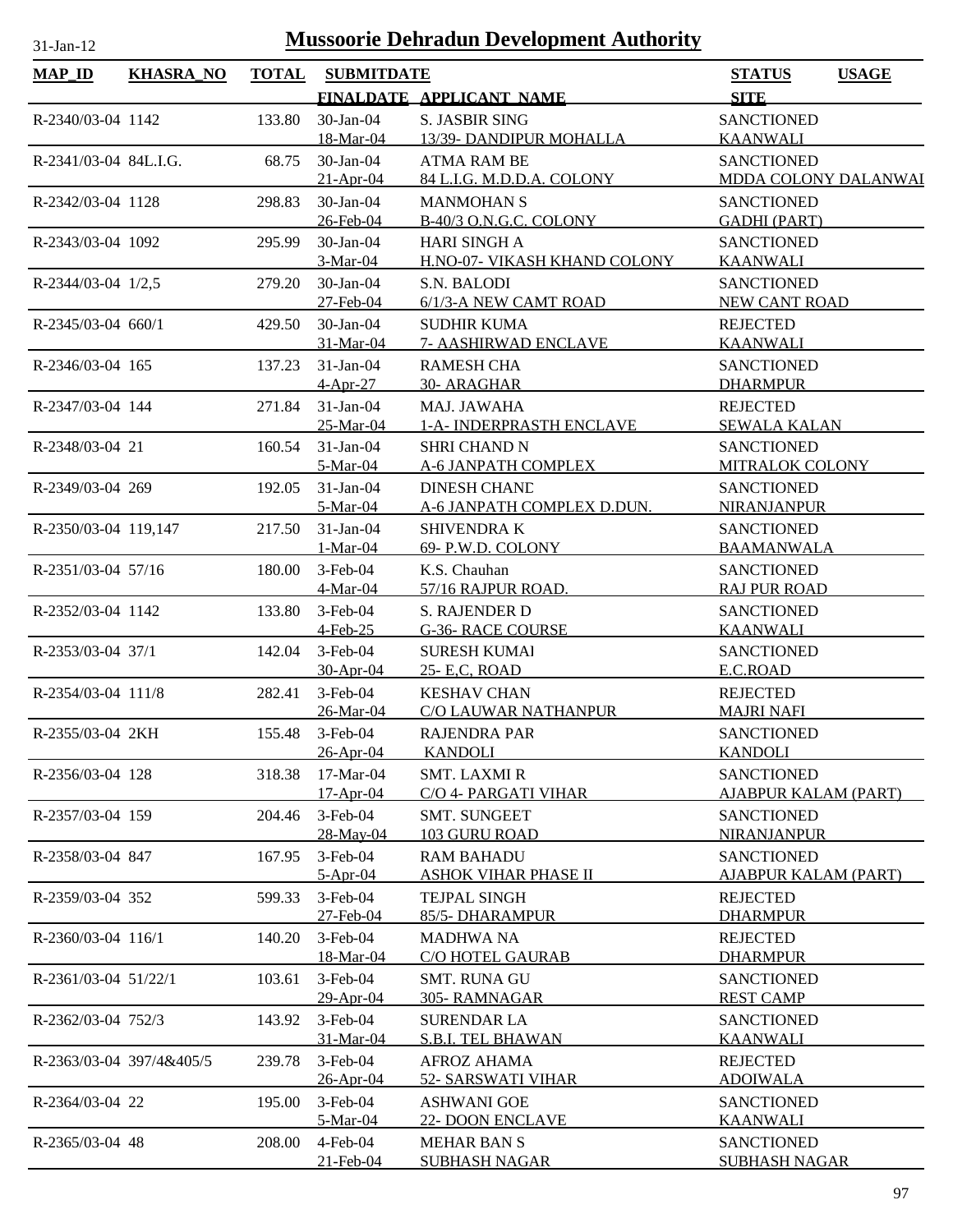| FINALDATE APPLICANT NAME<br><b>SITE</b><br>$4$ -Feb-04<br>218.78<br>PARMOD KUM<br><b>SANCTIONED</b><br>R-2366/03-04 11<br><b>11- NATIONAL ROAD</b><br><b>LAXMAN CHOWK</b><br>4-Mar-04<br>$4$ -Feb-04<br><b>RAJEEV SINGH</b><br><b>SANCTIONED</b><br>R-2367/03-04 898<br>107.34<br>$12$ -May-04<br><b>NEAR ASIAN SCHOOL</b><br><b>KAANWALI</b><br>R-2368/03-04 2<br>401.22<br>$4$ -Feb-04<br><b>SMT. MADHUN</b><br><b>SANCTIONED</b><br>28-Feb-04<br>93/2- DRONPURI<br><b>AJABPUR KHURD</b><br>R-2369/03-04 1134<br>132.07<br>$4$ -Feb-04<br><b>KISHAN LAL</b><br><b>SANCTIONED</b><br><b>KAANWALI</b><br>4-Feb-28<br>116 KAMLA NIWAS<br>$4$ -Feb-04<br><b>HARMEET SIN</b><br><b>SANCTIONED</b><br>R-2370/03-04 752/3<br>192.06<br><b>NIRMATA</b><br><b>KAANWALI</b><br>4-Feb-27<br>$4$ -Feb-04<br>R-2371/03-04 330<br>166.63<br>DEEPAK SHAR<br><b>SANCTIONED</b><br>57 AWHO JASWANT NAGAR<br><b>SEWALA KALAN</b><br>12-Apr-04<br>$4$ -Feb-04<br><b>S.PRITAM SING</b><br><b>SANCTIONED</b><br>R-2372/03-04 159<br>134.41<br>3-Mar-04<br><b>90-D RACE COURSE</b><br><b>NIRANJANPUR</b><br>$4$ -Feb-04<br><b>S. DEVENDAR F</b><br><b>SANCTIONED</b><br>R-2373/03-04 157<br>205.32<br>18-Mar-04<br>36/1- MOHNI ROAD<br>NIRANJANPUR<br>R-2374/03-04 428<br>$4$ -Feb-04<br><b>SMT. SUNITA R</b><br><b>SANCTIONED</b><br>292.00<br><b>BALLUPUR</b><br>26-Feb-04<br><b>428- BALLUPUR</b><br>$4$ -Feb-04<br><b>SANCTIONED</b><br>R-2375/03-04 84<br>241.92<br><b>SANJAY KUMA</b><br><b>PANDITWARI</b><br>4-Feb-27<br>84- PANDITWARI<br>4-Feb-04<br>186.00<br><b>AMAR NATH A</b><br><b>REJECTED</b><br>R-2376/03-04 60<br><b>60- ARAT BAZAR</b><br><b>ARAT BAZAR</b><br>$22$ -May-04<br>$5$ -Feb-04<br>R-2377/03-04 776<br>555.82<br><b>SMT. VIJAYA R</b><br><b>SANCTIONED</b><br><b>AJABPUR KALAM (PART)</b><br>8-Mar-04<br><b>30 SUMAN NAGAR</b><br>R-2378/03-04 273<br>5-Feb-04<br><b>SMT.MSNJU</b><br><b>SANCTIONED</b><br>173.50<br>27-Feb-04<br><b>VILLAGE SINOLA</b><br><b>SALON GAON</b><br>R-2379/03-04 211<br>5-Feb-04<br><b>SANCTIONED</b><br>163.21<br><b>BANSON BENJ</b><br>18/2- O.N.G.C. COLONY<br><b>KAANWALI</b><br>5-Mar-04<br>$10-Mar-04$<br>PANKAJ GHOS<br>R-2380/03-04 250,251<br>170.10<br><b>REJECTED</b><br>114- VIJAYA RATURI MARG<br><b>NAVADA</b><br>23-Mar-04<br>315.86 5-Feb-04<br><b>SANCTIONED</b><br>R-2381/03-04 534<br>SANDEEP AGA<br>26-Mar-04<br>C/O-D.K. GUPTA<br><b>KAANWALI</b><br>R-2382/03-04 2<br>182.61<br>5-Feb-04<br><b>TONY GOYAL</b><br><b>SANCTIONED</b><br>3-Mar-04<br>161-LAKHI BAGH<br><b>LAXMAN CHOWK</b><br>5-Feb-04<br>R-2383/03-04 534<br>260.00<br><b>JAIPAL SINGH E</b><br><b>REJECTED</b><br>27-Apr-04<br><b>AJABPUR KHURD</b><br><b>AJABPUR KHURD</b><br>5-Feb-04<br>R-2384/03-04 5<br>230.39<br><b>SATISH CHAND</b><br><b>SANCTIONED</b><br>17-Mar-04<br>1/2- RACE COURSE<br><b>TEG BAHADUR ROAD</b><br>5-Feb-04<br><b>NARAYAN PA</b><br><b>REJECTED</b><br>R-2385/03-04 531<br>93.20<br>26-Mar-04<br>83- SUMAN NAGAR<br><b>SUMAN NAGAR</b><br>1,540.00<br>17-Feb-05<br><b>CENTRAL TIB</b><br><b>SANCTIONED</b><br>R-2386/03-04 272,273<br>23-Feb-05<br>DEKAULING TIBETAN SETTLEMENT<br><b>SHASTRADHARA</b><br>R-2387/03-04 109/1/109<br>530.54<br>5-Feb-04<br><b>KRISHNA MOHA</b><br><b>SANCTIONED</b><br>$5-Apr-04$<br>33/109/1/109 SEWAK ASHRAM ROAD<br><b>SEWAK ASHRAM ROAD</b><br>8,000.00<br>5-Feb-04<br><b>LOVEDALE AC</b><br><b>SANCTIONED</b><br>R-2388/03-04 568<br>$21 - Jul - 04$<br><b>ANITA GUPTA</b><br><b>TURNER ROAD</b><br>R-2388/03-04-568<br>0.00<br>LOVEDALE AC<br>Educationa<br>$21-Apr-10$<br><b>SANCTIONED</b><br><b>TURNER ROAD</b><br><u>ANITA GUPTATURNER TOADD.DUN.</u><br>$6$ -Feb-04<br>Smt. Meena Sat<br><b>SANCTIONED</b><br>R-2389/03-04 513/1,521/<br>232.43<br>$6$ -Feb-04<br>Niranjanpur Bhramanwala Ruchipra D,Dun<br>R-2390/03-04 649<br>258.82<br>$6$ -Feb-04<br><b>GOPAL DUTT P</b><br><b>SANCTIONED</b><br>$6$ -Feb-04<br>25/2 MITRALOK COLOY BALLUPUR D.DI | <b>MAP_ID</b> | <b>KHASRA_NO</b> | <b>TOTAL</b> | <b>SUBMITDATE</b> | <b>STATUS</b> | <b>USAGE</b> |
|--------------------------------------------------------------------------------------------------------------------------------------------------------------------------------------------------------------------------------------------------------------------------------------------------------------------------------------------------------------------------------------------------------------------------------------------------------------------------------------------------------------------------------------------------------------------------------------------------------------------------------------------------------------------------------------------------------------------------------------------------------------------------------------------------------------------------------------------------------------------------------------------------------------------------------------------------------------------------------------------------------------------------------------------------------------------------------------------------------------------------------------------------------------------------------------------------------------------------------------------------------------------------------------------------------------------------------------------------------------------------------------------------------------------------------------------------------------------------------------------------------------------------------------------------------------------------------------------------------------------------------------------------------------------------------------------------------------------------------------------------------------------------------------------------------------------------------------------------------------------------------------------------------------------------------------------------------------------------------------------------------------------------------------------------------------------------------------------------------------------------------------------------------------------------------------------------------------------------------------------------------------------------------------------------------------------------------------------------------------------------------------------------------------------------------------------------------------------------------------------------------------------------------------------------------------------------------------------------------------------------------------------------------------------------------------------------------------------------------------------------------------------------------------------------------------------------------------------------------------------------------------------------------------------------------------------------------------------------------------------------------------------------------------------------------------------------------------------------------------------------------------------------------------------------------------------------------------------------------------------------------------------------------------------------------------------------------------------------------------------------------------------------------------------------------------------------------------------------------------------------------------------------------------------------------------------------------------------------------------------------------------------------------------------------------------------------------------------------------------------------------------------------------------------------------------------------------------------------------------------------------------------------------------------------------------------------------|---------------|------------------|--------------|-------------------|---------------|--------------|
|                                                                                                                                                                                                                                                                                                                                                                                                                                                                                                                                                                                                                                                                                                                                                                                                                                                                                                                                                                                                                                                                                                                                                                                                                                                                                                                                                                                                                                                                                                                                                                                                                                                                                                                                                                                                                                                                                                                                                                                                                                                                                                                                                                                                                                                                                                                                                                                                                                                                                                                                                                                                                                                                                                                                                                                                                                                                                                                                                                                                                                                                                                                                                                                                                                                                                                                                                                                                                                                                                                                                                                                                                                                                                                                                                                                                                                                                                                                                                        |               |                  |              |                   |               |              |
|                                                                                                                                                                                                                                                                                                                                                                                                                                                                                                                                                                                                                                                                                                                                                                                                                                                                                                                                                                                                                                                                                                                                                                                                                                                                                                                                                                                                                                                                                                                                                                                                                                                                                                                                                                                                                                                                                                                                                                                                                                                                                                                                                                                                                                                                                                                                                                                                                                                                                                                                                                                                                                                                                                                                                                                                                                                                                                                                                                                                                                                                                                                                                                                                                                                                                                                                                                                                                                                                                                                                                                                                                                                                                                                                                                                                                                                                                                                                                        |               |                  |              |                   |               |              |
|                                                                                                                                                                                                                                                                                                                                                                                                                                                                                                                                                                                                                                                                                                                                                                                                                                                                                                                                                                                                                                                                                                                                                                                                                                                                                                                                                                                                                                                                                                                                                                                                                                                                                                                                                                                                                                                                                                                                                                                                                                                                                                                                                                                                                                                                                                                                                                                                                                                                                                                                                                                                                                                                                                                                                                                                                                                                                                                                                                                                                                                                                                                                                                                                                                                                                                                                                                                                                                                                                                                                                                                                                                                                                                                                                                                                                                                                                                                                                        |               |                  |              |                   |               |              |
|                                                                                                                                                                                                                                                                                                                                                                                                                                                                                                                                                                                                                                                                                                                                                                                                                                                                                                                                                                                                                                                                                                                                                                                                                                                                                                                                                                                                                                                                                                                                                                                                                                                                                                                                                                                                                                                                                                                                                                                                                                                                                                                                                                                                                                                                                                                                                                                                                                                                                                                                                                                                                                                                                                                                                                                                                                                                                                                                                                                                                                                                                                                                                                                                                                                                                                                                                                                                                                                                                                                                                                                                                                                                                                                                                                                                                                                                                                                                                        |               |                  |              |                   |               |              |
|                                                                                                                                                                                                                                                                                                                                                                                                                                                                                                                                                                                                                                                                                                                                                                                                                                                                                                                                                                                                                                                                                                                                                                                                                                                                                                                                                                                                                                                                                                                                                                                                                                                                                                                                                                                                                                                                                                                                                                                                                                                                                                                                                                                                                                                                                                                                                                                                                                                                                                                                                                                                                                                                                                                                                                                                                                                                                                                                                                                                                                                                                                                                                                                                                                                                                                                                                                                                                                                                                                                                                                                                                                                                                                                                                                                                                                                                                                                                                        |               |                  |              |                   |               |              |
|                                                                                                                                                                                                                                                                                                                                                                                                                                                                                                                                                                                                                                                                                                                                                                                                                                                                                                                                                                                                                                                                                                                                                                                                                                                                                                                                                                                                                                                                                                                                                                                                                                                                                                                                                                                                                                                                                                                                                                                                                                                                                                                                                                                                                                                                                                                                                                                                                                                                                                                                                                                                                                                                                                                                                                                                                                                                                                                                                                                                                                                                                                                                                                                                                                                                                                                                                                                                                                                                                                                                                                                                                                                                                                                                                                                                                                                                                                                                                        |               |                  |              |                   |               |              |
|                                                                                                                                                                                                                                                                                                                                                                                                                                                                                                                                                                                                                                                                                                                                                                                                                                                                                                                                                                                                                                                                                                                                                                                                                                                                                                                                                                                                                                                                                                                                                                                                                                                                                                                                                                                                                                                                                                                                                                                                                                                                                                                                                                                                                                                                                                                                                                                                                                                                                                                                                                                                                                                                                                                                                                                                                                                                                                                                                                                                                                                                                                                                                                                                                                                                                                                                                                                                                                                                                                                                                                                                                                                                                                                                                                                                                                                                                                                                                        |               |                  |              |                   |               |              |
|                                                                                                                                                                                                                                                                                                                                                                                                                                                                                                                                                                                                                                                                                                                                                                                                                                                                                                                                                                                                                                                                                                                                                                                                                                                                                                                                                                                                                                                                                                                                                                                                                                                                                                                                                                                                                                                                                                                                                                                                                                                                                                                                                                                                                                                                                                                                                                                                                                                                                                                                                                                                                                                                                                                                                                                                                                                                                                                                                                                                                                                                                                                                                                                                                                                                                                                                                                                                                                                                                                                                                                                                                                                                                                                                                                                                                                                                                                                                                        |               |                  |              |                   |               |              |
|                                                                                                                                                                                                                                                                                                                                                                                                                                                                                                                                                                                                                                                                                                                                                                                                                                                                                                                                                                                                                                                                                                                                                                                                                                                                                                                                                                                                                                                                                                                                                                                                                                                                                                                                                                                                                                                                                                                                                                                                                                                                                                                                                                                                                                                                                                                                                                                                                                                                                                                                                                                                                                                                                                                                                                                                                                                                                                                                                                                                                                                                                                                                                                                                                                                                                                                                                                                                                                                                                                                                                                                                                                                                                                                                                                                                                                                                                                                                                        |               |                  |              |                   |               |              |
|                                                                                                                                                                                                                                                                                                                                                                                                                                                                                                                                                                                                                                                                                                                                                                                                                                                                                                                                                                                                                                                                                                                                                                                                                                                                                                                                                                                                                                                                                                                                                                                                                                                                                                                                                                                                                                                                                                                                                                                                                                                                                                                                                                                                                                                                                                                                                                                                                                                                                                                                                                                                                                                                                                                                                                                                                                                                                                                                                                                                                                                                                                                                                                                                                                                                                                                                                                                                                                                                                                                                                                                                                                                                                                                                                                                                                                                                                                                                                        |               |                  |              |                   |               |              |
|                                                                                                                                                                                                                                                                                                                                                                                                                                                                                                                                                                                                                                                                                                                                                                                                                                                                                                                                                                                                                                                                                                                                                                                                                                                                                                                                                                                                                                                                                                                                                                                                                                                                                                                                                                                                                                                                                                                                                                                                                                                                                                                                                                                                                                                                                                                                                                                                                                                                                                                                                                                                                                                                                                                                                                                                                                                                                                                                                                                                                                                                                                                                                                                                                                                                                                                                                                                                                                                                                                                                                                                                                                                                                                                                                                                                                                                                                                                                                        |               |                  |              |                   |               |              |
|                                                                                                                                                                                                                                                                                                                                                                                                                                                                                                                                                                                                                                                                                                                                                                                                                                                                                                                                                                                                                                                                                                                                                                                                                                                                                                                                                                                                                                                                                                                                                                                                                                                                                                                                                                                                                                                                                                                                                                                                                                                                                                                                                                                                                                                                                                                                                                                                                                                                                                                                                                                                                                                                                                                                                                                                                                                                                                                                                                                                                                                                                                                                                                                                                                                                                                                                                                                                                                                                                                                                                                                                                                                                                                                                                                                                                                                                                                                                                        |               |                  |              |                   |               |              |
|                                                                                                                                                                                                                                                                                                                                                                                                                                                                                                                                                                                                                                                                                                                                                                                                                                                                                                                                                                                                                                                                                                                                                                                                                                                                                                                                                                                                                                                                                                                                                                                                                                                                                                                                                                                                                                                                                                                                                                                                                                                                                                                                                                                                                                                                                                                                                                                                                                                                                                                                                                                                                                                                                                                                                                                                                                                                                                                                                                                                                                                                                                                                                                                                                                                                                                                                                                                                                                                                                                                                                                                                                                                                                                                                                                                                                                                                                                                                                        |               |                  |              |                   |               |              |
|                                                                                                                                                                                                                                                                                                                                                                                                                                                                                                                                                                                                                                                                                                                                                                                                                                                                                                                                                                                                                                                                                                                                                                                                                                                                                                                                                                                                                                                                                                                                                                                                                                                                                                                                                                                                                                                                                                                                                                                                                                                                                                                                                                                                                                                                                                                                                                                                                                                                                                                                                                                                                                                                                                                                                                                                                                                                                                                                                                                                                                                                                                                                                                                                                                                                                                                                                                                                                                                                                                                                                                                                                                                                                                                                                                                                                                                                                                                                                        |               |                  |              |                   |               |              |
|                                                                                                                                                                                                                                                                                                                                                                                                                                                                                                                                                                                                                                                                                                                                                                                                                                                                                                                                                                                                                                                                                                                                                                                                                                                                                                                                                                                                                                                                                                                                                                                                                                                                                                                                                                                                                                                                                                                                                                                                                                                                                                                                                                                                                                                                                                                                                                                                                                                                                                                                                                                                                                                                                                                                                                                                                                                                                                                                                                                                                                                                                                                                                                                                                                                                                                                                                                                                                                                                                                                                                                                                                                                                                                                                                                                                                                                                                                                                                        |               |                  |              |                   |               |              |
|                                                                                                                                                                                                                                                                                                                                                                                                                                                                                                                                                                                                                                                                                                                                                                                                                                                                                                                                                                                                                                                                                                                                                                                                                                                                                                                                                                                                                                                                                                                                                                                                                                                                                                                                                                                                                                                                                                                                                                                                                                                                                                                                                                                                                                                                                                                                                                                                                                                                                                                                                                                                                                                                                                                                                                                                                                                                                                                                                                                                                                                                                                                                                                                                                                                                                                                                                                                                                                                                                                                                                                                                                                                                                                                                                                                                                                                                                                                                                        |               |                  |              |                   |               |              |
|                                                                                                                                                                                                                                                                                                                                                                                                                                                                                                                                                                                                                                                                                                                                                                                                                                                                                                                                                                                                                                                                                                                                                                                                                                                                                                                                                                                                                                                                                                                                                                                                                                                                                                                                                                                                                                                                                                                                                                                                                                                                                                                                                                                                                                                                                                                                                                                                                                                                                                                                                                                                                                                                                                                                                                                                                                                                                                                                                                                                                                                                                                                                                                                                                                                                                                                                                                                                                                                                                                                                                                                                                                                                                                                                                                                                                                                                                                                                                        |               |                  |              |                   |               |              |
|                                                                                                                                                                                                                                                                                                                                                                                                                                                                                                                                                                                                                                                                                                                                                                                                                                                                                                                                                                                                                                                                                                                                                                                                                                                                                                                                                                                                                                                                                                                                                                                                                                                                                                                                                                                                                                                                                                                                                                                                                                                                                                                                                                                                                                                                                                                                                                                                                                                                                                                                                                                                                                                                                                                                                                                                                                                                                                                                                                                                                                                                                                                                                                                                                                                                                                                                                                                                                                                                                                                                                                                                                                                                                                                                                                                                                                                                                                                                                        |               |                  |              |                   |               |              |
|                                                                                                                                                                                                                                                                                                                                                                                                                                                                                                                                                                                                                                                                                                                                                                                                                                                                                                                                                                                                                                                                                                                                                                                                                                                                                                                                                                                                                                                                                                                                                                                                                                                                                                                                                                                                                                                                                                                                                                                                                                                                                                                                                                                                                                                                                                                                                                                                                                                                                                                                                                                                                                                                                                                                                                                                                                                                                                                                                                                                                                                                                                                                                                                                                                                                                                                                                                                                                                                                                                                                                                                                                                                                                                                                                                                                                                                                                                                                                        |               |                  |              |                   |               |              |
|                                                                                                                                                                                                                                                                                                                                                                                                                                                                                                                                                                                                                                                                                                                                                                                                                                                                                                                                                                                                                                                                                                                                                                                                                                                                                                                                                                                                                                                                                                                                                                                                                                                                                                                                                                                                                                                                                                                                                                                                                                                                                                                                                                                                                                                                                                                                                                                                                                                                                                                                                                                                                                                                                                                                                                                                                                                                                                                                                                                                                                                                                                                                                                                                                                                                                                                                                                                                                                                                                                                                                                                                                                                                                                                                                                                                                                                                                                                                                        |               |                  |              |                   |               |              |
|                                                                                                                                                                                                                                                                                                                                                                                                                                                                                                                                                                                                                                                                                                                                                                                                                                                                                                                                                                                                                                                                                                                                                                                                                                                                                                                                                                                                                                                                                                                                                                                                                                                                                                                                                                                                                                                                                                                                                                                                                                                                                                                                                                                                                                                                                                                                                                                                                                                                                                                                                                                                                                                                                                                                                                                                                                                                                                                                                                                                                                                                                                                                                                                                                                                                                                                                                                                                                                                                                                                                                                                                                                                                                                                                                                                                                                                                                                                                                        |               |                  |              |                   |               |              |
|                                                                                                                                                                                                                                                                                                                                                                                                                                                                                                                                                                                                                                                                                                                                                                                                                                                                                                                                                                                                                                                                                                                                                                                                                                                                                                                                                                                                                                                                                                                                                                                                                                                                                                                                                                                                                                                                                                                                                                                                                                                                                                                                                                                                                                                                                                                                                                                                                                                                                                                                                                                                                                                                                                                                                                                                                                                                                                                                                                                                                                                                                                                                                                                                                                                                                                                                                                                                                                                                                                                                                                                                                                                                                                                                                                                                                                                                                                                                                        |               |                  |              |                   |               |              |
|                                                                                                                                                                                                                                                                                                                                                                                                                                                                                                                                                                                                                                                                                                                                                                                                                                                                                                                                                                                                                                                                                                                                                                                                                                                                                                                                                                                                                                                                                                                                                                                                                                                                                                                                                                                                                                                                                                                                                                                                                                                                                                                                                                                                                                                                                                                                                                                                                                                                                                                                                                                                                                                                                                                                                                                                                                                                                                                                                                                                                                                                                                                                                                                                                                                                                                                                                                                                                                                                                                                                                                                                                                                                                                                                                                                                                                                                                                                                                        |               |                  |              |                   |               |              |
|                                                                                                                                                                                                                                                                                                                                                                                                                                                                                                                                                                                                                                                                                                                                                                                                                                                                                                                                                                                                                                                                                                                                                                                                                                                                                                                                                                                                                                                                                                                                                                                                                                                                                                                                                                                                                                                                                                                                                                                                                                                                                                                                                                                                                                                                                                                                                                                                                                                                                                                                                                                                                                                                                                                                                                                                                                                                                                                                                                                                                                                                                                                                                                                                                                                                                                                                                                                                                                                                                                                                                                                                                                                                                                                                                                                                                                                                                                                                                        |               |                  |              |                   |               |              |
|                                                                                                                                                                                                                                                                                                                                                                                                                                                                                                                                                                                                                                                                                                                                                                                                                                                                                                                                                                                                                                                                                                                                                                                                                                                                                                                                                                                                                                                                                                                                                                                                                                                                                                                                                                                                                                                                                                                                                                                                                                                                                                                                                                                                                                                                                                                                                                                                                                                                                                                                                                                                                                                                                                                                                                                                                                                                                                                                                                                                                                                                                                                                                                                                                                                                                                                                                                                                                                                                                                                                                                                                                                                                                                                                                                                                                                                                                                                                                        |               |                  |              |                   |               |              |
|                                                                                                                                                                                                                                                                                                                                                                                                                                                                                                                                                                                                                                                                                                                                                                                                                                                                                                                                                                                                                                                                                                                                                                                                                                                                                                                                                                                                                                                                                                                                                                                                                                                                                                                                                                                                                                                                                                                                                                                                                                                                                                                                                                                                                                                                                                                                                                                                                                                                                                                                                                                                                                                                                                                                                                                                                                                                                                                                                                                                                                                                                                                                                                                                                                                                                                                                                                                                                                                                                                                                                                                                                                                                                                                                                                                                                                                                                                                                                        |               |                  |              |                   |               |              |
|                                                                                                                                                                                                                                                                                                                                                                                                                                                                                                                                                                                                                                                                                                                                                                                                                                                                                                                                                                                                                                                                                                                                                                                                                                                                                                                                                                                                                                                                                                                                                                                                                                                                                                                                                                                                                                                                                                                                                                                                                                                                                                                                                                                                                                                                                                                                                                                                                                                                                                                                                                                                                                                                                                                                                                                                                                                                                                                                                                                                                                                                                                                                                                                                                                                                                                                                                                                                                                                                                                                                                                                                                                                                                                                                                                                                                                                                                                                                                        |               |                  |              |                   |               |              |
|                                                                                                                                                                                                                                                                                                                                                                                                                                                                                                                                                                                                                                                                                                                                                                                                                                                                                                                                                                                                                                                                                                                                                                                                                                                                                                                                                                                                                                                                                                                                                                                                                                                                                                                                                                                                                                                                                                                                                                                                                                                                                                                                                                                                                                                                                                                                                                                                                                                                                                                                                                                                                                                                                                                                                                                                                                                                                                                                                                                                                                                                                                                                                                                                                                                                                                                                                                                                                                                                                                                                                                                                                                                                                                                                                                                                                                                                                                                                                        |               |                  |              |                   |               |              |
|                                                                                                                                                                                                                                                                                                                                                                                                                                                                                                                                                                                                                                                                                                                                                                                                                                                                                                                                                                                                                                                                                                                                                                                                                                                                                                                                                                                                                                                                                                                                                                                                                                                                                                                                                                                                                                                                                                                                                                                                                                                                                                                                                                                                                                                                                                                                                                                                                                                                                                                                                                                                                                                                                                                                                                                                                                                                                                                                                                                                                                                                                                                                                                                                                                                                                                                                                                                                                                                                                                                                                                                                                                                                                                                                                                                                                                                                                                                                                        |               |                  |              |                   |               |              |
|                                                                                                                                                                                                                                                                                                                                                                                                                                                                                                                                                                                                                                                                                                                                                                                                                                                                                                                                                                                                                                                                                                                                                                                                                                                                                                                                                                                                                                                                                                                                                                                                                                                                                                                                                                                                                                                                                                                                                                                                                                                                                                                                                                                                                                                                                                                                                                                                                                                                                                                                                                                                                                                                                                                                                                                                                                                                                                                                                                                                                                                                                                                                                                                                                                                                                                                                                                                                                                                                                                                                                                                                                                                                                                                                                                                                                                                                                                                                                        |               |                  |              |                   |               |              |
|                                                                                                                                                                                                                                                                                                                                                                                                                                                                                                                                                                                                                                                                                                                                                                                                                                                                                                                                                                                                                                                                                                                                                                                                                                                                                                                                                                                                                                                                                                                                                                                                                                                                                                                                                                                                                                                                                                                                                                                                                                                                                                                                                                                                                                                                                                                                                                                                                                                                                                                                                                                                                                                                                                                                                                                                                                                                                                                                                                                                                                                                                                                                                                                                                                                                                                                                                                                                                                                                                                                                                                                                                                                                                                                                                                                                                                                                                                                                                        |               |                  |              |                   |               |              |
|                                                                                                                                                                                                                                                                                                                                                                                                                                                                                                                                                                                                                                                                                                                                                                                                                                                                                                                                                                                                                                                                                                                                                                                                                                                                                                                                                                                                                                                                                                                                                                                                                                                                                                                                                                                                                                                                                                                                                                                                                                                                                                                                                                                                                                                                                                                                                                                                                                                                                                                                                                                                                                                                                                                                                                                                                                                                                                                                                                                                                                                                                                                                                                                                                                                                                                                                                                                                                                                                                                                                                                                                                                                                                                                                                                                                                                                                                                                                                        |               |                  |              |                   |               |              |
|                                                                                                                                                                                                                                                                                                                                                                                                                                                                                                                                                                                                                                                                                                                                                                                                                                                                                                                                                                                                                                                                                                                                                                                                                                                                                                                                                                                                                                                                                                                                                                                                                                                                                                                                                                                                                                                                                                                                                                                                                                                                                                                                                                                                                                                                                                                                                                                                                                                                                                                                                                                                                                                                                                                                                                                                                                                                                                                                                                                                                                                                                                                                                                                                                                                                                                                                                                                                                                                                                                                                                                                                                                                                                                                                                                                                                                                                                                                                                        |               |                  |              |                   |               |              |
|                                                                                                                                                                                                                                                                                                                                                                                                                                                                                                                                                                                                                                                                                                                                                                                                                                                                                                                                                                                                                                                                                                                                                                                                                                                                                                                                                                                                                                                                                                                                                                                                                                                                                                                                                                                                                                                                                                                                                                                                                                                                                                                                                                                                                                                                                                                                                                                                                                                                                                                                                                                                                                                                                                                                                                                                                                                                                                                                                                                                                                                                                                                                                                                                                                                                                                                                                                                                                                                                                                                                                                                                                                                                                                                                                                                                                                                                                                                                                        |               |                  |              |                   |               |              |
|                                                                                                                                                                                                                                                                                                                                                                                                                                                                                                                                                                                                                                                                                                                                                                                                                                                                                                                                                                                                                                                                                                                                                                                                                                                                                                                                                                                                                                                                                                                                                                                                                                                                                                                                                                                                                                                                                                                                                                                                                                                                                                                                                                                                                                                                                                                                                                                                                                                                                                                                                                                                                                                                                                                                                                                                                                                                                                                                                                                                                                                                                                                                                                                                                                                                                                                                                                                                                                                                                                                                                                                                                                                                                                                                                                                                                                                                                                                                                        |               |                  |              |                   |               |              |
|                                                                                                                                                                                                                                                                                                                                                                                                                                                                                                                                                                                                                                                                                                                                                                                                                                                                                                                                                                                                                                                                                                                                                                                                                                                                                                                                                                                                                                                                                                                                                                                                                                                                                                                                                                                                                                                                                                                                                                                                                                                                                                                                                                                                                                                                                                                                                                                                                                                                                                                                                                                                                                                                                                                                                                                                                                                                                                                                                                                                                                                                                                                                                                                                                                                                                                                                                                                                                                                                                                                                                                                                                                                                                                                                                                                                                                                                                                                                                        |               |                  |              |                   |               |              |
|                                                                                                                                                                                                                                                                                                                                                                                                                                                                                                                                                                                                                                                                                                                                                                                                                                                                                                                                                                                                                                                                                                                                                                                                                                                                                                                                                                                                                                                                                                                                                                                                                                                                                                                                                                                                                                                                                                                                                                                                                                                                                                                                                                                                                                                                                                                                                                                                                                                                                                                                                                                                                                                                                                                                                                                                                                                                                                                                                                                                                                                                                                                                                                                                                                                                                                                                                                                                                                                                                                                                                                                                                                                                                                                                                                                                                                                                                                                                                        |               |                  |              |                   |               |              |
|                                                                                                                                                                                                                                                                                                                                                                                                                                                                                                                                                                                                                                                                                                                                                                                                                                                                                                                                                                                                                                                                                                                                                                                                                                                                                                                                                                                                                                                                                                                                                                                                                                                                                                                                                                                                                                                                                                                                                                                                                                                                                                                                                                                                                                                                                                                                                                                                                                                                                                                                                                                                                                                                                                                                                                                                                                                                                                                                                                                                                                                                                                                                                                                                                                                                                                                                                                                                                                                                                                                                                                                                                                                                                                                                                                                                                                                                                                                                                        |               |                  |              |                   |               |              |
|                                                                                                                                                                                                                                                                                                                                                                                                                                                                                                                                                                                                                                                                                                                                                                                                                                                                                                                                                                                                                                                                                                                                                                                                                                                                                                                                                                                                                                                                                                                                                                                                                                                                                                                                                                                                                                                                                                                                                                                                                                                                                                                                                                                                                                                                                                                                                                                                                                                                                                                                                                                                                                                                                                                                                                                                                                                                                                                                                                                                                                                                                                                                                                                                                                                                                                                                                                                                                                                                                                                                                                                                                                                                                                                                                                                                                                                                                                                                                        |               |                  |              |                   |               |              |
|                                                                                                                                                                                                                                                                                                                                                                                                                                                                                                                                                                                                                                                                                                                                                                                                                                                                                                                                                                                                                                                                                                                                                                                                                                                                                                                                                                                                                                                                                                                                                                                                                                                                                                                                                                                                                                                                                                                                                                                                                                                                                                                                                                                                                                                                                                                                                                                                                                                                                                                                                                                                                                                                                                                                                                                                                                                                                                                                                                                                                                                                                                                                                                                                                                                                                                                                                                                                                                                                                                                                                                                                                                                                                                                                                                                                                                                                                                                                                        |               |                  |              |                   |               |              |
|                                                                                                                                                                                                                                                                                                                                                                                                                                                                                                                                                                                                                                                                                                                                                                                                                                                                                                                                                                                                                                                                                                                                                                                                                                                                                                                                                                                                                                                                                                                                                                                                                                                                                                                                                                                                                                                                                                                                                                                                                                                                                                                                                                                                                                                                                                                                                                                                                                                                                                                                                                                                                                                                                                                                                                                                                                                                                                                                                                                                                                                                                                                                                                                                                                                                                                                                                                                                                                                                                                                                                                                                                                                                                                                                                                                                                                                                                                                                                        |               |                  |              |                   |               |              |
|                                                                                                                                                                                                                                                                                                                                                                                                                                                                                                                                                                                                                                                                                                                                                                                                                                                                                                                                                                                                                                                                                                                                                                                                                                                                                                                                                                                                                                                                                                                                                                                                                                                                                                                                                                                                                                                                                                                                                                                                                                                                                                                                                                                                                                                                                                                                                                                                                                                                                                                                                                                                                                                                                                                                                                                                                                                                                                                                                                                                                                                                                                                                                                                                                                                                                                                                                                                                                                                                                                                                                                                                                                                                                                                                                                                                                                                                                                                                                        |               |                  |              |                   |               |              |
|                                                                                                                                                                                                                                                                                                                                                                                                                                                                                                                                                                                                                                                                                                                                                                                                                                                                                                                                                                                                                                                                                                                                                                                                                                                                                                                                                                                                                                                                                                                                                                                                                                                                                                                                                                                                                                                                                                                                                                                                                                                                                                                                                                                                                                                                                                                                                                                                                                                                                                                                                                                                                                                                                                                                                                                                                                                                                                                                                                                                                                                                                                                                                                                                                                                                                                                                                                                                                                                                                                                                                                                                                                                                                                                                                                                                                                                                                                                                                        |               |                  |              |                   |               |              |
|                                                                                                                                                                                                                                                                                                                                                                                                                                                                                                                                                                                                                                                                                                                                                                                                                                                                                                                                                                                                                                                                                                                                                                                                                                                                                                                                                                                                                                                                                                                                                                                                                                                                                                                                                                                                                                                                                                                                                                                                                                                                                                                                                                                                                                                                                                                                                                                                                                                                                                                                                                                                                                                                                                                                                                                                                                                                                                                                                                                                                                                                                                                                                                                                                                                                                                                                                                                                                                                                                                                                                                                                                                                                                                                                                                                                                                                                                                                                                        |               |                  |              |                   |               |              |
|                                                                                                                                                                                                                                                                                                                                                                                                                                                                                                                                                                                                                                                                                                                                                                                                                                                                                                                                                                                                                                                                                                                                                                                                                                                                                                                                                                                                                                                                                                                                                                                                                                                                                                                                                                                                                                                                                                                                                                                                                                                                                                                                                                                                                                                                                                                                                                                                                                                                                                                                                                                                                                                                                                                                                                                                                                                                                                                                                                                                                                                                                                                                                                                                                                                                                                                                                                                                                                                                                                                                                                                                                                                                                                                                                                                                                                                                                                                                                        |               |                  |              |                   |               |              |
|                                                                                                                                                                                                                                                                                                                                                                                                                                                                                                                                                                                                                                                                                                                                                                                                                                                                                                                                                                                                                                                                                                                                                                                                                                                                                                                                                                                                                                                                                                                                                                                                                                                                                                                                                                                                                                                                                                                                                                                                                                                                                                                                                                                                                                                                                                                                                                                                                                                                                                                                                                                                                                                                                                                                                                                                                                                                                                                                                                                                                                                                                                                                                                                                                                                                                                                                                                                                                                                                                                                                                                                                                                                                                                                                                                                                                                                                                                                                                        |               |                  |              |                   |               |              |
|                                                                                                                                                                                                                                                                                                                                                                                                                                                                                                                                                                                                                                                                                                                                                                                                                                                                                                                                                                                                                                                                                                                                                                                                                                                                                                                                                                                                                                                                                                                                                                                                                                                                                                                                                                                                                                                                                                                                                                                                                                                                                                                                                                                                                                                                                                                                                                                                                                                                                                                                                                                                                                                                                                                                                                                                                                                                                                                                                                                                                                                                                                                                                                                                                                                                                                                                                                                                                                                                                                                                                                                                                                                                                                                                                                                                                                                                                                                                                        |               |                  |              |                   |               |              |
|                                                                                                                                                                                                                                                                                                                                                                                                                                                                                                                                                                                                                                                                                                                                                                                                                                                                                                                                                                                                                                                                                                                                                                                                                                                                                                                                                                                                                                                                                                                                                                                                                                                                                                                                                                                                                                                                                                                                                                                                                                                                                                                                                                                                                                                                                                                                                                                                                                                                                                                                                                                                                                                                                                                                                                                                                                                                                                                                                                                                                                                                                                                                                                                                                                                                                                                                                                                                                                                                                                                                                                                                                                                                                                                                                                                                                                                                                                                                                        |               |                  |              |                   |               |              |
|                                                                                                                                                                                                                                                                                                                                                                                                                                                                                                                                                                                                                                                                                                                                                                                                                                                                                                                                                                                                                                                                                                                                                                                                                                                                                                                                                                                                                                                                                                                                                                                                                                                                                                                                                                                                                                                                                                                                                                                                                                                                                                                                                                                                                                                                                                                                                                                                                                                                                                                                                                                                                                                                                                                                                                                                                                                                                                                                                                                                                                                                                                                                                                                                                                                                                                                                                                                                                                                                                                                                                                                                                                                                                                                                                                                                                                                                                                                                                        |               |                  |              |                   |               |              |
|                                                                                                                                                                                                                                                                                                                                                                                                                                                                                                                                                                                                                                                                                                                                                                                                                                                                                                                                                                                                                                                                                                                                                                                                                                                                                                                                                                                                                                                                                                                                                                                                                                                                                                                                                                                                                                                                                                                                                                                                                                                                                                                                                                                                                                                                                                                                                                                                                                                                                                                                                                                                                                                                                                                                                                                                                                                                                                                                                                                                                                                                                                                                                                                                                                                                                                                                                                                                                                                                                                                                                                                                                                                                                                                                                                                                                                                                                                                                                        |               |                  |              |                   |               |              |
|                                                                                                                                                                                                                                                                                                                                                                                                                                                                                                                                                                                                                                                                                                                                                                                                                                                                                                                                                                                                                                                                                                                                                                                                                                                                                                                                                                                                                                                                                                                                                                                                                                                                                                                                                                                                                                                                                                                                                                                                                                                                                                                                                                                                                                                                                                                                                                                                                                                                                                                                                                                                                                                                                                                                                                                                                                                                                                                                                                                                                                                                                                                                                                                                                                                                                                                                                                                                                                                                                                                                                                                                                                                                                                                                                                                                                                                                                                                                                        |               |                  |              |                   |               |              |
|                                                                                                                                                                                                                                                                                                                                                                                                                                                                                                                                                                                                                                                                                                                                                                                                                                                                                                                                                                                                                                                                                                                                                                                                                                                                                                                                                                                                                                                                                                                                                                                                                                                                                                                                                                                                                                                                                                                                                                                                                                                                                                                                                                                                                                                                                                                                                                                                                                                                                                                                                                                                                                                                                                                                                                                                                                                                                                                                                                                                                                                                                                                                                                                                                                                                                                                                                                                                                                                                                                                                                                                                                                                                                                                                                                                                                                                                                                                                                        |               |                  |              |                   |               |              |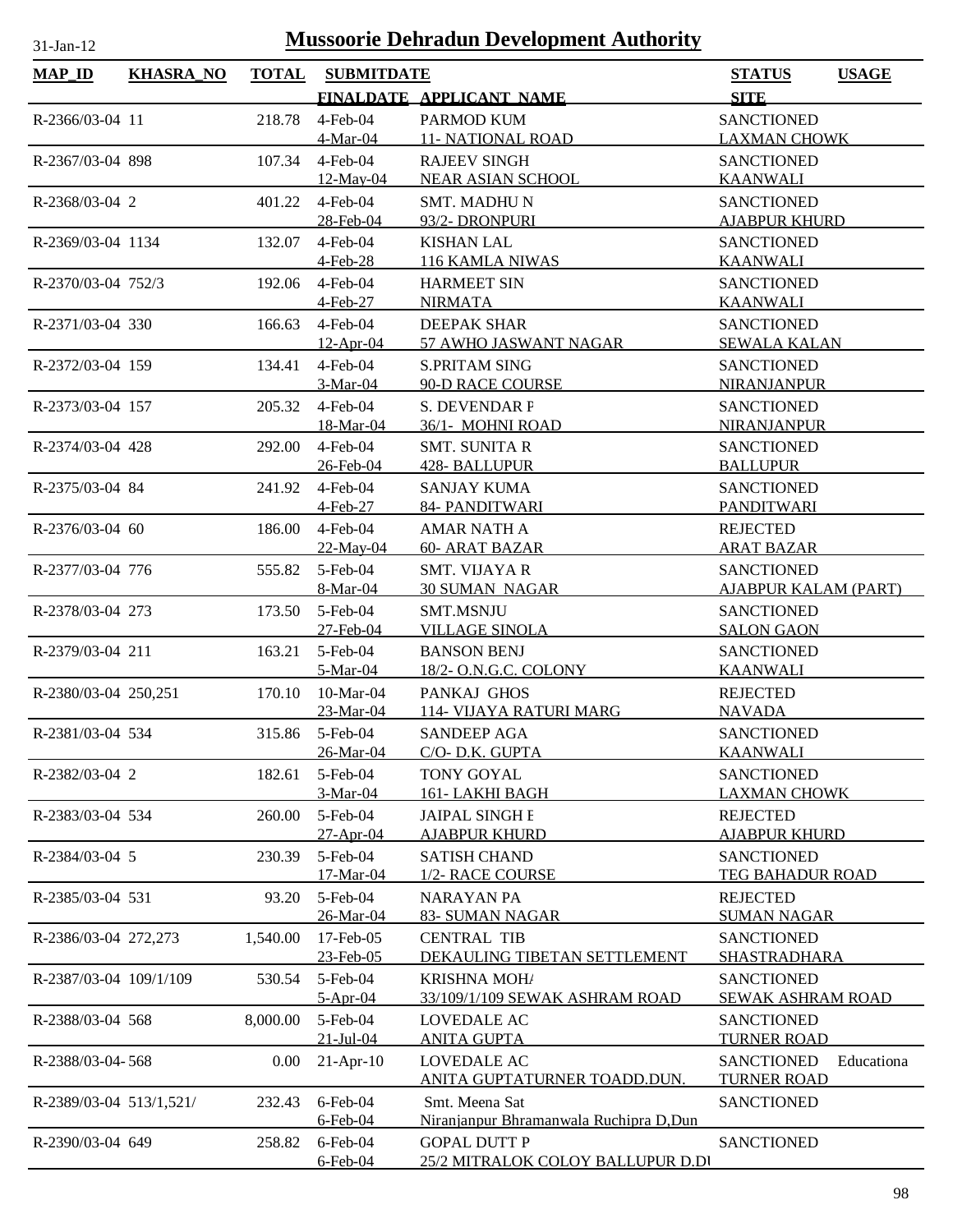| <b>MAP_ID</b>       | <b>KHASRA_NO</b>           | <b>TOTAL</b> | <b>SUBMITDATE</b>         |                                                          | <b>STATUS</b><br><b>USAGE</b>             |
|---------------------|----------------------------|--------------|---------------------------|----------------------------------------------------------|-------------------------------------------|
|                     |                            |              |                           | FINALDATE APPLICANT NAME                                 | <b>SITE</b>                               |
| R-2391/03-04 369    |                            | 235.95       | $6$ -Feb-04               | <b>KUNWAR SIN</b>                                        | <b>REJECTED</b>                           |
|                     |                            |              | 23-Feb-04                 | C/O 4- NEW ROAD                                          | <b>AJABPUR KHURD</b>                      |
| R-2392/03-04 321    |                            | 166.76       | 10-Mar-04                 | <b>RAMESH CHA</b>                                        | <b>REJECTED</b>                           |
|                     |                            |              | 23-Mar-04                 | C/O DINESH KUMAR AGARWAL 167/1                           | <b>BADRIPUR</b>                           |
| R-2393/03-04 468    |                            | 344.11       | $6$ -Feb-04               | <b>NARAYAN SI</b>                                        | <b>SANCTIONED</b>                         |
|                     |                            |              | 28-Feb-04                 | <b>AMBEDKER MARG</b>                                     | <b>KAULAGARH</b>                          |
| R-2394/03-04 475/1  |                            | 117.05       | $6$ -Feb-04               | <b>RAJENDRA PA</b>                                       | <b>SANCTIONED</b>                         |
|                     |                            |              | 28-Feb-04                 | <b>INDIRA GANDH MARG</b>                                 | <b>NIRANJANPUR</b>                        |
|                     | R-2395/03-04 80,83,86&90/1 | 586.00       | $6$ -Feb-04<br>$5-Apr-04$ | <b>BARAM SING</b><br>152-C - D.L. ROAD                   | <b>SANCTIONED</b><br><b>KARANPUR KHAS</b> |
| R-2396/03-04 219/1  |                            | 211.80       | $6$ -Feb-04               | <b>SALIM AHMAD</b>                                       | <b>REJECTED</b>                           |
|                     |                            |              | 27-Apr-04                 | <b>SALIM AHMAD</b>                                       | <b>SEWALA KALAN</b>                       |
| R-2397/03-04 464    |                            | 174.68       | 7-Feb-04                  | <b>BISHAL MANI K</b>                                     | <b>SANCTIONED</b>                         |
|                     |                            |              | 24-Mar-04                 | <b>AJABPUR KALAN</b>                                     | <b>AJABPUR KALAM (PART)</b>               |
| R-2398/03-04 155    |                            | 128.50       | $7-Feb-04$                | <b>SATISH CHAND</b>                                      | <b>SANCTIONED</b>                         |
|                     |                            |              | 9-Mar-04                  | <b>13- NARENDRA VIHAR</b>                                | <b>SALAWALA</b>                           |
| R-2399/03-04 1/1    |                            | 166.02       | 7-Feb-04                  | <b>Bijendar Mittal</b>                                   | <b>SANCTIONED</b>                         |
|                     |                            |              | 5-Mar-04                  | 13-P.D.T. MARG                                           | <b>NATIONAL ROAD</b>                      |
| R-2400/03-04 24/1   |                            | 242.00       | 7-Feb-04                  | <b>MOHAN SINGH</b>                                       | <b>SANCTIONED</b>                         |
|                     |                            |              | 18-Mar-04                 | C/O 66- PANDITWARI                                       | PREMPUR MAFI (PART)                       |
| R-2401/03-04 607    |                            | 660.67       | 9-Feb-04                  | MAJ. GER. RAJ                                            | <b>REJECTED</b>                           |
|                     |                            |              | 26-Mar-04                 | <b>209-A TURNER ROAD</b>                                 | <b>MAJRA</b>                              |
| R-2402/03-04 169/4M |                            | 102.75       | 9-Feb-04<br>30-Mar-04     | <b>CHAKRDHAR P</b><br>146/1 DHARAMPUR                    | <b>REJECTED</b><br><b>DHARMPUR</b>        |
| R-2403/03-04 1/71   |                            | 344.84       | 9-Feb-04                  | <b>SMT. REETA S</b>                                      | <b>SANCTIONED</b>                         |
|                     |                            |              | 18-Mar-04                 | C/O 1/4NESVILLA ROAD                                     | <b>RACE COURSE</b>                        |
| R-2404/03-04 50     |                            | 178.72       | 9-Feb-04                  | PURAN SINGH                                              | <b>SANCTIONED</b>                         |
|                     |                            |              | 4-Jun-04                  | <b>ADHOIWALA</b>                                         | <b>ADOIWALA</b>                           |
| R-2405/03-04 28     |                            | 282.89       | 9-Feb-04                  | SMT. SUSHILA I                                           | <b>REJECTED</b>                           |
|                     |                            |              | 14-May-04                 | <b>D-10 NEHRU COLONY</b>                                 | <b>AAMWALA TARLA</b>                      |
| R-2406/03-04 466    |                            |              | 355.95 9-Feb-04           | <b>MAJ RAKESH R</b>                                      | <b>SANCTIONED</b>                         |
|                     |                            |              | 16-Apr-04                 | <b>6- ASHIRWAD ENCLAVE</b>                               | <b>KAANWALI</b>                           |
| R-2407/03-04 358    |                            | 282.89       | $9$ -Feb-04               | <b>SUSHILA DOBH</b>                                      | <b>SANCTIONED</b>                         |
|                     |                            |              | 9-Feb-04                  | sushila dobhal d-10 nehru colony d.dun.                  |                                           |
| R-2408/03-04 310    |                            | 161.00       | 10-Feb-04<br>10-Feb-04    | <b>SMT. SHYAM L</b><br>LANE NO. C-9 (TRIMURTI VIHAR) TUR | <b>SANCTIONED</b>                         |
| R-2409/03-04 169    |                            | 293.74       | 10-Feb-04                 | <b>GABAR SINGHI</b>                                      | <b>SANCTIONED</b>                         |
|                     |                            |              | 17-Apr-04                 | 133- PANDITWARI PHESE-2                                  | PANDITWARI                                |
| R-2410/03-04 163/9  |                            | 392.50       | 10-Feb-04                 | <b>SMT. PRAMILA</b>                                      | <b>SANCTIONED</b>                         |
|                     |                            |              | 23-Mar-04                 | 280 PANDITWARI                                           | <b>PANDITWARI</b>                         |
| R-2411/03-04 305    |                            | 240.11       | 10-Feb-04                 | PADAM GURA                                               | <b>SANCTIONED</b>                         |
|                     |                            |              | $5-Apr-04$                | <b>JOHDI</b>                                             | <b>JOHDI</b>                              |
| R-2412/03-04 43     |                            | 87.15        | 10-Feb-04                 | <b>SMT. PARVEEN</b>                                      | <b>SANCTIONED</b>                         |
|                     |                            |              | $5-Apr-04$                | 43- D.A.V. COLLAGE ROAD                                  | D.A.V. COLLAGE ROAD                       |
| R-2413/03-04 242    |                            | 585.05       | 10-Feb-04                 | <b>SMT. GEETA B</b>                                      | <b>SANCTIONED</b>                         |
|                     |                            |              | 10-Feb-04                 | C/O ARORA ASSOCIAT A-6 JANPATH MA                        |                                           |
| R-2414/03-04 253    |                            | 208.18       | 10-Feb-04                 | <b>RAJEEV ARORA</b>                                      | <b>SANCTIONED</b>                         |
|                     |                            |              | 10-Feb-04                 | 61/3BALBIR ROAD D.DUN.                                   |                                           |
| R-2415/03-04 123/3  |                            | 101.18       | 10-Feb-04<br>26-Apr-04    | <b>HARENDRA KU</b><br>123/3 MOTI BAZAR                   | <b>SANCTIONED</b><br><b>MOTI BAZAR</b>    |
| R-2416/03-04 18     |                            | 60.00        | 11-Feb-04                 | <b>Trilok Singh</b>                                      | <b>REJECTED</b>                           |
|                     |                            |              | 28-Apr-04                 | <b>18-REST CAMP</b>                                      | <b>REST CAMP</b>                          |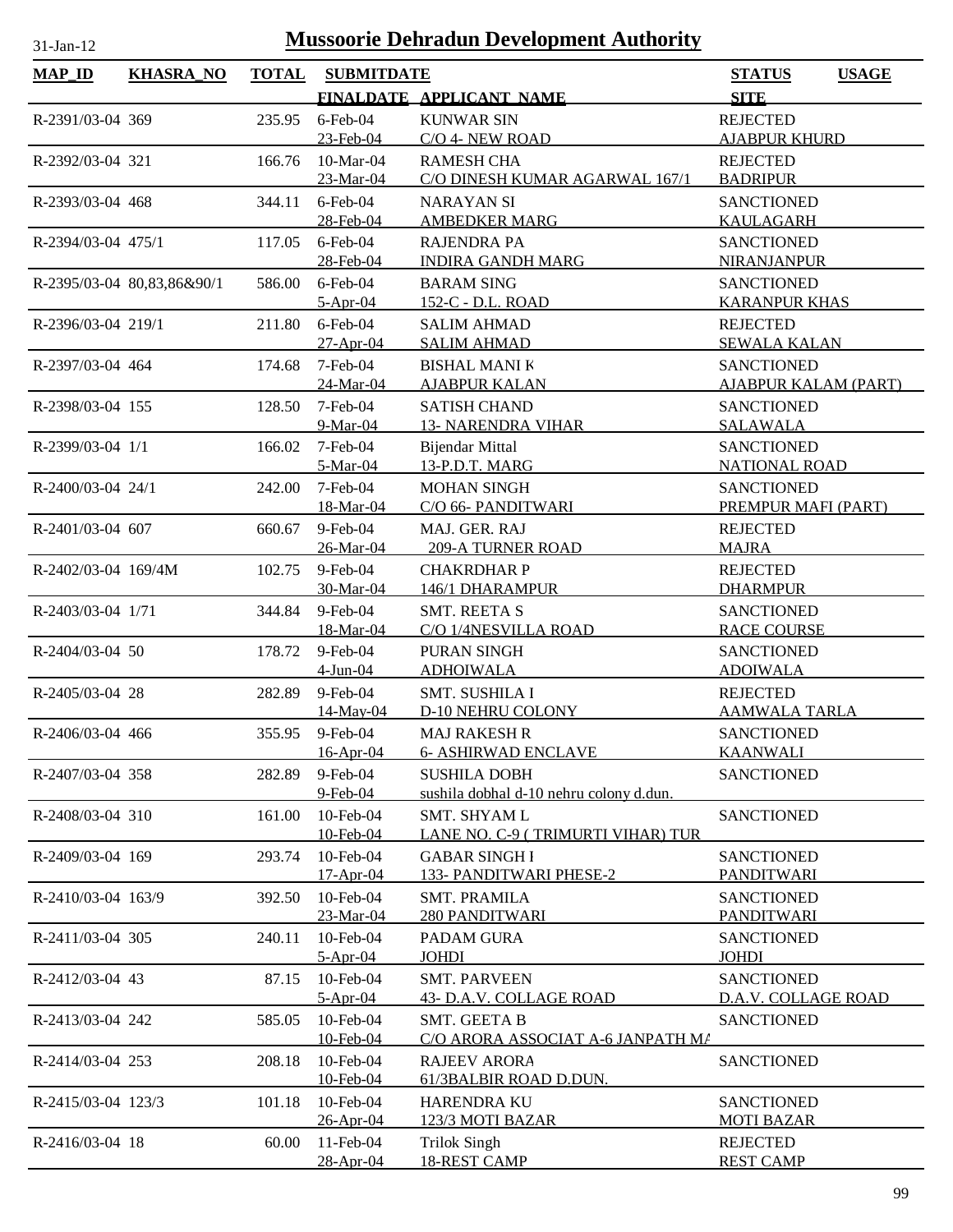| <b>MAP_ID</b>          | <b>KHASRA_NO</b>                      | <b>TOTAL</b> | <b>SUBMITDATE</b>      |                                              | <b>STATUS</b><br><b>USAGE</b>           |
|------------------------|---------------------------------------|--------------|------------------------|----------------------------------------------|-----------------------------------------|
|                        |                                       |              |                        | FINALDATE APPLICANT NAME                     | <b>SITE</b>                             |
| R-2417/03-04 361       |                                       | 183.48       | 11-Feb-04              | RAGHU NATH &                                 | <b>SANCTIONED</b>                       |
|                        |                                       |              | $8-Apr-04$             | D.A.V. P.G. COLLAGE                          | <b>ADOIWALA</b>                         |
| R-2418/03-04 456       |                                       | 448.00       | 11-Feb-04              | <b>RANJEET SING</b>                          | <b>REJECTED</b>                         |
|                        |                                       |              | 27-Feb-04              | T-2/22 BLOCK NO.3                            | <b>DHORAN KHAS</b>                      |
| R-2419/03-04 158M      |                                       | 371.75       | 11-Feb-04              | <b>SMT. PRAMILA</b>                          | <b>SANCTIONED</b>                       |
|                        |                                       |              | 27-Mar-04              | NEHRU GRAM ROAD                              | <b>NATHANPUR</b>                        |
| R-2420/03-04 1073      |                                       | 126.23       | 11-Feb-04              | <b>MANZOOR HU</b>                            | <b>SANCTIONED</b>                       |
|                        |                                       |              | $8-Apr-04$             | <b>11-A RAJPUR ROAD</b>                      | <b>KAANWALI</b>                         |
| R-2421/03-04 63        |                                       | 150.00       | 11-Feb-04              | <b>MOHAN LAL A</b>                           | <b>SANCTIONED</b>                       |
|                        |                                       |              | 4-Mar-04               | <b>151 DANDIPUR MOHALLA</b>                  | <b>KAANWALI</b>                         |
| R-2422/03-04 98/1      |                                       | 79.02        | $21-Apr-04$            | <b>VIVEK BHUSA</b>                           | <b>SANCTIONED</b>                       |
|                        |                                       |              | 30-Apr-04              | <b>GALLI NO-1</b>                            | <b>VIJAY PARK EXTN.</b>                 |
| R-2423/03-04 342/2     |                                       | 85.70        | $13$ -Jan-05           | DEEPAK KANO                                  | <b>SANCTIONED</b>                       |
|                        |                                       |              | 19-Jan-05              | <b>VIJAY COLONY</b>                          | <b>VIJAY COLONY</b>                     |
| R-2423/03-04-342/2     |                                       | 0.00         | $29$ -Jan- $10$        | DEEPAK KANO                                  | <b>SANCTIONED</b><br>Home               |
|                        |                                       |              |                        | VIJAY COLONYHATHIBARKALAD.DUN.               | <b>VIJAY COLONY</b>                     |
| R-2424/03-04 491/3/1   |                                       | 475.68       | 11-Feb-04              | <b>SMT. MITRAD</b>                           | <b>SANCTIONED</b>                       |
|                        |                                       |              | $2-Apr-04$             | NIRMATAHOTEL HIM PALCE                       | <b>NIRANJANPUR</b>                      |
| R-2425/03-04 572M      |                                       | 200.00       | $11$ -Feb-04           | <b>RAJNI ASWAL&amp;</b>                      | <b>SANCTIONED</b>                       |
|                        |                                       |              | $5-Apr-04$             | <b>AJABPUR KALAN</b>                         | <b>AJABPUR KALAM (PART)</b>             |
| R-2426/03-04 53/9      |                                       |              | 173.56 8-Apr-05        | <b>RAJENDRA PAS</b>                          | <b>REJECTED</b>                         |
|                        |                                       |              | $19$ -Jul-05           | <b>NATHUWAWALAL</b>                          | <b>RAJ PUR ROAD</b>                     |
| R-2427/03-04 252       |                                       | 193.92       | 11-Feb-04              | <b>SAMEER GUPT</b>                           | <b>SANCTIONED</b>                       |
|                        |                                       |              | 21-May-04              | 123-H.R. NAGAR                               | <b>JAKHAN</b>                           |
| R-2428/03-04 53/5&53/6 |                                       | 182.54       | 11-Feb-04              | <b>SUSIL KUAMR</b>                           | <b>SANCTIONED</b>                       |
|                        |                                       |              | 19-Feb-04              | 53-F RAJPUR ROAD D.DUN.                      |                                         |
| R-2429/03-04 277,278   |                                       | 637.68       | 18-Jan-05              | <b>SMT. BASANTI</b>                          | <b>SANCTIONED</b>                       |
|                        |                                       |              | $7-Mar-05$             | <u>AJBPUR KALAN</u>                          | AJABPUR KALAM (PART)                    |
| R-2430/03-04 9         |                                       | 267.63       | 12-Feb-04              | anant ram gupta                              | <b>SANCTIONED</b>                       |
|                        |                                       |              | 31-Mar-04              | 9- govind garh                               | <b>GOVIND GARH</b>                      |
| R-2431/03-04 127       |                                       | 204.62       | 12-Feb-04              | <b>SHOKAR SING</b>                           | <b>SANCTIONED</b>                       |
|                        |                                       |              | $4$ -Jul-04            | <b>LANE NO-3 PHASE -2</b>                    | <b>PANDITWARI</b>                       |
|                        | R-2432/03-04 3,4K,4KH,42,26 14,403.07 |              | $22-Apr-06$            | UNIVERSITY O                                 | <b>SANCTIONED</b>                       |
|                        |                                       |              | $17-Aug-06$            | PLOTE NO-395 VASANT VIHAR                    | <b>BIDHAULI</b>                         |
| R-2433/03-04 165       |                                       | 663.30       | 12-Feb-04              | <b>DEVI PARSAD N</b>                         | <b>SANCTIONED</b>                       |
|                        |                                       |              | 12-Feb-04              | H.O.58 ARMED BDE C/O 56 APO.                 |                                         |
| R-2434/03-04 3-A       |                                       | 41.50        | 12-Feb-04              | <b>HARIPASKASH</b>                           | <b>REJECTED</b>                         |
|                        |                                       |              | $2-Apr-04$             | <b>3-A MANDIR MARG</b>                       | DALANWALA CHAK                          |
| R-2435/03-04 1246/1    |                                       | 211.48       | 12-Feb-04              | <b>SURENDRA KU</b>                           | <b>SANCTIONED</b>                       |
|                        |                                       |              | 31-Mar-04              | <b>ANAD VIHAR COLONY</b>                     | <b>KISHANNAGAR</b>                      |
| R-2436/03-04 54        |                                       | 297.29       | 12-Feb-04              | DAVID S. SING                                | <b>REJECTED</b>                         |
|                        |                                       |              | 24-Apr-04              | 57-DOBHALWALA                                | <b>KAANWALI</b>                         |
| R-2437/03-04 8         |                                       | 404.68       | 12-Feb-04              | <b>SOHAN OGRA</b>                            | <b>SANCTIONED</b>                       |
|                        |                                       |              | 28-Jun-04              | <b>SALAWALA</b>                              | SALAWALA                                |
|                        |                                       |              | 12-Feb-04              | SMT. SALAKA I                                |                                         |
| R-2438/03-04 229       |                                       | 239.00       | 26-Mar-04              | <b>C/O PANT NEEWASMAJRA</b>                  | REJECTED<br><b>MAJRA</b>                |
|                        |                                       |              |                        |                                              |                                         |
| R-2439/03-04 46        |                                       | 153.04       | 12-Feb-04<br>28-May-04 | <b>SADHURAM SH</b><br>258 - JHANDAPANI GALLI | <b>SANCTIONED</b><br><b>KAULAGARH</b>   |
|                        |                                       |              |                        |                                              |                                         |
| R-2440/03-04 78-D      |                                       | 249.07       | 12-Feb-04<br>15-Jan-05 | <b>SMT. SRITA BH</b><br>76- D CHANDRA NAGAR  | <b>REJECTED</b><br><b>CHANDER NAGAR</b> |
|                        |                                       |              |                        |                                              |                                         |
| R-2441/03-04 78/55     |                                       | 197.43       | 13-Feb-04              | <b>SMT. BABITA P</b><br>C/O S. P. MAMGAIN    | <b>SANCTIONED</b><br><b>DOBHALWALA</b>  |
|                        |                                       |              | 10-Mar-04              |                                              |                                         |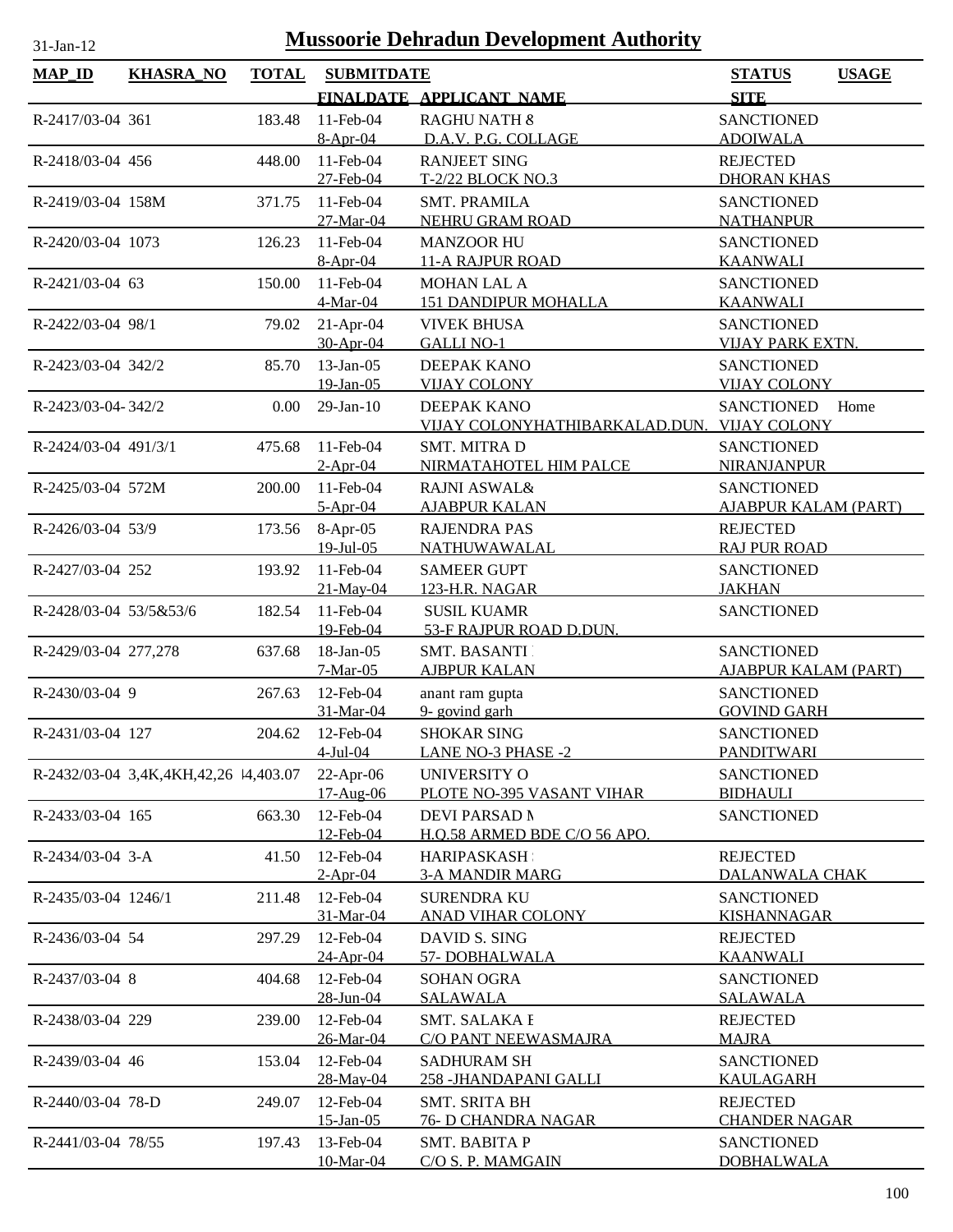| MAP_ID               | <b>KHASRA_NO</b> | <b>TOTAL</b> | <b>SUBMITDATE</b>         |                                        | <b>STATUS</b><br><b>SITE</b>                     | <b>USAGE</b> |
|----------------------|------------------|--------------|---------------------------|----------------------------------------|--------------------------------------------------|--------------|
|                      |                  |              |                           | FINALDATE APPLICANT NAME               |                                                  |              |
| R-2442/03-04 324/223 |                  | 150.50       | 13-Feb-04<br>31-Mar-04    | PERM CHAND A<br>324/223 BLOCK 1st      | <b>SANCTIONED</b><br>CHUKKHUWALA                 |              |
| R-2443/03-04 1563    |                  | 202.57       | 13-Feb-04                 | <b>S.J. SANGODE</b>                    | <b>REJECTED</b>                                  |              |
|                      |                  |              | 13-Feb-04                 | <b>WADIA TNSTITUTE</b>                 | <b>KAANWALI</b>                                  |              |
| R-2444/03-04 330     |                  | 160.09       | 13-Feb-04                 | <b>SUENDER SIN</b>                     | <b>SANCTIONED</b>                                |              |
|                      |                  |              | 8-Mar-04                  | 90-D - RACE COURSE                     | <b>SEWALA KALAN</b>                              |              |
| R-2445/03-04 100/3   |                  | 867.67       | 13-Feb-04                 | F.M. ABEL&S.J.                         | <b>SANCTIONED</b>                                |              |
|                      |                  |              | $22-Apr-04$               | 100/3 DANGWAL ROAD                     | <b>DANG WAL MARG</b>                             |              |
| R-2446/03-04 75      |                  | 262.65       | 13-Feb-04                 | <b>VIJENDRA PAR!</b>                   | <b>SANCTIONED</b>                                |              |
|                      |                  |              | 24-Mar-04                 | 75- GURU ROAD                          | <b>GURU ROAD</b>                                 |              |
| R-2447/03-04 1166    |                  | 241.48       | 13-Feb-04                 | <b>BHUPAL SINGH</b>                    | <b>REJECTED</b>                                  |              |
|                      |                  |              | $2-Apr-04$                | <b>JILLA BACHAT KARYALAY</b>           | <b>NATHANPUR</b>                                 |              |
| R-2448/03-04 1498    |                  | 203.21       | 19-Feb-04                 | <b>SMT. ANITA B</b>                    | <b>SANCTIONED</b>                                |              |
|                      |                  |              | 24-Mar-04                 | <b>5- SANGAM VIHAR</b>                 | <b>KAANWALI</b>                                  |              |
| R-2448/03-04-1498    |                  | $0.00\,$     | 5-Mar-09                  | <b>SMT. ANITA B</b>                    | <b>SANCTIONED</b>                                | Home         |
|                      |                  |              |                           | 5- SANGAM VIHARKANWALI D.DUN.          | <b>KAANWALI</b>                                  |              |
| R-2449/03-04 679     |                  | 188.12       | 19-Feb-04                 | <b>LOK BAHADUR</b>                     | <b>SANCTIONED</b>                                |              |
|                      |                  |              | $3-Oct-04$                | 30/1 JAKHAN                            | <b>JAKHAN</b>                                    |              |
| R-2450/03-04 728     |                  | 144.98       | $12$ -May-04<br>18-May-04 | <b>AJAY SHARMA</b><br>215- PARTAP MARG | <b>SANCTIONED</b><br><b>SUBHASH NAGAR</b>        |              |
|                      |                  |              |                           |                                        |                                                  |              |
| R-2451/03-04 728     |                  | 144.98       | 12-May-04<br>18-May-04    | <b>SMT.ASHA AH</b><br>215- PARTAP MARG | <b>SANCTIONED</b><br><b>SUBHASH NAGAR</b>        |              |
| R-2452/03-04 238     |                  | 171.93       | 19-Feb-04                 | <b>RAMESH SIN</b>                      | <b>SANCTIONED</b>                                |              |
|                      |                  |              | 27-Mar-04                 | <b>KANDOLI</b>                         | <b>CHIDOWALI</b>                                 |              |
| R-2453/03-04 67/68   |                  | 163.87       | 19-Feb-04                 | <b>SMT. RAMA S</b>                     | <b>SANCTIONED</b>                                |              |
|                      |                  |              | $7-Apr-04$                | 67/68-TYAGI ROAD                       | <b>TYAGI ROAD</b>                                |              |
| R-2454/03-04 365     |                  | 148.93       | 19-Feb-04                 | Dr. ANIL PARSA                         | <b>SANCTIONED</b>                                |              |
|                      |                  |              | $3-Mar-04$                | 147- VIJAY COLONY                      | <b>HATHIBARKALA</b>                              |              |
| R-2455/03-04 365     |                  | 155.91       | 19-Feb-04                 | <b>SMT. KAMLA R</b>                    | <b>SANCTIONED</b>                                |              |
|                      |                  |              | $3-Mar-04$                | <b>16- VIKASH MARG PAURI</b>           | HATHIBARKALA                                     |              |
| R-2456/03-04 192/1   |                  | 176.71       | 19-Feb-04                 | <b>JAGJEET SING</b>                    | <b>REJECTED</b>                                  |              |
|                      |                  |              | 3-Mar-04                  | 114-DHAMAWALA                          | NIRANJANPUR                                      |              |
| R-2457/03-04 274M    |                  | 453.67       | 19-Feb-04                 | PREM SINGH M                           | <b>SANCTIONED</b>                                |              |
|                      |                  |              | 3-Mar-04                  | <b>C/O NIRMATA</b>                     | <b>KAULAGARH</b>                                 |              |
| R-2458/03-04 17      |                  | 261.20       | 19-Feb-04                 | A.K. GARG                              | <b>SANCTIONED</b>                                |              |
|                      |                  |              | 23-Mar-04                 | <b>65- MEEDO COMPLEX SAHARANPUR</b>    | <b>GURU ROAD</b>                                 |              |
| R-2459/03-04 874     |                  | 271.98       | $9$ -Jun-04               | <b>MANGAT RAM</b>                      | <b>SANCTIONED</b>                                |              |
|                      |                  |              | $9-Jun-04$                | <b>MANGAT RAM GAIROLLA</b>             | <b>NATHANPUR</b>                                 |              |
| R-2460/03-04 303     |                  | 260.40       | 17-May-06                 | DAYAL SINGH                            | <b>SANCTIONED</b>                                |              |
|                      |                  |              | $15$ -Jun-06              | C-19/14 TYPE III                       | <b>AAMWALA TARLA</b>                             |              |
| R-2461/03-04 50      |                  | 183.27       | 25-Jun-04                 | <b>NARESH KUMA</b>                     | <b>SANCTIONED</b>                                |              |
|                      |                  |              | 25-Jun-04                 | 170- RISHI NAGAR                       | <b>ADOIWALA</b>                                  |              |
| R-2462/03-04 403     |                  | 169.95       | 19-Feb-04                 | <b>SMT AVINASH J</b>                   | <b>SANCTIONED</b>                                |              |
|                      |                  |              | 19-Feb-04                 | C/0 S.S.ENTERPRISES BALLI WALA CHO     |                                                  |              |
| R-2463/03-04 159M    |                  | 133.56       | 21-Feb-04                 | S. GURCHARA                            | <b>SANCTIONED</b>                                |              |
|                      |                  |              | 8-Mar-04                  | <b>D-48- RACE COURSE</b>               | NIRANJANPUR                                      |              |
| R-2464/03-04 839     |                  | 132.72       | 21-Feb-04<br>$17-Apr-04$  | <b>SMT. JANMA B</b><br>C/O C.S. RANA   | <b>SANCTIONED</b><br><b>AJABPUR KALAM (PART)</b> |              |
| R-2465/03-04 20      |                  | 302.70       | $3-Nov-04$                | Lt. COL. SUDHI                         | <b>SANCTIONED</b>                                |              |
|                      |                  |              | 17-Nov-04                 | 77/2- BEACHER ROAD                     | <b>KALI DAS ROAD</b>                             |              |
| R-2466/03-04-451     |                  | 0.00         | $21$ -Jan- $10$           | <b>VIJENDAR PETV</b>                   | <b>SANCTIONED</b>                                | Home         |
|                      |                  |              |                           | P-115/1 LAL GATEGARI CANTD.DUN.        | <b>AJABPUR KHURD</b>                             |              |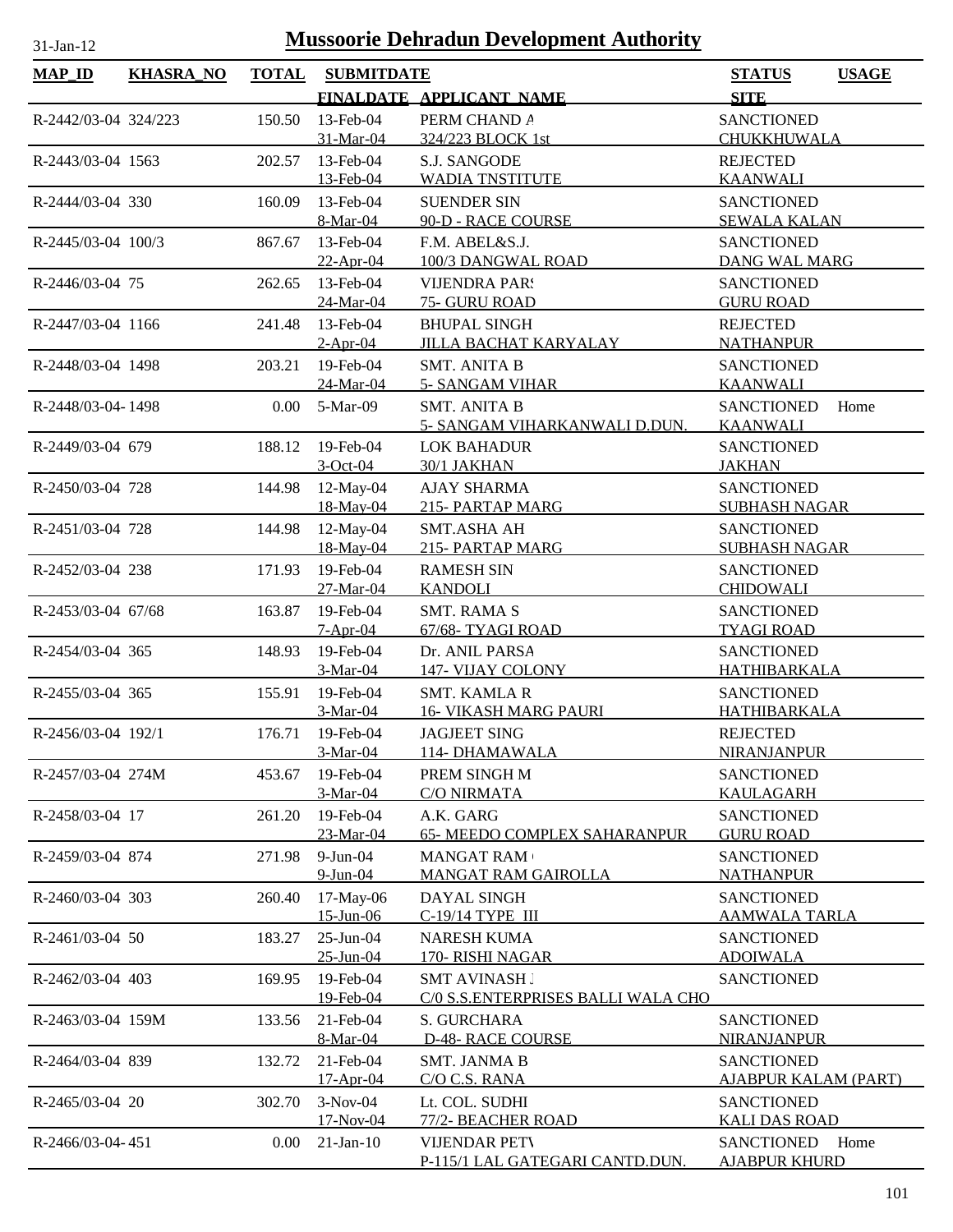| <b>MAP ID</b>          | <b>KHASRA_NO</b>           | <b>TOTAL</b> | <b>SUBMITDATE</b>             |                                                         | <b>STATUS</b><br><b>USAGE</b>                     |
|------------------------|----------------------------|--------------|-------------------------------|---------------------------------------------------------|---------------------------------------------------|
|                        |                            |              |                               | FINALDATE APPLICANT NAME                                | <b>SITE</b>                                       |
| R-2466/03-04-451       |                            | 0.00         | $4$ -Dec-10                   | <b>VIJENDAR PETV</b><br>P-115/1 LAL GATEGARI CANTD.DUN. | <b>SANCTIONED</b><br>Home<br><b>AJABPUR KHURD</b> |
| R-2467/03-04 44/38     |                            | 116.12       | 21-Feb-04<br>21-Feb-04        | <b>RAKESH CHAN</b><br>35 MAN SINGH WALA D.DUN.          | <b>SANCTIONED</b>                                 |
| R-2468/03-04 25        |                            | 347.29       | 23-Feb-04                     | <b>SMT. USHA RA</b>                                     | <b>SANCTIONED</b>                                 |
|                        |                            |              | 23-Mar-04                     | 3/27- SHASTRI NAGAR                                     | <b>AJABPUR KALAM (PART)</b>                       |
| R-2469/03-04 20        |                            | 396.12       | 23-Feb-04<br>$7-May-04$       | <b>ARUN ANAD</b><br>97/3-1 STREET-8                     | <b>SANCTIONED</b><br><b>KAULAGARH</b>             |
| R-2470/03-04 142/263   |                            | 79.38        | $6$ -Dec-05<br>30-Dec-05      | VINEY UNIYAL<br>21- AJABPUR KHURD                       | <b>SANCTIONED</b><br><b>RAJ PUR ROAD</b>          |
| R-2471/03-04 23        |                            | 120.60       | 23-Feb-04                     | <b>KUNDAN RAM.</b>                                      | <b>SANCTIONED</b>                                 |
|                        |                            |              | 28-Feb-04                     | <b>I.I.R.S. COLONY</b>                                  | <b>LOHARWALA</b>                                  |
| R-2472/03-04 405       |                            | 157.99       | 23-Feb-04                     | <b>SANDEEP MUK</b>                                      | <b>SANCTIONED</b>                                 |
|                        |                            |              | 14-Jun-04                     | <b>L-24 RAILWAY COLONY</b>                              | <b>DEHRA KHAS</b>                                 |
| R-2473/03-04 328       |                            | 195.09       | 23-Feb-04<br>$3-Aug-04$       | <b>CHANDRESHW</b><br><b>LAL KURCI BAZAR</b>             | <b>REJECTED</b><br><b>CHIDOWALI</b>               |
| R-2474/03-04 105       |                            | 279.35       | 18-Oct-05                     | <b>SHRI KEISHING</b>                                    | <b>SANCTIONED</b>                                 |
|                        |                            |              | 30-Nov-05                     | <b>JIM BLESSINGH HOME</b>                               | <b>MALSI</b>                                      |
| R-2475/03-04 101       |                            | 304.74       | 23-Feb-04                     | <b>JASWANT SIN</b>                                      | <b>SANCTIONED</b>                                 |
|                        |                            |              | 24-Mar-04                     | <b>101- RACE COURSE</b>                                 | <b>RACE COURSE</b>                                |
| R-2476/03-04 703       |                            | 1,254.15     | 30-Nov-04<br>$4-Jan-05$       | OM PRAKASH B<br><b>SUBHASH NAGAR</b>                    | <b>SANCTIONED</b><br><b>SUBHASH NAGAR</b>         |
| R-2476/03-04-703       |                            | 0.00         | 22-Feb-10                     | OM PRAKASH B                                            | <b>SANCTIONED</b><br>Home                         |
|                        |                            |              |                               | SUBHASH NAGARD.DUN.                                     | <b>SUBHASH NAGAR</b>                              |
| R-2477/03-04 617       |                            | 154.27       | 23-Feb-04                     | <b>ARVIND KUMA</b>                                      | <b>REJECTED</b>                                   |
|                        |                            |              | 24-Mar-04                     | <b>5/23 TILAK ROAD</b>                                  | <b>DEHRA KHAS</b>                                 |
| R-2478/03-04 385       |                            | 105.72       | 23-Feb-04                     | <b>SMT. NISH SIN</b>                                    | <b>SANCTIONED</b>                                 |
|                        |                            |              | <u>18-Jun-04</u>              | <b>DHARAMPUR</b>                                        | <b>DHARMPUR</b>                                   |
|                        | R-2479/03-04 374/2,374/1/1 | 427.34       | 23-Feb-04                     | Dr, RAJENDRA I                                          | <b>SANCTIONED</b>                                 |
|                        |                            |              | 10-Mar-04                     | <b>26 TERVOR ROAD</b>                                   | <b>KAANWALI</b>                                   |
| R-2480/03-04 648/1.651 |                            |              | 661.84 23-Feb-04<br>31-Mar-04 | Dr. DEEPAK AR<br><b>ANN MARY EDUCATION SOCIETY</b>      | <b>SANCTIONED</b><br>KAANWALI                     |
| R-2481/03-04 21/20     |                            | 408.86       | 23-Feb-04                     | <b>RAMKUMARD</b>                                        | <b>SANCTIONED</b>                                 |
|                        |                            |              | $12$ -Apr-04                  | 21- E.C. ROAD                                           | E.C.ROAD                                          |
| R-2482/03-04 360       |                            | 138.12       | 23-Feb-04                     | <b>SANJAY KUMA</b>                                      | <b>SANCTIONED</b>                                 |
|                        |                            |              | 15-Apr-04                     | 32- GREEN PARK                                          | <b>NIRANJANPUR</b>                                |
| R-2483/03-04 167       |                            | 146.79       | 23-Feb-04<br>$8-Apr-04$       | <b>KISHAN SINGH</b><br><b>66 PANDITWARI</b>             | <b>SANCTIONED</b><br>PANDITWARI                   |
| R-2484/03-04 192       |                            | 123.55       | 23-Feb-04                     | <b>GIRDHAR GOPA</b>                                     | <b>REJECTED</b>                                   |
|                        |                            |              | 26-Apr-04                     | 262-B - BHOOR                                           | <b>PANDITWARI</b>                                 |
| R-2485/03-04 37/2      |                            | 156.83       | 23-Feb-04                     | <b>MOHDAKHLAQ</b>                                       | <b>SANCTIONED</b>                                 |
|                        |                            |              | 26-Apr-04                     | 35/162- MUSLIM COLONY                                   | <b>MAJRA</b>                                      |
| R-2486/03-04 1390      |                            | 225.96       | 23-Feb-04<br>26-Apr-04        | <b>SOMDUTT</b><br>2/6 KALIMANDIR ENCLAVE                | <b>SANCTIONED</b><br><b>KAANWALI</b>              |
| R-2487/03-04 16        |                            | 83.74        | 23-Feb-04                     | <b>AMARNATH G</b>                                       | <b>REJECTED</b>                                   |
|                        |                            |              | 17-Mar-04                     | 13/16- HAKIKAT NAGAR                                    | <b>MANNU GANJ</b>                                 |
| R-2488/03-04 28        |                            | 394.05       | 27-Apr-04                     | <b>BRIJMOHAN G</b>                                      | <b>REJECTED</b>                                   |
|                        |                            |              | $19$ -Jul-05                  | 67/A PRITAM ROAD                                        | <b>INDRAPUR</b>                                   |
| R-2489/03-04 45        |                            | 363.15       | 23-Feb-04<br>23-Feb-04        | YOGESH KUMA<br>DARSANI GATE D.DUN.                      | <b>SANCTIONED</b>                                 |
| R-2490/03-04 37/8      |                            | 126.25       | 23-Feb-04                     | <b>SMT. VINOD R</b>                                     | <b>SANCTIONED</b>                                 |
|                        |                            |              | 23-Feb-04                     | 138- LAKKHI BAGH D.DUN.                                 |                                                   |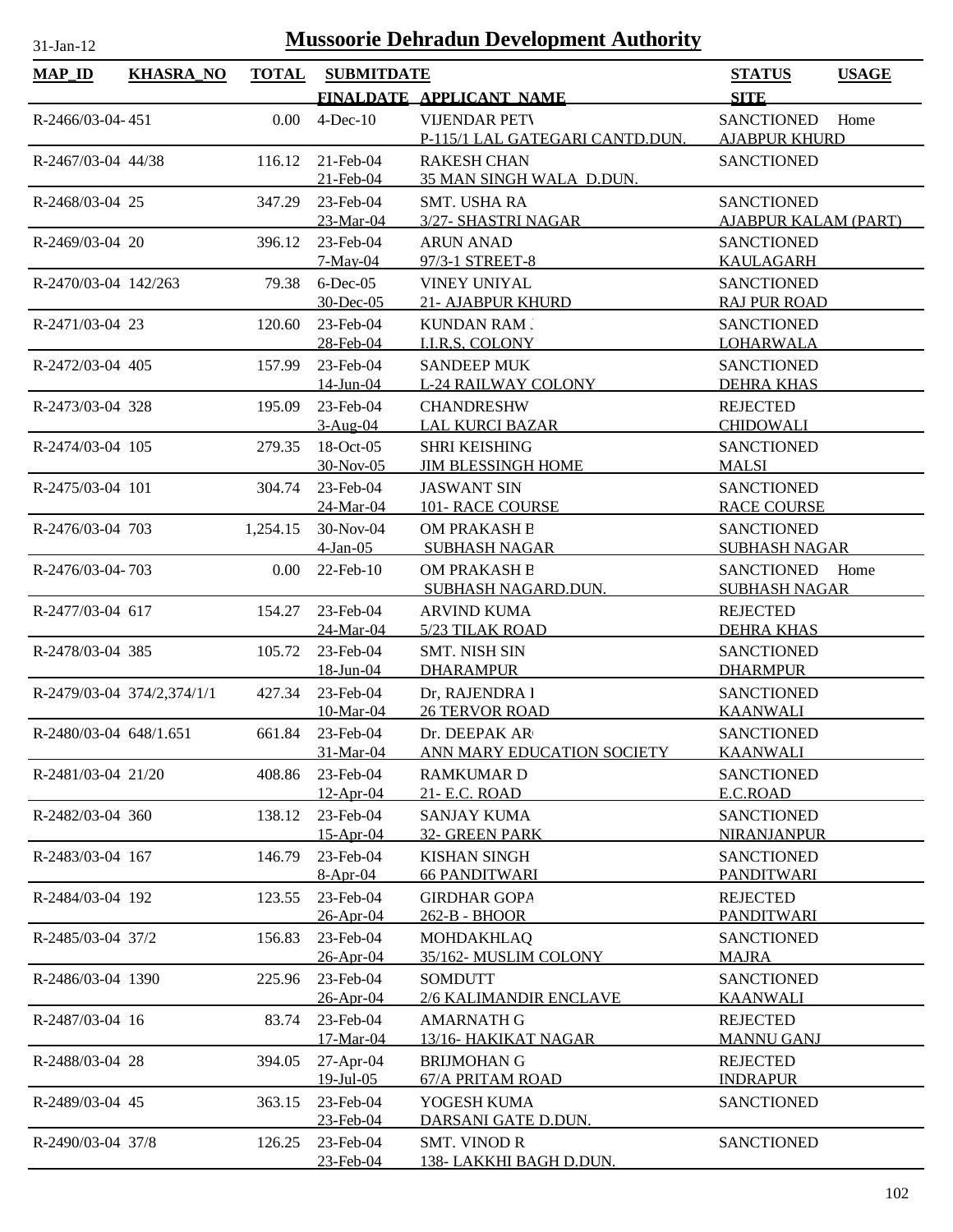| $MAP$ <sub>ID</sub>  | <b>KHASRA_NO</b> | <b>TOTAL</b> | <b>SUBMITDATE</b>      |                                         | <b>STATUS</b><br><b>USAGE</b>           |
|----------------------|------------------|--------------|------------------------|-----------------------------------------|-----------------------------------------|
|                      |                  |              |                        | FINALDATE APPLICANT NAME                | <b>SITE</b>                             |
| R-2491/03-04 3       |                  | 143.82       | $10$ -Apr-06           | <b>ANIL KANT SH</b>                     | <b>SANCTIONED</b>                       |
|                      |                  |              | 27-Apr-06              | 42/5 INDER ROAD                         | <b>BALBIR ROAD</b>                      |
| R-2492/03-04 330/1   |                  | 352.38       | 25-Feb-04              | <b>UMANAD BAL</b>                       | <b>REJECTED</b>                         |
|                      |                  |              | 23-Mar-04              | C/O S.N. BALODI                         | <b>MOHKAMPUR KALAM</b>                  |
| R-2493/03-04 409     |                  | 139.27       | 25-Feb-04              | <b>JASWANTSING</b>                      | <b>REJECTED</b>                         |
|                      |                  |              | 26-Apr-04              | <b>SARSWATI VIHAR</b>                   | <b>ADOIWALA</b>                         |
| R-2494/03-04 291     |                  | 191.90       | 25-Feb-04              | <b>SUMPURANAN</b>                       | <b>SANCTIONED</b>                       |
|                      |                  |              | 24-Mar-04              | <b>GALLI NO. AADARSH VIHAR</b>          | <b>AJABPUR KALAM (PART)</b>             |
| R-2495/03-04 21-A    |                  | 118.22       | 25-Feb-04              | Dr.KAUSAL KUI                           | <b>SANCTIONED</b>                       |
|                      |                  |              | $15$ -Apr-04           | 21-A- E.C. ROAD                         | E.C.ROAD                                |
| R-2496/03-04 918     |                  | 160.84       | 25-Feb-04              | <b>KUDEEP SINGH</b>                     | <b>SANCTIONED</b>                       |
|                      |                  |              | 25-May-04              | 1/4NESVILL ROAD                         | <b>AJABPUR KALAM (PART)</b>             |
| R-2497/03-04 371     |                  | 141.95       | 25-Feb-04<br>26-Mar-04 | <b>VIVAKANAND</b><br>1/4- NESVILLA ROAD | <b>REJECTED</b><br><b>AJABPUR KHURD</b> |
| R-2498/03-04 65      |                  |              | 25-Feb-04              | <b>SMT. NIRMAL</b>                      | <b>SANCTIONED</b>                       |
|                      |                  | 203.33       | 26-Mar-04              | <b>61- SHANTI VIHAR</b>                 | <b>KAULAGARH</b>                        |
| R-2499/03-04 632     |                  | 271.25       | 25-Feb-04              | <b>JAYANDER SI</b>                      | <b>REJECTED</b>                         |
|                      |                  |              | 28-Apr-04              | <b>632 DEHRA KHAS</b>                   | <b>DEHRA KHAS</b>                       |
| R-2500/03-04 89      |                  | 65.20        | 25-Feb-04              | <b>SUSHIL KUMA</b>                      | <b>REJECTED</b>                         |
|                      |                  |              | 27-Feb-04              | <b>UPPER UDHIWALA</b>                   | <b>ADOIWALA</b>                         |
| R-2501/03-04 B-1-358 |                  | 107.76       | 25-Feb-04              | <b>NAVEEN NAUT</b>                      | <b>SANCTIONED</b>                       |
|                      |                  |              | 24-Mar-04              | 61-HATHIBARKALA                         | CHUKKHUWALA                             |
| R-2502/03-04 1098    |                  | 219.64       | 25-Feb-04              | <b>KISHORILAL B</b>                     | <b>SANCTIONED</b>                       |
|                      |                  |              | $9$ -Jun-04            | 22- VYOMPARST                           | <b>KAANWALI</b>                         |
| R-2503/03-04 849     |                  | 282.54       | 25-Feb-04              | <b>JEETPAL SING</b>                     | <b>SANCTIONED</b>                       |
|                      |                  |              | 15-Apr-04              | <b>AJABPUR KALAN</b>                    | <b>AJABPUR KALAM (PART)</b>             |
| R-2504/03-04 50      |                  | 166.90       | 25-Feb-04              | <b>SUKHVIR SIN</b>                      | <b>REJECTED</b>                         |
|                      |                  |              | 16-Apr-04              | 03- TARLA ADHOIWALA                     | <b>ADOIWALA</b>                         |
| R-2505/03-04 75/1    |                  | 203.08       | 25-Feb-04              | <b>ANAD KUMAR</b>                       | <b>SANCTIONED</b>                       |
|                      |                  |              | 25-Mar-04              | B-24/8 O.N.G.C. COLONY                  | KAULAGARH                               |
| R-2506/03-04 14&9    |                  | 358.00       | 25-Feb-04              | <b>VIKRAM PNWA</b>                      | <b>SANCTIONED</b>                       |
|                      |                  |              | 20-Apr-04              | S.O.I. HATHIBARKALA                     | <b>BAAMANWALA</b>                       |
| R-2507/03-04 243/1   |                  | 375.25       | 25-Feb-04              | <b>GAURAV KUM</b>                       | <b>SANCTIONED</b>                       |
|                      |                  |              | $6-Apr-04$             | <b>159/7 RAJPUR ROAD</b>                | <b>KARANPUR</b>                         |
| R-2508/03-04 852     |                  | 121.05       | 25-Feb-04              | PREM SINGH K                            | <b>REJECTED</b>                         |
|                      |                  |              | 24-May-04              | 40/2 BHANDARI BAGH                      | <b>DEHRA KHAS</b>                       |
| R-2509/03-04 703     |                  | 187.75       | 15-Dec-04              | <b>SMT. RAJNI HU</b>                    | <b>SANCTIONED</b>                       |
|                      |                  |              | 16-May-05              | <b>TURNER ROAD</b>                      | <b>MAJRA</b>                            |
| R-2510/03-04 E-17    |                  | 175.11       | 25-Feb-04<br>31-Mar-04 | S. HARBHAJAN                            | <b>SANCTIONED</b>                       |
| R-2511/03-04 1       |                  |              | 26-Feb-04              | LUNIA MOHALLA<br><b>SHRI RAJ</b>        | <b>RACE COURSE</b><br><b>SANCTIONED</b> |
|                      |                  | 1,521.41     | 20-Sep-04              | <b>D-38- RACE CAURSE</b>                | <b>KARJAN ROAD</b>                      |
| R-2512/03-04 899     |                  | 158.02       | 26-Feb-04              | SMT. LAXMI C                            | <b>SANCTIONED</b>                       |
|                      |                  |              | 23-Mar-04              | 72- INDIRA GANDHI MARG                  | <u>KAANWALI</u>                         |
| R-2513/03-04 495     |                  | 351.41       | 19-May-04              | <b>RAJENDER KUN</b>                     | <b>SANCTIONED</b>                       |
|                      |                  |              | 21-May-04              | 09- DURGA VIHAR                         | MIYANWALA                               |
| R-2514/03-04 259     |                  | 334.44       | 5-May-05               | <b>B.P. SHARMA</b>                      | <b>SANCTIONED</b>                       |
|                      |                  |              | $24$ -Jun-05           | 7-TYPE III- S.I. BLOCK                  | <b>AJABPUR KALAM (PART)</b>             |
| R-2515/03-04 28M     |                  | 190.70       | 30-Apr-04              | NIRDESH KHAN                            | <b>SANCTIONED</b>                       |
|                      |                  |              | 7-May-04               | 56/5-SUBHASH ROAD                       | <b>SHAH NAGAR</b>                       |
| R-2516/03-04 408     |                  | 169.12       | 26-Feb-04              | C.B. SEMWAL                             | <b>SANCTIONED</b>                       |
|                      |                  |              | 4-Mar-04               | 109- SANJAY COLONY INDER ROAD           | <b>KAANWALI</b>                         |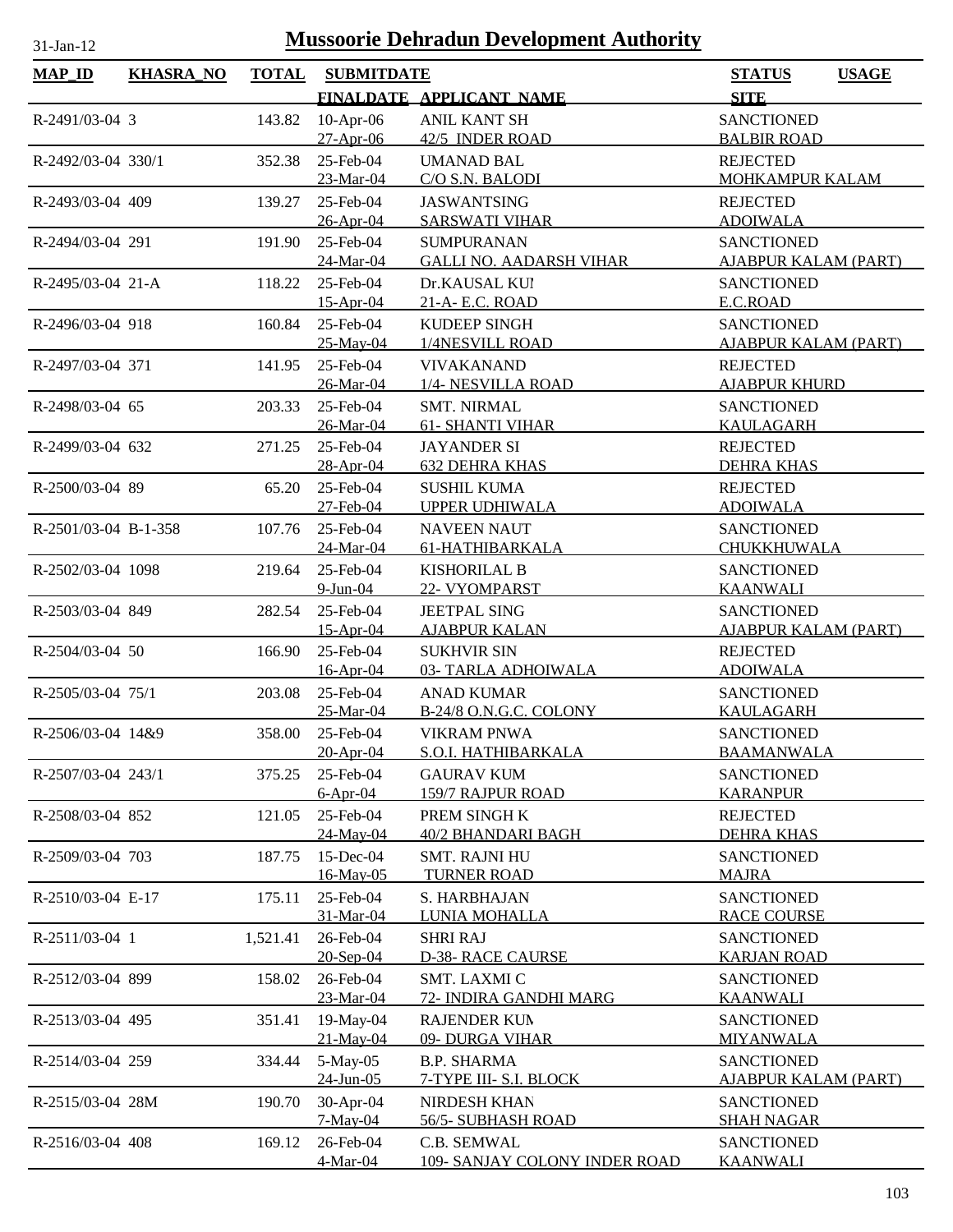| $MAP$ ID               | <b>KHASRA_NO</b> | <b>TOTAL</b> | <b>SUBMITDATE</b>       |                                                     | <b>USAGE</b><br><b>STATUS</b>             |
|------------------------|------------------|--------------|-------------------------|-----------------------------------------------------|-------------------------------------------|
|                        |                  |              |                         | FINALDATE APPLICANT NAME                            | <b>SITE</b>                               |
| R-2517/03-04 117       |                  | 587.94       | 26-Feb-04               | <b>DONOVAN ER</b>                                   | <b>SANCTIONED</b>                         |
|                        |                  |              | $9$ -Jun-04             | <b>C/O DAVID HILTON</b>                             | <b>MAJRA</b>                              |
| R-2518/03-04 1004,1005 |                  | 263.70       | 26-Feb-04               | <b>MANOHAR SI</b>                                   | <b>REJECTED</b>                           |
|                        |                  |              | $12-Apr-04$             | C-3- P&T. COLONY                                    | <b>NATHANPUR</b>                          |
| R-2519/03-04 170       |                  | 156.05       | 26-Feb-04               | <b>SURAT CHAND</b>                                  | <b>SANCTIONED</b>                         |
|                        |                  |              | $8-Apr-04$              | <b>SURAT CHAND RAMOLA</b>                           | <b>PANDITWARI</b>                         |
| R-2520/03-04 401       |                  | 303.64       | 26-Feb-04               | <b>SMT. NIMAL</b>                                   | <b>SANCTIONED</b>                         |
|                        |                  |              | $12-Apr-04$             | <b>KANAL ROAD</b>                                   | <b>AJABPUR KHURD</b>                      |
| R-2521/03-04 46/2      |                  | 155.39       | 26-Feb-04<br>$7-Apr-04$ | <b>HARGOVIND</b><br>1/14-IDGAH PRAKASH NAGAR D.DUN. | <b>SANCTIONED</b><br><b>GOVIND GARH</b>   |
| R-2522/03-04 100       |                  | 85.00        | 26-Feb-04               | <b>SMT. NEERAJM</b>                                 | <b>REJECTED</b>                           |
|                        |                  |              | 31-Mar-04               | <b>8- ANKIT PURAM</b>                               | <b>KAANWALI</b>                           |
| R-2523/03-04 309       |                  | 231.75       | 26-Feb-04               | <b>RENU BANGAR</b>                                  | <b>SANCTIONED</b>                         |
|                        |                  |              | 17-Mar-04               | <b>B-169 NEHRU NAGAR</b>                            | <b>AJABPUR KALAM (PART)</b>               |
| R-2524/03-04 2-A       |                  | 334.57       | 20-Apr-04               | <b>NEERA JAIN</b>                                   |                                           |
|                        |                  |              | 17-Aug-04               | <b>5-A RACE COURSE</b>                              | <b>KALI DAS ROAD</b>                      |
| R-2525/03-04 53/9      |                  | 179.75       | 15-Mar-05               | <b>SUNIL KUMAR.</b>                                 | <b>SANCTIONED</b>                         |
|                        |                  |              | $10$ -May-05            | A-4-JAL NIGAM COLONY                                | <b>RAJ PUR ROAD</b>                       |
| R-2526/03-04 33M       |                  | 178.37       | 26-Feb-04               | <b>LAKSHMI CHA</b>                                  | <b>SANCTIONED</b>                         |
|                        |                  |              | $12-Apr-04$             | 42, DISPENSARI ROAD                                 | <b>KAULAGARH</b>                          |
| R-2527/03-04 22M       |                  | 99.91        | 26-Feb-04               | VIMAL KR. & N                                       | <b>REJECTED</b>                           |
|                        |                  |              | $6-Apr-04$              | 278- KHURBURA MOHALLA D.DUN.                        | <b>SEWALA KHURD</b>                       |
| R-2528/03-04 137       |                  | 168.45       | 26-Feb-04               | <b>SANJAY GAUR</b>                                  | <b>SANCTIONED</b>                         |
|                        |                  |              | 16-Mar-04               | <b>61-DISPENSARI ROAD</b>                           | <b>DAK PATTI</b>                          |
| R-2529/03-04 71        |                  | 121.56       | 27-Feb-04<br>27-Feb-04  | Dr. Amit kumar s<br>29/2 Sevak Ashram Road D.Dun.   | <b>SANCTIONED</b>                         |
| R-2530/03-04 291       |                  | 105.04       | 27-Feb-04               | <b>SARDAR GURC</b>                                  | <b>REJECTED</b>                           |
|                        |                  |              | 20-Mar-04               | 59ENGNEERINGH ENCLAVE                               | <b>JAKHAN</b>                             |
| R-2531/03-04 117       |                  | 104.00       | 27-Feb-04               | <b>ARVIND KUMA</b>                                  | <b>SANCTIONED</b>                         |
|                        |                  |              | 28-May-04               | 213/1 - RAJPUR ROAD                                 | <b>KISHANPUR</b>                          |
| R-2532/03-04 157       |                  | 123.35       | 27-Feb-04               | S. ISHWAR SINC                                      | <b>SANCTIONED</b>                         |
|                        |                  |              | 18-Mar-04               | 89- RACE COURSE                                     | <b>CHAMAN VIHAR</b>                       |
| R-2533/03-04 38        |                  | 430.18       | 27-Feb-04               | <b>K.L RAI</b>                                      | <b>REJECTED</b>                           |
|                        |                  |              | $2-Apr-04$              | 74/3/1 RAJPUR ROAD                                  | D.A.V. COLLAGE ROAD                       |
| R-2534/03-04 682&683   |                  | 509.52       | 27-Feb-04               | NEERAJ AGGA                                         | <b>SANCTIONED</b>                         |
|                        |                  |              | 27-Feb-04               | SAI-VATIKA SUBHASH NAGAR D.DUN.                     |                                           |
| R-2535/03-04 98        |                  | 342.47       | 27-Feb-04               | <b>MAHESHWER P</b>                                  | <b>SANCTIONED</b>                         |
|                        |                  |              | 20-May-04               | <u> 218- KAULAGARH ROAD</u>                         | <b>AJABPUR KHURD</b>                      |
| R-2536/03-04 6         |                  | 357.95       | 27-Feb-04<br>8-Mar-04   | <b>RAJEEV GARG</b><br>C/O S.K. GUPTA                | <b>SANCTIONED</b><br><b>ENGG. ENCLAVE</b> |
| R-2537/03-04 186/1     |                  | 287.25       | 27-Feb-04               | <b>MOHAN KISH</b>                                   | <b>REJECTED</b>                           |
|                        |                  |              | 23-Mar-04               | <b>49- DHAMAWLA BAXAR</b>                           | <b>NATHANPUR</b>                          |
| R-2538/03-04 199       |                  | 245.25       | 27-Feb-04               | <b>GRISH CHANDE</b>                                 | <b>REJECTED</b>                           |
|                        |                  |              | 23-Mar-04               | <b>NIRMATA</b>                                      | <u>NATHANPUR</u>                          |
| R-2539/03-04 35        |                  | 226.25       | 28-Feb-04               | <b>S. JOGENDAR S</b>                                | <b>SANCTIONED</b>                         |
|                        |                  |              | 24-Mar-04               | 40- ANSARI ROAD                                     | KAULAGARH                                 |
| R-2540/03-04 259       |                  | 362.10       | 28-Feb-04               | <b>RAVI RAJ ANA</b>                                 | <b>SANCTIONED</b>                         |
|                        |                  |              | 17-May-04               | 178-DOON VIAHAR                                     | <b>JAKHAN</b>                             |
| R-2541/03-04 724       |                  | 227.70       | 28-Feb-04               | P.K. AGARWAL                                        | <b>SANCTIONED</b>                         |
|                        |                  |              | 23-Mar-04               | <b>WILDLAFE INSTITUTE</b>                           | <b>BHARUWALA GRANT</b>                    |
| R-2542/03-04 154       |                  | 108.94       | 28-Feb-04               | <b>BHAIRAV DUT</b>                                  | <b>SANCTIONED</b>                         |
|                        |                  |              | $8-Apr-04$              | 61- PHASE - II                                      | <b>PANDITWARI</b>                         |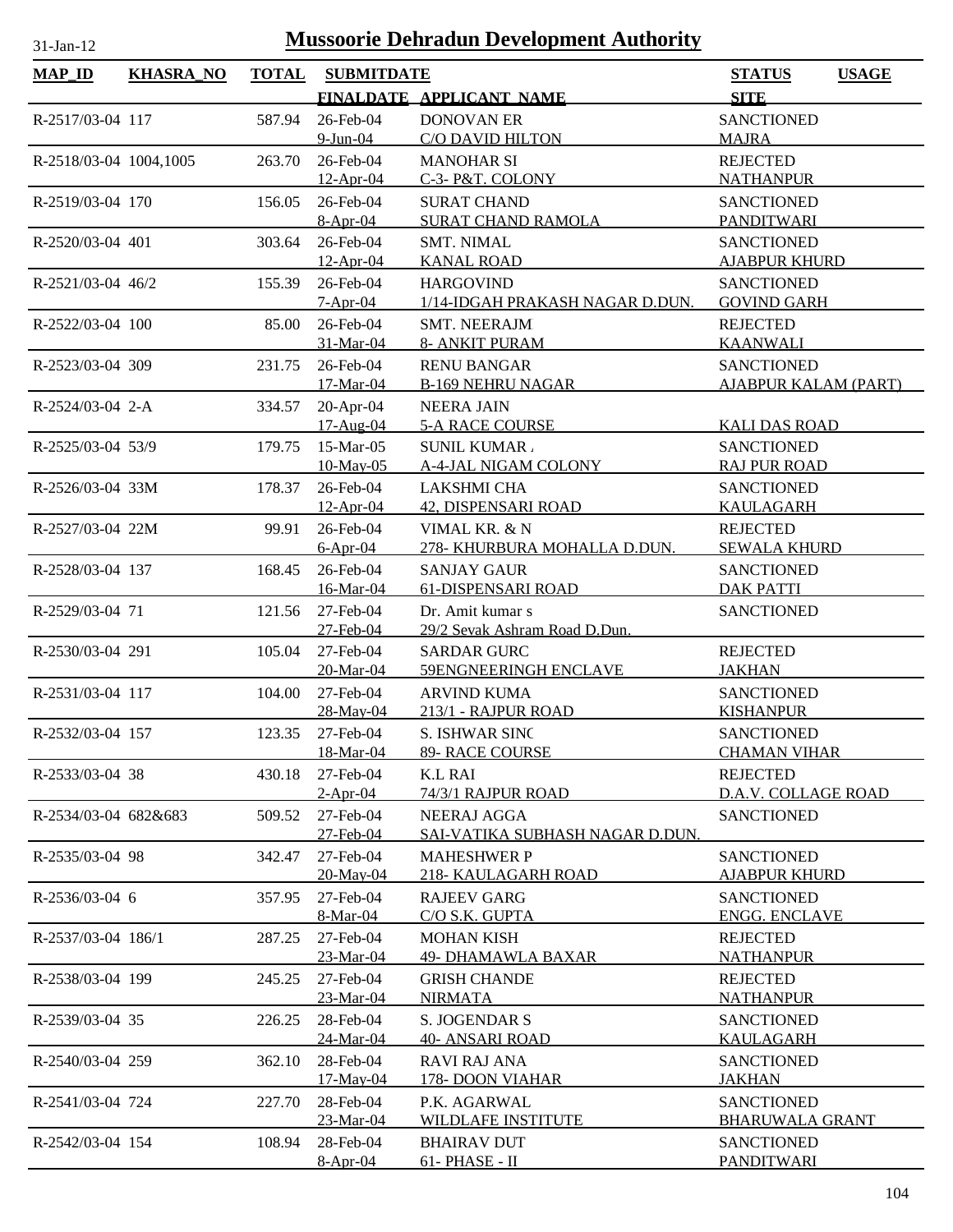| $MAP$ <sub>ID</sub>    | <b>KHASRA_NO</b> | <b>TOTAL</b> | <b>SUBMITDATE</b>          |                                                    | <b>USAGE</b><br><b>STATUS</b>          |
|------------------------|------------------|--------------|----------------------------|----------------------------------------------------|----------------------------------------|
|                        |                  |              |                            | FINALDATE APPLICANT NAME                           | <b>SITE</b>                            |
| R-2543/03-04 79/14     |                  | 219.24       | $1-Mar-04$                 | <b>BIPIN CHANDR</b>                                | <b>REJECTED</b>                        |
|                        |                  |              | 16-Apr-04                  | <b>A-3 TEHARI HAUSE COMPOUND</b>                   | <b>CURZAN ROAD</b>                     |
| R-2544/03-04 163       |                  | 181.55       | $1-Mar-04$                 | PRAKASH CHA                                        | <b>SANCTIONED</b>                      |
|                        |                  |              | 31-Mar-04                  | 316- HANCHAR NIGAM                                 | <b>RAIPUR</b>                          |
| R-2545/03-04 288/113   |                  | 343.25       | $1-Mar-04$                 | <b>SEAMSAN FRA</b>                                 | <b>REJECTED</b>                        |
|                        |                  |              | 20-Mar-04                  | 288/13 GREEN VALLEY                                | <b>GREEN VALLEY</b>                    |
| R-2546/03-04 12/10/1   |                  | 345.20       | $1-Mar-04$                 | <b>RAVI MAHESHV</b>                                | <b>REJECTED</b>                        |
|                        |                  |              | $7-Apr-04$                 | <b>RACE COURSE ROAD</b>                            | <b>RACE COURSE</b>                     |
| R-2547/03-04 884M      |                  | 222.77       | $1-Mar-04$                 | <b>S. JASIBIR SING</b>                             | <b>REJECTED</b>                        |
|                        |                  |              | $14$ -Jul-04               | 13/39 DANDIPUR MOHLLA                              | <b>DEHRA KHAS</b>                      |
| R-2548/03-04 69        |                  | 665.00       | $1-Mar-04$                 | <b>SUNIL SHARM</b>                                 | <b>SANCTIONED</b>                      |
|                        |                  |              | $1-Mar-04$<br>$1-Mar-04$   | 209/4 D.L. ROAD D.DUN.<br><b>ATUL GUPTA</b>        | <b>REJECTED</b>                        |
| R-2549/03-04 544       |                  | 289.96       | 24-May-04                  | 1/4 NESVILLA ROAD                                  | <b>JAKHAN</b>                          |
| R-2550/03-04 99        |                  | 392.03       | $1-Mar-04$                 | <b>GOPAL SINGH F</b>                               | <b>REJECTED</b>                        |
|                        |                  |              | 26-Mar-04                  | <b>MAJRI MAFI</b>                                  | <b>MAJRI NAFI</b>                      |
| R-2551/03-04 884       |                  | 214.64       | $1-Mar-04$                 | S. INDER SING                                      | <b>REJECTED</b>                        |
|                        |                  |              | <u>14-Jul-04</u>           | 13/39 DANDIPUR MOHALLA                             | <b>DEHRA KHAS</b>                      |
| R-2552/03-04 484/284   |                  | 50.06        | $9$ -Jun-04                | <b>GOVIND GOPA</b>                                 | <b>REJECTED</b>                        |
|                        |                  |              | 29-Jul-04                  | 192-B LAKKH BAGH                                   | <b>LAKHI BAGH</b>                      |
| R-2553/03-04 151       |                  | 91.55        | $1-Mar-04$                 | <b>SANJEEV CHAN</b>                                | <b>REJECTED</b>                        |
|                        |                  |              | $1-Jun-04$                 | <b>151- KHURBURA</b>                               | KHURBURA MOHALLA                       |
| R-2554/03-04 142/263   |                  | 185.46       | $1-Mar-04$                 | <b>RAVINDER KU</b>                                 | <b>REJECTED</b>                        |
|                        |                  |              | 13-May-04                  | 68- MANUGANJ                                       | <b>RAJ PUR ROAD</b>                    |
| R-2555/03-04 1125&1126 |                  | 185.87       | $1-Mar-04$                 | <b>B.D. DALAKOT</b>                                | <b>SANCTIONED</b>                      |
|                        |                  |              | 23-Mar-04                  | <b>19- MANSAROVER COLONY</b>                       | <b>BALLUPUR</b>                        |
| R-2556/03-04 455       |                  | 99.98        | $3-Mar-04$<br>24-Mar-04    | <b>SUNDAR LAL A</b>                                | <b>SANCTIONED</b><br>KHURBURA MOHALLA  |
|                        |                  |              | $3-Mar-04$                 | <b>455- KHURBURA MOHALLA</b><br><b>SMT. HARMEE</b> | <b>SANCTIONED</b>                      |
| R-2557/03-04 475/1     |                  | 117.05       | $12$ -Apr-04               | <b>GURUNAK ENCLAVE</b>                             | <b>NIRANJANPUR</b>                     |
| R-2558/03-04 152/2     |                  |              | 172.58 3-Mar-04            | <b>AMIT MEHTA&amp;</b>                             | <b>SANCTIONED</b>                      |
|                        |                  |              | $12-Apr-04$                | 512/2 ROCHIPURA                                    | NIRANJANPUR                            |
| R-2559/03-04 123       |                  | 204.62       | 3-Mar-04                   | <b>SMT. BHADULI</b>                                | <b>REJECTED</b>                        |
|                        |                  |              | 26-Mar-04                  | <b>5- TILAK ROAD</b>                               | <b>KARGI GRANT (PART)</b>              |
| R-2560/03-04 111TO115  |                  | 436.87       | $3-Mar-04$                 | SMT. INDUGUS,                                      | <b>REJECTED</b>                        |
|                        |                  |              | $22-Apr-04$                | <b>VIJAU PARK</b>                                  | <b>VIJAY PARK EXTN.</b>                |
| R-2561/03-04 680       |                  | 365.50       | $3-Mar-04$                 | <b>RAM KRIPAL S</b>                                | <b>SANCTIONED</b>                      |
|                        |                  |              | 20-Apr-04                  | 39/1/1 CANAL ROAD                                  | <b>JAKHAN</b>                          |
| R-2562/03-04 680       |                  | 115.01       | $3-Mar-04$                 | M.D. JOSHI                                         | <b>SANCTIONED</b>                      |
|                        |                  |              | 26-Apr-05                  | 39/1/1 CANAL ROAD                                  | <b>JAKHAN</b>                          |
| R-2563/03-04 680       |                  | 148.78       | 3-Mar-04                   | <b>RAJIV TANDO</b>                                 | <b>SANCTIONED</b>                      |
|                        |                  |              | 15-Jun-04                  | <b>4- NEW ROAD</b>                                 | <b>JAKHAN</b>                          |
| R-2564/03-04 302,304   |                  | 138.96       | $14-Sep-04$<br>$6$ -Dec-04 | <b>SMT. PURNIMA</b>                                | <b>SANCTIONED</b>                      |
| R-2565/03-04 719       |                  |              | 3-Mar-04                   | 33- K.V. SUB. STATION<br><b>SHIVANI VERM</b>       | <b>SEWALA KALAN</b><br><b>REJECTED</b> |
|                        |                  | 132.66       | 24-May-04                  | <u>188/3- D.L. ROAD</u>                            | <b>JAKHAN</b>                          |
| R-2566/03-04 369       |                  | 183.57       | 3-Mar-04                   | <b>ROSHAN LAL</b>                                  | <b>SANCTIONED</b>                      |
|                        |                  |              | $5-Apr-04$                 | <b>44- NEW PATEL NAGAR</b>                         | <b>DEHRA KHAS</b>                      |
| R-2567/03-04 806       |                  | 178.84       | 3-Mar-04                   | <b>SMT. BABLI D</b>                                | <b>SANCTIONED</b>                      |
|                        |                  |              | 17-Apr-04                  | <b>NRESH KUMAR</b>                                 | <b>SUBHASH NAGAR</b>                   |
| R-2568/03-04 685       |                  | 209.67       | $3-Mar-04$                 | <b>MOMIN KHAN</b>                                  | <b>SANCTIONED</b>                      |
|                        |                  |              | 26-Apr-04                  | <b>OGAL MAJRA</b>                                  | <b>SUBHASH NAGAR</b>                   |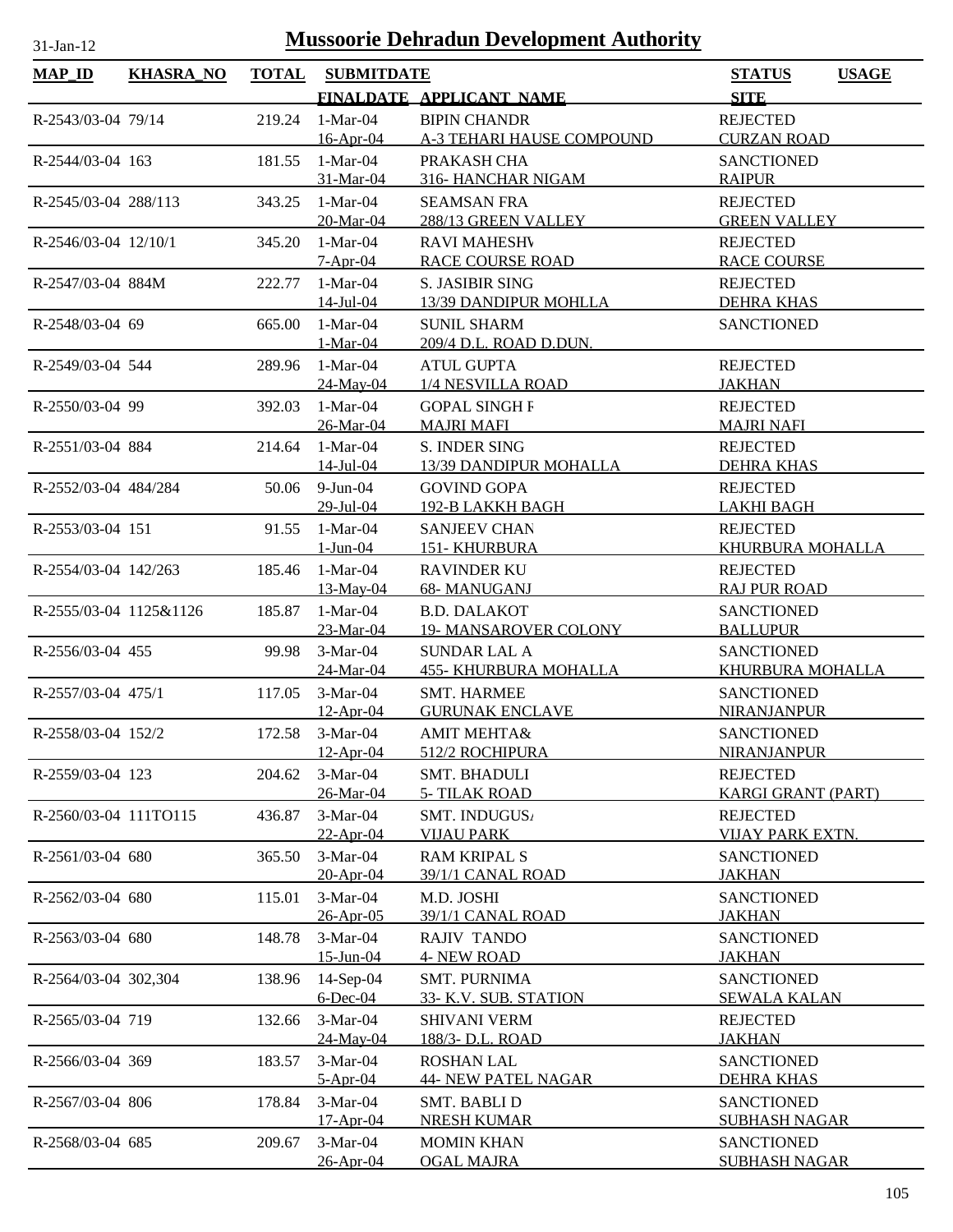| <b>MAP_ID</b>        | <b>KHASRA_NO</b> | <b>TOTAL</b> | <b>SUBMITDATE</b>         |                                                   | <b>STATUS</b><br><b>USAGE</b>            |
|----------------------|------------------|--------------|---------------------------|---------------------------------------------------|------------------------------------------|
|                      |                  |              |                           | FINALDATE APPLICANT NAME                          | <b>SITE</b>                              |
| R-2569/03-04 44      |                  | 112.60       | $17$ -Jul-04              | SMT. USHA DE                                      | <b>SANCTIONED</b>                        |
|                      |                  |              | 26-Jul-04                 | <b>44- PATEL ROAD</b>                             | PATEL ROAD                               |
| R-2570/03-04 640     |                  | 159.44       | 4-Mar-04                  | <b>SANJAY NEGI</b>                                | <b>SANCTIONED</b>                        |
|                      |                  |              | 12-May-04                 | <b>D- SARSHWATI VIHAR</b>                         | <b>AJABPUR KHURD</b>                     |
| R-2571/03-04 735/2   |                  | 115.80       | 8-Oct-04                  | <b>MANOJ KUMA</b>                                 | <b>SANCTIONED</b>                        |
|                      |                  |              | 17-Nov-04                 | 56/7 CANAL ROAD                                   | <b>JAKHAN</b>                            |
| R-2572/03-04 315     |                  | 278.70       | 4-Mar-04                  | AJAY SWAMY&                                       | <b>SANCTIONED</b>                        |
|                      |                  |              | $5-Apr-04$                | 18- E.C. ROAD                                     | <u>AAMWALA TARLA</u>                     |
| R-2573/03-04 6       |                  | 154.74       | $4-Mar-04$<br>$21-Apr-04$ | <b>SMT.SNEH LA</b><br>52-A NESHVILLA ROAD         | <b>SANCTIONED</b><br><b>LAXMAN CHOWK</b> |
| R-2574/03-04 1/1     |                  | 183.28       | 4-Mar-04                  | <b>SMT. MURTI D</b>                               | <b>SANCTIONED</b>                        |
|                      |                  |              | 13-Aug-04                 | R-86/17 A.F.S                                     | <b>LADPUR (PART)</b>                     |
| R-2575/03-04 152     |                  | 131.88       | 4-Mar-04                  | <b>RAM PAL</b>                                    | <b>REJECTED</b>                          |
|                      |                  |              | $27-Apr-04$               | TYPE- II - 18 KANWALI                             | <b>AJABPUR DANDA</b>                     |
| R-2576/03-04 87/35   |                  | 194.00       | 27-May-04                 | <b>SEWA RAM KO</b>                                | <b>SANCTIONED</b>                        |
|                      |                  |              | 31-May-04                 | 87/35 REST CAMP                                   | <b>REST CAMP</b>                         |
| R-2577/03-04 653M    |                  | 361.15       | 4-Mar-04                  | NIKHIL SHARM                                      | <b>SANCTIONED</b>                        |
|                      |                  |              | $6-Apr-04$                | 25- KARANPUR                                      | <b>JAKHAN</b>                            |
| R-2578/03-04 19      |                  | 259.76       | 4-Mar-04                  | <b>DINESH KUMA</b>                                | <b>SANCTIONED</b>                        |
|                      |                  |              | 30-Apr-04                 | 19- E.C. ROAD                                     | E.C.ROAD                                 |
| R-2579/03-04 257/430 |                  | 165.25       | 4-Mar-04                  | <b>SUNIL MALHOT</b>                               | <b>REJECTED</b>                          |
|                      |                  |              | 24-May-04                 | 56/ MEEDO COMPLEX                                 | <b>RAIPUR</b>                            |
| R-2580/03-04 19      |                  | 137.01       | 4-Mar-04                  | SIRAJUDEEN SI                                     | <b>SANCTIONED</b>                        |
|                      |                  |              | 30-Apr-04                 | 56- MEEDO COMPLEX                                 | E.C.ROAD                                 |
| R-2581/03-04 1096    |                  | 143.76       | 4-Mar-04<br>4-Mar-04      | Manjeet Singh B<br>12/16- Ashirwad Enclave D.Dun. | <b>SANCTIONED</b>                        |
| R-2582/03-04 721     |                  |              | 192.38 8-Sep-04           | R.C. SAXENA                                       | <b>REJECTED</b>                          |
|                      |                  |              | 25-Oct-04                 | <b>24 BHAUWALA GRANT</b>                          | <b>MAJRA</b>                             |
| R-2583/03-04 1976    |                  | 275.95       | $4-Mar-04$                | JASPAL SINGH                                      | <b>REJECTED</b>                          |
|                      |                  |              | 24-Mar-04                 | C/O RISHIRAM BHUTT                                | MOHKAMPUR KALAM                          |
| R-2584/03-04 97      |                  | 112.70       | 4-Mar-04                  | SMT. PREMWAT                                      | <b>REJECTED</b>                          |
|                      |                  |              | 27-Apr-04                 | 97- CHANDAR NAGAR                                 | <b>CHANDER NAGAR</b>                     |
| R-2585/03-04 136/2   |                  | 149.41       | 5-Mar-04                  | PREM DUTT                                         | <b>SANCTIONED</b>                        |
|                      |                  |              | 23-Mar-04                 | 42- DHARAMPUR                                     | <b>AJABPUR KALAM (PART)</b>              |
| R-2585/03-04-136/2   |                  | 0.00         | 9-Mar-10                  | PREM DUTT                                         | <b>SANCTIONED</b><br>Home                |
|                      |                  |              |                           | 42- DHARAMPURMATA MANDIR ROAD                     | <b>AJABPUR KALAM (PART)</b>              |
| R-2585/03-04-136/2   |                  | 0.00         | 5-Mar-11                  | PREM DUTT                                         | <b>SANCTIONED</b><br>Home                |
|                      |                  |              |                           | 42- DHARAMPURMATA MANDIR ROAD                     | <b>AJABPUR KALAM (PART)</b>              |
| R-2586/03-04 655     |                  | 184.55       | 21-May-04                 | <b>MADAN SINGH</b>                                | <b>REJECTED</b>                          |
|                      |                  |              | 26-Jul-04                 | <b>SUBHAS NAGAR SOCAITY</b>                       | <b>BHARUWALA GRANT</b>                   |
| R-2587/03-04 40      |                  | 188.40       | 5-Mar-04<br>24-Mar-04     | <b>JAGDISH PRAS</b><br>C-1/2MEN TYPE III          | <b>REJECTED</b><br><b>KANDOLI</b>        |
| R-2588/03-04 468     |                  | 189.13       | 5-Mar-04                  | SMT. DARSHAN                                      | <b>SANCTIONED</b>                        |
|                      |                  |              | $2-Apr-04$                | 306-A-RAM NAGER                                   | <b>NIRANJANPUR</b>                       |
| R-2589/03-04 268/1   |                  | 393.12       | 16-Dec-04                 | <b>SMT. PUSHPA R</b>                              | <b>SANCTIONED</b>                        |
|                      |                  |              | 13-Dec-05                 | 52- EKTA ENCLAVE                                  | <b>NATTHANPUR</b>                        |
| R-2590/03-04 6 KA    |                  | 188.00       | 5-Mar-04                  | <b>SMT. LAXMIR</b>                                | <b>REJECTED</b>                          |
|                      |                  |              | $12-Apr-04$               | 34/4 HATHI BARKALA                                | <b>KANDOLI</b>                           |
| R-2591/03-04 66      |                  | 269.46       | 5-Mar-04                  | <b>SATA NAND T</b>                                | <b>SANCTIONED</b>                        |
|                      |                  |              | 31-Mar-04                 | 287/9 MOHIT NAGAR                                 | <b>ENGG. ENCLAVE</b>                     |
| R-2592/03-04 163     |                  | 209.00       | 5-Mar-04                  | <b>BHARAT SIGN</b>                                | <b>REJECTED</b>                          |
|                      |                  |              | 5-Mar-04                  | <b>MAJRA</b>                                      | <b>SEWALA KALAN</b>                      |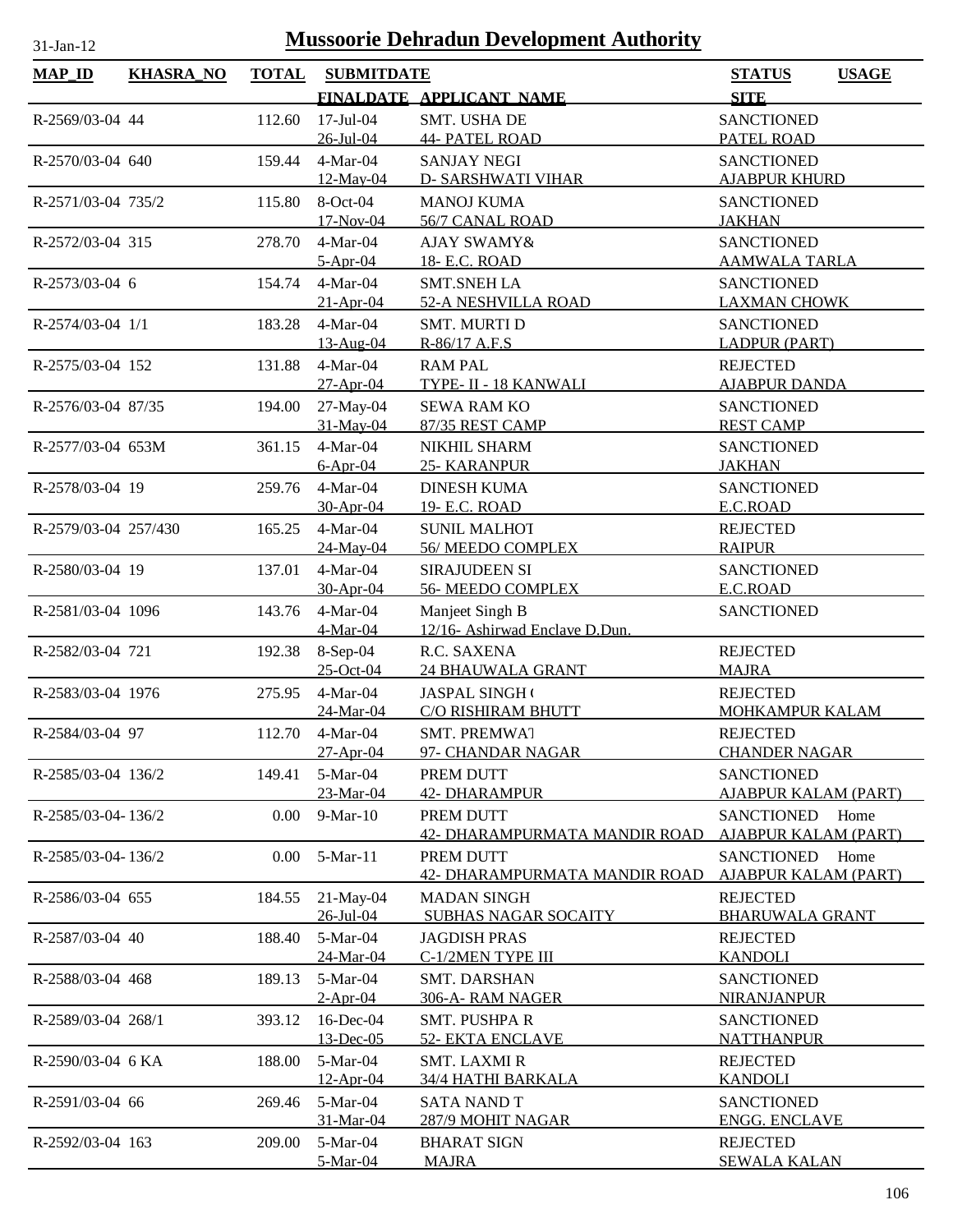| <b>MAP_ID</b>        | <b>KHASRA_NO</b> | <b>TOTAL</b> | <b>SUBMITDATE</b>     |                                            | <b>STATUS</b><br><b>USAGE</b>            |
|----------------------|------------------|--------------|-----------------------|--------------------------------------------|------------------------------------------|
|                      |                  |              |                       | FINALDATE APPLICANT NAME                   | <b>SITE</b>                              |
| R-2593/03-04 67,68   |                  | 267.15       | 5-Mar-04              | <b>SANJAY VIVEC</b>                        | <b>SANCTIONED</b>                        |
|                      |                  |              | 31-Mar-04             | <b>125/4 RAJENDAR NAGAR</b>                | NIRANJANPUR                              |
| R-2594/03-04 938     |                  | 257.09       | 5-Mar-04              | <b>SATASHWARP</b>                          | <b>REJECTED</b>                          |
|                      |                  |              | 16-Apr-04             | C/O VINOD MALGURI                          | <b>NATHANPUR</b>                         |
| R-2595/03-04 11/10   |                  | 3,763.96     | 5-Mar-04              | <b>RAJ KUMAR (</b>                         | Group Hou<br><b>REJECTED</b>             |
|                      |                  |              | 28-Jun-04             | 115/6- OLD RAJPUR ROAD                     | TEG BAHADHUR ROAD                        |
| R-2596/03-04 655M    |                  | 457.20       | 8-Mar-04              | <b>SMT. SAROJ J</b>                        | <b>SANCTIONED</b>                        |
|                      |                  |              | $17-Apr-04$           | <b>GRAM - BHARUWALA GRANT</b>              | <b>BHARUWALA GRANT</b>                   |
| R-2597/03-04 84      |                  | 257.13       | 8-Mar-04              | <b>KISHAN SINGH</b>                        | <b>SANCTIONED</b>                        |
|                      |                  |              | $4$ -Oct-04           | <b>KANDOLI</b>                             | <b>KANDOLI</b>                           |
| R-2598/03-04 146M    |                  | 241.46       | 8-Mar-04              | <b>SURENDAR KU</b>                         | <b>REJECTED</b>                          |
|                      |                  |              | $1-Apr-04$            | C/O 91/28- MOHANI ROAD                     | <b>NATTHANPUR</b>                        |
| R-2599/03-04 1513    |                  | 111.50       | 8-Mar-04              | <b>ROSHAN SING</b>                         | <b>SANCTIONED</b>                        |
|                      |                  |              | 30-Apr-04             | 119- KHURBURA                              | <b>KAANWALI</b>                          |
| R-2600/03-04 549     |                  | 375.46       | 8-Mar-04              | COMA. VIKRA                                | <b>REJECTED</b>                          |
|                      |                  |              | 24-Mar-04             | 31/1-1A VIJAY COLONY HATHI                 | <b>HARRAWALA</b>                         |
| R-2601/03-04 170     |                  | 347.26       | 17-May-04             | <b>DUJENDRA TR</b>                         | <b>REJECTED</b>                          |
|                      |                  |              | 24-Apr-04             | <b>3- KALINDI ENCLAVE</b>                  | <b>NARI SHILP MANDIR MARG</b>            |
| R-2602/03-04 497     |                  | 134.13       | 18-May-06             | SH. AMAR DEO                               | <b>SANCTIONED</b>                        |
|                      |                  |              | $7-Jul-06$            | <b>AJABPUR KHURD</b>                       | <b>AJABPUR KHURD</b>                     |
| R-2603/03-04 60/2    |                  | 166.60       | 8-Mar-04              | <b>JUSTICE INDER</b>                       | <b>SANCTIONED</b>                        |
|                      |                  |              | 29-Apr-04             | 60/2 ANSARI MARG                           | <b>ANSARI MARG</b>                       |
| R-2604/03-04 386     |                  | 247.54       | 8-Mar-04              | <b>ANIL CHUGH</b>                          | <b>SANCTIONED</b>                        |
|                      |                  |              | 28-Apr-04             | 5/9- SUBHASH ROAD                          | <b>DHARMPUR</b>                          |
| R-2605/03-04 748     |                  | 208.47       | 8-Mar-04              | <b>SMT. LALITA V</b>                       | <b>SANCTIONED</b>                        |
|                      |                  |              | 8-Mar-04              | P-II/96 YAMUNA COLONY D.DUN.               |                                          |
| R-2606/03-04 46/1    |                  | 376.24       | 8-Mar-04              | <b>SMT. SHAILJA E</b>                      | <b>SANCTIONED</b>                        |
|                      |                  |              | 24-Mar-04             | <b>BHAGWAN BHAWAN</b>                      | <b>KAULAGARH</b>                         |
| R-2607/03-04 645     |                  | 265.10       | $9-Mar-04$            | SMT. GEETA D                               | <b>REJECTED</b>                          |
|                      |                  |              | $2-Apr-04$            | <b>GEETA DEVI</b>                          | <b>DEHRA KHAS</b>                        |
| R-2608/03-04 614     |                  |              | 321.74 9-Mar-04       | <b>SMT. SAVITRI L</b><br>69- BEL ROAD      | <b>SANCTIONED</b><br><b>CLEMENT TOWN</b> |
|                      |                  |              | 26-Apr-04             |                                            |                                          |
| R-2609/03-04 142     |                  | 217.64       | 9-Mar-04<br>31-Mar-04 | <b>BHAWNA RAW</b><br>85/6/3 NESHVILLA ROAD | <b>SANCTIONED</b><br><b>DOBHALWALA</b>   |
| R-2610/03-04 432     |                  | 120.13       | $9-Mar-04$            | G.D. MISHRA                                | <b>REJECTED</b>                          |
|                      |                  |              | 15-May-04             | <b>19-C SUBHASH ROAD</b>                   | <b>SEWALA KALAN</b>                      |
| R-2611/03-04 28/229  |                  | 184.59       | $27$ -Apr-04          | TEJ SINGH NAH                              | <b>SANCTIONED</b>                        |
|                      |                  |              | $5$ -Jul-04           | 29/229-DOBHALWALA                          | <b>DOBHALWALA</b>                        |
| R-2612/03-04 61      |                  | 308.09       | 9-Mar-04              | <b>ANAND SWAR</b>                          | <b>SANCTIONED</b>                        |
|                      |                  |              | 6-May-04              | 61- GURU ROAD                              | <b>GURU ROAD</b>                         |
| R-2613/03-04 412/620 |                  | 108.40       | 9-Mar-04              | <b>BINJE LAL</b>                           | <b>SANCTIONED</b>                        |
|                      |                  |              | 27-Apr-04             | 27- ARAGHAR                                | <b>AJABPUR KHURD</b>                     |
| R-2614/03-04 86      |                  | 221.64       | 9-Mar-04              | DAYANAND A                                 | <b>REJECTED</b>                          |
|                      |                  |              | 20-May-04             | 27- ARAGHAR                                | <u>AJABPUR KHURD</u>                     |
| R-2615/03-04 36      |                  | 158.00       | 9-Mar-04              | <b>ARVIND KUMA</b>                         | <b>SANCTIONED</b>                        |
|                      |                  |              | 17-May-04             | 36- VIJAY PARK EXTN.                       | <b>VIJAY PARK EXTN</b>                   |
| R-2616/03-04 3717    |                  | 136.47       | $11-Aug-04$           | <b>MAMRAJ</b>                              | <b>SANCTIONED</b>                        |
|                      |                  |              | 16-Apr-05             | <b>NALAPANI ROAD</b>                       | <b>ADOIWALA</b>                          |
| R-2617/03-04 20      |                  | 679.35       | 9-Mar-04              | PREM KUMARI                                | <b>SANCTIONED</b>                        |
|                      |                  |              | 9-Mar-04              | 124/4 STREET NO.4 RAJENDRA NAGAR 1         |                                          |
| R-2618/03-04 117     |                  | 210.90       | 9-Mar-04              | <b>HARPAL SINGH</b>                        | <b>SANCTIONED</b>                        |
|                      |                  |              | 9-Jun-04              | 117 CHANDRA NAGAR D.DUN.                   | <b>CHANDER NAGAR</b>                     |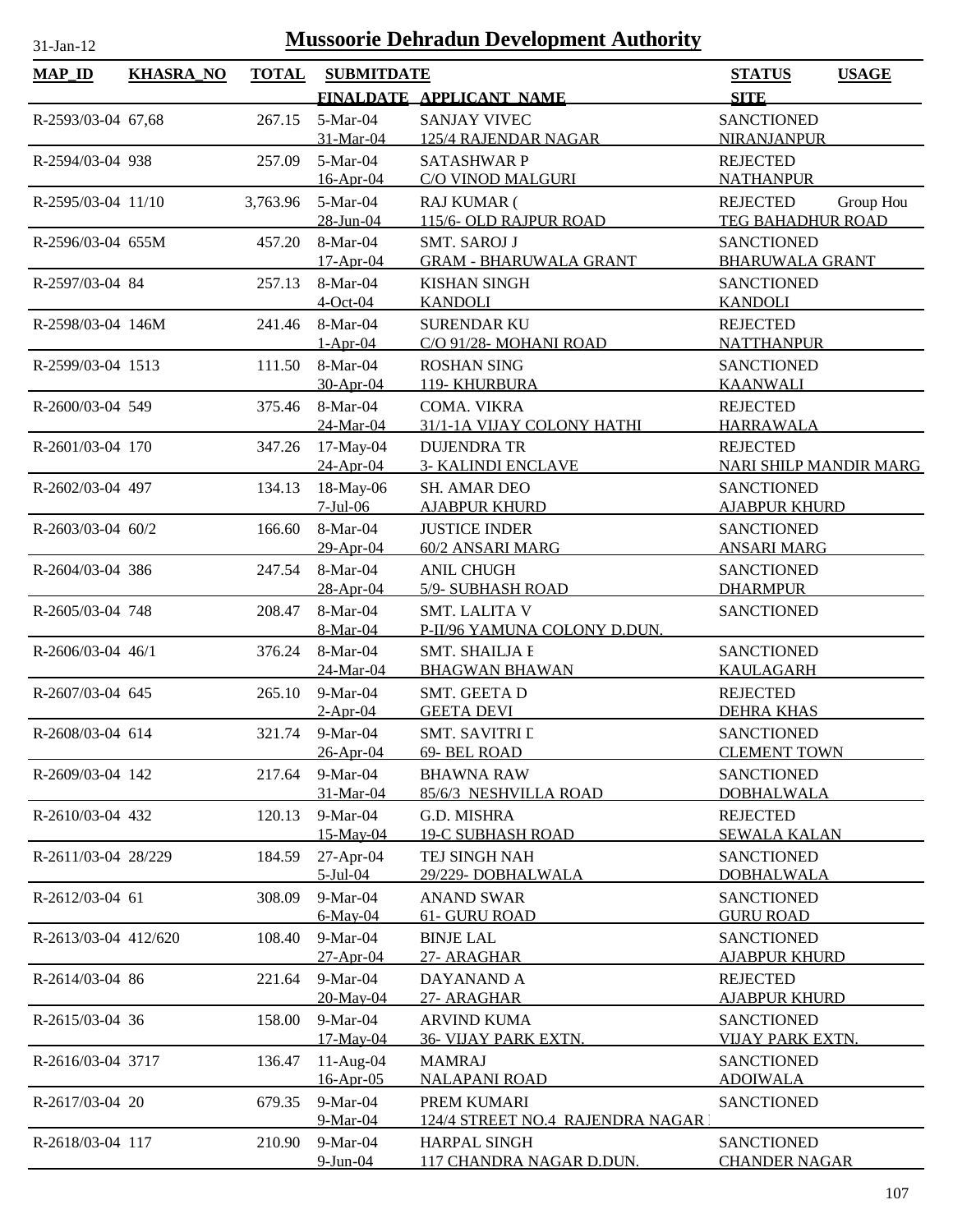| <b>MAP_ID</b>         | <b>KHASRA_NO</b> | <b>TOTAL</b> | <b>SUBMITDATE</b>         |                                                                | <b>STATUS</b>                        | <b>USAGE</b> |
|-----------------------|------------------|--------------|---------------------------|----------------------------------------------------------------|--------------------------------------|--------------|
|                       |                  |              |                           | FINALDATE APPLICANT NAME                                       | <b>SITE</b>                          |              |
| R-2619/03-04 71       |                  | 107.35       | 9-Mar-04                  | RAJENDRA KU                                                    | <b>SANCTIONED</b>                    |              |
|                       |                  |              | $22-May-04$               | 111 DRON PURI KANWALI D.DUN.                                   | NIRANJANPUR                          |              |
| R-2620/03-04 8/4      |                  | 150.66       | 9-Mar-04                  | <b>SEEMA CHAUR</b>                                             | <b>SANCTIONED</b>                    |              |
|                       |                  |              | 9-Mar-04                  | 8/4 MALAVIYA ROAD D.DUN.                                       |                                      |              |
| R-2621/03-04 1281     |                  | 270.65       | 9-Mar-04                  | YUDISTER RAJ                                                   | <b>REJECTED</b>                      |              |
|                       |                  |              | 18-Mar-04                 | 4- ADERSH NAGAR BALLUPUR ROAD D GADHI (PART)                   |                                      |              |
| R-2622/03-04 9M       |                  | 167.15       | $5-Jun-04$                | <b>GANGA PARS</b>                                              | <b>SANCTIONED</b>                    |              |
|                       |                  |              | 19-Aug-04                 | <b>C/O RAMAN RAUTHAN</b>                                       | <b>KEDARPUR</b>                      |              |
| R-2623/03-04 475/1    |                  | 182.21       | 10-Mar-04                 | <b>MOHSMSD JA</b>                                              | <b>SANCTIONED</b>                    |              |
|                       |                  |              | 20-Apr-04                 | C/O RMASHANKER LAL                                             | <b>NIRANJANPUR</b>                   |              |
| R-2624/03-04 83       |                  | 132.76       | 10-Mar-04                 | SMT. SHEELA D                                                  | <b>REJECTED</b>                      |              |
|                       |                  |              | $27-Apr-04$               | <b>NIRANJANPUR</b>                                             | NIRANJANPUR                          |              |
| R-2625/03-04 673      |                  | 104.17       | 10-Mar-04<br>31-Mar-04    | <b>SMT. SUSHEEL</b><br>C/O SRIRAM KISHAN CHANDNA 325/5 P MAJRA | <b>SANCTIONED</b>                    |              |
|                       |                  |              | $10-Mar-04$               | <b>OMPARKASH</b>                                               |                                      |              |
| $R-2626/03-04$ 3      |                  | 111.52       | $6-Apr-04$                | 55-DEEPLOK                                                     | <b>SANCTIONED</b><br><b>BALLUPUR</b> |              |
| R-2627/03-04 88       |                  | 138.50       | 10-Mar-04                 | <b>WAZIR CHANDI</b>                                            | <b>SANCTIONED</b>                    |              |
|                       |                  |              | 16-Apr-04                 | C-27/1H O.F.D. STATE                                           | <b>SHIVLOK COLONY</b>                |              |
| R-2628/03-04 1142     |                  | 135.71       | 10-Mar-04                 | <b>SMT. HARJEET</b>                                            | <b>SANCTIONED</b>                    |              |
|                       |                  |              | $4-Aug-04$                | 13/39 - DANDIPUR                                               | <b>KAANWALI</b>                      |              |
| R-2629/03-04 22/1     |                  | 208.47       | 10-Mar-04                 | V.N. SINGH                                                     | <b>SANCTIONED</b>                    |              |
|                       |                  |              | 21-May-04                 | 233- KARANPUR                                                  | <b>ARVIND MARG</b>                   |              |
| R-2630/03-04 293M     |                  | 180.89       | 10-Mar-04                 | <b>HARISH GHILD</b>                                            | <b>SANCTIONED</b>                    |              |
|                       |                  |              | $12$ -May-04              | <b>23-B RACE CURSE</b>                                         | <b>AJABPUR KALAM (PART)</b>          |              |
| R-2631/03-04 230,232  |                  | 271.39       | 10-Mar-04                 | ANIL KUMAR J                                                   | <b>SANCTIONED</b>                    |              |
|                       |                  |              | $7-May-04$                | 230,232- CHUKKUWALA                                            | CHUKKHUWALA                          |              |
| R-2632/03-04 903      |                  | 234.20       | 10-Mar-04                 | <b>KAMAL CHAK</b>                                              | <b>SANCTIONED</b>                    |              |
|                       |                  |              | $1-Jun-04$                | <b>BANK COLONY AJABPUR</b>                                     | <b>AJABPUR KALAM (PART)</b>          |              |
| $R-2633/03-04$ 1-A    |                  | 235.25       | 26-Apr-04                 | DR. RAJESH KU                                                  | <b>REJECTED</b>                      |              |
|                       |                  |              | $27-Apr-04$               | 1-A - UGGRA ROAD                                               | <b>UGGAR ROAD</b>                    |              |
| R-2634/03-04 222/1    |                  |              | 395.47 10-Mar-04          | S.R. SINGH                                                     | <b>SANCTIONED</b>                    |              |
|                       |                  |              | $5-Apr-04$                | 76- VIKASH LOK                                                 | SAHASTRADHARA ROAD                   |              |
| $R - 2635/03 - 04$ 56 |                  | 401.33       | $10-Mar-04$               | <b>HARCHAND S</b>                                              | <b>SANCTIONED</b>                    |              |
|                       |                  |              | 10-Mar-04                 | D.L. ROAD D.DUN.                                               |                                      |              |
| R-2636/03-04 489/3    |                  | 431.70       | $12-Mar-04$<br>$7-Apr-04$ | PREM SINGH N<br>C/O KESHAR SINGH BISHT                         | <b>REJECTED</b><br><b>BADRIPUR</b>   |              |
| R-2637/03-04 418      |                  |              | 12-Mar-04                 | <b>MUNNA LAL</b>                                               | <b>REJECTED</b>                      |              |
|                       |                  | 376.53       | 16-Apr-04                 | <b>ADHOIWALA</b>                                               | <b>ADOIWALA</b>                      |              |
| R-2638/03-04 75KH     |                  | 143.13       | $12-Mar-04$               | <b>MANOHAR LA</b>                                              | <b>REJECTED</b>                      |              |
|                       |                  |              | 17-Apr-04                 | <b>DANIYON KA DANDA</b>                                        | DANIYON-KA-DANDA                     |              |
| R-2639/03-04 141      |                  | 237.70       | 12-Mar-04                 | M.Y. SABRI                                                     | <b>REJECTED</b>                      |              |
|                       |                  |              | 26-Apr-04                 | A-2537- I.D.P.L.                                               | <b>SEWALA KALAN</b>                  |              |
| R-2640/03-04 488      |                  | 132.48       | 12-Mar-04                 | <b>BIJENDRA SING</b>                                           | <b>SANCTIONED</b>                    |              |
|                       |                  |              | 20-May-04                 | <b>101- OM VIHAR</b>                                           | <b>AJABPUR KALAM (PART)</b>          |              |
| R-2641/03-04 604      |                  | 444.98       | 12-Mar-04                 | <b>SURESH NAND</b>                                             | <b>SANCTIONED</b>                    |              |
|                       |                  |              | 31-Mar-04                 | BEL ROAD CLEMAN TOWN                                           | <b>BHARUWALA GRANT</b>               |              |
| R-2642/03-04 150/3    |                  | 120.77       | 12-Mar-04                 | <b>SMT. SHIWANI</b>                                            | <b>SANCTIONED</b>                    |              |
|                       |                  |              | 18-May-04                 | 19/1 RAJVIHAR                                                  | PANDITWADI MAFI                      |              |
| R-2643/03-04 123      |                  | 169.49       | 12-Mar-04                 | <b>NARENDRA SI</b>                                             | <b>SANCTIONED</b>                    |              |
|                       |                  |              | 18-May-04                 | B-57- F.R.I.                                                   | PANDITWADI MAFI                      |              |
| R-2644/03-04 1142M    |                  | 135.71       | $12-Mar-04$               | <b>SMT. JASBIR K</b>                                           | <b>SANCTIONED</b>                    |              |
|                       |                  |              | $4-Aug-04$                | 509- MALLA GORKHAPUR                                           | <b>KAANWALI</b>                      |              |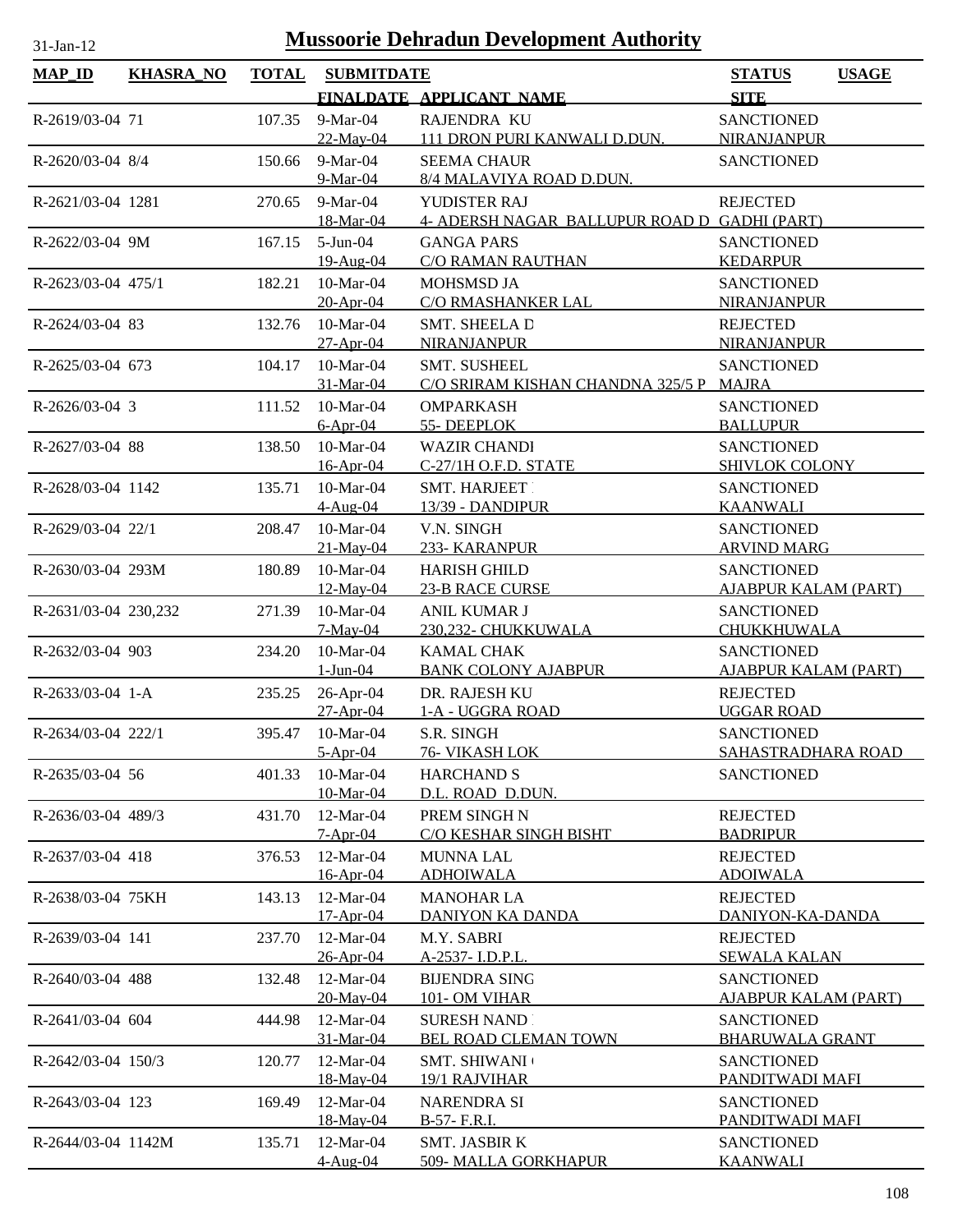| <b>MAP_ID</b>            | <b>KHASRA_NO</b> | <b>TOTAL</b> | <b>SUBMITDATE</b>      |                                             | <b>STATUS</b><br><b>USAGE</b>             |
|--------------------------|------------------|--------------|------------------------|---------------------------------------------|-------------------------------------------|
|                          |                  |              |                        | FINALDATE APPLICANT NAME                    | <b>SITE</b>                               |
| R-2645/03-04 301,365     |                  | 607.81       | 12-Mar-04              | <b>KAMAL MALH</b>                           | <b>REJECTED</b>                           |
|                          |                  |              | 26-Mar-04              | <b>12-SHIV VIHAR</b>                        | <b>KOHLUPANI</b>                          |
| R-2646/03-04 858         |                  | 173.70       | $1-Oct-04$             | <b>MAHENDRA S</b>                           | <b>SANCTIONED</b>                         |
|                          |                  |              | 16-Apr-05              | <b>AJABPUR KHURD</b>                        | <b>AJABPUR KALAM (PART)</b>               |
| R-2647/03-04 145/1       |                  | 232.44       | 12-Mar-04              | <b>RAVINDER KU</b>                          | <b>REJECTED</b>                           |
|                          |                  |              | 28-Jun-04              | <b>B-6 L.I.C. QUARTER</b>                   | <b>SEWALA KALAN</b>                       |
| R-2648/03-04 729         |                  | 248.80       | 12-Mar-04              | PREM PARKAS                                 | <b>REJECTED</b>                           |
|                          |                  |              | $7-Apr-04$             | A-156/17 NEHARU COLONY                      | <b>MIYANWALA</b>                          |
| R-2649/03-04 159         |                  | 212.00       | 12-Mar-04              | <b>MADHUSUDHA</b>                           | <b>SANCTIONED</b>                         |
|                          |                  |              | 26-Apr-04              | 159- SAYYAD MOHALLA                         | SAYYAD MOHALLA                            |
| R-2650/03-04 8           |                  | 188.19       | 12-Mar-04              | <b>GODAMBARI D</b>                          | <b>SANCTIONED</b>                         |
|                          |                  |              | 21-May-04              | 8- DOBHALWALA                               | <b>DOBHALWALA</b>                         |
| R-2651/03-04 306,307     |                  | 340.00       | 12-Mar-04              | <b>RAJESH NEGI</b>                          | <b>REJECTED</b>                           |
|                          |                  |              | 16-Apr-04              | <b>SAKET COLONY</b>                         | <b>NATHANPUR</b>                          |
| R-2652/03-04 517         |                  | 220.68       | 12-Mar-04              | <b>SWDESH PURO</b>                          | <b>REJECTED</b>                           |
|                          |                  |              | 24-Mar-04              | 517- DRONKHAS                               | <b>DEHRA KHAS</b>                         |
| R-2653/03-04 320/3       |                  | 173.21       | 28-May-04<br>23-Aug-04 | <b>SMT. NEELMA!</b><br>THANA GARHI CANT     | <b>SANCTIONED</b><br><b>AAMWALA TARLA</b> |
| R-2654/03-04 197         |                  | 391.73       | 15-Mar-04              | <b>MATHURA SI</b>                           | <b>REJECTED</b>                           |
|                          |                  |              | 24-Mar-04              | <b>C/O-TRILOK SINGH</b>                     | <b>HARRAWALA</b>                          |
| R-2655/03-04 933         |                  | 250.00       | 15-Mar-04              | SMT. SONA DE                                | <b>REJECTED</b>                           |
|                          |                  |              | 29-Apr-04              | 21/3 CHIR BAGH                              | <b>AJABPUR KALAM (PART)</b>               |
| R-2656/03-04 373         |                  | 212.97       | 15-Mar-04              | <b>GUMAN SINGH</b>                          | <b>REJECTED</b>                           |
|                          |                  |              | 31-Mar-04              | C/O M.S. RAWAT                              | <b>AJABPUR KHURD</b>                      |
| R-2657/03-04 40          |                  | 243.73       | 15-Mar-04              | <b>JAGENDRA SI</b>                          | <b>SANCTIONED</b>                         |
|                          |                  |              | 17-May-04              | <b>40- RISPANA ROAD</b>                     | <b>NADI RISPANA</b>                       |
| R-2658/03-04 1418        |                  | 216.18       | 15-Mar-04              | <b>SUSHIL CHAND</b>                         | <b>REJECTED</b>                           |
|                          |                  |              | $27 - Apr - 04$        | <b>4- ASHOK VIHAR</b>                       | <b>KAANWALI</b>                           |
| R-2659/03-04 425/517/2/1 |                  | 193.42       | 5-May-04               | MAHENDRA C                                  | <b>SANCTIONED</b>                         |
|                          |                  |              | 17-May-04              | <b>6- SOCIETY AREA</b>                      | <b>NATTHANPUR</b>                         |
| R-2660/03-04 245         |                  | 189.86       | $21$ -Jun-04           | <b>MOHAN PARS</b>                           | <b>REJECTED</b>                           |
|                          |                  |              | 17-Dec-05              | POLICE LANE-59                              | MOHKAMPUR KHURD                           |
| R-2661/03-04 669KH       |                  | 428.81       | $15-Mar-04$            | <b>VINOD KUMAR</b>                          | <b>REJECTED</b>                           |
|                          |                  |              | 24-Mar-04              | C/O BRIJ MOHAN GOYAL                        | <b>TARLA NAGAL</b>                        |
| R-2662/03-04 585         |                  | 223.05       | 15-Mar-04<br>24-Mar-04 | vijay singh gusay<br><b>DHARAMPUR DANDA</b> | <b>REJECTED</b><br><b>DHARAMPUR DANDA</b> |
| R-2663/03-04 275         |                  | 335.32       | 15-Mar-04              | <b>RAJESH NAITH</b>                         | <b>REJECTED</b>                           |
|                          |                  |              | 12-Apr-04              | <b>C/O VIKRAM</b>                           | <b>MALSI</b>                              |
| R-2664/03-04 513/6/2     |                  | 358.00       | 15-Mar-04              | SMT. KALPNA J                               | <b>SANCTIONED</b>                         |
|                          |                  |              | $7-Jun-04$             | 124- MAHENDRA VIHAR                         | <b>KAANWALI</b>                           |
| R-2665/03-04 30          |                  | 385.01       | 15-Mar-04              | <b>SMT. KAMLA B</b>                         | <b>SANCTIONED</b>                         |
|                          |                  |              | 27-Apr-04              | <b>20-B SEWALA KHURD</b>                    | <b>SEWALA KHURD</b>                       |
| R-2666/03-04 5           |                  | 173.58       | 15-Mar-04              | N.K. GUPTA                                  | <b>SANCTIONED</b>                         |
|                          |                  |              | 12-Apr-04              | 5- NADI RISPANA                             | <b>KAULAGARH</b>                          |
| R-2667/03-04 74          |                  | 193.30       | 15-Mar-04              | <b>ANIL ALE</b>                             | <b>SANCTIONED</b>                         |
|                          |                  |              | $9$ -Jun-04            | SHOP NO-4- YAMUNA COLONY                    | <b>PANDITWARI</b>                         |
| R-2668/03-04 1015        |                  | 152.54       | 15-Mar-04              | SMT. PRABH G                                | <b>SANCTIONED</b>                         |
|                          |                  |              | 15-Mar-04              | 9-A - VIJAYPARK BALLUPUR ROAD D.DI          |                                           |
| R-2669/03-04 118         |                  | 158.58       | $4-Aug-05$             | <b>SHIV NANDAN</b>                          | <b>SANCTIONED</b>                         |
|                          |                  |              | 10-Aug-05              | 94/2- SHAKTI COLONY HATHIBARKALA            | <b>DOBHALWALA</b>                         |
| R-2670/03-04 605         |                  | 380.38       | 12-Sep-06              | <b>PUSPENDRA S</b>                          | <b>SANCTIONED</b>                         |
|                          |                  |              | 23-Feb-07              | DHARAMPUR DANDA                             | DHARAMPUR DANDA                           |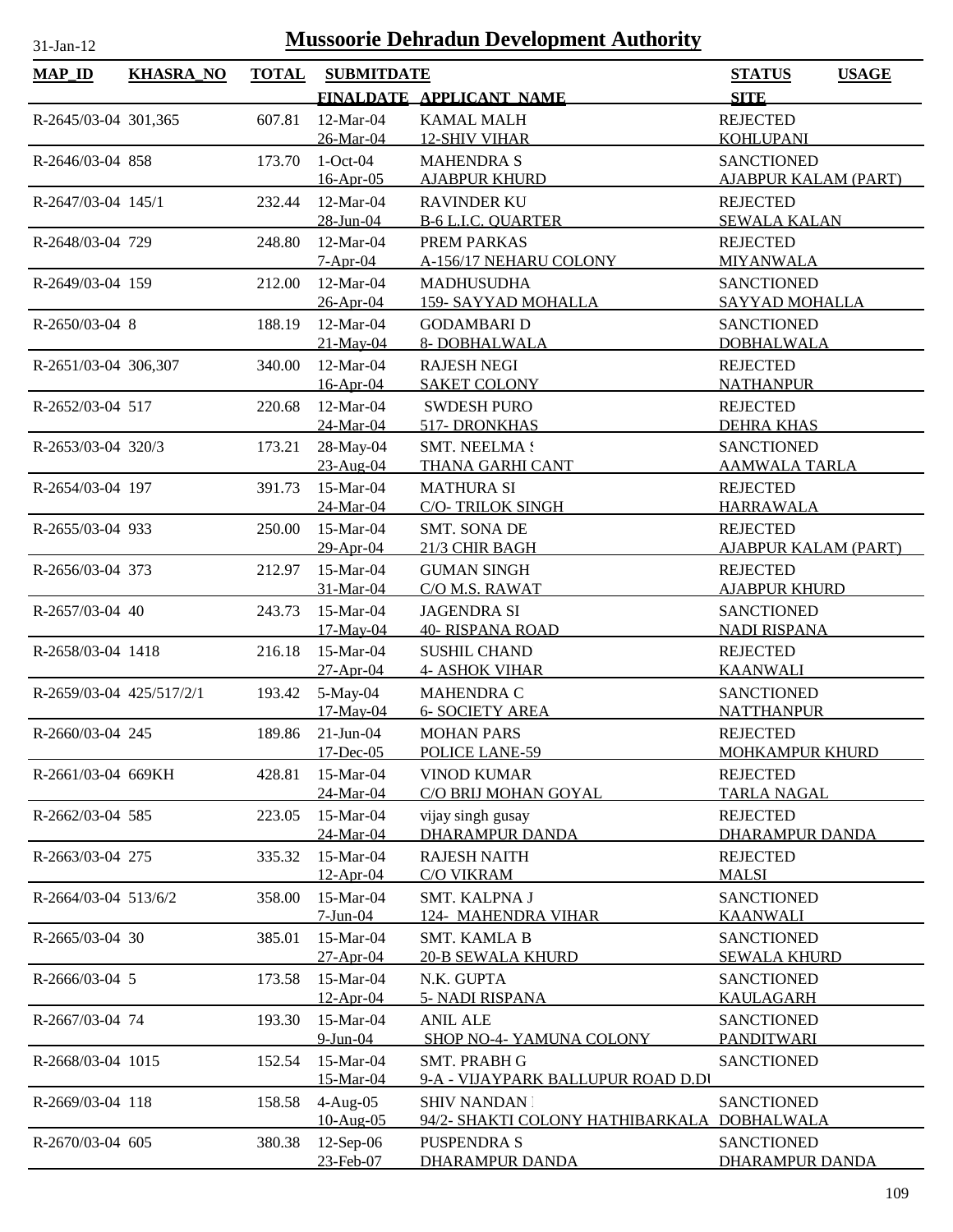| $-Jan-12$ |  |
|-----------|--|

| $MAP$ ID             | <b>KHASRA_NO</b> | <b>TOTAL</b> | <b>SUBMITDATE</b>      |                                                      | <b>STATUS</b><br><b>USAGE</b>        |
|----------------------|------------------|--------------|------------------------|------------------------------------------------------|--------------------------------------|
|                      |                  |              |                        | FINALDATE APPLICANT NAME                             | <b>SITE</b>                          |
| R-2671/03-04 44      |                  | 224.78       | 16-Mar-04              | PANKAJ SONK                                          | <b>SANCTIONED</b>                    |
|                      |                  |              | $27-Apr-04$            | 12/40- CHUKKHUWALA III                               | RAJENDAR NAGAR                       |
| R-2672/03-04 787     |                  | 134.00       | 16-Mar-04              | <b>RAM BAHADU</b>                                    | <b>SANCTIONED</b>                    |
|                      |                  |              | 18-May-04              | <b>SUBHASH NAGA</b>                                  | <b>SUBHASH ROAD</b>                  |
| R-2673/03-04 589G    |                  | 211.95       | 16-Mar-04              | URMILA& BAM                                          | <b>SANCTIONED</b>                    |
|                      |                  |              | 29-Apr-04              | <b>NIRMATRA</b>                                      | <b>NIRANJANPUR</b>                   |
| R-2674/03-04 41      |                  | 219.58       | 16-Mar-04              | <b>SANDEEP KUM</b>                                   | <b>SANCTIONED</b>                    |
|                      |                  |              | $2$ -Sep-04            | <b>41-MALVIYA ROAD</b>                               | <b>LAXMAN CHOWK</b>                  |
| R-2675/03-04 347     |                  | 236.45       | 16-Mar-04              | <b>MADAN MOHA</b>                                    | <b>SANCTIONED</b>                    |
|                      |                  |              | 16-Mar-04              | 26- PARKASH VIHAR D.DUN.                             |                                      |
| R-2676/03-04 1215    |                  | 417.58       | 16-Mar-04<br>16-Mar-04 | <b>AJAY KUMAR</b><br>3- P.D. TANDAN MARG LAXMAN CHOW | <b>SANCTIONED</b>                    |
| R-2677/03-04 1155    |                  | 115.07       | 19-Nov-04              | <b>ABBAL SINGH N</b>                                 | <b>SANCTIONED</b>                    |
|                      |                  |              | 23-Nov-04              | 62/1 UDDIWALA                                        | <b>GADHI (PART)</b>                  |
| R-2678/03-04 415     |                  | 254.24       | 16-Mar-04              | PANKAJ ATHE                                          | <b>SANCTIONED</b>                    |
|                      |                  |              | 25-May-04              | <b>10- MAHARANI BAGH</b>                             | <b>KAANWALI</b>                      |
| R-2679/03-04 63      |                  | 136.81       | 17-Mar-04              | Jagdish Arora                                        | <b>SANCTIONED</b>                    |
|                      |                  |              | 30-Dec-04              | 44- C - MANUGUNJ                                     | <b>GOVIND GARH</b>                   |
| R-2680/03-04 6/5     |                  | 91.03        | 17-Mar-04              | <b>RAVI KUMAR</b>                                    | <b>REJECTED</b>                      |
|                      |                  |              | 29-Apr-04              | <b>6- SEWAK ASHRAM ROAD</b>                          | SEWAK ASHRAM ROAD                    |
| R-2681/03-04 15-C    |                  | 206.70       | 17-Mar-04              | TARA SINGH M                                         | <b>SANCTIONED</b>                    |
|                      |                  |              | 26-Apr-04              | <b>15-C -SUMANPURI</b>                               | <b>ADOIWALA</b>                      |
| R-2682/03-04 256,258 |                  | 255.55       | 17-Mar-04              | <b>SMT. GUDDI D</b>                                  | <b>REJECTED</b>                      |
|                      |                  |              | 16-Apr-04              | <b>84- NEW CANT ROAD</b>                             | <b>MOHKAMPUR KHURD</b>               |
| R-2683/03-04 223/2   |                  | 388.03       | 24-May-04              | <b>SMT. BELMATI</b>                                  | <b>REJECTED</b>                      |
|                      |                  |              | 26-Oct-05<br>17-Mar-04 | 263- DOON VIHAR JAKHAN                               | <b>SEWALA KALAN</b>                  |
| R-2684/03-04 1561    |                  | 222.96       | 31-Mar-04              | KESHAV RAM,<br><b>65-E- NEW COLONY BALLUPUR</b>      | <b>SANCTIONED</b><br>CHUKKHUWALA     |
| R-2685/03-04 25/45   |                  | 235.00       | 17-Mar-04              | <b>SMT. PRITAMA</b>                                  | <b>SANCTIONED</b>                    |
|                      |                  |              | 27-May-04              | 25/95- INDER ROAD                                    | <b>INDER ROAD</b>                    |
| R-2686/03-04 6       |                  | 627.32       | 17-Mar-04              | S. TRILOCHAN :                                       | <b>SANCTIONED</b>                    |
|                      |                  |              | 13-May-04              | <b>6- MOHANI ROAD</b>                                | <b>MOHINI ROAD</b>                   |
| R-2687/03-04 1225    |                  | 417.00       | $17-Mar-04$            | <b>SATISH KUMA</b>                                   | <b>SANCTIONED</b>                    |
|                      |                  |              | $2$ -Jul-04            | <b>KANWALI</b>                                       | <b>KAANWALI</b>                      |
| R-2688/03-04 1096M   |                  | 148.24       | $17-Mar-04$            | <b>VIKASH SHARM</b>                                  | <b>SANCTIONED</b>                    |
|                      |                  |              | 28-Apr-04              | C/O- K.N. SHARMA                                     | <b>KAANWALI</b>                      |
| R-2689/03-04 564     |                  | 181.14       | 17-Mar-04              | <b>UPDESH SHAR</b>                                   | <b>SANCTIONED</b>                    |
|                      |                  |              | 18-May-04              | 38-F/1 SAHRUNPUR CHOWK D.DUN.                        | <b>SEWALA KALAN</b>                  |
| R-2690/03-04 116/2M  |                  | 161.12       | 17-Mar-04              | SMT. OMWATI                                          | <b>SANCTIONED</b>                    |
|                      |                  |              | 24-Jul-04              | 88-A - AMARNATH COLONY                               | <b>RACE COURSE</b>                   |
| R-2691/03-04 17-B    |                  | 1,056.33     | 15-Dec-04<br>10-Feb-05 | <b>JAGAN NATH S</b><br>17-B NEW ROAD D.DUN           | <b>SANCTIONED</b><br><b>NEW ROAD</b> |
| R-2692/03-04 415-C   |                  | 89.00        | 18-Mar-04              | <b>SMT. ASHA RA</b>                                  | <b>SANCTIONED</b>                    |
|                      |                  |              | 5-May-04               | <u>C-415- KHURBURA MOHALLA D.DUN.</u>                | <b>KHURBURA MOHALLA</b>              |
| R-2693/03-04 489/1   |                  | 102.18       | 18-Mar-04              | SMT. BALBIND/                                        | <b>SANCTIONED</b>                    |
|                      |                  |              | $5-Apr-04$             | <b>NIRANJANPUR</b>                                   | <b>NIRANJANPUR</b>                   |
| R-2694/03-04 489/1   |                  | 116.12       | 18-Mar-04              | <b>SHAMSHER SI</b>                                   | <b>SANCTIONED</b>                    |
|                      |                  |              | 15-Apr-04              | <b>75- KASHMIRI COLONY</b>                           | <b>NIRANJANPUR</b>                   |
| R-2695/03-04 93      |                  | 128.52       | 12-May-04              | <b>SMT. KAMLAN</b>                                   | <b>SANCTIONED</b>                    |
|                      |                  |              | 21-May-04              | 294-C- PREMPUR MAFI                                  | <b>KAULAGARH</b>                     |
| R-2696/03-04 141     |                  | 199.50       | 18-Mar-04              | <b>SUNIL UNIYA</b>                                   | <b>SANCTIONED</b>                    |
|                      |                  |              | 18-Mar-04              | 228- DOBHALWALA D.DUN.                               |                                      |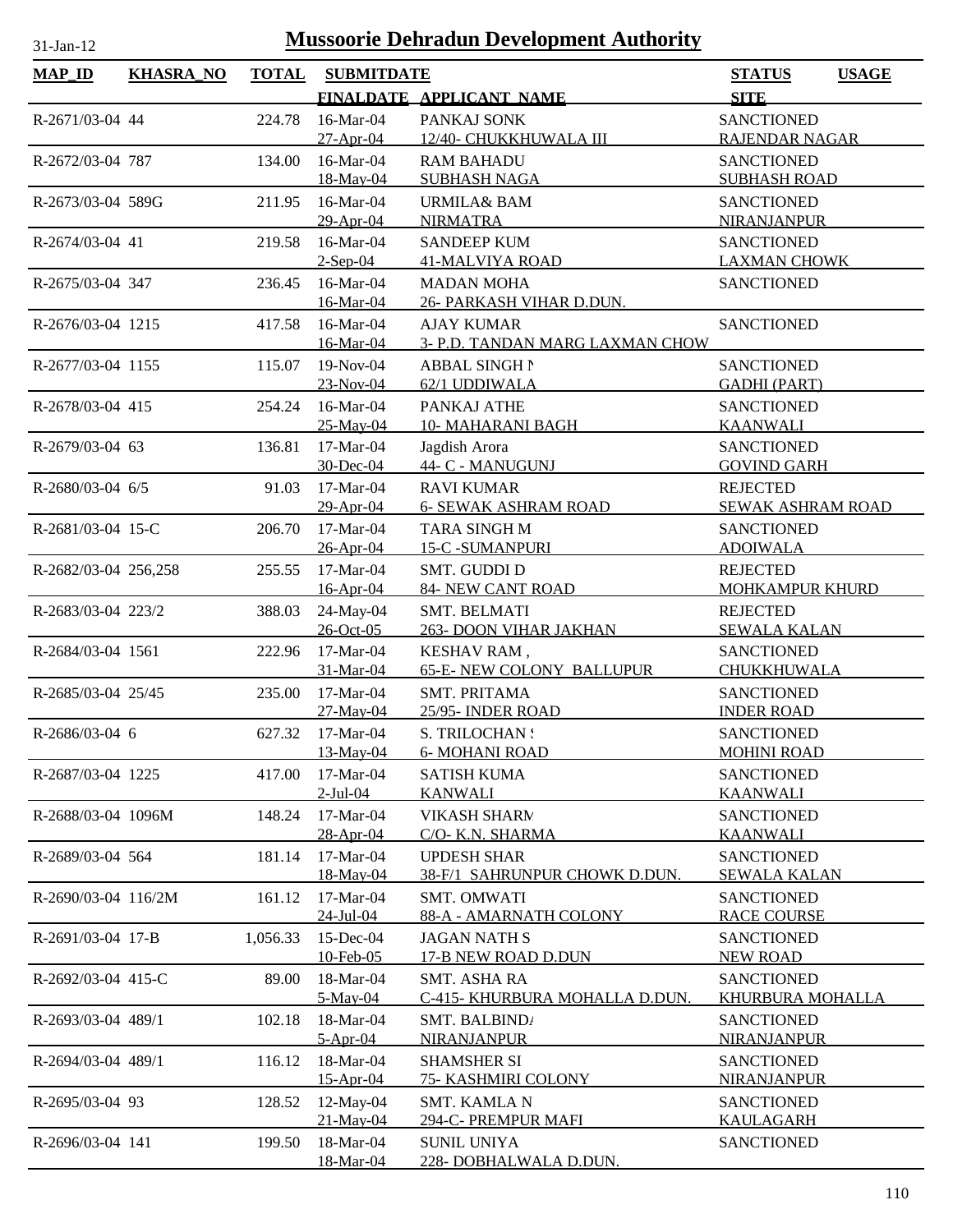| <b>MAP_ID</b>      | <b>KHASRA_NO</b>           | <b>TOTAL</b> | <b>SUBMITDATE</b>        |                                                | <b>STATUS</b><br><b>USAGE</b>            |
|--------------------|----------------------------|--------------|--------------------------|------------------------------------------------|------------------------------------------|
|                    |                            |              |                          | FINALDATE APPLICANT NAME                       | <b>SITE</b>                              |
|                    | R-2697/03-04 677,678,683/1 | 179.02       | $2-Nov-04$               | <b>KAMAL SINGH</b>                             | <b>SANCTIONED</b>                        |
|                    |                            |              | $3-Nov-04$               | C/O DHARAM SINGH NEGI                          | <b>MAJRA</b>                             |
| R-2698/03-04 989M  |                            | 118.42       | 18-Mar-04                | <b>MAHESH DAM</b>                              | <b>SANCTIONED</b>                        |
|                    |                            |              | $12-Apr-04$              | 92- HARIDWAR ROAD                              | <b>KAANWALI</b>                          |
| R-2699/03-04 675   |                            | 150.83       | 18-Mar-04                | POONAM BAJ                                     | <b>REJECTED</b>                          |
|                    |                            |              | 24-May-04                | KESHAV VIHAR D.DUN.                            | <b>JAKHAN</b>                            |
| R-2700/03-04 155/2 |                            | 244.79       | 18-Mar-04                | <b>SURESH KUMAI</b>                            | <b>SANCTIONED</b>                        |
|                    |                            |              | $27 - Apr - 04$          | T-III-93- F.R.I.                               | <b>PANDITWARI</b>                        |
| R-2701/03-04 512   |                            | 388.49       | $5-Jun-04$               | PRATAP SINGH                                   | <b>SANCTIONED</b>                        |
|                    |                            |              | 16-Aug-04                | OM VIHAR LANE NO-1                             | <b>AJABPUR KALAM (PART)</b>              |
| R-2702/03-04 833   |                            | 192.86       | 18-Mar-04                | PABHAKAR DU                                    | <b>SANCTIONED</b>                        |
|                    |                            |              | 26-May-04                | <b>BHARI BAGH</b>                              | <b>BHANDARI BAGH</b>                     |
| R-2703/03-04 408   |                            | 150.00       | 18-Mar-04                | <b>UPPAL TAWER</b>                             | <b>SANCTIONED</b>                        |
|                    |                            |              | 22-May-04                | <b>B-33 KAILASH COLONY</b>                     | <b>DHORAN KHAS</b>                       |
| R-2704/03-04 408   |                            | 150.00       | 18-Mar-04                | <b>UPPAL TAWER</b>                             | <b>SANCTIONED</b>                        |
|                    |                            |              | 29-Apr-04                | <b>B-33 KAILASH COLONY</b>                     | <b>DHORAN KHAS</b>                       |
| R-2705/03-04 305   |                            | 166.41       | 19-Mar-04                | Smt. Reena Garg                                | <b>REJECTED</b>                          |
|                    |                            |              | $27-Apr-04$              | 4/2- BHANDARI BAGH                             | <b>DEHRA KHAS</b>                        |
| R-2706/03-04 198   |                            | 165.97       | 19-Mar-04                | <b>KALAM SINOH</b>                             | <b>REJECTED</b>                          |
|                    |                            |              | $7-Apr-04$               | S.B.I.- KALSI                                  | <b>KARANPUR</b>                          |
| R-2707/03-04 638   |                            | 268.40       | 19-Mar-04                | <b>NARAYAN SI</b>                              | <b>SANCTIONED</b>                        |
|                    |                            |              | 14-May-04                | <b>AJABPUR KALAN</b>                           | <b>AJABPUR KALAM (PART)</b>              |
| R-2708/03-04 49    |                            | 323.00       | 19-Mar-04<br>26-Apr-04   | <b>SMT. RADHA U</b><br><b>49- SUBHASH ROAD</b> | <b>SANCTIONED</b><br><b>SUBHASH ROAD</b> |
| R-2709/03-04 34/29 |                            | 81.61        | 19-Mar-04                | <b>RAKESH KUMA</b>                             | <b>REJECTED</b>                          |
|                    |                            |              | 28-Apr-04                | 34/29- BHANDARI BAGH                           | <b>BHANDARI BAGH</b>                     |
| R-2710/03-04 145   |                            | 430.49       | 19-Mar-04                | <b>KHUSHHAL SI</b>                             | <b>REJECTED</b>                          |
|                    |                            |              | $1-Apr-04$               | SHUBHAM ENTERPRISES                            | <b>NATHANPUR</b>                         |
| R-2711/03-04 496   |                            | 163.00       | 19-Mar-04                | <b>GOVIND RAM N</b>                            | <b>SANCTIONED</b>                        |
|                    |                            |              | $4$ -Jun-04              | <b>NIRMATA</b>                                 | <b>DHARMPUR</b>                          |
| R-2712/03-04 302   |                            | 191.57       | 5-Jul-04                 | <b>MTADIN YADA</b>                             | <b>REJECTED</b>                          |
|                    |                            |              | $7-Sep-05$               | C-14/5 NEW TAIPE-III                           | <b>NATHANPUR</b>                         |
| R-2713/03-04 334   |                            | 204.66       | 9-Aug-04                 | <b>NAR BAHADUR</b>                             | <b>SANCTIONED</b>                        |
|                    |                            |              | $1-Nov-04$               | <b>8-B- NEW CANT ROAD</b>                      | <b>NEW CANT ROAD</b>                     |
| R-2714/03-04 195   |                            | 205.26       | 20-Mar-04                | <b>KARAM SINGH</b>                             | <b>REJECTED</b>                          |
|                    |                            |              | 28-Jun-04                | 88-C-PANDITWARI                                | HARBANSWALA (PART)                       |
| R-2715/03-04 326   |                            | 297.39       | 20-Mar-04                | Dr ALAPANA S                                   | <b>SANCTIONED</b>                        |
|                    |                            |              | 8-Jun-04                 | HNO 15 LAN NO 10, MOHIT NAGAR, DD              | <b>KAANWALI</b>                          |
| R-2716/03-04 1496  |                            | 291.41       | 20-Mar-04                | A.K. KHANNA                                    | <b>REJECTED</b>                          |
|                    |                            |              | 23-Mar-04                | 9- ALAKNADA ENCLAVE                            | <b>KAANWALI</b>                          |
| R-2717/03-04 54    |                            | 199.10       | 20-Mar-04                | <b>HANAM SINGH</b>                             | <b>SANCTIONED</b>                        |
|                    |                            |              | 12-Apr-04                | <b>150/II-C SHANTI VIHAR</b>                   | <b>KAANWALI</b>                          |
| R-2718/03-04 21    |                            | 410.15       | 20-Mar-04                | G.R. GANGWA                                    | <b>SANCTIONED</b>                        |
|                    |                            |              | 31-Mar-04                | 21/10 BLOCK-II                                 | <u>E.C.ROAD</u>                          |
| R-2719/03-04 481   |                            | 383.08       | 20-Mar-04                | Smt. Guddi Rana                                | <b>REJECTED</b>                          |
|                    |                            |              | $14$ -Jul-04             | Suman Nagar                                    | <b>AJABPUR KALAM (PART)</b>              |
| R-2720/03-04 123   |                            | 264.74       | 19-May-04<br>$5$ -Jul-04 | Satish Kumar Dus                               | <b>REJECTED</b>                          |
|                    |                            |              |                          | 123- Karanpur<br>Chander Mohan I               | <b>KARANPUR</b>                          |
| R-2721/03-04 1047  |                            | 241.44       | 22-May-04<br>20-Nov-04   | C/O Nirmata                                    | <b>REJECTED</b><br><b>NATHANPUR</b>      |
| R-2722/03-04 39    |                            | 170.08       | 20-Mar-04                | <b>GOPESHWARD</b>                              | <b>REJECTED</b>                          |
|                    |                            |              | $27 - Apr - 04$          | NIRMATA HOTEL                                  | <b>SHAHNAGAR</b>                         |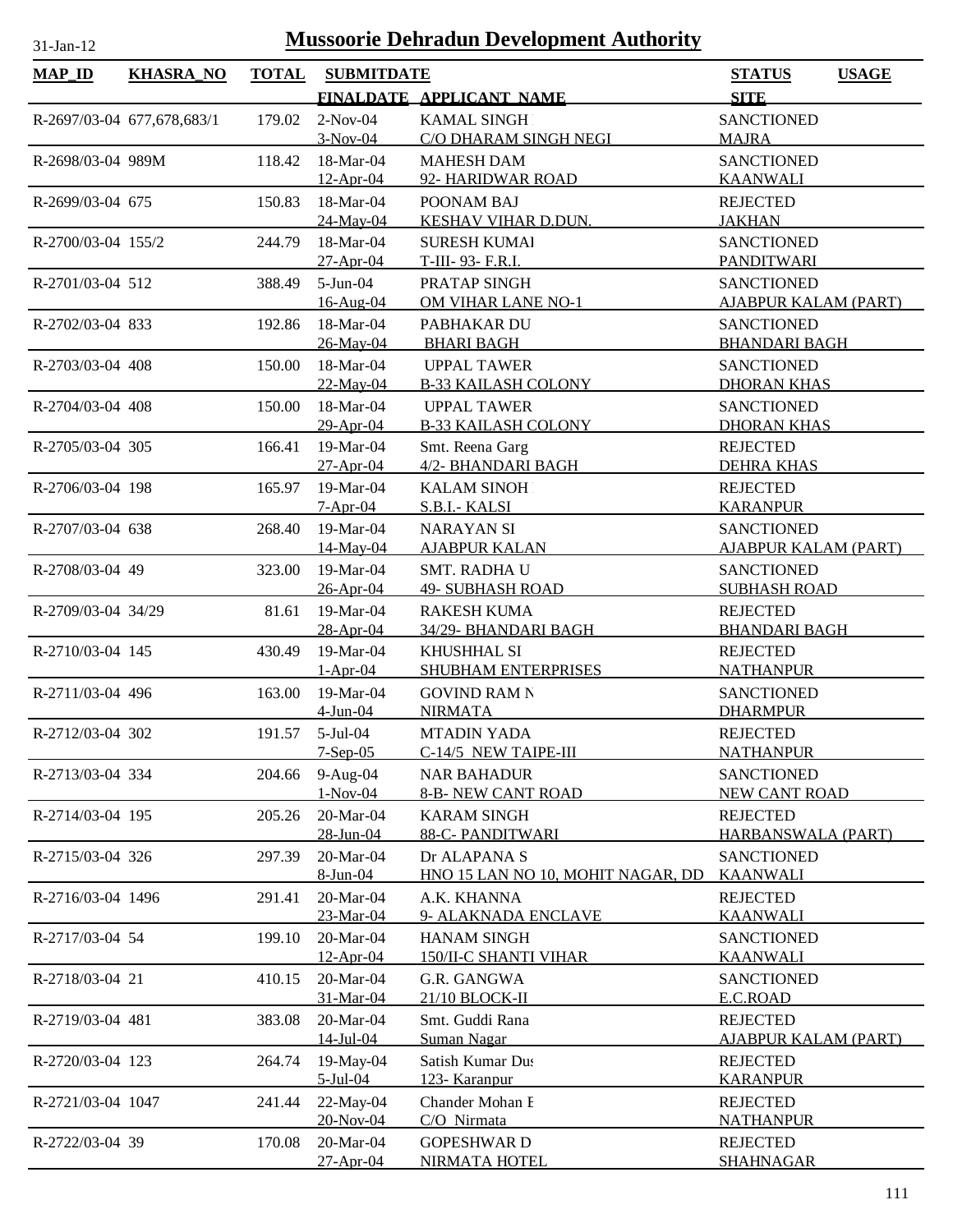| MAP_ID               | <b>KHASRA_NO</b> | <b>TOTAL</b> | <b>SUBMITDATE</b> |                                  | <b>USAGE</b><br><b>STATUS</b> |
|----------------------|------------------|--------------|-------------------|----------------------------------|-------------------------------|
|                      |                  |              |                   | FINALDATE APPLICANT NAME         | <b>SITE</b>                   |
| R-2723/03-04 456/496 |                  | 363.12       | 20-Mar-04         | PREM LAL                         | <b>REJECTED</b>               |
|                      |                  |              | 25-May-04         | NIRMATA HOTEL                    | <b>SEWALA KALAN</b>           |
| R-2724/03-04 62      |                  | 282.99       | 20-Mar-04         | TRILOK SINGH                     | <b>SANCTIONED</b>             |
|                      |                  |              | $8-Apr-04$        | 31/1 RACE COURSE                 | <b>BALBIR ROAD</b>            |
| R-2725/03-04 2/5     |                  | 77.01        | 20-Mar-04         | HABANS LAL K                     | <b>SANCTIONED</b>             |
|                      |                  |              | 17-May-04         | <b>1- CEMENT ROAD</b>            | <b>KARANPUR</b>               |
| R-2726/03-04 20      |                  | 344.92       | 20-Mar-04         | <b>ANIL KUMAR S</b>              | <b>SANCTIONED</b>             |
|                      |                  |              | 20-Mar-04         | 53/11-2 RAJPUR ROAD D.DUN.       |                               |
| R-2727/03-04 10      |                  | 327.31       | $23-Mar-04$       | Smt. NirmalaSing                 | <b>SANCTIONED</b>             |
|                      |                  |              | $7 - Apr - 04$    | <b>CHAK AJABPUR KHURD</b>        | <b>AJABPUR KHURD</b>          |
| R-2728/03-04 40M     |                  | 94.35        | 23-Mar-04         | <b>HARISH CHAND</b>              | <b>REJECTED</b>               |
|                      |                  |              | $27-Apr-04$       | 166-MOHABBEWALA                  | MOHABBEWALA (PART)            |
| R-2729/03-04 296/6   |                  | 197.70       | 23-Mar-04         | <b>VIJAY KUMAR1</b>              | <b>SANCTIONED</b>             |
|                      |                  |              | $22-Apr-04$       | P.A. TO DIRECTOR POSTAL          | <b>ADOIWALA</b>               |
| R-2730/03-04 689/1   |                  | 128.86       | $13 -$ Jul $-04$  | <b>RAM DEV</b>                   | <b>SANCTIONED</b>             |
|                      |                  |              | 11-Oct-04         | 42/1- PATHRI BAGH                | <b>DEHRA KHAS</b>             |
| R-2730/03-04-689/1   |                  | 0.00         | $5-Oct-09$        | <b>RAM DEV</b>                   | <b>SANCTIONED</b><br>Home     |
|                      |                  |              | 8-Oct-09          | 42/1- PATHRI BAGHD.DUN.          | <b>DEHRA KHAS</b>             |
| R-2731/03-04 235     |                  | 156.97       | 23-Mar-04         | <b>RAGHU NANDA</b>               |                               |
|                      |                  |              |                   | 24- CHUKKUWALA                   | <b>KARANPUR</b>               |
| R-2732/03-04 292/2   |                  | 164.43       | 23-Mar-04         | KAILASH CHA                      | <b>REJECTED</b>               |
|                      |                  |              | $1-Apr-04$        | C/O VIJAYA VAISNAV               | <u>AAMWALA TARLA</u>          |
| R-2733/03-04 106     |                  | 482.00       | 23-Mar-04         | <b>ALOK KUMAR!</b>               | <b>SANCTIONED</b>             |
|                      |                  |              | 30-Apr-04         | 106- KANWALI ROAD                | <b>KAANWALI</b>               |
|                      |                  |              |                   |                                  |                               |
| R-2734/03-04 509     |                  | 169.54       | 23-Mar-04         | <b>RAJEEV VIJAY</b> 1            | <b>SANCTIONED</b>             |
|                      |                  |              | 25-May-04         | <b>SEWALA KALA</b>               | <b>SEWALA KALAN</b>           |
| R-2735/03-04 244     |                  | 188.82       | 23-Mar-04         | V.D. SANYAL                      | <b>SANCTIONED</b>             |
|                      |                  |              | $17$ -May-04      | 6/1 KEWAL VIHAR                  | SAHASTRADHARA ROAD            |
| R-2736/03-04 137     |                  | 126.78       | 23-Mar-04         | SMT. ASHA GA                     | <b>SANCTIONED</b>             |
|                      |                  |              | 26-Apr-04         | <b>61- DISPENCIRY ROAD</b>       | <b>DAK PATTI</b>              |
| R-2737/03-04 648/2M  |                  | 294.61       | 23-Mar-04         | <b>VIJAY KUMAR</b>               | <b>REJECTED</b>               |
|                      |                  |              | 17-Apr-04         | 12/1 OLD RAJPUR                  | <b>JAKHAN</b>                 |
| R-2738/03-04 1488    |                  | 389.01       | $23-Mar-04$       | PAWAN KUMA                       | <b>SANCTIONED</b>             |
|                      |                  |              | 26-Apr-04         | <b>SHAKTI ENCLAVE</b>            | <b>KAANWALI</b>               |
| R-2739/03-04 1125    |                  | 175.69       | 23-Mar-04         | <b>VINEET KUMA</b>               | <b>SANCTIONED</b>             |
|                      |                  |              | 15-Apr-04         | 445-Mansarovar Colony            | <b>GADHI (PART)</b>           |
| R-2740/03-04 419     |                  | 200.74       | 23-Mar-04         | <b>SMT.RAJ BATR</b>              | <b>SANCTIONED</b>             |
|                      |                  |              | 28-May-04         | <b>48- ARRET BAZAR</b>           | <b>DEHRA KHAS</b>             |
| R-2741/03-04 996/613 |                  | 262.00       | 23-Mar-04         | <b>AKASH BHUSH</b>               | <b>SANCTIONED</b>             |
|                      |                  |              | 28-Dec-05         | 8-A- VIJAY PARK                  | <b>VIJAY PARK EXTN.</b>       |
| R-2742/03-04 11      |                  | 549.21       | 23-Mar-04         | <b>JITENDRA SING</b>             | <b>REJECTED</b>               |
|                      |                  |              | 14-Jun-04         | 11- BALBIR ROAD                  | <b>BALBIR ROAD</b>            |
| R-2743/03-04 20      |                  | 368.03       | 24-Mar-04         | Dharni Dhar Dim                  | <b>SANCTIONED</b>             |
|                      |                  |              | $22-Apr-04$       | <b>20- MUNICIPAL ROAD</b>        | <b>MUNCIPAL ROAD</b>          |
| R-2744/03-04 54M     |                  | 268.72       | 24-Mar-04         | <b>GYANAD SEM</b>                | <b>SANCTIONED</b>             |
|                      |                  |              | 15-Apr-04         | 1/4- SHAHTRI NAGAR               | <b>AJABPUR KALAM (PART)</b>   |
| R-2745/03-04 131M    |                  | 244.45       | 24-Mar-04         | <b>HARSH MOHA</b>                | <b>SANCTIONED</b>             |
|                      |                  |              | 18-May-04         | C/O ASHIYANA ASSOCIATES          | <b>AJABPUR KHURD</b>          |
| $R-2746/03-04$ -     |                  | 668.49       | 24-Mar-04         | A.K.DAS                          | <b>SANCTIONED</b>             |
|                      |                  |              | 24-Mar-04         | 220 PHASE -1 VASANT VIHAR D.DUN. |                               |
| R-2747/03-04 934     |                  | 151.08       | $5-Jun-04$        | <b>SHANTI GUPTA</b>              | <b>SANCTIONED</b>             |
|                      |                  |              | $11 - Jun - 04$   | C-85/6 NEHRU COLONY D.DUN.       | <b>NATHANPUR</b>              |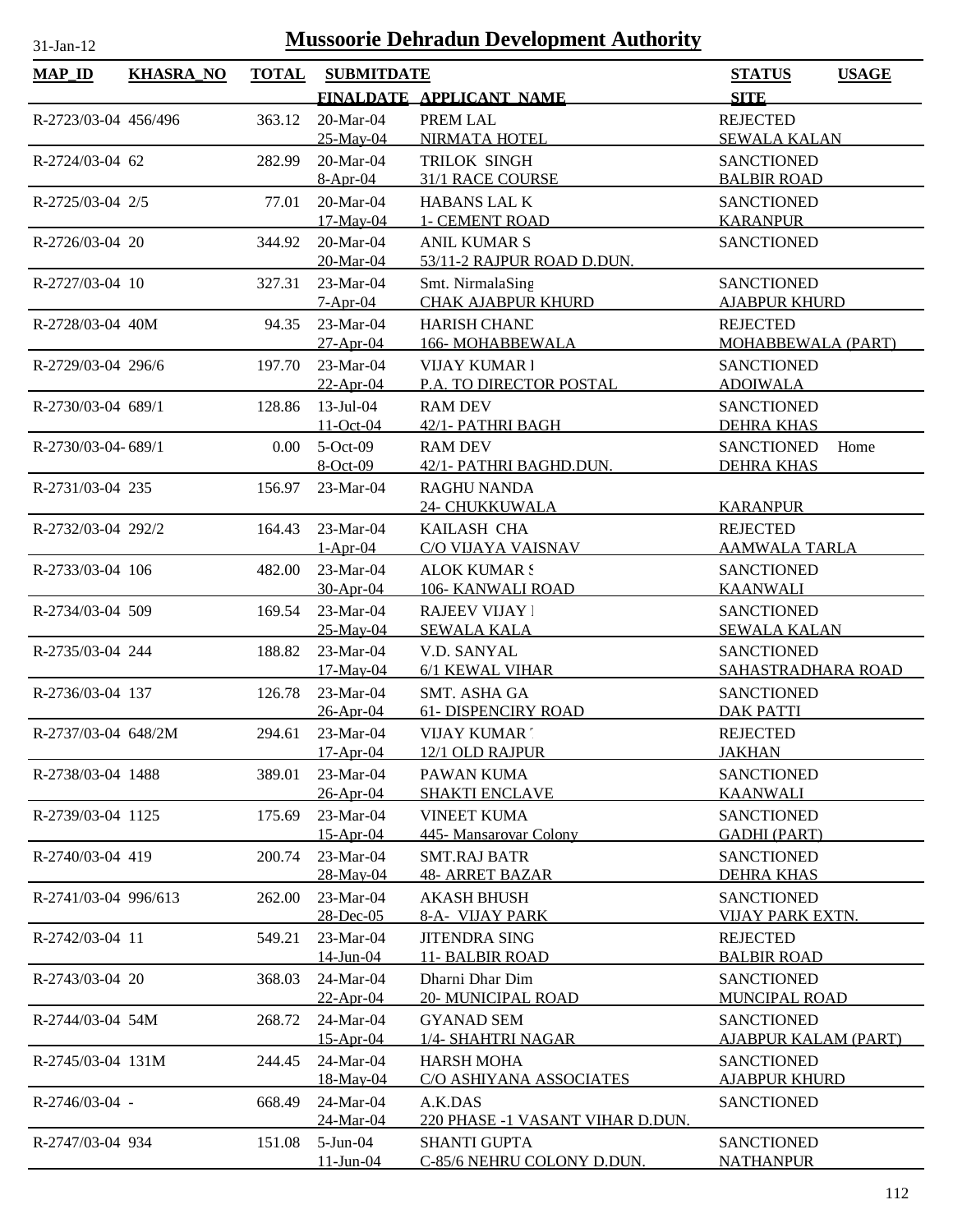| $MAP$ ID             | <b>KHASRA_NO</b> | <b>TOTAL</b> | <b>SUBMITDATE</b>      |                                                                     | <b>STATUS</b>                           | <b>USAGE</b> |
|----------------------|------------------|--------------|------------------------|---------------------------------------------------------------------|-----------------------------------------|--------------|
|                      |                  |              |                        | FINALDATE APPLICANT NAME                                            | <b>SITE</b>                             |              |
| R-2748/03-04 456     |                  | 358.54       | 24-Mar-04              | <b>RAMESHWAR S</b>                                                  | <b>SANCTIONED</b>                       |              |
|                      |                  |              | 21-May-04              | <b>AJABPUR KHURD D.DUN.</b>                                         | <b>AJABPUR KHURD</b>                    |              |
| R-2748/03-04-456     |                  | $0.00\,$     | 6-May-09               | <b>RAMESHWAR S</b>                                                  | <b>SANCTIONED</b>                       | Home         |
|                      |                  |              |                        | AJABPUR KHURD D.DUN.                                                | <b>AJABPUR KHURD</b>                    |              |
| R-2749/03-04 412/620 |                  | 147.21       | 24-Mar-04              | <b>OM PRAKASH</b>                                                   | <b>SANCTIONED</b>                       |              |
|                      |                  |              | 18-May-04              | C.P.W.D. 218 KAULAGARH ROAD D.DUN AJABPUR KHURD                     |                                         |              |
| R-2750/03-04 1078    |                  | 249.81       | 24-Mar-04              | <b>AVNISH KUMA</b>                                                  | <b>SANCTIONED</b>                       |              |
|                      |                  |              | $9$ -Jun-04            | 191/2 BALLUPUR ROAD D.DUN                                           | <b>GADHI (PART)</b>                     |              |
| R-2751/03-04 151     |                  | 211.50       | 24-Mar-04              | <b>MOR SINGH S</b>                                                  | <b>SANCTIONED</b>                       |              |
|                      |                  |              | 30-Apr-04              | S/2A/91 DEFENCE COLONY D.DUN                                        | DEFENCE COLONY                          |              |
| R-2752/03-04 647M    |                  | 1,254.65     | 24-Mar-04              | PREM LATA<br>Prajapita Brahma Kumaris Ishwariya Vishwa CLEMENT TOWN | <b>SANCTIONED</b>                       |              |
|                      |                  |              | 31-May-04<br>24-Mar-04 | SMT. BABITA J                                                       |                                         |              |
| R-2753/03-04 158/159 |                  | 204.43       | $27-Apr-04$            | 70- GREEN PARK                                                      | <b>SANCTIONED</b><br><b>NIRANJANPUR</b> |              |
| R-2754/03-04 83      |                  | 131.68       | 24-Mar-04              | <b>RAJENDAR KUN</b>                                                 | <b>REJECTED</b>                         |              |
|                      |                  |              | 25-May-05              | <b>NIRAJANPUR</b>                                                   | NIRANJANPUR                             |              |
| R-2755/03-04 571     |                  | 184.71       | 24-Mar-04              | <b>B.S. KHOKAR</b>                                                  | <b>REJECTED</b>                         |              |
|                      |                  |              | $27-Apr-04$            | <b>SOCIETY AREA</b>                                                 | <b>BHARWALA GRANT</b>                   |              |
| R-2756/03-04 1168/2  |                  | 107.82       | 25-Mar-04              | <b>VISHAL BHATN</b>                                                 | <b>SANCTIONED</b>                       |              |
|                      |                  |              | 12-May-04              | SARTHI VIHAR AJABPUR DANDA D.DU                                     | <b>KAANWALI</b>                         |              |
| R-2757/03-04 94/200  |                  | 221.19       | 25-Mar-04              | <b>HARNEET KAU</b>                                                  | <b>SANCTIONED</b>                       |              |
|                      |                  |              | 25-Jun-04              | 153/1 RACE COURSE D.DUN.                                            | <b>RACE COURSE</b>                      |              |
| R-2758/03-04 28      |                  | 188.32       | 25-Mar-04              | <b>SMT. USHA BA</b>                                                 | <b>SANCTIONED</b>                       |              |
|                      |                  |              | 25-Mar-04              | 28- ANAND CHOWK D.DUN.                                              |                                         |              |
| R-2759/03-04 1       |                  | 3,692.00     | 25-Mar-04              | S. P.S. KOCHAR                                                      | <b>SANCTIONED</b>                       |              |
|                      |                  |              | 25-Mar-04              | 32- RACE COURSE D.DUN.                                              |                                         |              |
| R-2760/03-04 410/320 |                  | 48.00        | 25-Mar-04              | <b>VINEETA MATH</b>                                                 | <b>REJECTED</b>                         |              |
|                      |                  |              | $16$ -Apr-04           | C/O-1-MAL ROAD                                                      | <b>KISHANNAGAR</b>                      |              |
| R-2761/03-04 57/46   |                  | 85.72        | 26-Mar-04              | Smt. Usha Rana                                                      | <b>SANCTIONED</b>                       |              |
|                      |                  |              | 22-May-04              | 51/46 NADI RIASHPANA                                                | <b>NADI RISPANA</b>                     |              |
| R-2762/03-04 815     |                  | 164.96       | 26-Mar-04              | SMT. MANJUB                                                         | <b>SANCTIONED</b>                       |              |
|                      |                  |              | $17 - \text{Jul} - 04$ | 138- MAYAPURI                                                       | <b>AJABPUR KALAM (PART)</b>             |              |
| R-2763/03-04 649     |                  | 200.75       | $26$ -Mar-04           | <b>RAM SEWAK B</b>                                                  | <b>SANCTIONED</b><br>HATHIBARKALA       |              |
|                      |                  |              | 27-Apr-04              | <b>C/O NIRMATA</b>                                                  |                                         |              |
| R-2764/03-04 139     |                  | 460.06       | 26-Mar-04<br>20-May-04 | <b>KUNDAN LAL S</b><br><b>BADRIPUR</b>                              | <b>REJECTED</b><br><b>BADRIPUR</b>      |              |
| R-2765/03-04 60      |                  | 191.67       | 26-Mar-04              | <b>VISHAL AGARV</b>                                                 | <b>REJECTED</b>                         |              |
|                      |                  |              | 25-May-05              | <b>SEWALA KHURD</b>                                                 | <b>SEWALA KHURD</b>                     |              |
| R-2766/03-04 76/15   |                  | 196.06       | 26-Mar-04              | TEG SINGH RA                                                        | <b>REJECTED</b>                         |              |
|                      |                  |              | 28-Jun-04              | 76/15 BAKRALWALA                                                    | <b>BAAKRALWALA</b>                      |              |
| R-2767/03-04 90      |                  | 465.91       | 26-Mar-04              | MAJ. DEEPK G                                                        | <b>REJECTED</b>                         |              |
|                      |                  |              | 16-Apr-04              | 321- FIELD REJIMENTC/O 56- A.P.O.                                   | <b>KISHANPUR</b>                        |              |
| R-2768/03-04 34      |                  | 193.51       | 26-Mar-04              | <b>INDERJEET DH</b>                                                 | <b>SANCTIONED</b>                       |              |
|                      |                  |              | 26-Mar-04              | <b>46- KARANPUR D.DUN.</b>                                          |                                         |              |
| R-2769/03-04 27      |                  | 182.15       | 26-Mar-04              | <b>ADESHA CHHE</b>                                                  | <b>SANCTIONED</b>                       |              |
|                      |                  |              | 26-Mar-04              | SALEEN ENCLAVE BADRI PUR D.DUN.                                     |                                         |              |
| R-2770/03-04 6       |                  | 108.27       | 26-Mar-04              | <b>KOVID AHUJA</b>                                                  | <b>SANCTIONED</b>                       |              |
|                      |                  |              | 26-Mar-04              | 17- MUNISIPAL ROAD D.DUN.                                           |                                         |              |
| R-2771/03-04 6M      |                  | 108.27       | 26-Mar-04              | <b>SHEREEN BHA</b>                                                  | <b>SANCTIONED</b>                       |              |
|                      |                  |              | 26-Mar-04              | 4/4 MOHANI ROAD D.DUN.                                              |                                         |              |
| R-2772/03-04 1524    |                  | 170.12       | 26-Mar-04              | <b>KRISHAN CHA</b>                                                  | <b>SANCTIONED</b>                       |              |
|                      |                  |              | 26-Mar-04              | <b>458- KHURBURA D.DUN.</b>                                         |                                         |              |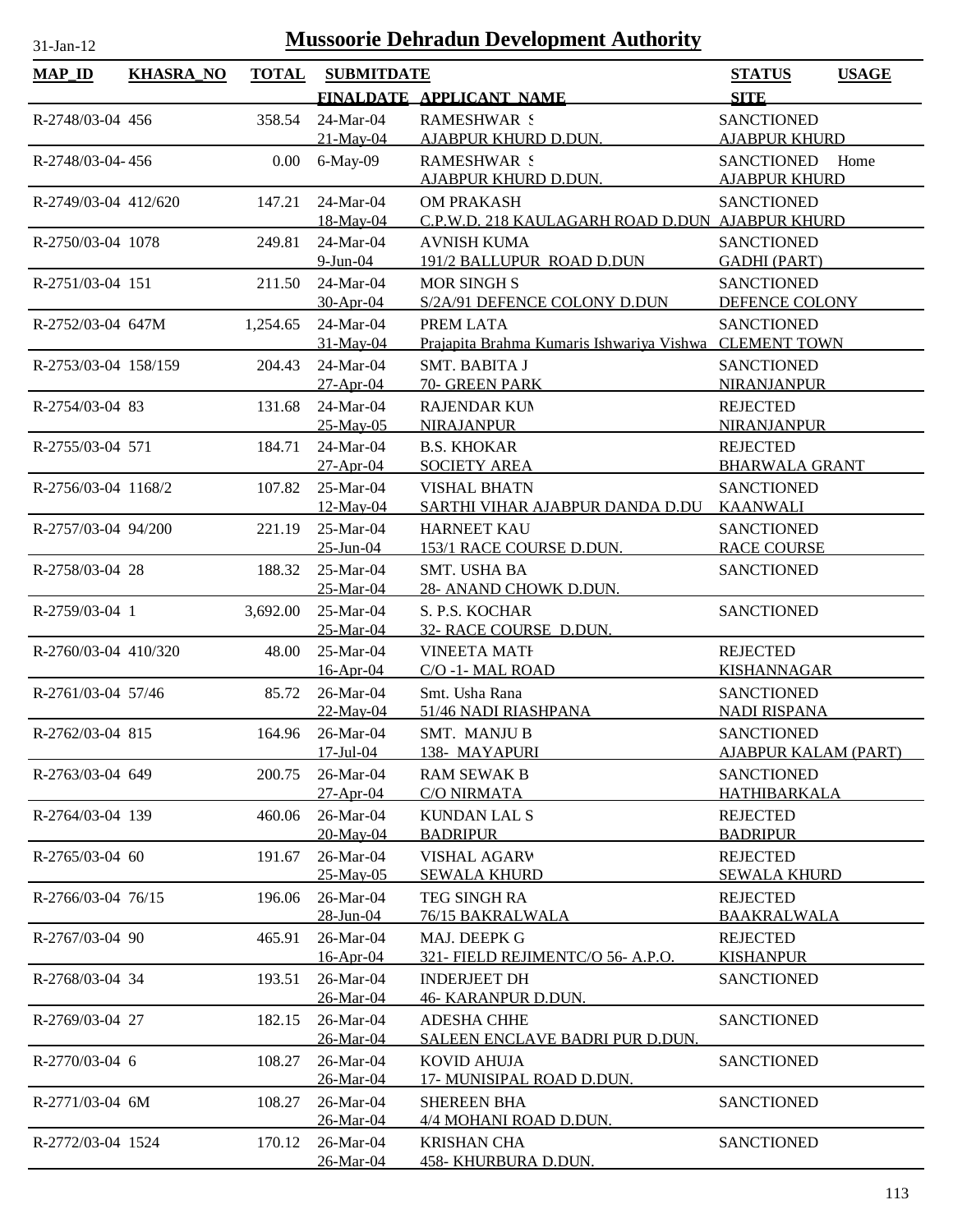| <b>Mussoorie Dehradun Development Authority</b><br>31-Jan-12 |                  |              |                           |                                                   |                                     |              |
|--------------------------------------------------------------|------------------|--------------|---------------------------|---------------------------------------------------|-------------------------------------|--------------|
| <b>MAP_ID</b>                                                | <b>KHASRA_NO</b> | <b>TOTAL</b> | <b>SUBMITDATE</b>         |                                                   | <b>STATUS</b>                       | <b>USAGE</b> |
|                                                              |                  |              |                           | FINALDATE APPLICANT NAME                          | <b>SITE</b>                         |              |
| R-2773/03-04 41/A                                            |                  | 380.42       | 26-Mar-04                 | <b>AKANKSHA</b>                                   | <b>SANCTIONED</b>                   |              |
|                                                              |                  |              | 26-Apr-04                 | <b>41/A RAJENDER NAGAR</b>                        | KAULAGARH                           |              |
| R-2774/03-04 884                                             |                  | 1,071.11     | 26-Mar-04                 | <b>ANITA VASAN</b>                                | <b>REJECTED</b>                     |              |
|                                                              |                  |              | $2$ -Jul-04               | 31/1 RACE COURSE                                  | <b>RAJ PUR ROAD</b>                 |              |
| R-2775/03-04 409                                             |                  | 150.00       | 26-Mar-04                 | <b>MS UPPAL TOW</b>                               | <b>SANCTIONED</b>                   |              |
|                                                              |                  |              | 22-May-04                 | <b>B-33 KALIESH COLONY NEW DEHLI</b>              | <b>DHORAN KHAS</b>                  |              |
| R-2776/03-04 413                                             |                  | 150.00       | 26-Mar-04                 | <b>MS UPPAL TOW</b>                               | <b>SANCTIONED</b>                   |              |
|                                                              |                  |              | 22-May-04                 | <b>B-33 KALIESH COLONY NEW DEHLI</b>              | <b>DHORAN KHAS</b>                  |              |
| R-2777/03-04 1226                                            |                  | 174.72       | 27-Mar-04                 | <b>SANJEEV JETH</b>                               | <b>REJECTED</b>                     |              |
|                                                              |                  |              | 27-Apr-04                 | <b>105-DANDIPUR MOHALLA</b>                       | <b>KAANWALI</b>                     |              |
| R-2778/03-04 316                                             |                  | 166.59       | $2-Sep-04$                | SMT. JASBEER 1                                    | <b>REJECTED</b>                     |              |
|                                                              |                  |              | $4-Nov-04$                | <b>155- INDIRE NAGAR</b>                          | <b>KAANWALI</b>                     |              |
| R-2779/03-04 25                                              |                  | 204.46       | 27-Mar-04                 | SHISHUPAL SI                                      | <b>REJECTED</b>                     |              |
|                                                              |                  |              | 17-Mar-04                 | <b>GRAM-KANDOLI</b>                               | <b>KANDOLI</b>                      |              |
| R-2780/03-04 306                                             |                  | 176.39       | 27-Mar-04                 | <b>SUBHASH CHA</b>                                | <b>REJECTED</b>                     |              |
|                                                              |                  |              | 17-May-04                 | C/O D.L. SEMWAL                                   | <b>CHIDOWALI</b>                    |              |
| R-2781/03-04 8                                               |                  | 144.98       | 27-Mar-04                 | <b>SURENDAR SI</b>                                | <b>REJECTED</b>                     |              |
|                                                              |                  |              | 26-Apr-04                 | C/O D.S. RAWAT                                    | <b>DOBHALWALA</b>                   |              |
| R-2782/03-04 491/3/1M                                        |                  | 308.43       | 27-Mar-04                 | PREETPAL SIN                                      | <b>SANCTIONED</b>                   |              |
|                                                              |                  |              | $1-Jun-04$                | <b>ASHOK ENCLAVE</b>                              | <b>NIRANJANPUR</b>                  |              |
| R-2783/03-04 1206,1207                                       |                  | 92.98        | 27-Mar-04                 | R.S. CHAUHAN                                      | <b>SANCTIONED</b>                   |              |
|                                                              |                  |              | $9-Nov-04$                | 815/9- INDIAR NAGAR                               | <b>KAANWALI</b>                     |              |
| R-2784/03-04 50/30                                           |                  | 111.20       | 27-Mar-04                 | <b>MAHENDER K</b>                                 | <b>SANCTIONED</b>                   |              |
|                                                              |                  |              | 27-Mar-04                 | 50/31 KHURBURA MAOHALLA D.DUN.                    |                                     |              |
| R-2785/03-04 552/573                                         |                  | 4,660.00     | 27-Mar-04                 | <b>NIMBUS ACAD</b>                                | <b>SANCTIONED</b>                   |              |
|                                                              |                  |              | 18-Oct-05                 | <b>SUBHASH NAGAR</b>                              | <b>JHAJRA</b>                       |              |
| R-2786/03-04 73/1                                            |                  | 83.42        | 16-Aug-04                 | SMT. SARMISHT                                     | <b>SANCTIONED</b>                   |              |
|                                                              |                  |              | 16-Aug-04                 | C/O 38/3 - BHANDARI BAGH                          | <b>NIRANJANPUR</b>                  |              |
| R-2787/03-04 475M                                            |                  | 376.39       | 29-Mar-04                 | <b>ANJAN GUHA R</b>                               | <b>SANCTIONED</b>                   |              |
|                                                              |                  |              | 26-May-04                 | 3/1- ASHIRWAD ENCLAVE                             | <b>KAANWALI</b>                     |              |
| R-2788/03-04 52                                              |                  | 318.30       | 29-Mar-04                 | VIKAM SINGH I                                     | <b>SANCTIONED</b>                   |              |
|                                                              |                  |              | 21-May-04                 | SICIETY AREACLEMAN TOWN D.DUN.                    | <b>CLEMENT TOWN</b>                 |              |
| R-2789/03-04 108                                             |                  | 639.87       | 16-Aug-04                 | <b>RAHUL AGARW</b>                                | <b>REJECTED</b>                     |              |
|                                                              |                  |              | 28-Jun-04                 | 109- VASANT VIHAR                                 | <b>VASANT VIHAR</b>                 |              |
| R-2790/03-04 986                                             |                  | 320.15       | 29-Mar-04                 | <b>NANDAN KUM</b><br>22- BNSTHALI BALLUPUR D.DUN. | <b>SANCTIONED</b>                   |              |
|                                                              |                  |              | 29-Mar-04                 |                                                   |                                     |              |
| R-2791/03-04 1008/1                                          |                  | 220.95       | 29-Mar-04<br>29-Mar-04    | smt. RITU LUTH<br>203- DANDIPUR MOHALLA D.DUN.    | <b>SANCTIONED</b>                   |              |
|                                                              |                  |              |                           |                                                   |                                     |              |
| R-2792/03-04 313/311                                         |                  | 327.17       | $22-Aug-05$<br>$7-Ian-06$ | <b>ANAND PARS</b><br>50/6- KISHANPUR              | <b>REJECTED</b><br><b>KISHANPUR</b> |              |
| R-2793/03-04 1056                                            |                  | 298.48       | 29-Mar-04                 | <b>BUDHI SINGH B</b>                              | <b>REJECTED</b>                     |              |
|                                                              |                  |              | 26-Apr-04                 | C/O J.S RAWAT                                     | <b>NATTHANPUR</b>                   |              |
| R-2794/03-04 911KHA                                          |                  | 724.90       | 29-Mar-04                 | SMT. ROOPA P                                      | <b>REJECTED</b>                     |              |
|                                                              |                  |              | $12$ -Apr-04              | <b>C-20 NEHRU COLONY</b>                          | <b>NATHANPUR</b>                    |              |
| R-2795/03-04 193                                             |                  | 249.56       | 29-Mar-04                 | N.D.D PUROHIT                                     | <b>SANCTIONED</b>                   |              |
|                                                              |                  |              | $2-Sep-04$                | F-19 SHIVLOK COLONY                               | <b>SHIVLOK COLONY</b>               |              |
| R-2796/03-04 93/1                                            |                  | 254.64       | 29-Mar-04                 | PREM SINGH B                                      | <b>REJECTED</b>                     |              |
|                                                              |                  |              | 20-Jul-04                 | <b>APPER ADHOIWALA</b>                            | <b>ADOIWALA</b>                     |              |
| R-2797/03-04 19                                              |                  | 234.72       | 31-Mar-04                 | SMT. USHA RA                                      | <b>REJECTED</b>                     |              |
|                                                              |                  |              | $1-Dec-05$                | 15-FIRST FLOOR                                    | <b>SHAH NAGAR</b>                   |              |
| R-2798/03-04 256                                             |                  |              | 235.82 31-Mar-04          | <b>SANJEEV SARK</b>                               | <b>REJECTED</b>                     |              |

2-Jun-04 D-23-SCETER III JAKHAN